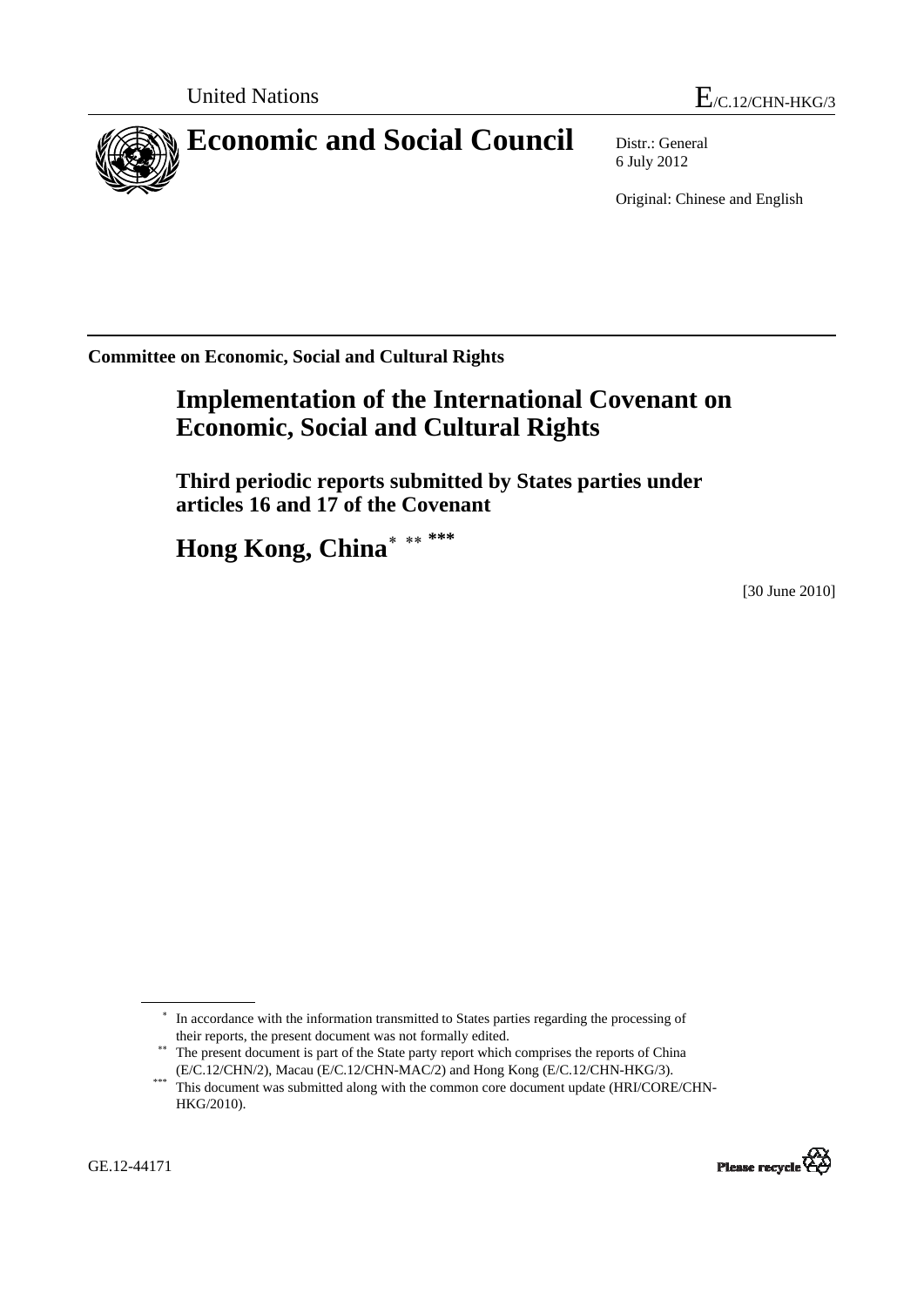## **E/C.12/CHN-HKG/3**

## Contents

|                                                                             | Paragraphs      | Page           |
|-----------------------------------------------------------------------------|-----------------|----------------|
|                                                                             |                 | $\overline{4}$ |
| Preamble                                                                    |                 | 9              |
|                                                                             | 1.1             | 10             |
| Article 2: Progressive realisation of the rights recognised in the          | $2.1 - 2.57$    | 10             |
|                                                                             | $3.1 - 3.8$     | 20             |
|                                                                             | 4.1             | 23             |
| Article 5: Prohibition on destruction of any rights and freedoms            | 5.1             | 23             |
|                                                                             | $6.1 - 6.22$    | 23             |
| Article 7: Right to enjoy just and favourable conditions of work            | $7.1 - 7.49$    | 28             |
|                                                                             | $8.1 - 8.9$     | 35             |
|                                                                             | $9.1 - 9.33$    | 37             |
|                                                                             | $10.1 - 10.115$ | 43             |
|                                                                             | $11.1 - 11.72$  | 65             |
|                                                                             | $12.1 - 12.184$ | 77             |
|                                                                             | $13.1 - 13.103$ | 107            |
| Article 15: Right to cultural life, scientific progress and its application | $15.1 - 15.56$  | 127            |

### Annexes

| 2A  |                                                                               | 138 |
|-----|-------------------------------------------------------------------------------|-----|
| 6A  | Vocational training: enrolments by mode of study in the 2008/09 school year   | 139 |
| 6B  |                                                                               | 140 |
| 7A  |                                                                               | 141 |
| 9A  | Improvements since the previous report: Compensation under the Employees'     | 142 |
| 9B  | Compensation under the Pneumoconiosis and Mesothelioma (Compensation)         | 143 |
| 9C  | Improvements since the previous report: Occupational Deafness (Compensation)  | 144 |
| 9D  | Improvements since the previous report: Occupational Deafness (Compensation)  | 145 |
| 10A | Sexual offence provisions that have extra-territorial effect under Schedule 2 | 146 |
| 12A | Measures adopted to reduce risk of infection spreading from poultry to humans | 148 |
| 13A |                                                                               | 149 |
|     |                                                                               |     |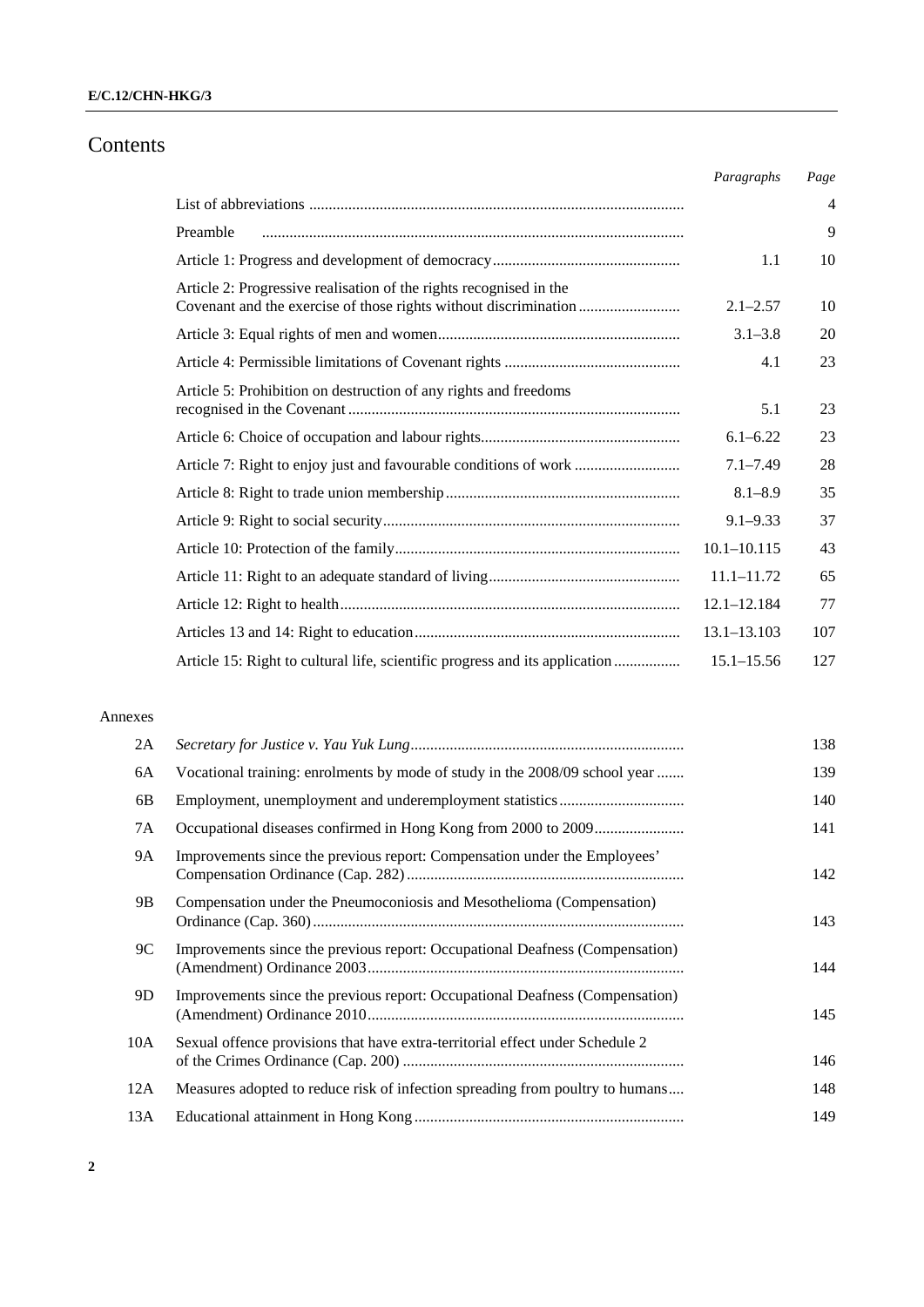| 13B | Financial Assistance Schemes administered by the Student Financial Assistance                   | 150 |
|-----|-------------------------------------------------------------------------------------------------|-----|
| 13C | Definitions of various forms of disability of students requiring additional support<br>services | 152 |
| 13D |                                                                                                 | 154 |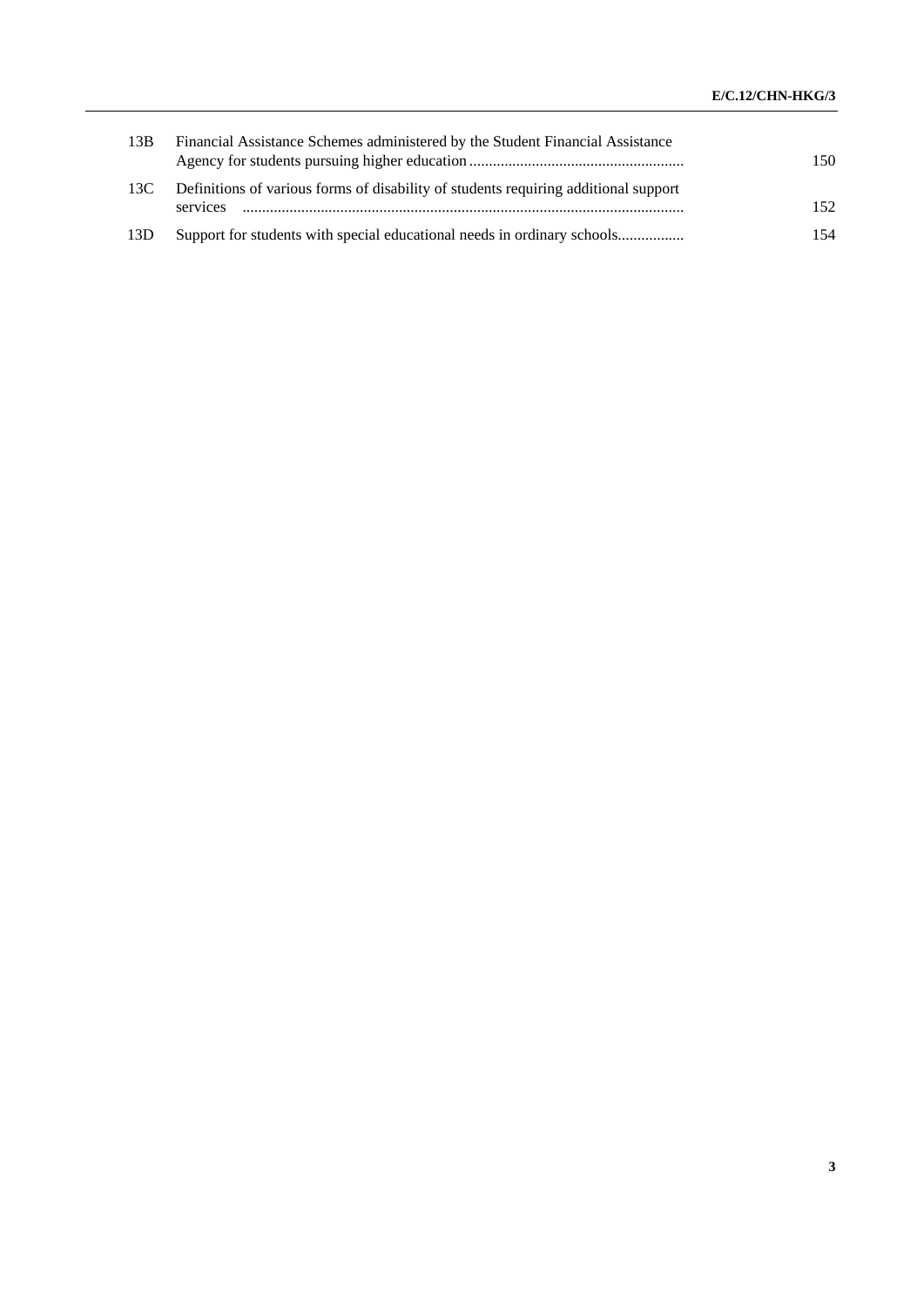# **List of abbreviations**

| <b>ACQWS</b>    | Advisory Committee on Quality of Water Supplies                               |
|-----------------|-------------------------------------------------------------------------------|
| AI              | Avian influenza                                                               |
| <b>AMO</b>      | Antiquities and Monuments Office                                              |
| ArchSD          | <b>Architectural Services Department</b>                                      |
| ASBs            | Advisory and statutory bodies                                                 |
| <b>ASCP</b>     | After-School Care Programme                                                   |
| <b>CCDS</b>     | Comprehensive Child Development Service                                       |
| <b>CCPSAs</b>   | Counselling centres for psychotropic substance abusers                        |
| CDF             | Child Development Fund                                                        |
| <b>CEDAW</b>    | Convention on the Elimination of All Forms of Discrimination<br>against Women |
| <b>CFS</b>      | Centre for Food Safety                                                        |
| <b>CHO</b>      | Office of the Commissioner for Heritage                                       |
| <b>CMC</b>      | Chinese medicine clinic                                                       |
| CoE             | <b>Certificate of Entitlement</b>                                             |
| CoP             | Commission on Poverty                                                         |
| <b>COSH</b>     | Hong Kong Council on Smoking and Health                                       |
| <b>COY</b>      | <b>Commission of Youth</b>                                                    |
| <b>CPCE</b>     | Committee on the Promotion of Civic Education                                 |
| CP <sub>S</sub> | Clinical psychologists                                                        |
| <b>CRC</b>      | Convention on the Rights of the Child                                         |
| <b>CRDA</b>     | Central Registry of Drug Abuse                                                |
| <b>CRPD</b>     | Convention on the Rights of Persons with Disabilities                         |
| <b>CSD</b>      | <b>Correctional Services Department</b>                                       |
| <b>CSSA</b>     | Comprehensive Social Security Assistance                                      |
| <b>DCs</b>      | <b>District Councils</b>                                                      |
| <b>DDO</b>      | <b>Disability Discrimination Ordinance</b>                                    |
| DH              | Department of Health                                                          |
| DM 1997         | The Design Manual: Barrier Free Access 1997                                   |
| DM 2008         | The Design Manual: Barrier Free Access 2008                                   |
| <b>DTRCs</b>    | Drug-treatment and rehabilitation centres                                     |
| <b>EDB</b>      | <b>Education Bureau</b>                                                       |
| <b>EETC</b>     | Early Education and Training Centre                                           |
| eHR             | Electronic health record                                                      |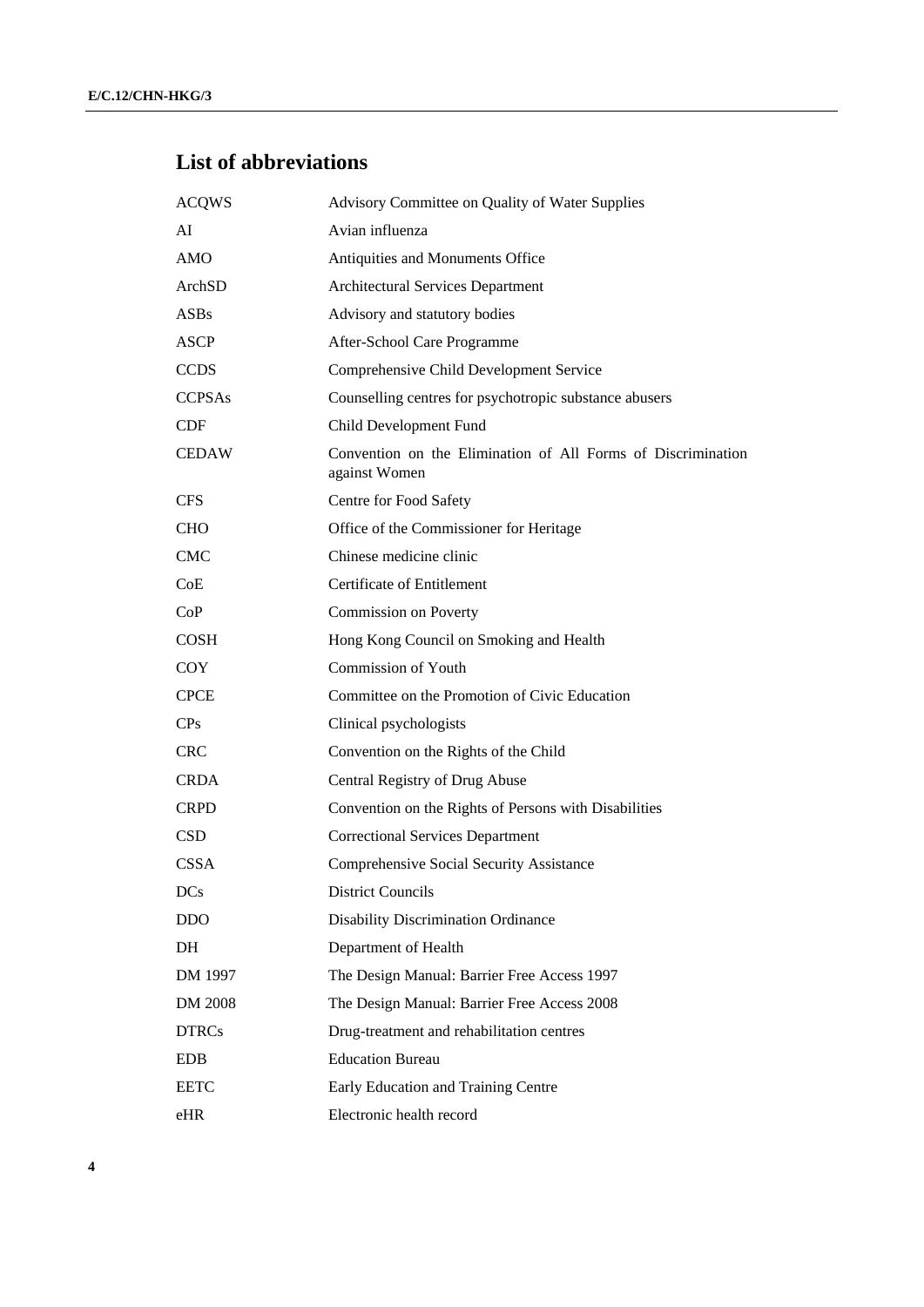| <b>EOC</b>     | <b>Equal Opportunities Commission</b>                                                                   |
|----------------|---------------------------------------------------------------------------------------------------------|
| <b>EPEV</b>    | Equal pay for work of equal value                                                                       |
| ERB            | <b>Employees Retraining Board</b>                                                                       |
| <b>EXITERS</b> | Extended-Care Patients Intensive Treatment, Early Diversion and<br><b>Rehabilitation Stepping Stone</b> |
| <b>FCTC</b>    | Framework Convention on Tobacco Control                                                                 |
| <b>FDHs</b>    | Foreign domestic helpers                                                                                |
| <b>FEHD</b>    | Food and Environmental Hygiene Department                                                               |
| <b>FHB</b>     | Food and Health Bureau                                                                                  |
| <b>FHS</b>     | Family Health Service                                                                                   |
| <b>FSDO</b>    | Family Status Discrimination Ordinance                                                                  |
| <b>GCE</b>     | General Certificate in Education                                                                        |
| <b>GDP</b>     | <b>Gross Domestic Product</b>                                                                           |
| <b>GISOU</b>   | Gender Identity and Sexual Orientation Unit                                                             |
| <b>GRA</b>     | General Revenue Account of the Government                                                               |
| <b>GRS</b>     | Government Records Service                                                                              |
| <b>HA</b>      | <b>Hospital Authority</b>                                                                               |
| <b>HAB</b>     | Home Affairs Bureau                                                                                     |
| <b>HAD</b>     | Home Affairs Department                                                                                 |
| HD             | <b>Housing Department</b>                                                                               |
| <b>HES</b>     | Household Expenditure Survey                                                                            |
| HІ             | Hearing impairment                                                                                      |
| <b>HKADC</b>   | Hong Kong Arts Development Council                                                                      |
| <b>HKALE</b>   | Hong Kong Advanced Level Examination                                                                    |
| <b>HKAPA</b>   | Hong Kong Academy for Performing Arts                                                                   |
| <b>HKCAAVQ</b> | Hong Kong Council for Accreditation of Academic and Vocational<br>Qualifications                        |
| <b>HKCEE</b>   | Hong Kong Certificate of Education Examination                                                          |
| <b>HKDHA</b>   | Hong Kong Domestic Health Accounts                                                                      |
| <b>HKDSE</b>   | Hong Kong Diploma of Secondary Education Examination                                                    |
| <b>HKFDC</b>   | Hong Kong Film Development Council                                                                      |
| <b>HKSAR</b>   | Hong Kong Special Administrative Region of the People's<br>Republic of China                            |
| <b>ICCPR</b>   | International Covenant on Civil and Political Rights                                                    |
| <b>ICERD</b>   | International Convention on the Elimination of All Forms of Racial<br>Discrimination                    |
| <b>ICH</b>     | Intangible cultural heritage                                                                            |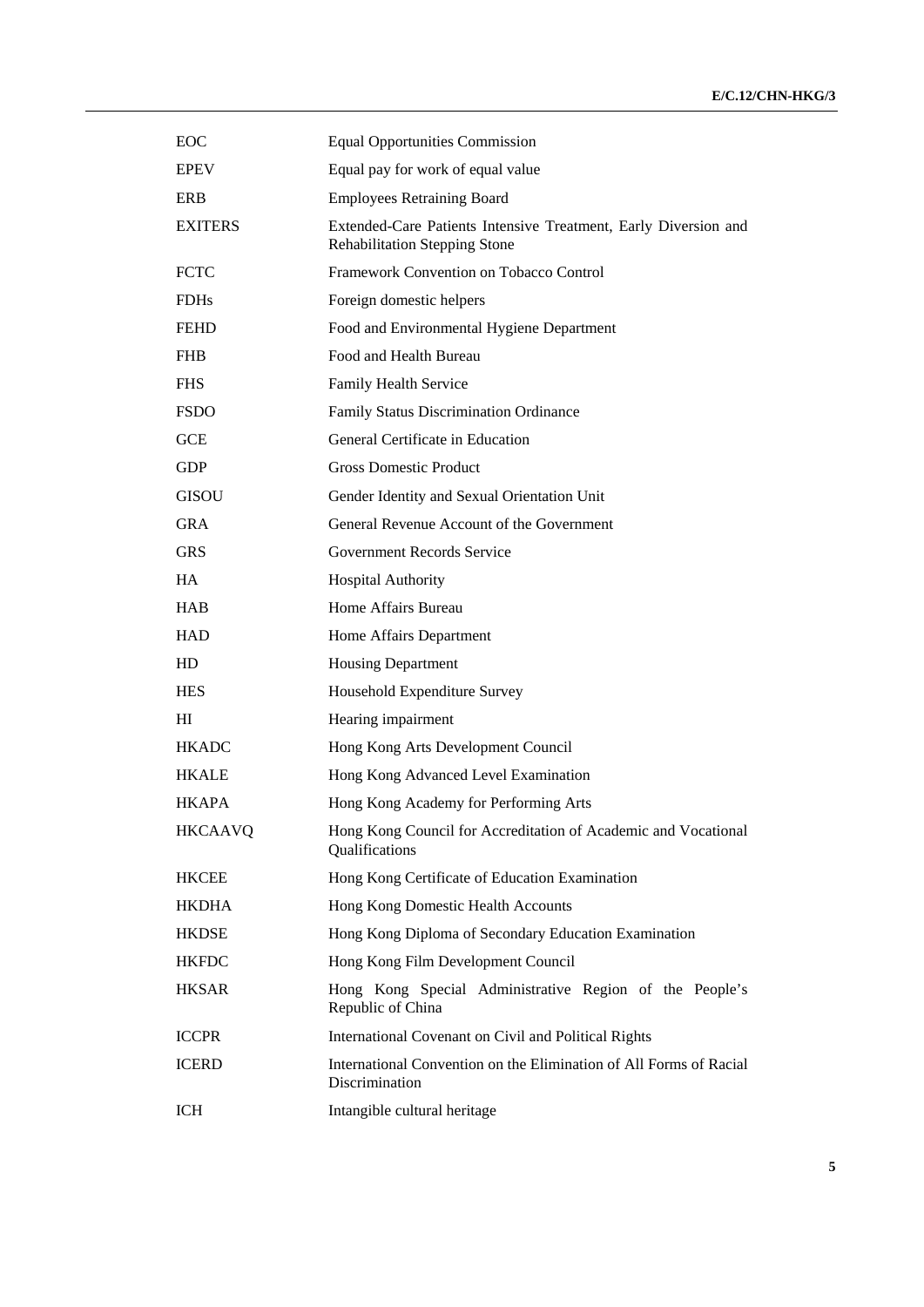| <b>ICHA</b>   | <b>International Classification for Health Accounts</b>                                                                |
|---------------|------------------------------------------------------------------------------------------------------------------------|
| ID            | Intellectual disability                                                                                                |
| <b>IFSCs</b>  | Integrated family service centres                                                                                      |
| <b>IGCSE</b>  | International General Certificate of Secondary Education                                                               |
| IP-KG/CCC     | Integrated Programme in Kindergarten/Child-Care Centre                                                                 |
| <b>ISCs</b>   | Integrated services centres                                                                                            |
| <b>ITACs</b>  | <b>Industry Training Advisory Committees</b>                                                                           |
| <b>ITF</b>    | Innovation Technology Fund                                                                                             |
| <b>IVE</b>    | Hong Kong Institute of Vocational Education                                                                            |
| <b>IVRSC</b>  | <b>Integrated Vocational Rehabilitation Services Centre</b>                                                            |
| JJOs          | Judges and Judicial Officers                                                                                           |
| <b>JUPAS</b>  | Joint University Programmes Admissions System                                                                          |
| <b>LCSD</b>   | Leisure and Cultural Services Department                                                                               |
| LegCo         | Legislative Council                                                                                                    |
| <b>LWB</b>    | Labour and Welfare Bureau                                                                                              |
| <b>MAW</b>    | Minimum Allowable Wage                                                                                                 |
| <b>MCHCs</b>  | Maternal and Child Health Centres                                                                                      |
| <b>MDC</b>    | Manpower Development Committee                                                                                         |
| <b>MHCCCs</b> | Mutual Help Child Care Centres                                                                                         |
| MOI           | Medium of instruction                                                                                                  |
| <b>MPF</b>    | Mandatory Provident Fund                                                                                               |
| <b>NAAP</b>   | Neighbourhood Active Ageing Project                                                                                    |
| <b>NCD</b>    | Non-communicable Diseases                                                                                              |
| <b>NCS</b>    | non-Chinese speaking                                                                                                   |
| <b>NGOs</b>   | Non-governmental organisations                                                                                         |
| <b>NSCCP</b>  | Neighbourhood Support Child Care Project                                                                               |
| <b>NSS</b>    | New Senior Secondary                                                                                                   |
| <b>OECD</b>   | Organisation for Economic Co-operation and Development                                                                 |
| <b>OT</b>     | Occupational therapy                                                                                                   |
| <b>PATHS</b>  | Positive Adolescent Training through Holistic Social Programme<br>to Adulthood: A Jockey Club Youth Enhancement Scheme |
| <b>PCC</b>    | <b>Public Complaints Committee</b>                                                                                     |
| <b>PD</b>     | Physically disability                                                                                                  |
| <b>PEVS</b>   | Pre-primary Education Voucher Scheme                                                                                   |
| <b>PND</b>    | Postnatal depression                                                                                                   |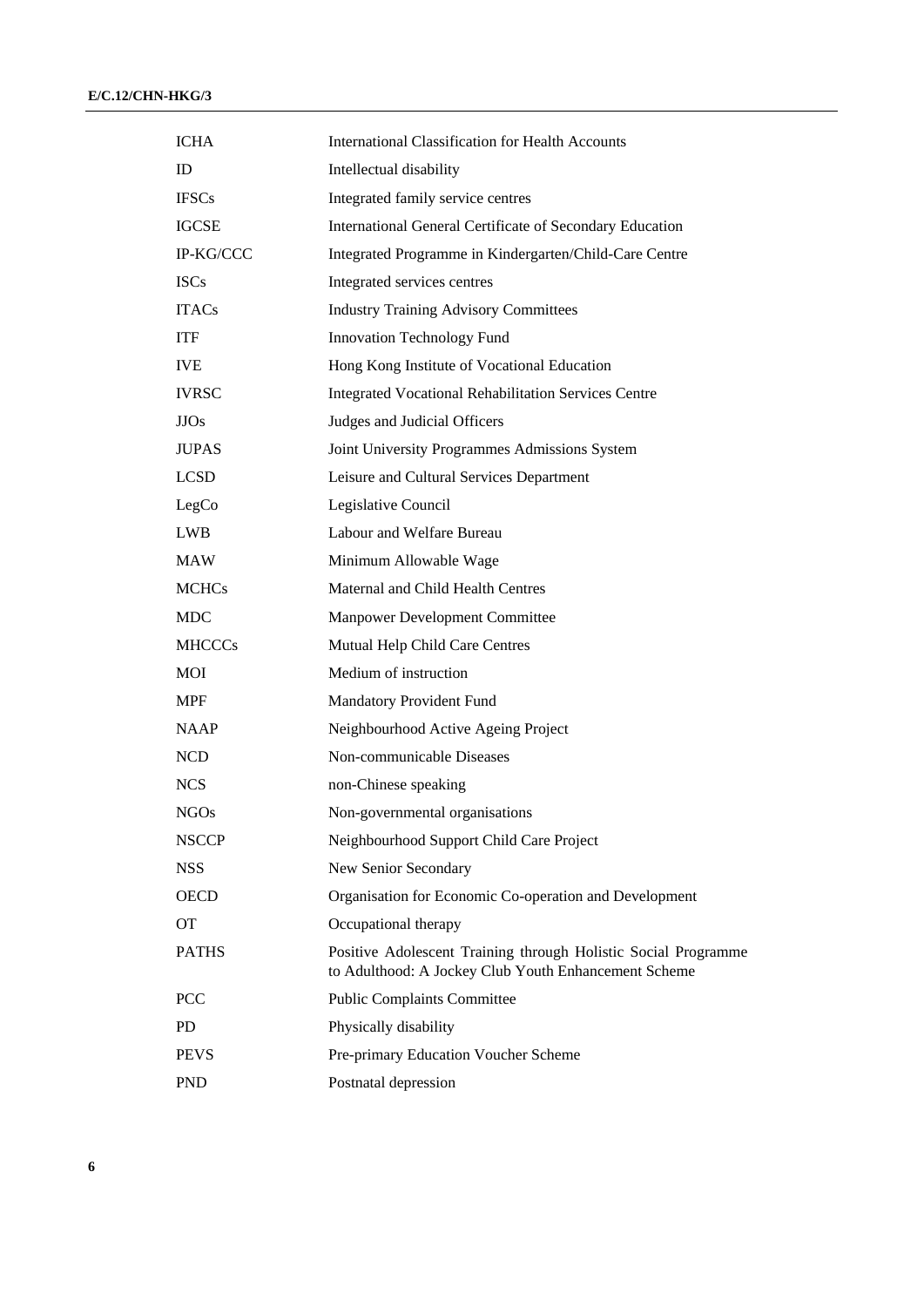| Previous Concluding<br>Observations | Committee's Concluding Observations of 13 May 2005                  |
|-------------------------------------|---------------------------------------------------------------------|
| <b>PRH</b>                          | Public rental housing                                               |
| <b>PT</b>                           | Physiotherapy                                                       |
| <b>PWDs</b>                         | Persons with disabilities                                           |
| <b>PYJ</b>                          | Project Yi-jin                                                      |
| QF                                  | Hong Kong Qualifications Framework                                  |
| R&D                                 | Research and development                                            |
| <b>RAC</b>                          | Rehabilitation Advisory Committee                                   |
| <b>RAG</b>                          | <b>Research Advisory Group</b>                                      |
| <b>RDO</b>                          | Race Discrimination Ordinance                                       |
| <b>RTHK</b>                         | Radio Television Hong Kong                                          |
| <b>SACs</b>                         | Substance abuse clinics                                             |
| <b>SARS</b>                         | Severe Acute Respiratory Syndrome                                   |
| <b>SBI</b>                          | School of Business and Information Systems                          |
| <b>SCCC</b>                         | Special Child Care Centre                                           |
| <b>SCS</b>                          | Specification of Competency Standards                               |
| <b>SDO</b>                          | <b>Sex Discrimination Ordinance</b>                                 |
| <b>SEN</b>                          | Special educational needs                                           |
| <b>SFAA</b>                         | <b>Student Financial Assistance Agency</b>                          |
| SFS Scheme                          | Support for Self-reliance Scheme                                    |
| <b>SMW</b>                          | Statutory minimum wage                                              |
| <b>SSA</b>                          | Social Security Allowance                                           |
| <b>SSAIP</b>                        | Social Security Assistance Index of Prices                          |
| ST                                  | Speech therapy                                                      |
| STI                                 | <b>Sexually Transmitted Infection</b>                               |
| <b>SWD</b>                          | Social Welfare Department                                           |
| <b>Task Force</b>                   | Task Force on Youth Drug Abuse                                      |
| <b>TFP</b>                          | Task Force on Poverty                                               |
| The Committee                       | Committee on Economic, Social and Cultural Rights                   |
| The Covenant                        | International Covenant on Economic, Social and Cultural Rights      |
| The initial report                  | Initial report of the HKSAR submitted in 1999                       |
| The Permit                          | Permit for Proceeding to Hong Kong and Macao                        |
| The Police                          | Hong Kong Police Force                                              |
| The previous report                 | Second report of the HKSAR under the Covenant, submitted in<br>2003 |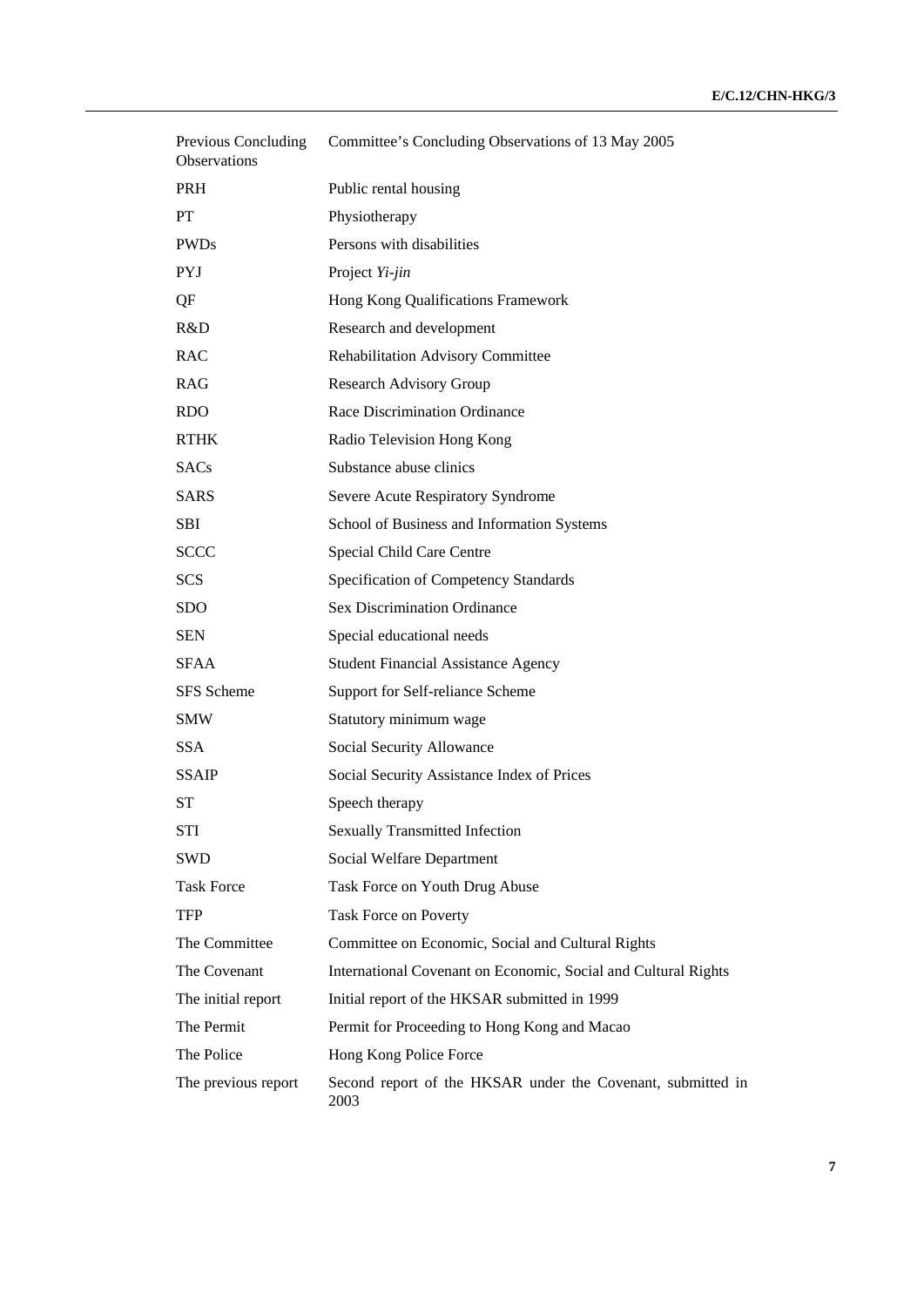| The Report    | Third report of the HKSAR under the Covenant                           |
|---------------|------------------------------------------------------------------------|
| <b>TPB</b>    | <b>Town Planning Board</b>                                             |
| <b>TSA</b>    | Territory-wide System Assessment                                       |
| <b>UGC</b>    | <b>University Grant Committee</b>                                      |
| <b>UNESCO</b> | United Nations Educational, Scientific and Cultural Organization       |
| UNHCR-HK      | United Nations High Commissioner for Refugees-Hong Kong Sub-<br>Office |
| <b>VTC</b>    | <b>Vocational Training Council</b>                                     |
| <b>WHO</b>    | World Health Organisation                                              |
| <b>WIPO</b>   | World Intellectual Property Organization                               |
| <b>WKCD</b>   | <b>West Kowloon Cultural District</b>                                  |
| <b>WKCDA</b>  | West Kowloon Cultural District Authority                               |
| WoC           | Women's Commission                                                     |
| <b>WPM</b>    | Wage Protection Movement for Cleaning Workers and Security<br>Guards   |
| <b>WSD</b>    | <b>Water Supplies Department</b>                                       |
| <b>YPTP</b>   | Youth Pre-employment Training Programme                                |
| <b>YTP</b>    | Youth Training Programme                                               |
| <b>YWETS</b>  | Youth Work Experience and Training Scheme                              |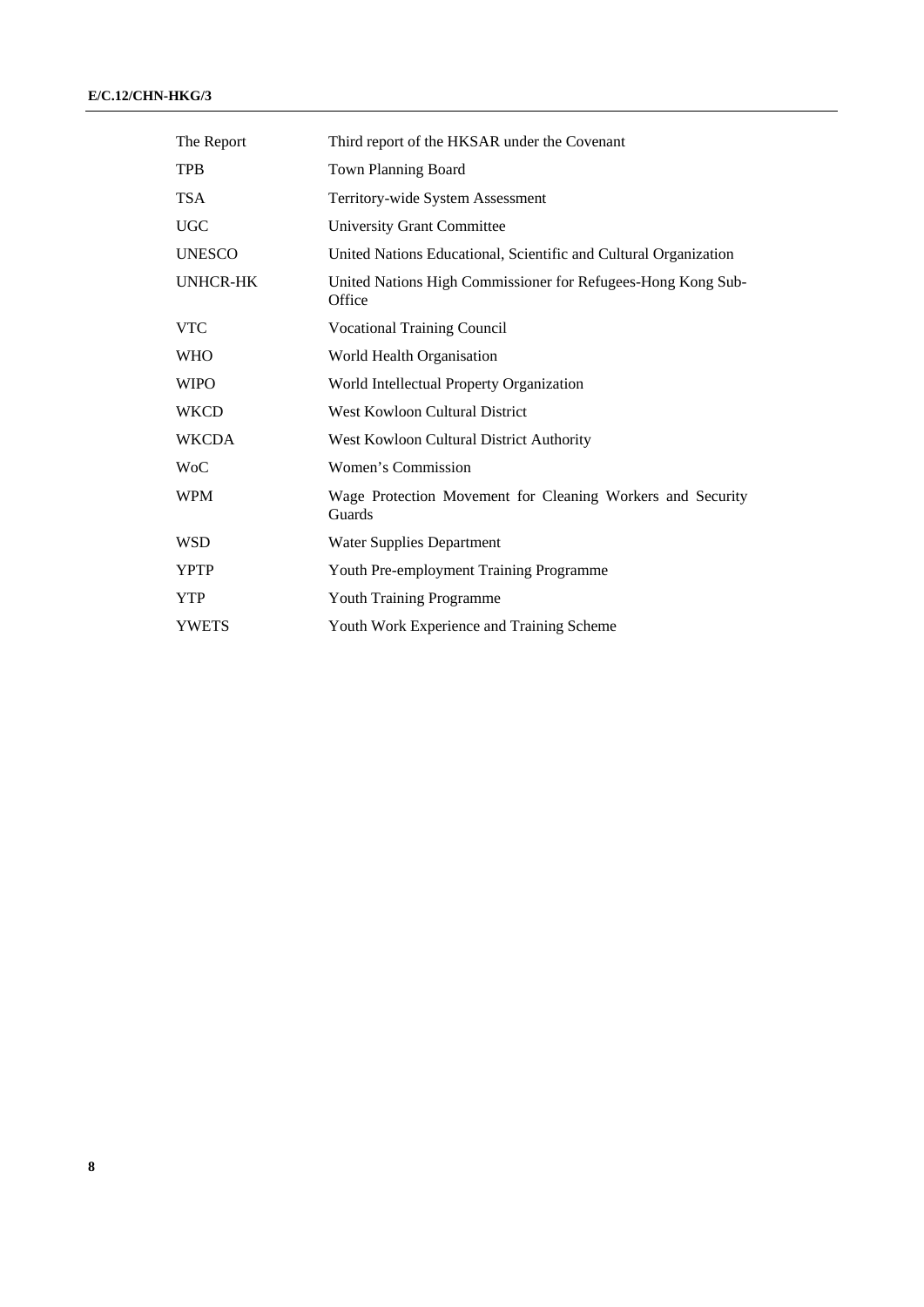## **Preamble**

 This report (the Report) is the third report of the Hong Kong Special Administrative Region of the People's Republic of China (HKSAR) under the International Covenant on Economic, Social and Cultural Rights (the Covenant). It forms part of the second periodic report of China under the Covenant. It updates the Committee on Economic, Social and Cultural Rights (Committee) on developments since the submission of the second report of the HKSAR (previous report), which formed part of China's initial report submitted in June 2003. This report also responds to the Committee's Concluding Observations of 13 May 2005 (previous Concluding Observations), after the Committee's hearing in respect of the previous report at its 34th session held from 27 to 29 April 2005.

 Following the issue of the previous Concluding Observations by the Committee in May 2005, we have widely disseminated it among all levels of society, including the Legislative Council (LegCo), relevant Government bureaux and departments, the Judiciary, non-governmental organisations (NGOs) and other interested parties. It has also been made available to the public through the Government website.

 We have undertaken to provide a detailed response to the concerns and recommendations of the Committee expressed in respect of the HKSAR in the Report. In preparing the Report, we have, in accordance with past practice, set out in an outline the broad subject headings and individual topics that we envisaged to be covered in the report. The outline for consultation was widely issued to stakeholders, including the LegCo and members of the Human Rights Forum, Committee on the Promotion of Racial Harmony, Ethnic Minorities Forum and Children's Rights Forum (which cover human rights organisations, ethnic minorities groups children and youth groups, and NGOs), and was available on the Internet. The public were invited to submit during the period from 11 January to 19 February 2010 their views on Government's implementation of the Covenant in respect of the topics. The public were also invited to suggest additional topics that ought to be included in the Report.

 The outline was discussed at two sessions of the Panel on Constitutional Affairs of the LegCo, and representatives of interested NGOs presented their views during one of the sessions. Discussion was also held with members of the Human Rights Forum, Committee on the Promotion of Racial Harmony, and Children's Rights Forum to seek their views. We have carefully considered the views and comments received in drafting the Report. As with the past practice, issues raised by commentators, together with the respective responses of the HKSAR Government where applicable, have been incorporated in the relevant sections of the Report.

 As the initial report of the HKSAR submitted in 1999 (the initial report) and the previous report have already contained detailed information on the laws, policies and practices that are in place to ensure Hong Kong's compliance with the Covenant and many of them remain unchanged, or have changed only slightly, we have not repeated descriptions or explanations of such in this Report.

 The Report will be made available to stakeholders, including the LegCo, members of the abovementioned forums and interested NGOs, and will be distributed to the public at the Public Enquiry Service Centres of the Home Affairs Department (HAD), public libraries and Government website.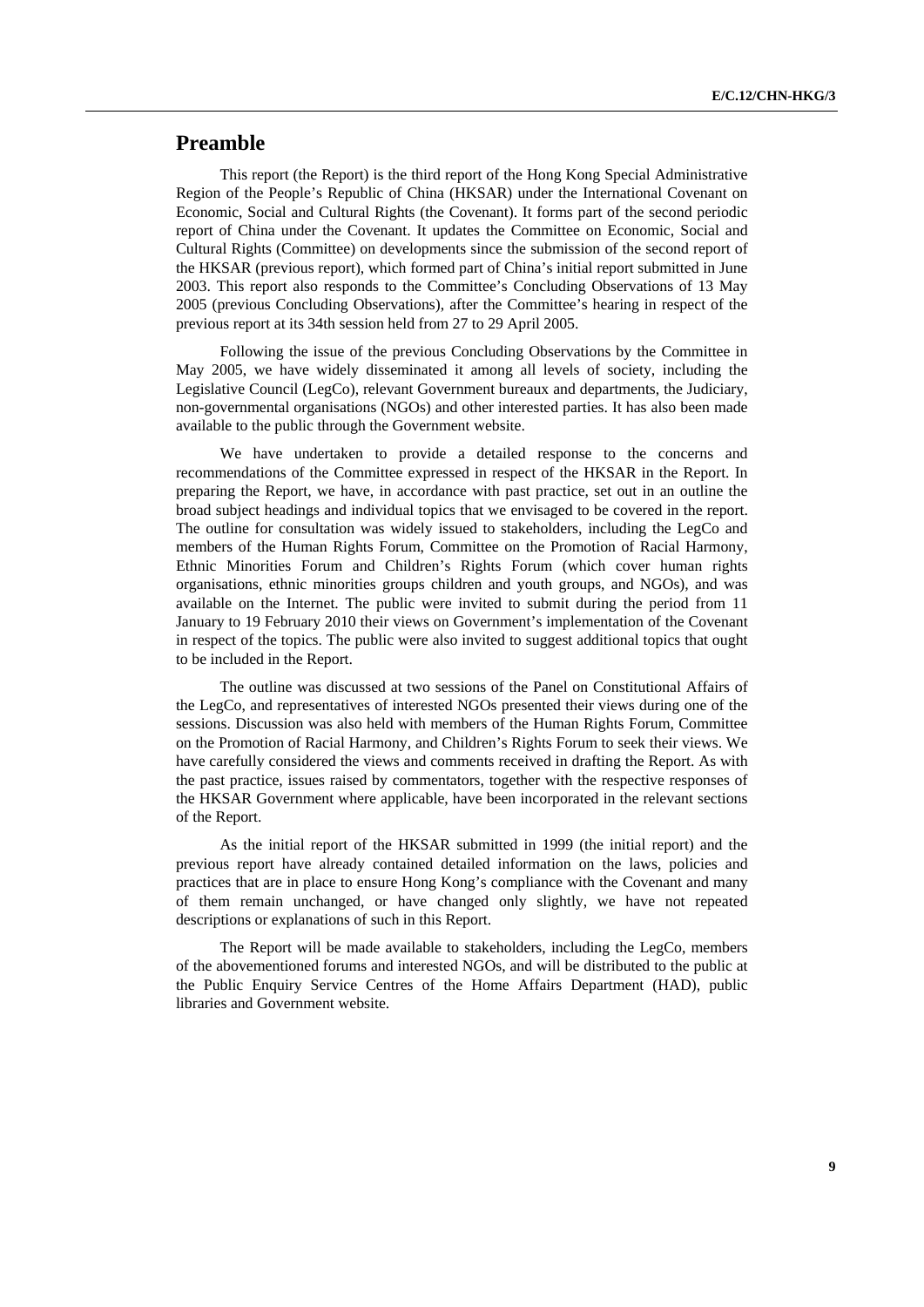## **Article 1: Progress and development of democracy**

1.1 The latest position of Hong Kong's constitutional development will be addressed in HKSAR's Third Report under the International Covenant on Civil and Political Rights (ICCPR), which is expected to be submitted within 2010.

## **Article 2: Progressive realisation of the rights recognised in the Covenant and the exercise of those rights without discrimination**

## **Legislation against racial discrimination**

2.[1](#page-9-0) As foreshadowed in paragraphs 2.4 and  $2.5<sup>1</sup>$  of the previous report, the HKSAR had reviewed the issue of legislation prohibiting racial discrimination. After gauging the views of the public in a consultation exercise ended in February 2005, the Government had introduced the Race Discrimination Bill and the Bill was passed by the LegCo in July 2008 after detailed scrutiny.

2.2 The Race Discrimination Ordinance (RDO) (Chapter 602 of the Laws of Hong Kong, hereafter abbreviated as Cap. 602), which came into full operation in July 2009, aims at protecting the rights of individuals against discrimination, harassment and vilification on the grounds of race. It renders unlawful both direct and indirect racial discrimination in prescribed areas of activity, including education, employment and the provision of goods, services, facilities and premises. It enshrines the internationally accepted principle of proportionality in determining whether there is indirect discrimination. It also makes racial harassment (i.e. engaging in unwelcome conduct in circumstances in which a reasonable person, having regard to all the circumstances, would have anticipated that the other person would be offended, humiliated or intimidated by that conduct) unlawful in the specified fields. In addition, the RDO prohibits other unlawful acts relating to racial discrimination, including discriminatory practices and advertisements, aiding, instructing or procuring others to discriminate, as well as vilification. While the RDO does not impose an obligation for affirmative actions, special measures designed to meet the special needs of persons of a particular racial group are specifically permitted under the law.

2.3 The Equal Opportunities Commission (EOC), an independent statutory body, is responsible for the implementation of the RDO. The EOC is entrusted under the RDO with the functions and powers to work towards the elimination of racial discrimination and promote equality of opportunity and harmony between persons of different racial groups. In relation to racial discrimination, it has the power to conduct formal investigations and obtain information in accordance with the RDO. The EOC is empowered to deal with individual complaints and provide legal assistance. In addition, the EOC can make recommendations for changes in policies and procedures to any person, or recommendations to the Government on changes in the law or otherwise, in the light of the findings in its formal investigations.

2.4 The Government has provided additional resources to the EOC for undertaking these tasks. The EOC issued a Code of Practice on Employment under the RDO which came into

<span id="page-9-0"></span><sup>&</sup>lt;sup>1</sup> Reference to paragraphs in the previous report (E/1990/5/Add.43) refer to the State party's original submission which may be consulted in the files of the Secretariat.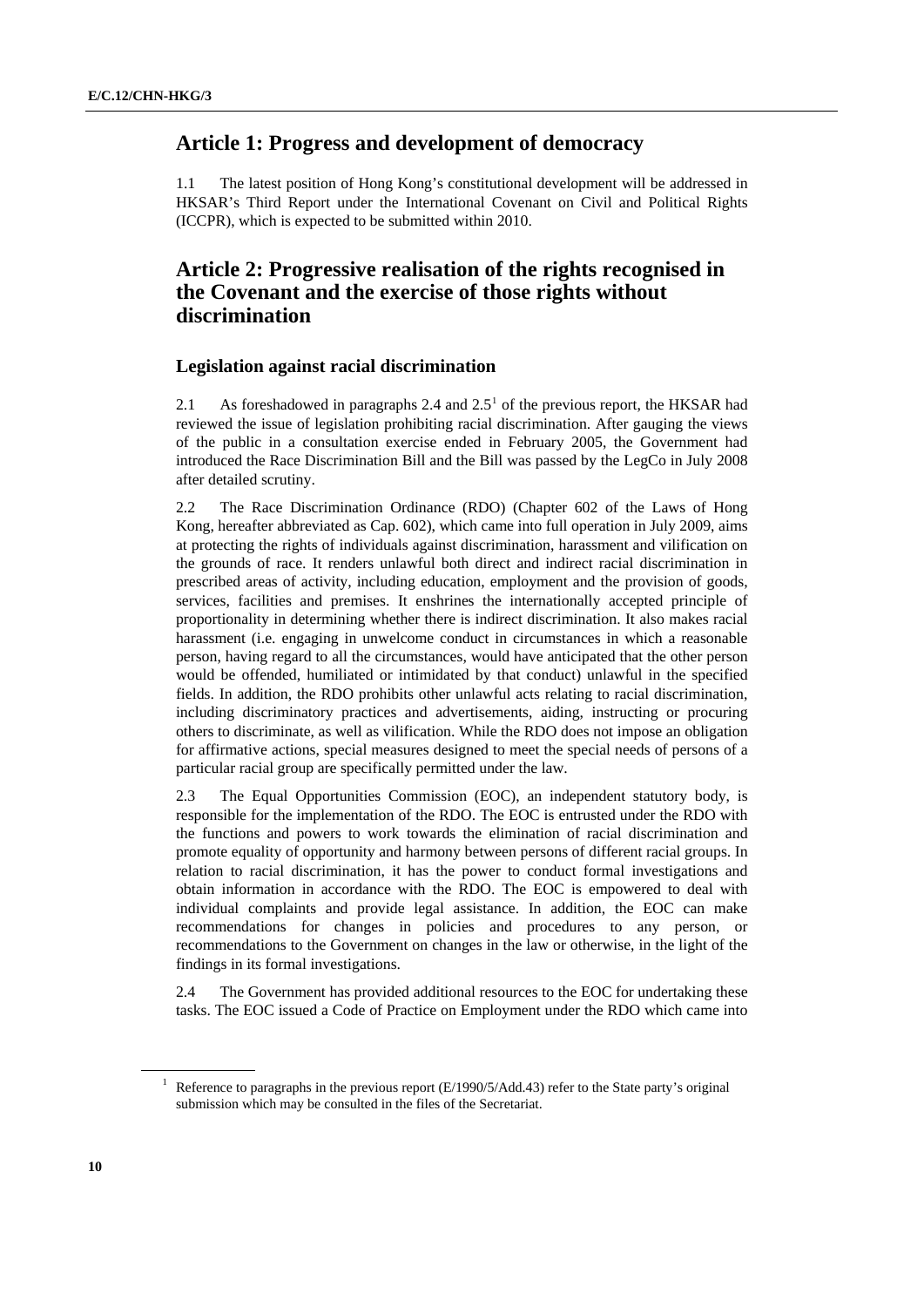operation in July 2009. It gives practical guidance to prevent racial discrimination and harassment, and to promote racial equality and harmony in employment-related matters.

2.5 Some commentators alleged that the RDO does not offer protection to some groups such as new arrivals from Mainland China. The Committee has also urged the Government to extend the statutory protection to this particular group. As a matter of fact, the RDO applies equally to all persons in Hong Kong, and safeguards their rights against discrimination on the grounds of race. It does not exclude new arrivals from the Mainland from its ambit. New arrivals from the Mainland are equally protected by the RDO against discrimination on the grounds of race.

2.6 It is worth noting that the difference between this group and the majority of other permanent residents in Hong Kong is not one based on "race". The vast majority of new arrivals from the Mainland are of the same ethnic origin as that of most permanent residents in Hong Kong. The differences among some in accent, dialect or certain personal habits do not distinguish them as a separate racial group. This notwithstanding, the relevant Government bureaux and departments have been providing various support measures to facilitate new arrivals from the Mainland to settle in Hong Kong and integrate into the local community.

2.7 The Committee and some commentators also recommended amendments to relevant provisions of the existing immigration legislation governing entry into, period of stay in, and departure from HKSAR to ensure full conformity and consistency with the race discrimination legislation. Section 55 of the RDO stipulates that the RDO does not affect any immigration legislation. Without such a provision, a person who does not have the right to enter or remain in Hong Kong and has been refused permission to land may take advantage of the RDO to challenge the relevant decision by lodging a claim with the District Court or making a complaint to the EOC. This would increase the risks of vexatious litigation and may undermine Hong Kong's effective immigration control.

2.8 In addition, "immigration status" is not a prohibited ground of discrimination under the International Convention on the Elimination of All Forms of Racial Discrimination (ICERD). Article 1(2) of ICERD states, inter alia, that "this Convention shall not apply to distinctions, exclusions, restrictions or preferences made by a State Party to this Convention between citizens and non-citizens".

2.9 It is common practice internationally that each country or territory has its own immigration legislation under which a visa policy governing entry or stay of visitors may be formulated for effective immigration control. Any visa policy so formulated serves as an important tool to protect the interests and well being of its people.

2.10 Any person who is aggrieved by a relevant decision of the Immigration Department, such as a decision to refuse him/her permission to land or remain in Hong Kong, may lodge an objection under section 53 of the Immigration Ordinance (Cap. 115) with the Chief Secretary for Administration. The person may also seek leave from the Court for a judicial review of the relevant decision.

### **Discrimination on the grounds of sexual orientation**

2.11 In paragraph 78(a) of the previous Concluding Observations, there were concerns that the present anti-discrimination legislation does not cover, inter alia, discrimination on the basis of sexual orientation.

2.12 In *Secretary of Justice v. Yau Yuk Lung* (Annex 2A), it was held by the Court of Final Appeal that discrimination on the grounds of sexual orientation was plainly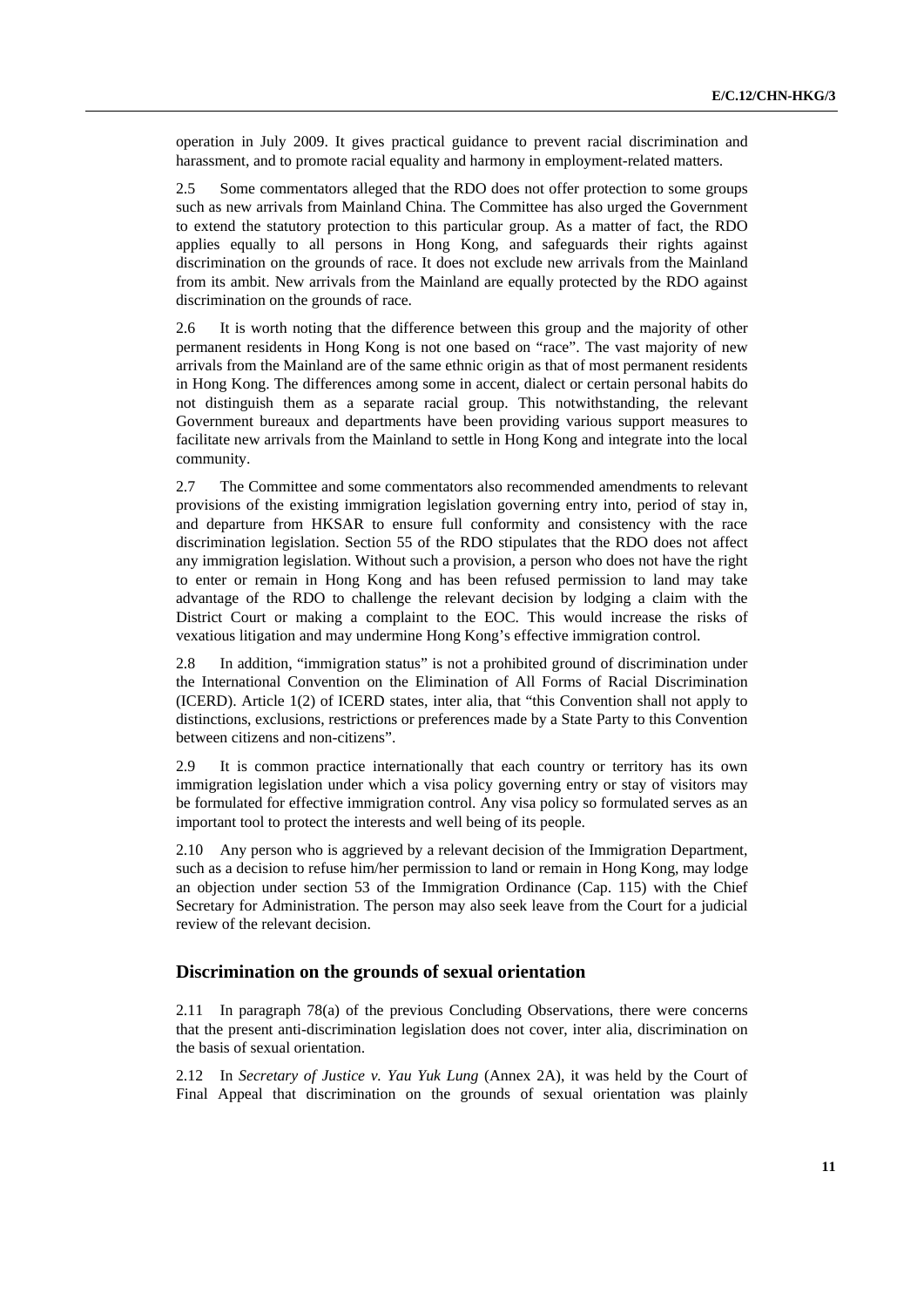unconstitutional under both Article 25 of the Basic Law and Article 22 of the Hong Kong Bill of Rights which implements Article 26 of the ICCPR.

2.13 Some commentators enquired on the plan and timetable to legislate against discrimination on grounds of sexual orientation. The Government has previously commissioned an independent consultant to conduct a survey to assess public attitudes towards homosexuals. According to the result of the survey released in March 2006, 35.4% of the respondents considered that the Government should not introduce legislation to outlaw discrimination on the grounds of sexual orientation at this stage, while 28.7% thought otherwise. 33.7% of the respondents were neutral.

2.14 Taking into account the survey results, our considered view is the same as that in the previous report, i.e. at this stage, self-regulation and education, rather than legislation, are the most appropriate means of addressing discrimination in this area. We will continue to address discriminatory attitudes and promote equal opportunities on the grounds of sexual orientation through public education and administrative means, with a view to fostering in the community a culture of mutual understanding, tolerance and mutual respect.

2.15 We established in 1998 the Equal Opportunities (Sexual Orientation) Funding Scheme to provide funding support to worthwhile community projects which aim at promoting equal opportunities in relation to gender identity and sexual orientation. Over the years, we have approved \$6 million (all monetary figures in this Report are in Hong Kong currency) to fund activities dedicated to these objectives.

2.16 Some commentators considered that the limited resources allocated to the abovementioned Funding Scheme prevented wider public understanding on, for example, the Government's Code of Practice against Discrimination in Employment on the Grounds of Sexual Orientation and other publicity activities. Some others considered that the Code of Practice was not up-to-date and had no parameters to measures its effectiveness. Apart from the abovementioned Funding Scheme, we have also conducted various publicity and education programmes to promote equal opportunities for people of different sexual orientations. In the past five years, we have approved \$6.9 million for various measures, including publicity campaign and education programmes in this area.

2.17 The Code of Practice against Discrimination in Employment on the Grounds of Sexual Orientation facilitates self-regulation on the part of employers and employees in eliminating discriminatory practices in employment on the grounds of sexual orientation. The principles outlined in the Code of Practice are still valid today and we would continue to listen to the views of stakeholders and revise the Code of Practice as appropriate. We are also promoting the Code of Practice actively both within the Government and in the private sector through various channels such as the Human Resources Managers' Clubs organised by the Labour Department. We have received positive feedback from the Human Resources Managers' Clubs on the Code of Practice through the briefings held for them.

2.18 As an integral part of our effort to promote equal opportunities for people of different sexual orientation, we established the Gender Identity and Sexual Orientation Unit (GISOU) in May 2005 to provide dedicated service on this front. The GISOU operates a hotline for handling enquiries and complaints on issues relating to sexual orientation, and launches publicity and education programmes. Some commentators expressed concern on the effectiveness of the mediation effort rendered by GISOU in resolving complaints while some requested the Government to ensure that all allegations and reports of human rights violations based on sexual orientation or gender identity are promptly and impartially investigated and perpetrators held accountable and brought to justice. Each complaint case received by GISOU was handled seriously. Despite the various factors that would affect the mediation work including the complexity of the complaint cases and the concerned parties' willingness to cooperate, there were cases that were successfully mediated. We would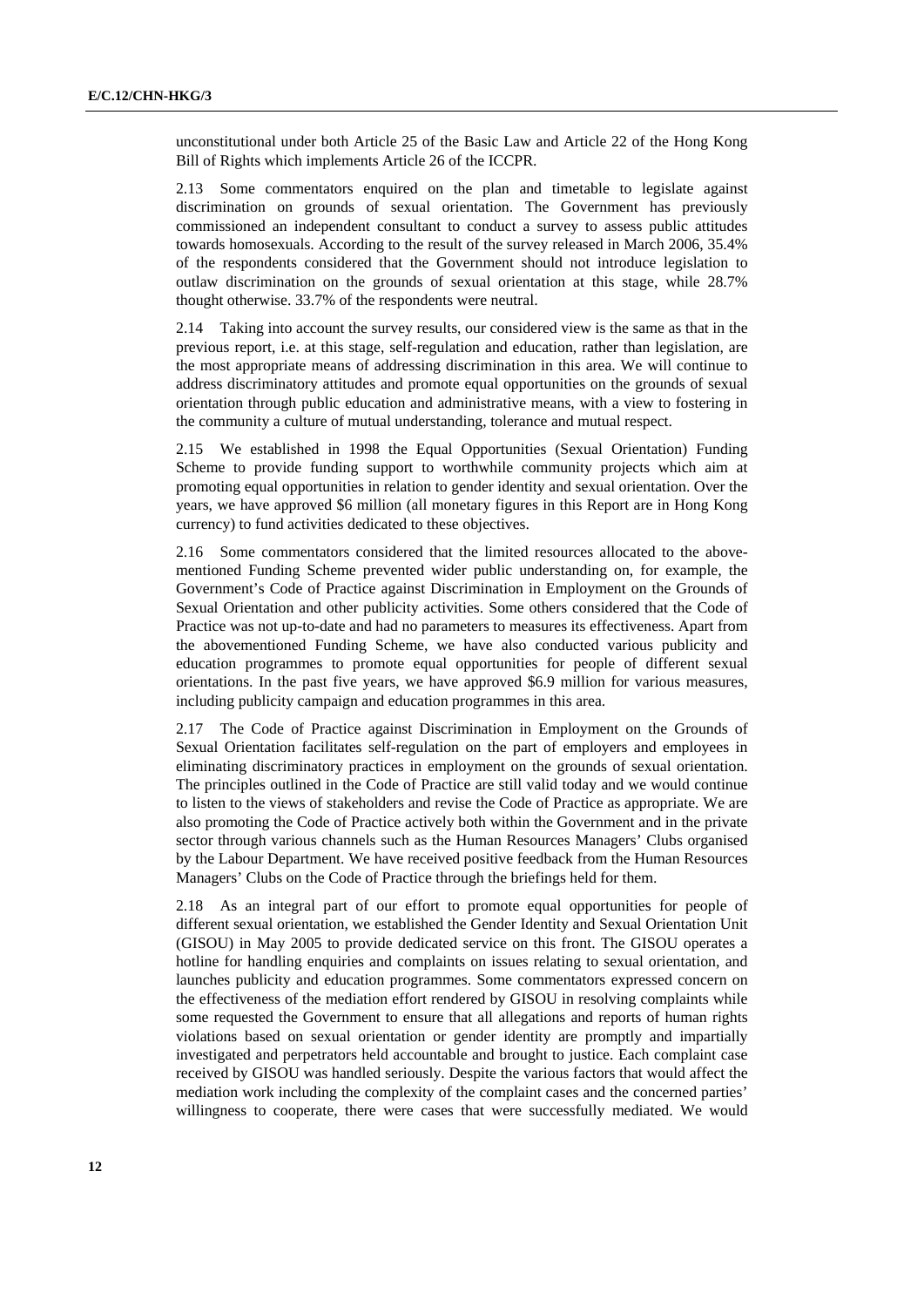continue to find the most appropriate ways to conduct the mediation work and provide suitable assistance to the complainants taking into account the different circumstances of each complaint case. We will also continue to promote the hotline operated by GISOU for receiving complaints.

2.19 Apart from the above, we will also continue to exchange views on issues concerning sexual minorities in Hong Kong with NGOs through the Sexual Minorities Forum, which was established in 2004. Some considered that the Forum was not effective in serving as a platform for discussion between sexual minority groups and Government officials. Various Government bureaux and departments have attended the Forum since its establishment to exchange views with its members on a number of topics of interest, including policy and services in combating violence involving same sex cohabitants, promotion of sex education in schools, support services provided by the Social Welfare Department (SWD) to sexual minorities, and provision of social work services to students encountering sexual orientation discrimination in schools. The concerned bureaux and departments provided detailed information to facilitate discussion by members of the Forum. We will continue to invite relevant bureaux and departments to join the meetings as and when appropriate for discussion on topics of interest to the Forum.

2.20 On the treatment of children of different sexual orientation or gender identities in correctional and residential homes for children and the sufficiency of sensitivity training for law enforcement agencies raised by some commentators, we wish to point out that staff of residential homes for children are aware of the need for special attention to children of different sexual orientation or gender identities. Guidelines to staff have been developed by service providers to safeguard the interest of children under care. As for the correctional home for children and juveniles, it was designed and constructed to provide flexibility to facilitate separation and management. Through appropriate scheduling, different children and juvenile groups will not interact with each other unnecessarily and under no circumstances will the children and juveniles be left unattended. Sufficient training is provided to the staff operating the correctional home so as to raise their awareness and sentivity towards the multifarious needs of the juvenile and child residents, including those with different sexual orientation or gender identities. The SWD also subvents NGOs to provide residential places attached to school for social development. Staff operating these places are also provided with training in this regard.

2.21 As regards sensitivity training for law enforcement agencies, in the course of the induction training and the subsequent on-the-job training provided by the Correctional Services Department (CSD), the correctional staff are reminded to pay attention to the sexual orientation and gender identities of the persons under the CSD's custody. If an inmate concerned needs any assistance, psychological counselling services will be provided. On the other hand, the Customs and Excise Department follows statutory requirements and policies promulgated by the Government in drawing up internal instructions and developing training courses in relation to equal opportunities.

### **Discrimination on the grounds of age**

2.22 We oppose age discrimination in employment, and attach great importance to safeguarding employees' rights and equal opportunities in employment. To this end, we have been encouraging employers to count on talent instead of age in this regard, and develop a set of consistent criteria to evaluate working performance of job seekers and employees. Further to the public opinion survey on age discrimination in recruitment we mentioned in paragraph 2.8 of the previous report, we have conducted a large-scale household survey on the importance of age factor in employment from December 2008 to March 2009 to gauge the views of the public. The survey revealed that the great majority of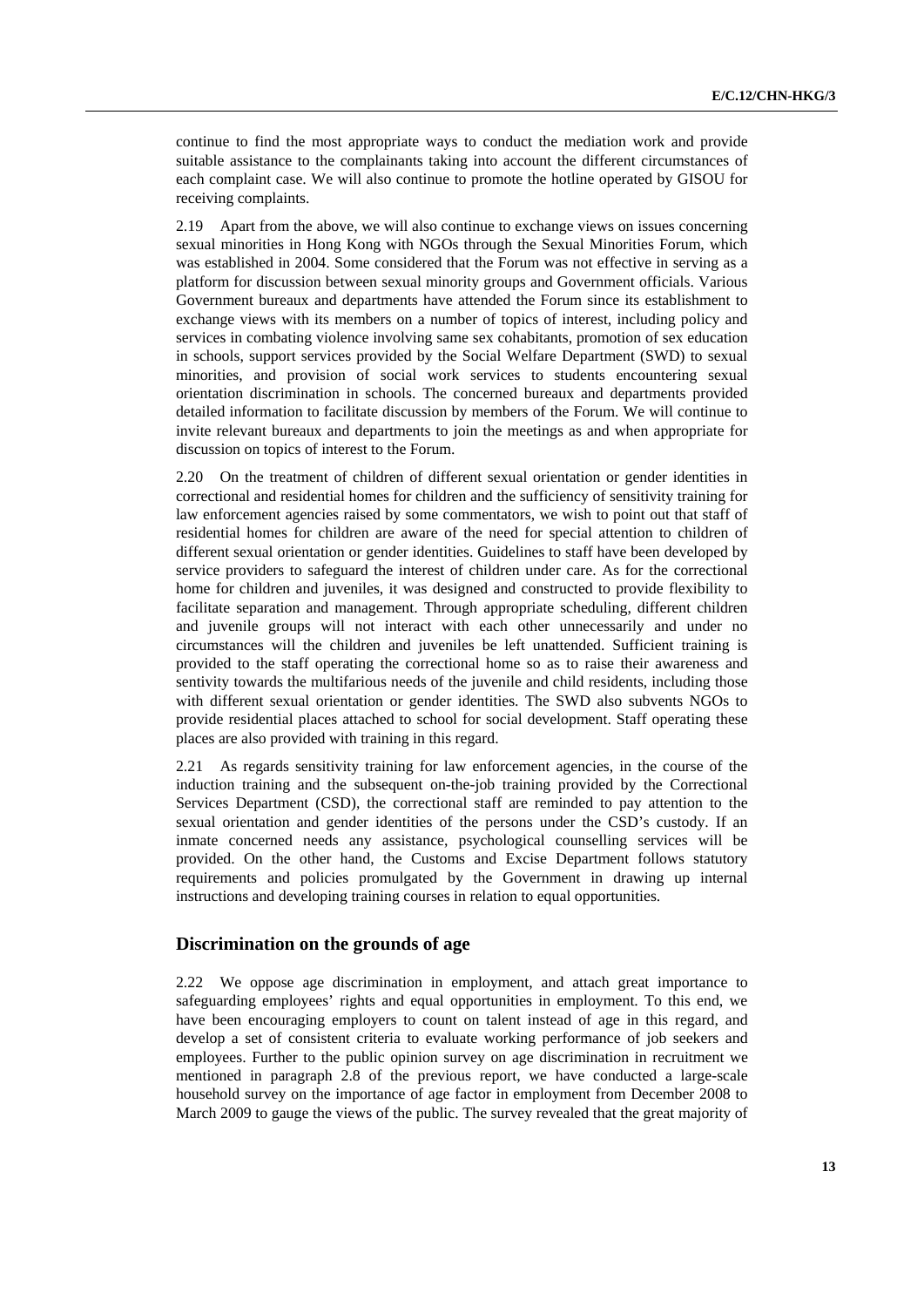the community did not consider age an important factor in employment and age discrimination in employment did not seem prevalent. As such, we consider it appropriate to continue to promote equal employment opportunity through publicity and promotion, and strengthen training and re-training to enhance the employability of workers of all ages. We will monitor the situation closely through, for example, regular surveys.

## **Protection from violence for same sex cohabitants**

2.23 The Domestic and Cohabitation Relationships Violence Ordinance (Cap. 189), which came into operation on 1 January 2010, extends the scope of protection provided under the previous Domestic Violence Ordinance in the form of injunction against molestation to cover a cohabitation relationship between two persons, whether of the same sex or opposite sex, who live together as a couple in an intimate relationship.

2.24 On sensitivity awareness and training of social workers and the law enforcement agencies in handling violence cases concerning same-sex cohabitants, the "Code of Practice for Registered Social Workers" issued by the Social Workers Registration Board, an independent statutory body in the HKSAR responsible for the registration of social workers, states clearly that social workers would respect the unique value and dignity of every human being irrespective of one's sexual orientation. Social workers would handle all the cases in confidence according to the principles set out in the Code. On social workers' training, some local tertiary institutions providing social work programmes have already incorporated the subject of understanding homosexuality into their social work curricula. The SWD and NGOs also provide in-service training to social workers and clinical psychologists, including courses on human sexuality, working with people with different sexual orientations, exploration of sexual orientation, sexual identity and attraction, gender identity issues and trauma and adolescent sexuality. Following the commencement of the Domestic and Cohabitation Relationships Violence Ordinance, the SWD has also stepped up its training for social workers on the understanding of violence involving same-sex cohabitants and the intervention skills. A series of briefings and training have been provided to social workers in this regard. The Hong Kong Police Force (the Police) have also, in the light of the Ordinance, conducted training to raise their officers' sensitivity in handling such cases.

## **Protection for persons with disabilities**

#### **Promotion of inclusion of persons with disabilities**

2.25 From 2002–03 to 2008–09, the Government has allocated over \$13 million on public education and publicity campaigns to promote inclusion of persons with disabilities (PWDs).

2.26 The United Nations Convention on the Rights of Persons with Disabilities (CRPD) has entered into force for China, including the HKSAR, since 31 August 2008. To promote the spirit and core values enshrined in the CRPD, the Government increased the allocation to about \$12 million in 2010–11 from \$2 million in 2009–10 for the relevant public education activities. Apart from organising various territory-wide major publicity activities, the Government also provides subsidies to NGOs and District Councils (DCs) for organising related promotional activities in order to reach all sectors of the community. In 2009, 34 public education programmes were organised by the Government and various NGOs under the theme "All-round promotion of the spirit of the CRPD and cross-sectoral collaboration towards building an equal and inclusive society". Territory-wide publicity activities were also launched to support World Mental Health Day and the International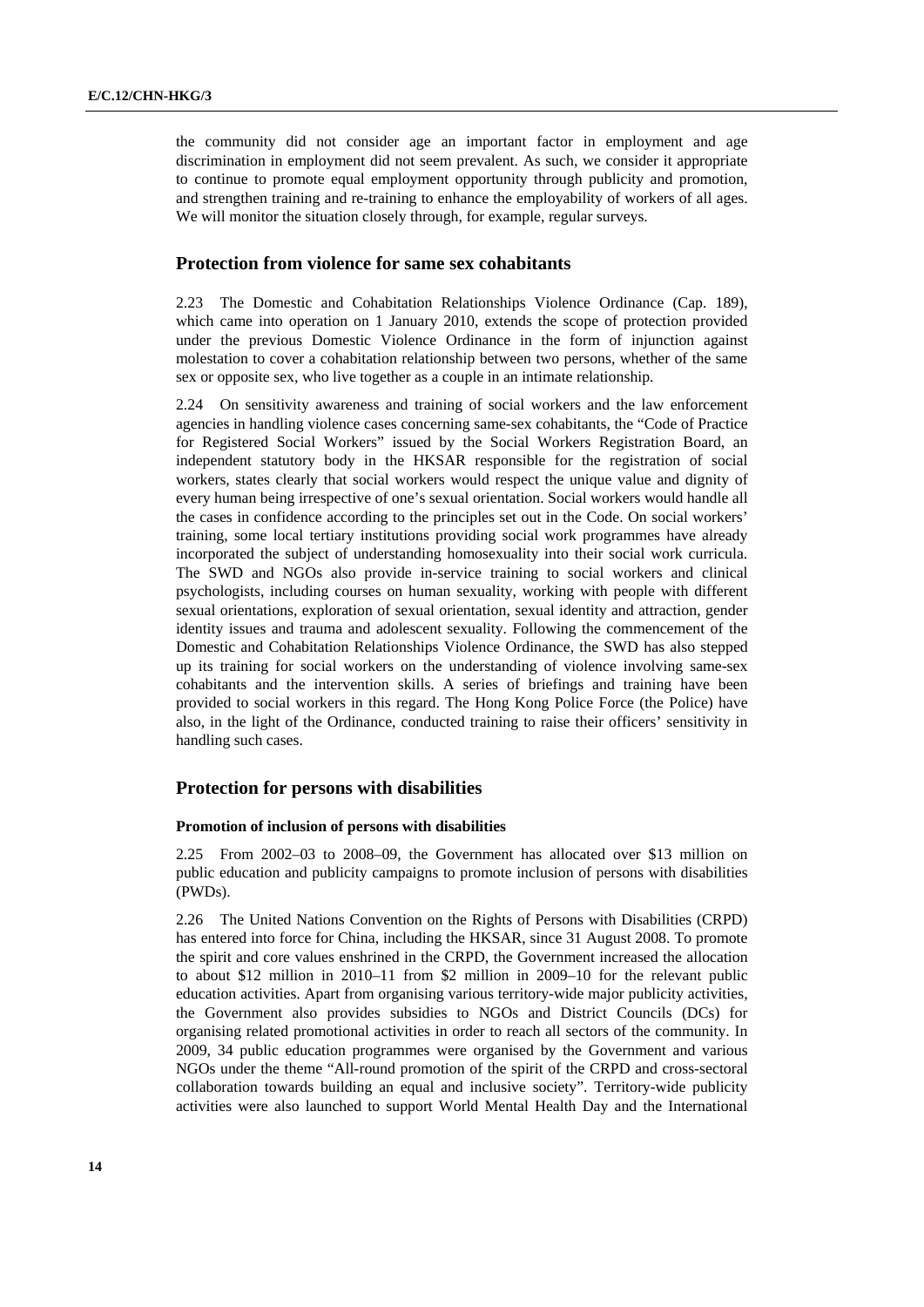Day of Disabled Persons. Furthermore, the Government has strengthened civil service training to enhance civil servants' knowledge in the application of the CRPD in their daily work.

2.27 To enhance public awareness of mental health, promote public acceptance of persons with mental illness and encourage social inclusion of persons recovering from mental illness, the Labour and Welfare Bureau (LWB), in collaboration with various Government departments, NGOs and the media, has been organising annually the "Mental Health Month" since 1995. During the event, a series of relevant territory-wide and districtbased publicity campaigns are launched. The Rehabilitation Advisory Committee (RAC) also takes active steps at district level to encourage public acceptance of persons recovering from mental illness and promote public support for these people to integrate into society, including collaboration with the 18 DCs to launch publicity activities and provide subsidies to various community organisations in the districts to organise a wide range of public education programmes under the themes of "mental health" and "working towards an inclusive and barrier-free society for PWDs", so as to foster community inclusion.

2.28 On the use of sign languages by persons with hearing impairment raised by some commentators, the LWB will continue to urge relevant Government bureaux and departments to critically review the policies and measures under their purview and to promote accessible modes of communication, including the use of sign languages. In this regard, the RAC is in the course of convening a working group to advise the Government on promoting the use of sign languages. Members of the working group comprise persons with hearing impairment, sign interpreters, representatives from the rehabilitation sector, education sector and relevant Government bureaux and departments. Measures and services provided to students with hearing impairment are detailed under Articles 13 and 14 in relation to the right to education.

#### **Implementation of the Disability Discrimination Ordinance (Cap. 487)**

#### *Enquiries and complaints*

2.29 From January 2007 to December 2009, the EOC received 7,085 specific enquiries (prospective complaints)<sup>[2](#page-14-0)</sup> and investigated 1,853 complaints relating to the Disability Discrimination Ordinance (DDO).

|                                             | 2007    | 2008    | 2009    |
|---------------------------------------------|---------|---------|---------|
| Specific enquiries (prospective complaints) | 2 3 6 2 | 2 3 6 2 | 2 3 6 1 |
| Complaints investigation                    | 601     | 592     | 660     |
| Nature of complaints                        |         |         |         |
| Disability discrimination                   | 510     | 524     | 584     |
| Disability harassment                       | 69      | 47      | 50      |
| Disability vilification                     | 9       | 10      | 17      |
| Victimisation                               | 13      | 11      | 9       |
| Field of complaints                         |         |         |         |
| Related to employment                       | 470     | 467     | 498     |
| Not related to employment                   | 131     | 125     | 162     |

<span id="page-14-0"></span><sup>&</sup>lt;sup>2</sup> The term "specific enquiries (prospective complaints)" refers to enquiries which are assessed by the EOC as potential complaints. It carries the same meaning as the term "specific enquiries" in paragraph 12.52 of the previous report.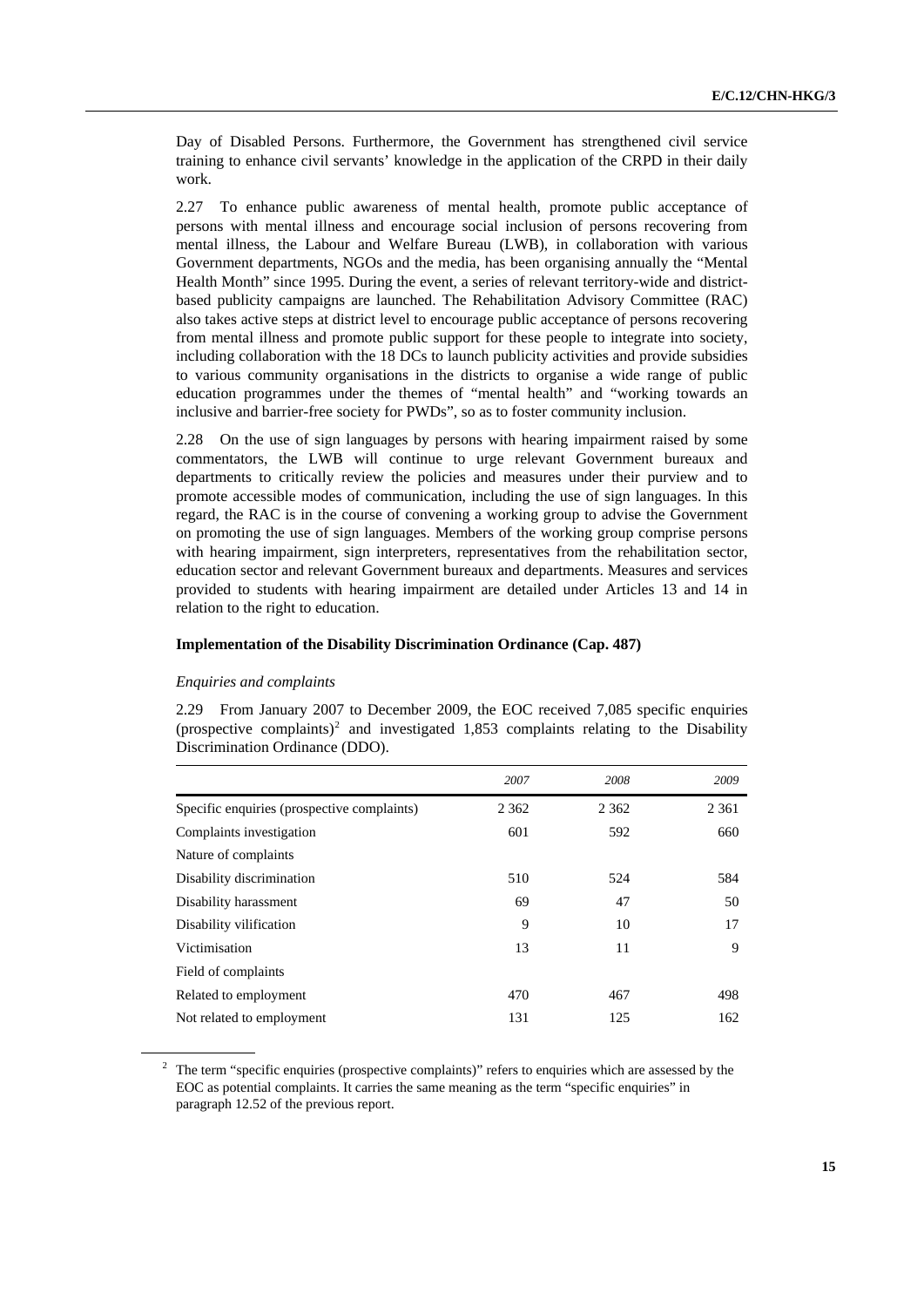|                             | 2007 | 2008 | 2009 |
|-----------------------------|------|------|------|
| Endeavour to conciliate     |      |      |      |
| Conciliation attempted      | 163  | 131  | 173  |
| Conciliated                 | 127  | 92   | 100  |
| Conciliation not successful | 36   | 39   | 73   |

#### *Legal assistance*

2.30 The number of cases considered between 2007 and 2009 were:

| Year | Granted | Not granted | Under consideration | Withdrawn | Total applicants $*$ |
|------|---------|-------------|---------------------|-----------|----------------------|
| 2007 |         | 10          |                     |           |                      |
| 2008 | 9#      |             |                     |           | 23                   |
| 2009 | 20      | 23          |                     |           | 48                   |

\* Including the application brought forward from previous year

# Including one application which was not approved during 2007. Upon the applicant's request for review, the application was approved in April 2008.

#### *Formal investigation on accessibility*

2.31 A significant proportion of the complaints lodged with the EOC under the DDO are related to accessibility, namely availability, connectivity and usability. In this connection, the EOC launched a formal investigation in December 2006 to examine the means of access to or use of premises and facilities in public rental housing estates and public facilities with a view to identifying shortfalls in various aspects of accessibility. Findings of the individual inspection were passed to relevant Government bureaux and departments for comments and improvement actions. Full report of the study is expected to be released in May 2010.

### *Revision of existing code of practice on employment under the DDO*

2.32 With better and wider knowledge of the DDO among the public as well as expansion in the jurisprudence and increase in both the number and complexity of complaints, the EOC recognises that there is a need to enhance the Code of Practice on Employment under the DDO for the purpose that it can continue to serve as a useful reference tool for employers and human resources practitioners to implement equal opportunities in workplace. Public consultation on the draft revised Code is being conducted from 8 April 2010 to 8 July 2010. It is expected that the new revised Code will come into effect towards the latter part of 2010.

#### *Research and survey*

2.33 Since the previous report, the EOC has commissioned a number of survey studies. Some that are in progress include the "Second Baseline Survey on Public Attitudes towards Persons with a Disability" and "Study on Equal Learning Opportunities for Students with Disabilities – the Integrated Education system". Findings of these survey studies help the EOC to gauge the public's awareness and perception on a range of equal opportunity issues that are related to the core areas of work of the EOC. These survey studies also help the EOC to collect stakeholders' views on how best to improve its advocacy role and prioritise its work.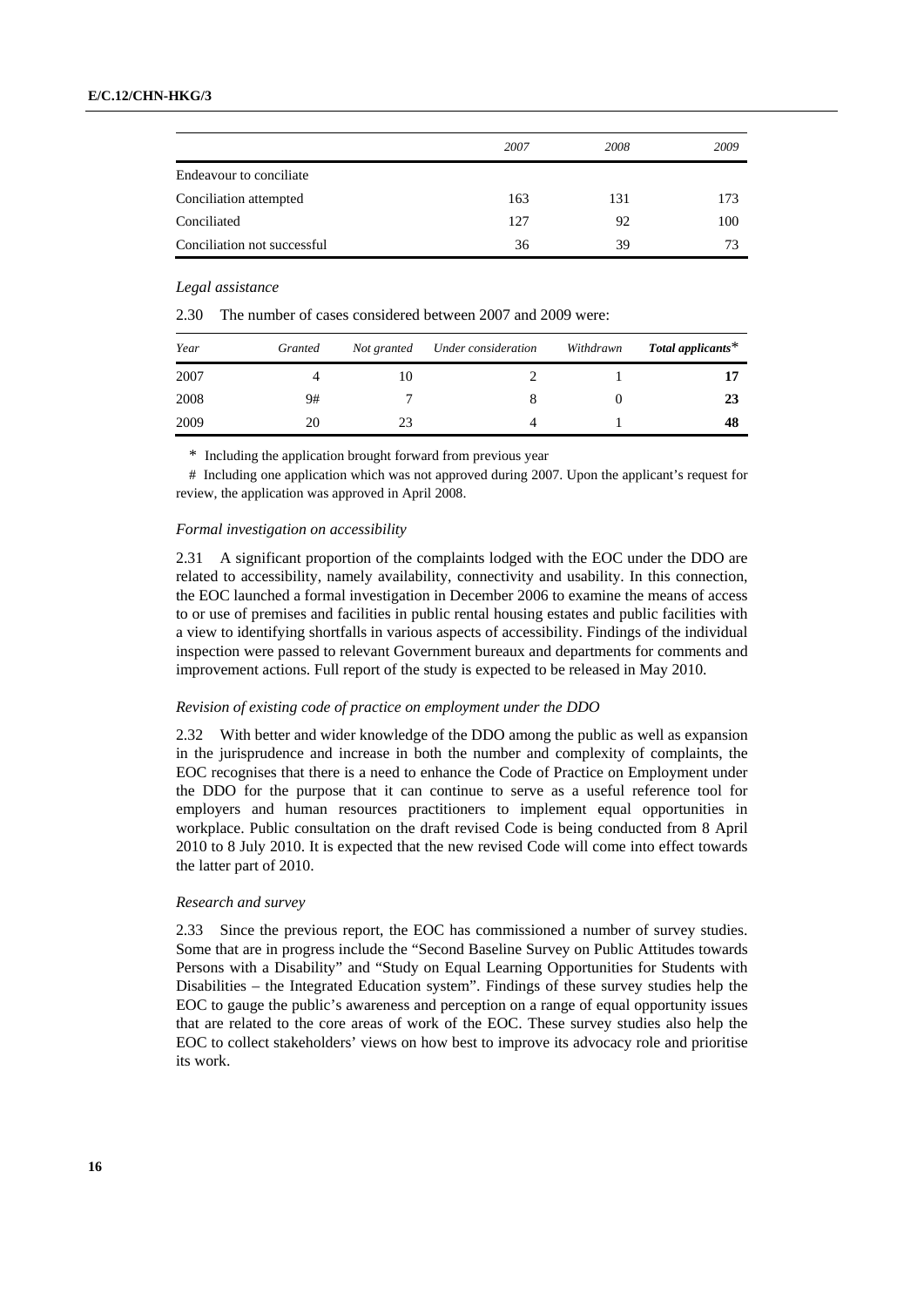#### **Employment of persons with disabilities**

2.34 In 2009, the RAC reached out to different sectors, including the 18 DCs, the business sector and the welfare sector to promote the working capabilities of PWDs and the employment support services for PWDs provided by Government departments and rehabilitation organisations, and to solicit support for tripartite partnership. These efforts have received positive responses from welfare organisations, the DCs and the business sector.

2.35 Many DCs have also organised promotional activities relating to the employment of PWDs. The Organising Committee of the "International Day of Disabled Persons" adopted "Promotion of Employment for PWDs" as the theme of the event held in December 2008 and November 2009 and collaborated with the 18 DCs to give commendations to the "caring employers" of the 18 districts who support the employment of PWDs. A number of business corporations have responded promptly by offering jobs to PWDs with the assistance of relevant Government departments and rehabilitation agencies and by making wider use of products and services from PWDs. This shows that our efforts have started to bear fruit.

2.36 To reinforce the efforts in promoting employment for PWDs, the LWB and RAC continue to adopt "Promotion of Employment for PWDs" as one of the major themes of 2010's publicity programme, and continue to launch a series of initiatives to enhance understanding of different sectors on the working capabilities of PWDs, as well as the provision of support services for employment of PWDs by various Government departments and rehabilitation organisations, with a view to strengthening cross-sectoral collaboration among business sector, local communities, Government departments and NGOs in promoting the employment of PWDs, thereby supporting the self-reliance of PWDs and their full integration into the community.

#### **Access to premises**

#### *"Design Manual: Barrier Free Access 2008"*

2.37 The Building Authority issued, in 1997, the Design Manual: Barrier Free Access 1997 (DM 1997) to provide guidance to practitioners of the construction industry. Over the years, there has been much advancement in building technology, improvement in quality of life of the general public and growing awareness of the community towards the needs of PWDs. Therefore, as mentioned in paragraph 2.14 of the previous report, the Government conducted a review of the DM 1997 with a view to enhancing the design requirements taking into account changes in building technology and expectation of the community.

2.38 Having conducted extensive consultation with the stakeholders, the LegCo and the public at large, and taken into account the views from the relevant parties, the Design Manual: Barrier Free Access 2008 (DM 2008) was put into effect on 1 December 2008 following the necessary legislative amendments. The DM 2008 introduces a series of new requirements, such as the provision of access to backstage facilities of auditoriums for PWDs; introduction of detailed requirements on the number, size and signage of parking spaces; improvement of directional signage; and specification of minimum illumination levels for corridor, stair and lift lobby for persons with visual impairment.

#### **Improvements in Government premises**

2.39 The Government continues to make active efforts to improve the barrier-free access of Government buildings. Government buildings with construction commencing after 1 December 2008 are required to meet the new standards in the DM 2008, and wherever practicable, to achieve standards beyond those that are legally required. The Architectural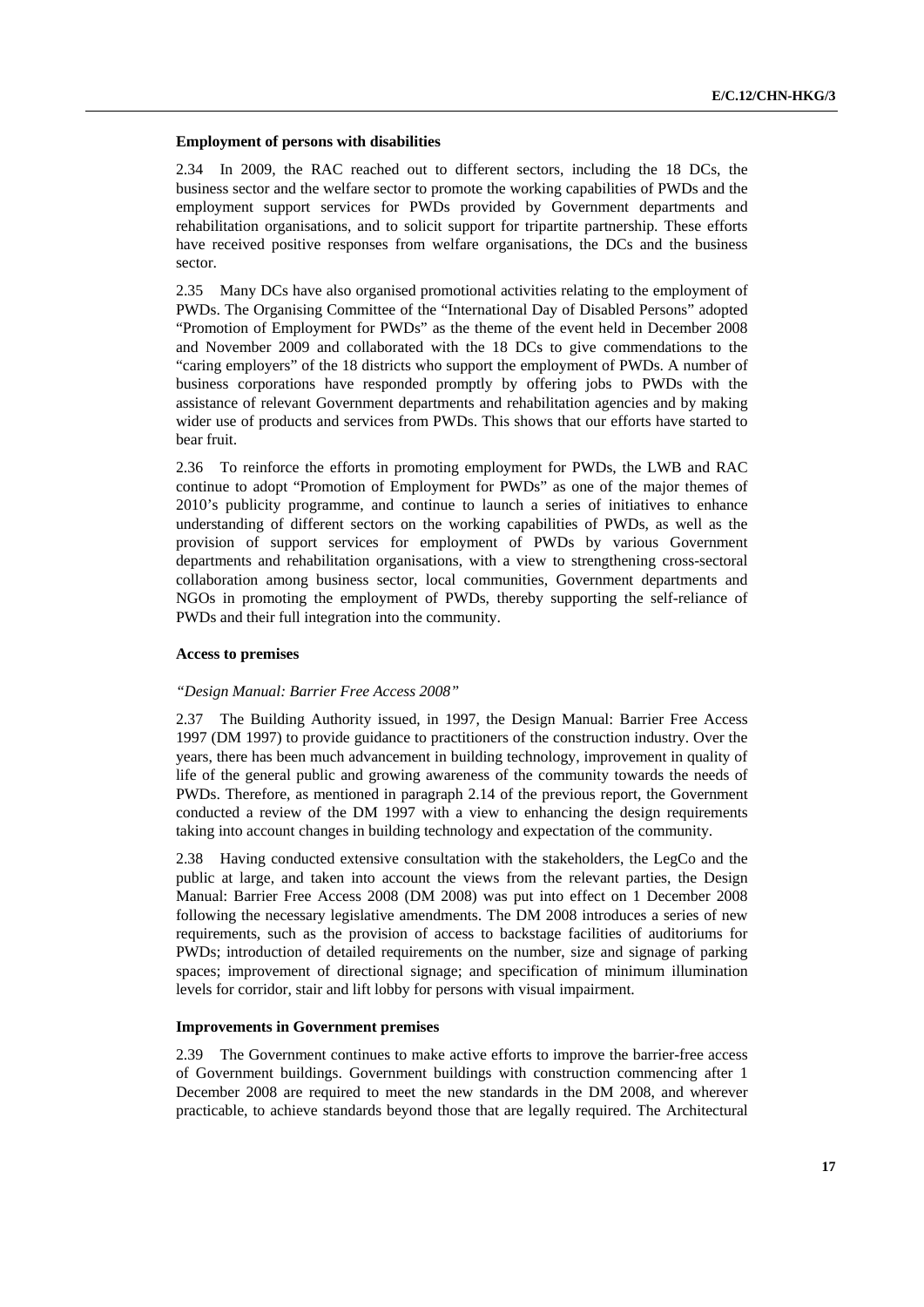Services Department (ArchSD) has put in place a design-vetting mechanism to ensure that new projects receive thorough consideration of accessibility at the early stage of design. A design-vetting committee under the ArchSD scrutinises the projects' accessibility proposals to ensure compliance with statutory requirements of barrier free design.

2.40 Since 2000, the Government has improved the access facilities of 147 Government premises. The total expenditure involved is about \$72 million. The ArchSD will implement a series of additional minor works, including improvements to barrier free access.

2.41 Individual Government departments and public bodies also carry out improvement work to provide barrier free facilities in venues under their management. For example, since 2006, the Leisure and Cultural Services Department (LCSD) has completed 133 improvement projects to provide suitable barrier-free access and facilities for PWDs in its arts and recreational venues, including improvement to 12 venues for the 2009 East Asian Games. It will continue to carry out 40 new improvement work proposals.

2.42 The Housing Department (HD) has implemented the "Universal Design" concept in all new buildings since 2002 to provide a safe and convenient living environment for its various tenants, including the elderly and PWDs. The HD has commenced the improvement work to existing buildings by phases.

### **Establishment of the Guardianship Board under the Mental Health Ordinance (Cap. 136)**

2.43 The situation in paragraphs 2.17 and 2.18 of the previous report remains valid.

## **Financial eligibility limit for legal aid**

2.44 Since we submitted the previous report in 2003, changes have been introduced, pursuant to the reviews we mentioned in paragraph 2.22 of the previous report, to the legal aid financial eligibility limit assessment criteria by allowing more items to be deducted or disregarded from an applicant's income and capital when assessing an applicant's means. Additional items that can be deducted or disregarded now include (a) maintenance payment, (b) an amount to provide for the care of any dependants who are unable to take care of themselves by reason of their mental or physical conditions during the time when the applicant, whether self-employed or otherwise, is at work, irrespective of whether the dependants are living with the applicant, and (c) insurance monies received by the applicant that are required to pay for the applicant's care or medical treatment following an injury to which the legal aid claim relates.

2.45 Some commentators proposed that the waiver on the limit of the financial eligibility should be applicable to legal aid applications where an inconsistency with, on top of the ICCPR, other international covenants (including this Covenant) is an issue. The fundamental legal aid objective, which is recognised universally and which also underpins the Government's legal aid policy, is that legal aid should only be granted to those who lack the means to take or defend legal action. Means testing in addition to merits testing is therefore necessary in determining eligibility. They are the two cardinal principles of legal aid which must be carefully guarded. In this light, the Director of Legal Aid's exemption power should be kept restrictive. To ensure access to justice for persons of limited means, the Government regularly reviews the criteria for assessing the financial eligibility of legal aid applicants and is in the midst of a consultative process over the recommendations of raising the financial eligibility limits for legal aid arising out of the latest review.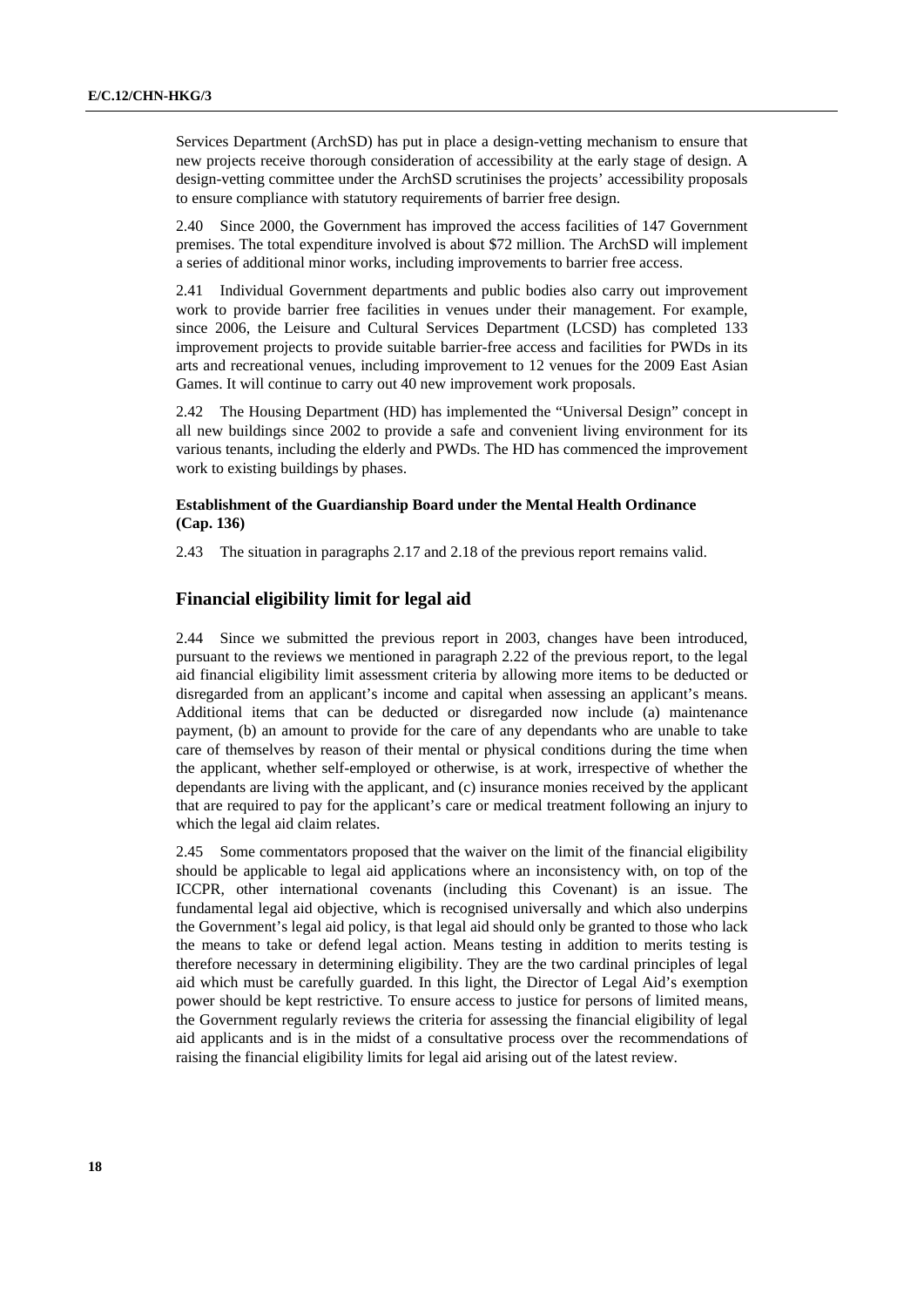## **Protection for asylum seekers and refugees**

2.46 The Committee has recommended the formulation of a clear and coherent asylum policy based on the principle of non-discrimination and some commentators called for more effective protection for asylum seekers and refugees. We have no plan to extend to Hong Kong the application of the 1951 United Nations Convention relating to the Status of Refugees and its 1967 Protocol. Hong Kong is small in size and has a high and dense population. Our unique situation, set against the backdrop of our relative economic prosperity in the region and our liberal visa regime, makes us vulnerable to possible abuses if the abovementioned Convention were to be extended to Hong Kong. We have a firm policy of not granting asylum and do not have the obligation to admit individuals seeking refugee status under the 1951 Convention.

2.47 Refugee claims lodged in Hong Kong are dealt with by the Hong Kong Sub-Office of the United Nations High Commissioner for Refugees (UNHCR-HK). The HKSAR Government provides support to and maintains close liaison with the Sub-Office.

2.48 On humanitarian grounds, the Government, in collaboration with NGOs and on a case-by-case basis, offers assistance-in-kind to asylum-seekers facing deprivation of basic needs during their presence in Hong Kong. The types of assistance offered include temporary accommodation, food, clothing and other basic necessities. Medical fee waivers, counselling service and transportation expenses are provided in appropriate cases. The package of assistance offered to individual asylum seekers varies according to the unique needs and personal situations of the person concerned, including the availability of his/her own resources and the resources available to him/her from other sources.

2.49 Being a refugee or asylum seeker *per se* would neither disadvantage nor give immunity to a person in Hong Kong. For those asylum seekers with claims under processing by UNHCR-HK and remaining in Hong Kong without permission to stay, the existing prosecution policy for immigration offences allows withholding charges against them until their claims have been finalised if the relevant offence is directly related to their asylum claims.

## **Human rights institution**

2.50 The Committee reiterated its concern about the absence of a human rights institution with a broad mandate. Some commentators also proposed to establish a similar commission with a clear mandate on children's rights. The issue of setting up an independent human rights institution has recently been considered by the Government in the context of the Review of jurisdiction of the Office of the Ombudsman.

2.51 The Review was conducted by the Ombudsman and the Review Report was submitted to the Administration in two parts in 2006 and 2007 respectively. The issue of whether the Ombudsman should assume the role of a human rights commission to protect and promote human rights was examined in Part 2 of the Ombudsman's Report. It pointed out that while the Ombudsman was not explicitly charged with human rights responsibilities, the essence of the Office's work was to ensure the protection of individual rights by public administration. Under the existing mechanism for protection of human rights in Hong Kong, various statutory bodies, including the Ombudsman, the EOC and the Office of the Privacy Commissioner for Personal Data, had a role to play as provided for under the respective ordinances. The question of whether one single institution should be set up to oversee all issues on human rights protection in Hong Kong was a policy issue to be examined by the Government.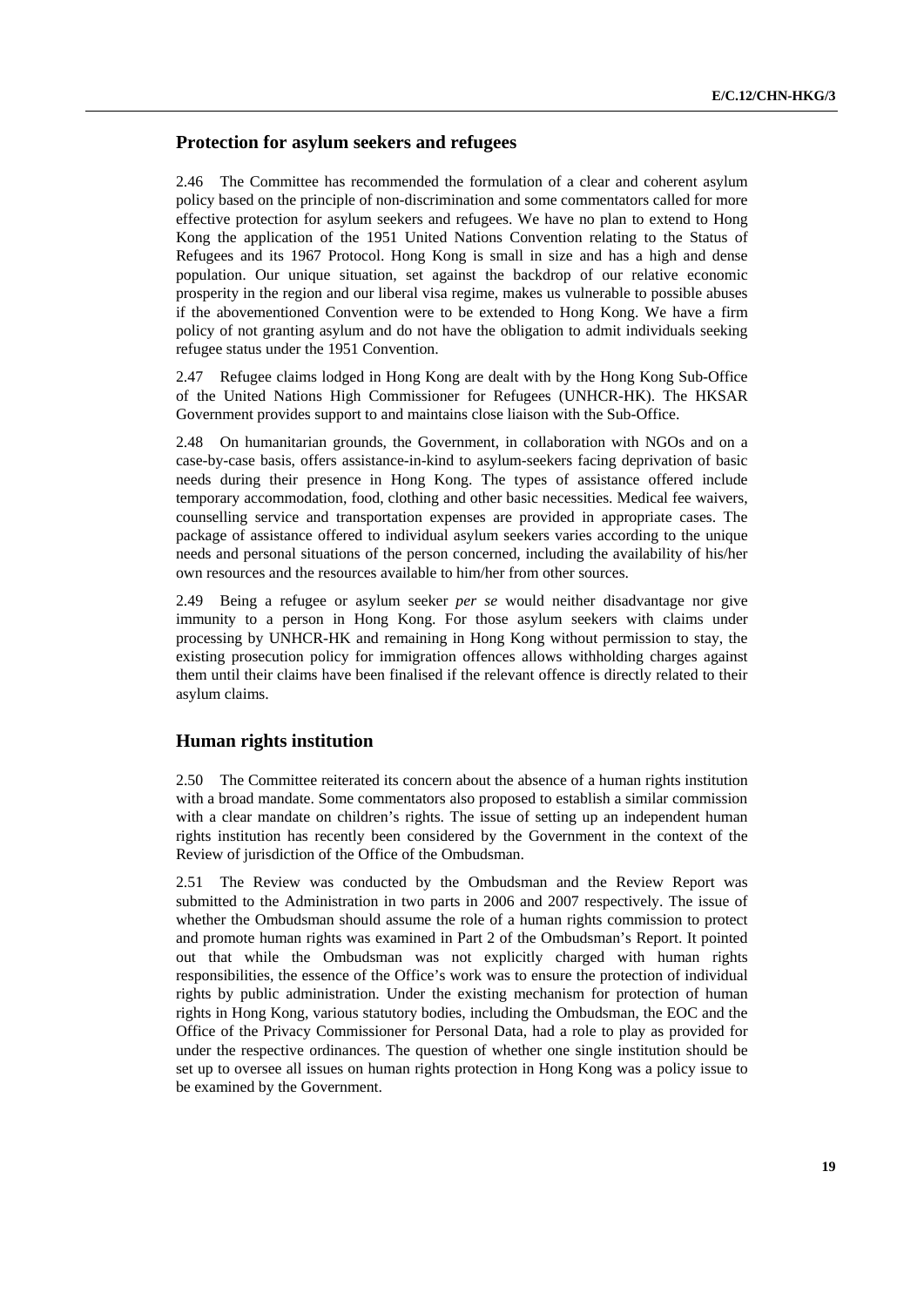2.52 Having considered the Review Report, the Government is of the view that an extensive mechanism for the protection of human rights in Hong Kong is already in place. In addition to the statutory bodies mentioned above, Hong Kong possesses a strong legal system buttressed by judicial independence, professional legal services and quality legal aid services and a steadfast respect for the rule of law. Government policies and measures are also closely monitored by the LegCo, a vibrant and free media sector and the general public. There is no obvious need for establishing another human rights institution to duplicate the functions of or supersede the existing mechanism.

2.53 We, therefore, remain of the view that an additional independent monitoring mechanism is not necessary to give effect to the Covenant or its requirements.

## **Equal Opportunities Commission**

2.54 The Government has recently conducted another round of review on the remuneration packages of the senior executives of the EOC mentioned in paragraph 2.19 of the previous report. The review found that in the period of 2007–09, remuneration packages of the executives at the top three tiers of the EOC are comparable to those of civil servants at equivalent ranks. The review will continue to be conducted on a regular basis.

2.55 Some commentators considered that the fact that the EOC Chairperson carried executive function was not consistent with the Paris Principle as this arrangement lacked accountability and monitoring.

2.56 The Government has considered this issue and discussed it with the LegCo. Members of the LegCo had diverse views. While most of the views were in favour of the separation of the Chairperson and the chief executive posts, there were reservations about the separation of the posts as well, in particular over the conversion of the position of the Chairperson into a non-executive post, in that this might affect the ability of the EOC in carrying out its functions. Whilst the majority of EOC members were inclined towards having a part-time non-executive Chairperson and a full-time chief executive, there were views among EOC members supporting both options of having a part-time non-executive Chairperson and having a full-time executive Chairperson.

2.57 After taking into account the comments received, we are of the view that at this stage, we should maintain the current position in respect of the Chairperson, and should create a Chief Operations Officer post to oversee the administrative and operational matters and to strengthen the governance of the EOC. We are prepared to consider the views of the EOC and the community if it is considered necessary to review the arrangements in future.

## **Article 3: Equal rights of men and women**

## **Convention on the Elimination of All Forms of Discrimination against Women and the Women's Commission**

3.1 We were simultaneously preparing the third report of the HKSAR under the United Nations Convention on the Elimination of All Forms of Discrimination against Women (CEDAW) at the time of finalising this Report. Our CEDAW report will form part of China's report under that Convention.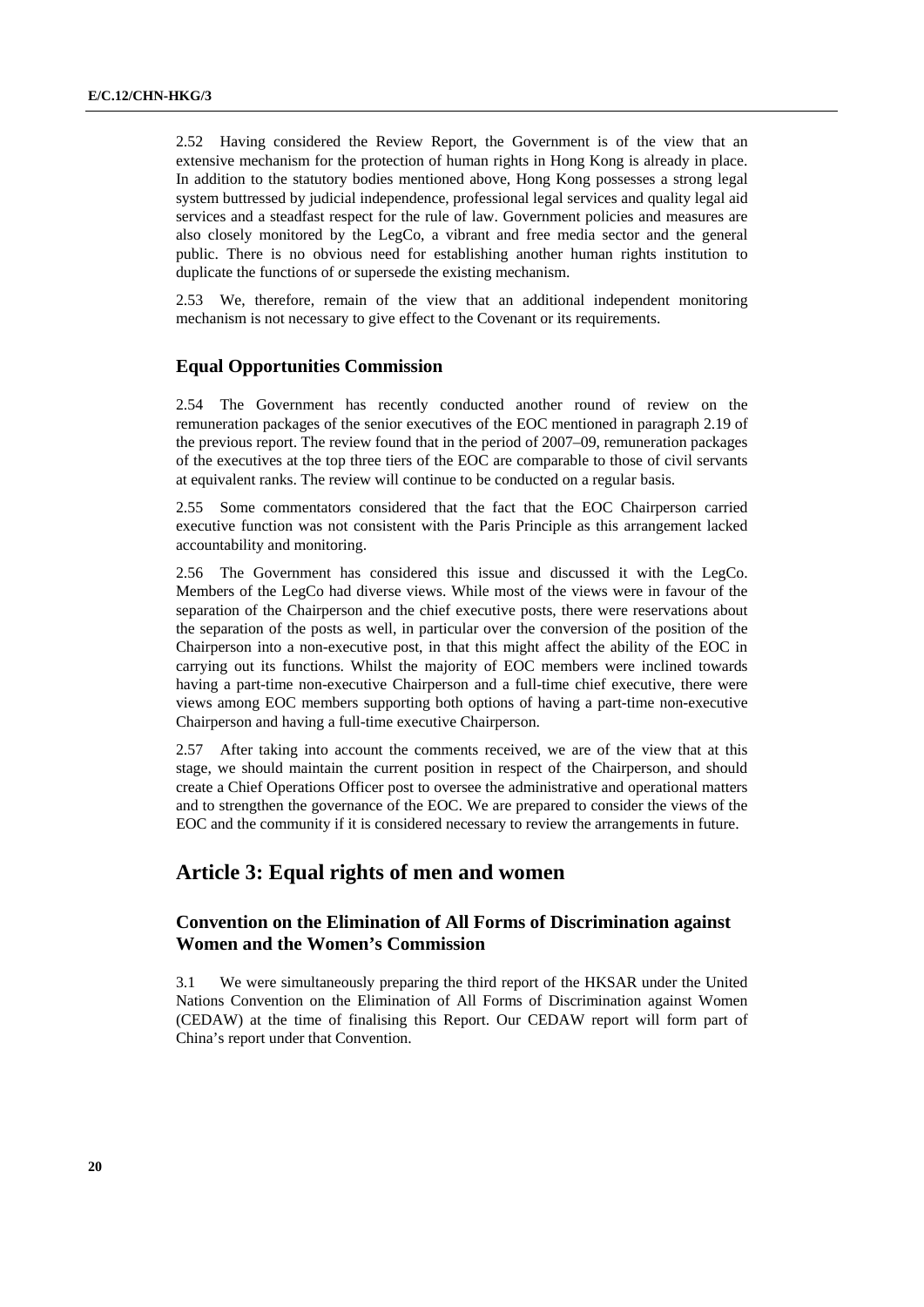#### **Women's Commission**

3.2 Following the re-organisation of the Government Secretariat of the HKSAR on 1 July 2007, the Women's Commission (WoC) receives executive support from the LWB and continues to receive an annual funding of about \$20 million.

3.3 To achieve its mission of enabling women in Hong Kong to fully realise their due status, rights and opportunities in all aspects of life, the WoC continues to adopt a threepronged strategy, namely, the provision of an enabling environment, empowerment of women through capacity building, and public education, in promoting the interest and wellbeing of women. Key initiatives taken in the respective areas include:

 (a) **Gender mainstreaming**: efforts in promoting gender mainstreaming have continued. The Checklist developed by the WoC mentioned in paragraph 3.3(a) of the previous report has been introduced to 30 different policies/programmes since 2002. Taking into account the experience gained in applying the Checklist and in implementing the gender mainstreaming concept by the Government over the years, the WoC revised the Checklist with the assistance of various stakeholders in 2009. The revised Checklist would provide better assistance to Government officers in applying gender mainstreaming in different policy and programme areas. In addition, gender-sensitive training is provided to civil servants of different grades and ranks to enhance the awareness of women's perspectives in the policy making process and service delivery. Networks of Gender Focal Points in the Government and DCs were also established in 2003 and 2008 respectively to facilitate promotion of gender mainstreaming in the Government and at the district level;

 (b) **Empowerment**: the WoC continues to promote women's participation in the Government's advisory and statutory bodies (ASBs) mentioned in paragraph 3.3(b) of the previous report. At the WoC's suggestion, the Government set in 2004 a gender benchmark of 25% as an initial working target for appointments of women to the ASBs. Furthermore, the WoC works closely with the Government to reach out to, identify and cultivate potential women candidates for ASBs appointments. With these efforts, women's participation rate in the ASBs has risen from 22.6% in 2003 to 27.3% in December 2009. The WoC also published a booklet on examples of good empowerment programmes of the Government, NGOs, women service agencies and community groups in 2003 to encourage the development and adoption of innovative and positive initiatives for women's advancement. Separately, the WoC launched in 2004 the Capacity Building Mileage Programme as a key initiative in empowering women. The Programme is a flexible learning programme tailored to the needs and interests of women. It is mainly delivered through radio broadcasting and face-to-face courses delivered by more than 70 partnering women's groups and NGOs. The courses include subjects such as managing interpersonal relationships, finance management, health and other practical issues in daily life. The introduction of the Programme has encouraged women of different backgrounds and educational levels to pursue life-long learning and self-development. Up to 2009, the cumulative number of enrollments exceeded 35,000, together with a large network of audience who have been reached through the radio programmes; and

 (c) **Public education**: the WoC has continued its public education efforts to mitigate gender prejudice and stereotyping, and to raise public awareness of women-related issues. It also focuses on promoting gender awareness in schools with a view to instilling into students at their young age the proper gender concepts to help eliminate gender stereotyping. Various publicity and public education activities comprising radio programmes, television drama and documentary series on the themes of empowerment and capacity building, exhibitions, conferences and seminars as well as competitions to promote gender awareness had been held since the submission of the previous report. In August 2009, the WoC organised its third large-scale conference entitled "Beyond Limits – Women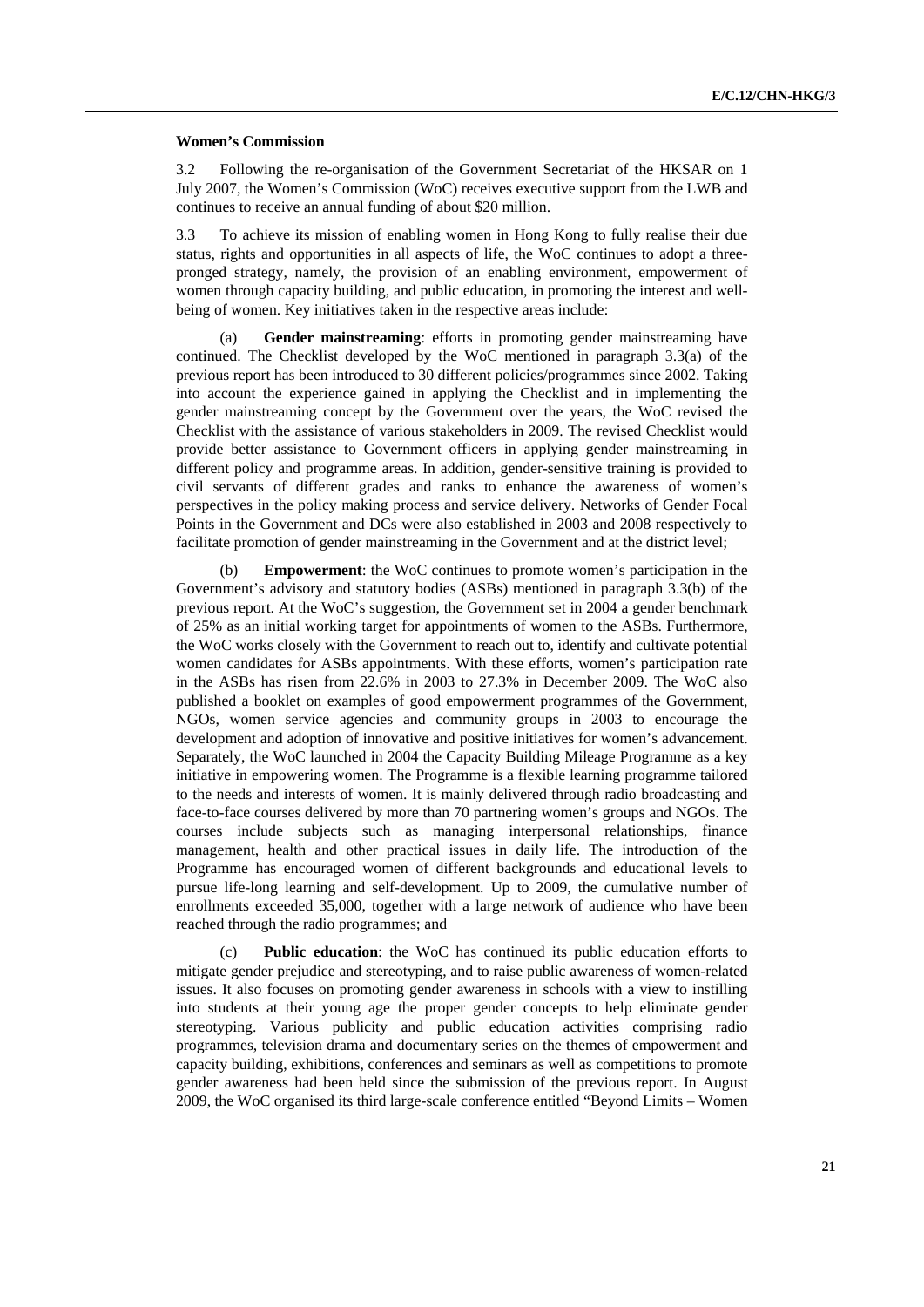in the 21st Century". The conference was well attended and provided a good platform for reviewing the implementation of CEDAW in Hong Kong.

3.4 Some commentators were concerned that the role of the WoC would be weakened with the establishment of the Family Council (see paragraphs 10.5 and 10.6 below) in Hong Kong. The two advisory bodies perform their roles in closely related but different areas. The Family Council provides a high-level platform for cross-bureau and cross-sectoral discussion of major issues from the family perspective. It is responsible for advising the Government on policies and strategies to support and strengthen families. On the other hand, the WoC is a central mechanism responsible for promoting the well-being and interests of women. In view of the close correlation between family and women matters, the Chairperson of the WoC is appointed as an ex-officio member of the Family Council in order to offer views from women's perspective and to facilitate communication and cooperation between the WoC and the Council. The WoC will work closely with the Family Council: it continues to deliver services or programmes related to family issues, and take on as appropriate new family support services and programmes endorsed by the Council. The Family Council advises the WoC on matters pertaining to family core values and familybased programmes. The WoC will take the advice into account in launching its programmes. Should the Family Council wish to initiate collaborative projects to foster family-related support measures, the WoC would support the Council and devise relevant projects where resources permit. The WoC will propose family related issues for discussion at the Family Council.

3.5 The WoC will, inter alia, maintain its autonomous status with regard to womenspecific subjects including the promotion of gender mainstreaming and gender equality, enhancing women's participation in Government advisory and statutory bodies and monitoring of implementation of the CEDAW.

## **Review of the Sex Discrimination Ordinance (Cap. 480)**

3.6 Further to paragraph 3.7 of the previous report concerning the EOC's review of the Sex Discrimination Ordinance (SDO), the SDO was amended in 2008 as one of the consequential amendments under the RDO to extend unlawful sexual harassment to cover rendering the environment in which a person works, studies or undergoes training sexually hostile or intimidating. In parallel, the EOC and the Education Bureau (EDB) have jointly developed education and publicity materials on preventing sexual harassment in schools. Schools are encouraged to take reasonably practicable steps to ensure that the schools are free from any sexually hostile or intimidating environment. Training sessions were also conducted by the EOC in early 2009 with a total of over 600 school principals or teachers in attendance.

3.7 As for the remaining proposed amendments set out in the EOC's review report, some of them are of a technical nature, whereas the others may have implication on other anti-discrimination ordinances. The Government is considering how best to take forward the remaining proposals.

### **Small House Policy**

3.8 We will continue to take forward the review on Small House Policy. Since the Small House Policy involves a wide-range of complicated legal, human rights, land use and planning issues, the review needs to be carried out prudently and will take time. The Government will consult the rural and general community at large as appropriate when specific proposals are drawn up.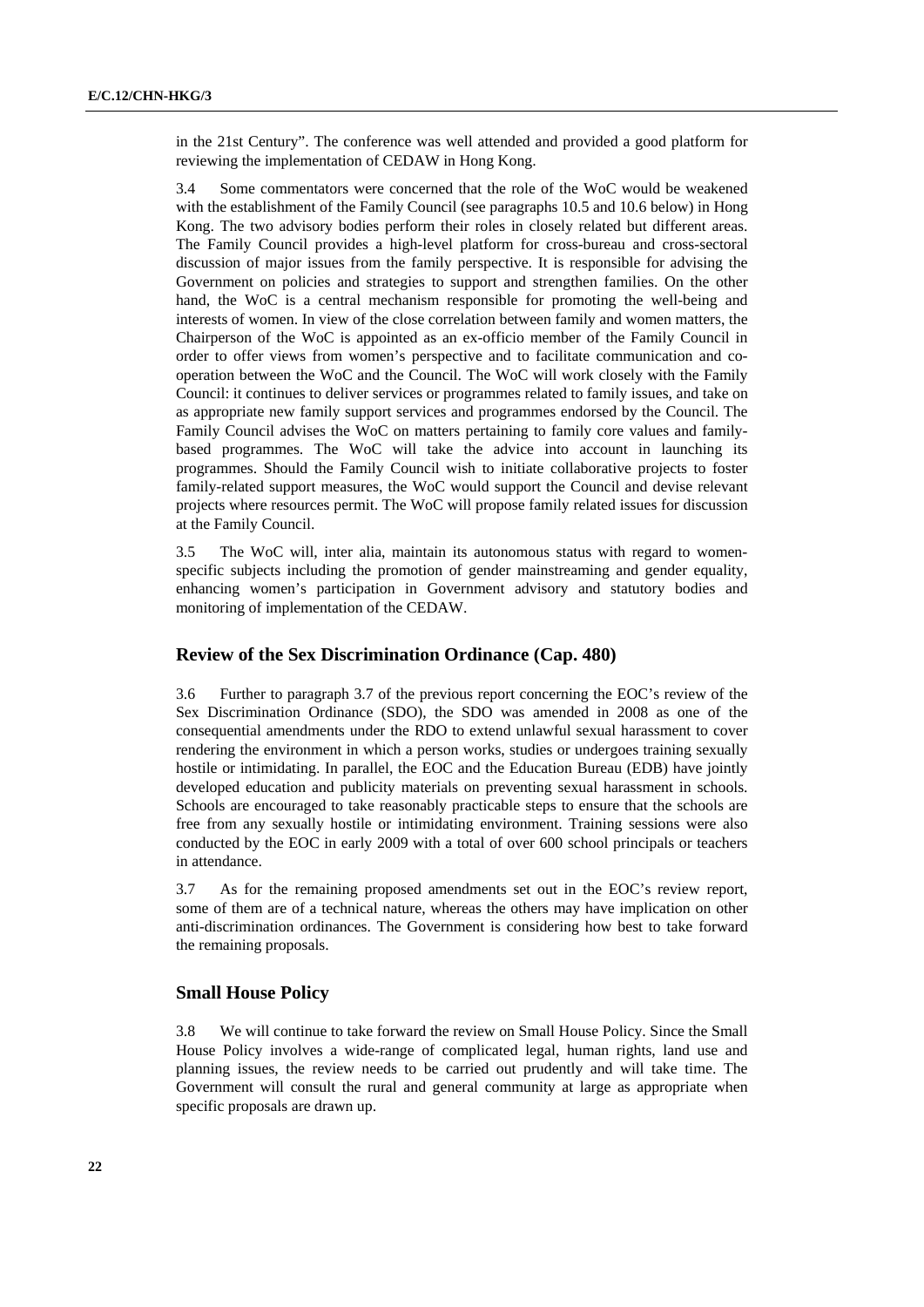## **Article 4: Permissible limitation of Covenant rights**

4.1 The position for Article 4 remains as reported in paragraph 4.1 of the previous report. In short, the HKSAR Government does not subject the rights under the Covenant to any limitations other than those provided for in law. Such limitations, where they exist, are compatible with the nature of these rights and solely for the purpose of promoting the general welfare in a free society.

## **Article 5: Prohibition on destruction of any rights and freedoms recognised in the Covenant**

5.1 The position for Article 5 remains as reported in paragraph 40 of the initial report. That is, the HKSAR Government imposes no restrictions upon and makes no derogations from any fundamental human rights on the pretext that such rights are not recognised, or are only partly recognised by the Covenant.

## **Article 6: Choice of occupation and labour rights**

6.1 The relevant constitutional protections, statutes, and policies remain as explained in paragraphs 41 and 42 of the initial report.

### **Employment services**

6.2 The Labour Department provides convenient employment services free-of-charge to all job seekers through its Job Centres, Recruitment Centre for the Catering Industry, Telephone Employment Service Centre, Interactive Employment Service website and vacancy search terminals installed at various convenient locations throughout the territory. The Labour Department also administers special employment programmes to meet the specific needs of different categories of job seekers.

6.3 Further to the previous report, the Labour Department has implemented a number of new initiatives in the employment services area, including:

An Employment Programme for the Middle-aged was launched in May 2003 to assist those unemployed aged 40 or above to secure employment through the provision of a training allowance to encourage employers to hire them and to provide them with onthe-job training. In the face of the financial tsunami, the Programme was enhanced in June 2009 by raising the level of training allowance and extending the subsidy period so to boost the employment of the middle-aged;

 (b) A Work Orientation and Placement Scheme was introduced in April 2005 to enhance the employability and competitiveness of PWDs through pre-employment training and work trial placement. For each person with disabilities engaged under the Scheme, the participating employer will receive a financial incentive. Similarly, the Scheme was strengthened in June 2009 to enhance the employment of PWDs;

 (c) A Work Trial Scheme has been implemented since June 2005 to enhance the employability of job seekers who have special difficulties in finding employment. During the one-month work trial, participants will be arranged to work in participating organisations and will receive an allowance contributed by the Labour Department and the organisation;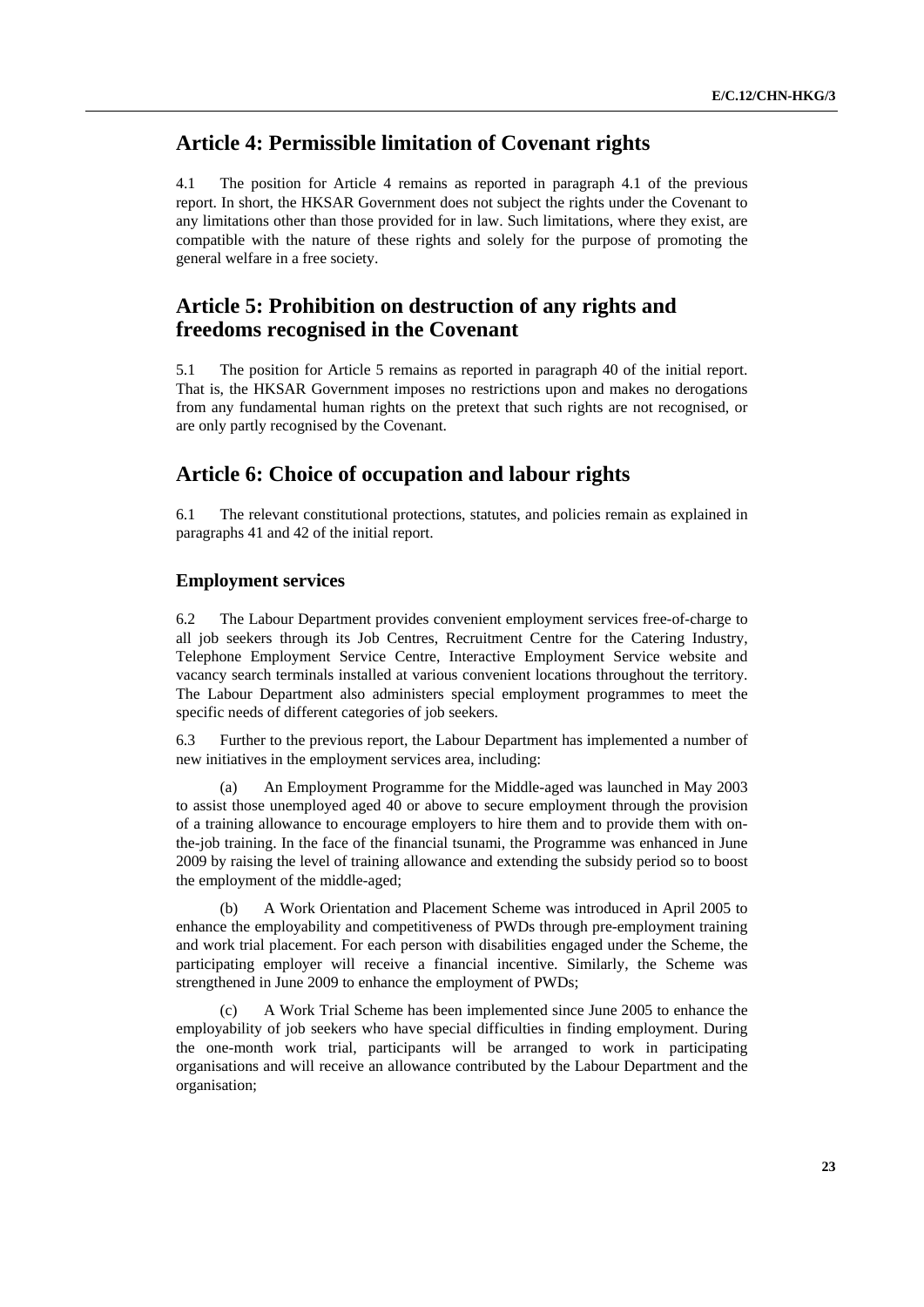(d) To strengthen the employment services in remote areas, the Labour Department set up two new job centres in those areas in September 2006, bringing the total number of job centres in the territory to 12;

 (e) A dedicated recruitment centre for the catering industry was set up in February 2009 to offer employers and job seekers in the catering industry tailor-made jobmatching service and on-the-spot interview arrangement to bridge their recruitment and employment needs efficiently and as early as possible;

 (f) With the merger of the two Employment and Guidance Centres for New Arrivals and the job centres in January 2005, new arrivals may now seek employment services in all the 12 job centres. Each job centre has set up a resource corner and conducts regular tailor-made employment briefings for new arrivals to facilitate their job search; and

To facilitate the use of the Labour Department's employment services by ethnic minority job seekers, the relevant publicity leaflet has been translated into various ethnic minority languages. Essential information on job vacancies is available in both Chinese and English and disseminated through various channels. All job centres offer employment services in Chinese and English and have set up resource corners and special counters to serve ethnic minority job seekers. Employment briefings tailor-made for them are organised from time to time. They may also join the Job Matching Programme for more intensive employment services, including career counselling, job-matching and referral for training courses tailor-made for ethnic minorities. Interpretation services will be arranged, as necessary, for job seekers who do not speak Chinese or English.

### **Youth employment services**

6.4 As in many other economies, young people of Hong Kong, particularly those with relatively low educational attainment and limited work experience, would find it difficult to secure employment in an economic downturn.

6.5 Before September 2009, two employment programmes, namely Youth Preemployment Training Programme (YPTP) and Youth Work Experience and Training Scheme (YWETS), were in place to provide pre-employment and on-the-job-training services to school-leavers aged 15 to 24. Since the inception of the YPTP and the YWETS in 1999 and 2002 respectively, the YPTP has trained more than 90,000 young people, whereas the YWETS has assisted 62,200 to secure employment.

6.6 In September 2009, the YPTP and the YWETS were enhanced and integrated into a "through-train" programme, YPTP–YWETS, to provide seamless and comprehensive youth training and employment support. The revamped programme targets all young people aged 15 to 24 with educational attainment at sub-degree level or below. There is no ceiling imposed on enrollment capacity and all eligible young people will be admitted flexibly.

6.7 The revamped programme, starting from September 2009:

(a) Enrolls trainees on a year-round basis;

 (b) Extends personalised career counselling services from 12 to 24 months for trainees who have found jobs; and

 (c) Organises more tailor-made and value-adding training-cum-employment projects in collaboration with employers and training bodies.

6.8 There are diverse elements within the YPTP – YWETS to cater for the needs of youths with different backgrounds. For example, there are special projects tailor-made for new arrivals from Mainland China, ethnic minorities, juvenile delinquents and youths with learning difficulties. Under these special projects, personalised career counselling, case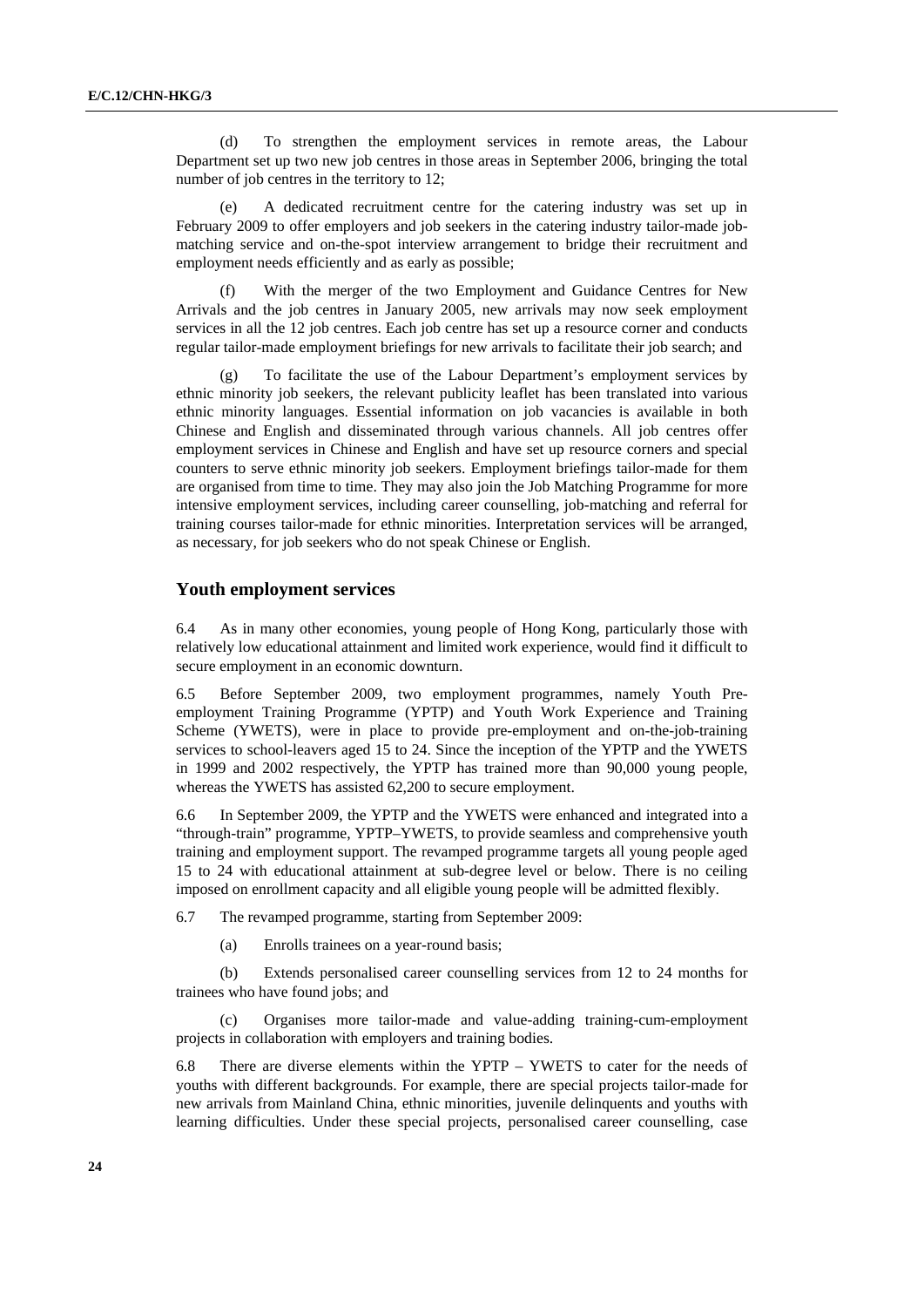management service and pre-employment training courses tailor-made for the target groups are offered. The pre-employment training courses cover job search and interpersonal skills, team building, computer application and job-specific skills for a wide spectrum of trades and industries. By the end of 2009, about 10,700 applications for enrollment to the revamped programme had been received.

6.9 Apart from the above, the Labour Department set up in December 2007 and March 2008 respectively two Youth Employment Resource Centres to provide one-stop service on employment and self-employment to young people aged between 15 and 29. The two centres aim to provide support to young people to start their career on the right track, enhance their employability, facilitate their access to the latest labour market information and help them secure firm footing in the labour market for sustainable development.

## **Vocational training**

6.10 As set out in paragraph 6.15 of the previous report, the Manpower Development Committee (MDC) has been advising the Government on vocational training and manpower developments so as to meet the changing needs of society.

#### **Employees Retraining Board**

6.11 As set out in paragraph 6.7 of the previous report, the Employees Retraining Board (ERB) has been retraining workers who had lost their jobs to acquire new skills and seek re-employment. Since its inception in 1992, and by end-2009, the ERB has provided about 1.38 million training places. During the three years from 2007–08 to 2009–10, the overall placement rate of trainees was about 80%.

6.12 In view of the prevailing manpower situation and in order to benefit more people by enabling them to maintain their employability in a knowledge-based society, since December 2007, the ERB has expanded its service targets from local residents aged 30 or above with an education attainment of Secondary 3 or below, to those aged 15 or above with education at sub-degree level or below. In other words, in addition to serving the original targets of the more mature and lower-skilled members of the workforce, those aged 15 to 29 with higher education attainment are also eligible for ERB services now. In 2008, the ERB conducted a strategic review on its future directions. Stakeholders, the public, as well as the MDC were consulted during the process. The recommendations of the strategic review were endorsed by the Government in early 2009. The ERB is in the course of implementing the recommendations, providing more comprehensive and diversified training and retraining to its service targets. To better reflect its new scope of services, the ERB has rebranded the "Employees Retraining Scheme" as "Manpower Development Scheme". The number of utilised ERB training places increased from 87,000 in 2007–08 to 99,000 in 2008–09. The ERB planned to provide 143,000 places in 2009–10.

6.13 Eligible service targets, irrespective of gender, can apply for enrollment in ERB courses. ERB's courses, which are designed to meet market needs, have been well received by female trainees in particular. For instance, in 2008–09, females represented 70% of the total number of trainees. The ERB is also committed to serving other specific target groups, including new arrivals from Mainland China, ethnic minorities and youths. The relevant services are set out in more detail below:

 (a) New arrivals are eligible to enroll in all the courses offered by the ERB. The ERB also provides them with dedicated courses. The ERB enhanced the Job Search Skills Course for New Arrivals mentioned in paragraph 6.8 of the previous report to a new "Module Certificate in Employment Set Sail" in end-2008. The enhanced course introduces community resources, local labour market and work culture to trainees. As of end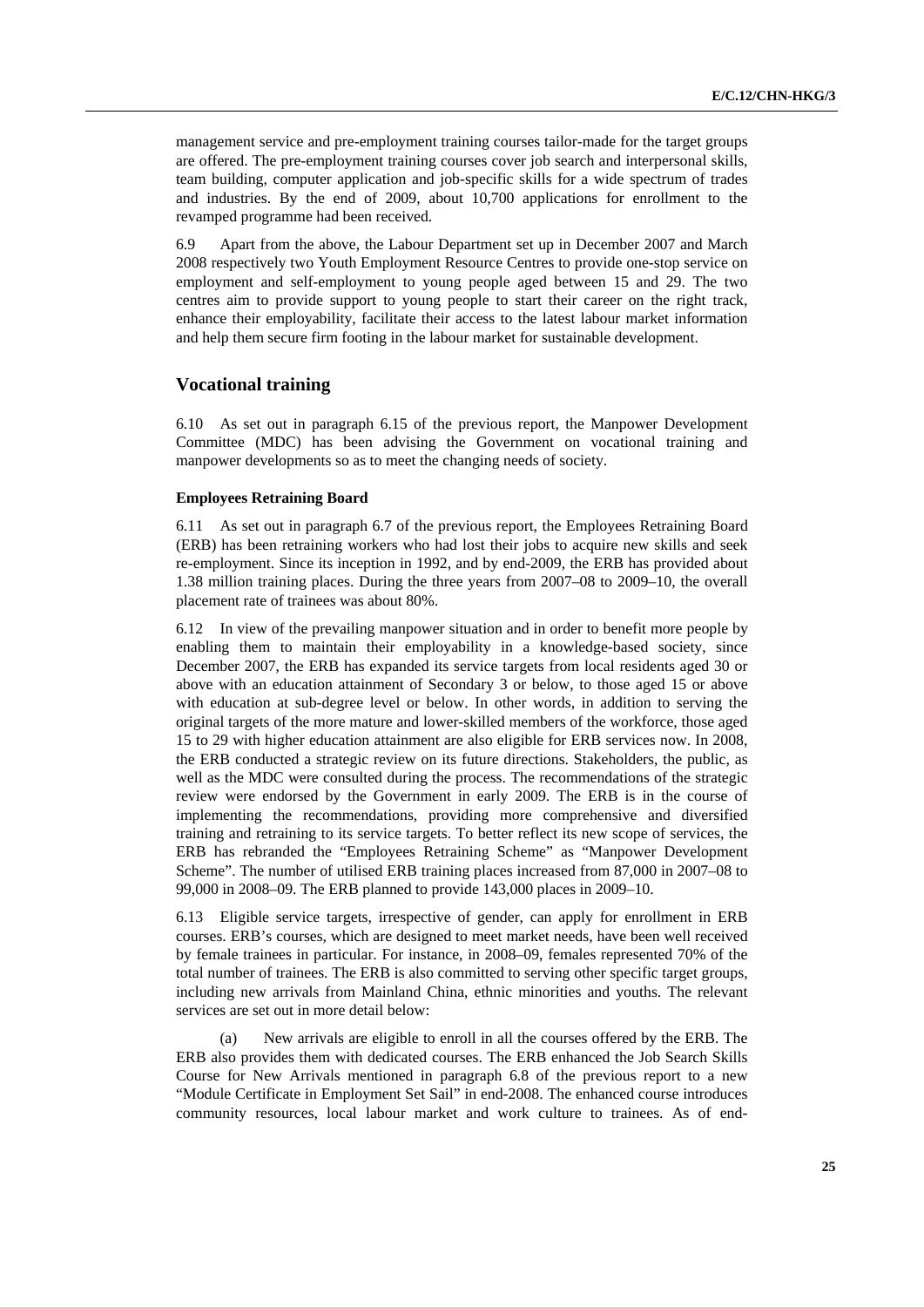December 2009, about 135,240 new arrivals had completed training courses offered by the ERB;

 (b) Since mid-2007, the ERB has offered courses in English designed for ethnic minorities. Special support is provided, including allocation of resources to training bodies for employing ethnic minorities interpreters to facilitate learning and job search. In 2008– 09, the full-time placement-tied courses and part-time generic skills training courses included "Workplace Cantonese Communication", and "Module Certificate in Employment Set Sail" which helped the ethnic minorities to gain a deeper understanding of the local employment market, work culture, job search channels and skills. The ERB set up two focus groups in June 2008 to consult the relevant stakeholders regularly on ethnic minorities' training needs and the means in reaching out effectively to the ethnic minorities. Focus group members comprise representatives of ethnic minorities organisations, NGOs and training providers. By 2009–10, more courses were offered, including 17 full-time placement-tied courses and 12 part-time generic skills training ones; and

 (c) Since December 2007, the ERB has developed a variety of courses catering to the diverse interests of the new service targets of young people. For instance, in September 2008, the ERB started a pilot Youth Training Programme (YTP) in collaboration with the Vocational Training Council (VTC) for non-engaged youths aged 15 to 20, which involved 51 training courses covering 18 industries. The programme aims to rekindle the youths' desire to learn, enable them to understand their own aspirations, and motivate them to actively plan their career. To explore various training modes and expand the training network, the ERB launched 15 additional YTP courses in September 2009 to be delivered by nine additional training bodies. In order to meet the needs of the ethnic minority youth, the ERB has piloted the "Ethnic Minority Project" under the YTP. The courses aim to equip the ethnic minority trainees with career-oriented and language skills to enhance their employability and ability to integrate into society.

#### **The Vocational Training Council**

6.14 As explained in paragraph 13.43 of the previous report, the VTC is also a main provider of, and adviser to the Government on policies relating to vocational training. The VTC institutions which provide vocational training programmes include the Hospitality Industry Training and Development Centre, the Chinese Cuisine Training Institute, the Maritime Services Training Institute and 12 other training centres. In the 2008–09 school year, the 15 institutions offered about 22,700 full-time, part-time and self-study places. Enrolment statistics for the 2008–09 school year by mode and level of study are at Annex 6A. They update Annexes 13D and 13E of the previous report. Vocational education programmes provided by the VTC are elaborated under Articles 13 and 14 on right to education.

#### **Apprenticeship**

6.15 As regards apprenticeship, the position in paragraph 13.46 of the previous report remains valid. 1,675 contracts of apprenticeship were registered in 2009. These contracts covered 1,675 apprentices (as compared with 1,850 in 2002). At the end of 2009, some 3,300 apprentices were under training (4,150 in 2002).

#### **Protection of employees against unreasonable dismissal**

6.16 The position of the measures to protect employees against unreasonable dismissal remains the same as explained in paragraph 6.6 of the previous report. Notwithstanding this, to enhance employees' protection against unreasonable and unlawful dismissal, the HKSAR Government is, in consultation with relevant stakeholders, working on a draft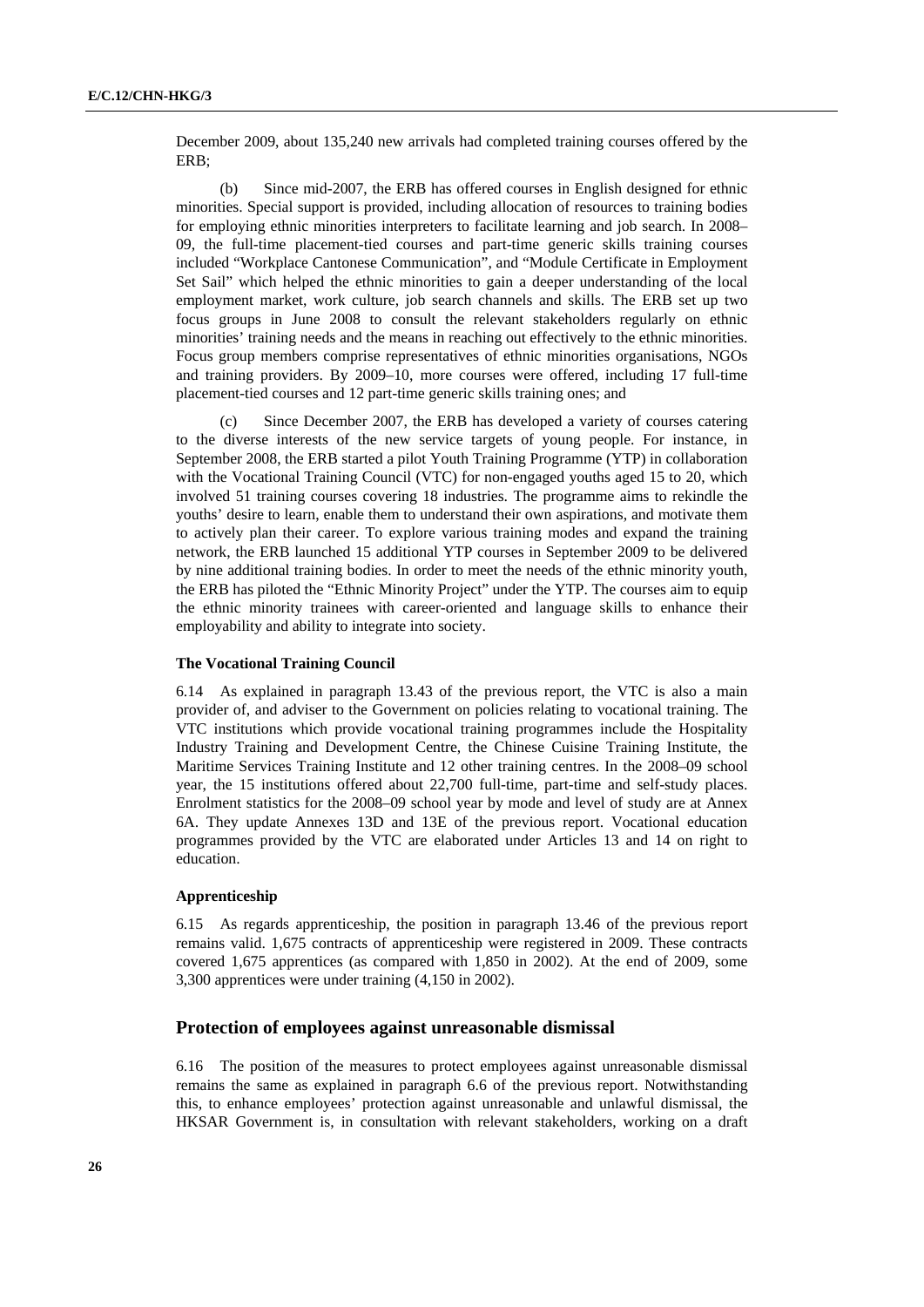amendment bill on reinstatement order to remove an employer's consent as the prerequisite to an order for reinstatement or re-engagement on a claim for remedies in cases of unreasonable and unlawful dismissal. In the process, we need to take into account the implications arising from a separate bill which, when enacted, can affect the operation of the reinstatement/re-engagement provisions. Stakeholders have expressed the wish to firm up the key features of the abovementioned draft amendment bill on reinstatement order only after that separate bill has been finalised.

## **Employment statistics**

6.17 Statistics on employment, unemployment and underemployment in the years 1987, 1992, 1997, 2002 and 2009 are in Annex 6B.

### **Importation of labour**

6.18 Hong Kong has a liberal immigration regime towards the admission of talent and professionals. Talents and professionals from Mainland China or overseas can apply to work in Hong Kong under the Admission Scheme for Mainland Talents and Professionals or the General Employment Policy, provided that they are offered a job that cannot be readily taken up by the local workforce, and are remunerated at the prevailing market rate. Under the Quality Migrant Admission Scheme launched in June 2006, talented people from around the world can apply to settle in Hong Kong without first securing a local job offer. Starting from May 2008, non-local graduates of full-time locally-accredited programmes at degree or above levels can stay for one year in Hong Kong to take up employment freely. Those previously graduated in Hong Kong can also apply to return to Hong Kong to work, so long as their job is at a level commonly taken up by degree holders and is remunerated at the market rate.

6.19 As regards the Supplementary Labour Scheme, the position remains as mentioned in paragraph 6.18(b) of the previous report. As at 31 December 2009, some 1,500 imported workers were employed in Hong Kong under the Scheme.

#### **Right to work: concerns about discrimination**

6.20 The position with respect to discrimination on the grounds of race, sexual orientation and age is addressed in paragraphs 2.1 to 2.22 of this Report in respect of Article 2.

6.21 In respect of the alleged discrimination against women aged 30 or above in employment, the latest situation remains as explained in paragraph 6.21 of the previous report, i.e. such allegation is unfounded. Indeed, a large-scale household survey conducted from December 2008 to March 2009 did not indicate that there was discrimination against women on grounds of age in employment.

6.22 In 2009, of the 181,468 job-seekers registered for the Labour Department's employment services, 96,202 (53.0%) were female. Among these female job-seekers, 46.6% were aged 30 or above. In the same period, 19,385 placements were secured through Labour Department's employment services. Of them, 10,753 were female job-seekers, of whom 6,659 were aged 30 or over. The placement rates for female job-seekers as a whole and for women aged 30 or over were respectively 11.2% and 14.9%. The respective rates for the corresponding groups of male job-seekers were respectively 10.1% and 11.3%.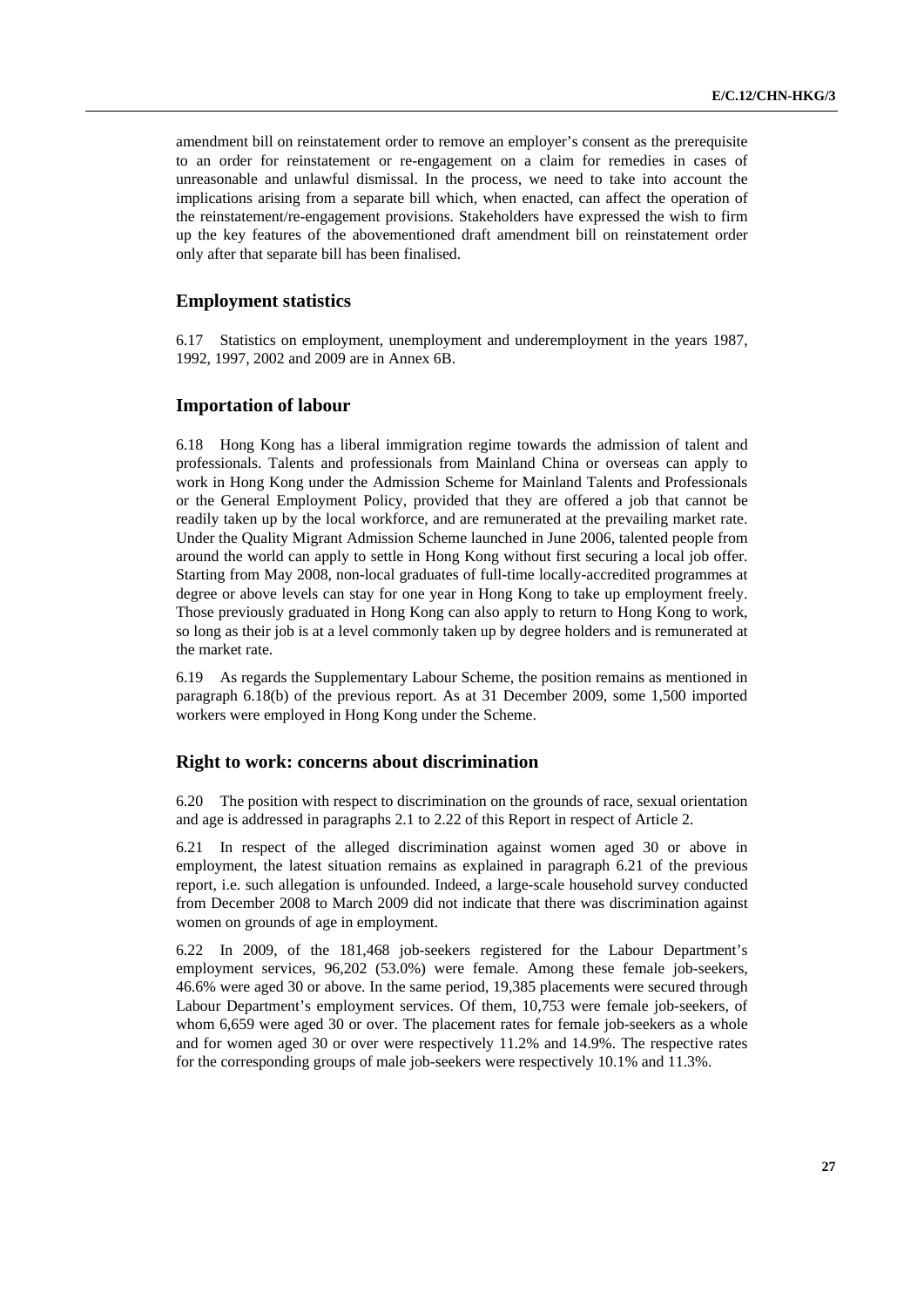## **Article 7: Right to enjoy just and favourable conditions of work**

## **Statutory minimum wage**

7.1 In October 2006, the Government joined hands with employer and labour groups to launch the two-year Wage Protection Movement for Cleaning Workers and Security Guards (WPM) to provide wage protection to employees in these two sectors through voluntary and non-legislative means. While an overall review conducted in October 2008 indicated that the WPM had brought about a culture change, with the community acquiring a new understanding of wage protection and greater acceptance of corporate social responsibility, there were limitations in promoting wage protection through voluntary participation. Given the said limitations, the Government announced in October 2008 its decision to introduce statutory minimum wage (SMW). Since cleaning workers and security guards were not the only low income jobs and there was indeed worker mobility among different types of lowincome jobs, the SMW would apply across the board.

7.2 The Government introduced the Minimum Wage Bill (into the LegCo in July 2009. In the course of drafting the Bill, we have undertaken an intensive and extensive engagement and consultation process with various stakeholders. We recognise that flexibility of wages and prices is crucial to Hong Kong's economic competitiveness and resilience to external shocks, given the high degree of external orientation of our economy and the linked exchange rate system. Nevertheless, safeguarding the interests of the vulnerable and enhancing social harmony are equally important social policy objectives. Therefore, the Minimum Wage Bill seeks to establish a SMW regime which would provide a wage floor to forestall excessively low wages but without unduly jeopardising our labour market flexibility, economic competitiveness and employment opportunities for the vulnerable workers.

7.3 We will adopt an evidence-based approach to setting and reviewing the SMW rate. Based on this approach, the Minimum Wage Commission, with members drawn from the labour sector, business community, academia and relevant Government bureaux/departments, will advise on the SMW rate by carrying out data research and analysis and consulting stakeholders widely. A basket of various social, economic and employment factors that are relevant to, or affected by, the SMW level will be taken into account. We will also undertake an assessment of the possible displacement of disadvantaged workers and, in particular, supplement across-the-board surveys with those specifically designed to gauge the impact of the SMW on small and medium-sized establishments and the low-paying sectors which are likely to be more affected by wage fluctuations. The Minimum Wage Bill provides for the SMW at an hourly rate to help ensure that employees' pay would be commensurate with the duration that they are at work. Exclusion is provided for students who are undertaking internship in full-time locallyaccredited programmes provided by specified education institutions and live-in domestic workers who dwell free of charge in the same dwelling as the employers (to be elaborated below in paragraphs 7.22 to 7.28). The Bill applies to employees with disabilities like their able-bodied counterparts, and provides a special arrangement for those with impaired productivity so as to minimise any possible adverse impact of SMW on their employment opportunities.

7.4 The LegCo has set up a Bills Committee to examine the Bill and eight meetings were held in 2009. In tandem with LegCo's scrutiny of the Bill, the Census and Statistics Department has conducted a new survey in the second quarter of 2009 to provide statistical data to support analysis related to the implementation of the SMW. The survey results were published on 18 March 2010. The data will also facilitate careful and objective deliberation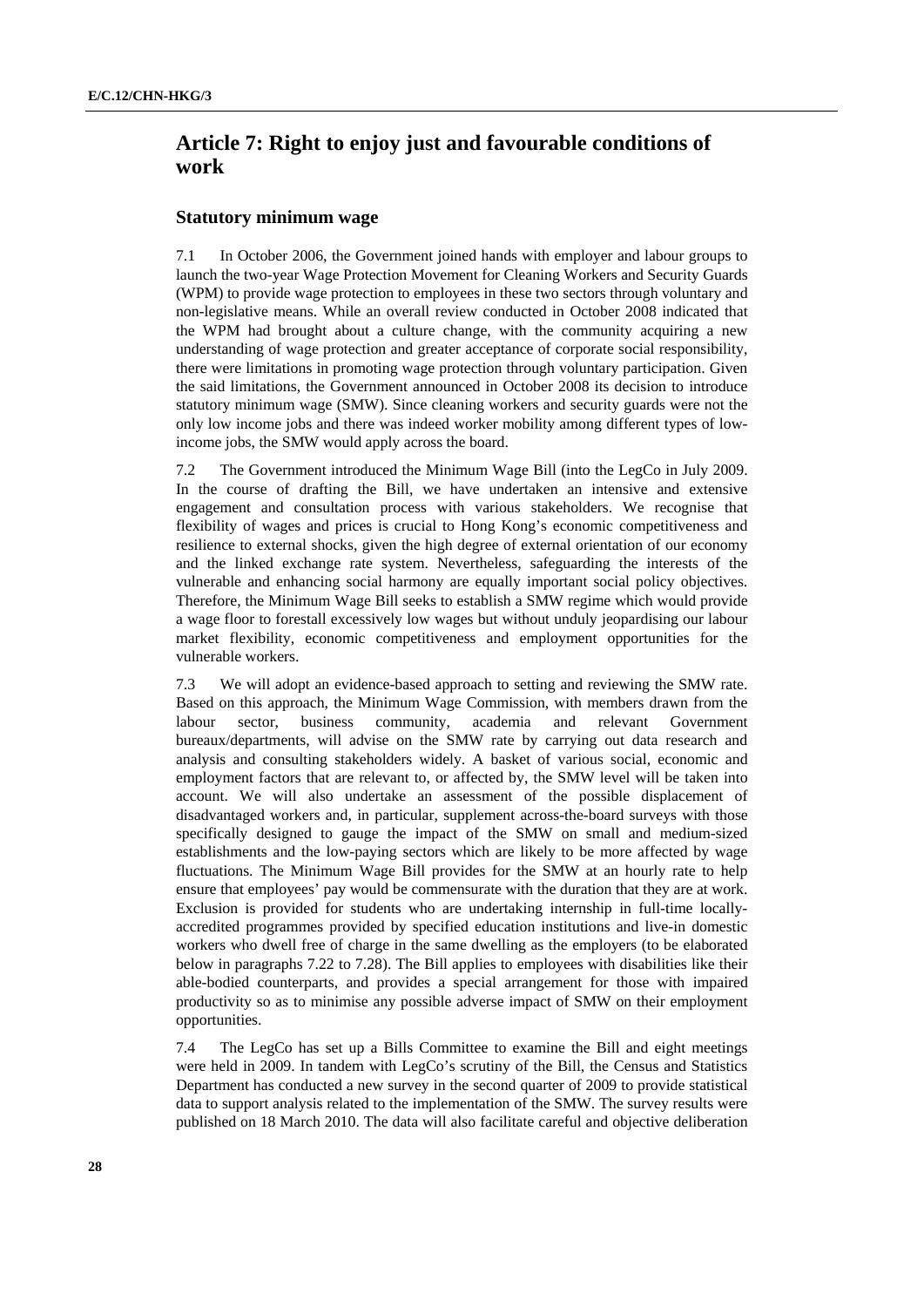by the Provisional Minimum Wage Commission, which is tasked mainly to advise the Government on the initial SMW rate by adopting an evidence-based approach through data research and analysis as well as extensive consultations with stakeholders. The Commission will acquire a statutory status upon the enactment of the SMW legislation.

7.5 Upon the passage of the Bill by the LegCo and enactment of subsidiary legislation on the initial SMW rate, and allowing some time for the public to gear up for implementation, the SMW will then take effect in Hong Kong.

7.6 Some commentators expressed concern that the Minimum Wage Bill was inconsistent with Article  $7(a)(ii)$  of the Covenant in that it only prescribed a minimum wage instead of prescribing an SMW that would provide a decent living. The main object of the Bill is to provide for an hourly-rated minimum wage so as to forestall excessively low wages. The Bill further provides for the establishment of a Minimum Wage Commission tasked to make recommendation on the precise minimum hourly wage. As mentioned in paragraph 7.3 above, the Commission would adopt an evidence-based approach through data research and analysis as well as extensive consultations with stakeholders. The Bill stipulates that the Commission, in performing its functions, must strive to maintain an appropriate balance between the objectives of forestalling excessively low wages and minimising the loss of low-paid jobs, while sustaining Hong Kong's economic growth and competitiveness. Thus the Bill represents a major step taken by the Government to achieve the rights stipulated in Article 7, and the Bill is in conformity with the Covenant.

### **Employment protection: employees' rights and benefits**

#### **Protection under the Employment Ordinance (Cap. 57)**

7.7 The position of various statutory benefits under the Employment Ordinance remains largely as explained in paragraphs 84, 87(c) and 87(d) of the initial report.

7.8 Since the amendment to the Employment Ordinance in July 2007, various statutory benefits under the Ordinance, including, inter alia, holiday pay, annual leave pay, maternity leave pay and sickness allowance, have been calculated on the basis of the employee's average wages in the preceding 12 months. By adopting a longer reference period of 12 months as the basis of calculation, the payment to employees can be more stable and predictable. The amendment has also made it clear that all components of wages as defined under the Ordinance, however designated or calculated, are to be included in the calculation of the relevant statutory benefits.

7.9 The protection provided by the Employment Ordinance regarding part-time workers and lay-offs remains as explained in paragraphs 113 and 114 of the initial report. Notwithstanding this, to cater for any possible development in the labour market in recent years, the Government is conducting a review of the definition of "continuous contract"<sup>[3](#page-28-0)</sup> under the Employment Ordinance which comprises, inter alia, collection of relevant statistical data and information from employees and employers as well as consultation with relevant stakeholders. As "continuous contract" is the basis for determining an employee's eligibility for certain statutory employment benefits under the Employment Ordinance, any amendment to this statutory definition may have far-reaching implications for the labour market and the community as a whole. Therefore, the Government will thoroughly consider

<span id="page-28-0"></span> $3$  According to the Employment Ordinance, an employee engaged under a "continuous contract" is defined as one who has been employed under a contract of employment by the same employer for four weeks or more and has worked for 18 hours or more in each week.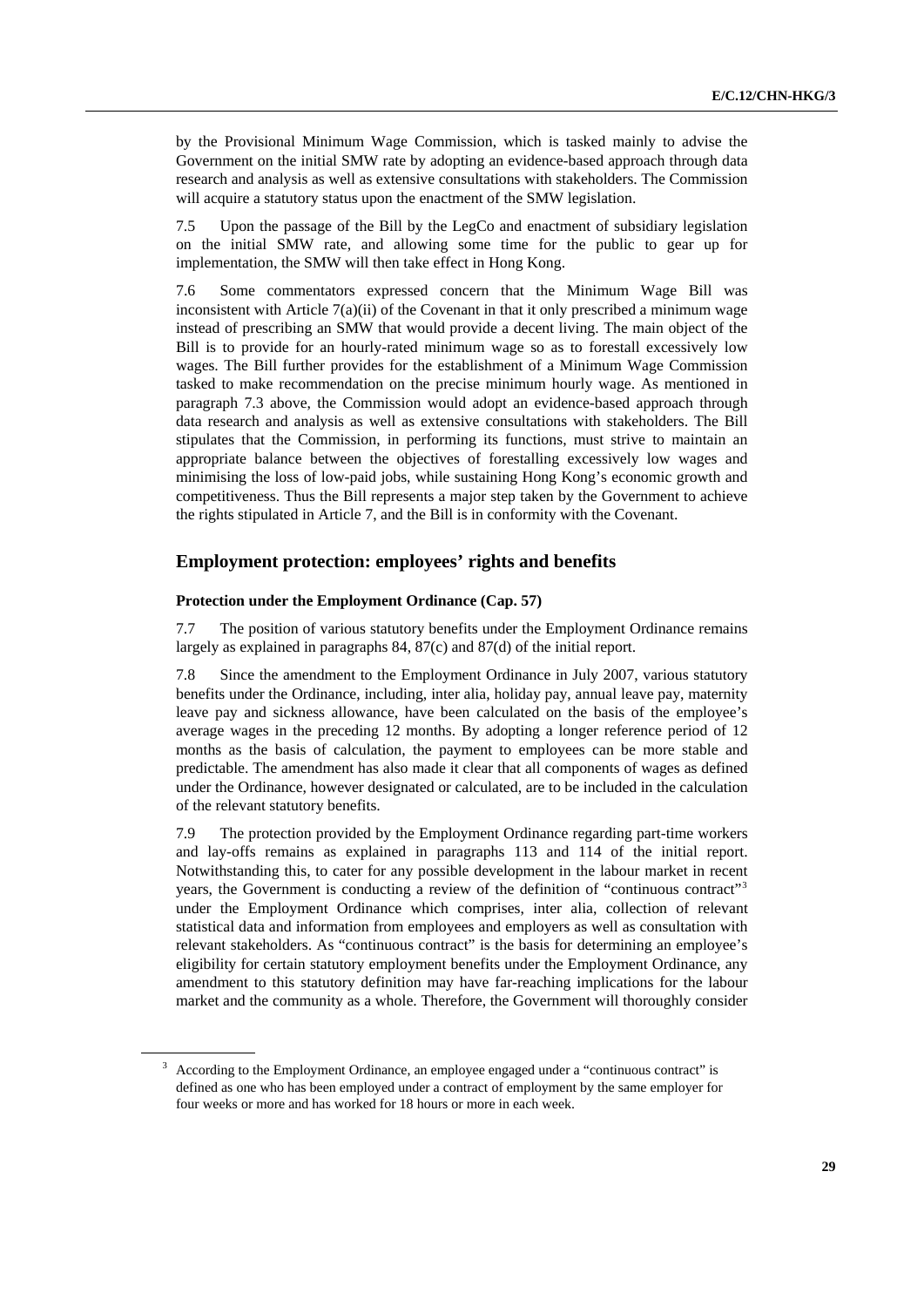the local circumstances in taking forward the review to ensure that a reasonable balance is struck between the interests of employers and employees.

7.10 To enhance wage protection for employees (including foreign domestic helpers(FDHs)), since March 2006, the maximum penalty for wage offences under the Employment Ordinance has been substantially raised from a fine of \$200,000 and imprisonment for one year to a fine of \$350,000 and imprisonment for three years.

7.11 In September 2002, the Labour Department established the "Employment Claims Investigation Unit" to conduct prompt and in-depth investigation into suspected breaches of the Employment Ordinance to facilitate early prosecution. Since then, the Labour Department has stepped up enforcement action on wage offences rigorously. In 2009, the number of convicted summonses on wage offences was 1,314, a substantial increase of 845% over 139 in 2002. The number of convicted summonses in respect of employers of FDHs who failed to pay wages or underpaid wages was 124 in 2009, compared with only one convicted summons in 2002.

7.12 Some commentators from the labour sector have expressed concerns over the problem of suspected false self-employment. The Government stresses that it is not the nomenclature (i.e. what the parties to an engagement call their relationship), but the substance, that matters. Even if an employer has engaged a person as a self-employed person, the employer still has to fulfil his obligations under the law where the relationship between the parties is in essence one of employer-employee. The employer will have to pay back statutory benefits retroactively to employees who are falsely labelled as "selfemployed". The employer may also have to bear the legal consequences for having committed an offence under the Employment Ordinance or the Employees' Compensation Ordinance (Cap. 282).

7.13 In order to discourage employers from making use of self-employment contracts to evade their liabilities to grant employees' rights and benefits, the Labour Department adopts a three-pronged approach to tackling the problem. This includes strengthening our promotional and publicity efforts to enhance the employers' and employees' awareness, targeting in particular employers of small and medium enterprises to enhance their awareness of the possible legal consequences of false self-employment. We will also provide a more user-friendly consultation and conciliation service to employees involved in disputes of false self-employment, and step up our enforcement action to safeguard employees' statutory rights and benefits.

7.14 Employees who suspect that they are deprived of statutory rights and benefits by the employers under the pretext of self-employment may report their cases through the Labour Department's complaint hotline or to branch offices of the Labour Relations Division. If it is found that an employer involved in suspected false self-employment fails to pay wages or statutory benefits to his employees, rigorous follow-up actions will be taken. Suspected breaches will be investigated and prosecution will be instituted against the offending employers if there is sufficient evidence.

7.15 The position of the Employment Ordinance and the Labour Department's conciliation services remains as explained in paragraph 95 of the initial report.

7.16 Under the common law system in the HKSAR, given the different standards of proof in criminal and civil lawsuits, civil and criminal proceedings are separate and distinct. Employees may seek civil adjudication by the Labour Tribunal on employment claims against their employers. At the same time, if a suspected breach of the Employment Ordinance is detected, the Labour Department will take out criminal prosecution where there is sufficient evidence, irrespective of the progress of the employee's civil claims in the Labour Tribunal, if any. The Labour Department will continue to encourage employees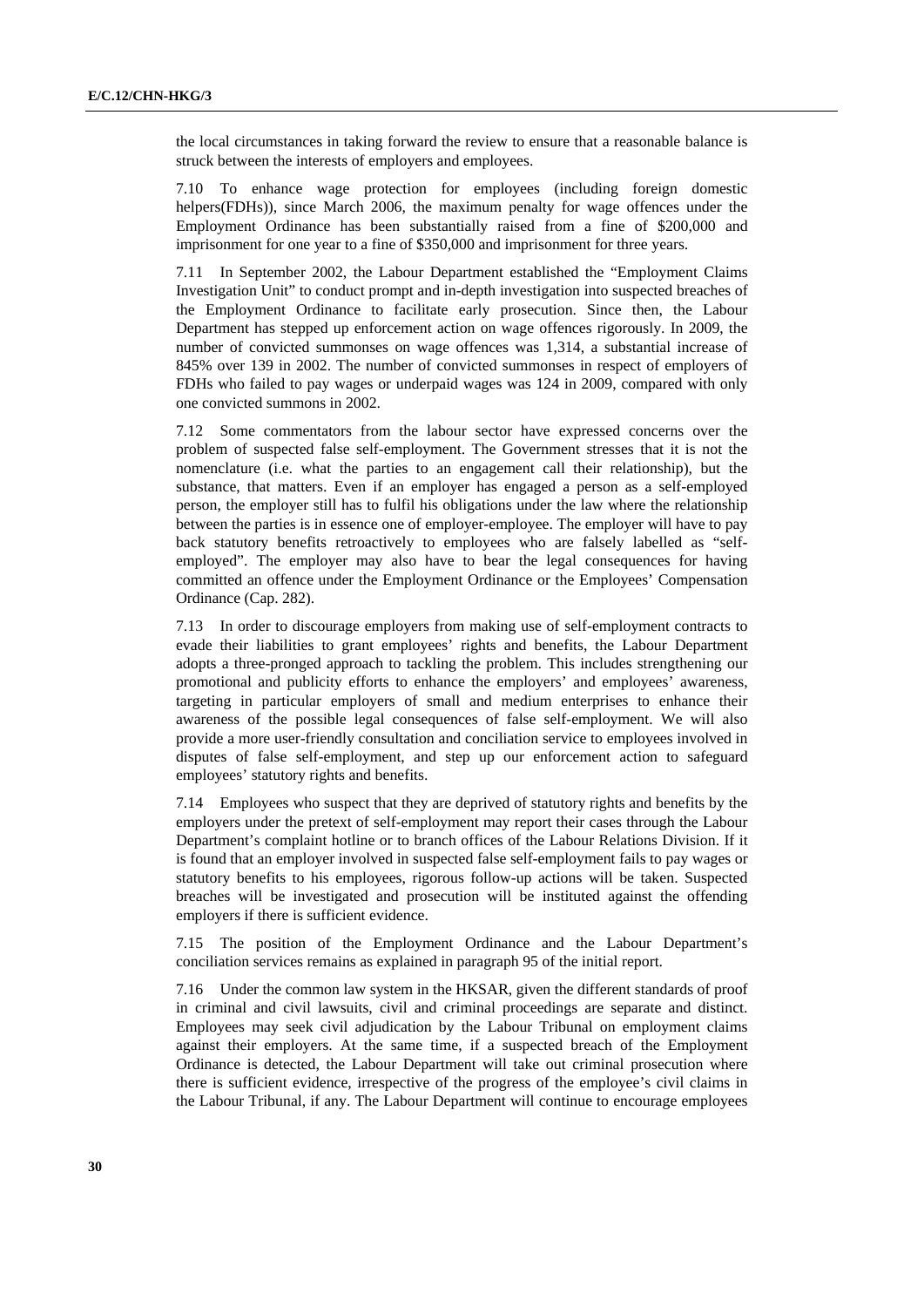to act as prosecution witnesses for employers' suspected breach of offences under the Employment Ordinance.

### **Imported workers and foreign domestic helpers**

7.17 The Committee expressed concern in its previous Concluding Observations at the legal protection and benefits for foreign domestic workers. In this aspect, we emphasize that the Government attaches great importance to protecting the rights of all migrant workers (including imported workers and FDHs). In Hong Kong, FDHs enjoy the same rights and protection as local workers under the labour legislation. It grants equal statutory rights and benefits to migrant workers regardless of their race. In addition, the Government has long provided migrant workers, especially FDHs, additional rights and benefits which are not usually enjoyed by local workers.

#### *Same statutory protection to FDHs as local workers*

7.18 Among others, the Employment Ordinance and the Employees' Compensation Ordinance, the two major pieces of labour legislation in Hong Kong, are applicable to both local and migrant workers. As such, FDHs enjoy the same and full labour rights and benefits as local workers, e.g. maternity protection, rest days, statutory holidays, annual leave, long service payment, and employees' compensation.

#### *Additional contractual protection for FDHs not available to local workers*

7.19 Apart from the statutory protection, FDHs in Hong Kong have long been protected by a Standard Employment Contract especially crafted for them. It is a mandatory contract for hiring FDHs. The Standard Employment Contract sets out the basic employment terms that the employers must provide to the FDHs, including a mandatory wage level not lower than the prevailing Minimum Allowable Wage (MAW) (please see paragraphs 7.20 to 7.21 below), provision of free accommodation with reasonable privacy, free food (or food allowance), free medical treatment and free return passage. These benefits are not usually available to local workers.

#### *Minimum Allowable Wage for FDHs*

7.20 The MAW for FDHs (currently set at \$3,580 per month and subject to regular reviews) has been in place since the early 1970s to safeguard the interest of FDHs.

7.21 Since the inception of the MAW, there have been 24 adjustments so far, among which, all but two were upward adjustments and five of them were increase of 20% or more each. In reviewing the MAW, the HKSAR Government adheres to a long-established mechanism, taking account of the prevailing general economic condition and employment situation in Hong Kong, as reflected through a basket of economic indicators.

#### *Statutory Minimum Wage*

7.22 In respect of the Minimum Wage Bill which provides an across-the-board SMW as detailed in paragraphs 7.1 to 7.5 above, having considered stakeholders' views and all the relevant circumstances, the Government proposes to exempt live-in domestic workers, local or foreign, from the SMW.

7.23 One of the major considerations is the distinctive working pattern of live-in domestic workers, i.e. residing in the employer's home and working and living in the same place, which renders calculating and recording of working hours practically impossible, while the SMW is set on an hourly basis.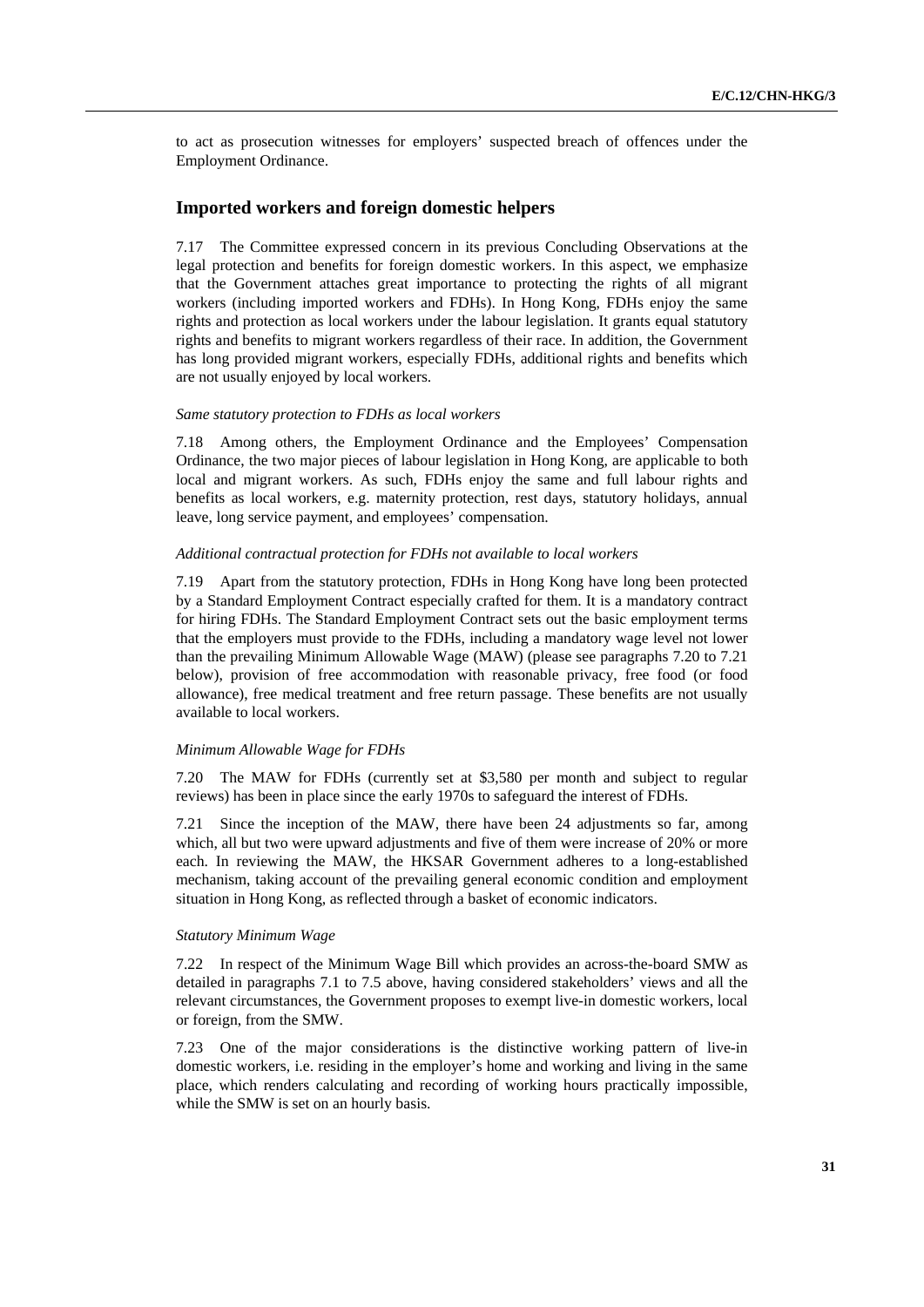7.24 Some commentators were concerned that the proposed exemption would be inconsistent with Article  $7(a)$  (i) of the Covenant. The proposed exemption does not render live-in domestic workers less protected than non-live-in workers, for their employment terms are distinctive, having in-kind benefits on top of wages. Hence, live-in domestic workers enjoy a higher level of disposable income compared with non-live-in workers. The exemption of live-in domestic workers reflects the justifiable difference, mainly involving different working patterns and provision of in-kind benefits arising from dwelling in the household of their employers free of charge, between these workers and other workers. Such in-kind benefits include provision of free accommodation and usually free food by the employers and savings on transport cost.

7.25 For FDHs in particular, the Standard Employment Contract requires that, apart from free accommodation and free food (or food allowance), employers must provide free passage from and to the FDH's place of origin, free medical treatment, etc. Moreover, the MAW, while not statutory, has been mandatory since the 1970s, and has been proven effective in giving wage protection to FDHs. Wage offences against the MAW and the SMW (when enacted) are subject to the same penalty under the Employment Ordinance, i.e. a maximum fine of \$350,000 and imprisonment of three years.

7.26 Some commentators were concerned that the proposed exemption would constitute discrimination against imported workers. The exemption is based on whether the worker is a live-in domestic worker, not whether he/she is a migrant worker. There is no question of discrimination against migrant workers. In fact, other imported workers are covered by the SMW.

7.27 As aforementioned, migrant workers (including FDHs) and local workers enjoy the same employment rights and benefits under local labour legislation. Other legislation such as the Crimes Ordinance (Cap. 200) and the Offences against the Person Ordinance (Cap. 212) also apply to protect FDHs against violence. Regardless of their nationality, the FDHs are eligible to apply for the Legal Aid Scheme provided by the Government. FDHs seeking redress on labour disputes may apply for extension of stay.

7.28 To ensure that people who have reasonable grounds would have sufficient means to take or defend in proceedings, the Legal Aid Scheme is provided to those eligible applicants passing a means test and a merits test, regardless of whether or not they are Hong Kong residents, and regardless of their gender. The eligible applicant is provided with legal representation by a solicitor and, if necessary, a barrister in civil or criminal proceedings before the courts in Hong Kong. Legal aid is available, inter alia, to cases in the District Court, the Court of First Instance, the Court of Appeal and the Court of Final Appeal.

#### *Enforcement of Employment Ordinance*

7.29 If labour rights of a migrant worker are infringed, he/she may also approach the Labour Department for advice and assistance. Free conciliation services will be provided.

7.30 In addition to our conciliation and related services to assist FDHs to pursue their civil claims, the Labour Department takes rigorous enforcement action against offences, including wage offences under the Employment Ordinance. Prosecution action will be taken where there is sufficient evidence and where the aggrieved worker is willing to act as prosecution witness.

7.31 With enhanced enforcement by the Labour Department and greater success in persuading the FDHs to come forward as prosecution witnesses, the Labour Department secured 124 convicted summonses against FDH employers for wage offences in 2009. Among these wage offenders, it is noteworthy that one employer was sentenced to three months' imprisonment in 2009.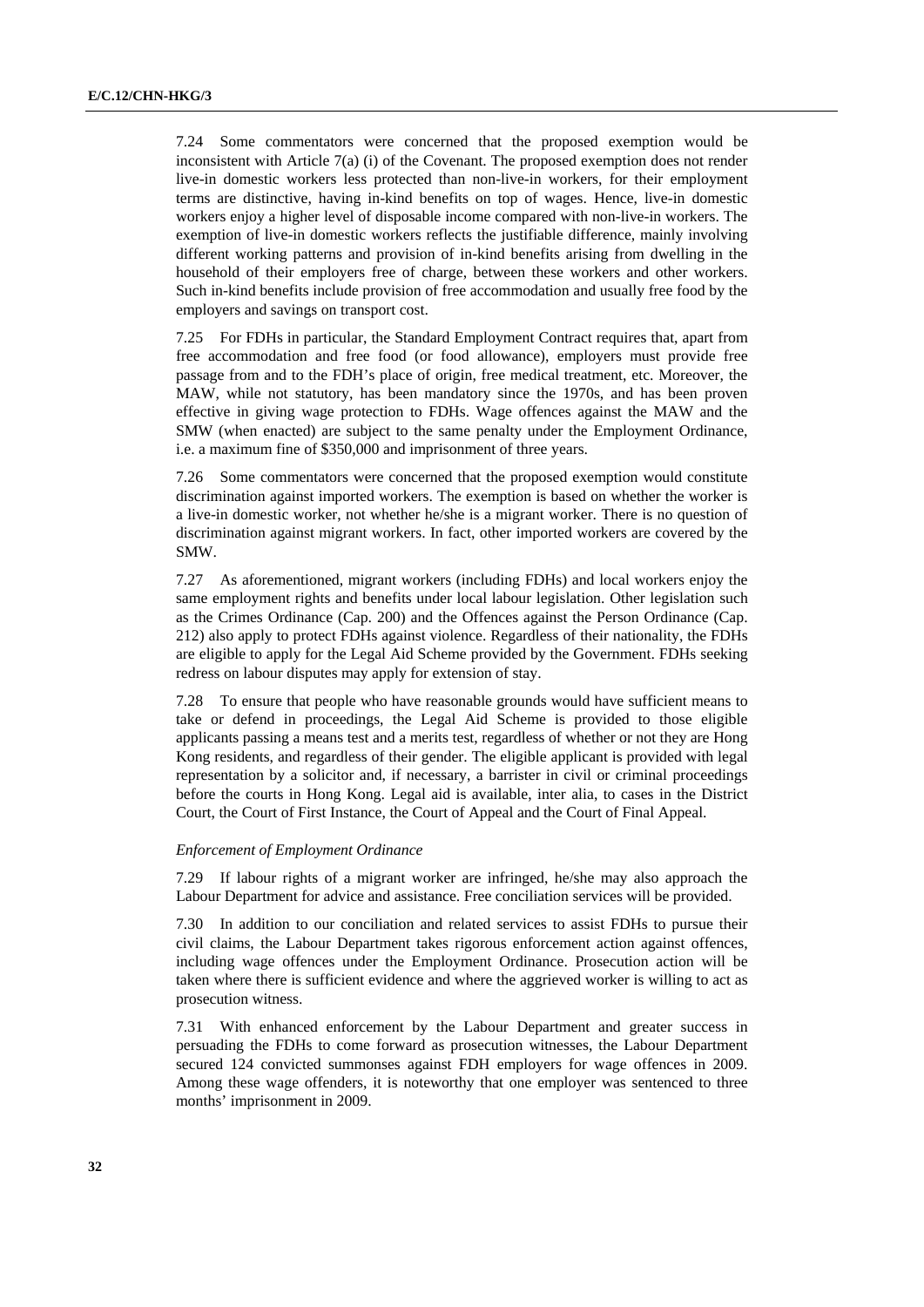#### *Promotion of labour rights*

7.32 To reduce the incidence of inadvertent abuses out of ignorance, the Labour Department launches an abundance of promotional activities every year to raise the awareness of both the employers and FDHs. In 2009, the Labour Department staged a total of 12 exhibitions, in addition to seminars and information kiosks dedicated to this cause, with some held on public holidays at FDHs' favourite gathering places in order to reach out to the FDH community. The Government also commissioned an NGO to distribute information kits, which included information on labour rights, to FDHs and other ethnic minorities upon their arrival at the airport, under the "Mobile Information Service" initiative.

7.33 In respect of alleged malpractices of the employment agencies, the Labour Department takes rigorous enforcement action against defiant employment agencies in Hong Kong, and takes out prosecution against them for charging FDHs excessive payment other than the prescribed commission (i.e. no more than 10% of the first month's salary upon successful placement) under the Employment Ordinance, where there is sufficient evidence and the victim is willing to testify in court. Like domestic laws of other places, Hong Kong's laws have no extra-territorial jurisdiction and we cannot regulate the employment agencies in the FDHs' places of origin. Nevertheless, we have repeatedly conveyed the concerns to the consulates general of the relevant countries in Hong Kong and appealed for their help to convey the same to their respective governments.

#### *"Two-week rule"*

7.34 The HKSAR Government attaches great importance to the protection of workers, including migrant workers. FDHs who are abused or exploited by their employers are encouraged to report to the relevant authorities, such as the Police, the Labour Department or the Immigration Department.

7.35 The "two-week rule" is necessary for maintaining effective immigration control. It helps to prevent frequent job-hopping and FDHs working illegally after premature termination of contracts. The policy does not preclude FDHs from working in Hong Kong again after returning to their places of origin. The cost of return flight is fully borne by the employer as stipulated under the Standard Employment Contract. Appropriate flexibility is allowed. Where the employer is unable to continue with the contract due to external transfer, migration, death or financial reasons, or where there is evidence that the FDHs have been abused or exploited, the Immigration Department may exercise discretion to permit the FDHs concerned to change employment without having to first return to their places of origin.

7.36 As regards the retirement benefits and protection of FDHs, our position is set out in paragraph 9.32 below.

## **Employment protection for women**

7.37 In its previous Concluding Observations, the Committee expressed concern over the wage disparity between men and women. It requested that the HKSAR provide, in its next periodic report, the results of the study of the EOC in this regard and the measures to follow up the findings of the study.

7.38 As explained in paragraph 81 of the initial report, the SDO considers discrimination on the grounds of sex, marital status or pregnancy unlawful in specified areas of activity, including employment. In addition, the Family Status Discrimination Ordinance (FSDO) (Cap. 527), enacted in June 1997 and effective as of November of the same year, renders it unlawful to discriminate against a person, including a woman, who has family status in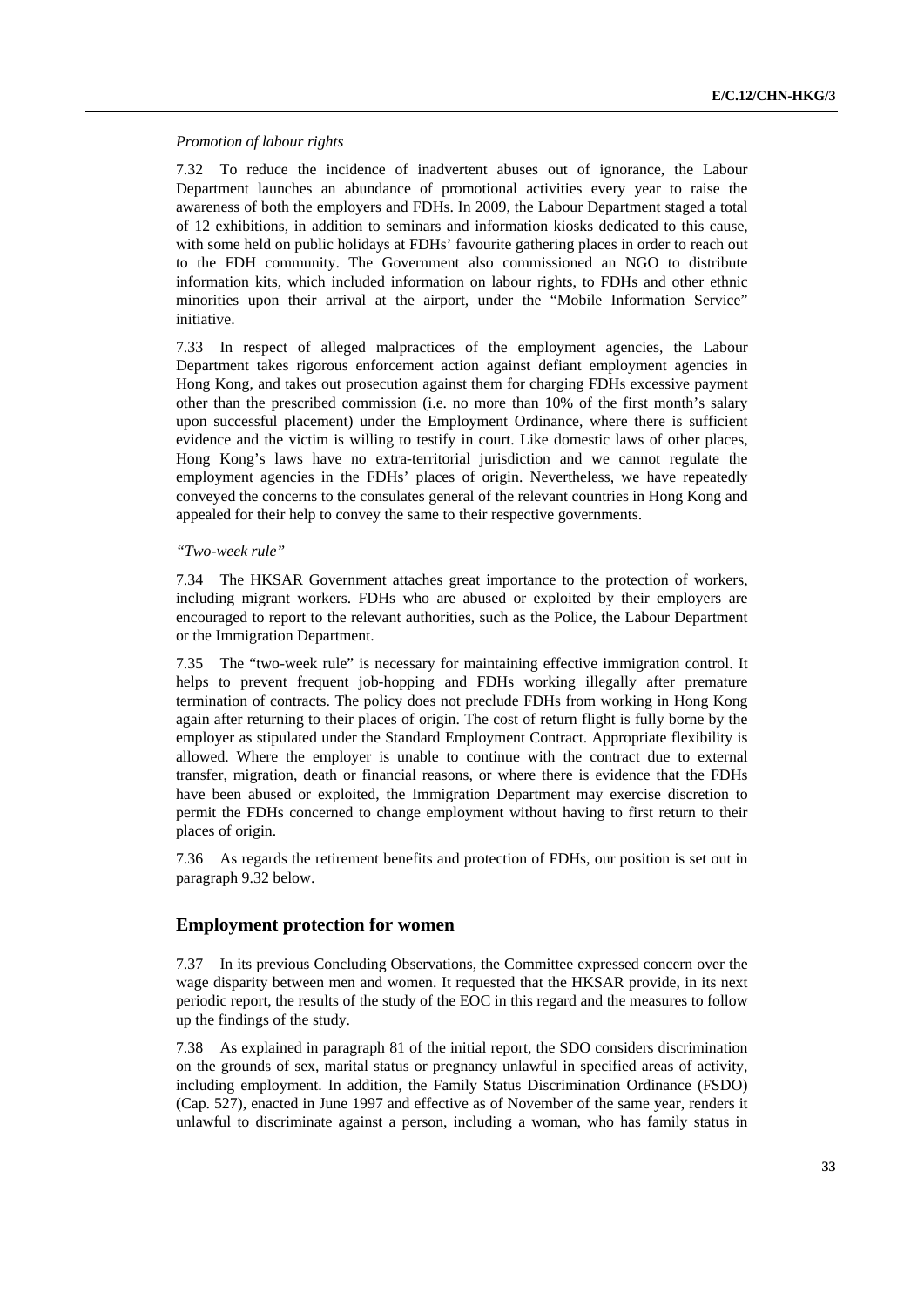specified areas of activity similar to those covered under the SDO. The FSDO provides protection to those who have responsibility for the care of an immediate family member.

7.39 The EOC has drawn up two sets of Codes of Practice on Employment to provide practical guidance for facilitating compliance with the SDO and the FSDO by the public (including both employers and employees). Failure on the part of a person to observe any of the provisions contained in the relevant Code does not automatically render him or her liable to any proceedings. However, if a person is accused of discrimination, sexual harassment or victimisation under the SDO or discrimination under the FSDO, the Code of Practice shall be admissible as evidence in a court of law.

7.40 As explained in the previous report, the Government considers that the question of equal pay for work of equal value (EPEV) is addressed under the SDO. Furthermore, the Code of Practice under the SDO specifically mentions that sex discrimination in pay may occur because women and men tend to be segregated into different jobs, and employers should maintain the principle of equal pay for equal work and are encouraged to consider progressive implementation of equal pay for equal value.

#### **Study of the Equal Opportunities Commission on equal pay for work of equal value**

7.41 Further to paragraphs 7.7 and 7.8 of the previous report, the EOC considers that in view of the fact that there was no evidence of EPEV discrimination in respect of the jobs examined in the study it had commissioned, and taking into account the complexity of the issue, introducing new legislation on EPEV was not opportune for the time being. Instead, the EOC will promote and implement the principle of EPEV by continuing its regulatory roles through its complaint handling mechanism, addressing unequal pay for equal work through, if the situation so warrants, the self-initiated investigation mechanism, organising public education programmes and reviewing the Code of Practice on Employment under the SDO.

7.42 The EOC sees that a systematic and free of sex bias approach to pay determination is more advisable in the given context, taking into account the market forces and valid factors affecting individuals' pay such as performance, competencies and seniority.

7.43 To this effect, the EOC has undertaken studies on the issue of EPEV in Hong Kong, following which public education initiatives were undertaken to promote the concept of EPEV. In 2008–09, the EOC published, for reference by employers and the general public, a set of guidebooks on EPEV, namely the Main Guide "Guide to Employers on Equal Pay between Men and Women under the SDO", "An Illustration on Developing an Analytical Job Evaluation System Free of Sex Bias", "An Equal Pay Self-audit Kit: A Proactive Approach for Employers to Achieve Equal Pay", and "An Easy Read Guide". These guidebooks provide practical guidance to employers on ensuring that their pay practices are free of sex bias. Following the publication of the guidebooks, EOC organised workshops and seminars to further promote EPEV. Both the publications and workshops were well received.

## **Safe and healthy working conditions**

7.44 The Labour Department's Occupational Safety Officers continue to be responsible for ensuring the safety and health of employees in factories, construction sites and other workplaces, through a multi-pronged approach of legislation and enforcement, training and education, promotion and publicity.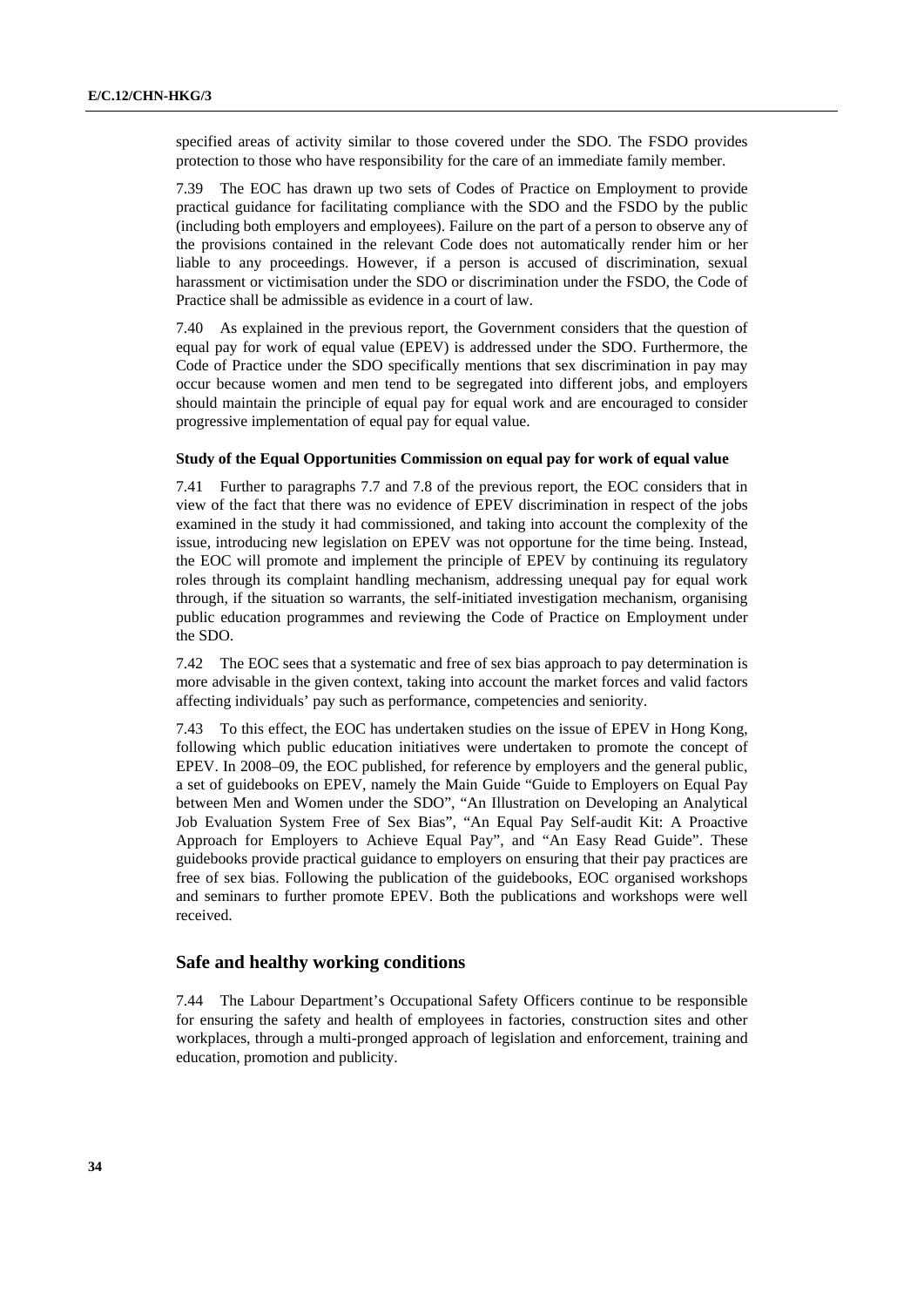7.45 To help employees reconcile professional, family and personal life, the Labour Department has been encouraging employers to adopt family-friendly employment practices with a view to helping employees balance their work and family responsibilities. Channels to promote the theme include industry-based tripartite committees<sup>[4](#page-34-0)</sup> which comprise representatives of the Government, employers and employees or their respective organisations, Human Resources Managers Clubs formed in various trades, as well as promotional activities such as seminars, roving exhibitions at different locations, newspaper supplements and a booklet on real-life cases.

## **Prevention of accidents and diseases in the workplace: legal protections**

7.46 The Construction Sites (Safety) Regulations (Cap. 59I) and related safety legislation controlling the use of construction machineries were amended in 2003 to extend the duties imposed on the principal contractor to ensure a safe and healthy working environment, and to provide safe machinery for workers on site to other contractors and sub-contractors who have direct control over the construction work or machinery.

7.47 The Factories and Industrial Undertakings (Gas Welding and Flame Cutting) Regulation (Cap. 59AI) was brought into operation in 2003 to require proprietors to ensure that workers engaged in gas welding and flame cutting work have received recognised safety training and are in possession of valid certificates. The Occupational Safety and Health (Display Screen Equipment) Regulation (Cap. 509B) was also brought into operation in 2003 to protect the safety and health of employees who use display screen equipment at work for prolonged periods of time.

7.48 As regards developments in employees' compensation, the Pneumoconiosis (Compensation) Ordinance (Cap. 360) and the Occupation Deafness (Compensation) Ordinance (Cap. 469) have been amended to enhance compensation for persons suffering from mesothelioma and occupational deafness. Details of the amendments are set out in paragraphs 9.29 to 9.31 below.

7.49 Between 2000 and 2009, the number of confirmed cases of occupational diseases had dropped substantially from 504 to 268. Relevant figures are set out at the Annex 7A. Otherwise, the position remains as explained in paragraphs 7.3 and 7.4 of the previous report.

## **Article 8: Right to trade union membership**

## **Trade Unions Ordinance (Cap. 332)**

8.1 The position remains as explained in paragraphs 120 to 126 of the initial report.

<span id="page-34-0"></span><sup>&</sup>lt;sup>4</sup> The Labour Department has set up nine industry-based tripartite committees, covering catering, property management, retail, construction, hotel and tourism, logistics, printing, cement and concrete as well as theatre industries. Through the meetings of these committees, the Department has provided a useful forum for representatives of labour unions, employers and their associations to discuss labour relations issues and general matters within the industry of mutual concern, and to seek means of addressing these issues.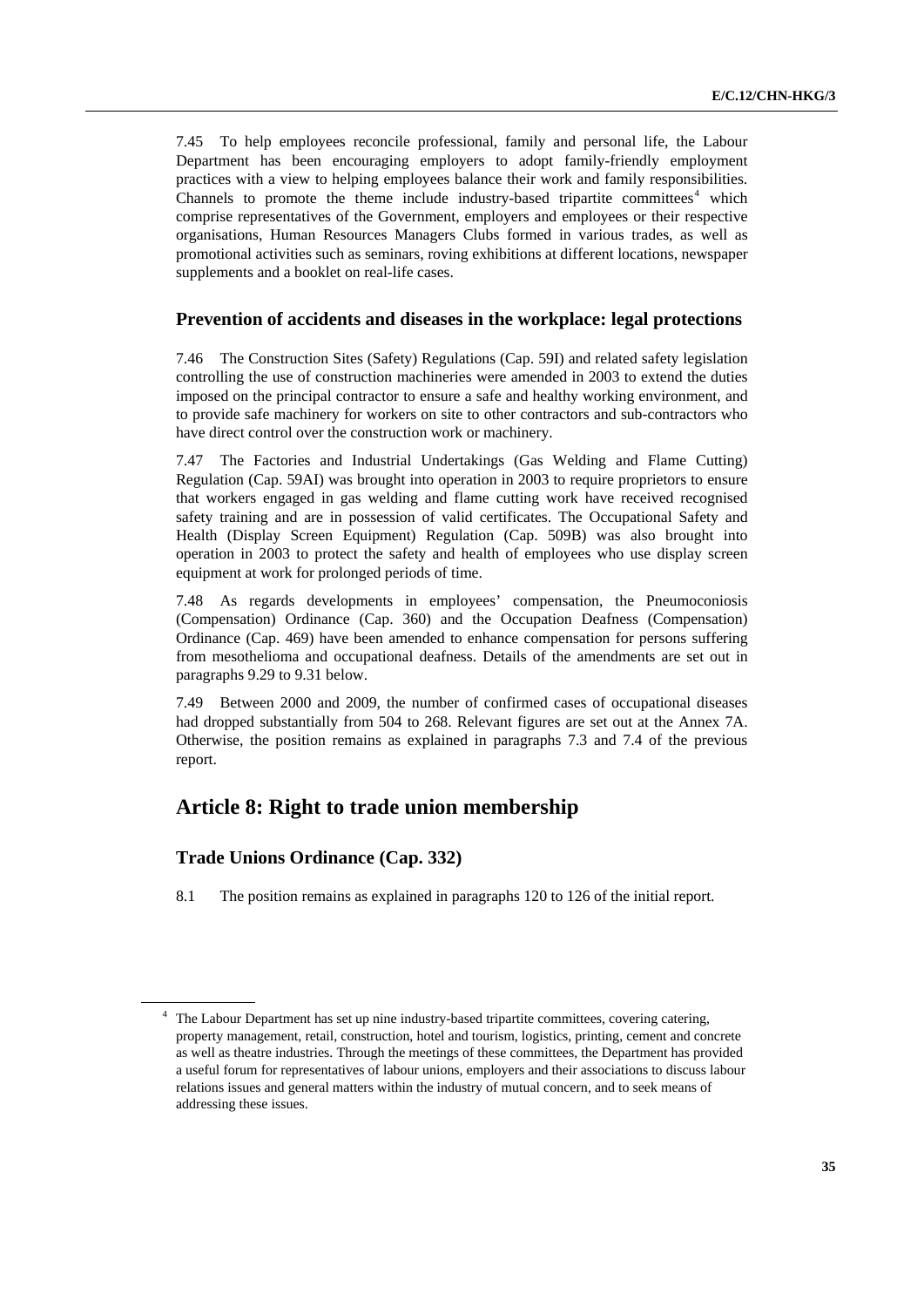## **Legislative protection against anti-union discrimination under the Employment Ordinance**

8.2 The position remains as explained in paragraphs 128 and 129 of the initial report. Notwithstanding this, as mentioned in paragraph 6.16 above, to enhance employees' protection against dismissal for exercising their rights in respect of trade union membership and activities within 12 months immediately before such dismissal, the HKSAR Government is, in consultation with relevant stakeholders, working on a draft amendment bill to remove an employer's consent as the prerequisite to an order for reinstatement or reengagement in cases of such dismissal.

## **Number and membership of trade unions**

8.3 As at 31 December 2008, the number and declared membership of employees' unions in Hong Kong were:

|                                                                             | 2008          |                               |  |
|-----------------------------------------------------------------------------|---------------|-------------------------------|--|
| Economic sector                                                             | No. of unions | <b>Declared</b><br>membership |  |
| Agriculture and fishing                                                     | 1             |                               |  |
| Manufacturing                                                               | 83            | 60 768                        |  |
| Electricity, gas and water                                                  | 4             | 2 0 1 5                       |  |
| Construction                                                                | 36            | 28 4 14                       |  |
| Wholesale, retail and import/export trades, restaurants and hotels          | 56            | 59 556                        |  |
| Transport, storage and communications                                       | 117           | 120 005                       |  |
| Financing, insurance, real estate and business services                     | 35            | 68 896                        |  |
| Community, social and personal services                                     | 420           | 369 292                       |  |
| <b>Total</b>                                                                | 752           | 708 953                       |  |
| Union participation rate in terms of salaried employees and wage<br>earners |               | 21.51%                        |  |

## **Promotion of effective communication, consultation and voluntary negotiation between employers and employees**

8.4 The Labour Department has been promoting voluntary and direct negotiations between employers and employees at both the enterprise and industry levels.

8.5 As elaborated in paragraph 8.12(a) of the previous report, at the enterprise level, employers are encouraged to maintain effective communication with their employees, consult them on employment matters and adopt good people management practices. At the industry level, nine industry-based tripartite committees have been set up to promote communication and cooperation among representatives of employees, employers and the Government. These tripartite committees meet regularly and conduct discussion on labour issues of mutual concern and promulgate industry-specific good people management practices through meetings and publication of booklets, etc. A variety of reference guides on employment issues were produced for catering, construction, printing and property management industries. Matters related to measures to help the industries on matters such as the outbreak of Severe Acute Respiratory Syndrome (SARS), Qualifications Framework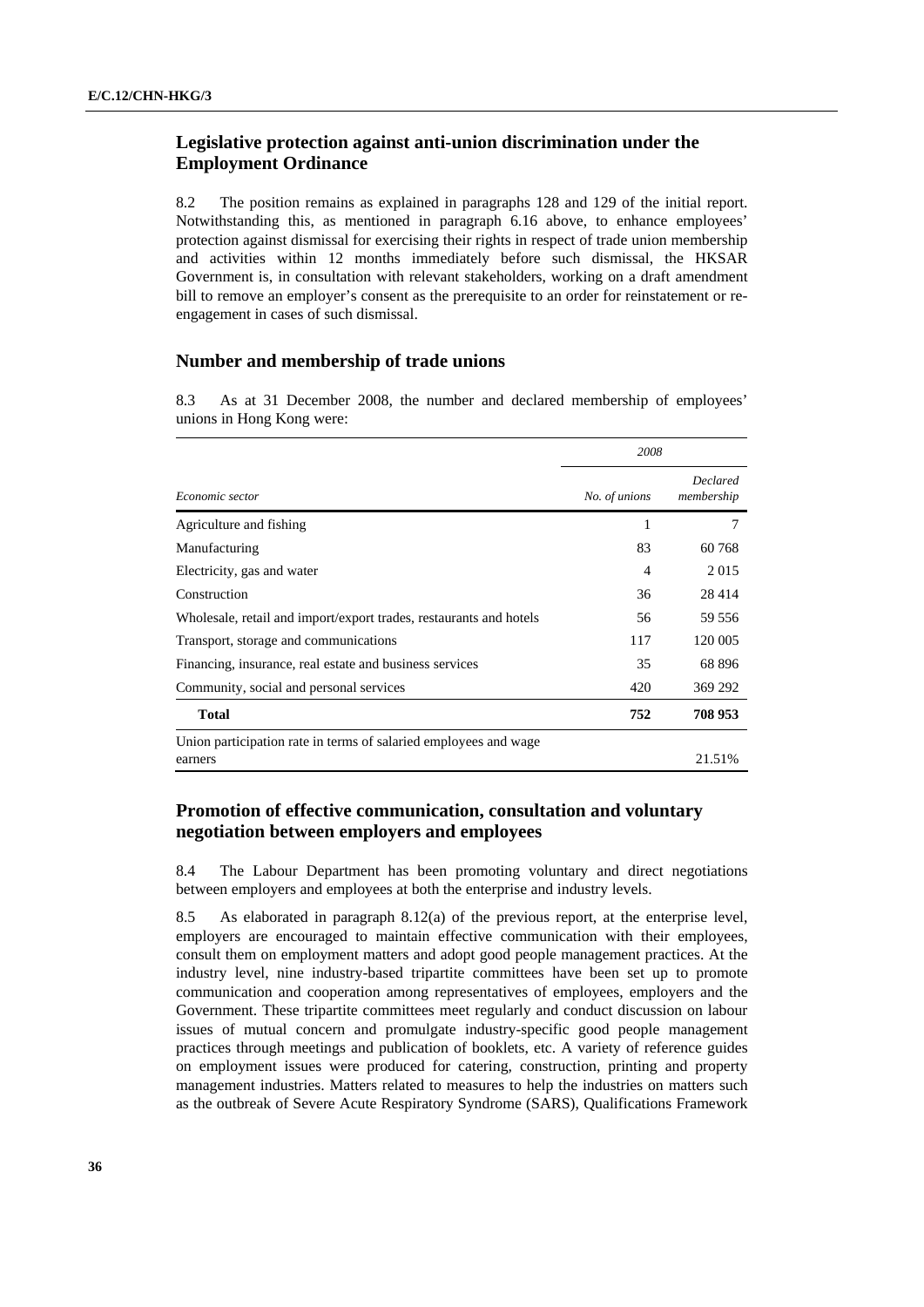promulgated by the Government and legislating for minimum wage and anti-racial discrimination are examples of issues deliberated.

8.6 The Labour Department also organises various seminars and talks for employers and employees and human resources professionals to promote effective labour management communication and related good people management practices. For instance, a large-scale seminar on good people management was co-organised by the Labour Department and the Labour Advisory Board in June 2005. To promote partnership and dialogue between employers and employees, International Labour Organisation experts were invited to conduct a Workshop on Labour-Management Cooperation for tripartite committee members in March 2006. Tripartite committee members also participated in a number of large-scale seminars on various good people management themes such as tripartite cooperation, workplace cooperation, effective communication, employer-employee collaboration and family-friendly employment practices.

8.7 Some commentators considered that collective bargaining power by a trade union should be promoted with a view to furthering the development of trade union. We would like to emphasise that the Government is fully committed to the promotion of voluntary and direct bipartite negotiation between employers and employees or their respective organisations. The Labour Department has been continuously mounting a wide range of promotional activities at the enterprise and industry levels to create an environment and atmosphere conducive to voluntary and direct negotiation. For instance, a large-scale seminar was organised in September 2009 to promote employer-employee collaboration and effective communication.

## **The right to strike**

8.8 As stated in paragraphs 6.6 and 8.5 of the previous report, the Employment Ordinance was amended in 2000 to clarify that the taking part by an employee in a strike is not a lawful ground of termination under section 9 of the Ordinance.

8.9 Article 27 of the Basic Law guarantees the right to strike. Article 27 of the Basic Law provides:

"Hong Kong residents shall have freedom of speech, of the press and of publication; freedom of association, of assembly, of procession and of demonstration; and the right and freedom to form and join trade unions, and to strike."

# **Article 9: Right to social security**

## **Overview of the social security system in Hong Kong**

9.1 The Comprehensive Social Security Assistance (CSSA) Scheme and the Social Security Allowance (SSA) Scheme continue to be the mainstay of Hong Kong's social security system. As explained in paragraph 134 of the initial report, both Schemes are noncontributory. The CSSA Scheme is means-tested and is designed to provide financial support to families in need to meet their basic needs. The SSA Scheme is largely nonmeans-tested and aims to help persons with severe disabilities and elders meet their special needs through the Disability Allowance and Old Age Allowance respectively. A person can receive assistance under the CSSA Scheme or one of the allowances under the SSA Scheme.

9.2 The standard payment rates under the CSSA Scheme and rates of allowances under the SSA Scheme are adjusted annually to maintain their buying power, in accordance with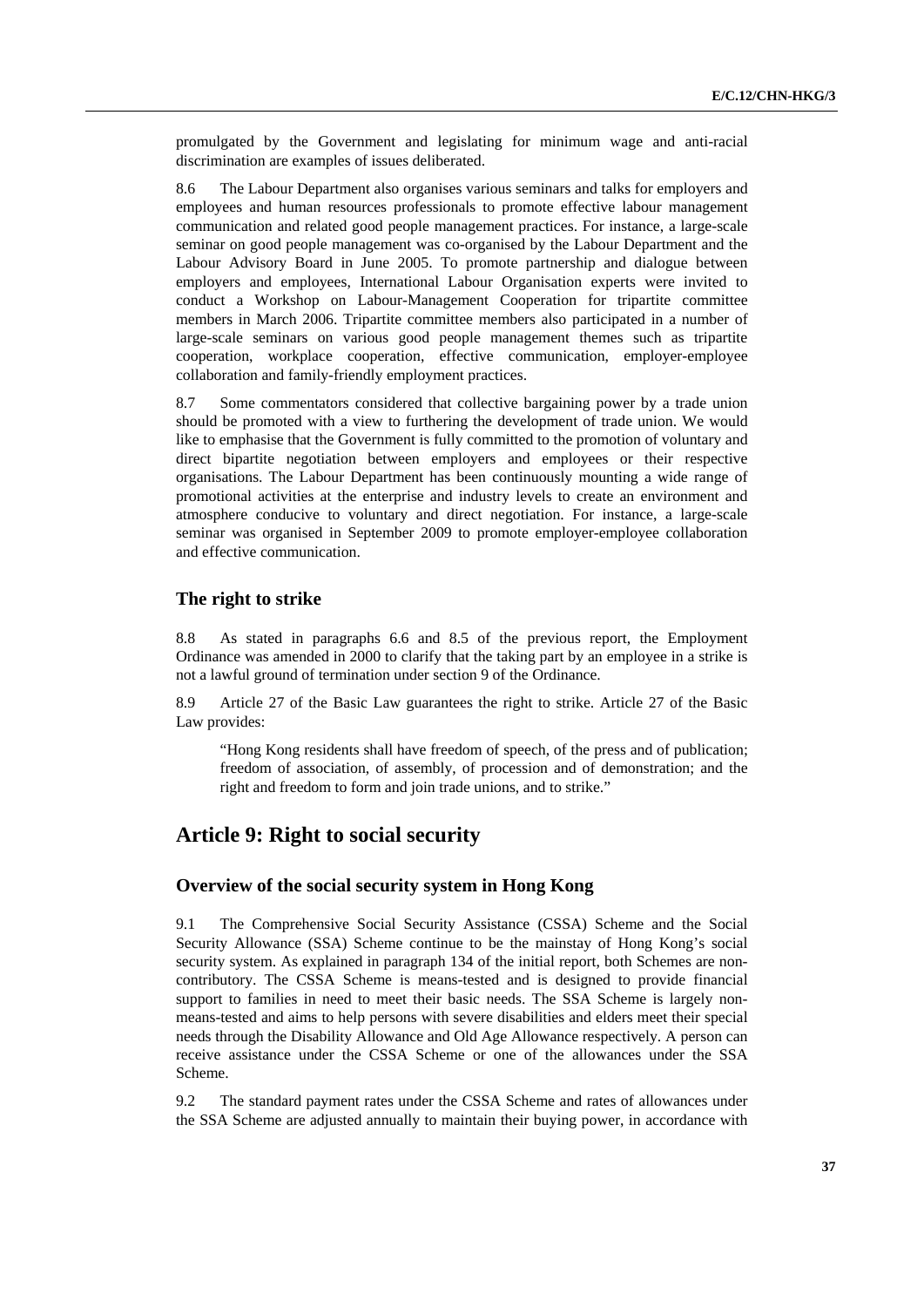the movement of the Social Security Assistance Index of Prices (SSAIP). The SSAIP measures price changes in goods and services consumed by CSSA households. It is compiled by the Census and Statistics Department of the Government, and its weighting system (i.e. the relative expenditure shares of individual items of goods and services covered by the index) is updated every five years by the SWD on the basis of the findings of the Household Expenditure Survey (HES) on CSSA households. The survey collects information on the expenditure on all commodities and services consumed by CSSA households. All local CSSA households with at least one eligible member receiving the standard rate are covered in the survey. As at the time of drafting this Report, the SWD was conducting a new round of the HES on CSSA households for completion in September 2010.

9.3 An applicant for social security benefits under the CSSA and SSA Schemes must have been a Hong Kong resident for at least seven years and have resided in Hong Kong continuously for at least one year immediately before the date of application. Some commentators urged for the removal of the seven-year residence requirement from the eligibility criteria for the CSSA. We consider that this requirement provides a rational basis on which our public resources are allocated, helps sustain a non-contributory social security system with increasing demand, and strikes a balance between the interests of various sectors of the community. Specifically, the seven-year residence requirement aims to encourage new arrivals who can work to be self-reliant rather than relying on welfare assistance. It underlines the need for potential immigrants to plan carefully and ensure that they have sufficient means to be self-supporting before settling in Hong Kong.

9.4. Some commentators were concerned that despite the adjustments based on SSAIP and HES findings, there was no timetable to review the basic standard of living for the welfare recipients since mid-1990s. On this, we would like to emphasize that the established rate adjustment mechanism in paragraph 9.2 above already ensures that the purchasing power of CSSA payments is maintained, and has been effective in serving this purpose all along. In fact, the average CSSA monthly payment of CSSA households is higher than the average monthly income of non-CSSA households in the lowest 20% income group in general. It is also higher than the average monthly expenditure of non-CSSA households in the lowest 25% expenditure group. These statistics suggest that the CSSA Scheme does provide a reasonable safety net for people in need.

## **Government expenditure on social security**

9.5 In 2008–09, recurrent expenditure of the Government on social security was \$23.2 billion, equivalent to 10.8% of total recurrent Government expenditure and 1.4% of the Gross Domestic Product (GDP) for the year. By way of comparison, the corresponding figures 10 years ago for 1998–99 were \$17.9 billion, 10.4% of the total recurrent Government expenditure and 1.4% of the GDP, while the corresponding figures in the previous report, for 2001–02, were \$19.8 billion, 10% of total recurrent Government expenditure and 1.6% of the GDP.

9.6 In 2009–10, the Government would spend an estimated total of \$27.2 billion on social security – equivalent to about 11.9% of total estimated recurrent Government expenditure.

## **The Comprehensive Social Security Assistance Scheme**

9.7 The CSSA Scheme remains our safety net for individuals and families who cannot support themselves financially for reasons such as old age, illness, disability, single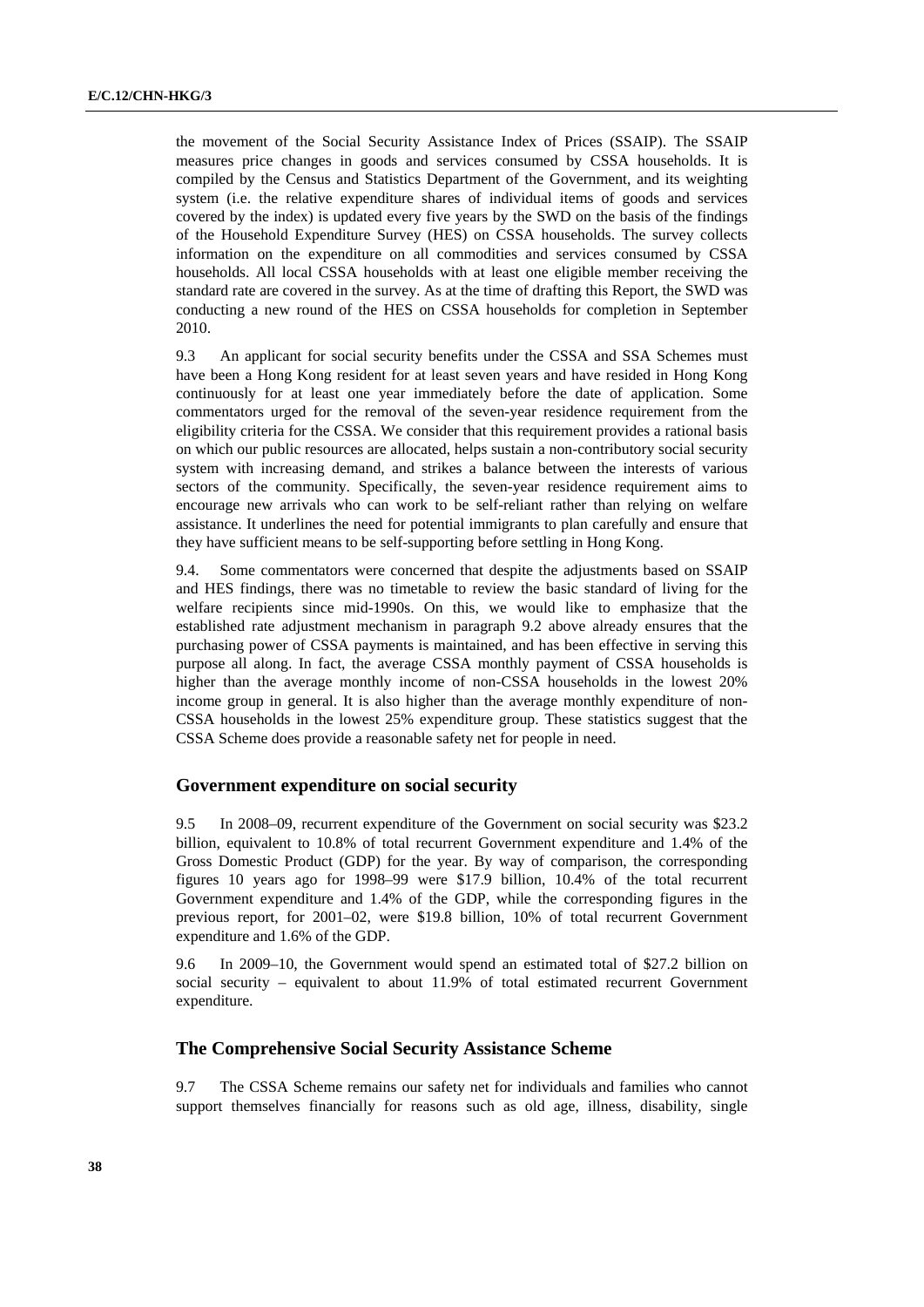parenthood, unemployment and low earnings. As at the end of December 2009, about 289,000 households (482,000 persons) were receiving assistance under the Scheme. In 2008–09, CSSA payments averaged \$3,623 a month for single persons and \$9,244 for families of four: respectively 35.2% and 89.8% of the median wage.

#### **Eligibility criteria**

9.8 As explained above, the CSSA Scheme is means-tested, and applicants for the CSSA must have been a Hong Kong resident for at least seven years and have resided in Hong Kong continuously for at least one year immediately before the date of application. We note the Committee has urged the Government to review the eligibility criteria to ensure that those in need are able to enjoy a decent standard of living. There will inevitably be persons who fail to meet the CSSA eligibility criteria for one reason or another, but we believe that the current eligibility criteria strike a balance between helping the needy and ensuring prudent and effective use of public money. This is important for maintaining the sustainability of a social security scheme which is non-contributory, has no quota, and is funded entirely out of the Government's general revenue.

9.9 The system, however, provides for certain exemptions and discretion such that in genuinely deserving or exceptional circumstances, the safety net can be extended to cover people in need. The special arrangement for new arrivals who cannot meet the residence requirements is a case in point. Apart from exempting those applicants for the CSSA aged below 18 from the residence requirements, in exceptional circumstance the Director of Social Welfare can exercise discretion to grant the CSSA to an adult who does not meet the residence requirements. Between 1 January 2004 and 31 December 2009, discretion was exercised for 6,780 CSSA applications in which the applicants did not meet the seven-year residence requirement. As at the end of December 2009, there were 24,925 CSSA recipients (including those in the 6,780 households mentioned above and still on the CSSA) who were new arrivals having lived in Hong Kong for less than seven years.

9.10 In determining whether discretion should be exercised to waive the seven-year residence requirement, the Director of Social Welfare will take into account all relevant factors of the case to establish whether there is genuine hardship. Each case is considered on its own merits. The main factors that will be taken into consideration include the applicant's means of livelihood after arrival, the cause of his/her present hardship, resources and other assistance available to him/her, and the possibility of his/her returning to his/her place of origin.

9.11 Where an applicant who does not meet the seven-year residence requirement works and is earning a monthly income of not less than \$1,630 to support his family members, discretion would normally be exercised in consideration of his efforts to become selfsupporting. However, if the applicant is available for full-time work but is working less than 120 hours a month, he is required to join the Support for Self-reliance (SFS) Scheme (please refer to the ensuing section) as a condition of receiving assistance.

### **From welfare to self-reliance**

9.12 As at the end of December 2009, there were 33,279 unemployed CSSA cases, accounting for near 12% of all households on the CSSA, which was similar to the situation 10 years ago.

9.13 As explained in paragraph 9.7 of the previous report, we introduced in June 1999 a package of policy measures to promote self-reliance. This included the SFS Scheme, which was designed to encourage and help unemployed able-bodied CSSA recipients return to work. Other new measures include strengthened controls to prevent fraud and abuse, and rationalisation of benefit levels for larger households to take account of economies of scale.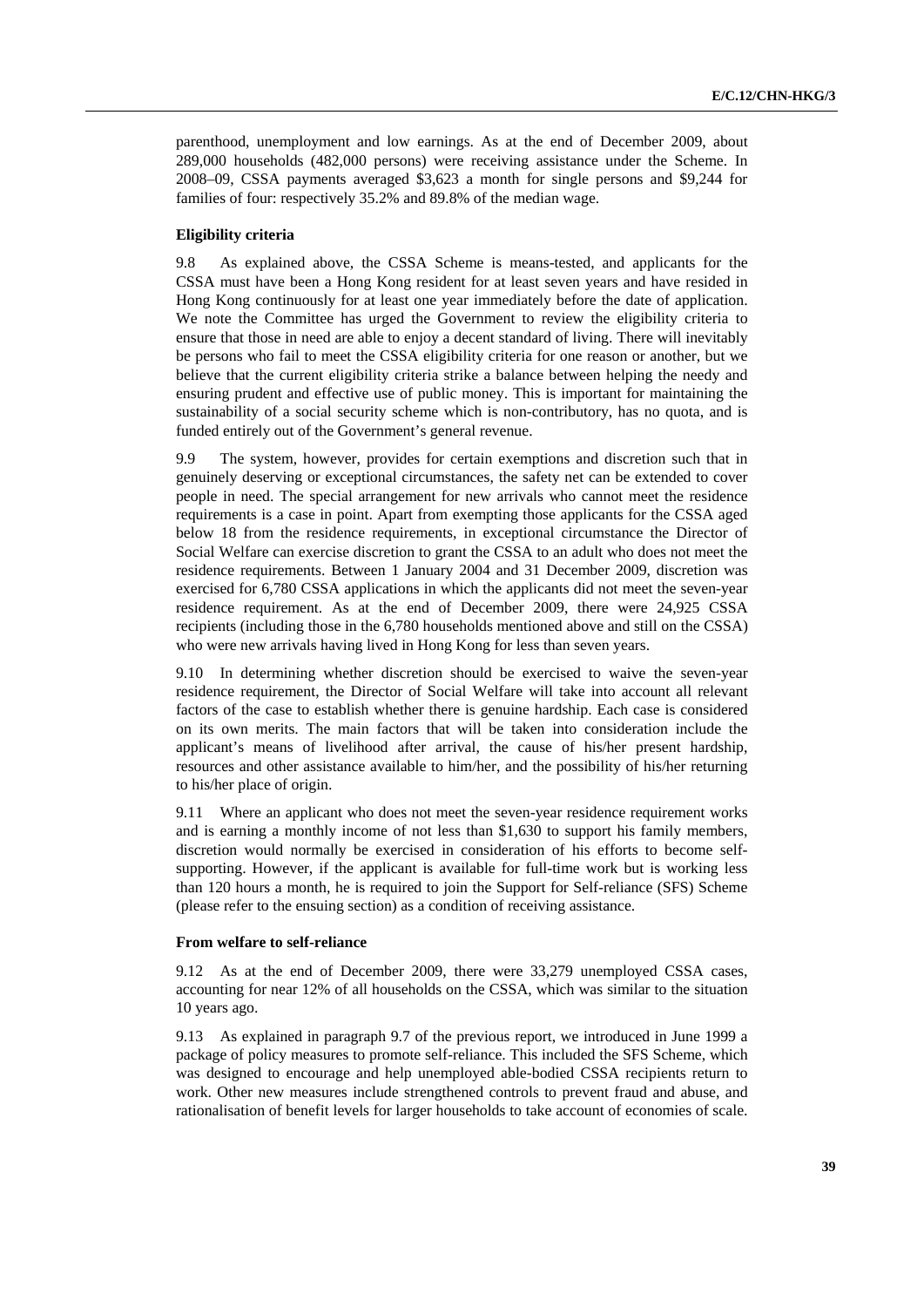These measures were taken in response to public concern about the rapid growth in the CSSA caseload and expenditure and the need to guard against the emergence of a dependency culture.

9.14 The SFS Scheme was enhanced in June 2003 to strengthen the welfare to selfreliance arrangements. Other than improvements to the Active Employment Assistance Programme and the Community Work Programme set out in paragraph 9.9 of the previous report, improvements to the disregarded earnings arrangement were implemented by the SWD in June 2003 with a view to providing more financial incentive to encourage CSSA recipients to seek and maintain in employment. The maximum level of the disregarded earnings was raised from \$1,805 to \$2,500 a month, and the no-deduction limit was raised from the first \$451 to the first \$600 of income for all categories of recipients in cases which had been on CSSA for at least three months. The eligibility criteria and amounts of the disregarded earnings had been further revised since December 2007, when we relaxed the eligibility criterion for the disregarded earnings from being on CSSA for not less than three months to two months, and raised the no-deduction limit of the monthly disregarded earnings further to the first \$800 of income. The maximum monthly disregarded earnings is \$2,500 at present.

9.15 The Special Training and Enhancement Programme was launched in 2006 to provide long-term CSSA able-bodied unemployed youth with employment assistance services that incorporated elements of structured motivational or disciplinary training. The objective is to help participating youth enhance their self-image and self-confidence, and move towards self-reliance through taking up employment or returning to mainstream schooling. The SWD has implemented the new phase of the Programme since October 2009 to provide at least 700 unemployed CSSA recipients aged 15 to 29 with employment assistance services. Up to the end of December 2009, 1,007 young CSSA recipients had participated in the Programme. Among these participants, 406 (40.3%) had secured employment or returned to mainstream schooling for at least one month; and 335 (33.3%) had secured employment or returned to mainstream schooling for at least three months, of which 79 (37.8%) participants had left the CSSA net.

9.16 Single parents and childcarers on the CSSA whose youngest child is aged between 12 and 14 are provided assistance to move towards self-reliance by engagement in paid employment under the New Dawn Project implemented since 2006, which replaced the Ending Exclusion Project in paragraph 9.11 of the previous report. Project participants are assisted by NGOs commissioned by the SWD to actively seek paid employment of not less than 32 working hours per month. Up to the end of December 2009, a total of 18,698 CSSA recipients had participated in the New Dawn Project.

## **Views on the coverage of social security**

9.17 Some commentators expressed concern that no Internet subsidy nor subsidies for learning related expenses were provided to the welfare recipients or children from lowincome families, and that some students are not able to afford extra-curricular activities such as learning to play an instrument.

9.18 In this digital age, web-based learning and research on the Internet have become an integral part of education. To narrow the digital divide, the Government has proposed that convenient and suitable Internet learning opportunities be provided for students in need through tripartite collaboration between the community, the business sector and the Government. Specifically, the Government will adopt a two-pronged approach to help the primary or secondary schools students from low-income families with Internet learning, which includes granting them a subsidy for Internet access charges and encouraging the market to provide these families with economical Internet services. The subsidy is expected to be disbursed to the eligible families (including the eligible CSSA families) in the 2010–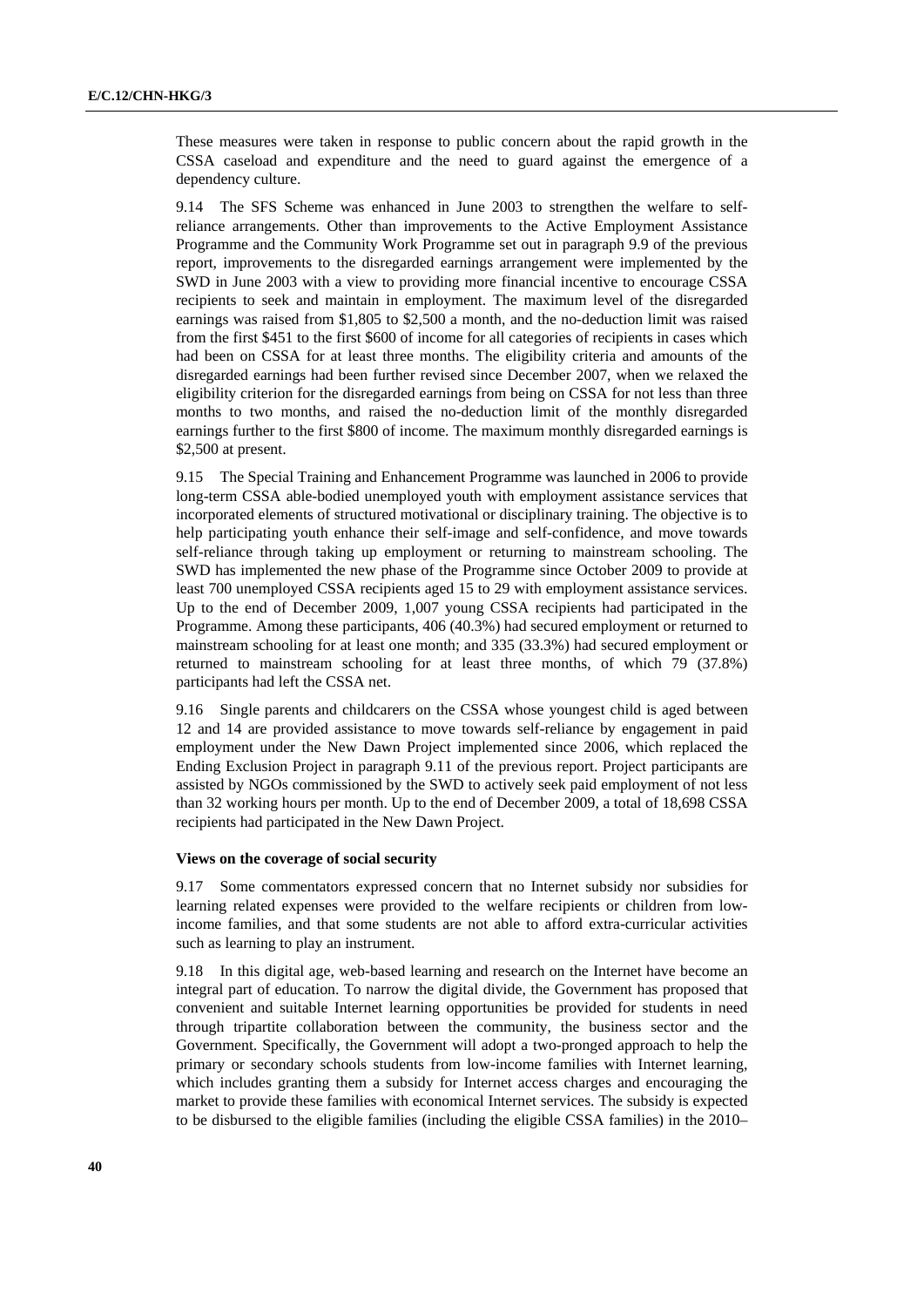11 school year. To offer an affordable option to students and families receiving the subsidies, the Government will engage a non-profit making organisation to collaborate with Internet service providers and community organisations to provide the needy students and families with economical Internet access services and suitable computers that meet learning needs. This will bring market forces into play and make the policy more cost-effective. The organisation will also provide complementary services such as parent education and technical support.

9.19 The proposed Internet subsidy scheme above, together with other student financial assistance schemes such as the School Textbook Assistance Scheme, Student ravel Subsidy Scheme and Examination Fee Remission Scheme, already cover most of the learningrelated expense items of primary and secondary students and provide the needy students with suitable assistance.

9.20 Furthermore, to tie in with the Government's policy on poverty alleviation, the School-based After-school Learning and Support Programme has been implemented since 2005–06 to enable NGOs as well as primary and secondary schools in the public sector and under the Direct Subsidy Scheme to organise after-school activities for the disadvantaged students. Starting from 2010–11, the annual provision for the Programme will be increased from \$75 million to \$175 million. The increase in funding aims at further strengthening schools' and community's after-school support to the disadvantaged students, increasing their opportunities in joining school-based and community-based learning activities to increase their learning effectiveness, broadening their learning experiences outside the classroom as well as raising their understanding of the community and sense of belonging so as to facilitate students' whole-person and all-round development. The Programme includes a wide spectrum of activities such as tutorial service, cultural and art activities, sports, leadership training, voluntary service and visits.

## **The Social Security Allowance Scheme**

9.21 The main features of the SSA Scheme remain essentially as explained in paragraphs 156 to 160 of the initial report. As at the end of December 2009, some 624,000 persons were receiving allowances under the SSA Scheme, of whom about 495,000 persons were receiving the Old Age Allowance at a rate of \$1,000 applicable since January 2009, and the other about 129,000 persons were receiving the Disability Allowance at a rate of \$1,280 (Normal Disability Allowance) or \$2,560 (Higher Disability Allowance). The above rate for Old Age Allowance was 60% and 42% higher than the previous rates of \$625 for recipients aged below 70 and \$705 for recipients aged 70 or above respectively.

## **Protection of wage payment and statutory rights and benefits**

9.22 The position regarding entitlement to sickness days and sickness allowance under the Employment Ordinance remains largely as explained in paragraphs 162 to 164 of the initial report and paragraph 9.17 of the previous report.

9.23 With effect from December 2006, in addition to those medical certificates issued by a registered medical practitioner or a registered dentist which are already recognised for entitlement to sickness allowance, an employee who produces a medical certificate issued by a registered Chinese medicine practitioner will also be entitled to sickness allowance, subject to his/her fulfillment of relevant eligibility criteria under the Employment Ordinance.

9.24 Effective from July 2007, sickness allowance has been calculated on the basis of four-fifths of the employee's average wages in the preceding 12 months. By adopting a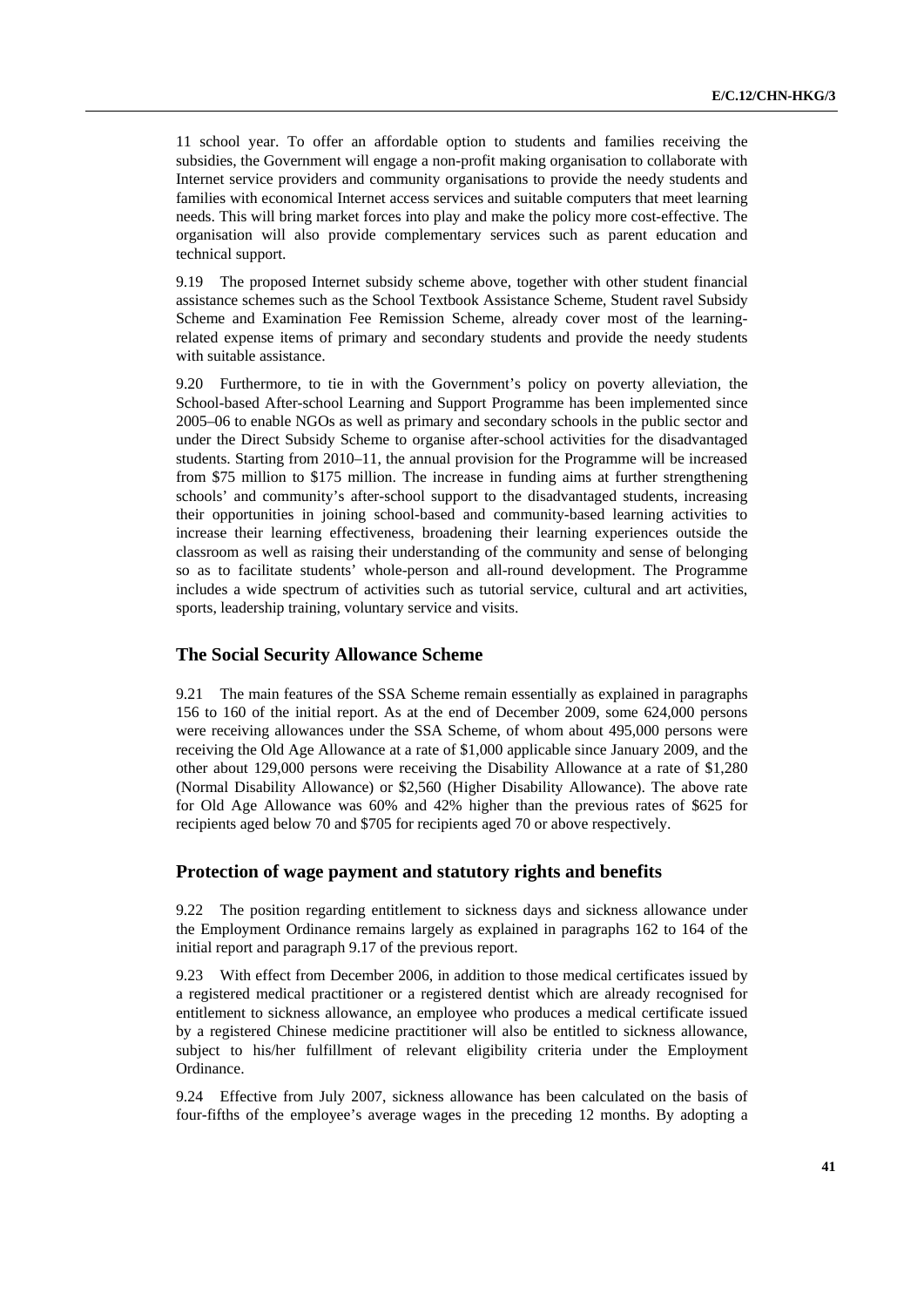longer reference period of 12 months as the basis of calculation, the payment to employees can be more stable and predictable. The amendment has also made it clear that all components of wages as defined under the Employment Ordinance, however designated or calculated, are to be included in the calculation of the relevant statutory benefits.

9.25 The position of entitlement to long service payment under the Employment Ordinance remains largely as explained in paragraphs 165 to 167 of the initial report.

9.26 Since December 2006, an employee's right to long service payment has been enhanced with the recognition of the certificate issued by a registered Chinese medicine practitioner (in addition to that issued by a registered medical practitioner which is already recognised under the Employment Ordinance) on the employee's permanent unfitness for the present job.

9.27 Regarding the protection of wage payments, the position is as explained in paragraphs 7.10 and 7.11 of this Report.

## **Employees' compensation**

9.28 The general position remains as explained in paragraphs 172 to 177 of the initial report. Since the previous report, amendments have been made to the Employees' Compensation Ordinance to enhance the protection for employees. Improvements made to the Employees' Compensation Ordinance were set out at Annex 9A.

### **Compensation for pneumoconiosis and mesothelioma**

9.29 As mentioned in paragraph 7.48 above, the Pneumoconiosis (Compensation) Ordinance has been extended to cover persons suffering from cancerous mesothelioma. Eligible persons suffering from mesothelioma are provided with the same compensation and benefits as those catered for the pneumoconiotics. Accordingly, the Ordinance has been re-titled as the Pneumoconiosis and Mesothelioma (Compensation) Ordinance. Benefits provided by the Ordinance are set out in Annex 9B.

#### **Compensation for occupational deafness**

9.30 Since the previous report, two amendment bills to the Occupational Deafness (Compensation) Ordinance were passed by the LegCo, namely the Occupational Deafness (Compensation) (Amendment) Ordinance 2003 and the Occupational Deafness (Compensation) (Amendment) Ordinance 2010. Both amendment ordinances sought to, inter alia, improve the employee compensation benefits provided under the Occupational Deafness (Compensation) Ordinance.

9.31 Details of the improvements under the 2003 amendment ordinance are at Annex 9C while those under the 2010 amendment ordinance are at Annex 9D.

## **Retirement benefits and protection**

9.32 The position regarding retirement benefits and protection largely remains as explained in paragraphs 9.23 to 9.26 of the previous report. The Committee and some commentators recommended that various groups, including women who are homemakers, persons with disabilities, elders, the unemployed and domestic helpers should acquire pension rights through their inclusion in the Mandatory Provident Fund (MPF). As explained in the previous report, the MPF system, which is an employment-based retirement protection system, reflects the consensus of society after prolonged public discussion and detailed deliberation by the legislature. The MPF is just one of three pillars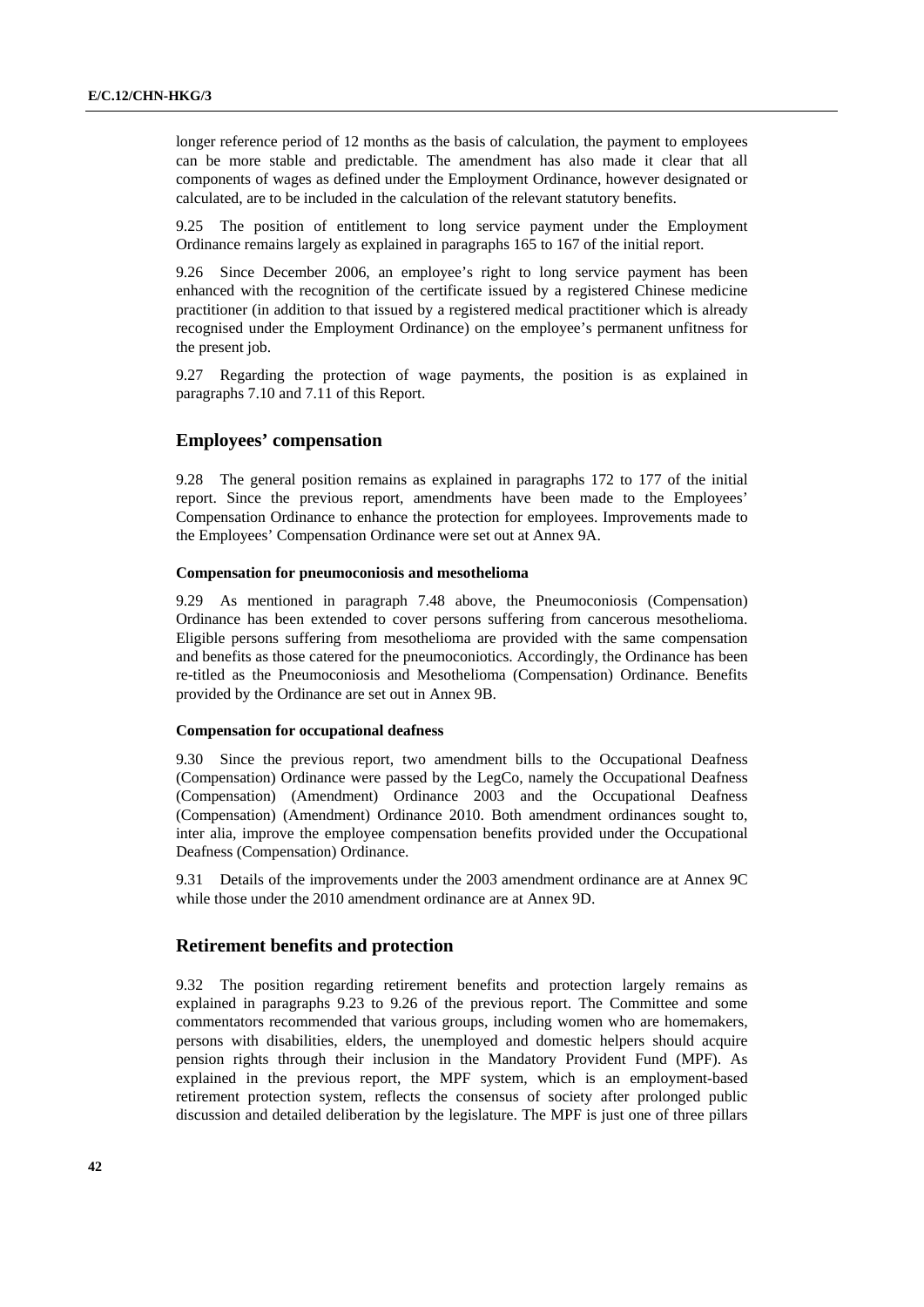of Hong Kong's retirement protection system. Together with the non-contributory social security system (which comprises the CSSA Scheme and the SSA Scheme) and voluntary private savings, Hong Kong has adopted the three-pillar model for retirement protection.

9.33 The Government is studying the sustainability of the three pillars, and we will consider the findings of the study and other pertinent factors before deciding on the future course of action. Important factors to be considered will include safeguarding traditional family values, maintaining the overall economic competitiveness and simple tax system of Hong Kong, and ensuring the sustainable development of the existing social security system.

# **Article 10: Protection of the family**

## **The family**

### **Definition and situation in the HKSAR**

10.1 The position, including the definition of the term "family", remains as explained in paragraphs 198 and 199 of the initial report.

10.2 The 2006 Hong Kong Population By-census indicates that the percentage of unextended nuclear family households has increased from 66.2% in 2001 (according to the 2001 Population Census) to 67.0% in 2006. However, the average number of persons in those families has decreased from 3.4 to 3.3 over the same period. The updated position of paragraph 10.5 of the previous report on single parent families is as follows:

| Year     | Single mothers | Single fathers | <b>Total</b>  |
|----------|----------------|----------------|---------------|
| 2006*    | 57 613 (79.7%) | 14 713 (20.3%) | 72 326 (100%) |
| $2001**$ | 45 072 (77.1%) | 13 388 (22.9%) | 58 460 (100%) |
| 1996*    | 30 402 (71.9%) | 11 907 (28.1%) | 42 309 (100%) |
| $1991**$ | 23 059 (66.8%) | 11 479 (33.2%) | 34 538 (100%) |

\* By-Census.

\*\* Population Census.

10.3 The percentage of single parents in paid employment increased slightly from 57% in 2001 to 58% in 2006. Closely related to this is the rising divorce rate, with the number of divorce petitions<sup>[5](#page-42-0)</sup> increasing from the 14,482 advised in paragraph 203 of the initial report to 15,380 in 2001 and further to 18,172 in 2006. The reasons for this continuing trend remain as explained in paragraph 203 of the initial report.

10.4 The definition of the child under the laws of the HKSAR was discussed in Chapter II of Part II of the second report of HKSAR under the Convention on the Rights of the Child (CRC), in respect of Article 1 of the Convention.

## **Family Council**

10.5 The Family Council is chaired by the Chief Secretary for Administration, and comprises four Government officials, namely Secretary for Education, Secretary for Home Affairs, Secretary for Labour and Welfare, and Head of the Central Policy Unit, and

<span id="page-42-0"></span><sup>&</sup>lt;sup>5</sup> Including joint applications.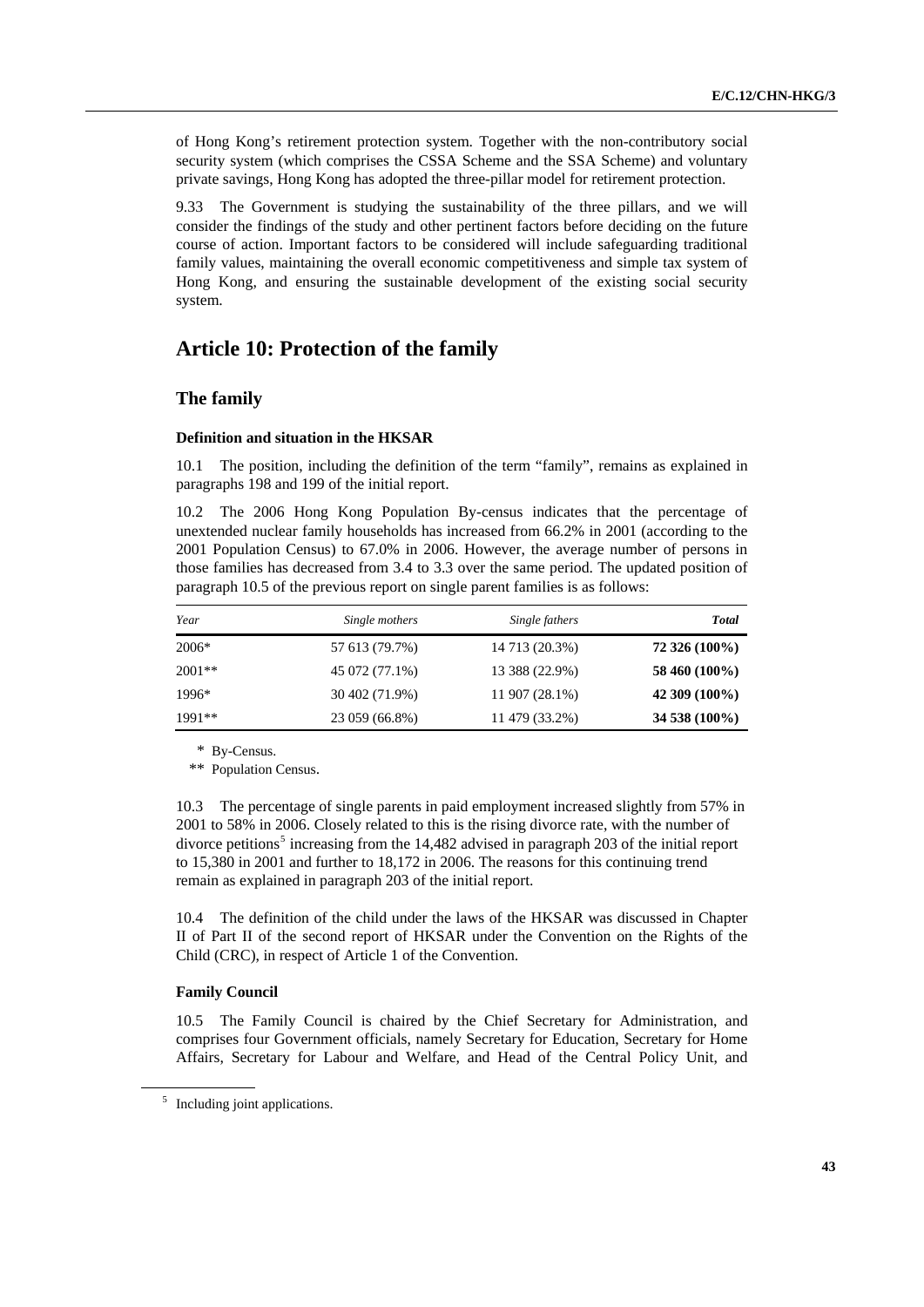members from various sectors. While services to support families are financed and delivered by different relevant service providers and delivery agents, the Family Council, an advisory body to the Government set up in December 2007, provides a high-level platform for discussion of major issues from the family perspective and strategic directions and priorities on family-related policies.

10.6 The Family Council recognises that family is the cornerstone for social harmony. To this end, the Family Council has identified the following as the family core values and as the key elements to a healthy and happy family life – Love and Care; Respect and Responsibility; and Communication and Harmony. It has also discussed ways to achieve a pro-family environment. The Family Council will launch a territory-wide "Happy Family Campaign" to appeal to the public to build families that Hong Kong people treasure. Furthermore, we will liaise with the relevant stakeholders in setting up a multi-sectoral and cross-disciplinary "Happy Family Info Hub", and build an e-platform collating familyrelated reference and educational materials, as well as disseminating information on family related activities, promoting family core values, and introducing family education and support services.

10.7 Some commentators considered that the Family Council focuses on publicity but lacks strategies and plans in consolidating various Government policies relating to family. The Family Council encourages the community to attach importance to the family, and to foster a culture of loving and happy families. While the Family Council would advise the Government on policies and strategies for supporting and strengthening the family, the related programmes and activities across different bureaux and departments would be implemented by the relevant bureaux/departments. In addition, the Happy Family Info Hub would provide an e-platform to collate useful information for the family and to facilitate sharing of family-related information and family core values, which could serve as a useful tool and a focal point for exchanging views about the family issues.

## **Establishment of a Children's Commission**

10.8 Some commentators considered that a Children's Commission or Child Ombudsman should be established to monitor the policy and legislation related to children's rights and the family. There are also calls for mandatory child impact assessment for legislation and policies.

10.9 As we explained in Chapter I of Part II of the second report of the HKSAR under the CRC, matters concerning children cover a wide range of policies. They are taken care of by the respective policy bureaux of the HKSAR Government. There are mechanisms within the Government which adequately serve the need of coordinating policies and measures among Government bureaux and departments, ensuring that adequate consideration is given to the interests of children.

10.10 In addition, as explained in paragraph 2.52 of this Report on Article 2 of the Covenant, we consider that an extensive mechanism for the protection of human rights in Hong Kong is already in place, and therefore remain of the view that an additional independent monitoring mechanism is not necessary.

## **Welfare services for families**

## **Integrated family service centres**

10.11 Before 2004, the first point of call for families which need help and advice was the family services centre. In paragraph 10.33 of the previous report, we reported that we were trial running a new integrated service model for our family services and were running 15 integrated family service centres (IFSCs) on a pilot basis. In 2004, noting that the new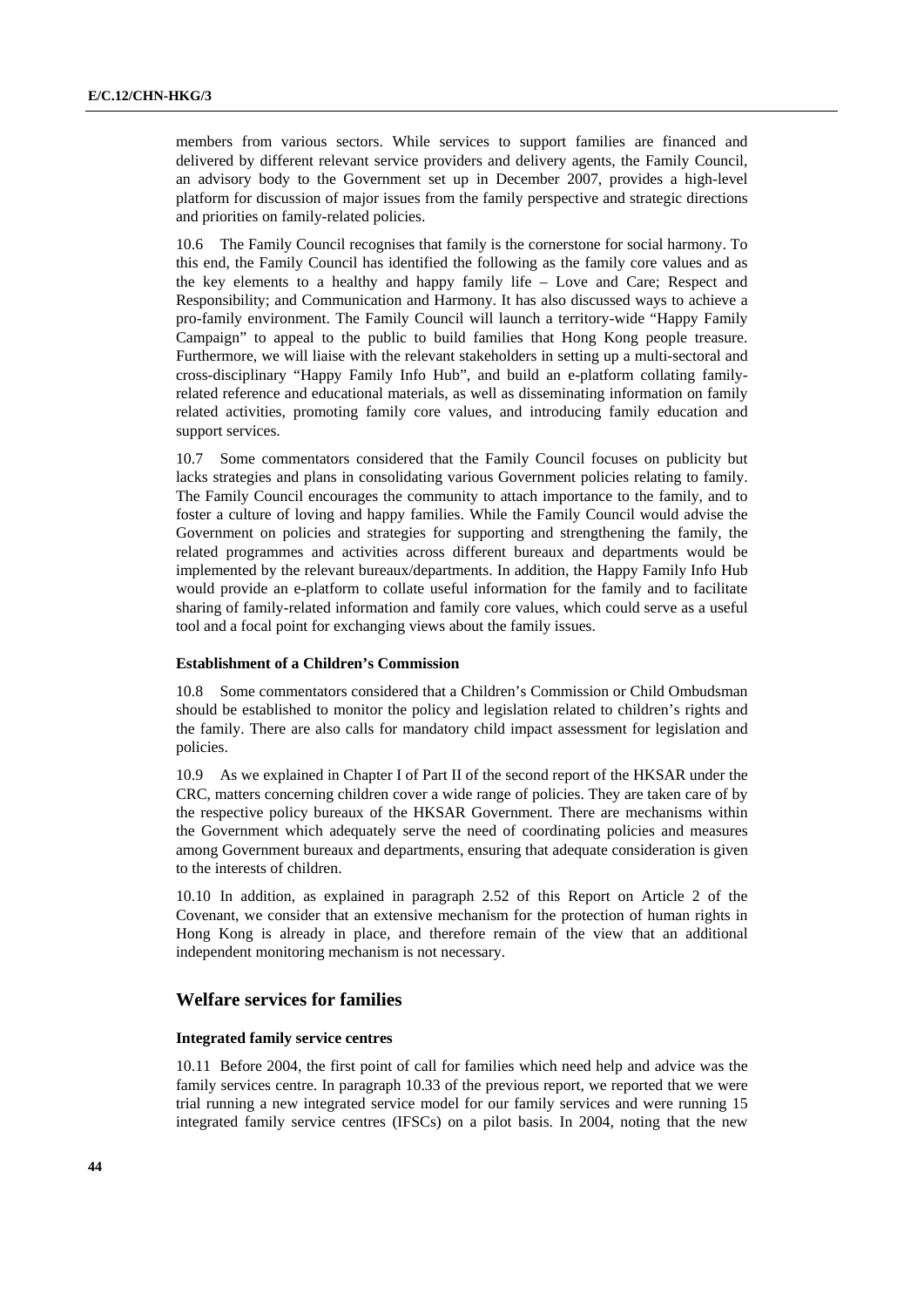service model could meet service demands more effectively, the SWD started to consolidate all family services centres and other family service units to form the IFSCs by phases. The integrated family service model is considered an effective service delivery model which can provide services to users in a holistic, convenient and easily accessible way.

10.12 As at 31 December 2009, there was an extensive network of 61 IFSCs in Hong Kong providing a continuum of preventive, supportive and remedial family services, including family life education, parent-child activities, enquiry service, outreach service, mutual support groups, counselling and referral service, for children or families in need. Manpower resources provided to the IFSCs have increased considerably after the restructuring, with the total number of frontline social workers rising from 896 in 2004–05 to 1,017 in 2009–10. The number of centre-in-charges/supervisors has also increased from 62 to 91 during the same period. The total number of frontline social workers and centre-incharges/supervisors has increased by 15%.

#### **Hotline services**

10.13 Further to paragraph 10.34 of the previous report which mentioned that the SWD operated hotline service to facilitate access to welfare services, the SWD enhanced its hotline service in October 2008 through commissioning an NGO to operate the hotline and an outreaching service team after the SWD's office hour, such that the hotline can be operated on a 24-hour basis and after-office-hour outreaching service can be provided for needy cases. The enhancement facilitates early identification and hence prevention of family problems.

10.14 Since the global financial tsunami may affect some people's emotions and family relationships, the SWD allocated additional resources in October 2008 to two NGOs to subsidise them to set up the Financial Crisis Emotional Support Hotline. The hotlines are manned by registered social workers on a 24-hour basis. Social workers also provide faceto-face counselling services to individuals seeking assistance and organise support groups with a view to strengthening their skills in coping with stress and assisting them in facing their problems in a positive way. Where necessary, cases will be referred to the appropriate welfare services for follow-up.

#### **Childcare services**

10.15 While it is the primary responsibility of parents to take care of their children, the Government understands that some parents may not be able to do so at times due to work and other reasons. Therefore, we continue to fund NGOs to provide various kinds of childcare services to parents in need. We have enhanced/re-engineered our childcare services in recent years to better meet the service demands. Key measures are as follows:

**Stand-alone childcare centre and kindergarten/child-care centre:** In the past, childcare centres and kindergartens provided similar nursery and care services to the same target group of service users. For more effective use of resources, their services were harmonised and their target users were re-delineated in 2005. Stand-alone childcare centres supervised by the SWD have been redefined as daycare services for children under the age of three, whereas kindergarten/child-care centres which are administered by the EDB are for children aged below six. A Joint Office for Pre-primary Services staffed by both the EDB and the SWD was set up under the EDB to provide one-stop services to kindergarten/child-care centres. Occasional childcare services (for parents who cannot take care of their children occasionally) and extended hour childcare services (for parents who need daycare services outside normal operating hours) continue to be available at some of these centres;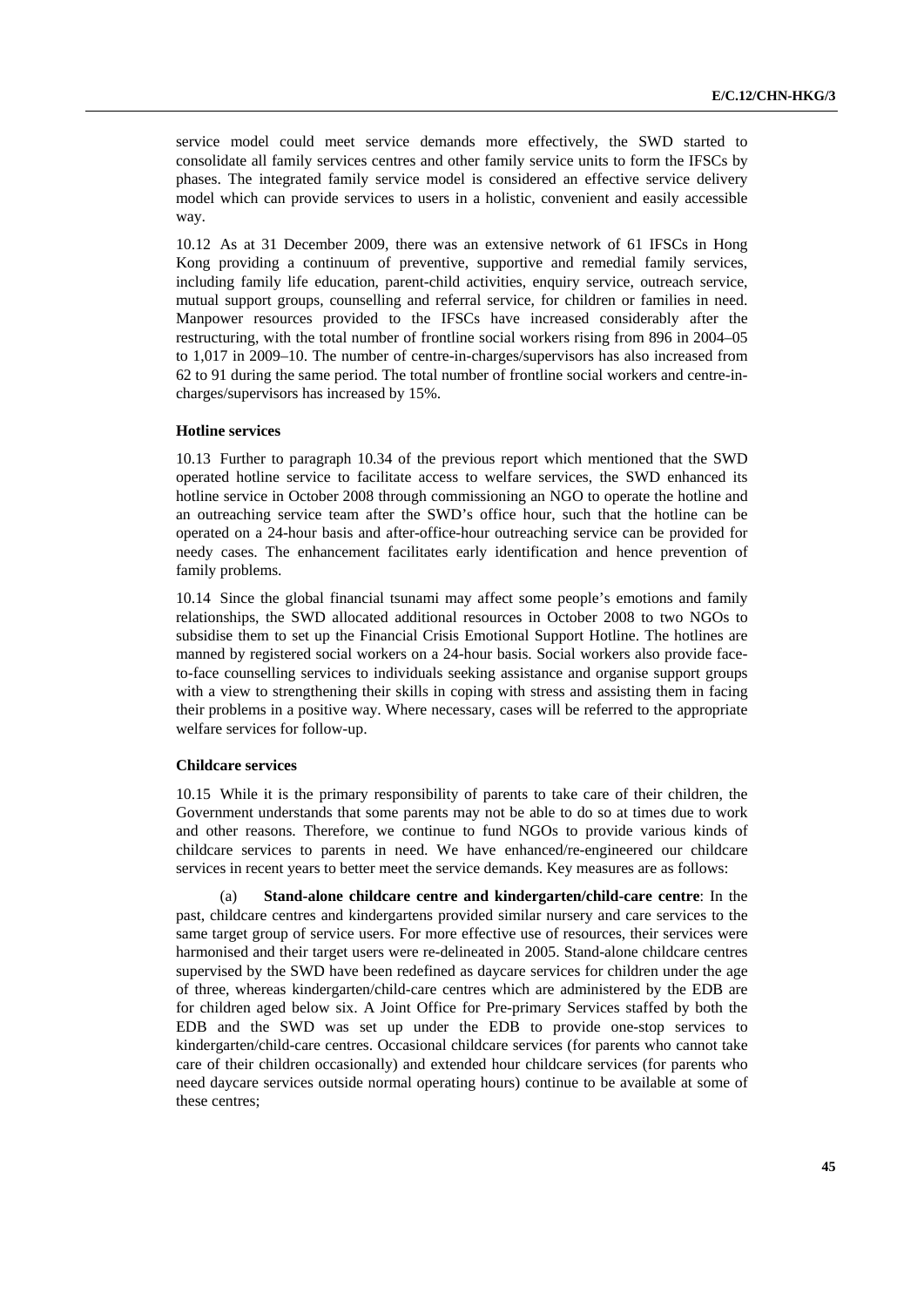(b) **New childcare services**: New childcare services which are flexible in operation mode and hours have been launched over the past few years to better meet the service demand. The new services include:

- **Mutual Help Child Care Centres (MHCCCs)**: The MHCCC service (mentioned in paragraph 10.31 of the previous report) is run by social welfare agencies, church bodies and women's associations. Since January 2008, we have subsidised the MHCCCs to strengthen their operation in the evenings, at weekends and on holidays.
- **Day Small Group Home Service and Day Foster Care Service**: Previously, small group homes and foster care families only provided residential care services for children. In 2007, the SWD enhanced these two kinds of services. Their service hours are longer and more flexible (some up to 10 p.m.) compared with other regular services.
- **Neighbourhood Support Child Care Project (NSCCP)**: In October 2008, the SWD launched the NSCCP on a pilot basis for three years. The project has two service components: (i) home-based childcare service for children aged under six, and (ii) centre-based care group for children aged three to under six. Carers in the neighbourhood are hired and trained to take care of children at centres run by the service operators (centre-based care group) or at the carers' homes (home-based childcare service). The operating hours of the two services under the NSCCP cover evenings, some weekends and some public holidays.

10.16 Apart from the above, the various kinds of residential childcare services (foster care, small group homes, residential nurseries/crèches, and residential homes) as mentioned in paragraph 10.35 of the previous report continue to operate. The number of foster care places, which was 600 in 1997–98 and 730 in 2003–04 as reported in the previous report, has increased to 970 in 2009–10. There were a total of 3,532 residential care places in December 2009, compared with 3,355 in April 2003 as reported in the previous report.

10.17 The updated figures relating to our family and childcare services in paragraphs 10.32 and 10.36 of the previous report are provided as follows:

|                                                        | Provision in<br>$1997 - 98$ | Provision in<br>$2002 - 03$   | Provision in<br>$2009 - 10$                         |
|--------------------------------------------------------|-----------------------------|-------------------------------|-----------------------------------------------------|
| Government and aided day nursery places                | $25941$ places              | $29314$ places                | See Note $(1)$                                      |
| Aided day crèche places                                | 1479 places                 | $1113$ places                 |                                                     |
| Occasional childcare units<br>(three places per unit)  | 230 units<br>$(690$ places) | 243 units<br>$(729$ places)   | 217 units<br>$(494$ places)<br>See Note (2)         |
| Extended hours childcare units<br>(14 places per unit) | 5 units<br>$(70$ places)    | 115 units<br>$(1 610$ places) | 105 units<br>$(1\ 230\  \, places)$<br>See Note (2) |
| Family aide workers                                    | 52 workers                  | 44 workers                    | 44 workers                                          |

*Notes:* 

(1) Following the harmonisation of childcare services in 2005, Government and aided day nurseries and aided day crèche were transferred into stand-alone childcare centres and kindergarten/child-care centres. In 2009–10, stand-alone childcare centres and kindergarten/child-care centres provided 690 and 80 517 places respectively.

(2) The number of occasional childcare and extended hours childcare service places have reduced over the past few years due to the declining service demand. The average utilisation of the two services during the period from April to December 2009 was only 49% and 74% respectively. To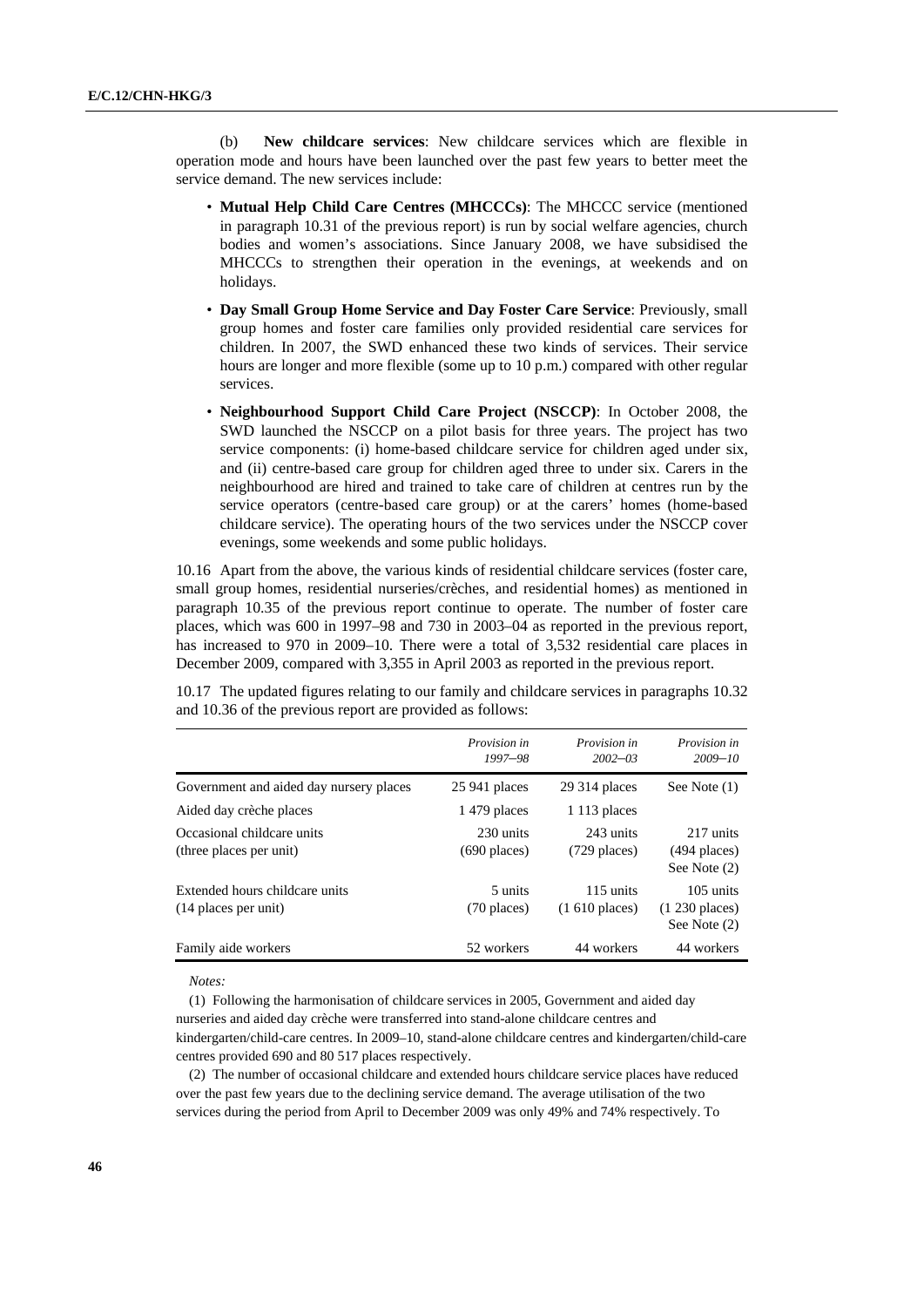|                                     | Provision in<br>$1997 - 98$ | Provision in<br>$2002 - 03$ | Provision in<br>$2009 - 10$ |
|-------------------------------------|-----------------------------|-----------------------------|-----------------------------|
|                                     |                             |                             | 1 0 1 7                     |
| Family caseworker                   | 706                         | 744                         | (social workers in IFSCs)   |
| Family and child protective workers | 29                          | 105                         | 168                         |
| Clinical psychologists              | 59                          | 69                          | 78                          |
| School social workers               | 286                         | 466                         | 484                         |
| Medical social workers              | 372                         | 361                         | 386                         |
| Foster care places                  | 600                         | 670                         | 970                         |
| Small group home places             | 113                         | 119                         | 108                         |

meet the demand of parents for flexible and occasional childcare services, the SWD has introduced a number of new childcare services which are flexible in both operation mode and hours over the past few years. Please refer to paragraph 10.15(b) above for details.

## **After-School Care Programme**

10.18 The After-School Care Programme (ASCP) (mentioned in paragraphs 10.40 and 10.41 of the previous report) provides half-day care services for children aged 6 to 12 whose parents cannot take care of them outside school hours. The Programme is operated on a self-financing and fee charging basis by NGOs. Services provided under the programme include homework guidance, meal service, parent guidance and education, skill learning and other social activities. As at end-December 2009, there were 137 ASCP service units providing a total of 5,579 service places.

10.19 Some commentators were concerned about the problems faced by low income families on obtaining after-school caring services. The SWD continues to provide full fee waiving or half-fee reduction subsidies under the ASCP for needy low income families and recipients of CSSA. The number of fee waiving quotas provided in 2009 was 1,540. As at the end of December 2009, there were still 198 unused fee waiving quotas. The SWD will continue to monitor the usage of the quotas and allocate them in accordance with the need of each district.

### **Comprehensive Child Development Service**

10.20 In July 2005, the Comprehensive Child Development Service (CCDS) was launched for children aged five and below. The CCDS aims to identify and meet, at an early stage, the various health and social needs of children aged five or below and their families. Through inter-sectoral collaboration among the Department of Health (DH), the Hospital Authority (HA), the EDB, the SWD and NGOs at district level, comprehensive and timely support is provided to children and families in need. As Maternal and Child Health Centres (MCHCs) under the DH serve about 90% of newborn babies in Hong Kong, the CCDS uses these centres and other service units (including hospitals under the HA, the IFSCs, integrated services centres (ISCs) and pre-primary education institutions) as a platform to identify at-risk pregnant women, mothers with postnatal depression, families with psychosocial needs as well as pre-primary children with health, developmental and behavioural problems. Children and families in need are referred to appropriate service units for follow-up.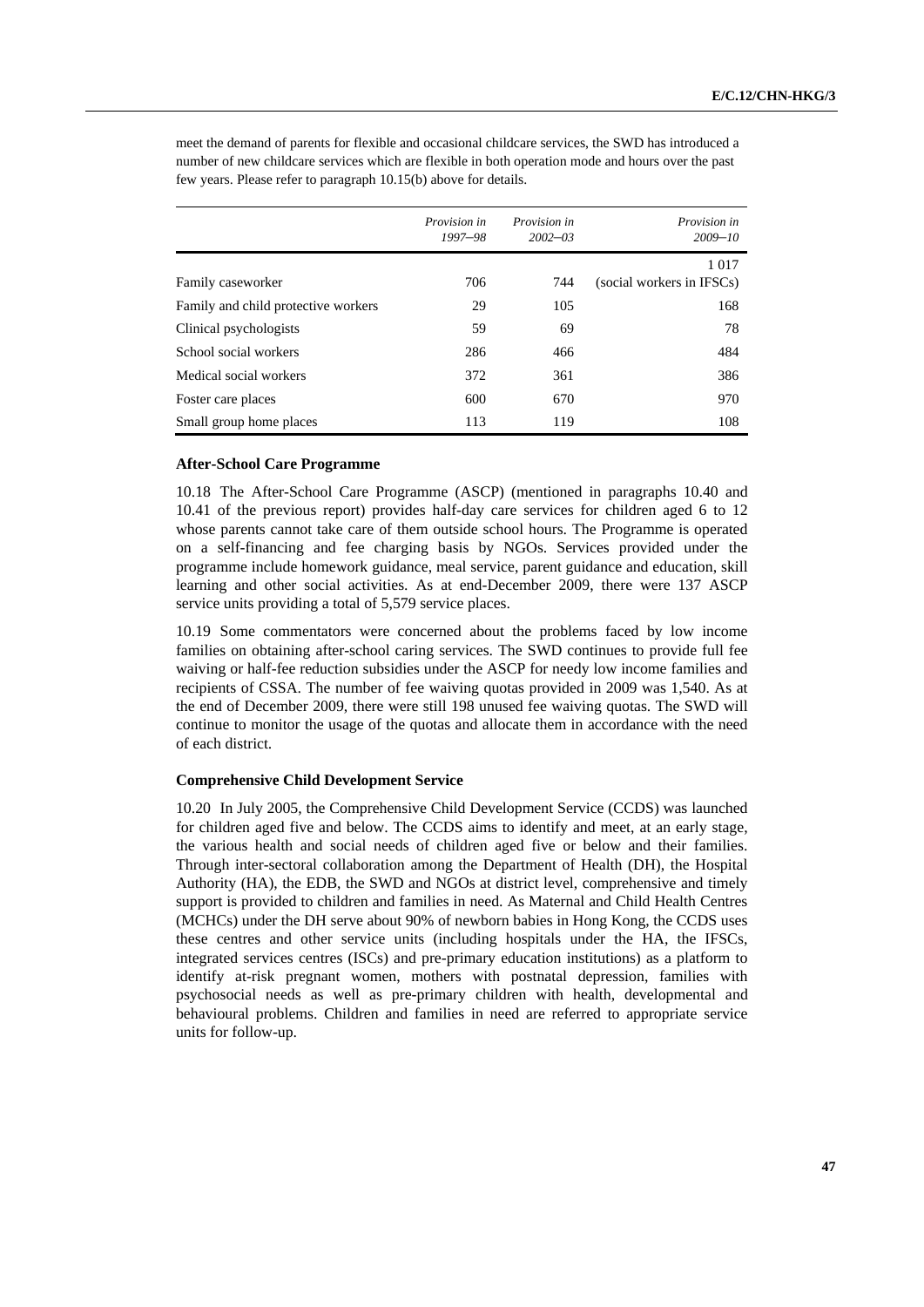## **Maternity protection**

10.21 The Employment Ordinance and the SDO continue to provide the legal basis for maternity protection for women.

### **Employment Ordinance**

10.22 The position of the Employment Ordinance on maternity protection remains largely as explained in paragraphs 239 to 241 of the initial report.

10.23 A female employee employed under a continuous contract of employment (i.e. employed by the same employer for four weeks or more, with at least 18 hours worked in each week) immediately before the commencement of her maternity leave and having given notice of pregnancy to her employer is entitled to 10 weeks' maternity leave. She is also eligible for maternity leave pay if she has been employed under a continuous contract for not less than 40 weeks immediately before the commencement of maternity leave.

10.24 The Employment Ordinance also provides for protection against dismissal during pregnancy and maternity leave for a female employee on continuous employment who has served a notice of pregnancy to her employer.

10.25 Under the Employment Ordinance, an employer may not allocate heavy, hazardous or harmful work to a pregnant employee upon her production of a medical certificate with an opinion as to her unfitness to handle such work, irrespective of whether the employee has been employed under a continuous contract or not. If the employee is already performing such work, the employer shall within 14 days remove her from that work.

10.26 The provisions under the Employment Ordinance apply to all female employees working in Hong Kong, including FDHS and other imported workers.

10.27 Effective from July 2007, maternity leave pay has been calculated on the basis of four-fifths of the employee's average wages in the preceding 12 months. By adopting a longer reference period of 12 months as the basis of calculation, the payment to employees can be more stable and predictable. The relevant amendment to the Employment Ordinance also made it clear that all components of wages as defined under the Ordinance, however designated or calculated, are to be included in the calculation of the relevant statutory entitlements.

## **Sex Discrimination Ordinance**

10.28 The SDO protects women against discrimination based on marital status and pregnancy. It prohibits employers from using pregnancy or marital status as a criterion in the hiring or dismissal of women employees and as a reason for according different treatment to employees.

### **Other applicable legal provisions**

10.29 The Occupational Safety and Health Ordinance (Cap. 509) and its subsidiary regulations seek to ensure the safety and health of employees when they are at work. The legislation provides the same standard of protection of the health and safety of male and female employees in all sectors. Under the Occupational Safety and Health Regulation, pregnancy is specified as one of the factors to be considered in the risk assessment for manual handling operations.

10.30 The Factories and Industrial Undertakings Ordinance (Cap. 59) and its subsidiary regulations are HKSAR's principal law on industrial safety and health. They prescribe requirements for the prevention of accidents and diseases, including detailed rules for certain trades and work processes. The relevant provisions apply to industrial undertakings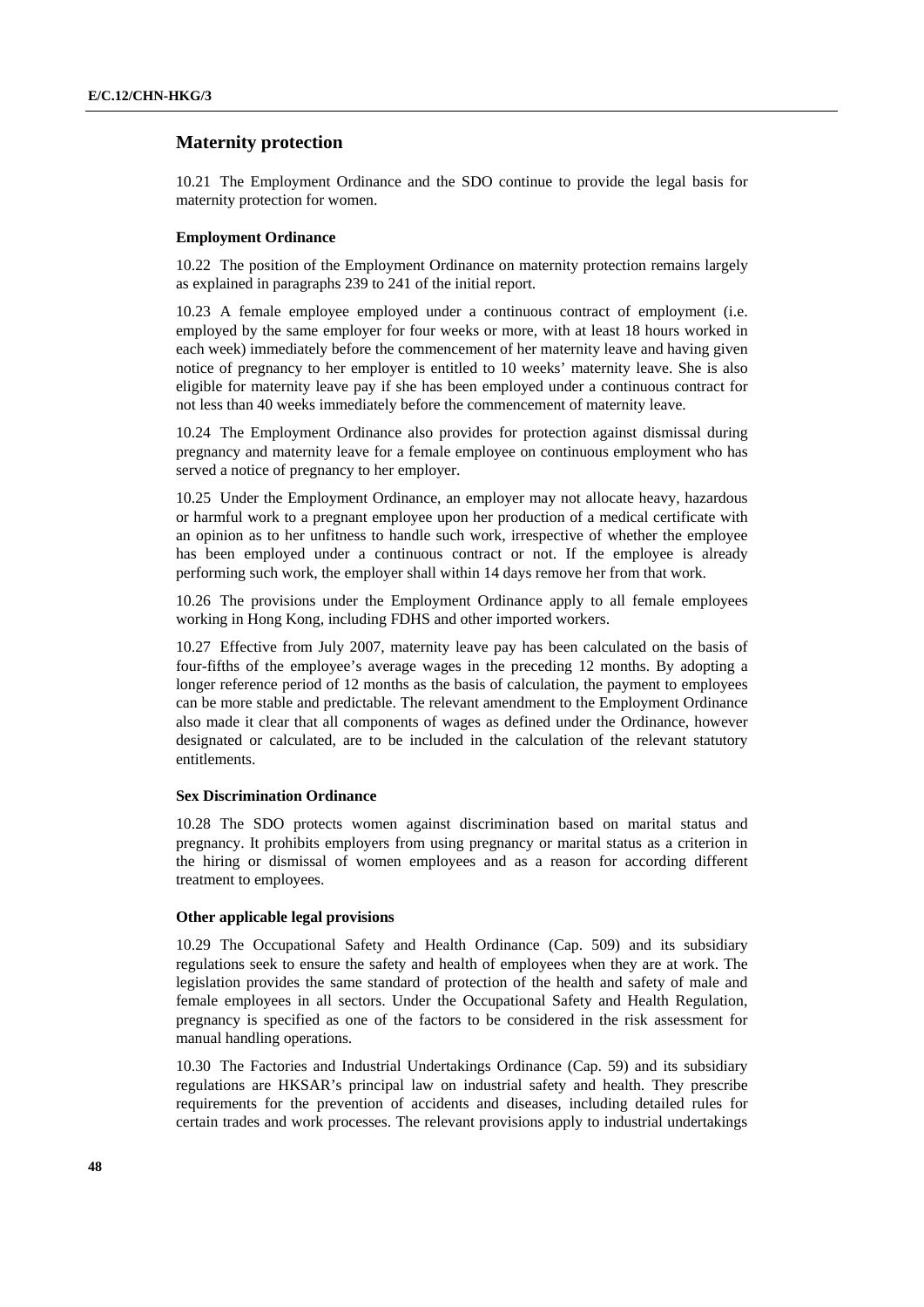such as factories, mines, quarries, shipbuilding, construction work and catering establishments. Under the legislation, an employer has a general duty to ensure the safety and health of his/her employees and the same standard of protection is provided for male and female employees, including pregnant employees.

10.31 The Radiation (Control of Irradiating Apparatus) Regulations and the Radiation (Control of Radioactive Substances) Regulations under the Radiation Ordinance (Cap. 303) stipulate radiation dose limits specifically for female radiation workers with reproductive capacity and for the foetus of a pregnant radiation worker to minimise the risk of adverse pregnancy outcome arising from radiation exposure.

## **Paternity leave**

10.32 There is at present no statutory provision for paternity leave in the HKSAR. Nevertheless, the Labour Department has been encouraging employers to adopt various family-friendly employment practices, including the provision of paternity leave, to help employees balance work and family commitments. Channels to promote the theme include industry-based tripartite committees which comprise representatives of the Government, employers and employees or their respective organisations, Human Resources Managers Clubs formed in various trades, as well as promotional activities such as seminars, roving exhibitions at different locations, newspaper supplements and a booklet on real-life good practice cases.

10.33 We are glad to note that the number of local enterprises which have paternity leave arrangements has been increasing in recent years. We will continue to act as a facilitator and seek partnership with the employer community to further promote good people management practices including the provision of paternity leave.

#### **Maternity protection for women in prison**

10.34 The position regarding pregnant prisoners largely remains as mentioned in paragraphs 242 to 245 of the initial report, i.e. pregnant prisoners receive special care on a 24-hour basis and arrangements are made for them to receive ante-natal care and consult obstetric doctors in hospital outside the prison at appropriate intervals or as required. There were 17 and 20 cases of pregnant prisoners giving birth in open wards in public hospitals in 2008 and 2009 respectively, while 74 and 65 children in 2008 and 2009 respectively were admitted into prison and remain with their mothers during the mammal period of lactation.

## **Births to illegal immigrant mothers**

10.35 The number of babies born in Hong Kong to illegal immigrant mothers from Mainland China has drastically decreased. From 1998 to 2000, more than 1 000 babies were born to such mothers every year. From 2007 to 2009, the numbers were 43, 16 and 5 respectively. The decrease may be due to the fact that Mainland residents who wish to give birth in Hong Kong will now choose to enter Hong Kong legally, usually as visitors. According to the Basic Law, all Chinese citizens born in Hong Kong have the right of abode in Hong Kong.

## **New arrivals from Mainland China**

10.36 Between 1 July 1998 and 31 December 2009, nearly 570 000 people from Mainland China settled in Hong Kong.

10.37 The Government continues to attach much importance to the early integration of new arrivals into the local community. Like other local residents, new arrivals are entitled to welfare services, such as childcare, community support, financial assistance, and so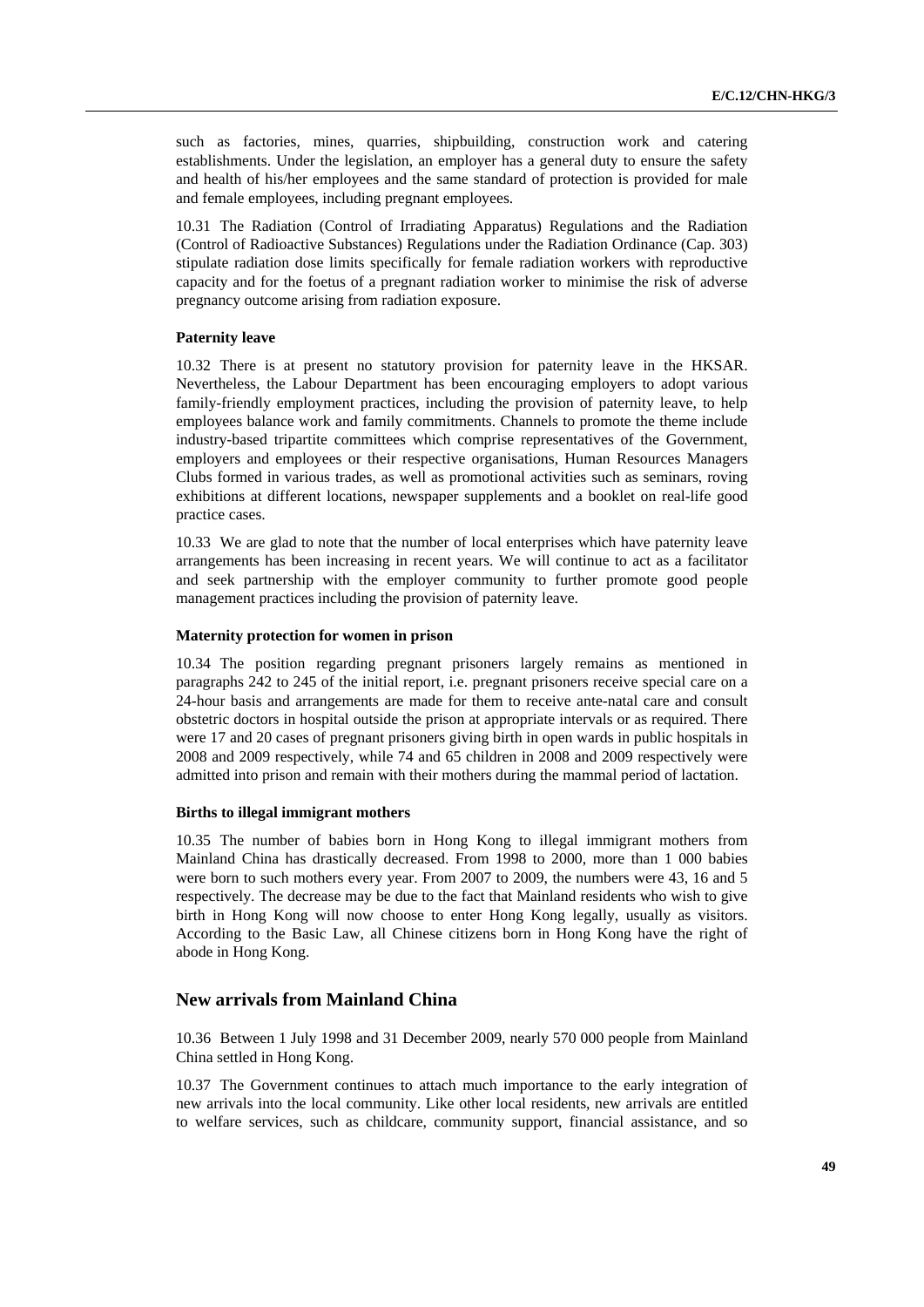forth. In addition, the Government provides a series of public services for the new arrivals from Mainland China to facilitate their integration into the local community. Such public services include employment services, vocational training, welfare services, public housing, public healthcare services and educational support. The aim is to reduce adjustment problems and to encourage self-reliance. NGOs operate complementary projects, funded from sources such as the Hong Kong Jockey Club Charities Trust and Community Chest. These initiatives include community education, employment programmes and volunteer services.

## **Single parent families and split families**

10.38 Services for single parent families and split families in Hong Kong were explained in paragraphs 10.7 and 10.8 of the previous report. Following the implementation of the integrated family service model in 2004, these families can have access to a continuum of comprehensive family services in one-stop at the 61 IFSCs and two ISCs in Hong Kong. Family services are now available to them in a much more convenient, accessible and holistic way. Social workers at the IFSCs/ISCs have the relevant experience and skills in supporting single parent families and split families. These social workers will thoroughly assess and take care of their needs and provide them with appropriate services. From time to time, programmes and activities targeting single parents families and split families are organised at these centres. Besides, the Family Support Network Teams continue to serve needy persons (including single parent families and split families) by identifying them for early intervention.

10.39 As mentioned in paragraph 10.7 of the previous report, single parent families continue to be entitled to Government aided childcare facilities and other assistance, such as housing and financial support as reported last time. Single parents who are divorced/undergoing divorce may be recommended for compassionate rehousing/conditional tenancy respectively, if they have genuine housing needs and social/medical grounds. Some commentators expressed concerns on the situation of split families, including those in which the parents are divorced or deceased and are not eligible for applying for Permit for Proceeding to Hong Kong and Macao (the Permit), whereas the children were born in the HKSAR, having no carers in Hong Kong but are not entitled to citizen rights in the Mainland, and need to travel across the boundary for schooling. For split families with members separated in Shenzhen and Hong Kong, an NGO, the International Social Service Hong Kong Branch, operates a family services centre in Shenzhen in collaboration with the Guangdong Provincial Government with funding from the Community Chest to provide dedicated services. The services provided include casework and group counselling, orientation and training programmes, English and computer classes, information giving and inquiry services and other social activities. The SWD has also allocated additional funding to the International Social Service Hong Kong Branch's Cross-boundary and Inter-country Casework Service from 2009–10 for proactively providing services to cross-boundary families, helping them tackle family problems by early identification and timely intervention.

### **Family reunification of split families**

10.40 Some commentators continued to express concern at the issue of family reunification of split families. Our position, including the legislative provisions for the entitlement of right of abode and the Certificate of Entitlement (CoE) Scheme, was set out in paragraphs 10.10 to 10.14 of the previous report. In dealing with the issues relating to right of abode, we have paid full regard to all pertinent factors.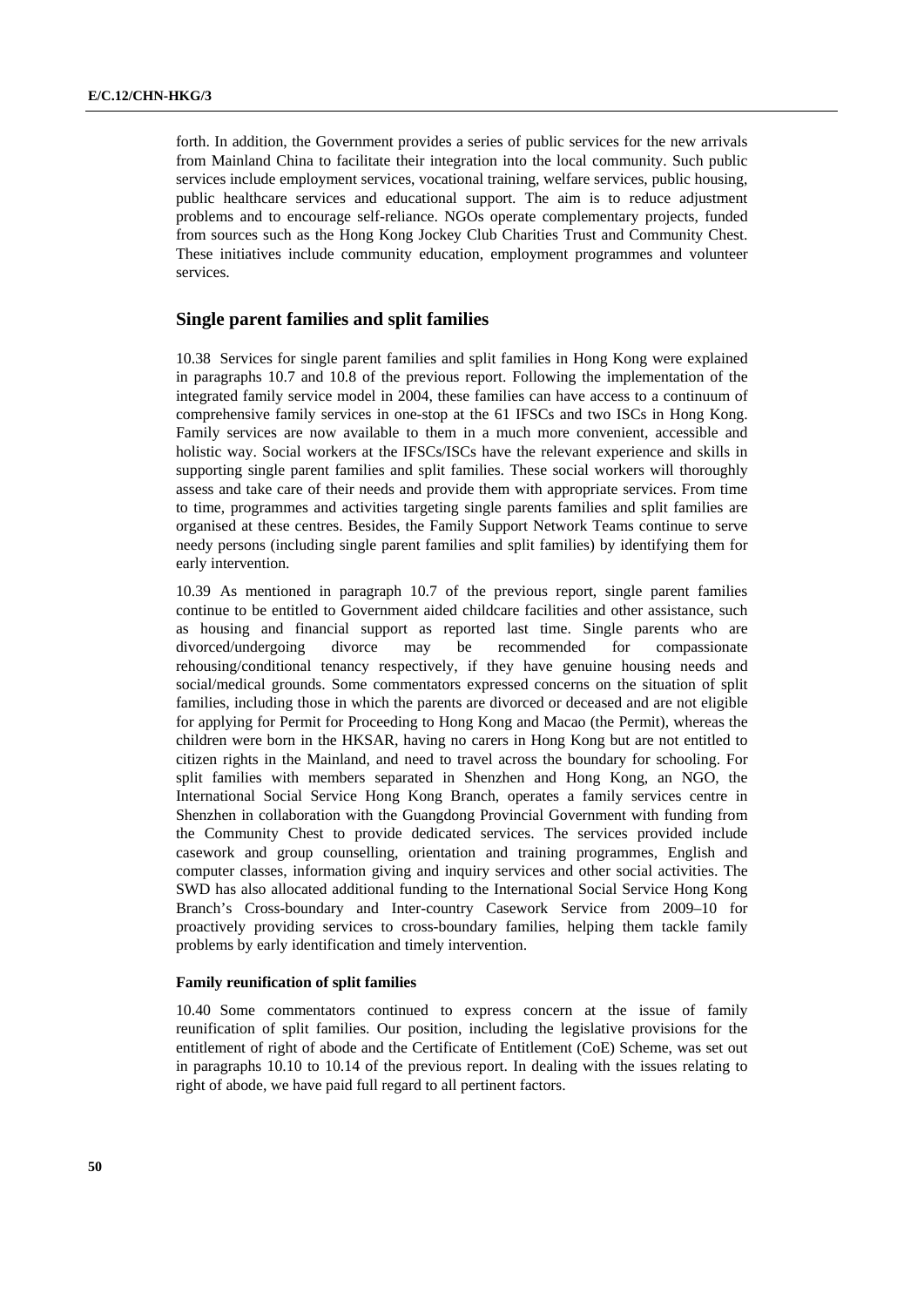10.41 The Basic Law stipulates that "for entry into the Hong Kong Special Administrative Region, people from other parts of China must apply for approval" (Paragraph 4 of Article 22). Mainland residents who wish to settle in Hong Kong must apply through the Permit scheme which is administered by the Mainland authorities. The Permit scheme is predominantly a family reunion programme which ensures that the eligible candidates will come to Hong Kong for settlement in an orderly manner within the constraint of the social and economic infrastructure in Hong Kong.

10.42 The Mainland authorities have since May 1997 applied the "Points System" which has been refined from time to time to assess and determine the eligibility of applicants and the order in which they may settle in Hong Kong according to objective criteria. Except for CoE holders, the main considerations in examining and approving the Permit applications include the separation time and the age of the applicants or their Hong Kong relatives. Mainland residents claiming right of abode under paragraph 2(c) of Schedule 1 to the Immigration Ordinance can apply for a CoE from the Public Security Offices in the Mainland where their household registration is kept.

10.43 Under the existing mechanism, among the daily 150 Permit quota, 60 places are allocated to holders of the CoE who enjoy the right of abode in Hong Kong while the rest of the quotas are allocated to the Permit applicants belonging to other categories including Mainland spouses and their accompanying children. Young CoE children may also choose to come to Hong Kong with the Mainland parents as accompanying children. In recent years, the Permit scheme has been refined, including relaxation of the age limit for applications by accompanying children of spouses from below 14 to below 18, and removal of the restriction that only one accompanying child was allowed in 2003. In January 2009, the waiting time for the Permit for spouses and their accompanying children was further shortened from five years to four years.

10.44 As at 31 December 2009, the CoE Scheme has facilitated the speedy and orderly admission of more than 180 000 Mainland residents whose right of abode in Hong Kong has been verified. From July 1997 to 31 December 2009, over 620 000 Mainland residents (including CoE holders) have settled in Hong Kong under the Permit Scheme.

10.45 Apart from entering Hong Kong for settlement on the strength of the Permit, Mainland residents may visit Hong Kong for sightseeing, conducting businesses and visiting relatives. Eligible Mainland residents can also apply for multiple journey exit endorsement for visiting relatives in Hong Kong, which enables them to stay in Hong Kong for 90 days on each entry.

## **Domestic violence**

10.46 The Government has accorded high priority to the prevention of domestic violence and provision of support to victims of domestic violence. The multi-disciplinary approach, structure, services and prevention strategies on domestic violence remain largely the same as reported in paragraphs 10.42 to 10.46 of the previous report. Further developments and enhancements are explained below.

### **Amendments to the Domestic Violence Ordinance**

10.47 On the legislative front, the Domestic Violence Ordinance (Cap. 189) enacted in 1986, as explained in paragraphs 231 to 232 of the initial report, enabled a party to a marriage, or a man and a woman in cohabitation, to obtain quick and temporary relief from molestation by applying to the court for an injunction order. The Domestic Violence (Amendment) Ordinance 2008 enhances protection for victims of domestic violence. It amended the Ordinance to extend the scope of protection provided under the Ordinance in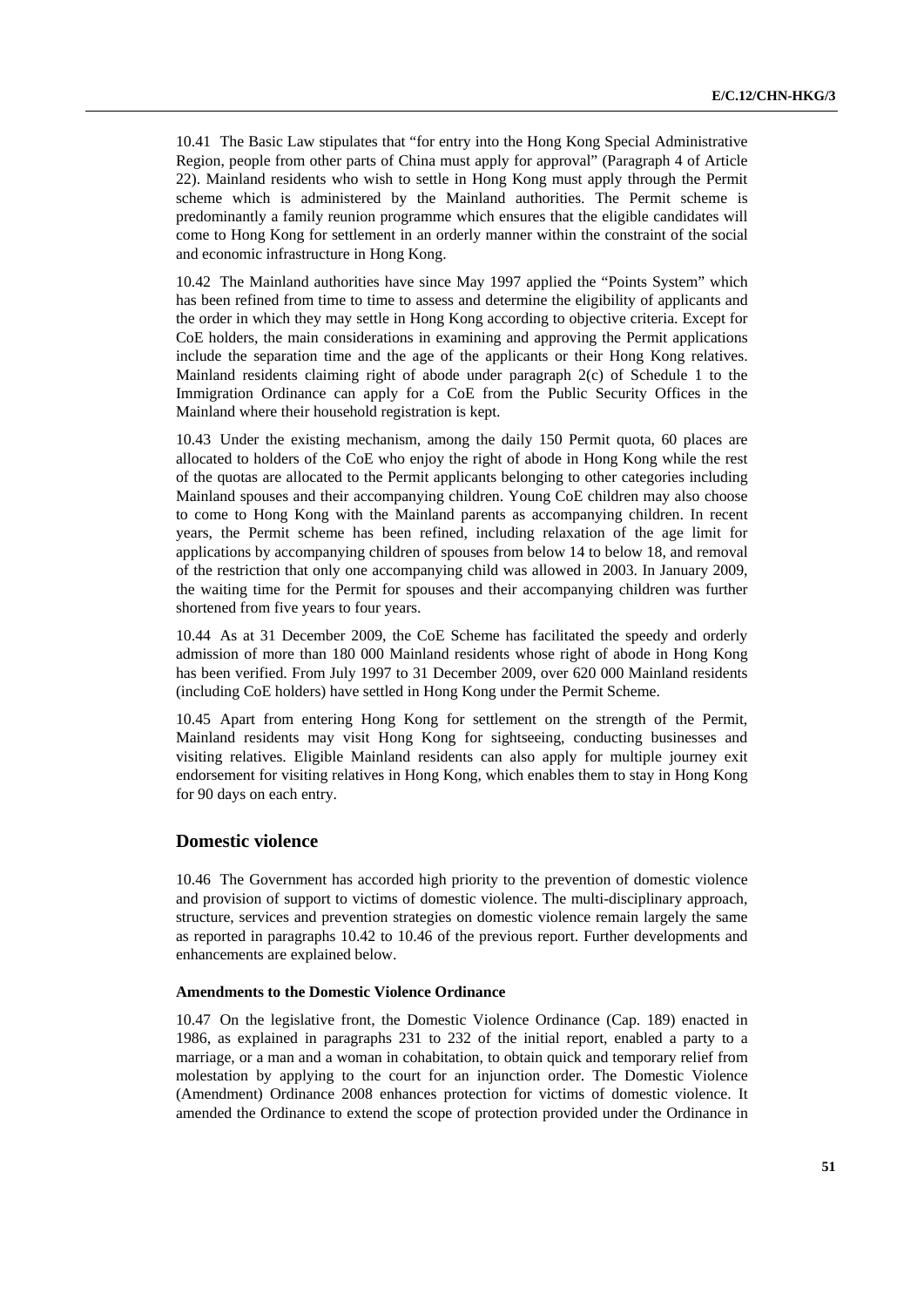the form of injunction against molestation to cover former spouses and former heterosexual cohabitants and their children; as well as other immediate and extended family members. Amongst other amendments, the amendment also empowered the court to: (a) vary or suspend an existing custody or access order in respect of the child domestic violence victim when the court makes an exclusion order under the DVO; (b) attach an authorisation of arrest in circumstances where it reasonably believes that the respondent will likely cause bodily harm to the applicant/child concerned; and (c) require the abuser to attend an antiviolence programme as approved by the Director of Social Welfare, with a view to changing his/her attitude and behaviour that lead to the granting of the injunction order.

#### **Structure and measures to prevent and handle domestic violence**

10.48 We have further enhanced our various collaborative efforts on prevention and handling of domestic violence, and enhanced the support services provided for victims of domestic violence. Additional manpower has been provided to the SWD to facilitate cases handling and various initiatives relating to combating domestic violence:

While the structure at the central level mentioned in paragraph 10.42 of the previous report remains in place, at the district level, the 13 District Co-ordinating Committees on Family and Child Welfare have been restructured into 11 Committees. In addition, to further enhance communication amongst the SWD, the Police and local services units, 13 District Liaison Groups on Family Violence were set up across the territory in March 2005, and were subsequently restructured into 11 Liaison Groups in mid-2007 for the professionals concerned to discuss measures to step up collaboration in handling domestic violence cases, in particular the high risk cases, at the district level;

(b) Apart from training courses on handling domestic violence at the central level as mentioned in 10.43 of the previous report, relevant training is also provided at the district level to meet the specific needs of individual districts. Additional training has also been provided to frontline social workers and the Police officers in the light of the amendments to the Domestic Violence Ordinance (please see paragraph 10.47 above);

(c) We have updated the guidelines on handling cases of child abuse, spouse battering and sexual violence for reference of the various professionals involved in handling domestic violence;<sup>[6](#page-51-0)</sup>

(d) Further to the referral mechanism mentioned in paragraph 10.44 of the previous report, the SWD has set up a 24-hour direct referral telephone line with the Police since 2006 to enable Police officers to seek urgent professional advice and/or immediate social work support in handling urgent and high-risk cases. The Police has also refined the procedures of handling domestic violence cases since 2006 in order to respond to the reported domestic violence cases more promptly and professionally;

In March 2007, a crisis intervention and support centre operated by an NGO and funded by the Lotteries Fund was set up to provide timely, professional and specialised services to victims of both genders and their family members on a 24-hour basis. Services provided by the centre include short-term accommodation for adult victims of sexual violence and individuals/families facing domestic violence or in crisis, a 24-hour hotline for the public, counselling services and immediate outreaching/crisis intervention;

<span id="page-51-0"></span><sup>&</sup>lt;sup>6</sup> 'Procedural Guide for Handling Child Abuse Cases' – Revised 2007 (English version); "Procedural Guidelines for Handling Battered Spouse Cases – Revised 2004"; and "Procedural Guidelines for Handling Adult Sexual Violence Cases" – Revised 2007.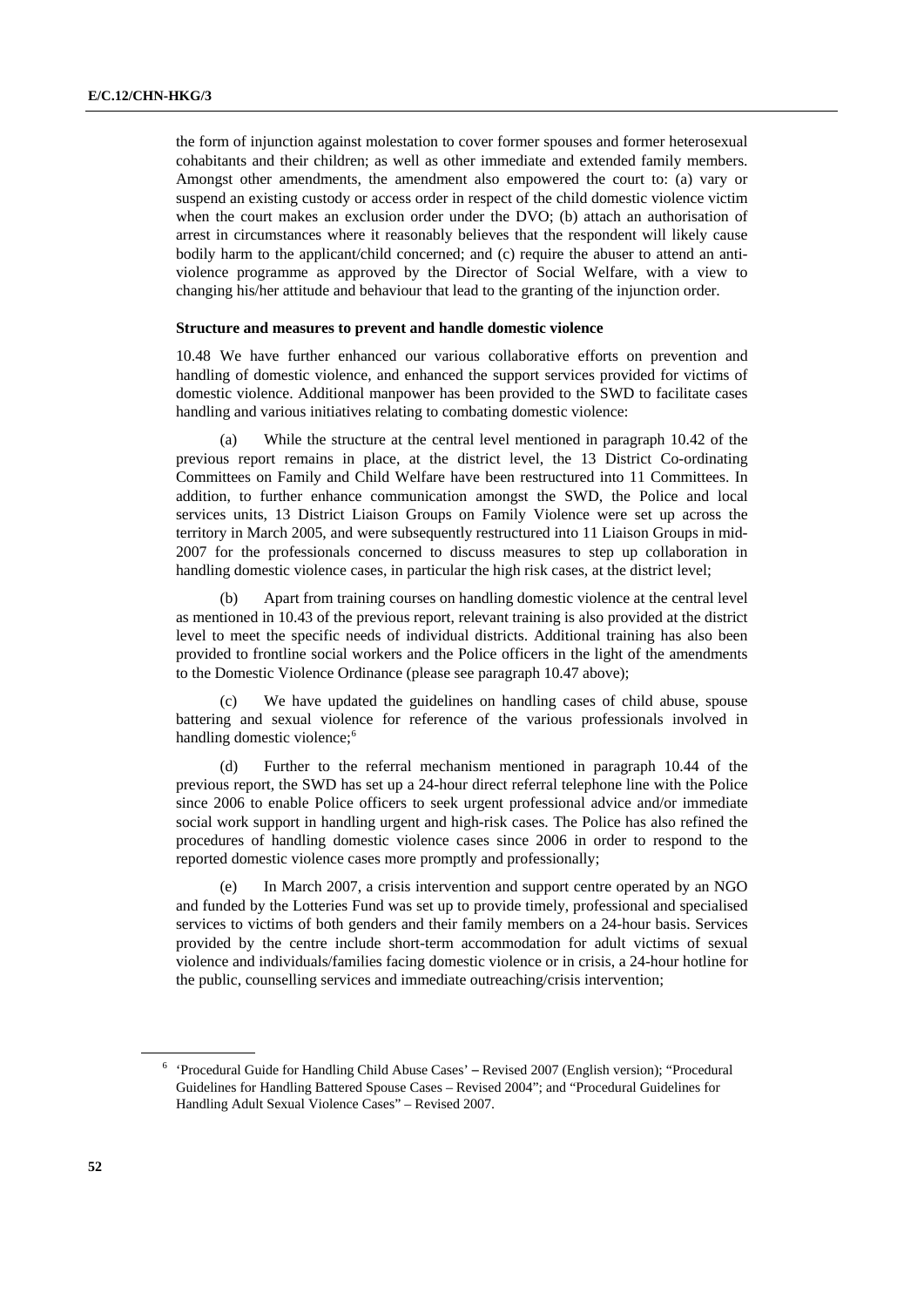(f) The SWD is in the process of implementing a new Victim Support Programme to provide support for domestic violence victims, particularly those who are undergoing the judicial process; and

(g) Further to paragraph 10.46 of the previous report, the family support resource centres and family service centres were re-structured into IFSCs to provide services to needy families in a more effective manner.

### **Publicity**

10.49 To enhance public awareness of the prevention of domestic violence and the importance of family solidarity, and to encourage victims to seek assistance at an early stage, a publicity campaign on "Strengthening Families and Combating Violence" has been launched by the SWD to promote, amongst other things, the prevention of child abuse, spouse battering, elder abuse and sexual violence. We will continue our public education efforts in this regard.

#### **The Women's Commission Women's Safety report**

10.50 In view of the growing concerns over domestic violence, the WoC published a report entitled "Women's Safety in Hong Kong: Eliminating Domestic Violence" in January 2006. It aimed to put forward a broad framework to conceptualise domestic violence in Hong Kong, and to outline strategies to address victims' empowerment, prevention of violence, timely and effective intervention, as well as community education and support.

10.51 After consulting over 50 organisations and the relevant Government departments, the WoC recommended that a multi-disciplinary intervention model should be adopted in tackling domestic violence. The WoC recommended five key approaches, namely women's empowerment; prevention, education and community support; early identification and intervention; criminal justice responses; and research, data-sharing and dissemination of findings. The WoC also put forward 21 recommendations covering law reform, services, publicity, professional knowledge-sharing, gender mainstreaming and gender-related training, early identification and intervention.

10.52 In August 2009, the WoC published a supplement entitled "Women's Safety in Hong Kong: Eliminating Domestic Violence – An Update and the Next Step" to review the progress made since the first report issued in January 2006. The WoC was pleased to note that good progress was made on various fronts, such as amendments to the Domestic Violence Ordinance, new enhancement measures launched by the Police in handling domestic violence cases, strengthening of welfare services and support for victims of domestic violence and intervention programme for abusers, enhanced public awareness of the problem of domestic violence through public education, and training for frontline professionals. Besides, NGOs, community groups and women's organisations have launched programmes and activities at both the community and neighbourhood levels to complement the Government's efforts in strengthening community support network and enhancing public awareness of domestic violence.

10.53 The aforementioned reports have been widely distributed to the public, including the LegCo, the community groups and women's organisations. The reports are also available for public inspection at the website of the WoC (www.women.gov.hk).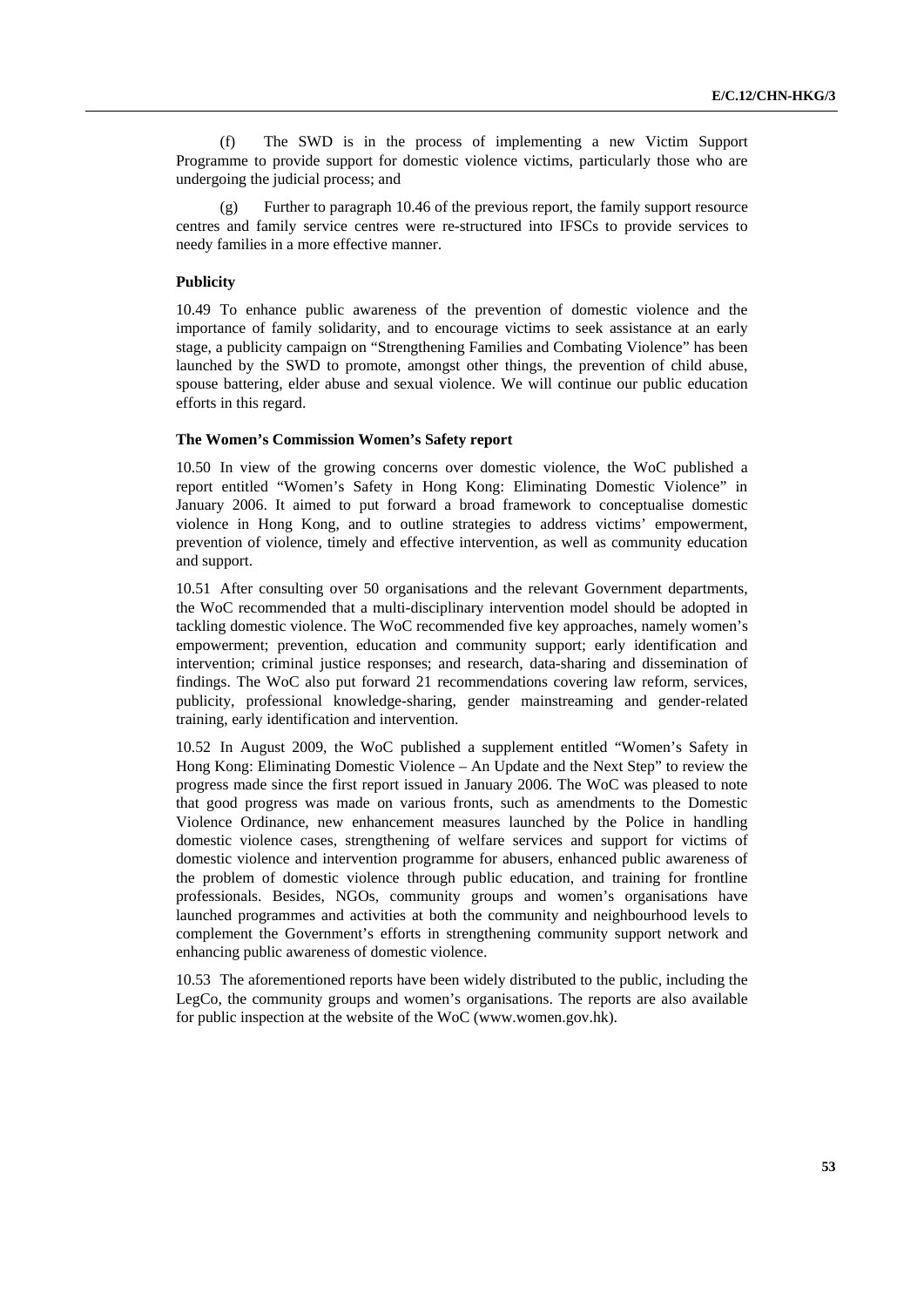## **Protection of children and young persons**

#### **Protection against child abuse**

10.54 Child abuse is one of the common forms of domestic violence. Updates on our comprehensive policy to protect children against abuse in the context has been explained above.

10.55 The legal framework in respect of child abuse remains largely the same as explained in paragraphs 259, 260 and 262 to 264 of the initial report. The Offences against the Person Ordinance and the Crimes Ordinance provide extensive legal protection for children against physical and sexual abuse. The Protection of Children and Juveniles Ordinance (Cap. 213) empowers the court to grant a care or supervision order in respect of a child or juvenile who has been abused, ill-treated, neglected, or is beyond control to the extent that harm may be caused to him or others.

10.56 Through the joint efforts of the SWD, NGOs and the Hong Kong Council of Social Service, a computerised record system entitled the Child Protection Registry has been devised. Under the administration of the SWD, the Registry carries functions of case registration, case checking as well as facilitating statistical research. All the SWD and NGO service units providing casework service are requested to report child abuse cases and children found at risk of abuse to CPR. The main objectives of CPR are to facilitate communication among Government departments and NGOs which handle child abuse cases and the planning and development of services which prevent child abuse, including the planning of public education programmes. The statistics on child abuse cases and abuser's relationship with the victim recorded in the CPR are set out below.

### **Categories of child abuse cases in 2005–2008**

| Types of abuse      | 2005 | 2006 | 2007 | 2008 |
|---------------------|------|------|------|------|
| Physical abuse      | 413  | 438  | 499  | 483  |
| Neglect             | 41   | 77   | 114  | 78   |
| Sexual abuse        | 234  | 233  | 270  | 277  |
| Psychological abuse | 23   | 12   | 20   | 15   |
| Multiple abuse      | 52   | 46   | 41   | 29   |
| <b>Total</b>        | 763  | 806  | 944  | 882  |

| Relationship with the victim | 2005       | 2006       | 2007       | 2008       |
|------------------------------|------------|------------|------------|------------|
| Parent                       | 454        | 521        | 581        | 535        |
|                              | $(63.6\%)$ | $(67.3\%)$ | $(67.1\%)$ | $(64.6\%)$ |
| Sibling                      | 24         | 30         | 16         | 26         |
|                              | $(3.4\%)$  | $(3.9\%)$  | $(1.8\%)$  | $(3.1\%)$  |
| Step-parent                  | 36         | 27         | 29         | 33         |
|                              | $(5.0\%)$  | $(3.5\%)$  | $(3.3\%)$  | $(4.0\%)$  |
| Grandparent                  | 12         | 9          | 9          | 12         |
|                              | $(1.7\%)$  | $(1.2\%)$  | $(1.0\%)$  | $(1.4\%)$  |
| Relative                     | 21         | 25         | 17         | 16         |
|                              | $(2.9\%)$  | $(3.2\%)$  | $(2.0\%)$  | $(1.9\%)$  |
| Family friend/friend         | 35         | 43         | 52         | 62         |

## **Abuser's relationship with the victim in child abuse cases in 2005–2008**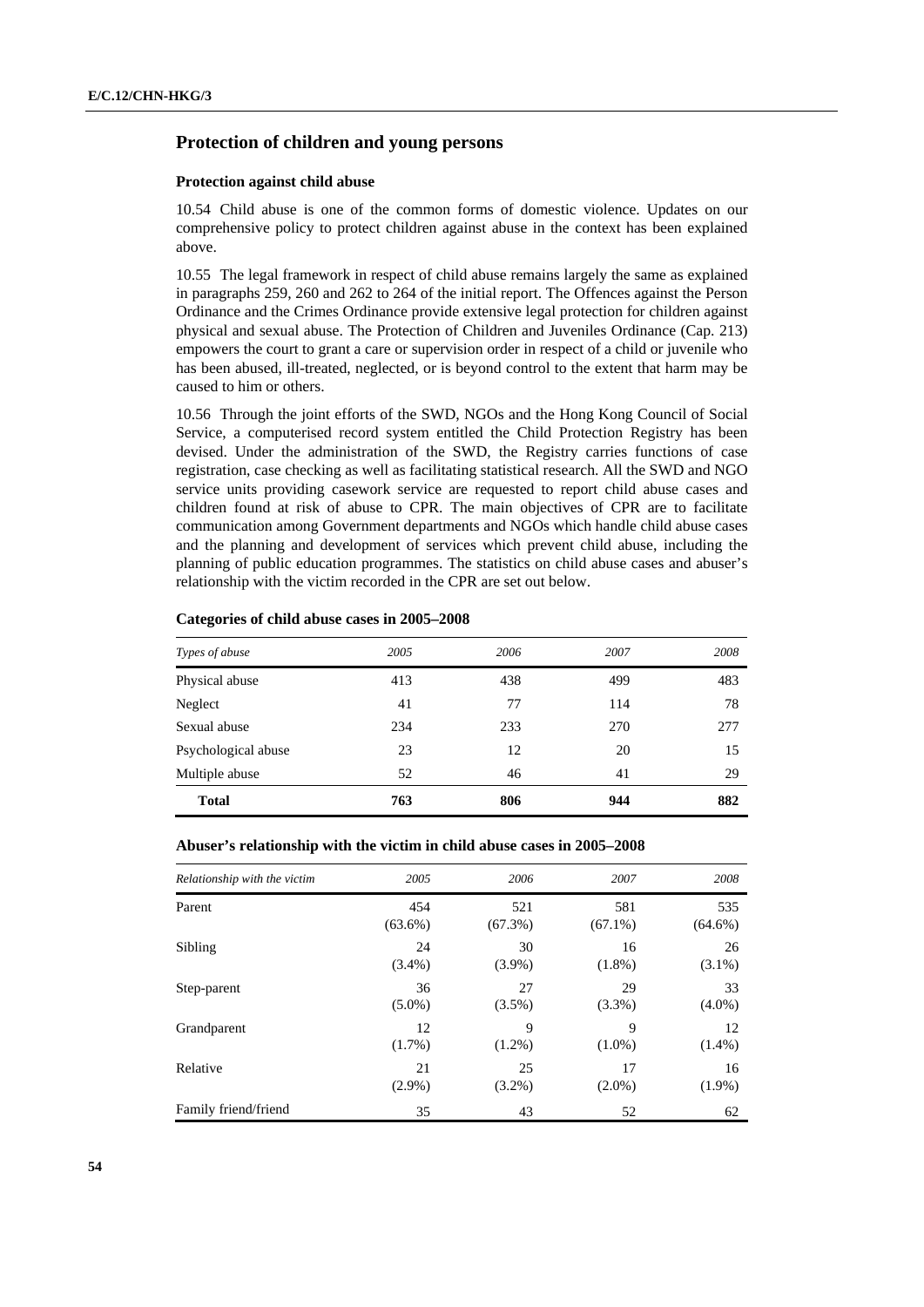| Relationship with the victim | 2005       | 2006       | 2007       | 2008       |
|------------------------------|------------|------------|------------|------------|
|                              | $(4.9\%)$  | $(5.6\%)$  | $(6.0\%)$  | $(7.5\%)$  |
| Foster parent/house          | 20         | 14         | 23         | 20         |
| parent/childminder           | $(2.8\%)$  | $(1.8\%)$  | $(2.7\%)$  | $(2.4\%)$  |
| Teacher/tutor/coach          | 15         | 13         | 11         | 18         |
|                              | $(2.1\%)$  | $(1.6\%)$  | $(1.3\%)$  | $(2.2\%)$  |
| Co-tenant/neighbour          | 16         | 10         | 11         | 7          |
|                              | $(2.2\%)$  | $(1.3\%)$  | $(1.3\%)$  | $(0.8\%)$  |
| Unrelated person             | 81         | 79         | 114        | 84         |
|                              | $(11.3\%)$ | $(10.2\%)$ | $(13.2\%)$ | $(10.1\%)$ |
| Unidentified person          | $\Omega$   | 3          | 3          | 15         |
|                              | $(0.0\%)$  | $(0.4\%)$  | $(0.3\%)$  | $(1.8\%)$  |
| <b>Total</b>                 | 714        | 774        | 866        | 828        |

*Note:* The number of abusers is different from the number of victims as a abuser may abuse more than one child or a child may be abused by more than one abuser.

10.57 Furthermore, since the commencement of the Domestic Violence (Amendment) Ordinance 2008, minors who are under the age of 18 can apply for an injunction order in their own right by their next friends against molestation by their parents or relatives, whether or not they are residing with their abusive parents or relatives. The court also has the power to vary or suspend a custody or access order relating to a minor when it grants an injunction excluding the abuser from certain places.

## **Neglect of child**

10.58 Some commentators called for legislation against leaving children unattended to provide a general protection against neglect and leaving children unattended. The Protection of Children and Juveniles Ordinance empowers the court to grant a care or supervision order in respect of a child or juvenile who has been, among others, neglected. Moreover, in accordance with the Offences against the Person Ordinance, any person who unlawfully abandons or exposes any child, being under the age of two years, whereby the life of such child is endangered, or the health of such child is or is likely to be permanently injured; or any person over the age of 16 years who willfully assaults, ill-treats, neglects, abandons or exposes any child or young person under the age of 16 years under his custody, charge or care in a manner likely to cause such child or young person unnecessary suffering or injury to his health, shall be guilty of an offence. If convicted, the maximum penalty is imprisonment for 10 years.

10.59 Proposal of legislating against leaving children unattended at home, though wellintended to protect children from harm, may not achieve its desired objective. For instance, some parents may seek to circumvent the legal responsibility by asking their children to wait outside their homes or wander in shopping centres and on the streets. These situations cannot be prevented by the proposed legislation, and there are practical difficulties involved in implementing such legislation. On the contrary, the legislation on child neglect mentioned above focuses on whether a certain conduct has caused harm to the child, whether the person involved has a duty of care, whether he/she has an intent to neglect the child and is aware of the possible harm done to the child due to such conduct, etc., irrespective of where the child is located. We believe that the existing legislation is more effective in protecting the safety of children.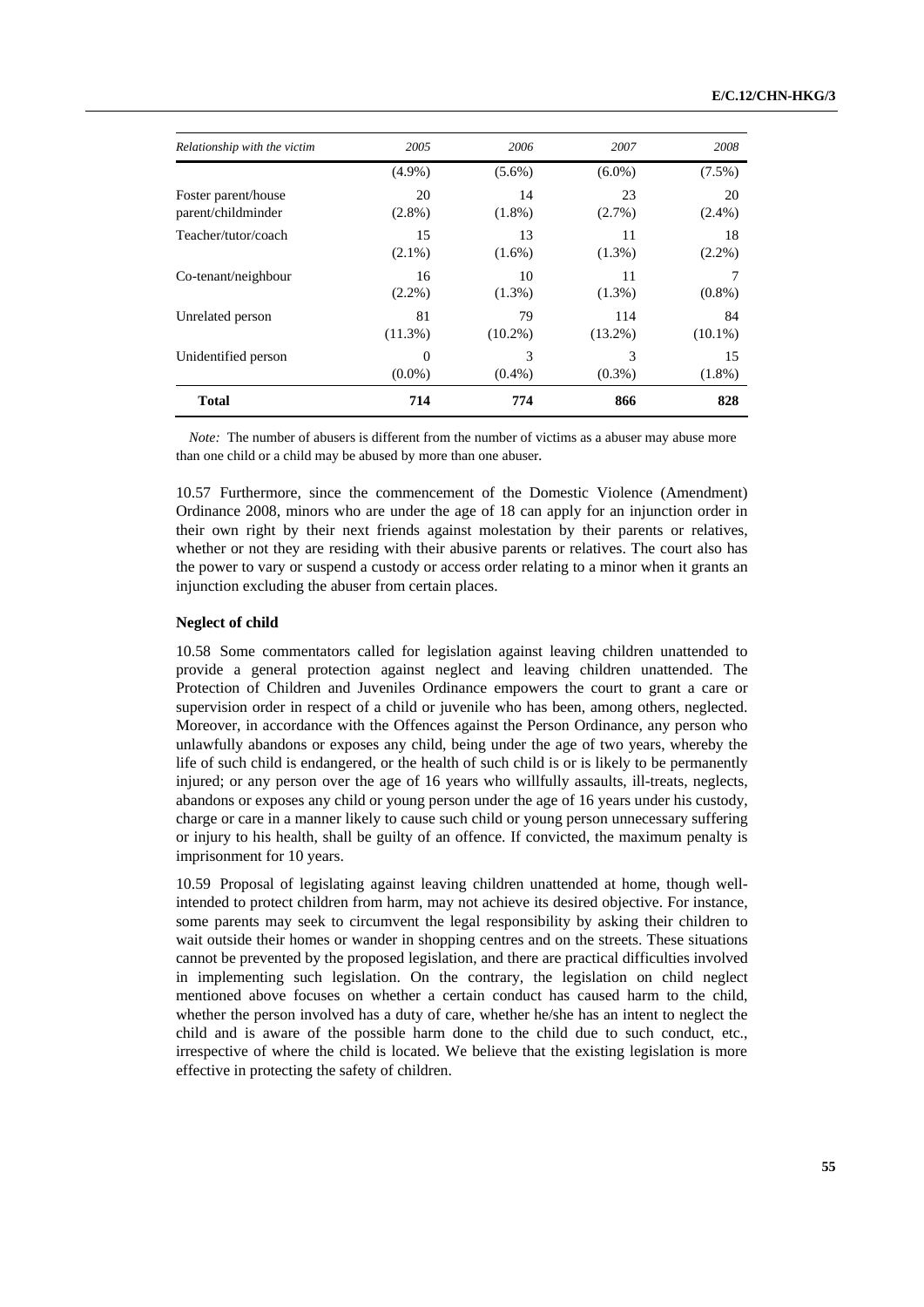#### **Corporal punishment**

10.60 There are calls for legislation against corporal punishment of children in Hong Kong. At present, there are provisions under the Child Care Services Regulations (Cap. 243A) and the Education Regulations (Cap. 279A) which specifically prohibit corporal punishment of children in a childcare centre and mutual help childcare centre as well as corporal punishment of pupil by a teacher.

10.61 In relation to child abuse circumstances, the provisions under the Offences against the Person Ordinance mentioned in paragraph 10.55 above will apply. A person who is convicted of an assault occasioning actual bodily harm or a common assault respectively under sections 39 and 40 of the Ordinance is subject as such to a maximum penalty of one to three years' imprisonment. Furthermore, pursuant to section  $27(1)$  of the Ordinance, it is unlawful for a person aged over 16, including a parent, who has the custody, charge or care of a child or young person under the age of 16, to wilfully assault or ill-treat the child or young person, or causes such child or young person to be assaulted, ill-treated in a manner likely to cause such child or young person unnecessary suffering or injury to his health. If convicted, the person shall be liable to a maximum penalty of 10 years' imprisonment.

10.62 As to whether corporal punishment in the family that may not constitute criminal offences under the existing laws should be prohibited by law, we note that laws in other jurisdictions are developing, and the issue has proven to be a controversial one even in Western culture. We do not consider that legislation at this stage would be the most effective means of dealing with the issue in Hong Kong.

#### **Abduction**

10.63 Section 26 of the Protection of Child and Juvenile Ordinance makes it an offence to take or cause to be taken any child or juvenile out of possession and against the will of their parents or other persons having lawful care or charge of them.

#### *Hague Convention on the Civil Aspects of International Child Abduction*

10.64 The Hague Convention on the Civil Aspects of International Child Abduction has applied in Hong Kong since 1 September 1997. We continue to implement the Convention in Hong Kong through the Child Abduction and Custody Ordinance (Cap. 512) as stated in the initial report.

### **Child pornography and child sex tourism**

10.65 As foreshadowed in paragraph 10.50 of the previous report, the Prevention of Child Pornography Ordinance (Cap. 579) was enacted in 2003. It strengthens protection to children against sexual exploitation in the forms of child pornography, child pornographic performance and child sex tourism. To effectively combat child pornography, the Ordinance targets demand at source. Possession of child pornography is a serious offence and is liable to a maximum penalty of imprisonment for five years and a fine of \$1 million. Offenders convicted of producing, publishing or advertising child pornography are liable to a maximum penalty of imprisonment for eight years and a fine of \$2 million.

10.66 The Ordinance also extends the application of 24 sexual offence provisions under the Crimes Ordinance to acts committed against children outside Hong Kong to combat child sex tourism. The 24 offences are listed in Schedule 2 to the Crimes Ordinance, which is reproduced in Annex 10A.

10.67 Moreover, any person making or advertising any arrangement relating to child sex tourism, or procuring a child for making pornography or pornographic performance, is liable to a maximum penalty of imprisonment for 10 years and a fine of \$3 million. In a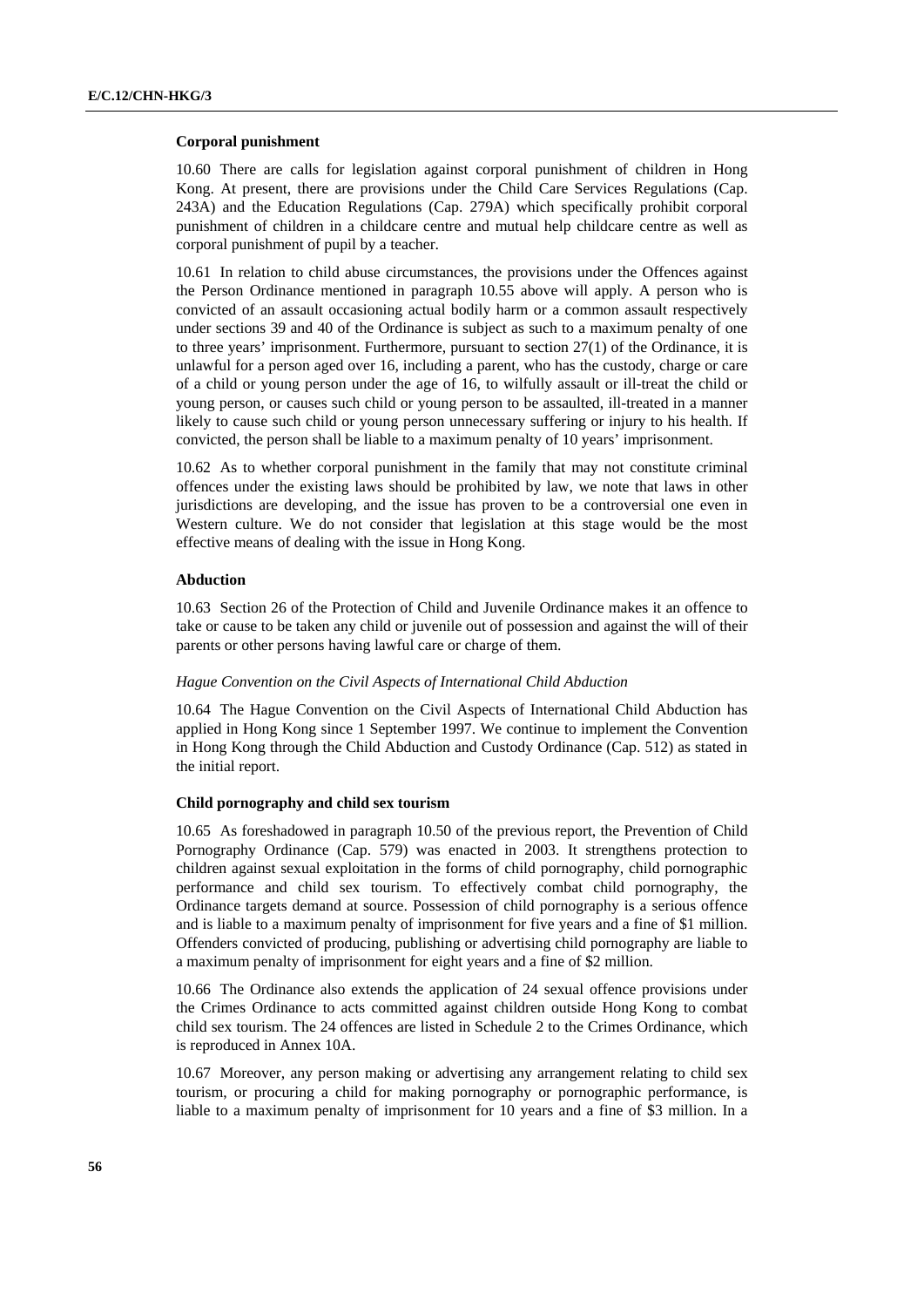judgment in 2008, the Court of Appeal provided four-level sentencing guidelines<sup>7</sup> on a first-time offender convicted of possession of child pornography. Under the guidelines, sentences will be considerably increased and the deterrent effect of the law further enhanced in future.

10.68 The Police rigorously enforced the Ordinance to strengthen its action against child pornography, and will continue to maintain close liaison with overseas law enforcement agencies and local organisations to share information and intelligence, monitor the overall situation, and update the latest development on investigation skills for combating child pornography and child sex tourism activities.

#### **Representation of children in care or protection cases**

10.69 Further to paragraph 10.53 of the previous report, we have commissioned the Duty Lawyer Service to operate the Legal Representation Scheme for Children or Juveniles involved in care or protection proceedings since October 2003. The Scheme provides free legal representation service for children and juveniles involved in care or protection proceedings, and the requirements of Article 37(d) of the CRC which provides that every child deprived of liberty shall have the right to access to legal and other appropriate assistance are better complied with.

#### **Commission on Youth**

<span id="page-56-0"></span>7

10.70 The Commission on Youth (COY), set up in 1990, is an advisory body under the Home Affairs Bureau (HAB) to advise the Government on matters pertaining to youth development. It exchanges ideas and information with other Government advisory bodies on youth matters.

10.71 Some commentators expressed the view that more young persons should be appointed to the COY. In the appointment of COY members, the Government has upheld the principle of appointing individuals on their merits. Due consideration is given to a candidate's ability, expertise, experience, integrity and commitment to public service. At present, COY comprises members of various backgrounds, including frontline youth workers, educators, scholars, businessmen, students, etc., in order to ensure that views from different perspectives can be taken into consideration.

10.72 The Government is keen to listen to the opinions of the youth. In consultation with members of the public on important policies, in particular those concerning the youth, dedicated measures will be considered to collect the opinions of the youth. In view of the

The four-level sentencing guidelines laid down by the Court of Appeal in the case of Secretary for Justice v Man Kwong-choi [2008] 5 HKLRD 519 are as follows:

Level–1 (*images depicting erotic posing with no sexual activity*): Community service order, probation, or fine where the number of offending articles is small (say 20 or less); one to six months imprisonment where the number of offending articles is large or the depictions are extremely suggestive.

Level–2 (*sexual activity between children, or solo masturbation by a child*): An immediate custodial sentence of up to nine months depending on the number of depictions but even a few depictions will generally attract a custodial sentence.

Level–3 (*non-penetrative sexual activity between adults and children*): 6 to 12 months' imprisonment depending on the number of depictions involved.

Level–4 (*penetrative sexual activity between children and adults, sadism or bestiality*): 12 months (even for a few images) to 36 months' imprisonment.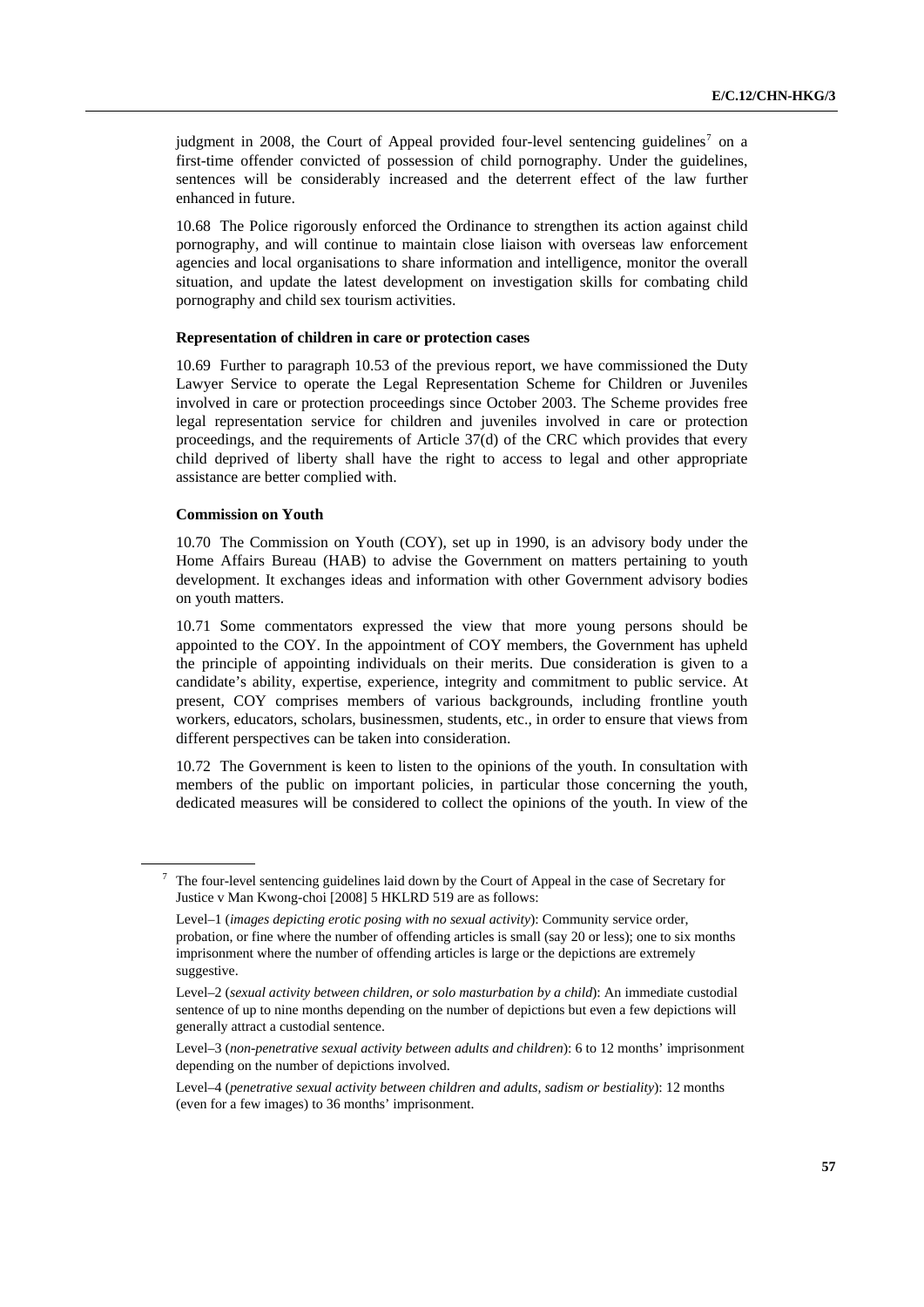extensive use of Internet and social networking websites by the youth, we will make use of these channels to communicate with them.

#### **Youth welfare services**

10.73 The SWD continues to provide core youth services as described in paragraph 10.19 of the previous report to meet young people's needs and provide a favourable environment for their healthy development. In order to identify and help students with academic, social and emotional problems, develop their potential and prepare them for responsible adulthood, the SWD has implemented the policy of one school social worker for each secondary school since September 2000. The school social workers work closely with school personnel, other welfare service units and stakeholders in the community to provide timely counselling to needy students and implement a wide range of preventive and developmental programmes to promote positive values. As at December 2009, there were 484 school social workers.

10.74 The Hong Kong Jockey Club Charities Trust has allocated \$750 million to implement the Positive Adolescent Training through Holistic Social Programme to Adulthood: A Jockey Club Youth Enhancement Scheme (PATHS) in secondary schools since the 2005–06 school year. The Scheme, jointly organised by the EDB, the SWD and five universities, provides comprehensive training programmes/activities for junior secondary students to promote positive values and enhance their resilience against adversities, contributing to the healthy development of the students.

## **Youth suicide**

10.75 The causes of youth suicide are diverse. They can be attributed to the interplay of social and psychological factors including relationship problems and learning problems at school. As mentioned in paragraphs 10.22 and 10.23 of the previous report, we are committed to working closely with different sectors, including NGOs, professionals and academics to combat suicide. Through a range of preventive, supportive and remedial programmes and services, we help young people, families and other vulnerable groups to cope with adversity, and strengthen their support networks.

10.76 Besides the general youth services mentioned above, the Suicide Crisis Intervention Centre and Life Education Centre operated by the Samaritan Befrienders Hong Kong, as mentioned in paragraph 10.28 of the previous report, have been providing services to the needy since 2002. Up to 30 September 2009, the Government-funded Suicide Crisis Intervention Centre had handled 8,281 cases with high/moderate suicidal risk and conducted 698 outreach or on-site visits.

10.77 Additional annual recurrent resources of \$0.84 million has been provided to the Suicide Crisis Intervention Centre starting from November 2009 to extend its service to include outreaching service and short-term counselling to family members of those who have died by suicide and to perform cyber patrol to identify those having indications of suicidal thoughts in Internet blogs. A further additional annual subvention of \$1 million for three years from 2010–11 will be provided to the centre to launch a web engaging service to develop a website which will serve as a common place to attract those in depressive mood to join and share, and as a platform to engage those in need of help to have further personal contacts with workers. In addition, a number of dedicated hotline services are provided by the NGOs and the SWD to those who may be contemplating suicide or are suffering from other forms of stress.

10.78 In 2006, we commissioned the University of Hong Kong to conduct a two-year research study on the epidemiology and etiology of suicide and the best practice for suicide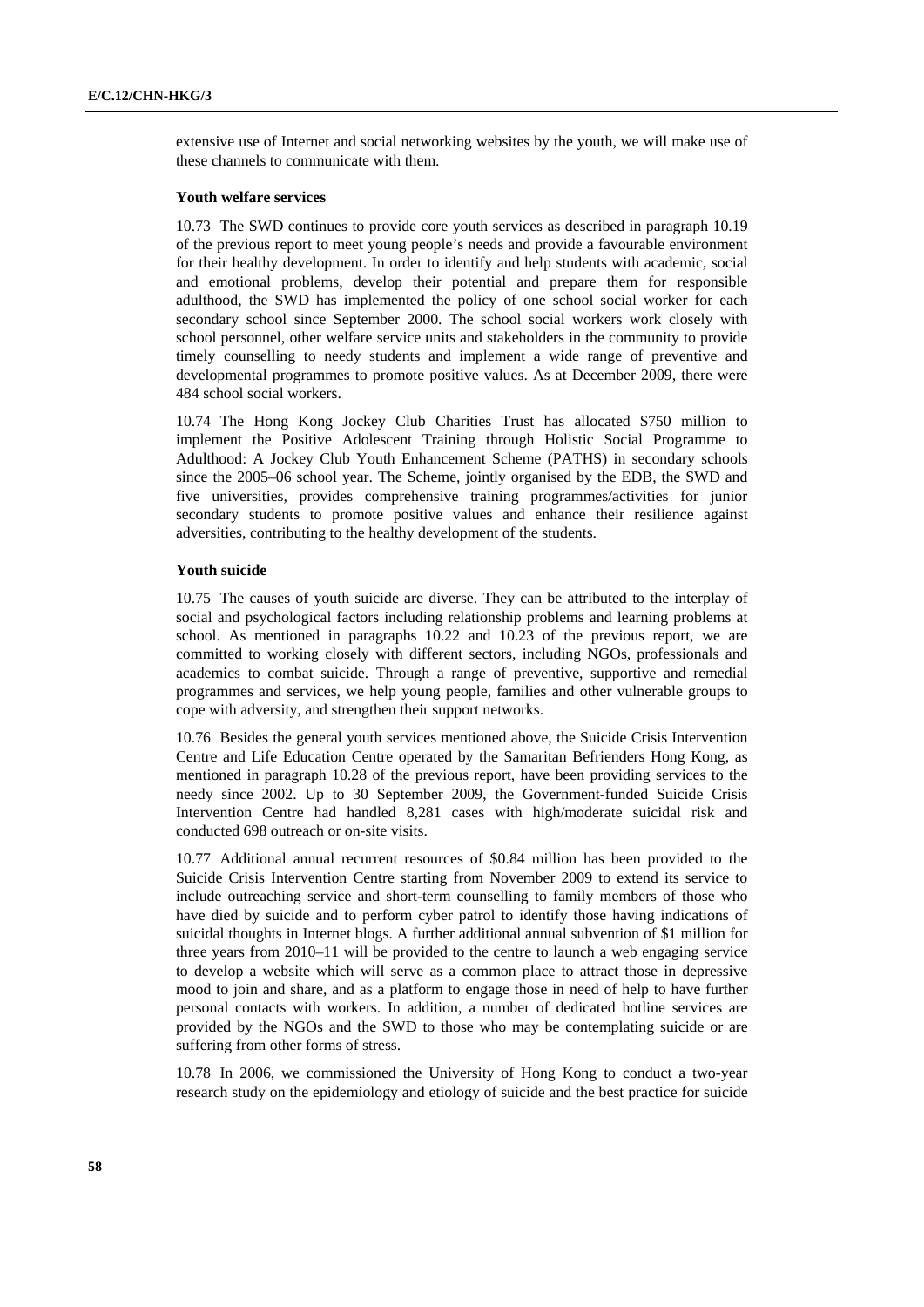prevention in Hong Kong. The research findings help enhance our understanding of suicide so as to better enhance our suicide prevention work.

#### **Employment of children and young persons**

10.79 The position remains as explained in paragraph 10.55 of the previous report.

### **Age of criminal responsibility**

10.80 Further to paragraphs 10.38 and 10.39 of the previous report, the minimum age of criminal responsibility was raised from 7 to 10 years of age on 1 July 2003, through the Juvenile Offenders (Amendment) Ordinance 2003 which was passed by the LegCo on 12 March 2003.

### **Juvenile homes**

10.81 The Government runs residential homes that provide education and prevocational training for children and juveniles with behavioural or family problems, as well as correctional homes for young offenders. To improve the quality of care and supervision of the residents, as well as to simplify the staff structure for better ulitisation of human resources, the Government re-located six correctional/residential homes into a modern multi-purpose residential complex in 2007. The newly-built Tuen Mun Children and Juvenile Home serves as a place of refuge, place of detention, remand home, probation home and reformatory school for children and juveniles in legal custody. With a capacity of 388 and equipped with state-of-the-art monitoring and home management facilities, it aims to provide a safe and secure environment for the children and juvenile residents. The services and programmes provided include education and vocational training tailor-made by the VTC, individual counselling and group work programmes, community service, recreational activities, medical and health care and clinical psychological service. Guardian visits will also be arranged.

#### **Drug abuse**

10.82 The issue of drug abuse especially among youths in Hong Kong is elaborated in the section on Article 12.

### **Trafficking in persons and sexual exploitation**

10.83 The Committee, in its previous Concluding Observations, expressed concern about the situation of trafficking in persons, especially women and children, into HKSAR, mainly for the purpose of sexual exploitation. Over the years, cases of human trafficking for the purpose of sex exploitation reported are rare. Our experience shows that people came voluntarily due to the comparative economic prosperity of Hong Kong in the region, rather than being trafficked into Hong Kong by force, fraud, or coercion. The number of human trafficking cases reported in 2005 to 2008 is three, three, four and one respectively, and none of which involved children.

#### **Relevant legal provisions**

## *Trafficking*

10.84 The Laws of Hong Kong have already put activities such as trafficking in persons as criminal offences. Section 126 of the Crimes Ordinance provides that it is an offence to take an unmarried girl under the age of 16 out of the possession of her parent or guardian, without lawful authority or excuse.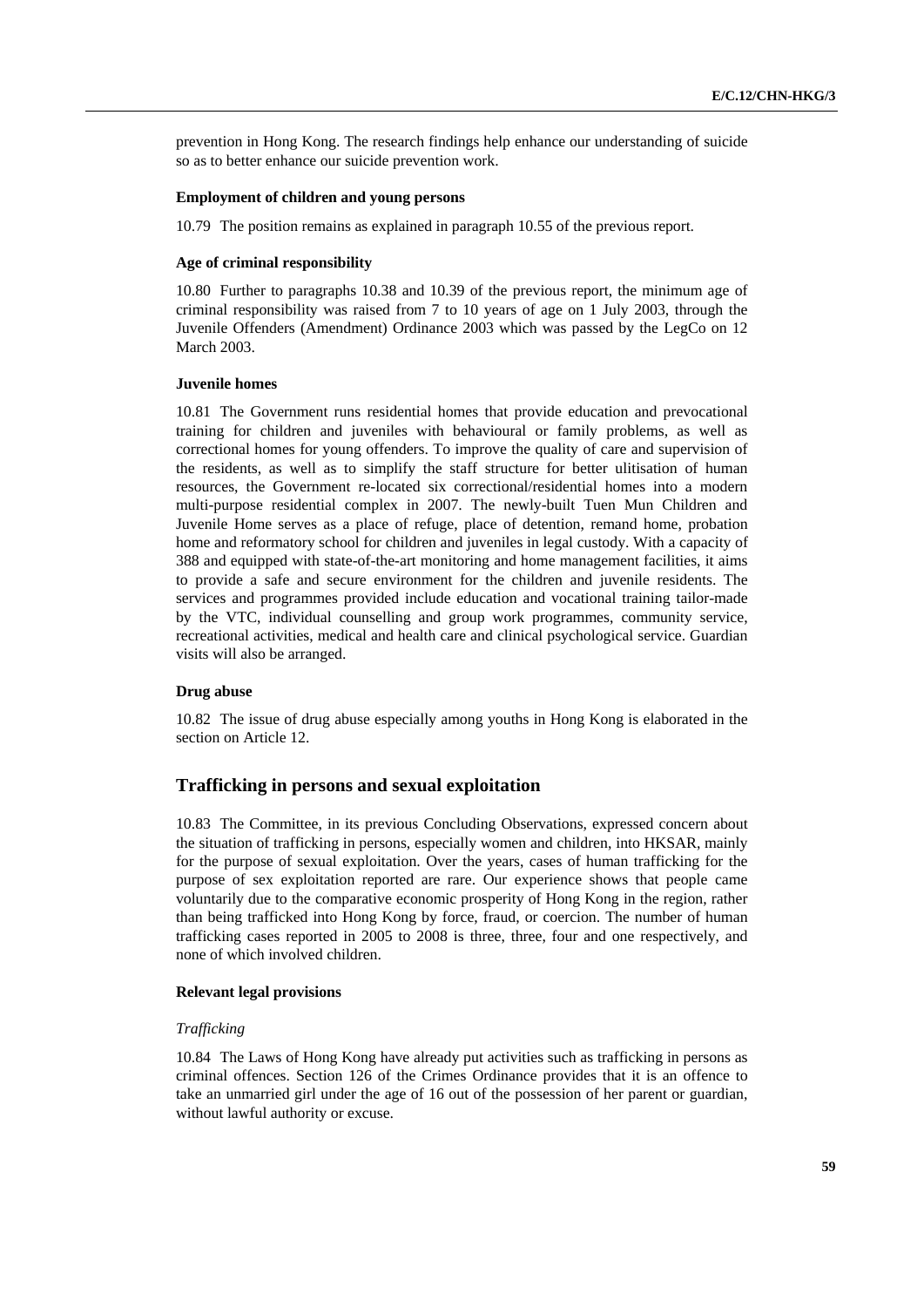10.85 Sections 42 to 44 of the Offences against the Person Ordinance prohibit taking away or detaining persons against their will with intent to sell them, leading or taking away any child under the age of 14 with intent to deprive their parents, guardians or other persons having the lawful care of them of the possession of that child; and transferring a person to another for a valuable consideration.

10.86 The provisions in relation to abduction were explained in paragraphs 10.63 and 10.64 above.

#### *Sexual exploitation*

10.87 Prostitution per se is not a crime in Hong Kong. However, the Crimes Ordinance protects children from procurement or coercions into prostitution. Section 122 makes it an offence for a person, male or female, to indecently assault another person. A person under the age of 16 cannot in law give consent to such act. Section 124 makes it an offence for a man to have sexual intercourse with a girl under the age of 16. Section 146 proscribes acts of gross indecency with or towards a child under the age of 16. Section 118D makes buggery with a girl under 21 an offence. As mentioned above, the Prevention of Child Pornography Ordinance strengthens protection of children against sexual exploitation in the forms of child pornography and child sex tourism.

#### **Law enforcement efforts**

10.88 Notwithstanding the rare occurrence of human trafficking crimes in Hong Kong, the Government attaches great importance to combating human trafficking. We have a comprehensive policy, programmes and measures to prevent and combat human trafficking, including trafficking of children. Our law enforcement departments are taking concerted and co-ordinated efforts to halt human smuggling/trafficking. The Police will also continue to take proactive enforcement actions to combat illegal prostitution activities, and will adjust its strategies having regard to circumstances to ensure effective law enforcement. The details on our measures are elaborated in detail under Chapter VIII of Part II of HKSAR's second report under the CRC, in respect of Articles 34 to 36 of the CRC.

10.89 The HKSAR Government has been maintaining close partnerships with overseas governments to ensure that the safety of trafficking victims will be taken care of. Trafficking victims, irrespective of age, will be provided with various support and assistance services, such as urgent intervention, legal support, counselling, sheltering, medical and psychological assistances.

## **Care and support for the elderly**

#### **Elderly Commission**

10.90 The role of the Elderly Commission remains as explained in paragraphs 299 to 301 of the initial report. It now has 19 non-official members. Recently, the Commission has focused on promoting "active ageing" and advising on the means to further enhance longterm care services for the elderly.

#### **Legislation**

10.91 Hong Kong has sound legislation to protect all citizens, including elders, from abuse. The Crimes Ordinance and the Offences against the Person Ordinance apply to protect older persons against violence. Regardless of their age, older persons are eligible to apply for the Legal Aid Scheme provided by the Government. They may also apply under the Domestic and Cohabitation Relationships Violence Ordinance to the court for an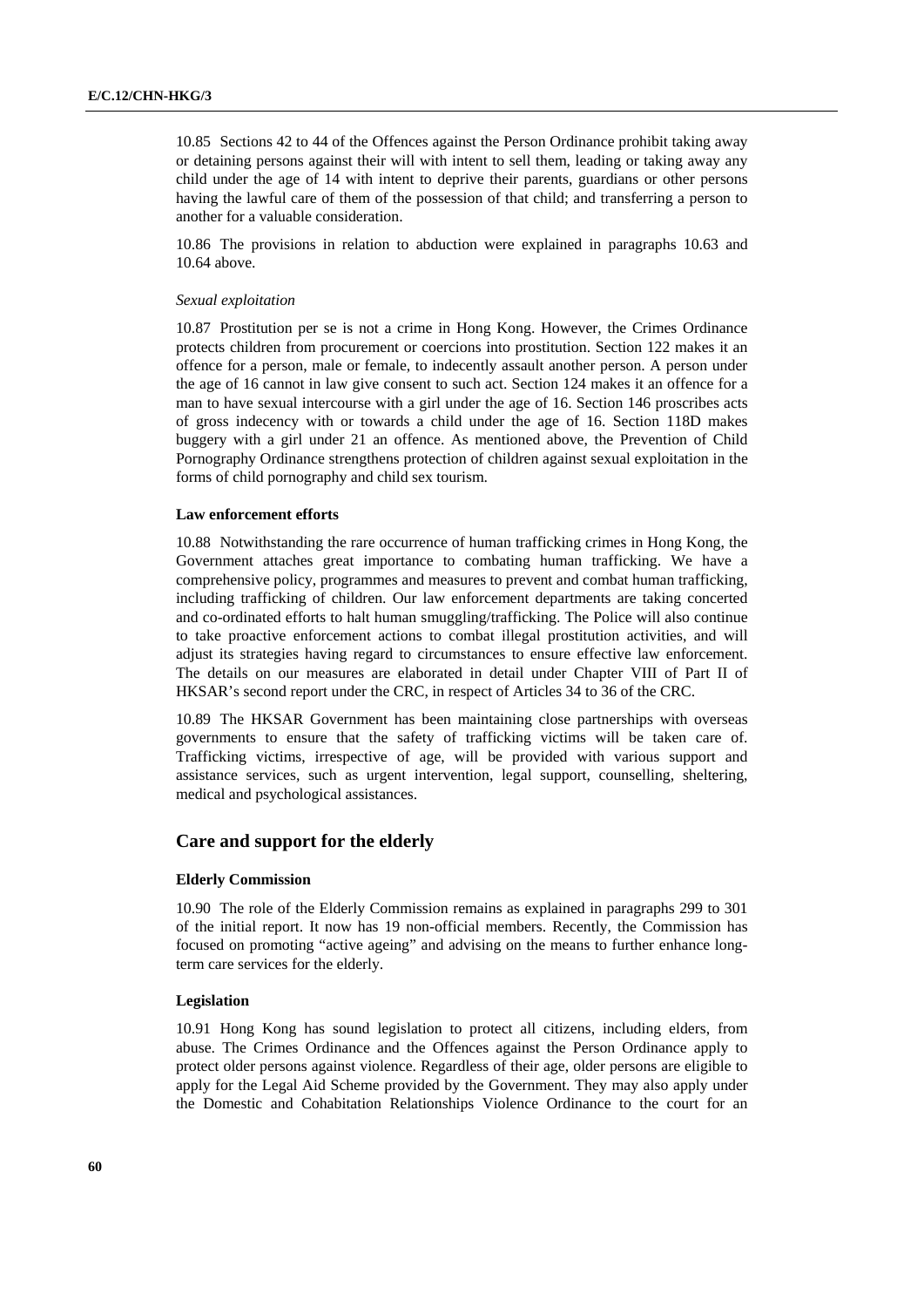injunction order against molestation by their spouses, children or other relatives as specified in that Ordinance.

10.92 Besides, according to the Mental Health Ordinance, the Guardianship Board has the power to issue a guardianship order to appoint a guardian for making decisions on behalf of a mentally incapacitated person (including an elder) in respect of his personal or healthcare matters, or to hold, receive or pay a specified monthly sum on behalf of such person.

10.93 The FSDO provides protection to those who have responsibility for the care of an immediate family member. Immediate family member is defined under the FSDO, in relation to a person, to mean a person who is related to the person by blood, marriage, adoption or affinity. The FSDO provides protection to a person who has responsibility for the care of an elderly person who falls within the definition of "immediate family member" by minimising the conflict the person faces between his work and his family commitment in looking after the elderly person. The legislation enables the better caring of an elderly by his family member.

#### **Supporting family carers**

10.94 The Government's policy is to assist the elderly to age in place as far as possible and to enable families to take care of them at home. We offer elders and their families services and support in accordance with their needs and circumstances.

10.95 There are over 200 elderly centres throughout Hong Kong. They provide support services for carers, including the provision of information, training and counselling, and assistance in forming carers' mutual-assistance groups; setting up of resource centres; and the provision and loan of rehabilitation equipment. In addition, all subvented residential care homes for the elderly and day care centres provide relief for carers through their respite services.

10.96 In recent years, the Government has implemented a number of new programmes which aim at helping family carers to discharge their family responsibilities and alleviating their stress. For example, the District-based Scheme on Carer Training equips participants with basic knowledge of elderly care, including skills in caring for frail and demented elders. The objective is to enhance carers' capability through training so as to alleviate their stress in caring for elders. The Scheme has been well received since its implementation in 2007. The Government has decided to extend the coverage of the scheme to the neighbourhood level so that more carers can be trained.

#### **Services for elderly people living in the community**

## *Community support services for the elderly*

10.97 Apart from supporting family carers, elderly centres provide different kinds of support services to elders. These include counselling services, assistance in long-term care service applications, emotional support services, social and health education, meal services, outreaching, promotion of volunteerism among elders and arrangement of social activities.

10.98 The Government also provides a range of subsidised home-based and centre-based community care services to elders in need, with a view to helping them age in place as far as possible. These services include personal care (e.g. feeding and bathing), nursing care (e.g. measuring blood pressure and body temperature), meal delivery and escort services.

10.99 Furthermore, we launched two new programmes in 2008, targeting the specific needs of elders:

 (a) **Integrated Discharge Support Trial Programme for Elderly Patients**: Considering that some elders may have difficulties taking care of themselves after having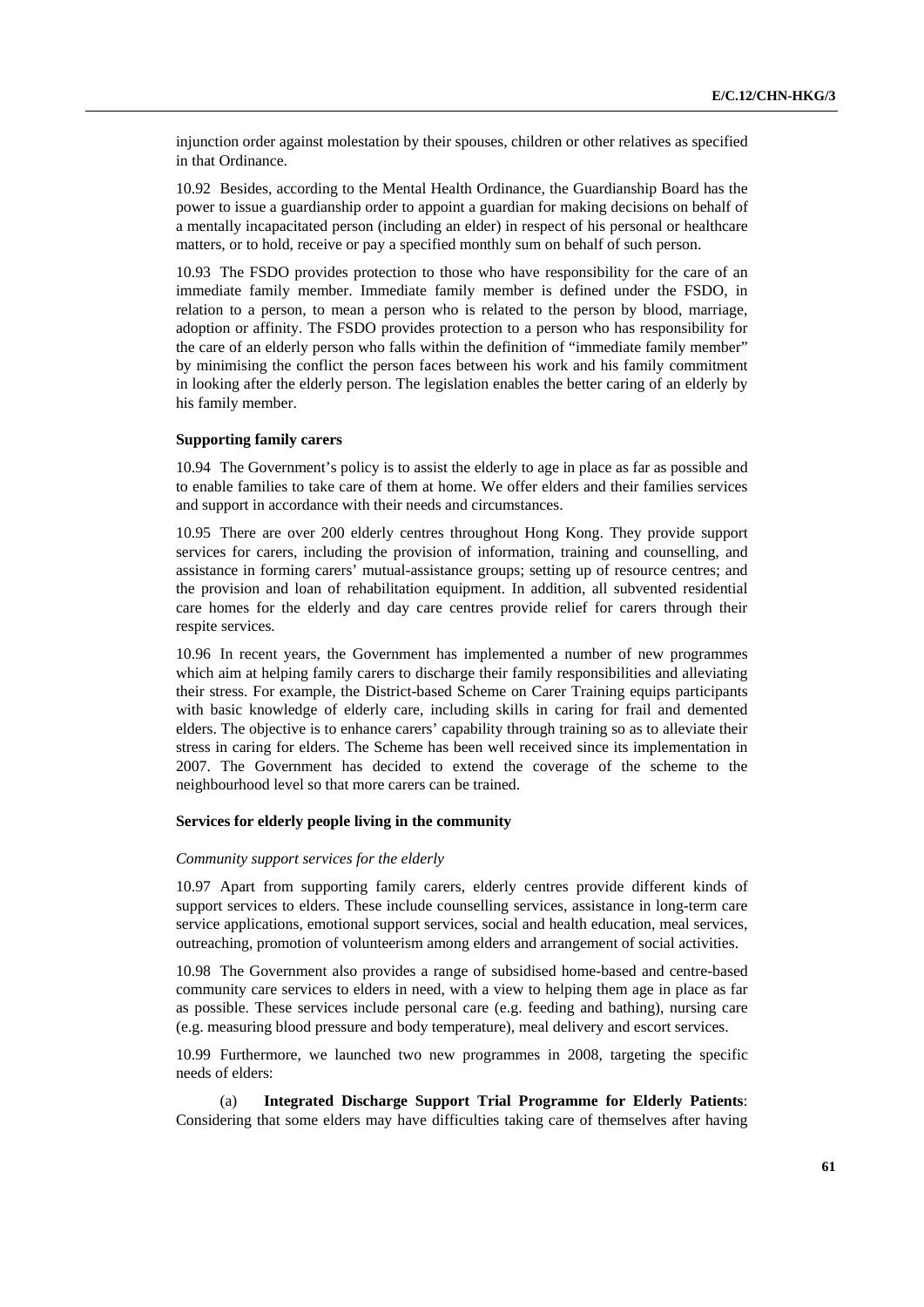been discharged from hospitals, we implemented a three-year trial scheme to provide integrated support services for elderly hospital dischargees, including transitional rehabilitation, home care, as well as carer training and support services, with a view to minimising the risk of unplanned hospital re-admission and facilitating these elders to continue staying in the community; and

 (b) **Home Environment Improvement Scheme for the Elderly**: This scheme assists elders who live in dilapidated homes with poor fittings and lack the financial means to improve their home conditions. The objectives are to enhance elders' home safety and living environment through the provision of home improvement works and essential fittings, and to facilitate their ageing in place. The scheme will last for five years.

#### *Health-care services for elderly living in the community*

10.100 Further to the position mentioned in paragraph 10.82 of the previous report, the following services are in place:

 (a) **Community Geriatric Assessment Teams**: The Community Geriatric Assessment Teams of the HA visit residential care homes for the elderly to provide assessment and treatment services to elders residing in the homes. They also provide training to carers of the homes to help them provide more appropriate care to the elders; and

 (b) **Community Psychogeriatric Teams**: The Community Psychogeriatric Teams of the HA provide care and support as well as outreach visits to elders with mental illness.

## *Enabling the elderly to lead an active and productive life*

10.101 As mentioned in paragraph 10.83 of the previous report, the Government has been promoting active ageing. We encourage elders to pursue lifelong learning, engage in community activities and enjoy healthy living so as to lead an enriched life. We also encourage elders to actively take part in community affairs such as joining volunteer service and fulfilling civic responsibilities. Major initiatives include:

 (a) **Community support services**: As mentioned in the previous report, this is a major Government initiative to provide holistic care and support to elders living in the community;

 (b) **Elder Academy Scheme**: Under this Scheme jointly launched by the Government and the Elderly Commission in early 2007, elder academies are run jointly by school-sponsoring bodies and social welfare organisations, and operate under the principles of inter-generational harmony and cross-sectoral collaboration. At present, there are 98 elder academies in primary and secondary schools. Together with the elder academies operating in tertiary institutions, the number of elder academies has exceeded 100. The Government has also allocated \$10 million to establish an Elder Academy Development Foundation to ensure the sustainable development of the Scheme;

 (c) **Neighbourhood Active Ageing Project (NAAP)**: the LWB and the Elderly Commission jointly launched the NAAP in early 2008. With elders playing a leading role, the NAAP seeks to establish neighbourhood support networks and enable elders to become a new driving force in the community. Through cross-sectoral collaboration, the NAAP mobilises different organisations and individuals to promote active ageing as well as caring and respect for elders. A total of 75 district projects have been organised under the NAAP;

 (d) **Opportunities for the Elderly Project**: Through the Project, SWD supports community projects to promote a sense of worthiness among elders by encouraging them to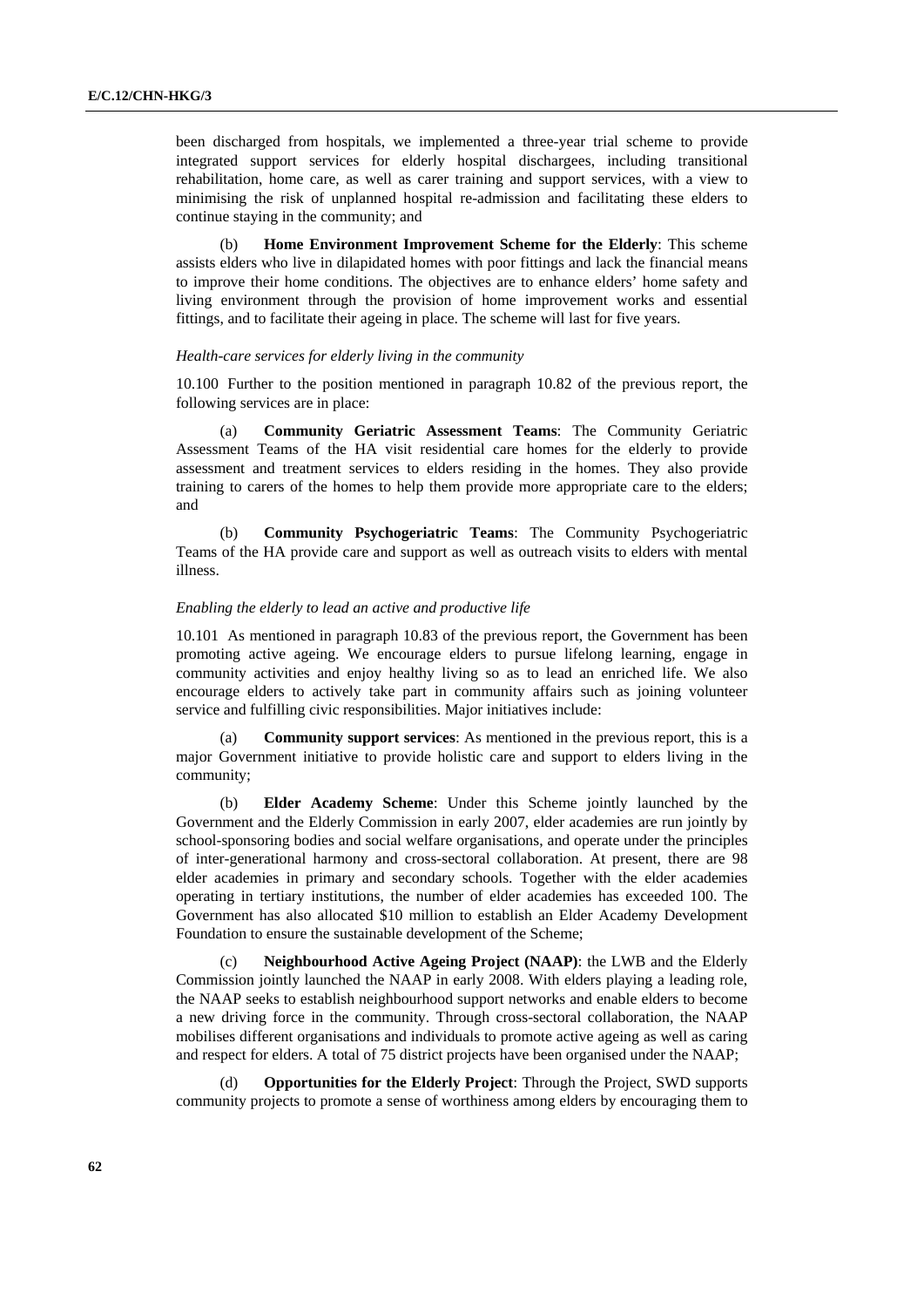actively take part in community affairs, making good use of their expertise and ample experience in life to further their contribution to society; and

 (e) **Senior volunteerism**: The SWD continues to subvent "Support Teams for the Elderly" to encourage elderly people to participate in voluntary work. As at the end of December 2009, over 8 400 elderly people had taken up the challenge. Interested elders can also register as volunteers with the SWD and other organisations for the provision of other services to the needy. As at the end of December 2009, about 117 000 elders aged 60 or above have so registered.

#### *Financial support for the elderly*

10.102 The social security schemes available to the elderly have been elaborated above in relation to Article 9. In addition, the Mandatory Provident Fund Schemes Ordinance was passed by the legislature in 1995, and has taken effect since the end of 2000. Together with the non-contributory social security system (which comprises the CSSA Scheme and SSA Scheme) and voluntary private savings, Hong Kong has since adopted the three-pillar model for retirement protection.

10.103 Of the three pillars, the social security system targets welfare resources to those most in need, including the elderly, to help them meet basic and special needs. Nearly 80% of elders aged 65 or above are receiving assistance or allowance of different types under the social security system.

10.104 As elaborated above in relation to Article 9. The Government is studying the sustainability of the three pillars, and we will consider the findings of the study and other pertinent factors before deciding on the future course of action.

#### **Residential care services for the elderly**

10.105 As at the end of 2009, we were providing over 25 000 subsidised residential care places for the elderly.<sup>[8](#page-62-0)</sup> There were also about 45 000 places in private care homes (excluding over 6 600 subsidised places being bought by the Government), and over 4 700 self-financing places in self-care hostels, homes for the aged, care and attention homes and contract homes. We continue to provide infirmary beds for those who require medical and nursing care.

10.106 To meet the changing needs of elderly persons who cannot adequately be cared for at home, we will continue to integrate the various levels of long-term care traditionally provided by different institutions. The idea is for a single type of care home to provide a continuum of services, thus minimising the need for elderly people to change services when their health deteriorates.

10.107 To rationalise the use of public resource and concentrate on looking after elderly persons in need of care, we will continue to phase out subsidised places in self-care hostels and homes for the aged, and convert them into places that provide a continuum of care.

10.108 To foster service improvement, we will continue to encourage NGOs and the private sector to provide a mixed mode of service. Since 2001, we have been selecting operators of subsidised residential care homes through open tendering by involving both NGOs and the private sector. Contracts are awarded with a greater emphasis on quality

<span id="page-62-0"></span><sup>&</sup>lt;sup>8</sup> Comprising about 2 900 places in self-care hostels/homes for the aged providing basic care, 20 200 care and attention places providing personal and limited nursing care, and 2 100 nursing home places providing a higher level of nursing care.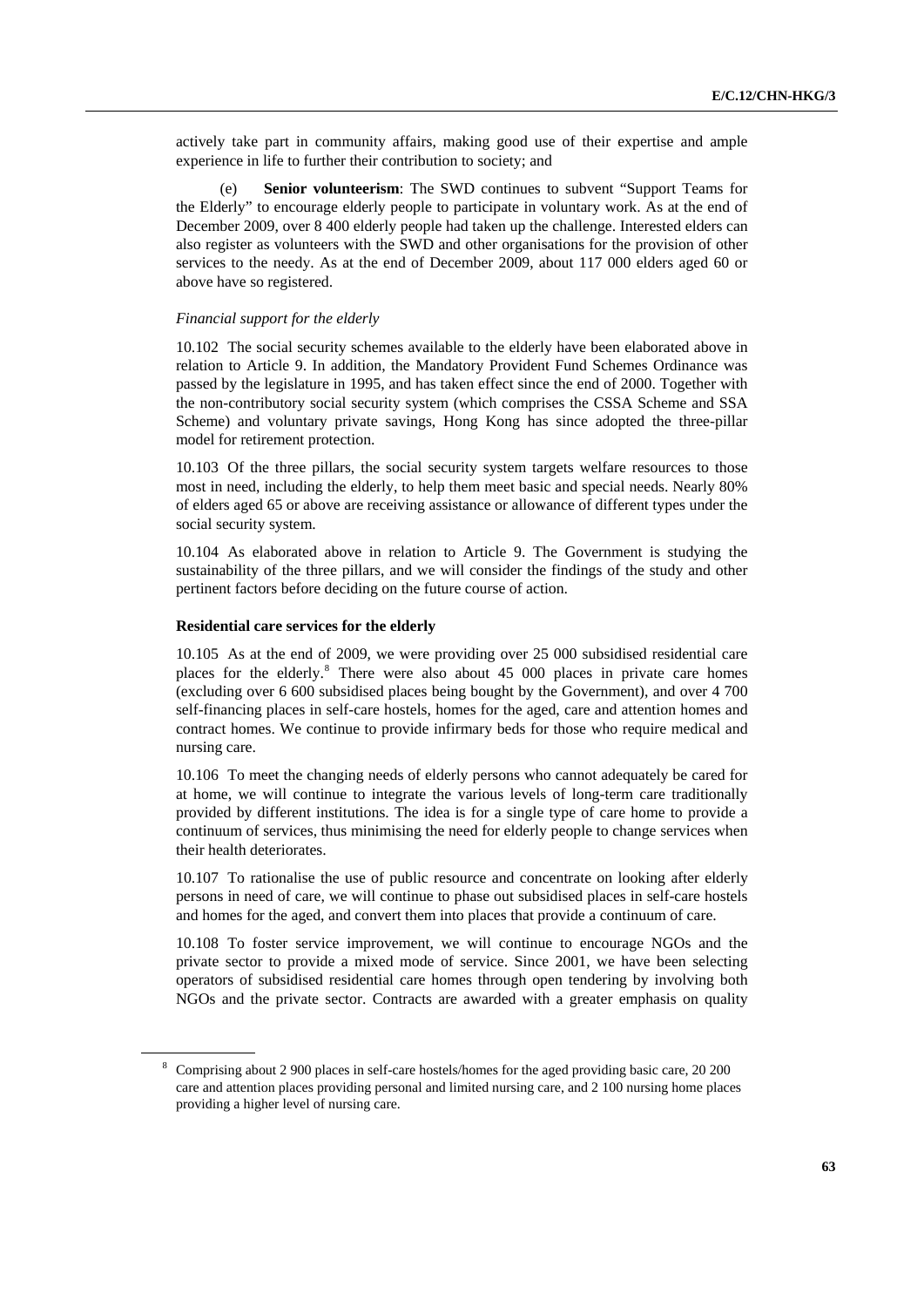rather than price. Operators are rigorously monitored to ensure that they comply with the terms of their contracts and the agreed performance standards.

10.109 As mentioned in paragraph 10.90 of the previous report, we commissioned a twoyear consultancy study in 2002 on the establishment of an accreditation system for residential care homes for the elderly. The study was completed in 2004, which suggested that an accreditation system should be implemented based on voluntary participation by residential care homes, and proposed to use a non-statutory independent body to serve as the accreditation body. At present, there are two independent accreditation schemes in Hong Kong targeting at elderly care services. Service providers participate in the schemes on a voluntary basis.

### **Supporting vulnerable elderly people**

#### *Measures against abuse of the elderly*

10.110 We have been promoting public awareness of the problem of elder abuse through publicity and education. We have also adopted various preventive and intervention measures, and provided training to frontline staff so as to provide appropriate support to abused elders.

10.111 Various service units of both the Government and NGOs (including the IFSCs, District Elderly Community Centres, Neighbourhood Elderly Centres, crisis intervention centres, Medical Social Services Units and the SWD's Family and Child Protective Services Units) provide a range of services for victims and perpetrators of elder abuse. These services include crisis intervention, hotline counselling, financial and accommodation assistance, and referral to respite services, emergency residential care and Refuge Centres.

10.112 The SWD also regularly organises training courses for its staff (including social workers, medical personnel and other non-professional staff) to enhance their knowledge of, and skills in, handling elder abuse cases. From 2007 to 2009, the SWD organised a total of 16 training events for nearly 900 participants. During the same period, the elderly service units of NGOs altogether provided more than 190 training sessions for their staff. The number of participants in these sessions was close to 2 400.

10.113 Furthermore, the SWD set up a multi-disciplinary Working Group on Elder Abuse in 2001 comprising representatives from the LWB, the SWD, the DH, the Police, the HA, the Elderly Commission and the Hong Kong Council of Social Service to examine the phenomenon of elder abuse in Hong Kong and provide advice on strategies and ways of handling elder abuse. A Central Information System on Elder Abuse Case has been in operation since March 2004. It collects the general profile and characteristics of reported elder abuse cases, and provides statistical data for reference by professionals who provide services for the prevention and handling of elder abuse.

10.114 The LWB and the Elderly Commission also jointly launched the Pilot Neighbourhood Active Ageing Project – Caring for Elders in September 2008 to promote prevention of elder abuse in the community through education, prevention and support.

## *Other supporting measures for vulnerable elderly people*

10.115 Further to the measures in paragraph 10.81 of the previous report, initiatives in this area include:

 (a) **Pilot project on the prevention of elderly suicide**: LWB and the Elderly Commission jointly launched the two-year Pilot Neighbourhood Active Ageing Project – Prevention of Elderly Suicide in April 2009 to disseminate the message of cherishing life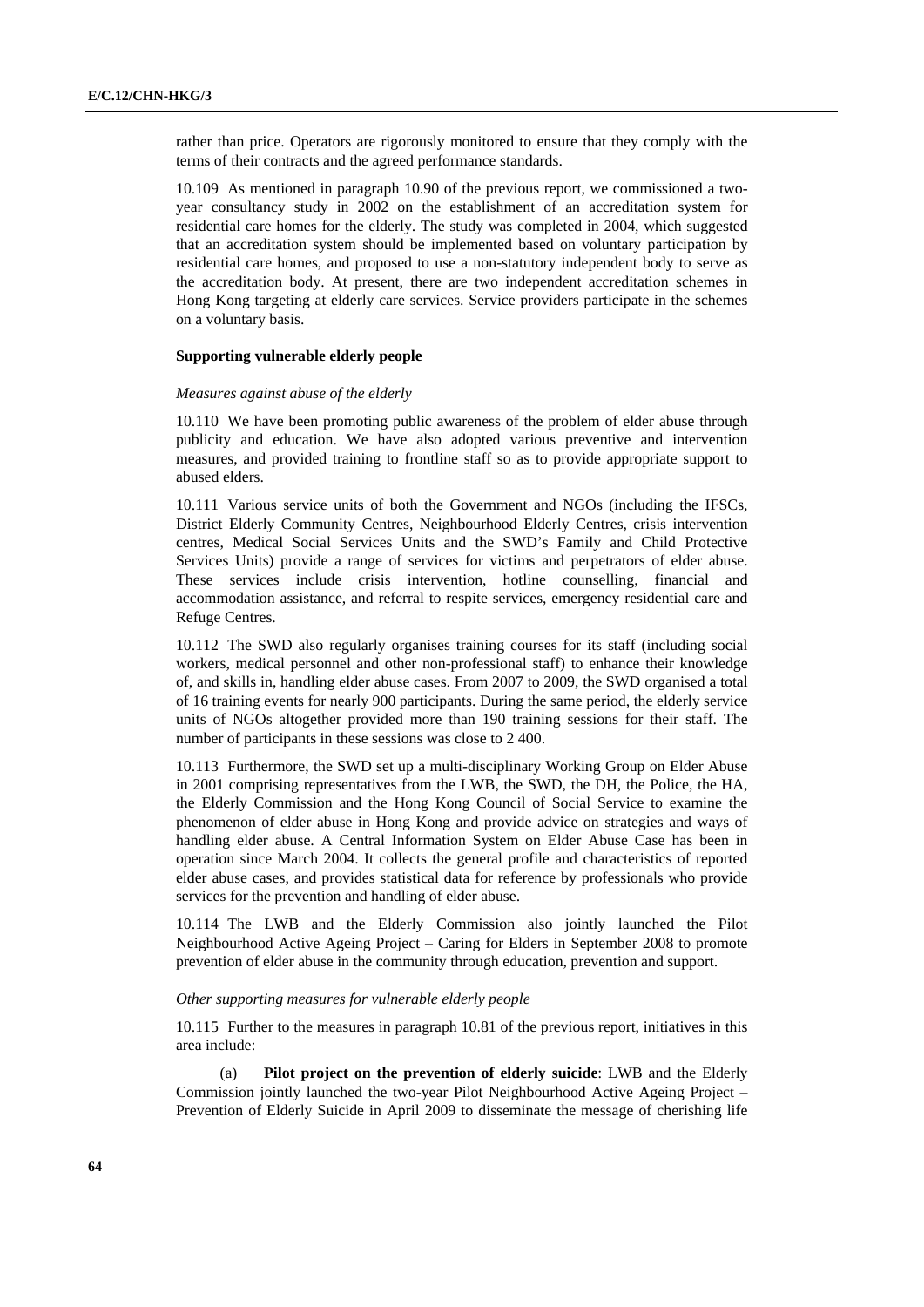among elders, identify and support elders with suicidal tendency, and step up suicide prevention work through neighbourhood support networks. There are 33 district projects across the territory under the initiative;

 (b) **Strengthening outreaching services**: Additional resources have been provided to elderly centres for strengthening their outreach services to hidden and vulnerable elders, with a view to helping these elders reintegrate into the community; and

**Elderly suicide prevention programme of the HA:** This is a territory-wide initiative for early detection of problems at the community level, and prompt assessment and treatment at fast track clinics.

# **Article 11: Right to an adequate standard of living**

## **General**

#### **Economic indicators**

11.1 The Hong Kong economy expanded strongly during the four years to 2007, at an average annual rate of 7.2% in real terms. However, the intensification of the global financial crisis in the latter part of 2008 derailed this strong upturn. Economic growth slowed to 2.1% in 2008. Being a small and open economy, Hong Kong was inevitably affected by the plunge in world trade amidst the deep global recession in late 2008 and early 2009. The sharp decline in exports, mainly reflecting the severe recessions in the major overseas markets, put a significant drag on Hong Kong's overall economic performance. The several rounds of stimulus measures implemented by the Government to counter the crisis, nevertheless, provided some support to domestic demand.

11.2 After a sharp contraction in the first quarter of 2009, the economy staged a notable rebound in the second quarter and continued to improve in the rest of the year, benefiting from the bottoming out of the global economy and the return to faster growth in Mainland China. The economy attained a year-on-year growth of 2.6% in the fourth quarter. For 2009 as a whole, the economy contracted by 2.7%. Hong Kong's per capita GDP in 2009 stood at around \$233,200.

11.3 Inflationary pressures were modest over the past few years, except in the latter part of 2007 and the first three quarters of 2008, when surging food and oil prices in the international markets led to higher imported inflation. Consumer price inflation averaged at 1.1% during 2004 to 2007, before rising to 4.3% in 2008. Due to the global recession, both local and external inflationary pressures subsided in 2009. The relief measures implemented by the Government also contributed to lower consumer prices. In 2009, the Composite Consumer Price Index rose by 0.5%.

11.4 Amid the strong economic upturn that started in the latter part of 2003, the labour market improved progressively, with the seasonally adjusted unemployment rate fell to a 10-year low of 3.3% in mid-2008. However, as the economy was hit by the global recession, the seasonally adjusted unemployment rate rose to a high of 5.4% in the second quarter of 2009. Yet along with the economic recovery, unemployment came down gradually to 4.9% in the fourth quarter of 2009.

11.5 Labour income rose steadily during 2004 to 2008 when the economy was at an expansionary phase. However, the deterioration in the labour market brought about by the escalation of the global financial crisis in the latter part of 2008 exerted downward pressures on wages and incomes. Nevertheless, such pressures gradually eased towards the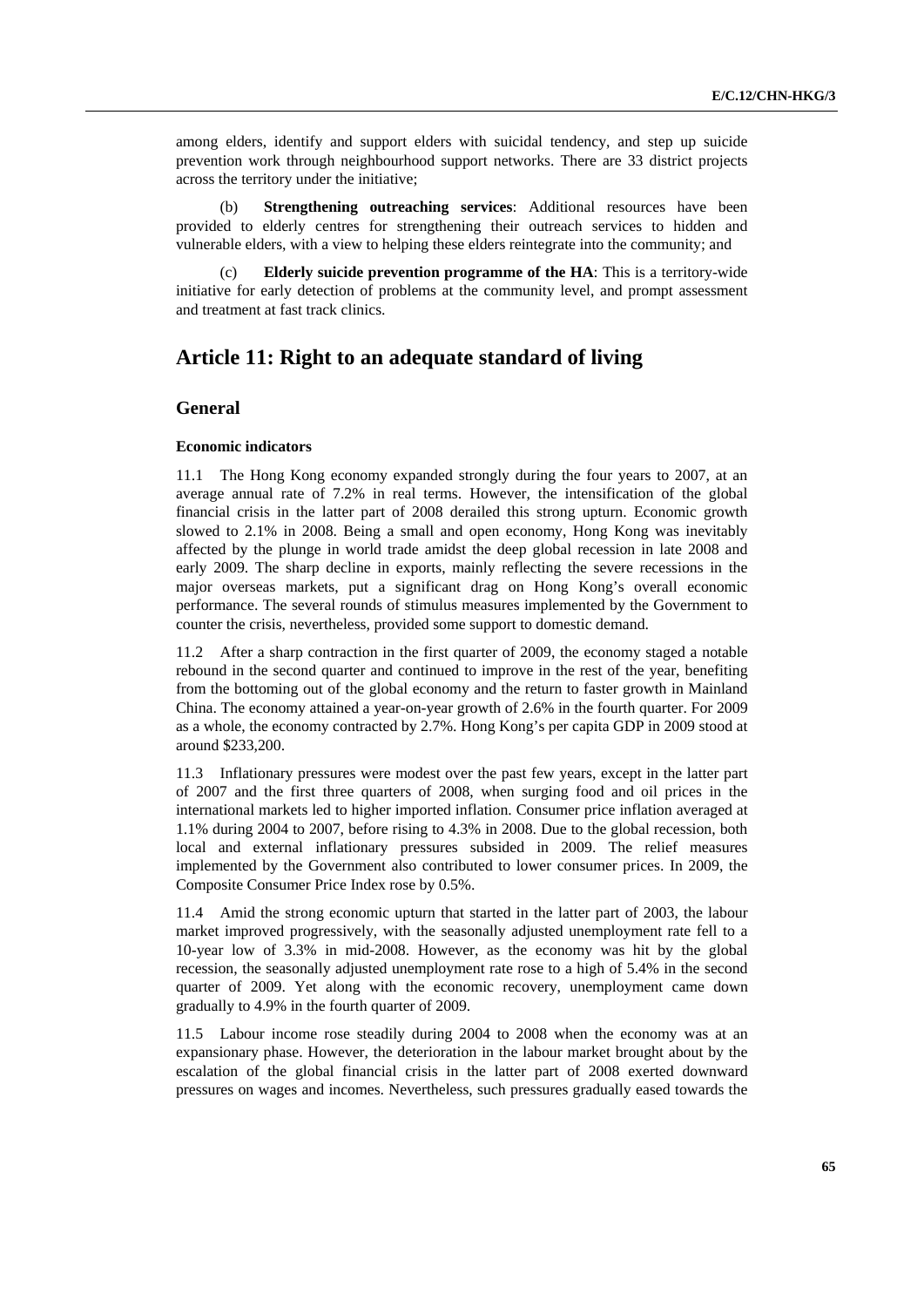end of 2009 as economy improved. In December 2009, labour wages were 0.8% higher than a year earlier.

11.6 In the near-term, the global economy is likely to continue to emerge from the deep recession in 2009, with the Asian economies taking the lead in the recovery process. This should provide support to Hong Kong's external sector. Locally, consumer and business sentiments have been strengthening since the latter half of 2009. Public sector works, aided by infrastructure construction, are also expected to accelerate. The Hong Kong economy is forecast to grow by 4 to 5% in real terms in 2010.

#### **Economic restructuring**

11.7 As mentioned in paragraph 11.7 of the previous report, Hong Kong's economy has become increasingly service-oriented over the past two decades, as manifested by a continued rise in the share of the service sectors in GDP from 73% in 1988 to 86% in 1998 and further to 92% in 2008. The Mainland's open-door policy and economic reform have not only provided an enormous production hinterland and market outlet for Hong Kong's manufacturers, but also created abundant business opportunities for a wide range of service providers. The Closer Economic Partnership Arrangement between Hong Kong and the Mainland has further enhanced the economic links between the two places, and facilitated the restructuring of Hong Kong into a high-value-added, knowledge-based economy.

11.8 The diversification and restructuring of the economy will continue. The Government will consolidate the strengths of the traditional four pillar industries (namely financial services, tourism, trading and logistics, and professional services), and at the same time step up efforts to promote the growth of industries where Hong Kong enjoys clear advantage (including educational services, medical services, testing and certification services, environmental industries, innovation and technology, cultural and creative industries).

### **Income distribution**

11.9 The Gini Coefficient for Hong Kong, as computed from the results of the 2006 Population By-Census, was 0.533 in 2006, higher than the 0.525 in 2001 and 0.518 in 1996. The widened income disparity, which was the cause of concern from some commentators, was partly related to profound restructuring of the Hong Kong economy towards knowledge-based and higher value-added activities, as well as changes in demographic structure in Hong Kong.

11.10 The transformation towards a knowledge-based economy has led to a shift in manpower demand in favour of higher-skilled and better educated workers, and henceforth larger income increases for higher-skilled workers than the lower-skilled segment. This in turn widened income disparity between the two segments. Increasing income disparity in the transition towards a knowledge-based economy has been likewise observed in many other major economies. Hong Kong is not alone in this aspect.

11.11 Widening household income disparity is also attributed to the ageing population, smaller household size and a significant increase in the number of single-member elderly households. Hence the number of low income households has increased over the past 10 years. Since the ageing trend is irreversible, the Government has been reviewing various social and income redistributive policies in order to improve the life of the poor and narrow income disparity. For instance, providing access to subsidised education, medical care and public housing as well as the "social security net" through the CSSA Scheme (see paragraphs 9.7 to 9.20 above and 11.17 below).

11.12 Sustained economic growth is the key to elevating the overall standard of living. Hong Kong's free market allows everyone the opportunity for upward mobility, through the exercise of talent and hard work over time. For this reason, we consider that the most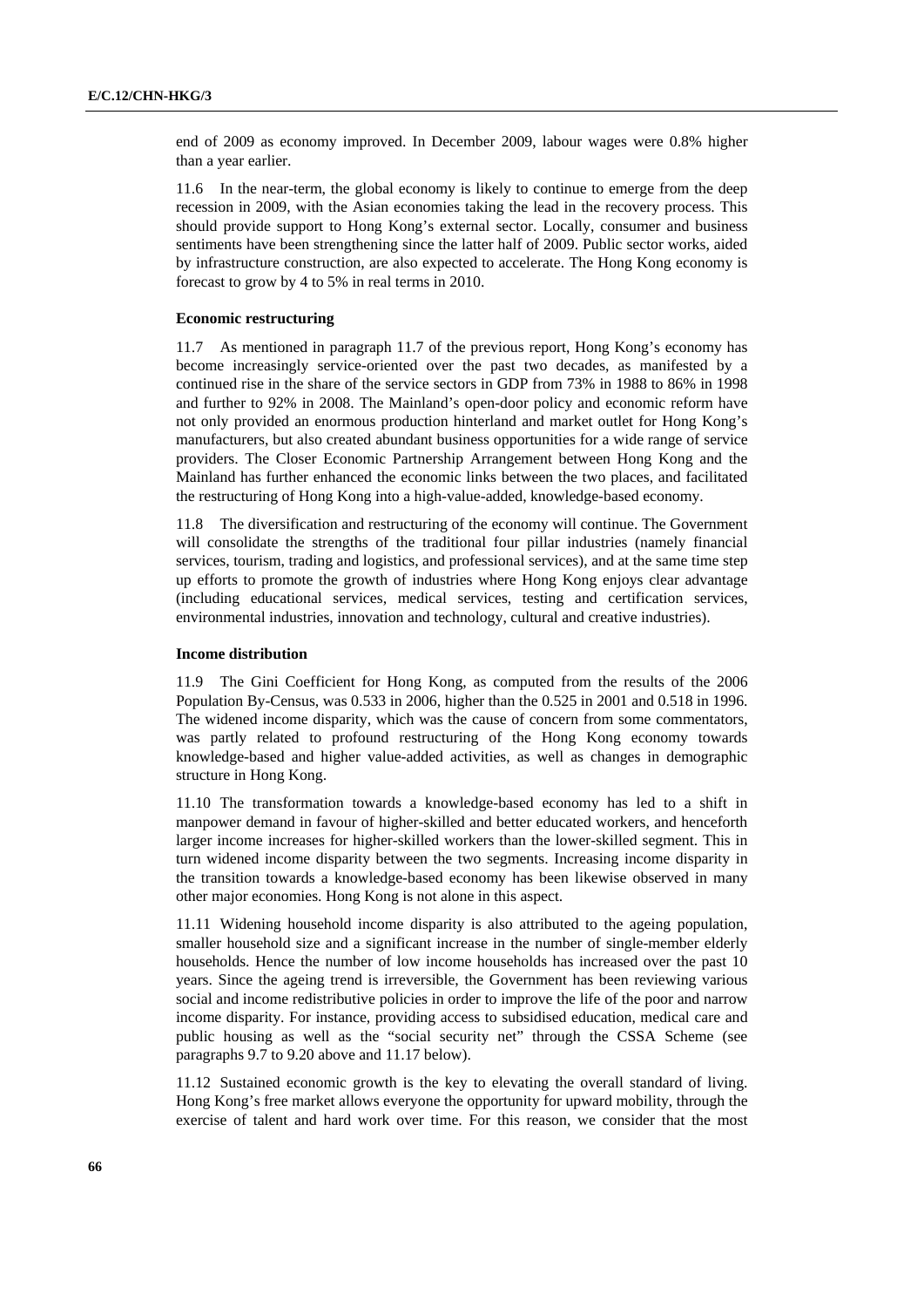effective means of raising economic growth and thereby reducing poverty and income disparity is to invest in human capital by raising the capability and productivity of the workforce. This has been complemented by heavy investment in education, training and retraining to help workers cope with the on-going structural changes. In addition, we will continue our efforts in attracting investment and creating job opportunities by improving our business environment. Meanwhile, the Government will continue to monitor the changes in income distribution and to motivate a tripartite collaboration among the Government, business and society to assist those who are difficult-to-employ to integrate into the job market. We have also facilitated transfer of social benefits to reduce income disparity through taxation and provision of social welfare.

11.13 Although widening income disparity is quite common during economic restructuring, different income groups can still benefit from growing economic prosperity. During the period of robust economic growth between 2004 and 2008, median monthly household income for all deciles recorded increases in real terms. Analysed by median monthly employment earnings over the same period, earnings for employees in all deciles also increased. This reflects that the Government's approach in poverty alleviation through driving economic growth (please see paragraph 11.17 below) is effective.

11.14 After discounting the redistributive effects of taxation and social transfer (including education, housing and medical benefits), Hong Kong's post-tax post-social transfer Gini Coefficient and its increase over the decade would have been somewhat smaller. The posttax post-social transfer Gini Coefficients were 0.466, 0.470 and 0.475 in 1996, 2001 and 2006 respectively. This reflects that income re-distributed through taxation for the provision of social benefits has helped reduce income disparity by redistributing income from the upper end to the lower end. Combining the effects of the Government's income redistribution and after adjustment for household size, the per capita post-tax post-social transfer household income Gini Coefficient remained at the same level of 0.427 in 1996 and 2006. In 2008, the post-tax and post-social transfer monthly household income almost doubled the original one (increased from \$2,800 to \$5,600) for households in the lowest income decile group in Hong Kong.

11.15 In making international comparisons of the Gini Coefficient, it should also be borne in mind that Hong Kong is essentially a single-city economy, with a strong agglomeration of service oriented activities. Those activities are highly developed and well diversified, employing people with multifarious experience and skills. This reflects Hong Kong's role as a financial and business services hub serving the Mainland and the East Asian region at large. In these circumstances, income disparity in Hong Kong tends to be greater than that in national economies with a preponderance of manufacturing and agricultural activities.

## **Right to continuous improvement of living condition**

### **Poverty alleviation**

11.16 The Committee, in paragraph 98 of its previous Concluding Observations, urged the HKSAR to "strengthen its efforts to combat poverty and social exclusion, in particular with regard to the disadvantaged and marginalised groups, and older persons". The Committee also recommended the adoption of an official poverty line and requested data on the number of people living in poverty, the progress made in reducing the incidence of poverty, and the impact that the Commission on Poverty (CoP) had on alleviating poverty in the HKSAR.

11.17 The Government attaches great importance to poverty alleviation work and, to this end, adopts a pragmatic and multi-pronged approach. We are committed to providing a safety net and a wide range of free or highly subsidised services in the areas of housing,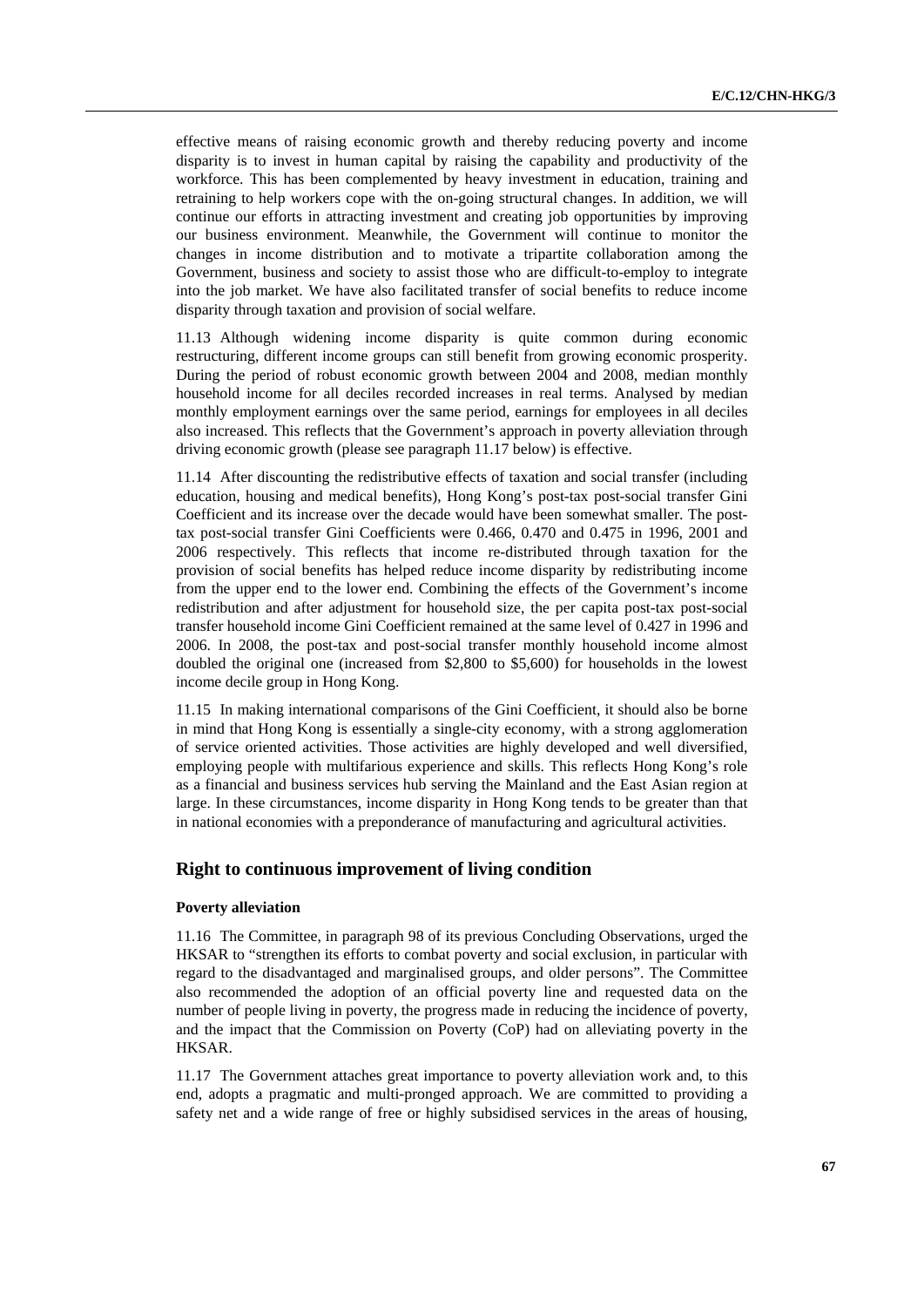healthcare and education etc. to help the disadvantaged and low-income groups meet their basic needs. We consider that the key to tackling poverty lies in promoting economic growth, thereby creating more job opportunities. We provide training and retraining opportunities to raise the competitiveness and skills of our workforce, in particular the middle-aged and low-income earners. At the same time, we continue to invest in education and child development to enhance social mobility and reduce inter-generational poverty.

## **Commission on Poverty and its follow-up work**

11.18 The Government established the CoP in February 2005 to study, from a macro perspective, how to help the poor and alleviate poverty. Members of the CoP came from different sectors of the community, including Government officials, the legislature, businessmen, community leaders, representatives from NGOs and academics. The CoP had conducted extensive public engagement and various studies to enhance our understanding of poverty in Hong Kong, identified areas where immediate improvements could be made by examining relevant policies and measures, and made a total of 53 recommendations on the direction of future work to prevent and alleviate poverty. With the conclusion of the work of the CoP, the Government set up the Task Force on Poverty (TFP) in 2007, headed by the Secretary for Labour and Welfare, to monitor the progress in implementing recommendations of the CoP and co-ordinate efforts across the Government in tackling poverty-related issues.

11.19 The TFP has duly followed up the recommendations of the CoP, many of which have already been implemented, including launching the \$300 million Child Development Fund (CDF) which seeks to provide children from a disadvantaged background with more personal development opportunities and thereby reduce inter-generational poverty; strengthening training and retraining to enhance the skills and competitiveness of young people, middle-aged and low-income earners; strengthening efforts to reach out to hidden and singleton elders; providing short-term food assistance for those individuals and families who have difficulties coping with daily food expenditure; and implementing the Transport Support Scheme for employees living in remote districts. The TFP will continue to coordinate the Government's efforts and explore possible new initiatives and measures to assist the disadvantaged groups and people in need where necessary.

11.20 Some commentators were concerned that some children were in poverty and that the funding of mentorship programme should ensure that they receive adequate support and attention. The Government set up the \$300 million CDF in April 2008 to try out an assetbased model which encourages the longer-term personal development of children from a disadvantaged background to reduce intergenerational poverty. The CDF seeks to consolidate resources from the family, the private sector, the community and the Government with a view to providing more development opportunities for these children, encourage them to plan for the future and develop a positive attitude. The three key components of CDF, namely personal development plans, mentorship programme and targeted savings, will enhance children's abilities to manage resources and plan for their own future. The NGOs operating the CDF projects will identify a personal mentor for each participating child to provide the child with guidance in drawing up and implementing his/her personal development plan. Mentors are also encouraged to share their life experience with the children and engage their parents/guardians in the process. The first batch of seven CDF pioneer projects, covering the whole territory, was rolled out in December 2008, benefiting a total of 750 children. To benefit more needy children from a disadvantaged background, the Government will roll out a second batch of 15 projects in the first half of 2010 covering another 1 500 needy children. We expect that CDF will eventually benefit not less than 13 600 children. Separately, the SWD has implemented the policy of "one school social worker for each secondary school" since September 2000 to identify and help students with academic, social and emotional problems and develop their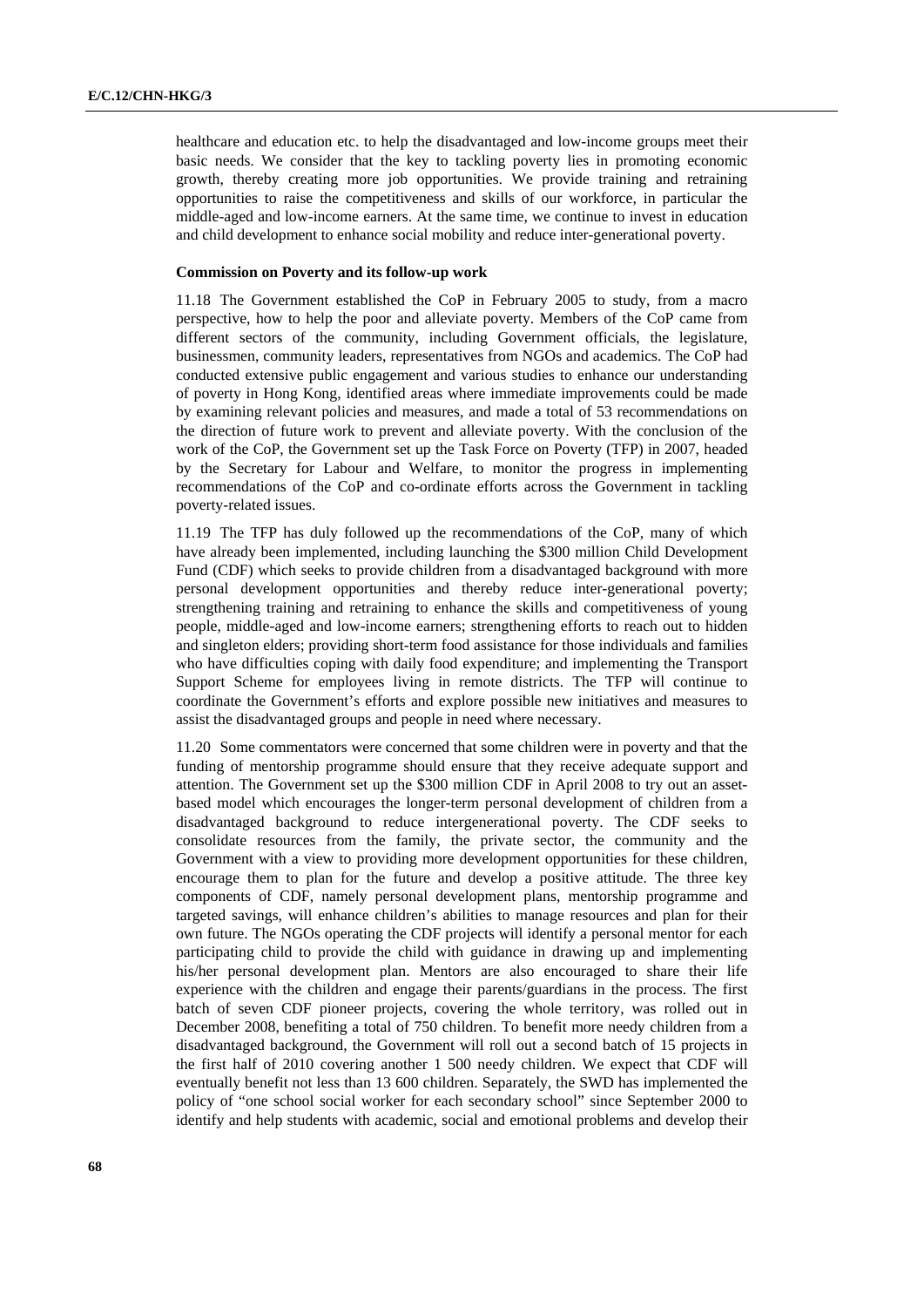potentials. Students in need may approach the school social workers, who work closely with school personnel, other welfare service units and stakeholders in the community, for support and assistance.

#### **Poverty indicators**

11.21 We note the views of the Committee as well as the concerns of some commentators on the adoption of a "poverty line". The CoP had deliberated fully the issue of how to measure poverty in Hong Kong. It was of the view that in an affluent city like Hong Kong, poverty could not be understood simply by the concept of absolute poverty or the lack of ability to afford minimum subsistence, nor could we rely upon a single poverty line to measure income poverty. We must take into consideration the actual situation and needs of the disadvantaged groups, including their access to essential services and opportunities such as housing, healthcare, education and employment.

11.22 The Government agrees with the CoP, and has all along been adopting a set of 24 multi-dimensional poverty indicators that the CoP recommended for monitoring the overall poverty situation in Hong Kong. Among these 24 poverty indicators, 18 are life-cycle based, covering children and youth, working people and adults, as well as elders, while the remaining six are community based, reflecting the difference in poverty situation across districts. Using these indicators, we can monitor the poverty situation in Hong Kong from different perspectives and identify the needs of different disadvantaged groups and people across different districts, as a basis for the formulation and evaluation of policies to assist the needy. These indicators are updated regularly and released for the public's reference.

11.23 For those indicators relating to income, the CoP considered it appropriate to make reference to the average payment of the CSSA in considering whether an individual was living in poverty, as it was widely used and recognised as the threshold at which the basic living requirements in our community could be met. If such a benchmark is employed as the sole criterion to define the size of the poor population, a total of 517 000 persons aged 0–59 were in poverty in 2008. Taking into account also the poor elderly persons, $9$  the size of the poor would come to 714 900. Although the total population of Hong Kong kept growing over the years, the size of its poor population had decreased by about 312 000 persons between 2003 and 2008. It is also worth noting that many people defined as poor are meeting their basic needs through CSSA and enjoying a wide range of free or highly subsidised services such as housing, healthcare and education provided by the Government.

11.24 Although the onset of the global financial crisis in September 2008 and the ensuing recession had led to a distinct worsening in employment and income conditions in 2009, which disrupted the trend of improvement in poverty situation between 2003 and 2008, the Government had introduced a number of special measures in 2008 and 2009, amounting to \$87.6 billion (equivalent to 5.2% of the GDP), to help low-income households and people in need ease their economic burden. The Government will continue to closely monitor the poverty situation and implement measures to assist the needy as and when necessary.

## **Right to adequate food**

## **Supply of food**

11.25 The policy objective of the Government on food supply is to ensure food safety and a stable supply, which is conducive to maintaining stable prices. As a highly open

<span id="page-68-0"></span><sup>&</sup>lt;sup>9</sup> Poor elderly persons refer to recipients of old-age CSSA and/or those living in private temporary housing and private shared units.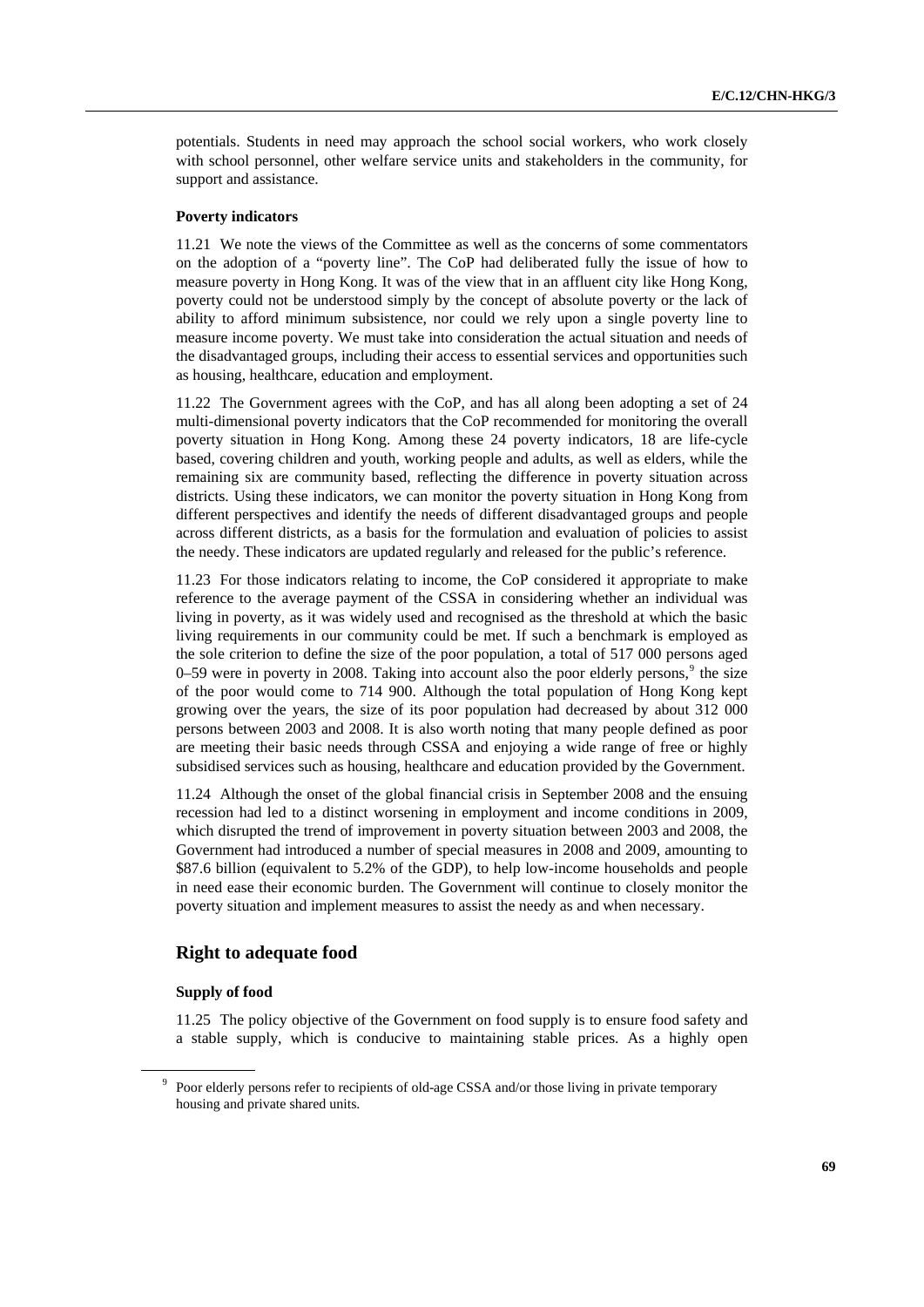economy, Hong Kong adheres to the principle of free trade in food import. Foods from all over the world, as long as they are fit for consumption, can be imported and distributed in Hong Kong according to market demand, thus promoting diversity in local food choices.

11.26 The livestock for consumption by the public mainly comes from Mainland China. To maintain a stable supply, the HKSAR has been maintaining close liaison with the relevant authorities in the Mainland and also the import agents. In July 2007, the market for importation of live pigs from the Mainland was opened up and the number of import agents increased from one to three by October 2007.

11.27 On stabilising food supply, the Government encourages the trade to diversify food sources so as to provide more food choices for consumers. Since the previous report, there has been notable increase in the consumption of both chilled/frozen meat and poultry as an alternative to fresh ones.

11.28 In order to encourage market transparency in food trading, supply information and wholesale prices of major fresh food items such as pigs, cattle, fishes and vegetables, are uploaded onto the Government website on a daily basis.

## **Rice control**

11.29 With a view to enhancing trade liberalisation and competition within the rice trade, the Government liberalised the rice trade in 2003. Currently, the Government only maintains the necessary control to ensure a stable supply of rice and to keep a reserve stock adequate for about 15 days' consumption to cater for emergencies. Any person may register as an importer of rice. The entry requirements have been removed.

## **Short-term food assistance service projects**

11.30 In February 2009, the Government allocated a sum of \$100 million to put in place five district-based projects covering the whole territory to provide short-term food assistance to individuals and families who had difficulties coping with daily food expenditure. These projects are expected to benefit at least 50 000 people eventually. Up to the end of 2009, over 24 300 people had already been served under the projects.

## **Right to water**

### **Adequate and affordable access to water**

11.31 Hong Kong enjoys one of the safest and most reliable water supply systems in the world. Continuous potable water is delivered to each and every household round-the-clock throughout the year. The water supply in Hong Kong comes from two main sources: 70% to 80% comes from the Dongjiang River in the Guangdong Province of China and the remaining from the local catchment of around 300 km2. Such sources are adequate in the foreseeable future based on the current forecast demand and supply scenarios. Besides, adequate waterworks installations are in place to store, treat and distribute fresh water to the customers, including 17 impounding reservoirs, 21 water treatment works, 166 fresh water service reservoirs, 149 fresh water pumping stations and about 6300 km of fresh water mains.

11.32 The Government is subsidising the domestic water supply to the citizens. According to the current pricing policy, the first 12m3 of water for each household, per four months period, is free of charge. Further, the average household water bill comes to about 0.3% of the average total monthly spending which is lower than that of many other major cities around the world.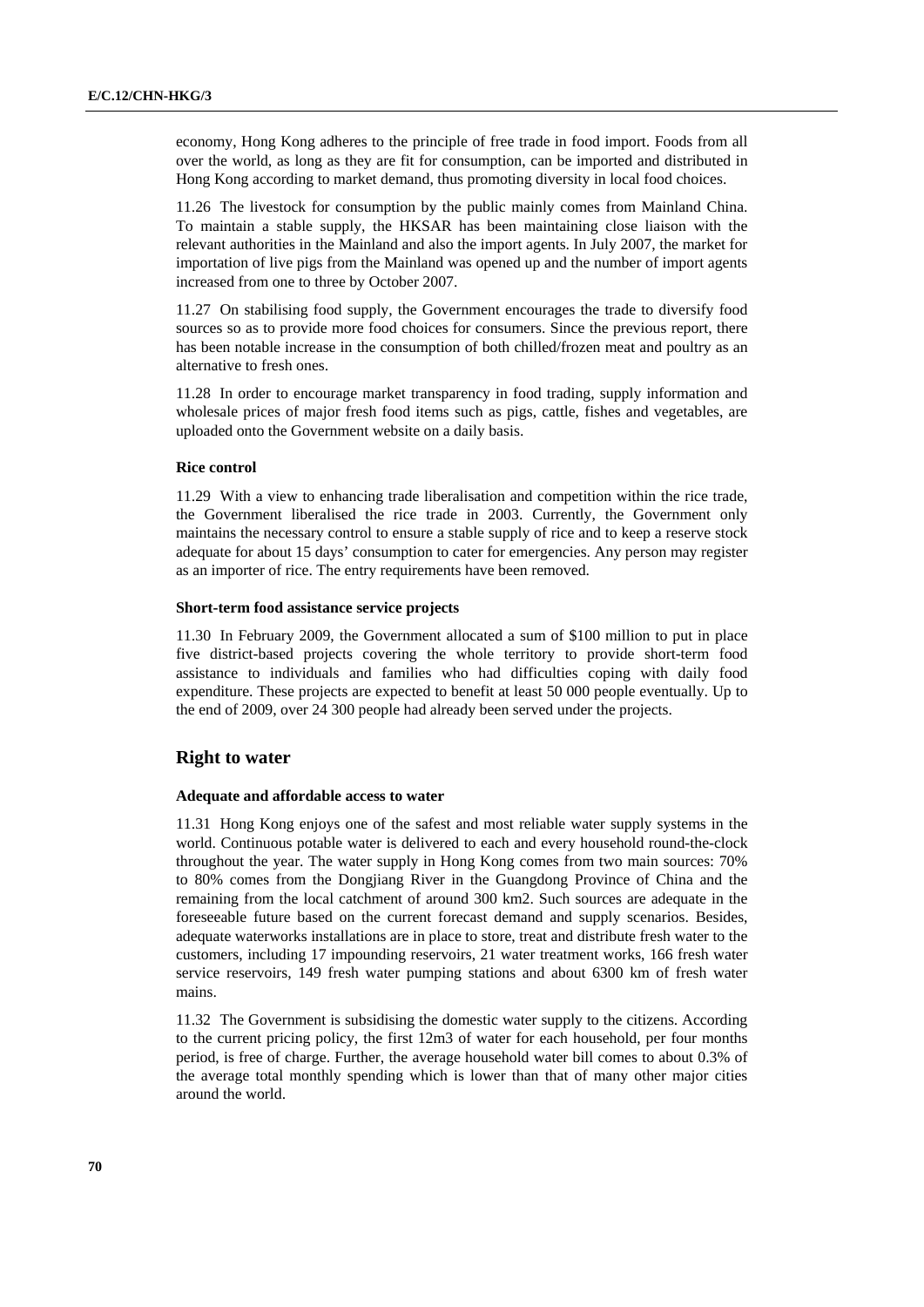#### **Quality of water**

11.33 All sources of raw water including Dongjiang water imported from Guangdong Province of China and water from local impounding reservoirs undergo appropriate and rigorous treatment to ensure that the treated water is clean, safe and wholesome before it is supplied to consumers. The Water Supplies Department (WSD) has put in place a water safety plan based on preventive risk management and multiple-barrier approach in accordance with the World Health Organization's Guidelines for Drinking-water Quality. This assures the quality of water from source, through water treatment to consumer taps for safe drinking. The quality of treated water supply in Hong Kong complies fully with the World Health Organization's Guidelines for Drinking-water Quality.

11.34 In addition, the WSD has implemented a comprehensive monitoring programme which covers Dongjiang water, catchwaters, impounding reservoirs, water treatment works, service reservoirs, trunk mains and consumer taps to safeguard the quality of water throughout the supply and distribution system. Representative samples are regularly taken from fixed and randomly determined points for chemical, bacteriological, biological and radiological testing.

11.35 Furthermore, the Advisory Committee on Quality of Water Supplies (ACQWS), an independent body comprising members from the academic and professional sector, DCs, green advocates, and related bureaux/departments of the Government, was set up in April 2000 to advise the Government on matters relating to the quality of water supplies. All water quality monitoring data are scrutinised and endorsed by the ACQWS for publication on the WSD's website for public reference at six-monthly intervals.

#### **Conservation of water**

11.36 The WSD has launched a public education campaign on water conservation. The focus is to promote the wider use of water saving devices and the voluntary Water Efficiency Labelling Scheme. The publicity and public education programmes include announcement-in the public interest on TV and radio, leaflets, seminars and exhibitions. For the young generation, the concept and knowledge on water conservation are introduced into the school curriculum.

11.37 The Water Efficiency Labelling Scheme is one of the key Government initiatives on water conservation. The aim is to inform citizens of the level of consumption and the efficiency of plumbing fixtures and appliances, thereby promoting a culture of conservation awareness among purchasers. At the same time, the WSD also leads by example to retrofit plumbing fixtures with water saving devices in Government buildings and schools.

### **Protection of water resources**

11.38 Catchment areas for collecting local rainfall are precious resource and are protected from pollution through close monitoring and controlling of development activities within the water gathering grounds. Legislation which outlaws pollution to the waterworks (Waterworks Ordinance (Cap. 102)) and controls pollution to the waters of Hong Kong (Water Pollution Control Ordinance (Cap. 358)) is also in place to protect water resources in Hong Kong.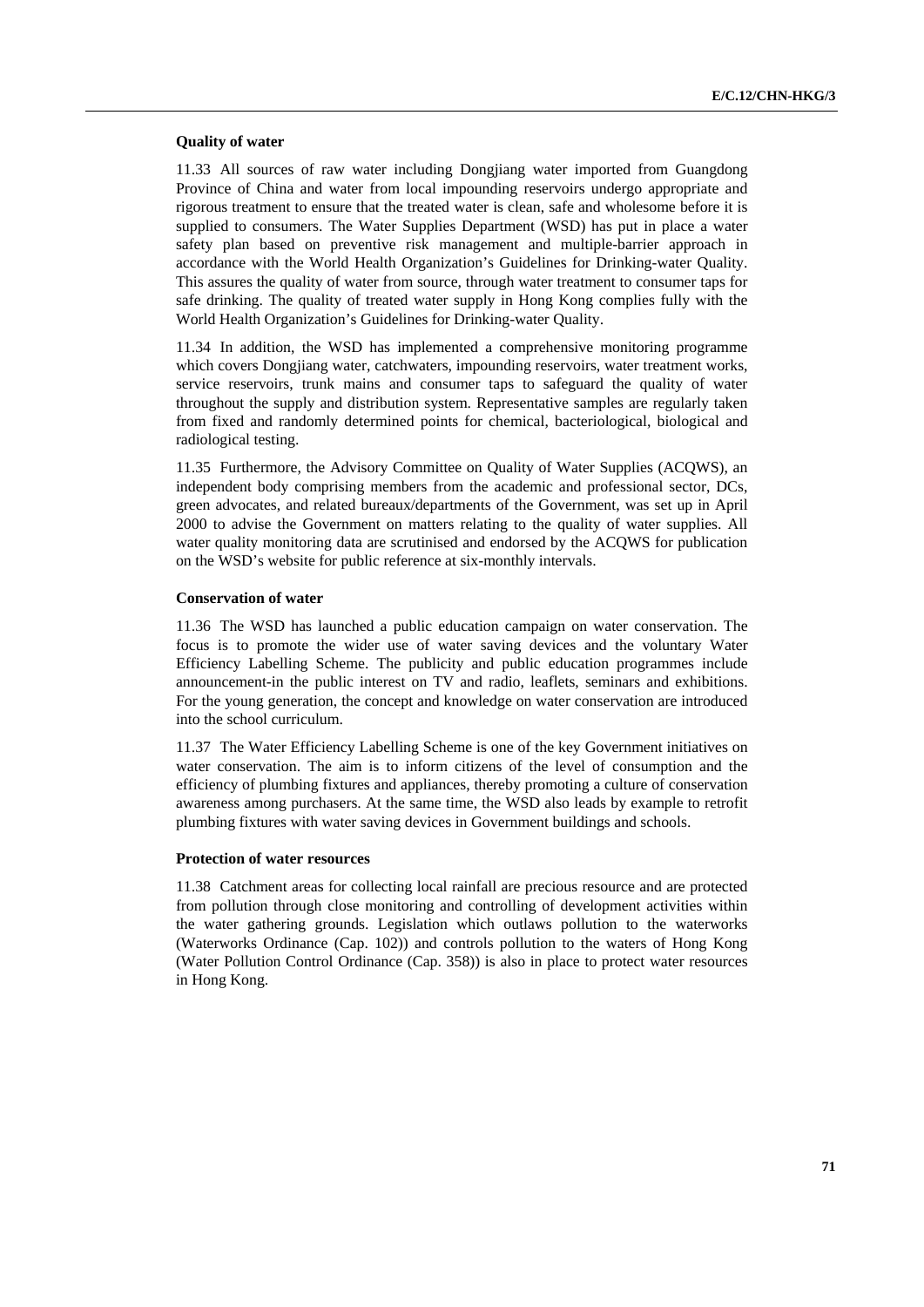## **Right to adequate housing**

#### **Housing need**

11.39 As at the first quarter of 2009, 40,400 households (73,400 persons) were estimated to be inadequately housed,<sup>[10](#page-71-0)</sup> as compared to  $100,000$  households  $(274,000$  persons) in the first quarter of 2002 as mentioned in the previous report.

## **Housing policy –Government's commitment**

11.40 Pursuant to the Government's repositioned housing policy in November 2002 as mentioned in paragraph 11.18 of the previous report, the main task of the Hong Kong Housing Authority (the Housing Authority) is to provide public rental housing (PRH) to low-income families who cannot afford private accommodation. Our policy objectives are as follows:

 (a) The focus of the Government's subsidised housing policy is on the provision of assistance to low-income families who cannot afford private rental accommodation;

 (b) The Government should minimise its intervention in the private property market; and

 (c) The Government should maintain a fair and stable operating environment for the private property market by ensuring adequate land supply and the provision of an efficient supporting infrastructure.

#### **Provision of assisted rental housing**

11.41 Some commentators were concerned about the waiting time for public housing and the assistance provided to applicants for the PRH in the course of waiting. As at December 2009, there were around 125,000 households on the waiting list for the PRH and the average waiting time for ordinary family applicants was 1.9 years. The Government will continue to provide subsidised rental accommodation to low-income families who cannot afford private rental housing and will continue to endeavour to maintain the average waiting time at around three years. For eligible applicants with pressing need for housing, they may apply for Express Flat Allocation Scheme or compassionate rehousing through recommendations by the SWD for earlier rehousing.

#### **Housing legislation**

11.42 The position remains essentially the same as that in the previous report, with the following developments.

#### *Housing (Amendment) Ordinance 2007*

11.43 The Housing (Amendment) Ordinance 2007 has been implemented since 1 January 2008. The Amendment Ordinance has introduced a new mechanism to provide for adjustment of the PRH rent according to the changes in the household income of the PRH tenants.

<span id="page-71-0"></span><sup>&</sup>lt;sup>10</sup> The term "inadequately housed" refers to those households or people living in temporary structures or non-self-contained housing units, as well as those involuntarily sharing housing accommodation with other households.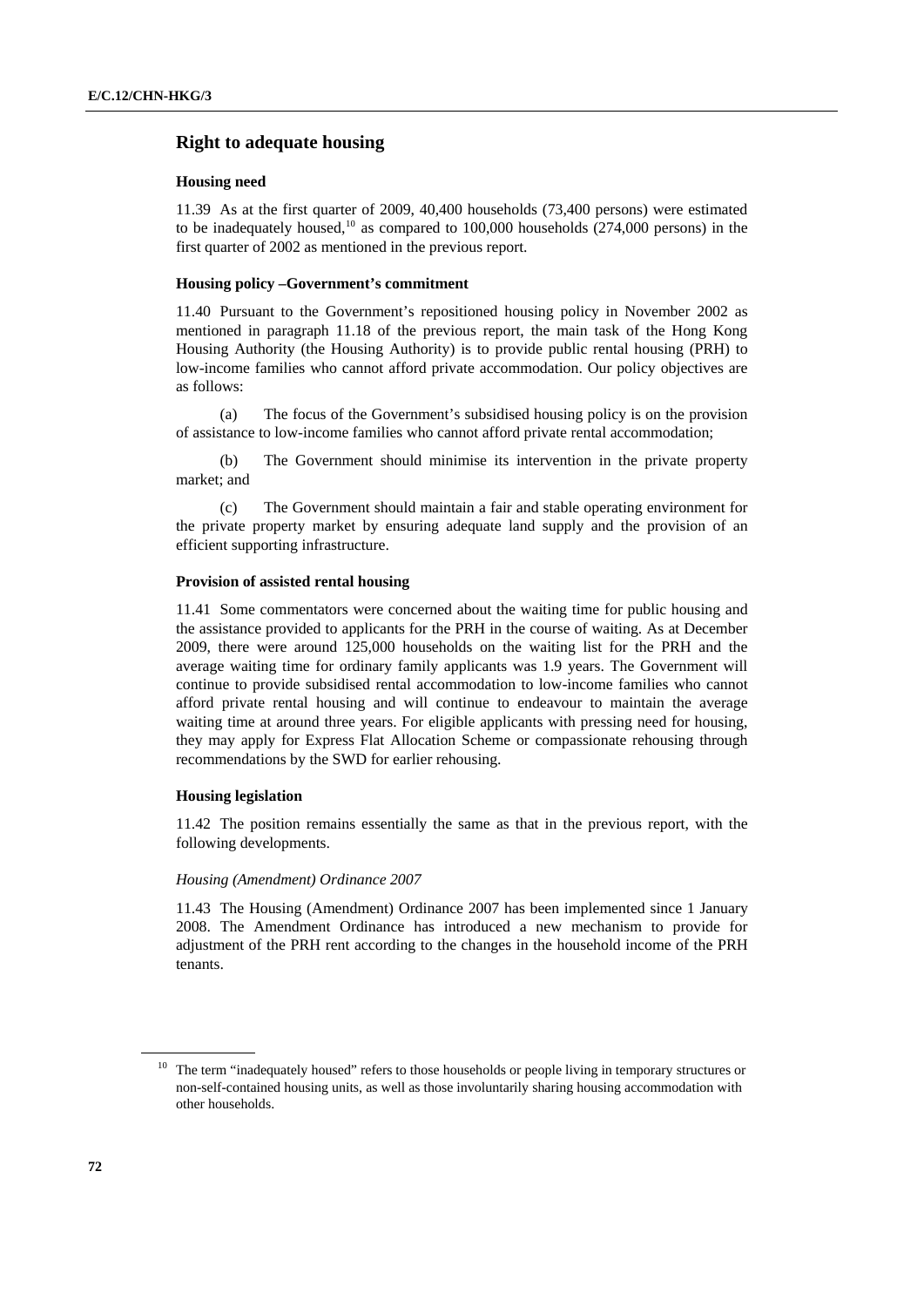*Landlord and Tenant (Consolidation) Ordinance (Cap. 7)* 

11.44 The Landlord and Tenant (Consolidation) Ordinance was amended to lift rent control and security of tenure in 1998 and 2004 respectively, with a view to enabling the rental market to operate in an open and healthy manner where landlords and tenants can agree mutually on the tenancy terms.

11.45 For tenants and landlords who may face tenancy problems, the Rating and Valuation Department provides free advisory and mediation services to them on tenancy matters under the above Ordinance.

### **Groups in special need**

11.46 The position as mentioned in paragraphs 11.21 and 11.22 of the previous report remains essentially the same. Measures to address the needs of the elderly and PWDs are further elaborated below.

11.47 The Housing Authority public housing estates and domestic blocks are designed with barrier free access, having regard to safety and tenants' convenience. To promote universal accessibility and to meet the diverse needs of all ages and persons with or without a disability, the Housing Authority has been adopting the "Universal Design" approach in the PRH developments since 2002.

11.48 To facilitate the movement of all people including PWDs within the estates, the Housing Authority provide barrier free access route and tactile guide path connecting domestic blocks to major estate facilities such as transportation nodes, and commercial, welfare and community facilities.

11.49 To allow PWDs to orientate themselves and identify the tactile guide path leading to their destinations, the Housing Authority installs multi-sensory estate maps at strategic locations in the new housing estates fitted with high contrasting colours, tactile features, and braille and audible devices: high contrasting colours to assist the visually-impaired persons and audible devices to indicate the route of tactile guide path to assist those visually impaired who cannot read braille.

11.50 Features incorporated under the Universal Design approach include circulation routes of sufficient width for the use of wheelchairs and walking aids; non-slip floor tiles for corridors, kitchens and bathrooms to prevent slipping; lever type door handles, lever type mixer taps and vertical rod type sliding shower heads, sockets and large electrical switches and door bells at optimum locations to ensure easy reach and operation by the elderly, children and wheelchair users.

11.51 In public housing estates with large number of elderly tenants, facilities and landscape improvements are designed to cater for their need. Apart from additional facilities in common areas, the Housing Authority has also carried out flat alterations in accordance with the individual needs of elderly tenants. These involved lowering door thresholds, replacing thresholds with ramps and improving toilet layouts and shower facilities. These programmes are well received by the tenants and public.

11.52 To further improve pedestrian access, particularly for public housing estates on hillsides which are normally provided with staircases for connecting the different platforms within the estate or with the adjacent estate or public road, the Housing Authority has provided lifts or escalators to some of these estates over the past two years. The Housing Authority aims to take a holistic approach in formulating an overall work programme on the addition of lift towers, escalators, footbridges and other lift improvement works in existing public housing estates, with a view to enhancing pedestrian circulation and allowing barrier free access for PWDs and elderly. It is planned to complete the programme by 2012.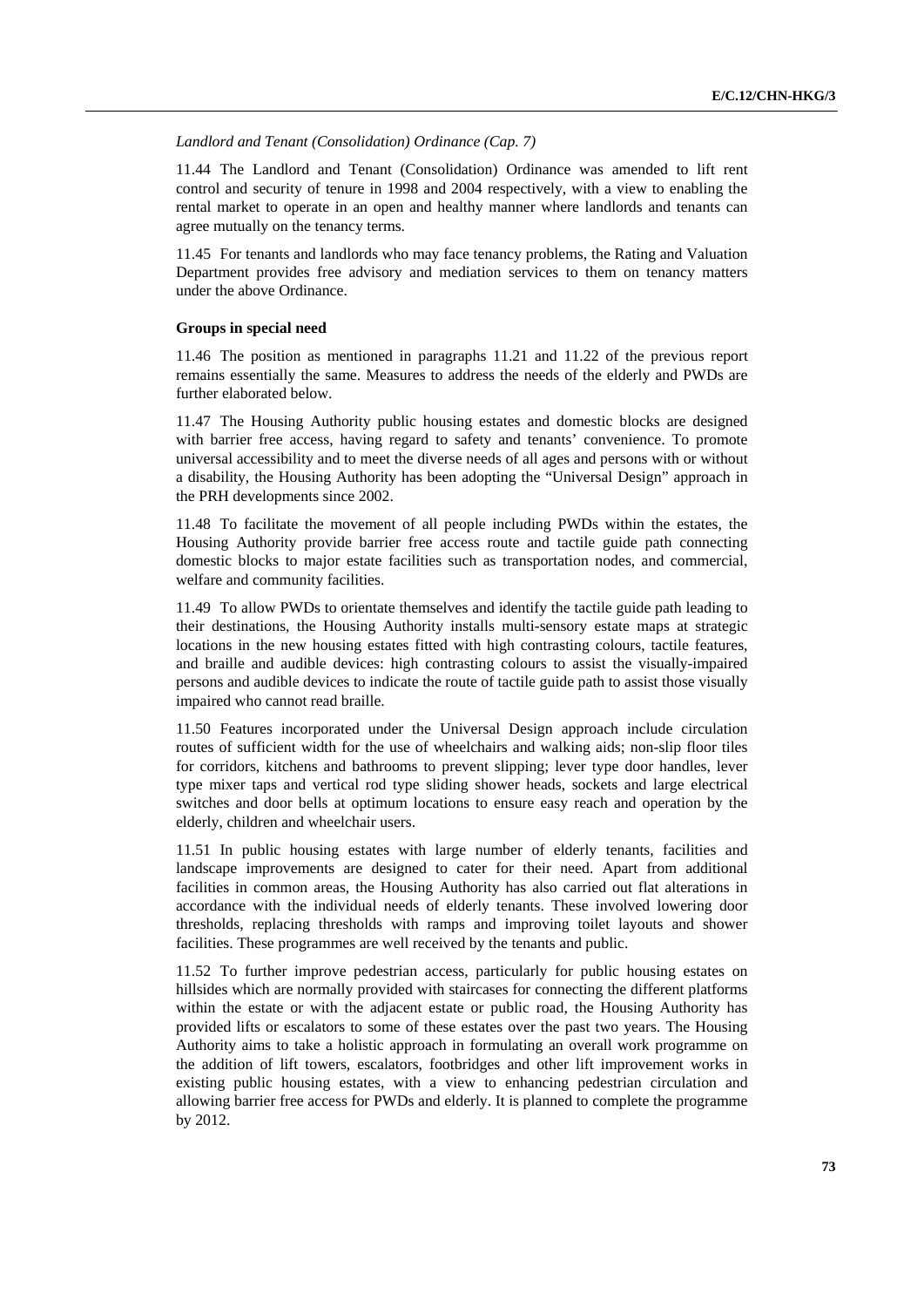11.53 We have implemented various priority schemes for the elderly living alone, with other elderly or with their families, to shorten waiting time for them.

11.54 For PWDs, we will allocate flats on floors that are accessible by elevators and arrange bigger flat size for households with wheelchair bound person(s) or tetraplegic patient(s). Tailor-made allocation and flat alteration works will also be arranged on a need basis for other kinds of disabilities upon production of medical certifications and recommendations.

## **Urban renewal**

11.55 The position is essentially the same as mentioned in paragraphs 11.25 to 11.27 of the previous report. The objectives of the Government's urban renewal policy are to arrest the problem of urban decay, to improve the living conditions of the residents in older urban areas, and to achieve better utilisation of land in the dilapidated areas of the built environment to meet various socio-economic and development needs. In May 2001, the Government established the Urban Renewal Authority — under the Urban Renewal Authority Ordinance (Cap. 563) — to undertake those objectives. In November 2001, the Government, after extensive public consultations, published an Urban Renewal Strategy to provide a broad policy framework to guide the work of the Authority. The Authority adopts a holistic approach for the regeneration of old urban areas, involving redeveloping dilapidated buildings, rehabilitating old buildings, revitalising old districts and preserving buildings with historical, cultural or architectural value within its project areas. As at the end of 2009, the Urban Renewal Authority and its strategic partner, the Hong Kong Housing Society, had commenced 37 redevelopment projects and four preservation projects involving about 670 exiting buildings. The statutory and administrative framework protecting the right to compensation of owners and tenants affected by resumption has not changed since the previous report.

11.56 Some commentators expressed concern that plan for urban renewal and railway development projects in recent years had affected people's right to housing. In order to respond to the changing public aspirations for urban renewal, the Government has launched a comprehensive review of the Urban Renewal Strategy since July 2008, with extensive and thorough public engagement. The review will be completed in 2010. The Urban Renewal Strategy will be revised in the light of the review findings.

## **Town planning**

11.57 As foreshadowed in paragraph 11.28 of the previous report, taking into account the comments received on the proposed legislation, we introduced the Town Planning (Amendment) Bill 2003 into the LegCo in May 2003, which was subsequently passed on 7 July 2004. The main objectives of the Town Planning (Amendment) Ordinance 2004 are to streamline the plan-making process and planning approval procedures, enhance the openness and transparency of the planning system, and strengthen planning enforcement control in the rural New Territories. The Amendment Ordinance came into operation on 10 June 2005.

11.58 Since the implementation of the Town Planning (Amendment) Ordinance 2004 in June 2005, the planning system has become even more open and transparent, and there are more opportunities for public participation in the planning process. All documents submitted to the Town Planning Board (TPB), including planning applications and representations to town plans as well as applications for amendment of plan are now made available for public inspection and comments. All meetings of the TPB and its committees (except for the deliberation part and in special circumstances as set out in the TPB Procedure and Practice) are open to the public. All TPB papers and minutes (except in special circumstances as set out in the TPB Procedure and Practice) are also available to the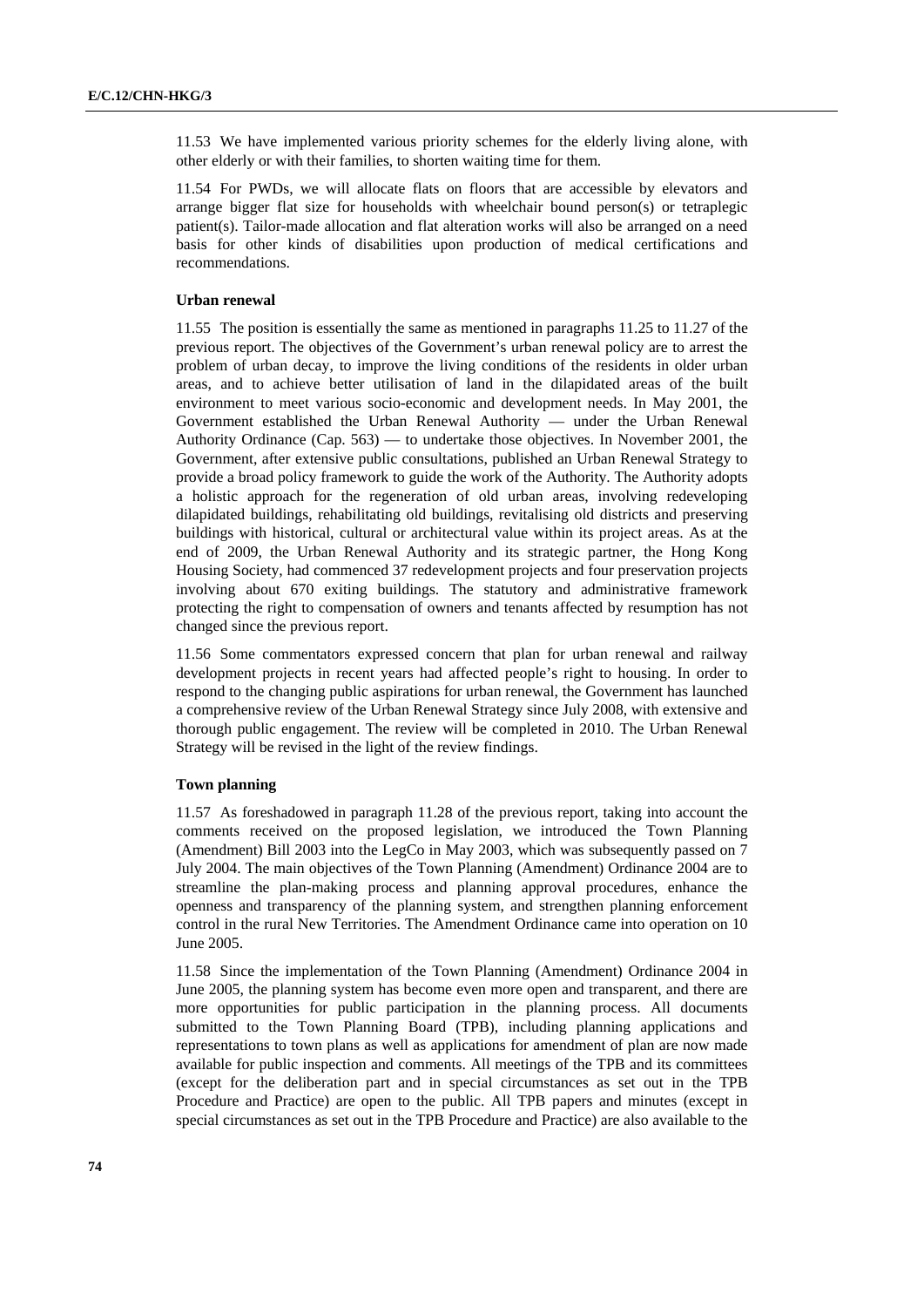public. In addition, planning studies prior to the preparation of statutory town plans are undertaken. The public are always encouraged to actively participate in various stages of the studies by way of public forums, Internet, exhibitions and meetings with stakeholders.

11.59 Some commentators suggested that the importance of "play" should be considered in town planning. The land use and standards on the provision of open space and Government, Institution or Community facilities such as library and indoor games hall in Hong Kong are set out in the town plans and the Hong Kong Planning Standards and Guidelines. The supply of land for Government, Institution or Community facilities and provision guidelines are reviewed and updated from time to time, taking into account the change in land use demand, population level, public aspiration and demands for recreational facilities.

### **New towns**

11.60 Large-scale new town development in the New Territories began in the early 1970s. At present, nine new towns, namely, Tsuen Wan, Sha Tin, Tuen Mun, Tai Po, Yuen Long, Fanling/Sheung Shui, Tseung Kwan O, Tin Shui Wai and North Lantau are in various stages of development and will accommodate about four million people upon full development. Large-scale new towns will no longer be developed while new development areas with medium development density will be developed at Kai Tak and in the north east of the New Territories.

### **Hong Kong 2030: Planning Vision and Strategy**

11.61 In paragraphs 11.30 and 11.31 of the previous report, we explained that the "Hong Kong 2030: Planning Vision and Strategy" was being conducted with a view to formulating an up-to-date integrated development, land use, transport and environmental strategy to guide Hong Kong's development to 2030. The Study had been completed and the findings were promulgated in October 2007. The Study has adopted sustainable development as its over-arching goal. The recommended strategy, focusing on the three broad directions of providing a quality living environment, enhancing economic competitiveness and strengthening links with Mainland China, aims to help Hong Kong achieve its vision as "Asia's world city".

### **Measures to assist persons in need of adequate housing**

### *Squatters, rooftop structures and bedspace apartments*

11.62 There have been concerns from the Committee as well as some commentators on the living conditions of persons in squatters, rooftop structures and bedspace apartments<sup>11</sup> (or "cage homes"). The Government has been providing low-income persons and families in need with a social safety net comprising social welfare and housing. Individuals and families who are unable to support themselves financially can apply for assistance under the CSSA Scheme to meet their basic needs. Low-income families who cannot afford private rental accommodation may apply for the PRH from the Housing Authority. Persons with

<span id="page-74-0"></span><sup>&</sup>lt;sup>11</sup> The Bedspace Apartments Ordinance (Cap. 447) enacted in 1994 provides for a licensing system to regulate the building and fire safety of bedspace apartments. According to the Ordinance, any premises in which there are 12 or more bed spaces used as sleeping accommodation for individuals under rental agreements must obtain licences before commencing operation, so as to ensure that the building and fire safety and sanitation of the apartments conform to the standards stipulated therein to safeguard the safety of the occupants. As at December 2009, there were 18 licensed bedspace apartments (including the two singleton hostels under the HAD's Singleton Hostel Programme). The total number of bed spaces provided was about 1000 and the total number of lodgers was about 790.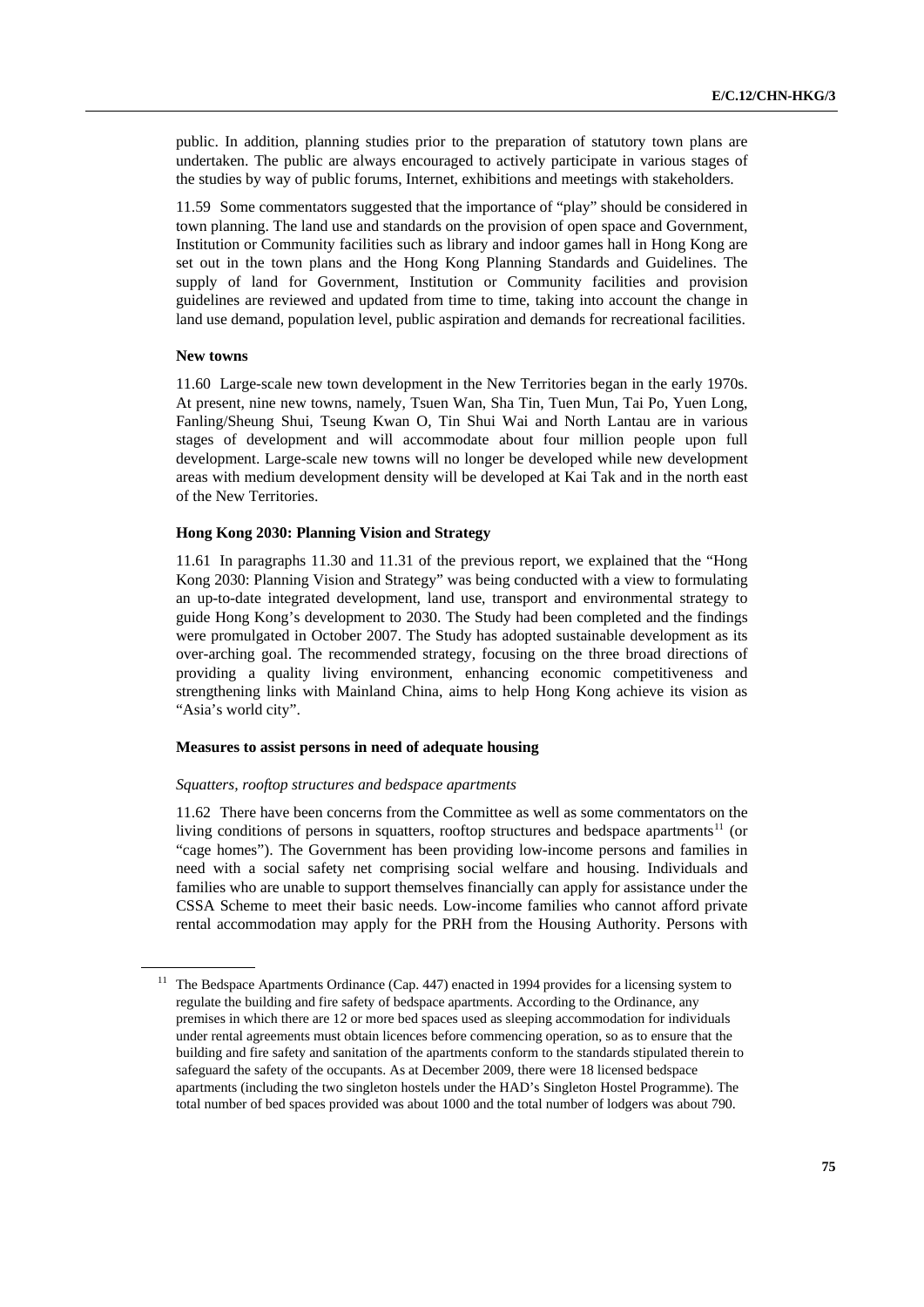genuine and pressing housing needs but who are incapable of meeting such needs themselves may seek assistance from the SWD or NGOs. The form of assistance may include provision of short-term financial assistance to meet rental and removal expenses, arrangement for admission to urban singleton hostels or temporary shelters operated by NGOs, or making recommendations to the Housing Authority for admission to the PRH for cases eligible for Compassionate Rehousing.

11.63 The HAD's Singleton Hostel Programme run by NGOs was specifically launched to provide short-term accommodation for those displaced lodgers affected by the enactment of the Bedspace Apartments Ordinance.

11.64 At present, there are two singleton hostels, namely, Sunrise House managed by the Salvation Army in Sham Shui Po and High Street House managed by the Neighbourhood Advice-Action Council in Sai Ying Pun, under the Programme. The two hostels provide a total of 580 bedspaces, with monthly charges ranging from \$700 to \$1,260 per person. As at December 2009, the occupancy rate of the hostels was around 85%. If bedspaces are still available in the two hostels after accommodating those eligible lodgers, they will also provide services to the singletons referred from the SWD and other social welfare agencies on compassionate ground.

11.65 The HD provides information to occupants of licensed private bedspace apartments on how to apply for the PRH via distribution of applications forms and information pamphlets. Apart from a Customer Service Centre, it also runs a Housing Information Centre in the urban area for the convenience of applicants for the PRH. The HD has been providing housing assistance to eligible clearees with genuine need affected by squatter and roof-structure clearance operations by other relevant Government departments.

11.66 Regarding roof top structures, the Buildings Department has continued its phased programme to clear illegal rooftop structures in some 5 500 single-staircase buildings. The HD is helping to rehouse occupants of illegal rooftop structures affected by these clearances and has taken proactive measures to encourage them to register on the Waiting List for the PRH.

11.67 For squatters, the Government's policy is to clear and rehouse squatters if their structures are exposed to immediate and obvious landslip dangers, or they are occupying land required for public development, and if there is a need to improve the environment or living standards of the clearees. It is our policy that no one will be rendered homeless by such clearance operation.

### *Disadvantaged and marginalised individuals affected by forced eviction*

11.68 The Government has provided a safety net for people with genuine housing need including those disadvantaged and marginalised clearees affected by forced eviction operations of the Government, who are eligible to apply for a PRH flat/interim housing unit. For those who are ineligible but with urgent housing need, transit centres are provided as an interim housing arrangement. All public housing applicants, irrespective of their ethnic group and gender, are treated on an equal basis and processed under the same set of application requirements.

### *Street sleepers*

11.69 The number of street sleepers recorded in the computerised Street Sleepers Registry administered by the SWD has continued to decline in recent years, dropping significantly from 785 in December 2002 to 405 in December 2009.

11.70 Paragraph 11.24 of the previous report mentioned that since April 2001, the SWD had provided additional resources to three NGOs to operate a three-year "Action Plan to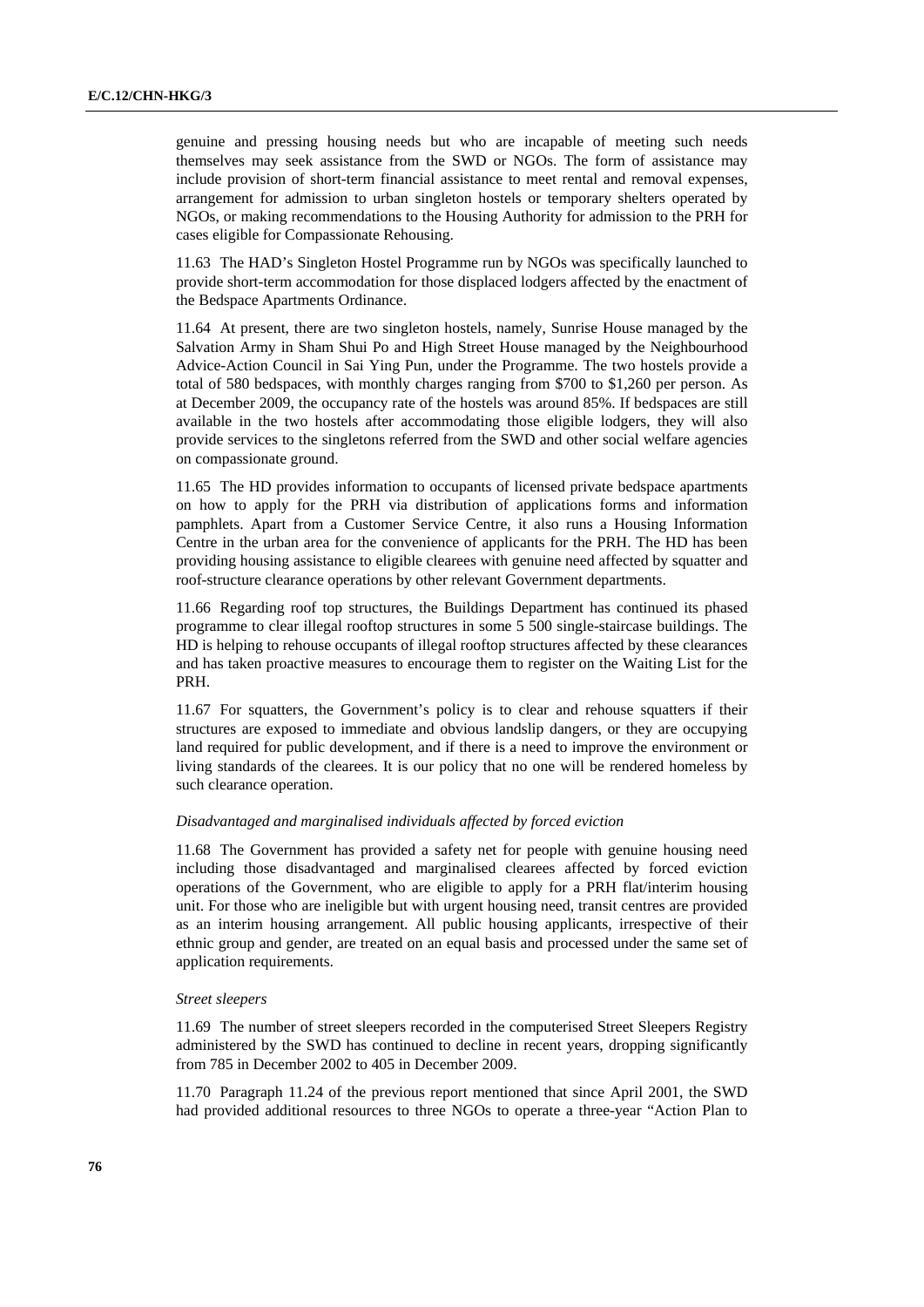help Street Sleepers" which comprised a package of integrated street-sleeper services. The Action Plan was completed in March 2004 and was found to be effective in helping street sleepers give up street sleeping. In the light of the effectiveness of the Action Plan, the SWD regularised the services for street sleepers by setting up three Integrated Service Teams for Street Sleepers in April 2004. The Integrated Service Teams which were operated by three NGOs provide a package of tailor-made and one-stop services, including day and late-night outreaching visits, emergency shelter and short-term hostel placement, counselling, employment guidance, personal care (e.g. bathing, hair-cutting and meal service), emergency relief fund, arrangement of long-term accommodation, aftercare service and service referrals. The Integrated Service Teams also collaborate with other NGOs such as the Society for the Aid and Rehabilitation of Drug Abusers and the Society for Rehabilitation and Crime Prevention, Hong Kong, to ensure that specialised services are effectively provided to street sleepers with special needs, e.g. drug addicts and exoffenders.

11.71 Besides the establishment of the three Integrated Service Teams, welfare services for street sleepers have also been strengthened with the set up of:

 (a) Five NGO-operated short-term food assistance service projects which started operation on 27 February 2009, as mentioned in paragraph 11.30 above. The projects provide food assistance to needy persons, including street sleepers; and

 (b) A Care and Support Networking Team operated by an NGO with subvention from the SWD which provides outreaching support, casework and group work services to help street sleepers and other vulnerable groups reintegrate into the community.

11.72 Meanwhile, IFSCs and ISCs, which have succeeded the functions of family service centres as mentioned in paragraph 11.24 of the previous report, continue to provide services for street sleepers on a need basis.

# **Article 12: Right to health**

# **Health and health care**

12.1 The position at the constitutional level is as explained in paragraph 412 of the initial report.

### **Policy**

12.2 As explained in paragraph 413 of the initial report, the Government's policy is that no one should be prevented, through lack of means, from obtaining adequate medical treatment. To meet this commitment, the Government heavily subsidises various healthcare services and constantly reviews and upgrades them.

12.3 According to estimates under Hong Kong's Domestic Health Accounts (HKDHA),<sup>12</sup> public health expenditure in 2005–06 comprised \$36.9 billion,<sup>[13](#page-76-1)</sup> or 2.6% of GDP, which accounted for 51.6% of the total health expenditure.

<span id="page-76-1"></span><span id="page-76-0"></span><sup>&</sup>lt;sup>12</sup> The HKDHA, like the National or Domestic Health Accounts of many other economies, is compiled in accordance with the framework of the International Classification for Health Accounts (ICHA) promulgated by the Organisation for Economic Co-operation and Development (OECD) in 2000. Thus estimates under HKDHA will facilitate comparison with other economies. HKDHA captures a more complete picture of public health expenditures in Hong Kong than the Government expenditure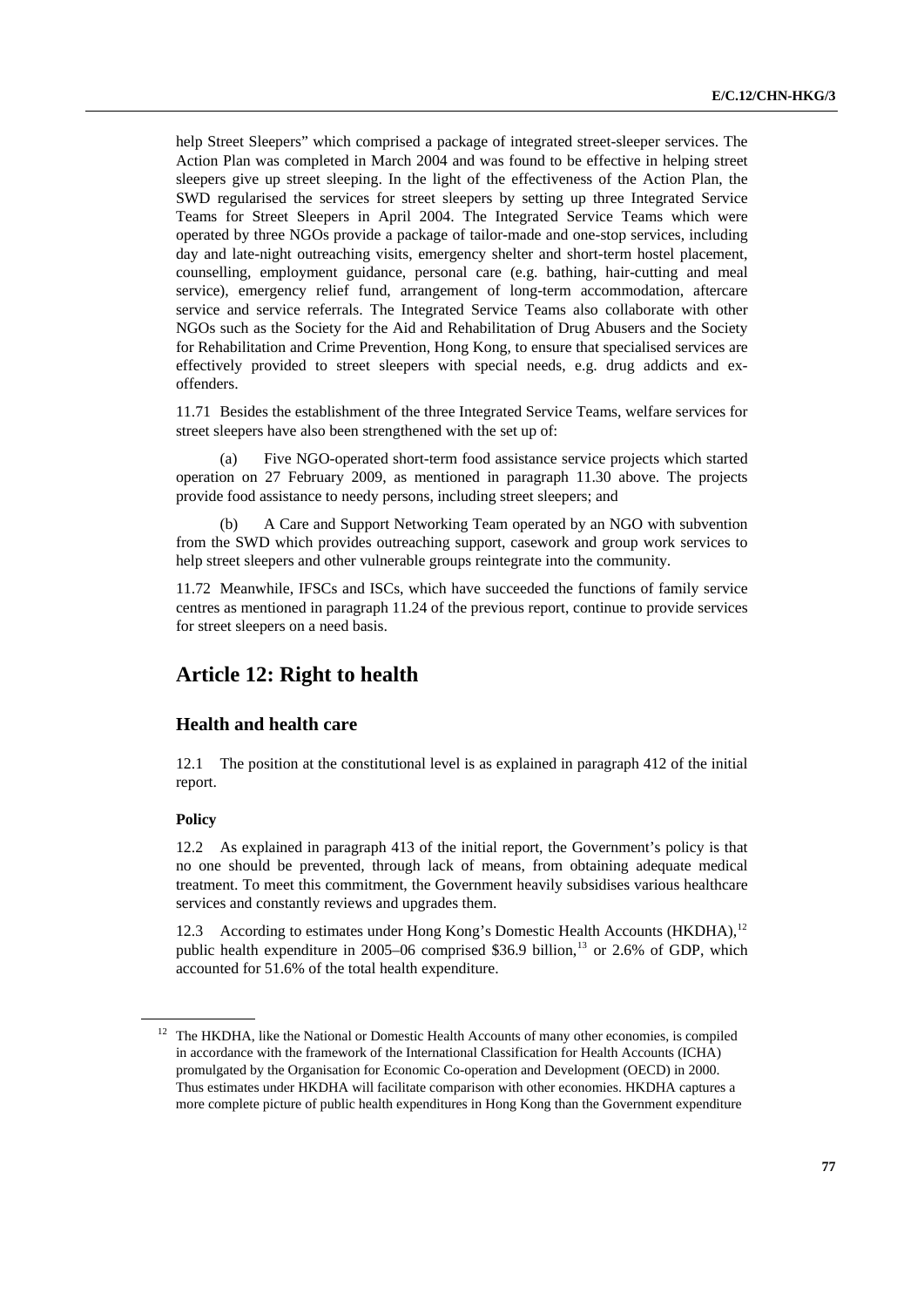12.4 The public and private sectors complement each other in the provision of healthcare services. In 2005–06, the private health expenditure was estimated at \$34.7 billion, $14$  or 2.5% of GDP, and its share was 48.4% of the total health expenditure.

12.5 The Government has pledged and is in the process of increasing progressively its health budget from 15% to 17% of the Government's recurrent expenditure by 2012. We are making use of the increased budget to improve public healthcare services and implement the service reform measures (to be elaborated under paragraphs 12.47 to 12.49 below), which have received wide public support.

### **General health of Hong Kong's population**

12.6 Hong Kong's health indices continue to compare favourably with those of developed economies.

|                    | Infant mortality<br>rate (per $1,000$<br>live-births) | Maternal mortality<br>rate (per 100,000<br>total births) | Life expectancy |                |
|--------------------|-------------------------------------------------------|----------------------------------------------------------|-----------------|----------------|
|                    |                                                       |                                                          | Male            | Female         |
| Hong Kong $(2008)$ | 1.8                                                   | 2.5                                                      | 79.3            | 85.5           |
| Japan              | 2.6(2008)                                             | 3.2(2007)                                                | 79.3 (2008)     | 86.1 (2008)    |
| UK                 | $4.7*$ (2008)                                         | 7.3(2007)                                                | 77.4 (2007)     | 81.6 (2007)    |
| <b>USA</b>         | $6.5*$ (2008)                                         | 13.3 (2006)                                              | $75.3* (2007)$  | $80.4*$ (2007) |

\* Provisional figure.

12.7 The infant mortality rate fell from 3.2 per thousand registered live births in 1998 to 2.5 in 2004 and 1.8 in 2008. Life expectancy at birth for males increased from 77.4 years in 1998 to 79.0 in 2004 and 79.3 in 2008. For females it increased from 83.0 years in 1998 to 84.8 in 2004 and 85.5 years in 2008. Hong Kong's life expectancy levels remain amongst the highest in the world. In 2008, the maternal mortality ratio remained low at 2.5 per hundred thousand registered live births. The whole population has access to safe drinking water and adequate sewage disposal facilities. It also has access to trained personnel for the treatment of common diseases and injuries, for the care for women during pregnancy and delivery, and for childcare. Also, the immunisation coverage rates of children against tuberculosis, hepatitis B, poliomyelitis, diphtheria, pertussis, tetanus, measles, mumps and rubella have been maintained at over 95% according to regularly conducted immunisation coverage survey. The levels remain one of the highest among developed economies.

under the health policy area in the Government's General Revenue Account (GRA) because, apart from those already classified as health expenditure under the GRA, public health expenditures under the HKDHA framework also cover other health-related functions performed by other Government departments. For example, the HKDHA include health expenditure on nursing homes, rehabilitation and medical social services under the SWD, and ambulance service under the Fire Services Department and Auxiliary Medical Service, etc. These are not included in the Government

expenditure under the health policy area in the GRA. 13 Data come from Hong Kong's Domestic Health Accounts: Estimates of Domestic Health Expenditure, 1989/90–2005/06. This represents the most updated estimates available. 14 See footnote 12.

<span id="page-77-0"></span>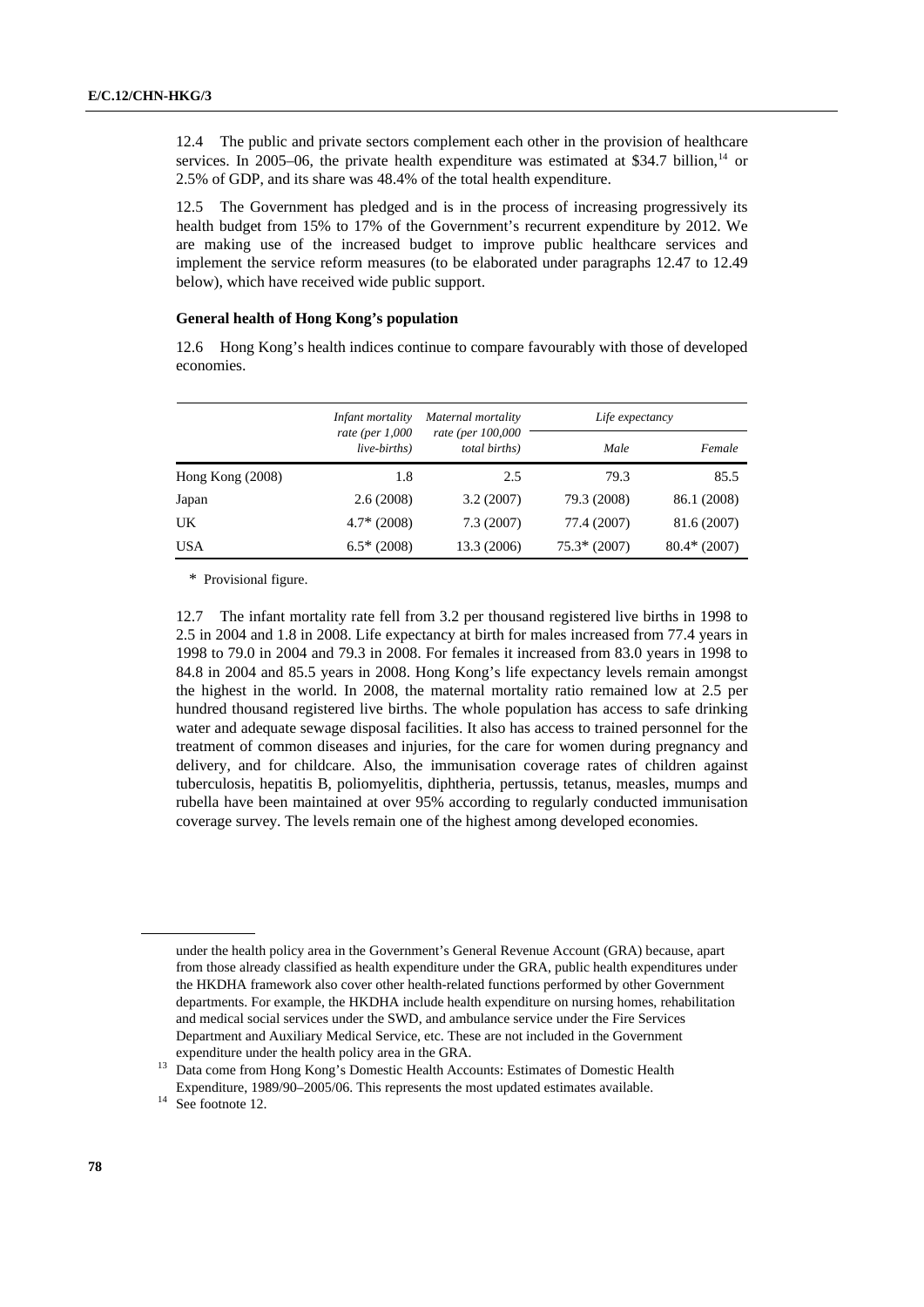## **Provision of health-care services and programmes**

## *Primary health-care services*

12.8 The Government delivers primary healthcare services through clinics and health centres operated by its DH, as explained in paragraph 442 to 443 of its initial report. It follows the World Health Organisation (WHO) approach to the provision of primary healthcare services. Primary healthcare consists of a wide range of public health services, including health promotion and disease prevention.

12.9 Hong Kong's expenditure on primary healthcare, which includes spending on public general out-patient clinics, private out-patient services (general and specialist) and dental care, amounted to about \$21 billion<sup>[15](#page-78-0)</sup> in 2005–06, with the share of the public expenditure accounting for about 22%, focusing especially on providing public health services available free of charge or at very low fees to the general public.

## *Family health and health care of women of child-bearing age and children up to five years of age*

12.10 The Government's Family Health Service (FHS) provides a comprehensive range of health promotion and disease prevention services for children from birth to five years and women below 65 years of age, through a network of 31 MCHCs and 3 Woman Health Centres.

12.11 Programmes offered to women of child-bearing age include antenatal and postnatal care, family planning service, and cervical cancer screening. Breast awareness and breastfeeding are major health issues and are actively promoted throughout.

12.12 The Child Health Service is delivered in the form of an Integrated Child Health and Development Programme. It comprises three core components, namely the Parenting Programme, the Immunisation Programme and the Health and Developmental Surveillance Programme. The Parenting Programme aims to equip parents with the necessary knowledge and the skills to bring up healthy and well-adjusted children. A comprehensive immunisation programme is provided in the MCHCs to protect children from ten infectious diseases. The Health and Developmental Surveillance programme regularly monitors children to allow for early detection of growth, developmental or behavioural problems. Children with significant problems are referred to specialists or the Child Assessment Service for further management.

### *Woman Health Service*

12.13 The Woman Health Service promotes the health of women and addresses their health needs at different life stages. The service aims to empower women to make life choices that are conducive to their health and seek appropriate health care or social services when necessary, through the provision of accurate and updated information on all woman health issues as well as relevant community resources. The Government has three Woman Health Centres and 10 MCHCs running the Woman Health Service, which provides health education, counselling, and assessment according to individual needs.

12.14 Some commentators recommended that the opening hours of the MCHCs should be extended for one to two days per week to facilitate visits by women at work. Woman health service in Woman Health Centres and MCHCs is provided in the morning of the second and fourth non-public holiday Saturdays of each month to facilitate working women. While

<span id="page-78-0"></span><sup>&</sup>lt;sup>15</sup> See footnote 12.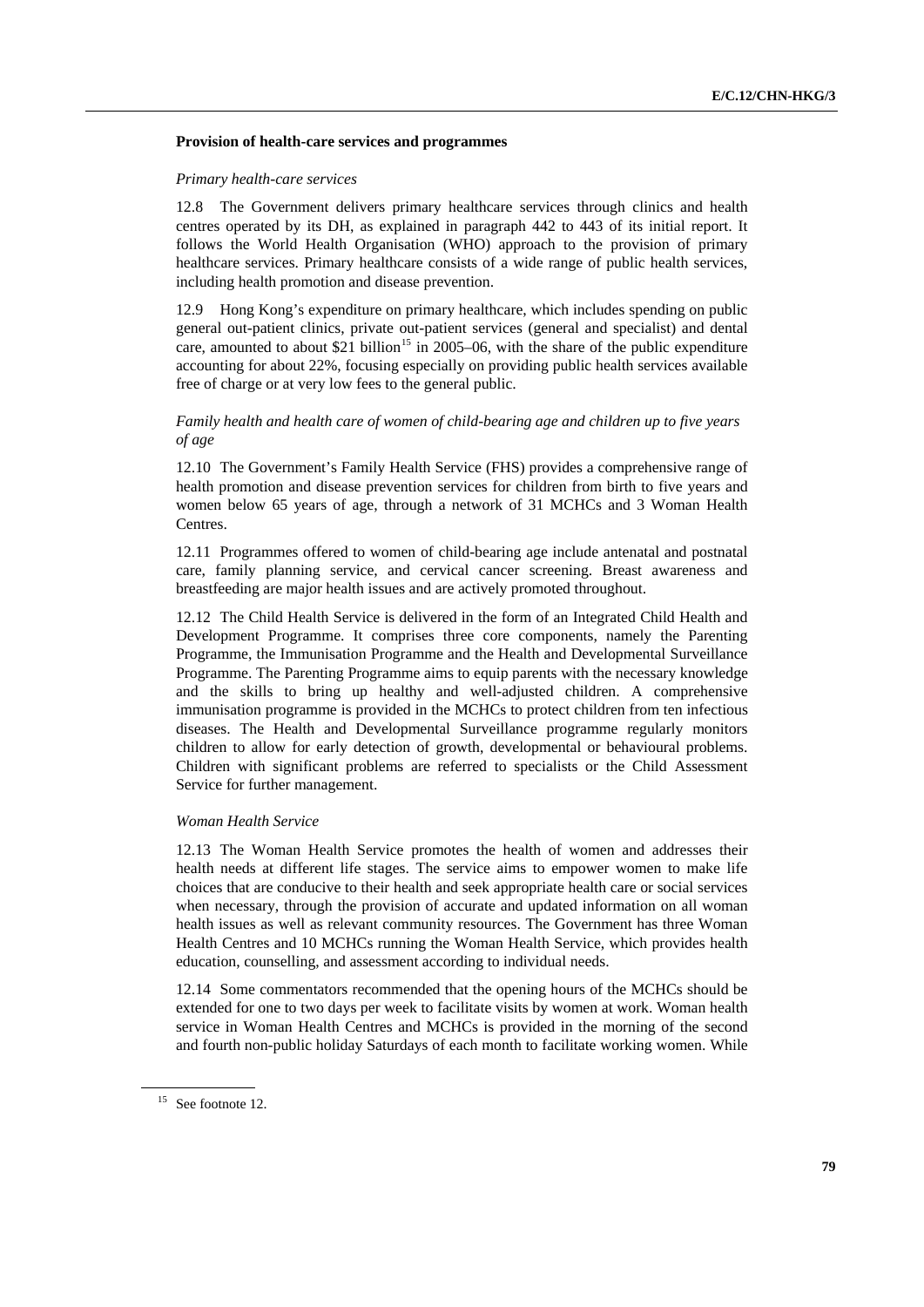DH has no plan to expand the woman health service or to introduce evening sessions at present, it is not the only service provider of woman health services. Other community organisations, including the Family Planning Association, Tung Wah Group of Hospitals, the Hong Kong Federation of Trade Unions and private medical practitioners, also provide women health services. In addition, DH runs a website (http://www.fhs.gov.hk) and a 24 hour hotline to disseminate comprehensive woman health information.

12.15 Some commentators urged the Government to promote regular breast check-up. We place great importance on woman's health. Health promotion and disease prevention strategies are employed to safeguard the health of women in Hong Kong. The Cancer Prevention and Screening Expert Panel under the Hong Kong Cancer Co-ordinating Committee makes recommendations on strategies for cancer prevention and screening based on the latest medical evidence. According to the recommendation of the Expert Panel, the Woman Health Centres of DH provide mammography screening to high risk women, for example those with a first degree relative suffering from breast cancer before the age of 50 and women aged 50 or above (as the chance of suffering from breast cancer increases with age).

12.16 Taking primary prevention measures for breast cancer by the public is important. DH has put in much effort in promoting the primary prevention of breast cancer. Measures include maintaining optimal body weight, regular exercise, sensible drinking, eating low fat food and plenty of fruits and vegetables, having the first child early and breastfeeding. In addition, DH advocates "Breast Awareness", which aims to encourage women to be more aware of their breasts and how they change at different times of the month. This enables early detection of any abnormal breast changes. DH's medical staff would provide physical examination, counselling and specialist referral for women who present with breast lumps and abnormal breast change.

12.17 The annual enrolment fee (\$315) for woman health service and additional fee (\$225) for screening mammography are heavily subsided by the Government. For those who are recipients of the CSSA, the fees are waived.

#### *Services for pregnant women from Mainland China*

12.18 Some commentators suggested enhancing protection for pregnant women from Mainland China who were admitted to local hospital for delivery. The Obstetric Package for Non-eligible Persons provided by the HA, which covers pregnant women from the Mainland, includes one antenatal check up and a stay of two nights for delivery at public hospitals. The antenatal check up helps to reduce the risks of both difficult labour for the women and unrecognised congenital anomalies and ensures that all essential investigations are conducted before delivery. If necessary, these pregnant women may continue to receive antenatal care at the obstetric out-patient clinics of public hospitals throughout pregnancy upon payment of the respective charges. The present arrangement is effective in reducing the incidence of pregnant women seeking emergency hospital admissions through Accident and Emergency Departments without essential antenatal care, thus reducing the risk to both the mother and the foetus.

#### *Student Health Service*

12.19 The Student Health Service of the DH provides a comprehensive range of promotive and preventive services to promote the physical and psychosocial health of Hong Kong's primary and secondary school children. School children can attend one of the 12 Student Health Service Centres for health assessments including physical examination and screenings for underlying medical problems, individual counselling, health education and referral to specialists, school guidance staff, school social workers, and other social welfare organisations for further assessment as appropriate.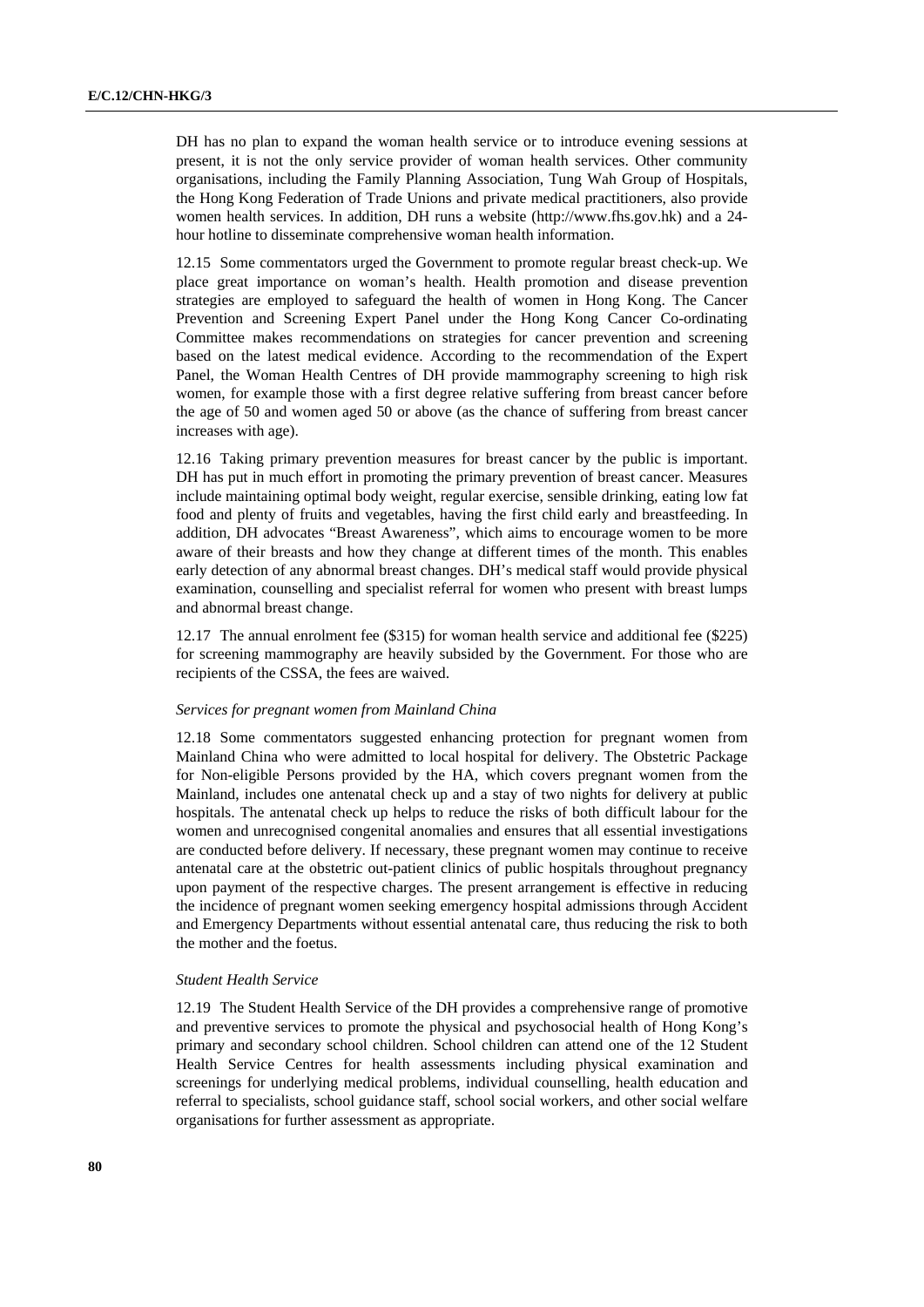### *Health of children and adolescents*

12.20 The DH introduced the Adolescent Health Programme in 2001 as part of the Student Health Service. Its purpose is to help adolescents face challenges of growing up by developing their resilience, equipping them with the skills they need to cope with crises and stress, and fostering a positive attitude to life. Multi-disciplinary teams of doctors, nurses, clinical psychologists, social workers, and other professionals visit secondary schools to deliver health promotional programmes to students, teachers and parents.

12.21 Some commentators urged the Government to formulate a comprehensive child health policy, while some others expressed concern about the problems of obesity as well as the unhealthy eating habit and lifestyle of children and adolescents in Hong Kong. The Government attaches great importance to the health of children and adolescents. Through DH and HA, we provide a comprehensive range of medical services including health promotion, disease prevention, early intervention and medical care for children. An Integrated Child Health and Development Programme is implemented in MCHCs of DH to promote the holistic (physical, cognitive, emotional and social) health and wellbeing of children from birth to five years. The core components of the integrated programme are parenting, immunisation, as well as health and developmental surveillance.

12.22 Evidences showed that breastfed children are less likely to develop childhood obesity. Programmes in promotion and supporting continuation of breastfeeding have been implemented in MCHCs. These include antenatal workshops, support groups, medical consultation for breastfeeding related problems and individual counseling and coaching on techniques of breastfeeding. Among infants born in 2008, 73.7% of mothers initiated breastfeeding after delivery, and 12.7% of infants were exclusively breastfed at 4 to 6 months.

12.23 The Integrated Child Health and Development Programme includes growth monitoring and guidance on child feeding. Parents are provided with anticipatory guidance on weaning and healthy eating. The information is also provided in the Happy Parenting workshops, parent education pamphlets and the website of the Family Health Service under the DH.

12.24 Currently the Family Health Service is developing a parenting programme on weaning. It aims to assist parents in adopting the healthy feeding practices as early as the weaning period to facilitate the children to adopt a healthy eating habit in the longer term.

12.25 For primary and secondary school students, the Student Health Service of the DH provides comprehensive, promotive and preventive health programmes according to their needs at various stages of development. It aims at promoting and maintaining the physical and psychological health of students.

### *Dental care*

12.26 Curative dental services are mainly provided by the private sector and NGOs. The Government dental services are largely confined to emergency dental treatment, specialist oral care to public hospital patients and special need group, dental care for prisoners/inmates in correctional institutions, and basic dental treatment for primary school children through the School Dental Care Service.

12.27 In 2008–09, over 346 000 children — about 94.3% of the primary school population — participated in the School Dental Care Service. This represents an increase by 6% in participation rate compared to 2001–02, as reported in paragraph 12.16 of the previous report. The Government also strives to raise public awareness of oral health and help them develop good oral health habits through publicity and education. Since 2003, the DH has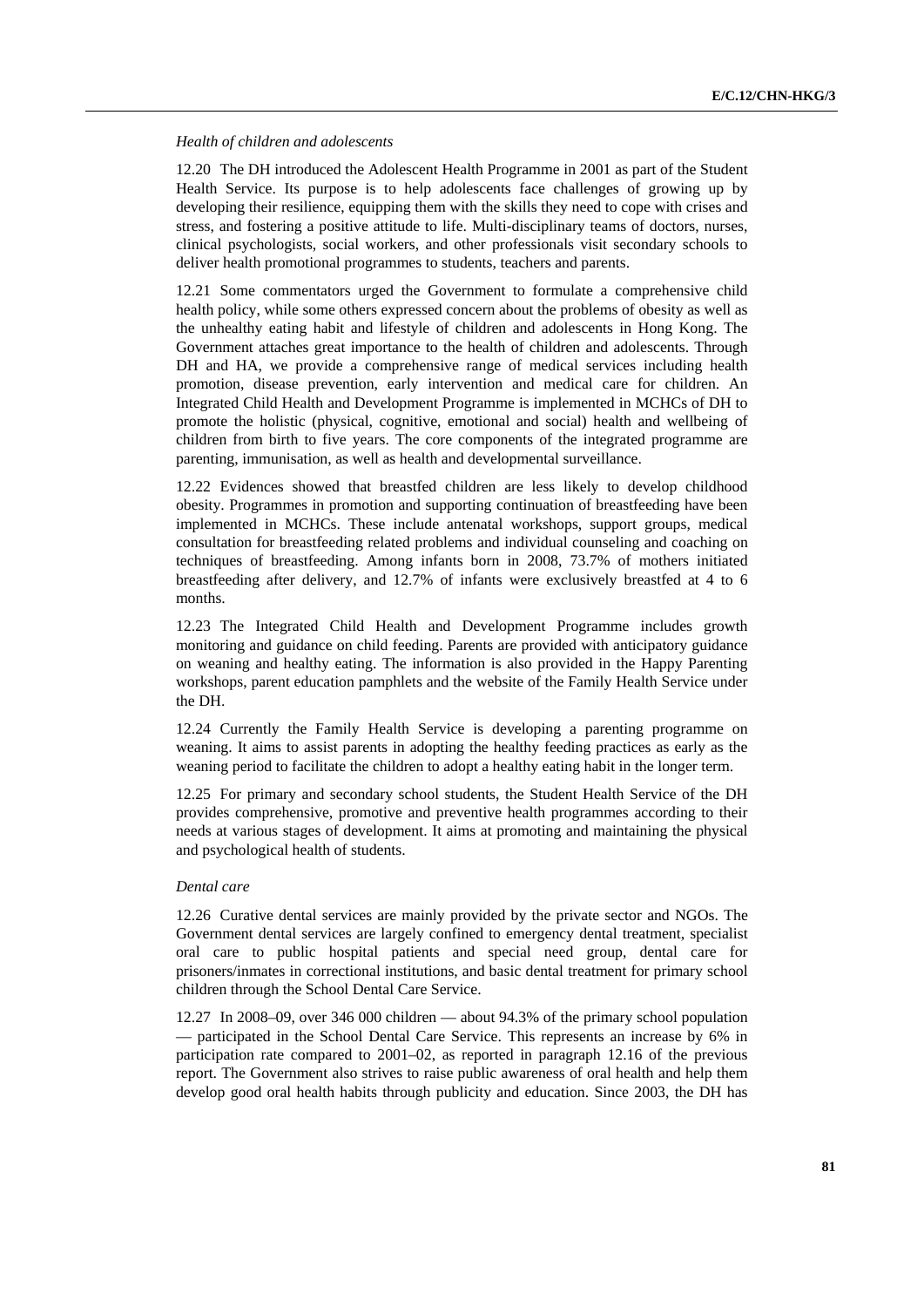been launching an annual "Love Teeth Campaign" to strengthen its efforts on oral health promotion to the community.

## *Health education*

12.28 We mentioned in paragraph 12.17 of the previous report that the Central Health Education Unit of the DH has incorporated a multidisciplinary team. The Unit works in partnership with the community to enhance the health of the population more comprehensively and effectively. Priority action areas include nutrition, physical activity, organ donation, injury prevention and mental health promotion.

### **Provision of public hospital services**

12.29 As mentioned in paragraph 12.20 of the previous report, public hospital and related healthcare services in Hong Kong are mainly provided by the HA. At present, the HA manages 41 public hospitals and institutions, 48 specialist outpatient clinics and 74 general outpatient clinics. The provision of the services is organised into seven clusters.

### *Inpatient services*

12.30 The HA provides inpatient services to patients with acute illnesses who require intensive treatment. As at 31 March 2009, the HA provides a total of 27 117 beds, including 20 416 general beds, 2 041 infirmary beds, 4 000 beds for the mentally ill and 660 beds for the mentally handicapped. Compared with the total number of hospital beds as at March 2002 as reported in paragraph 12.22 of the previous report, the slight decrease in the number of hospital beds was due to the gradual shift of the focus in healthcare services delivery from inpatient to ambulatory and community care, which is in line with international trend. Under this trend, the reliance on hospital beds has reduced. In 2008–09, the number of inpatient and day patient discharges in public hospitals was over 1.27 million. About \$23.4 billion were spent on the provision of such services in the hospitals of the HA in that year.

### *Spending on public hospitals and waiting lists for patients*

12.31 We note the concern of the Committee on the spending on public hospitals and waiting lists for patients. The Government's allocation to the HA has been increasing in recent years from \$26.9 billion in 2005–06 to \$31.1 billion in 2008–09. To further enhance the healthcare services provided by the HA, the Government has also decided to increase the recurrent subvention for the HA by about \$870 million each year over the three years from 2009–10 to 2011–12. As regards the waiting time for patients at HA's specialist outpatient clinics, the HA has in place a triage system to arrange the date of appointment for new patients having regard to the urgency of their clinical conditions to ensure that patients with urgent medical needs are attended to within a reasonable time. More details are at paragraph 12.35.

## *Accident and emergency services*

12.32 As at 31 December 2009, 16 public hospitals provide accident and emergency services to deliver services to patients requiring urgent medical attention and provide medical support in major disasters and incidents. About \$1.7 billion were allocated for the provision of such services in 2008–09.

12.33 In 2008–09, the number of attendances at the accident and emergency departments of public hospitals was around 2.12 million. Patients attending the accident and emergency departments are classified into five categories according to their clinical conditions: Critical (Category 1), Emergency (Category 2), Urgent (Category 3), Semi-urgent (Category 4), and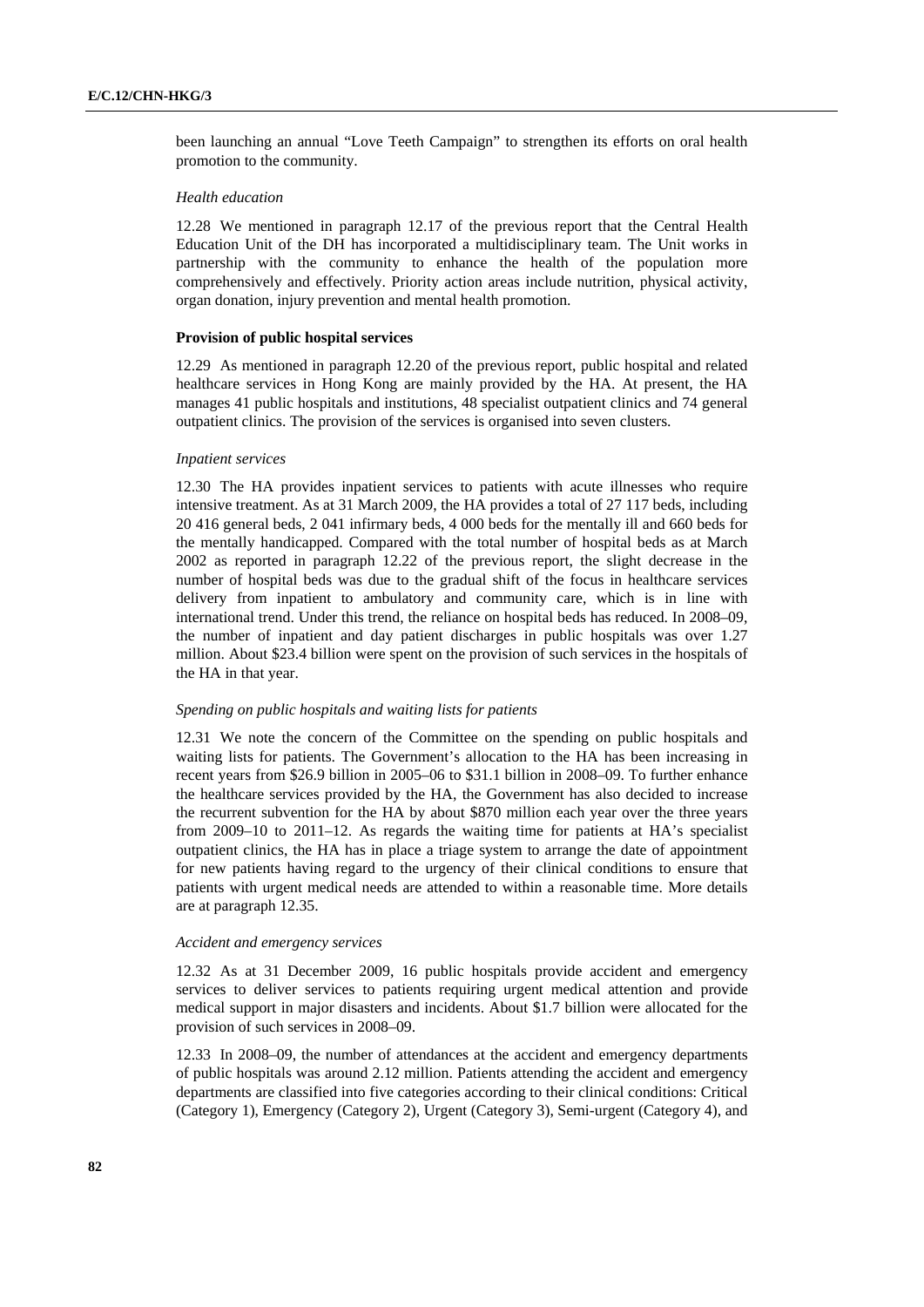Non-urgent (Category 5). This aims to enable patients with more urgent needs to be promptly attended to. In 2008–09, all patients in Category I were provided with immediate treatment and over 95% of patients in Category II were provided with treatment within 15 minutes.

### *Specialist outpatient services*

12.34 The HA has specialist outpatient clinics in various clusters to provide specialist services. The services provided at these clinics include assessment of patients' symptoms, diagnosis, treatment and follow-up treatment. About \$6.5 billion were allocated in 2008–09 for providing such services.

12.35 In 2008–09, the number of attendances at the specialist outpatient clinics of the HA was 6.07 million. Under the triage system for new specialist outpatient cases in the HA, special outpatient services clinics will arrange the date of appointment for new patients having regard to the urgency of their clinical conditions, taking into account the patients' clinical history, the presenting symptoms and the findings of physical examination and investigations. Patients with Priority I and Priority II conditions can be seen within two weeks and eight weeks respectively. The triage criteria have been sent to private practitioners to facilitate their initial assessment of patients. A number of specialist clinics of the HA work with the family medicine specialist clinics within the same cluster to conduct preliminary assessment for patients with low-risk medical conditions so as to shorten the waiting time for the newly referred patients.

12.36 Patients with stabilised conditions will be referred back to the primary care practitioners in the private sector or the HA's general outpatient clinics for further followup and treatment.

#### *Allied health services*

12.37 The allied health service personnel of the HA, including clinical psychologists, physiotherapists and occupational therapists, provide rehabilitation and extended care services to patients to optimise their treatment outcome and facilitate their re-integration into the community. In 2008–09, the number of allied health outpatient attendances was around 1.9 million. On the other hand, medical laboratory technologists, diagnostic radiographers, medical physicists and medical scientific officers also assist doctors in carrying out medical diagnosis and monitoring treatment outcomes.

# *Ambulatory and community care*

12.38 In the light of the international trend of focusing more on the development of ambulatory and community care services, the HA has stepped up the development of ambulatory and community care services. This is to reduce the reliance of the public on inpatient services and facilitate the rehabilitation of discharged patients in the community. The HA will also continue to enhance the training for family physicians and other community healthcare staff to improve community health care.

12.39 In 2008–09, the expenditure of the HA on community health services was \$800 million. In the same year, the HA conducted a total of 799 300 home visits and provided 831 700 outreach attendances to elderly people and patients with mental health problems.

### *Medical charges and fee waiver*

12.40 Fees for public hospital services in Hong Kong are set at a level affordable by the general public. We note the concern of the Committee and some commentators on medical care received by low income patients under the current fee waiver system. Medical charges of public hospitals and clinics are highly subsidised by the Government with an average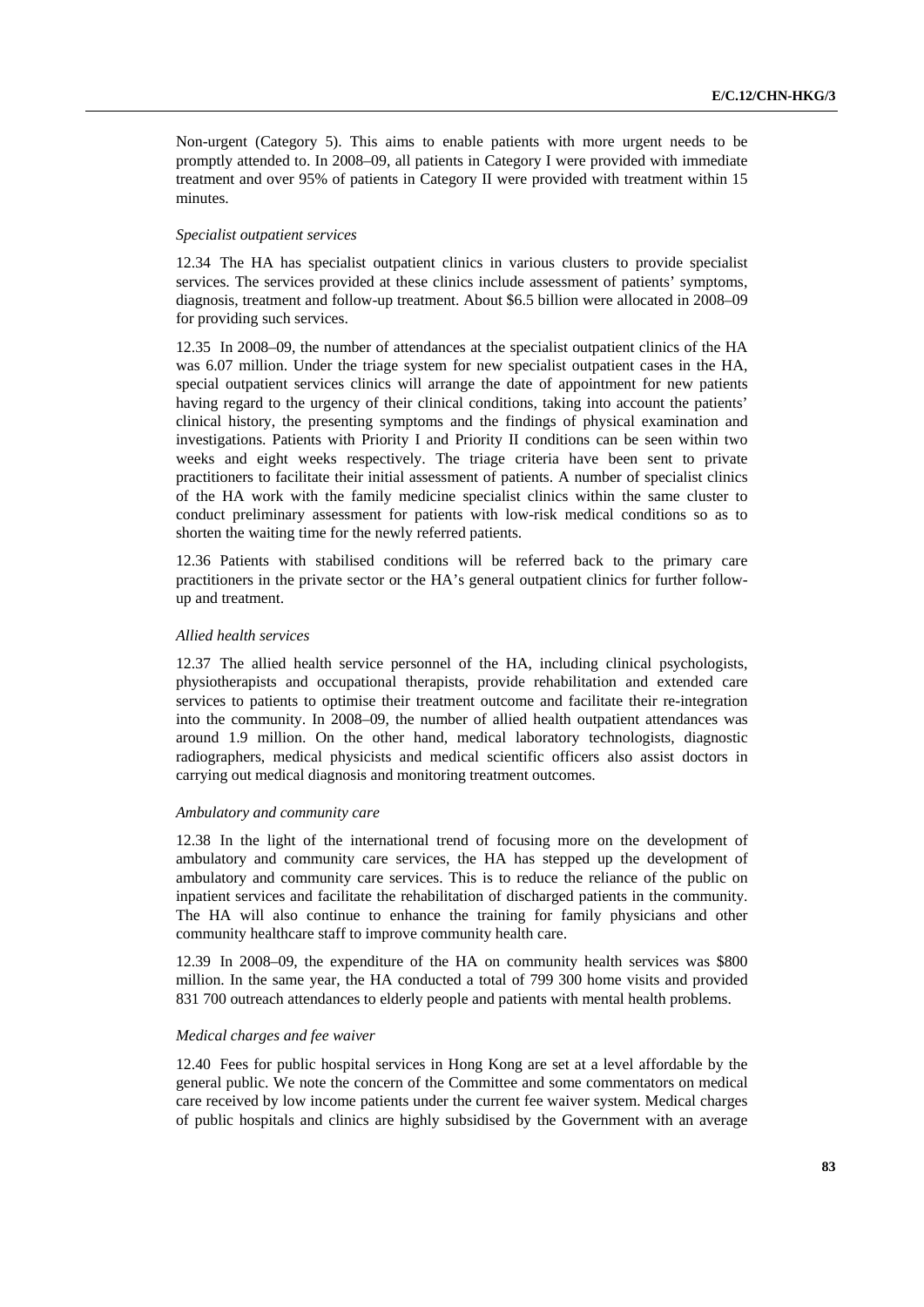subsidy level of 95%. People receiving assistance under the CSSA are exempted from payment of public medical charges. Meanwhile, the Government has put in place a medical fee waiver mechanism to provide assistance to other needy groups. Recipients of the waiver include low-income patients, chronically ill patients and elderly patients with financial difficulties.

## *Subsidy of drugs*

12.41 We note the recommendation raised by the Committee and other commentators to revise the current subsidised drug list to meet the needs of the chronically-ill and the mentally ill.

12.42 The drug policy of the HA is to implement the Drug Formulary to ensure equitable access to cost-effective drugs of proven safety and efficacy through standardisation of the drug policy and drug utilisation in all HA hospitals and clinics. At present, there are about 1 300 standard drugs in the Formulary. All of them are proven to have clinical efficacy, therapeutic effectiveness and cost-effectiveness. Patients who meet the relevant clinical conditions will be prescribed the drugs by doctors and the drugs will be provided by the HA at standard fees and charges.

12.43 In accordance with established mechanism, the HA regularly appraises new drugs and reviews the list of drugs in the Formulary through its expert committees (including the Drug Advisory Committee and the Drug Utilisation Review Committee) which comprise doctors, clinical pharmacologists and pharmacists. Changes will be made to the Formulary as appropriate to the circumstances. The review process takes into account a number of considerations such as scientific evidence, cost-effectiveness, technology advances in treatment options concerned, actual experience in the use of the drugs, as well as the views of professionals and patient groups. To further enhance the protection for patients, we have earmarked additional recurrent funding of \$194 million to the HA in 2010–11 to expand the coverage of the Formulary by incorporating six drugs for rare genetic diseases and two drugs for cancer into the Formulary in that year. The clinical application of nine drug classes, including drugs for chronic diseases and mental illness, will also be expanded in the same year.

#### *Working hours of health-care personnel and patient safety*

12.44 Some commentators were concerned about the long working hours of hospital personnel and possible implications on patient safety. The HA is committed to maintaining a motivated and competent workforce for provision of quality services to the public. To improve the working conditions of staff, the HA has implemented various initiatives in recent years, including the pilot programmes under the Doctor Work Reform which seeks to rationalise doctors' working hours while enhancing quality of patient care through better teamwork and sharing of responsibilities. The HA will continue to monitor the working conditions of its staff and identify ways to manage workload while ensuring the delivery of quality service to the public.

### *Handling of medical complaints*

12.45 Some commentators showed concern on the effectiveness of the complaint mechanism on hospital services. The HA has in place a two-tier complaint system for handling of complaints in relation to medical services. All first-time complaints about hospital services will be handled and responded by the hospital directly. If the complainant is not satisfied with the handling/outcome of his/her complaint, he/she can file an appeal with the Public Complaints Committee (PCC) of the HA. The PCC comprises members from different sectors of the community and is responsible for considering and deciding on all appeal cases. Members of the PCC are not HA employees and the PCC has no direct line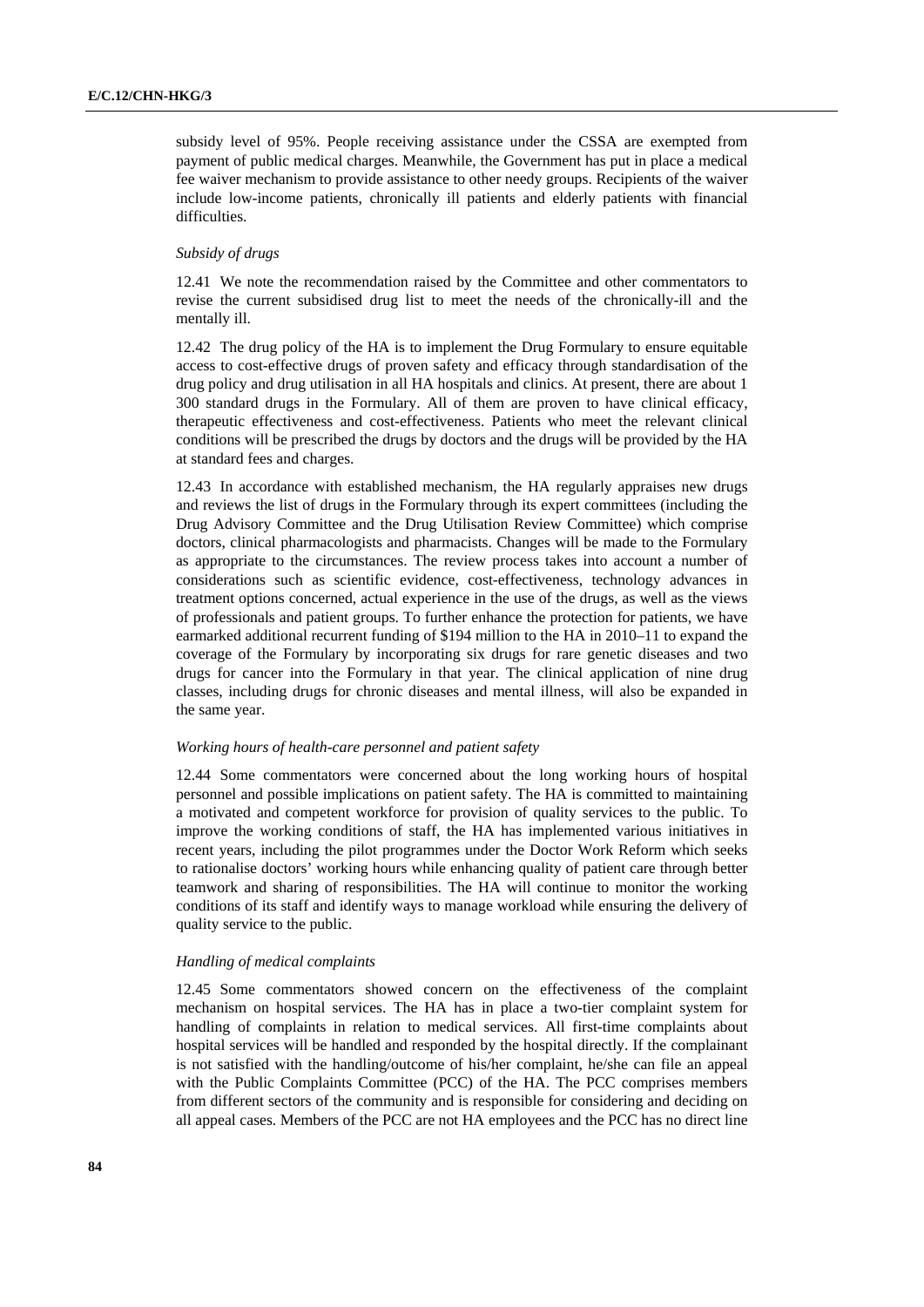function with any hospital or operational departments/service units. This enables the PCC to handle all complaints fairly and impartially as an independent body. The HA has also implemented various initiatives to continuously improve the efficiency and effectiveness of its complaints management system, e.g. launching patient satisfaction surveys to engage patients and proactively collect patient feedback, establishing fast-track mechanism on handling of repeated appeals with a view to expediting and streamlining the processing of such cases.

### **Regulation of health-care institutions**

12.46 The Office for Registration of Healthcare Institutions of the DH registers private hospitals, nursing homes and maternity homes and monitors their services with respect to accommodation, manpower and equipment. The framework for the regulation and monitoring of private health care services includes both statutory and administrative measures implemented by the DH.<sup>[16](#page-84-0)</sup> The framework is regularly reviewed to ensure that the private sector provides a high and consistent standard of service. Improvements are made where necessary, for example, the DH revised the Code of Practice for private hospitals, nursing homes and maternity homes which institutionalised standards of good practice in private hospitals in late 2009.

### **Reforming the health-care systems**

12.47 Further to the position as set out in paragraph 12.39 to 12.41 of the previous report, to meet challenges that arise from Hong Kong's ageing population, rising expectations of health care, and soaring medical costs due to technological advancement, the Government published the Healthcare Reform Consultation Document "Your Health, Your Life" in March 2008 and launched a three-month first-stage public consultation on healthcare reform. We put forward the following complementary reform proposals as an integral package:

- (a) Enhancing primary care;
- (b) Promoting public-private partnership in healthcare;
- (c) Developing electronic health record sharing;
- (d) Strengthening public healthcare safety net; and
- (e) Reforming healthcare financing arrangements.

12.48 The first-stage public consultation on healthcare reform reflected a broad consensus of the community on the need to reform the healthcare system and for implementing reform proposals listed in the above paragraph to further improve healthcare service. The public also broadly recognised the need to address the issue of healthcare financing in order to ensure the sustainable development of the healthcare system.

12.49 In recognition of the challenges to healthcare financing posed by Hong Kong's ageing population and increasing medical costs, and taking into account the views collected in the first-stage public consultation on healthcare reform especially on financing, the Government is now working on a supplementary financing option based on voluntary participation, which will comprise insurance and savings components and will be standardised and regulated by the Government. The Government has also set aside \$50 billion to take forward healthcare reform. The objective is to enable a wider choice of private healthcare services for those who are willing and able to afford through voluntary

<span id="page-84-0"></span><sup>&</sup>lt;sup>16</sup> For example, the Hospitals, Nursing Homes and Maternity Homes Registration Ordinance (Cap. 165).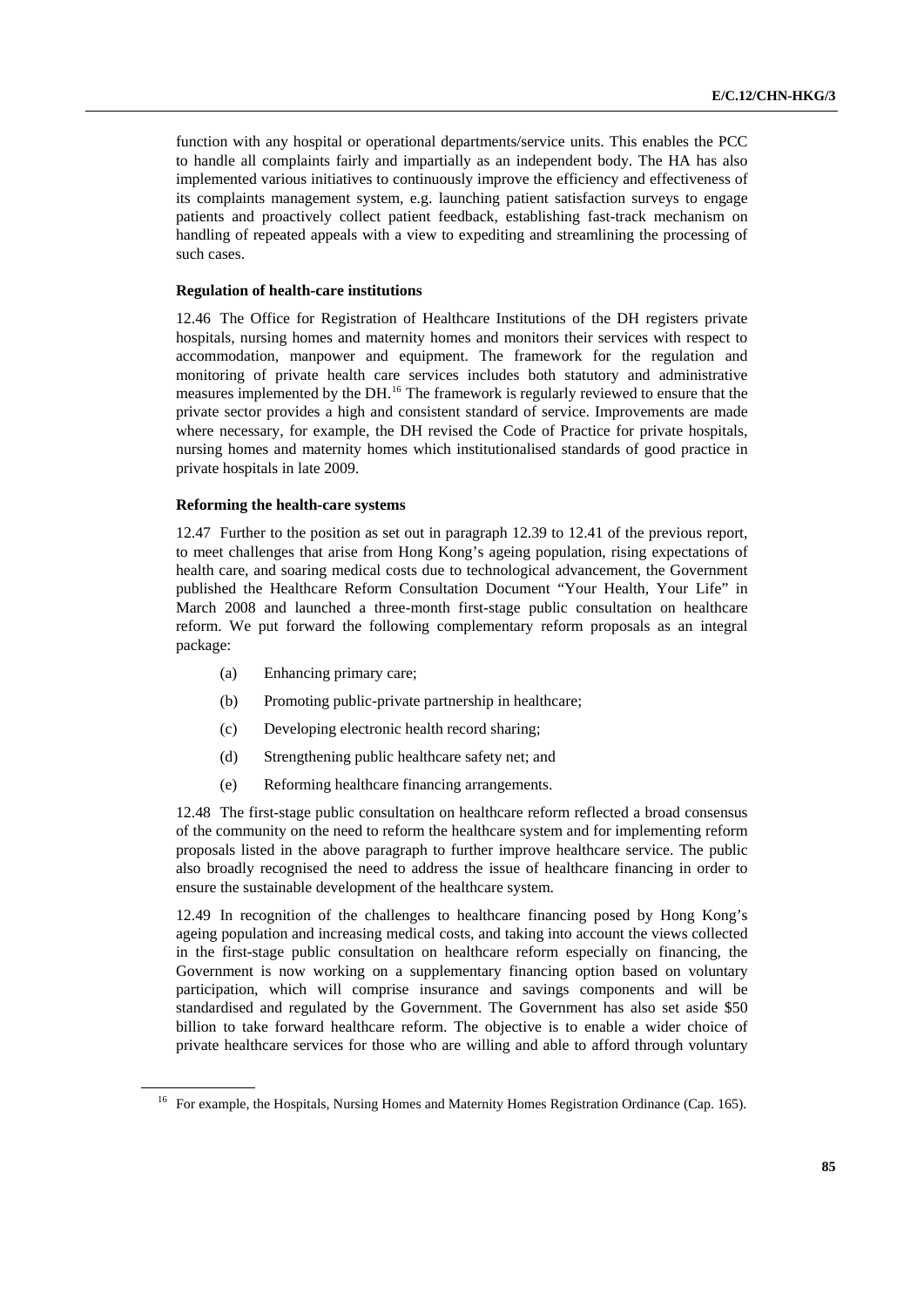health insurance and saving schemes, in turn easing the pressure on the public healthcare system and benefiting people in need of heavily-subsidised public healthcare services. We plan to consult the public on the detailed proposal in 2010.

### *Enhancing primary care*

12.50 On enhancing primary care specifically, the Working Group on Primary Care set up by the Government made a number of initial recommendations in September 2009, which are outlined below:

 (a) Developing conceptual models and clinical protocols for different chronic diseases and age/gender groups;

 (b) Developing in phases a Primary Care Directory to provide adequate information about different primary care service providers to facilitate the public to choose the providers that best suit their needs, and to promote the family doctor concept; and

 (c) Launching pilot projects in various districts to set up community health centres and networks through collaboration between the public and private healthcare sectors as well as NGOs, so as to provide more comprehensive one-stop primary care services to the public.

12.51 The Government will allocate additional resources to implement the above recommendations for enhancing primary care in HKSAR. We have also started implementing a series of pilot projects to enhance the support for chronic disease patients in both the public and private sectors in local communities. We are exploring through these pilot projects and other initiatives the scope for greater public-private-partnership in the provision of healthcare. Meanwhile, we will also strengthen the safety net of our public healthcare services so as to give better protection for patients requiring costly drugs and treatment.

## *To develop a territory-wide patient-oriented electronic health record sharing system as an essential health-care reform infrastructure*

12.52 As an essential infrastructure for implementing healthcare reform, the Government is joining hands with the public and private healthcare sectors, IT service providers and stakeholders in the community to develop a territory-wide, patient-oriented electronic health record (eHR) sharing system. A dedicated office was set up under the Food and Health Bureau (FHB) in July 2009 to co-ordinate the 10-year programme on the eHR development, by leveraging the HA's systems and know-how.

12.53 The objective of the eHR Programme is, through developing an eHR sharing system based on voluntary participation of the patients and healthcare providers, to enhance the continuity of care as well as better integration of different healthcare services for the benefits of individual patients. The Government is committed to developing the first phase of the sharing system by 2013–14 for connection with all public and private hospitals, and to having electronic medical/patient record systems and other health information systems available in the market for private doctors, clinics and other healthcare providers to connect to the eHR sharing platform. The Government will also formulate a legal framework for the eHR sharing system prior to its commissioning to protect data privacy and security.

### **Traditional Chinese medicine**

12.54 As mentioned in paragraph 12.26 of the previous report, Hong Kong has established a statutory framework to regulate Chinese medicine practice, and the use, trading and manufacture of Chinese medicine through the enactment of the Chinese Medicine Ordinance (Cap. 549) and the setting up of the statutory Chinese Medicine Council of Hong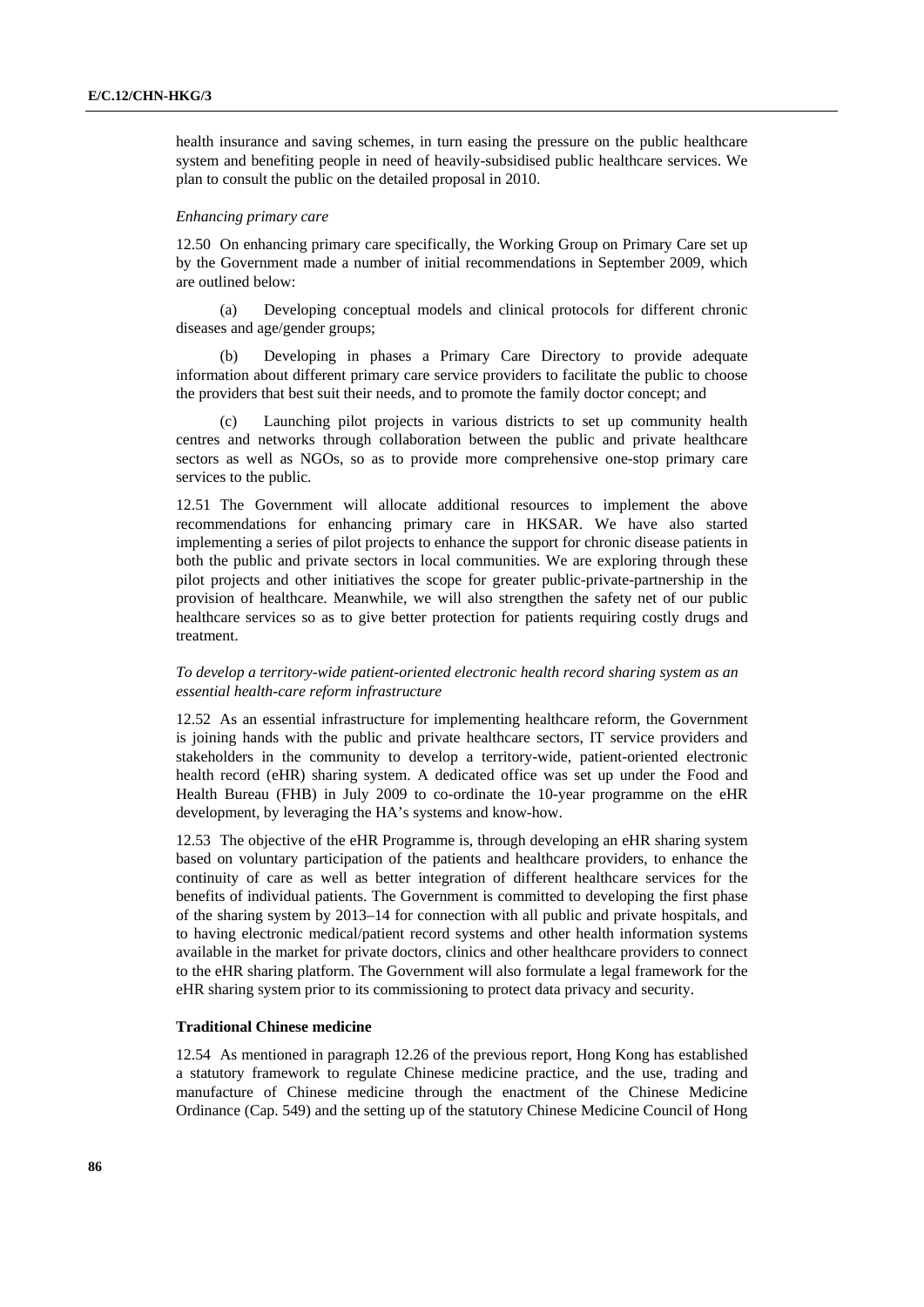Kong. The Chinese Medicine Council of Hong Kong is supported by the Chinese Medicine Practitioners Board and the Chinese Medicines Board, which regulate the practice of Chinese medicine practitioners and the use, trading and manufacture of Chinese medicines respectively.

### *Regulation of Chinese medicine practitioners*

12.55 The Chinese Medicine Ordinance stipulates a regulatory system for Chinese medicine practitioners. The system involves registration, examination and discipline, which protects the rights and health of patients, ensures the professional standards and conduct of Chinese medicine practitioners, and hence establishes the statutory professional status of Chinese medicine practitioners in Hong Kong.

12.56 Under the system, only those who have passed the Licensing Examination are eligible to become registered Chinese medicine practitioners. To ensure registered Chinese medicine practitioners keep abreast of updated professional knowledge, the registration system also requires that registered Chinese medicine practitioners must satisfy the requirement for continuing education under the Chinese Medicine Ordinance before their practising certificates would be renewed.

12.57 The Chinese Medicine Practitioners Board has also compiled the Code of Practice for Chinese Medicine Practitioners with a view to ascertaining the standard of professional practice and ethics of Chinese medicine practitioners.

12.58 As at end of November 2009, there were about 6 100 registered Chinese medicine practitioners in Hong Kong.

## *Regulation of Chinese medicine*

12.59 As foreshadowed in paragraph 12.29 of the previous report, Hong Kong has established a regulatory system for Chinese medicines. The regulatory system for Chinese medicines encompasses four aspects including licensing of Chinese medicines traders, registration of proprietary Chinese medicines, import and export control on Chinese medicines, and a monitoring system for the safety of Chinese medicines.

12.60 For licensing of Chinese medicines traders, retailers and wholesalers selling Chinese herbal medicines, as well as manufacturers and wholesalers of proprietary Chinese medicines must apply for licences. The Chinese Medicines Board has drawn up practising guidelines for each category of Chinese medicines traders. All licensed Chinese medicines traders must comply with relevant legislation and practising guidelines. The Chinese Medicines Board has the authority to take disciplinary action against any Chinese medicines traders who violate the practising guidelines.

12.61 As at end November 2009, the Chinese Medicines Board has issued about 7 300 Chinese medicines trader licenses.

12.62 According to the Chinese Medicine Ordinance, all proprietary Chinese medicines must first be registered before they can be sold or manufactured in Hong Kong. The relevant sections are expected to commence in 2010. As at end of November 2009, the Chinese Medicines Board has received about 16 500 applications for registration as proprietary Chinese medicines.

12.63 From January 2008, applications for import or export of 36 Chinese herbal medicines and proprietary Chinese medicines under the Chinese Medicine Ordinance should be made to the DH. Any person importing or exporting the aforesaid Chinese medicines without a license may commit an offence under the Import and Export Ordinance.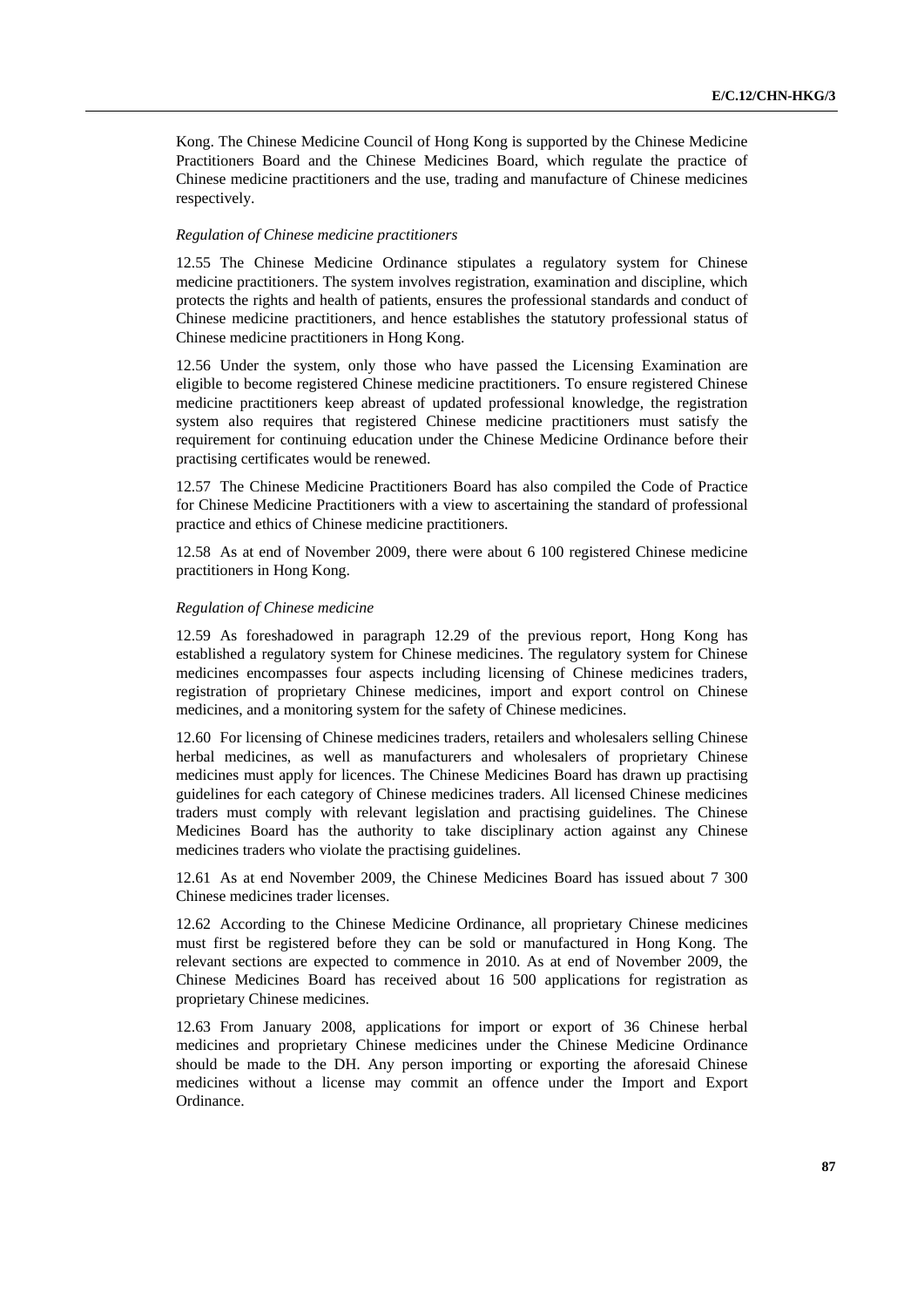12.64 In order to safeguard public health, the DH maintains surveillance on the safety and quality of Chinese herbal medicines and proprietary Chinese medicines on sale in the market. Healthcare personnel should report cases of adverse effects caused by medicines and the DH will investigate into such incidents and bring in appropriate preventive and control public health measures accordingly.

12.65 As mentioned in paragraph 12.29 of the previous report, the DH is developing reference standards for Chinese Materia Medica. The Hong Kong Chinese Materia Medica Standards project was launched in 2001, with the purpose of providing safety and quality reference standards for commonly used Chinese Materia Medica in Hong Kong. Research on the standard of 60 Chinese Materia Medica commonly used in Hong Kong has already been completed by phases. The standards of eight Chinese Materia Medica in phase I and 24 in phase II of the project were published in 2005 and 2008 respectively. For phase III, the standards of another 28 Chinese Materia Medica will be published in early 2010. The Chinese Materia Medica standards will be extended to cover some 200 commonly used Chinese herbal medicines in Hong Kong by 2012.

## *Structured training in Chinese medicine*

12.66 Further to the position reported in paragraph 12.30 of the previous report, three universities provide Chinese medicine outpatient services, as well as full-time undergraduate courses and post-graduate degree courses on Chinese medicine.

#### *Chinese medicine outpatient services*

12.67 We started introducing Chinese medicine outpatient services in the public sector in December 2003. Our plan is to set up one public Chinese medicine clinic (CMCs) in each of the 18 districts in the territory. Up to early 2010, 14 CMCs have been put into operation. Plans to set up the remaining public CMCs are in the pipeline. The objectives of setting up public CMCs are to:

 (a) Promote the development of "evidence-based" Chinese medicine practice through clinical research;

- (b) Systematise the knowledge base of Chinese medicine;
- (c) Develop a model for Chinese medicine training;
- (d) Develop standards in Chinese medicine practice; and
- (e) Develop models of interface between western and Chinese medicine.

### **Control of communicable diseases**

12.68 The position is largely the same as set out in paragraphs 12.6 to 12.7 of the previous report, i.e. that we continue to maintain a well-established and effective system for surveillance of communicable diseases. The Prevention and Control of Disease Ordinance (Cap. 599) and its subsidiary legislation have come into operation since 14 July 2008, replacing the Quarantine and Prevention of Disease Ordinance (Cap. 141). The new Ordinance has brought the legislative framework in line with the development of the overall control mechanism for communicable diseases in Hong Kong and the requirements of the International Health Regulation (2005). As with the previous Ordinance, medical doctors are required to notify the Director of Health of cases of diseases specified in its First Schedule. In addition, the DH monitors trends of infectious diseases of public health importance such as influenza-like illness; hand, foot and mouth disease; acute diarrhoeal diseases; and acute conjunctivitis through various sentinel surveillance systems based at public out-patient clinics and general practitioners, Chinese medicine practitioners, childcare centres and kindergartens, as well as elderly homes. The Public Health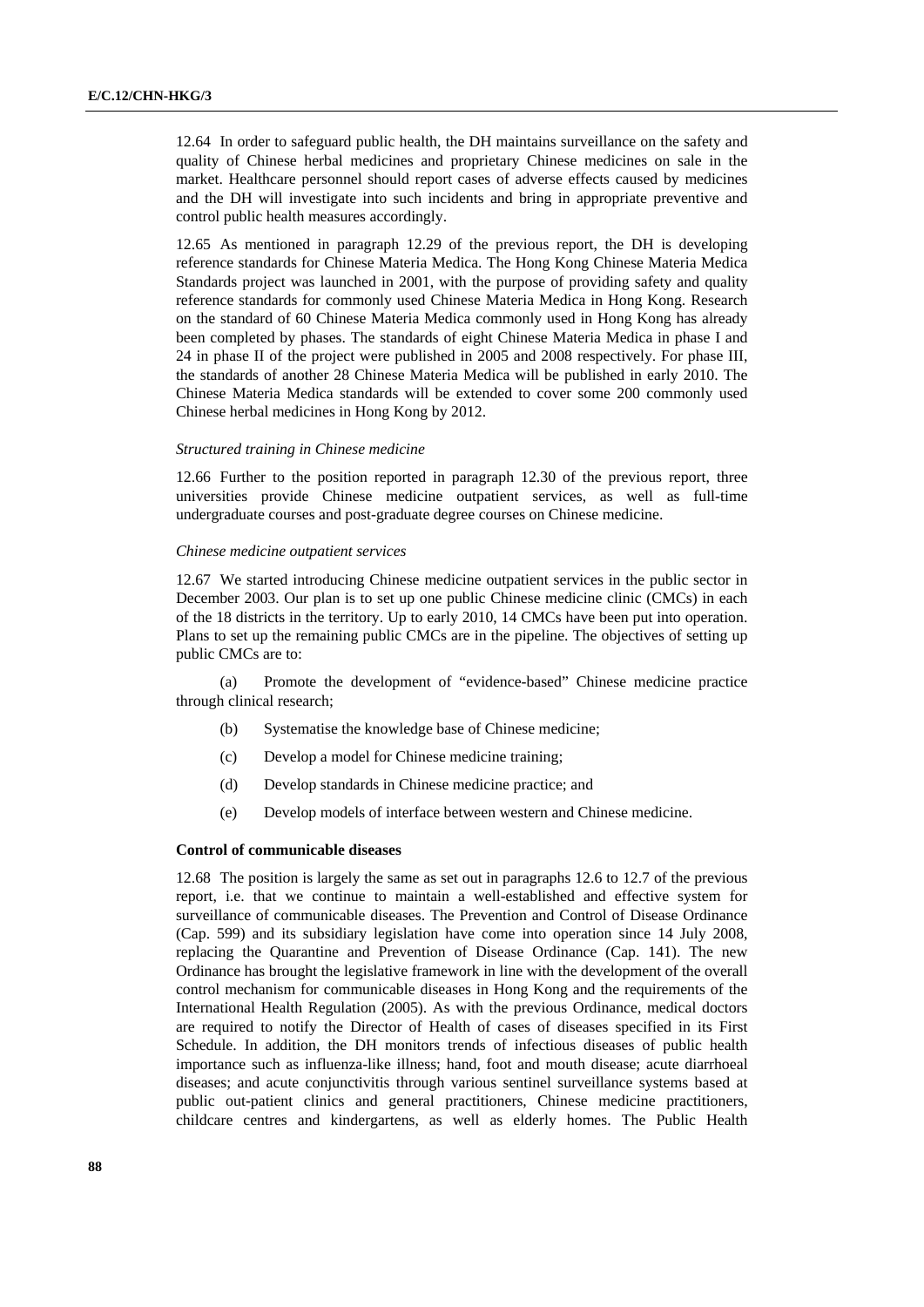Laboratory Service Branch of the Centre for Health Protection also provides laboratory diagnostic services for disease surveillance and control.

12.69 The DH continues to work closely with the WHO and centres for communicable disease control in neighbouring and overseas countries. Such co-operation includes the prompt sharing of information, transfer of expertise, support, and collaboration.

## *Influenza A (H1N1) 2009 pandemic (Human swine influenza)*

12.70 The first case of Influenza A (H1N1) was confirmed in Hong Kong on 1 May 2009. Taking into account the experience gained in handling the confirmed cases and the latest scientific evidence, the Government has developed its strategy for prevention and control of the disease.

12.71 The strategy for preventing and controlling the Influenza A (H1N1) 2009 pandemic focuses on the following:

- (a) Enhancing surveillance and controlling the disease in the community;
- (b) Stepping up responses in hospitals and clinics and enhancing capacity;
- (c) Mobilising the community to step up disease prevention effort;
- (d) Maintaining transparency of information; and

 (e) Fostering collaboration with the WHO, Mainland China and overseas health authorities.

12.72 To safeguard public health, the Government launched vaccination programmes starting from 21 December 2009 to provide free/subsidised vaccine for influenza A (H1N1) to target group including healthcare workers, persons with chronic illness and pregnant women, children between the age of 6 months and less than 6 years, elderly persons aged 65 years or above, and pig farmers and pig-slaughtering industry personnel.

12.73 The Government is closely monitoring the development of the global and local situations, as well as the latest information about influenza pandemic from the WHO to ensure that appropriate measures are implemented to safeguard the health of Hong Kong people.

#### *Avian influenza*

12.74 In paragraph 12.10 of the previous report, we informed the Committee of the avian influenza (AI) outbreaks occurred among poultry in 2001 and 2002 and the stringent control measures implemented subsequently at various levels to prevent recurrent H5N1 infection in poultry in Hong Kong and to prevent its transmission to humans. The Government has implemented a comprehensive surveillance programme for both local poultry and imported poultry since 1998. Since the end of 2002, the surveillance programme has been extended to cover wild birds, captive wild birds in recreational parks and pet birds in the market. Starting from October 2005, the Government also offered sick and dead wild bird collection service to the public as part of the surveillance programme.

12.75 There have been no locally infected AI cases in humans since 1998 and no AI outbreaks in commercial chickens between early 2003 and early 2008. In June 2008, H5N1 AI virus was detected in environmental swabs taken from four local retail markets. To minimise the public health risks posed by the AI, especially at the retail level, the Government introduced new and enhanced measures at all levels of the supply chain. These included prohibition of overnight stocking of live poultry at all retail outlets through legislation, and the launch of a buyout scheme to the live poultry trade which had significantly reduced the number of poultry farmers, wholesalers, transporters and retailers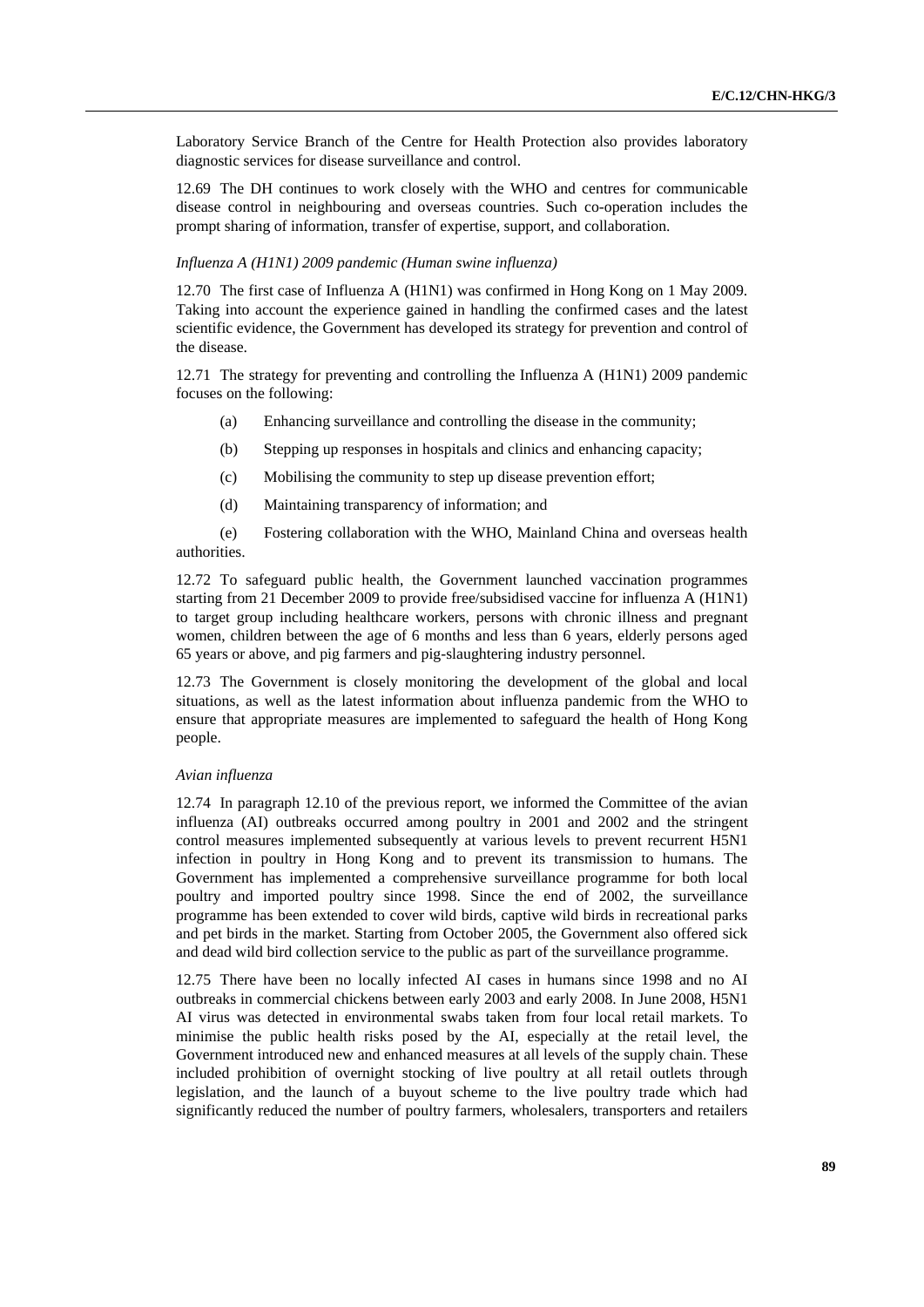in Hong Kong. In December 2008, another AI outbreak occurred in a local chicken farm which led to a further tightening of biosecurity requirements in chicken farms.

12.76 The surveillance of influenza in the human population has been improved through a network of clinics, hospitals, and laboratories in the public and private sectors. Measures implemented in Hong Kong to reduce the risk of infection spreading from poultry to humans over the past years are listed in Annex 12A.

### *Enteric infections and vector-borne diseases*

12.77 With improved food, water and environmental hygiene in Hong Kong, the incidence of enteric diseases such as hepatitis A, bacillary dysentery, and cholera have dropped significantly in the past decades. Concerted efforts have been made from all sectors of the community to control various vectors. There is no locally acquired case of malaria and dengue fever reported since 1998 and 2003 respectively in Hong Kong.

### *Immunization programmes*

12.78 To further enhance the protection offered to young children, acellular pertussis vaccine and inactivated poliomyelitis vaccine have replaced the whole cell pertussis vaccine and the oral poliomyelitis vaccine respectively since 2007. Moreover, pneumococcal conjugate vaccine has also been incorporated into the Childhood Immunisation Programme since 2009. In order to prevent influenza related complications in elderly, the DH has been providing free seasonal influenza vaccination annually to eligible elders since 1998. The Government further extended the programme in 2009 and renamed it as the "Government Vaccination Programme" under which seasonal influenza and pneumococcal vaccinations would be provided to all eligible elders aged 65 and above.

### **Prevention and control of HIV/AIDS**

12.79 Prevention, care and control of HIV/AIDS continues to remain a high priority. As at 31 December 2009, 4 443 cases of HIV infection — mostly contracted through sexual transmission — had been reported to the DH. Of these, 1 106 had developed AIDS. In 2007, it was estimated that 3 600 persons aged 15 to 49 were living with HIV/AIDS.<sup>[17](#page-89-0)</sup>

### *Advisory Council on AIDS*

12.80 The role of the Advisory Council on AIDS is as explained in paragraph 420 of the initial report. The 1998 review mentioned in the report led to new strategy proposals that have since been revised and re-evaluated, most recently in 2006. The 2006 revisions set the strategic programme for the period 2007 to 2011.

## *Detection and treatment*

12.81 Further to paragraph 12.34 of the previous report, it was estimated that about 2 500 patients were under HIV care in Hong Kong as of 2009.

### *The rights of sufferers*

12.82 The situation remains essentially as explained in paragraph 422 of the initial report. The Government has been offering free HIV/AIDS testing and counselling to members of the public who are suspected to be infected. Besides, consultation and treatment are offered

<span id="page-89-0"></span><sup>&</sup>lt;sup>17</sup> HIV/AIDS Surveillance Office, Special Preventive Programme, DH, 2007.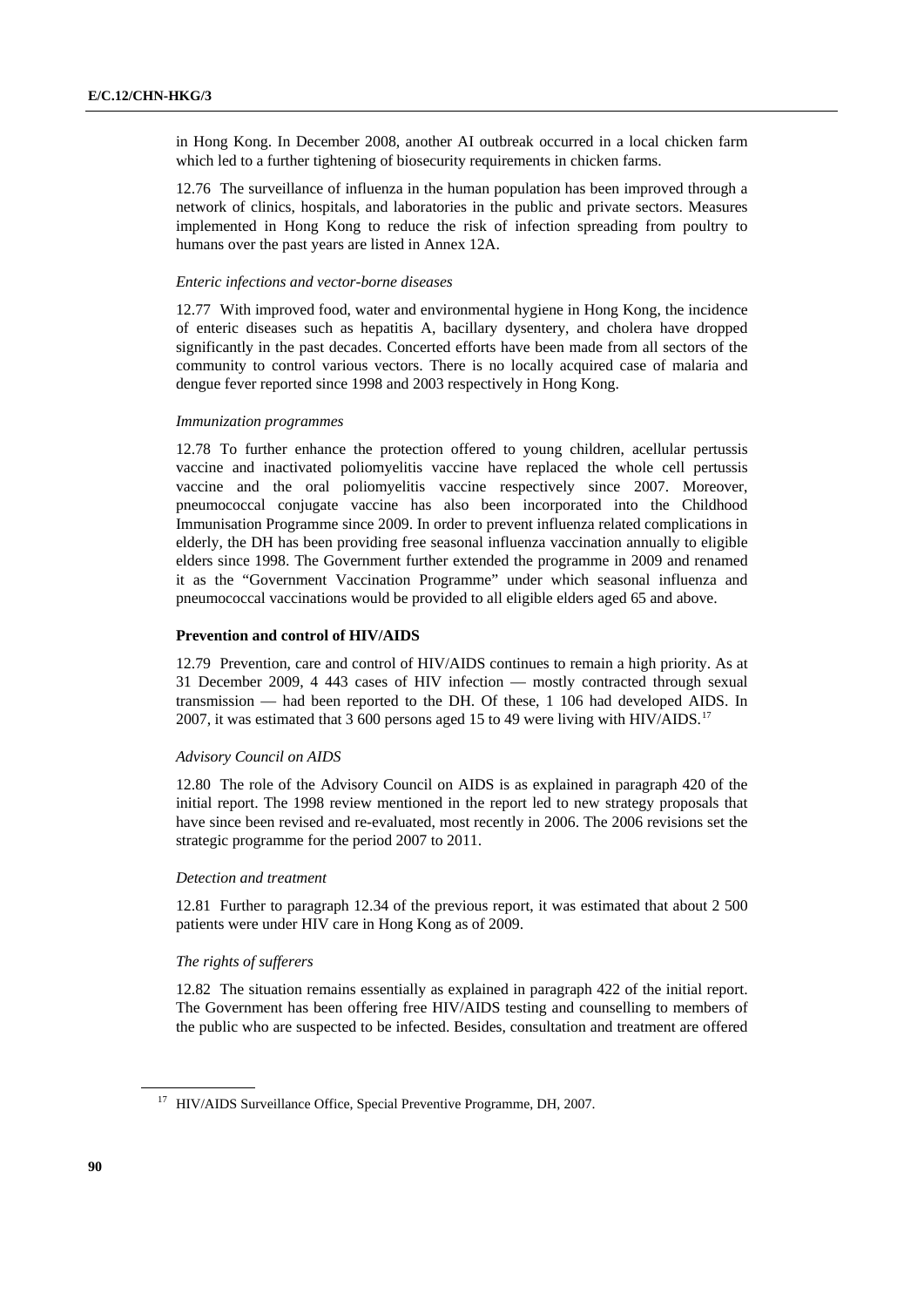to local residents at heavily subsidised rates. In 2009, over 70% of people living with HIV/AIDS cared for in the public sector were receiving anti-HIV treatment.

### *Community involvement and education*

12.83 The role of the AIDS Trust Fund was explained in paragraph 423 of the initial report. In response to the local epidemic, a two-year Special Project Fund devoted to HIV prevention for men who have sex with men was launched on 1 December 2006. Revision of funding guidelines to tie in with the priority areas as identified by the Advisory Council on AIDS was promulgated in May 2008. As of 31 March 2008, NGOs had received grants totalling over \$348.7 million from the Fund. This covered the costs of over 800 projects targeting such groups as men who have sex with men, youth, commercial sex workers, and cross-boundary travellers. The Fund also makes ex-gratia payments to persons who have contracted HIV through transfusion of contaminated blood products. The "Red Ribbon Centre" — whose role was also explained in paragraph 423 of the initial report — has continued to be an UNAIDS Collaborating Centre for Technical Support.

## **Sexual and reproductive health programme**

12.84 The DH safeguards the sexual and reproductive health through comprehensive preventive and promotive services provided by the FHS, the Student Health Service, Special Preventive Programme and Social Hygiene Clinics. Our response to the Committee's recommendation to develop a comprehensive sexual and reproductive health programme is set out in the ensuring paragraphs.

## *Sexual and reproductive health programme for women*

12.85 The FHS, as mentioned in paragraph 12.10, includes a sexual and reproductive health programme. Women are provided with education on sexual health at various life stages. Safe sex is emphasised to reduce the chance of contracting sexually transmitted diseases and developing cervical cancer. The FHS also provides counselling and referral services for women with sexual problems.

12.86 Family planning services are provided at the MCHCs to women of childbearing age to enable them to decide freely and responsibly the number and spacing of children. Appropriate contraceptive method is prescribed according to individual needs. Counselling and referral services are provided for women with infertility problems or unwanted pregnancy, and for those who request sterilisation.

12.87 A comprehensive antenatal shared-care programme is available for pregnant women in the MCHCs, in collaboration with the Obstetric Department of public hospitals, to monitor the whole pregnancy and delivery process. Postnatal mothers are also provided with physical checkups and counselling.

12.88 To reduce the incidence and mortality from cervical cancer, the DH, in collaboration with health professionals in Hong Kong, launched a territory-wide Cervical Screening Programme in March 2004 to encourage and facilitate women to have regular cervical smears.

#### *Sex education in schools*

12.89 Sex education (including sexual health and reproductive health education) is an integral component of the school curriculum. A holistic curriculum, comprising knowledge, skills and attitudes has been developed to promote sex education in schools and students' whole-person development. Important priority values, including respect for others, responsibility and commitment, are nurtured in students to enable them to exercise proper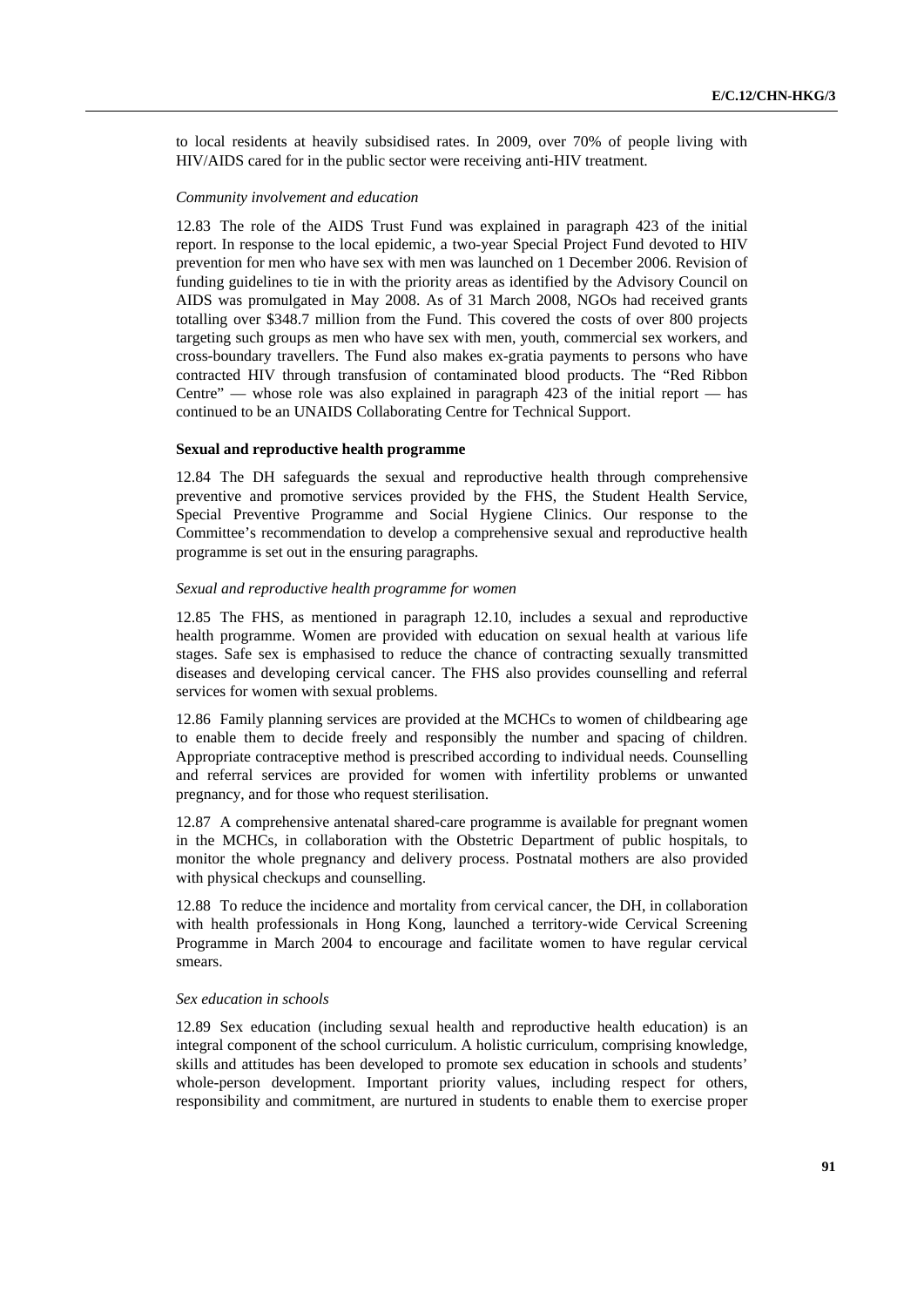value judgment when facing challenges arising from puberty and discussing sexuality issues.

12.90 Sex education is covered in different Key Learning Areas and subjects of both the primary and secondary curricula. Relevant themes include protecting the body, love and sex, contraception methods, consequences of premarital sexual relationship, and preparation for parenthood.

12.91 Some commentators considered that sexual and reproductive health education in school curriculum should be mandatory and made universal and not left optional. Sex education is an integral part of the school curriculum. Ample opportunities are provided for students to study about sex education in the core subjects, such as General Studies in primary schools and Liberal Studies in secondary schools as well as Moral and Civic Education in both primary and secondary schools.

12.92 Some commentators suggested that children should be given the opportunity to actively participate in the design, teaching and evaluation of such programmes. In the formulation of the curriculum guides for different Key Learning Areas and subjects, consultation seminars, focus groups meetings are held with various stakeholders to solicit their views and comments. Besides, schools are encouraged to take into account the needs of their students in designing educational programmes for them.

12.93 Apart from classroom teaching, schools also organise other life-wide learning activities, such as talks, forums, debates and visits through the class periods and assemblies so as to further strengthen students' understanding of sex, and enhance their ability to analyse and judge sex-related social issues with rational and responsible attitudes. These approaches are consistent with recommendations of some commentators in focusing sex education on life stories and life situations and in an open manner. As advocated in the Curriculum Reform, schools are advised to adopt relevant authentic life experiences and social issues in the teaching of values-laden themes (such as sex education). Schools are encouraged to provide opportunities for students to discuss the issues from multiple perspectives.

12.94 Some commentators suggested strengthening effectiveness in conducting sex education by teachers. The EDB forges partnership with different organisations and stakeholders (e.g. doctors, sex educators, social workers, etc.) to organise teacher professional development programmes to enhance teachers' knowledge, skills and competency in promoting sex education. Examples of topics covered in these teacher professional development programmes include helping students face sexual impulse and pornography, and the consideration and consequences of premarital sexual relationship. Moreover, various theme-based websites and learning and teaching resource materials have been produced for teachers' reference and adoption, so as to support the implementation of sex education in schools.

12.95 Health education activities related to sex education are also provided by the Student Health Services of the DH, through distribution of various pamphlets and brochures on specific topics to primary and secondary students of designated forms and their parents. In addition, the Student Health Service Centres also organise health talks on the subject of puberty for primary and secondary students and their parents, explaining to them the physiological and psychological changes and the worries that might arise during puberty.

12.96 The Adolescent Health Programme provides out-reach school based sex education workshop to Secondary 1 to 7 students. The content of the workshops includes the consequence of pre-marital sex, knowledge on contraception methods and their limitations, correct attitudes towards sex, know-how to protect themselves against sexually transmitted diseases and HIV infections, and building an equal and respectful harmonious relation with the opposite sex.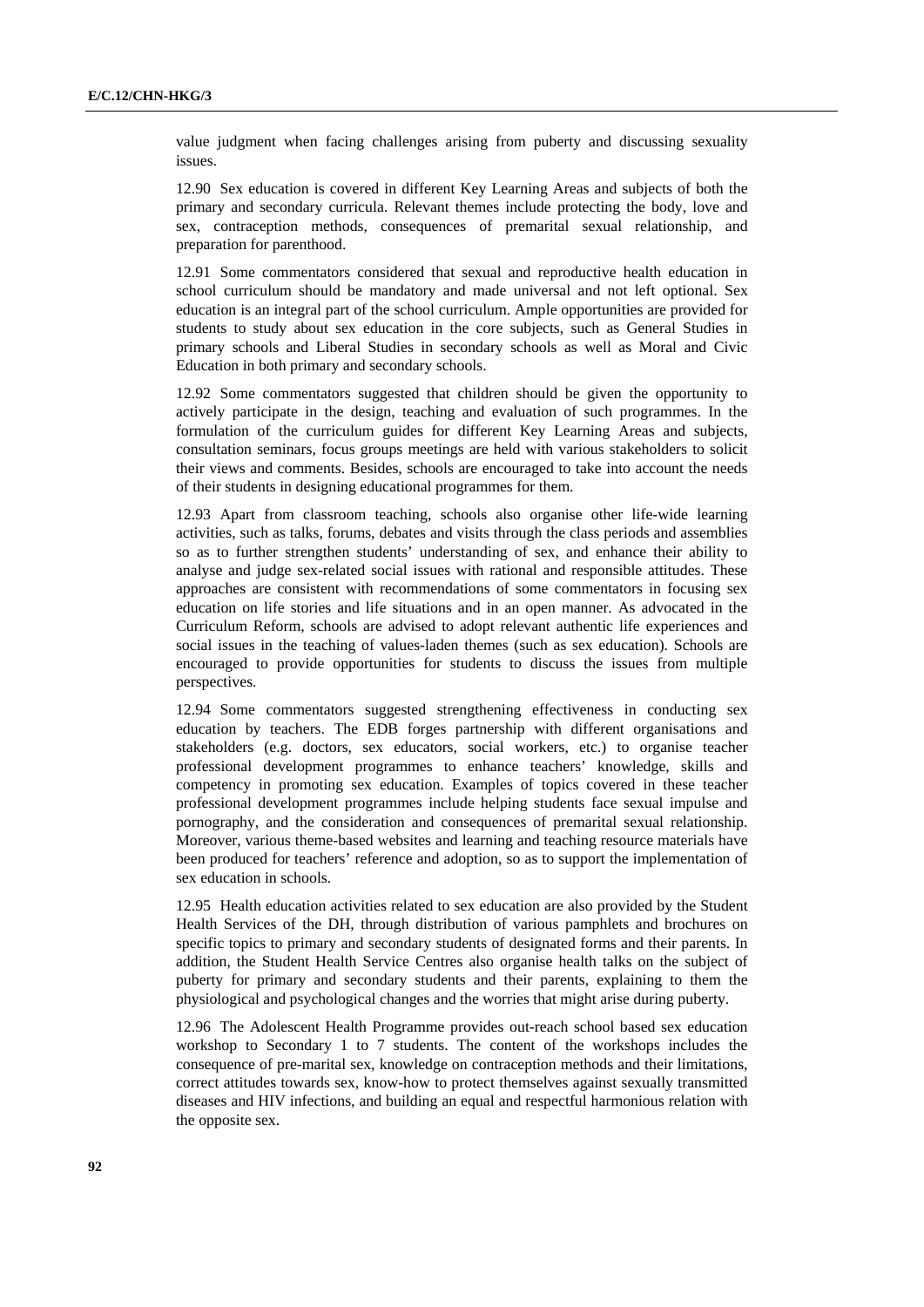### *HIV/AIDS prevention*

12.97 The Special Preventive Programme under the DH conducts sexual health education through its HIV/AIDS prevention health promotion projects, which are carried out by the Red Ribbon Center or in collaboration with community partners. Television and radio announcements in the public interest, posters, leaflets, roving exhibitions, regular publications, a number of hotlines in different languages and for various target groups (for example, "Dr Sex Hotline 2337 2121") and websites (for example, the AIDS Hotline Website www.27802211.com launched by the Red Ribbon Center) are extensively used for disseminating information pertaining to prevention of HIV/AIDS and sexually transmitted infections to the general public and different segments of the population. In 2008, the Special Preventive Program conducted 230 health education activities on prevention of AIDS, with a total of 80 878 participants, and distributed 582 841 educational and promotional materials to the public. In particular, Dr Sex Hotline contains general information on contraceptive methods, while the use of condom is generally promoted as a tool to protect HIV and sexually transmitted infections (STI).

12.98 In addition to direct planning and implementation of activities, the Red Ribbon Center also works with schools and community organisations to promote numerous activities. For example, the "Red Ribbon in Action" AIDS Education Funding Scheme provides funding and technical support to encourage local organisations to carry out HIV/AIDS educational activities among people in their respective groups. Various institutions including schools, community service units, elderly centres, women's centres, outreaching social work teams, youth centres, children and youth integrated teams and kaifong welfare associations may apply. The "Red Ribbon 100" activity enhances the participants' understanding of HIV/AIDS, as well as prevention and care of HIV/AIDS in Hong Kong through talks, interactive activities and games.

### *Prevention of Sexually Transmitted Infection*

12.99 The eight Social Hygiene Clinics/Centres under the DH provide free counselling and clinical services to members of public with STI, promote the use of condoms, carry out contact and defaulter tracing, as well as provide examination and treatment for STI. They also provide regular check up services every two to three weeks for female sex worker.

12.100 To educate the public in order to contain the spread of the STI, information pamphlets are made available for public in clinics, during outreach activities and roadside exhibition. These leaflets are also available on Internet.

12.101 The Social Hygiene Service of the Centre for Health Protection under the DH provides training to medical and healthcare professionals to set the benchmark for all health professionals who are involved in management of the STI and to maintain the good professional standard in the management of the STI. In addition, standard STI treatment guidelines are regularly updated and distributed to doctors in the private sector.

12.102 The Centre is also responsible for planning, development and conduct of various surveillance and survey programmes in the past years to study the prevalence and pattern of the STI in the community so as to guide the direction and to focus the effort of the DH to certain groups for tackling the STI/AIDS problems in the community. A scientific committee for AIDS and STI has been set up in the Centre for Health Protection to advise on research relating to the STI and HIV/AIDS.

## *The Family Planning Association of Hong Kong*

12.103 Apart from Government departments, the Family Planning Association of Hong Kong (a Government subvented organisation) also advocates and promotes sexual and reproductive health, and provides related information, education and services for the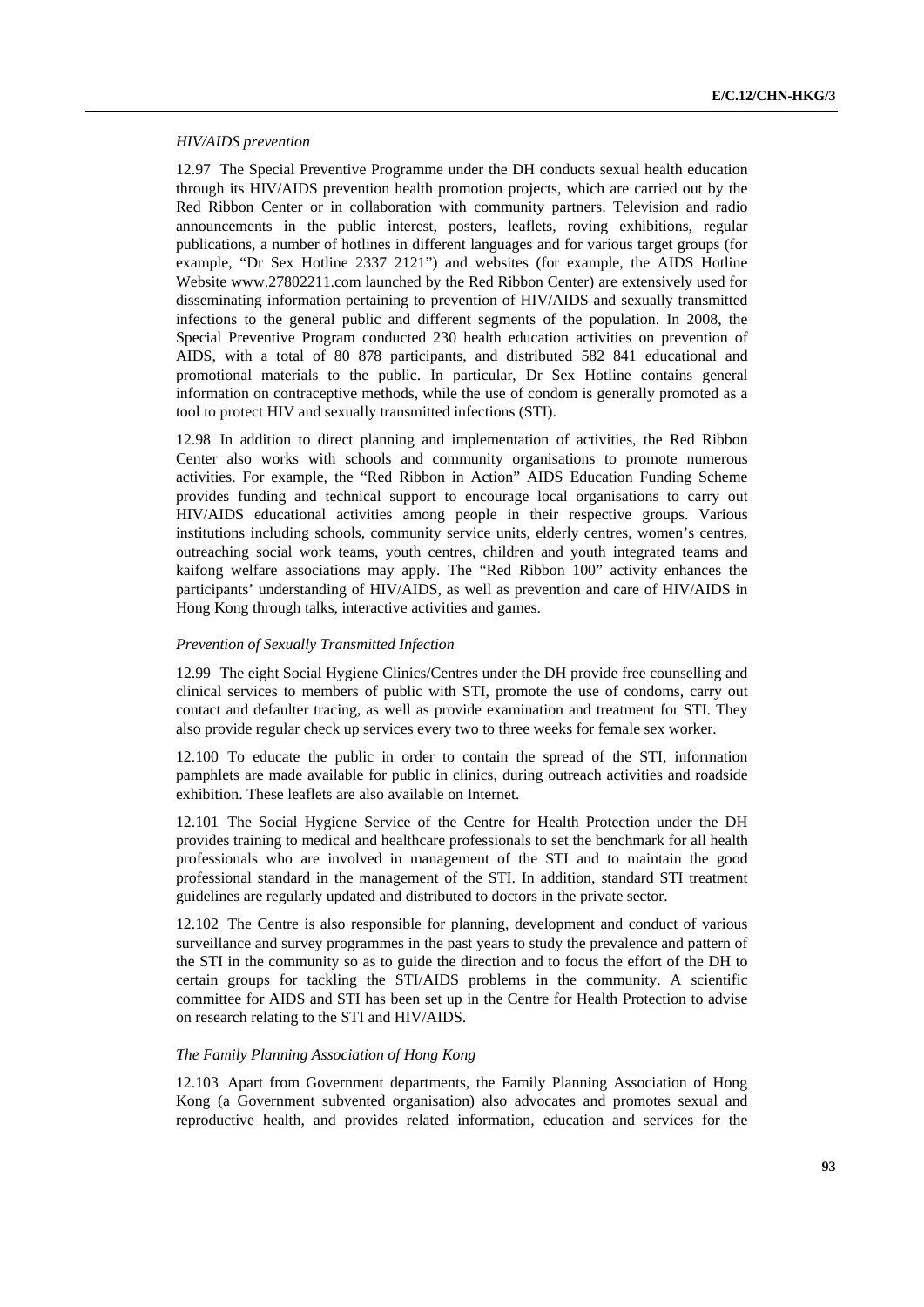community. Its scope includes provision of birth control service, vasectomy, termination of pregnancy, youth services, men's and women's health programmes, subfertility service, sex therapy and counselling.

## **Prevention of abuse of alcohol**

### **Local situation on alcohol misuse**

12.104 The DH has been monitoring the pattern of alcohol use through its Behavioural Risk Factors Surveillance System annually since 2004. According to the system, 8.4% of people interviewed in 2009 had history of binge drinking which is defined as reported drinking of at least five cans/glasses of alcohol on one occasion during the month prior to the study. The age group with the biggest proportion of binge drinking for both sexes was 25 to 34 years old.

12.105 The DH also records the number of alcohol-related deaths and alcohol-related hospital admissions and these figures have remained steady. In 2008, there were 2 422 hospital admissions in public and private hospitals where the principal diagnosis on discharge was alcohol-related. Mental and behavioural disorders due to use of alcohol (73.4%) accounted for the majority of these admissions. Alcoholic liver disease was the other major reason for admission (26.5%). More men than women were affected and men aged 45 years and above accounted for 79.7% of the total alcohol-related registered deaths in 2008. Alcohol-related deaths comprised 0.2% of locally registered deaths (69 out of 41 530 in 2008).

#### **Existing interventions to prevent and control alcohol misuse and its harmful effect**

12.106 In Hong Kong, restrictions and regulations are in place to control the harmful use of alcohol and its effects. It is illegal for a person to drive or attempt to drive a motor vehicle, or be in possession of a motor vehicle, on any road with the proportion of alcohol in his breath, blood or urine exceeding the prescribed limit. Random breath test has been in effect since 9 February 2009 and uniformed police officers can require a person who is driving or attempting to drive a vehicle on a road to perform an alcohol breath test without the need for reasonable suspicion.

12.107 Public awareness on the harm of alcohol misuse is enhanced through public education. The DH provides the public with health information in forms of printed materials, 24-hour education hotline, website and electronic publications to educate the public about prevention of alcohol misuse. The Transport Department, Road Safety Council, and the Police have produced announcements in the public interest about drink driving prevention which are broadcasted on TV and radio. Related slogans are displayed on banners and advertisement boards to remind the public not to drive if they drink. NGOs also provide health education materials and a helpline for the public.

12.108 Treatment, counselling and rehabilitation services are provided by hospitals, alcohol problems clinics, and NGOs including Alcoholics Anonymous for people with alcohol misuse problems.

### **Future plan**

12.109 Alcohol misuse is one of the priority areas for action under the framework in the document "Promoting Health in Hong Kong: A Strategic Framework for Prevention and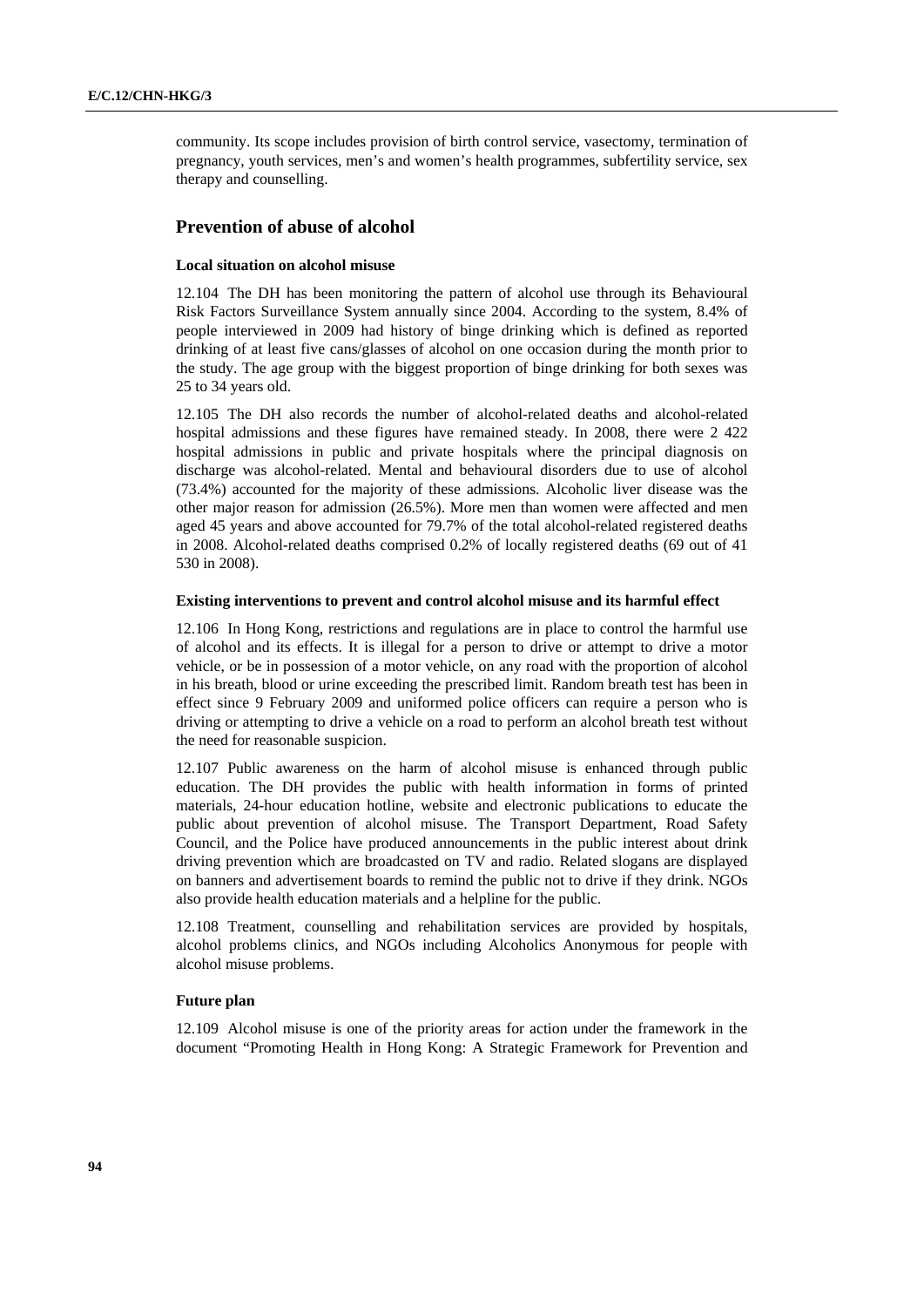Control of Non-communicable Diseases (NCD)".<sup>[18](#page-94-0)</sup> A "Working Group on Injuries and Alcohol Misuse" was formed under the Steering Committee on Prevention and Control of NCD to discuss and recommend actions to promote sensible drinking and reduce the harmful use of alcohol, and to draw up targets and action plans.

# **Tobacco control**

12.110 It is the Government's policy to introduce tobacco control measures in line with world trends, the community's wishes and the WHO's Framework Convention on Tobacco Control (FCTC). The HKSAR Government adopts a step-by-step and multi-pronged approach comprising legislation, taxation, publicity, education, enforcement and cessation programmes to discourage smoking, contain the proliferation of tobacco use, and protect the public from passive smoking to the maximum possible extent. The number of smokers in Hong Kong has been on a decreasing trend thanks to the efforts taken in the past decades. According to the Thematic Household Survey conducted by the Census & Statistics Department in 2007–08, 11.8% of the Hong Kong population aged 15 or above are daily smokers, declining from 14% in 2005.

12.111 The Government has taken a series of legislative measures in the past few years to reduce smoking. According to the amended Smoking (Public Health) Ordinance (Cap. 371), smoking has been banned in all indoor areas of restaurants, workplaces and public areas as well as some public outdoor places such as beaches and parks since 1 January 2007. Starting July 2009, the smoking ban was extended to all bars, clubs, nightclubs, bathhouses, massage parlours, and mahjong and tinkau premises. The smoking ban was also extended to covered public transport interchanges from 1 September 2009 and is planned to be further extended to cover other open-air public transport interchanges in 2010. To strengthen enforcement, violation of the smoking ban has been subject to a fixed penalty of \$1,500 since 1 September 2009. Furthermore, with the transitional exemption granted to licensed hawkers for displaying tobacco advertisement expired on 1 November 2009, display of all forms of tobacco advertising is now completely banned.

12.112 Article 6 of the WHO FCTC obliges parties to the Convention to adopt tax and price measures to reduce tobacco consumption. After a slight increase of tobacco duty by 5% in 2001–02, the Government raised the tobacco duty by 50% in 2009–10. The aim is to further reduce the number of smokers and encourage smokers to quit smoking. At present, tobacco duty constitutes around 65% of the retail price of cigarettes in Hong Kong.

12.113 In 1987, the Hong Kong Government established an NGO, the Hong Kong Council on Smoking and Health (COSH), to provide advice on its tobacco control policy. COSH is also tasked to collect and disseminate information on tobacco dependence and its adverse effects in order to reduce smoking in Hong Kong. A majority of the publicity programmes of COSH is targeted at youths and teenagers to encourage students to say no to smoking and to support actively a smoke-free environment.

<span id="page-94-0"></span><sup>&</sup>lt;sup>18</sup> To strengthen our efforts in the prevention and control of non-communicable diseases, the DH launched the framework in October 2008. The Framework was developed with reference to the WHO's guiding principles in disease prevention and health promotion, and in consultation with relevant stakeholders. A Steering Committee on Prevention and Control of NCD, led by the Secretary for Food and Health, was established to deliberate on and to oversee the overall roadmap and strategy for preventing and controlling NCD in Hong Kong. In this Framework, alcohol misuse is one of the priority areas for action.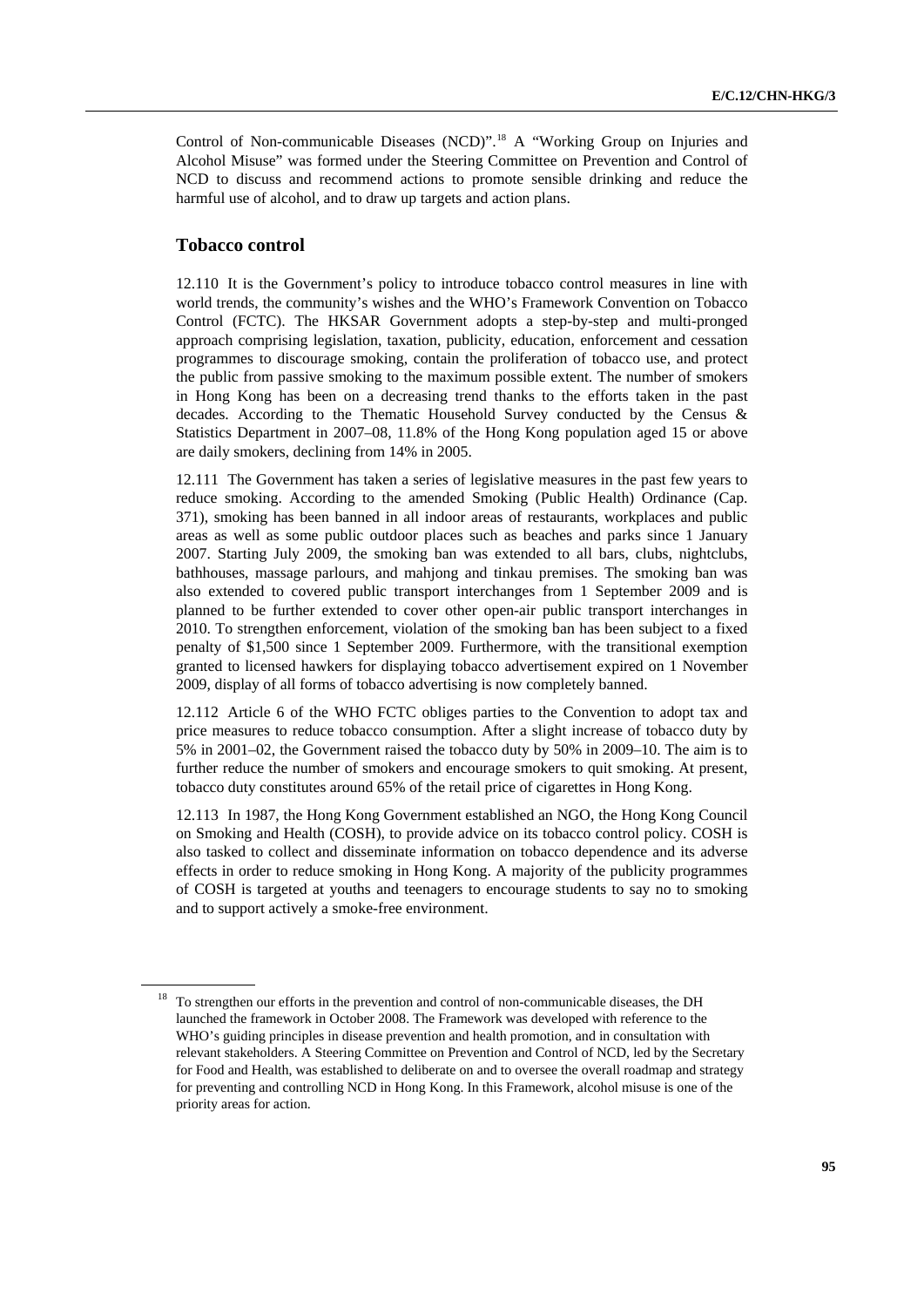12.114 To enhance and coordinate Government's tobacco control efforts, the Tobacco Control Office of the DH was established in February 2001 to act as a principal enforcement agency under the Smoking (Public Health) Ordinance.

12.115 Smoking cessation services are also provided by the DH, the HA and NGOs. Smoking cessation programmes in Hong Kong cover a comprehensive range of activities and services including smoking cessation services, education for the public, training for healthcare professionals and research projects.

## **Combating drug abuse**

## **Rising trend**

12.116 The downward trend in the incidence of drug abuse among young people (aged 18 below), which we noted in paragraph 10.56 of the previous report, continued until 2005: from 3.33 per thousand among 11 to 17 year-olds in 2000 to 1.68 in 2004. Newly reported cases dropped from 1,581 in 2000 to 735 in 2004. However, this trend was reversed in 2005: the number of reported cases increased from 1.96 per thousand in 2005 to 2.22 in 2006, further to 2.77 in 2007 and 3.19 in 2008; and then dropped to 3.17 in 2009.[19](#page-95-0) Similarly, the number of newly reported cases increased from 1,028 in 2005, to 1,397 in 2008 and then dropped to 1,335 in 2009.

## **Profile of young drug abusers**

12.117 We reported in paragraph 10.57 of the previous report that there were some 1,518 young abusers (aged 18 below) in 2002 whose average age was 16. In 2009, while the average age remained the same, 1,797 young abusers were reported. Most were abusing psychotropic substances: 84.7% had taken Ketamine, 19.1% had taken "Ice", 14.2% had taken MDMA ("ecstasy") (14.2%) and 6.8% had taken cannabis. 58.9% were male. 37.6% had previous convictions, 22.1% were employed and 49.5% were studying.

12.118 New cases remained much in line with the general trend. The average age was 15.4. Ketamine was the most popular drug at 82.9%, followed by "Ice" (19.9%), "ecstasy" (14.3%) and cannabis (6.8%). 57.2% were male. 34.8% had previous convictions and 20.3% were employed. Over 99% had received at least secondary education.

### **Government's response**

12.119 We have followed the five-pronged approach as explained in paragraph 10.59 of the previous report in the fight against drug abuse. To arrest the rising trend of youth drug abuse, a high level inter-departmental Task Force on Youth Drug Abuse (Task Force), chaired by the Secretary for Justice, was formed in October 2007. The Task Force published a Report in November 2008, proposing more than 70 recommendations following the comprehensive five-pronged approach and seeking to foster a caring culture for the youth. In July 2009, the Chief Executive announced the further stepping up of the anti-drug campaign along five directions, namely community mobilisation, community support, drug testing, treatment and rehabilitation and law enforcement. Co-ordinated efforts are made across bureaux and departments and community stakeholders to pursue various measures vigorously.

<span id="page-95-0"></span><sup>&</sup>lt;sup>19</sup> The 2009 figure represents 1,797 individuals or 12.9% of all cases of all ages reported to the Central Registry of Drug Abuse.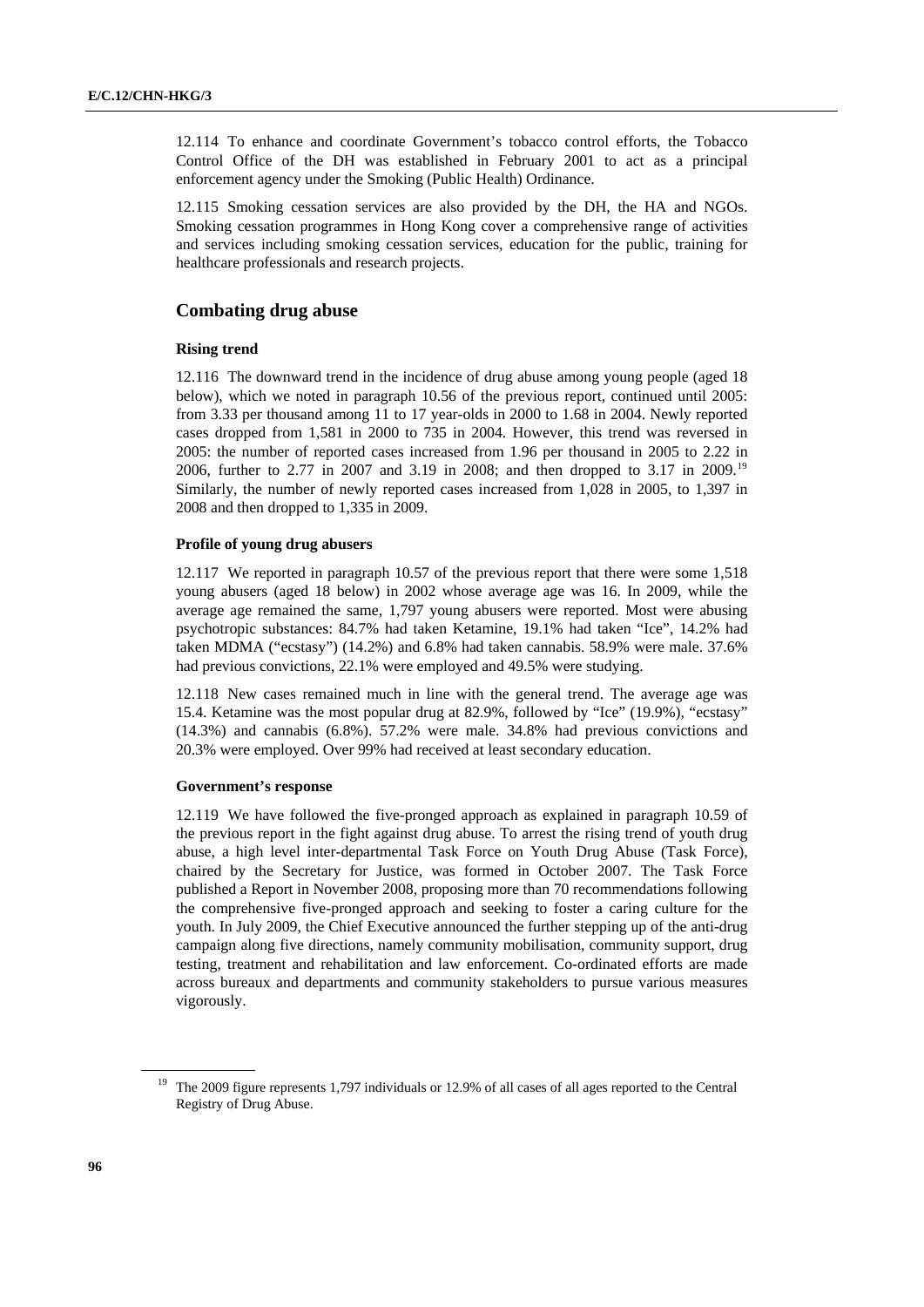### **Legislation and law enforcement**

12.120 Statutory measures remain as explained in paragraphs 10.60 and 10.61 of the previous report. We continue to keep the laws under regular review and take vigorous enforcement actions.

12.121 To help schools fight drugs, 27 police school liaison officer posts were created in 2008. Plans are in hand to add another nine in 2010–11 to bring to a total of 94 officers. Communication has also been strengthened for the more effective sharing of information between schools, the Police and the EDB. The Police also set up in 2008 a dedicated team to carry out Internet patrol to combat drug offences.

12.122 To reduce the supply of drugs, law enforcement agencies of Hong Kong have enhanced intelligence exchange with their counterparts in Mainland China and conducted anti-drug operations. Moreover, to combat the problem of cross-boundary drug abuse, the Police have discussed with their Mainland counterparts arrangements for the sharing of information on Hong Kong youngsters caught abusing drugs in the Mainland. Raids were conducted by the Mainland authorities in places likely to be frequented by drug abusers in order to exert deterrent effect. Customs have enhanced their detector dog services and plainclothes operation at boundary control points. Moreover, anti-drug publicity measures at boundary control points have been enhanced during festive seasons.

### **External cooperation**

12.123 Our participation in the relevant international organisations remains as explained in paragraph 10.62 of the previous report. Ketamine is now the most common illicit drug abused by youngsters in Hong Kong, yet currently not subject to the control of the three international anti-drug conventions. Hong Kong is contributing to the review process of the WHO Expert Committee on Drug Dependence in considering whether international control of Ketamine should be tightened. We have submitted information on the serious harms of Ketamine and the widespread abuse situation in Hong Kong.

12.124 The HKSAR is also working closely with our neighbours especially in Guangdong and Macau at the levels of law enforcement and policy formulation.

### **Preventive education and publicity**

12.125 Our work in this area continues along the lines explained in paragraph 10.63 of the previous report. To tackle the rising trend in the number of young people taking psychotropic drugs, a two-year territory-wide campaign under the theme "No Drugs, No Regrets. Not Now, Not Ever" was launched in June 2008. The central publicity campaign, complemented by community efforts at the district level with the organisation of over a hundred anti-drug programmes, aimed to promote a no-drug atmosphere in the community. Other new initiatives included the launch of a "Path Builders" scheme which mobilised different sectors of the community to foster a caring culture for young people and the development of a one-stop anti-drug web portal tailored for youths, parents and anti-drug professionals. Continued efforts were made to promote use of the Hong Kong Jockey Club Drug Info Centre, the first-ever purpose-built exhibition centre dedicated to anti-drug prevention in Hong Kong. About 180 000 students, parents, teachers, NGOs and the public have visited the Centre since its opening in June 2004.

### **Schools**

12.126 Schools are at the forefront of our fight against drug abuse. Our programmes in this area continue along the lines explained in paragraphs 10.64 and 10.65 of the previous report. Drug education remains an integral part of the school curriculum for various Key Stages of Learning and related topics have been incorporated in relevant subjects at primary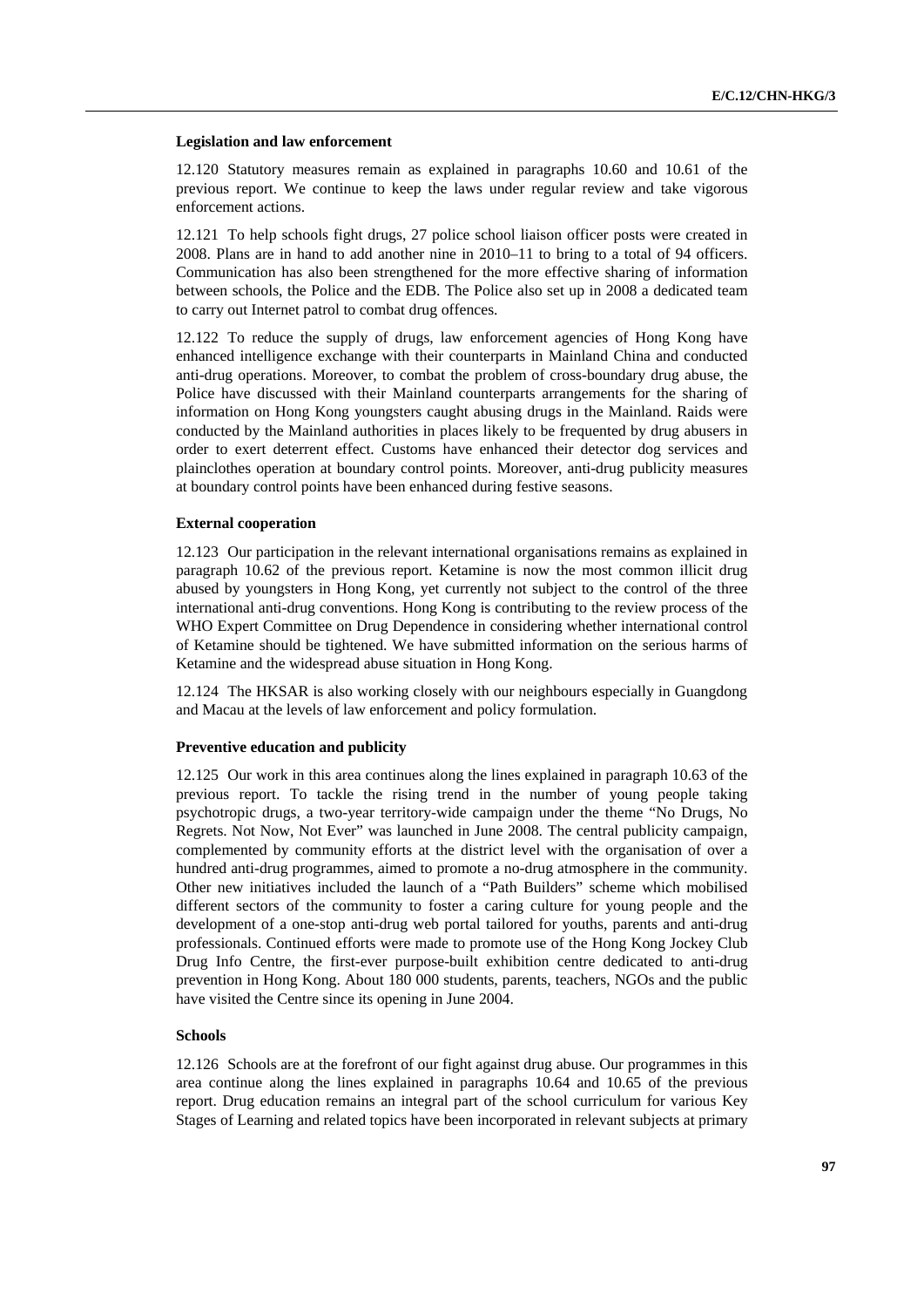and secondary levels. Student drug education programmes were strengthened with plans to extend coverage to 80% of all local upper primary school students (down to primary three) and 70% of students of international schools.

12.127 New initiatives include promotion of institutionalisation of a healthy school policy with an anti-drug element. Support for schools was enhanced including provision of structured training for teachers and key school personnel commencing from the 2008/09 school year with a view to strengthening their skills in delivering preventive drug education and identifying at-risk students for providing assistance. A resource kit for the school sector was also developed and formally released in March 2010.

12.128 Parental education continues to play an important role in preventing youth drug abuse. We have developed a new resource kit for parents to help schools and parent-teacher associations plan and implement anti-drug programmes for parents. Over 90 seminars for parents have been arranged.

### **Research**

12.129 Drug related research had been co-ordinated by a sub-committee of the Action Committee Against Narcotics as explained in paragraph 286 of the initial report. The subcommittee was replaced by the Research Advisory Group (RAG) in 2005. Being more flexible in terms of its logistical arrangement and membership, the RAG provides valuable guidance for the formulation of anti-drug policies. The function of the computerised Central Registry of Drug Abuse (CRDA) remains as explained in paragraph 10.66 of the previous report. To monitor the prevalence of drug abuse among students, a survey was conducted in the 2008/09 school year with results released in February 2010.

#### **Beat Drugs Fund**

12.130 The position is as explained in paragraph 290 of the initial report. Between 2004 and 2009, the Beat Drugs Fund has supported 208 projects, with a total approved grant of \$99 million. To demonstrate the Government's resolve and to take the lead in mobilising the community in the anti-drug cause, a new non-recurrent commitment of \$3 billion is proposed in the 2010/11 Budget to be injected into the Beat Drugs Fund.

#### **Treatment and rehabilitation**

12.131 Hong Kong continues to adopt a multi-modality approach to cater for the different needs of drug abusers as explained in paragraphs 294 to 298 of the initial report and paragraphs 10.69 to 10.71 of the previous report. Programmes include compulsory treatment programmes operated by the CSD, voluntary methadone out-patient programme offered by the DH, substance abuse clinics (SACs) operated by the HA, counselling centres for psychotropic substance abusers (CCPSAs), voluntary residential treatment programmes in drug treatment and rehabilitation centres (DTRCs) run by NGOs and education services for young drug abusers. All services are provided to young drug abusers and other needy adults. The treatment and rehabilitation sector is also supported by generic services such as outreaching service, school social work service and the probation system.

12.132 The Fifth Three-Year Plan on Drug Treatment and Rehabilitation Services (2009– 2011) was released on 2 April 2009. A host of medium-term recommendations in the Task Force Report have been further developed and taken forward therein. These include the development of a networking model on a cluster basis, provision of training for anti-drug workers, enhancement of the reintegration elements in treatment and rehabilitation programmes, improvement in capacity and quality of various programmes, and resources re-engineering.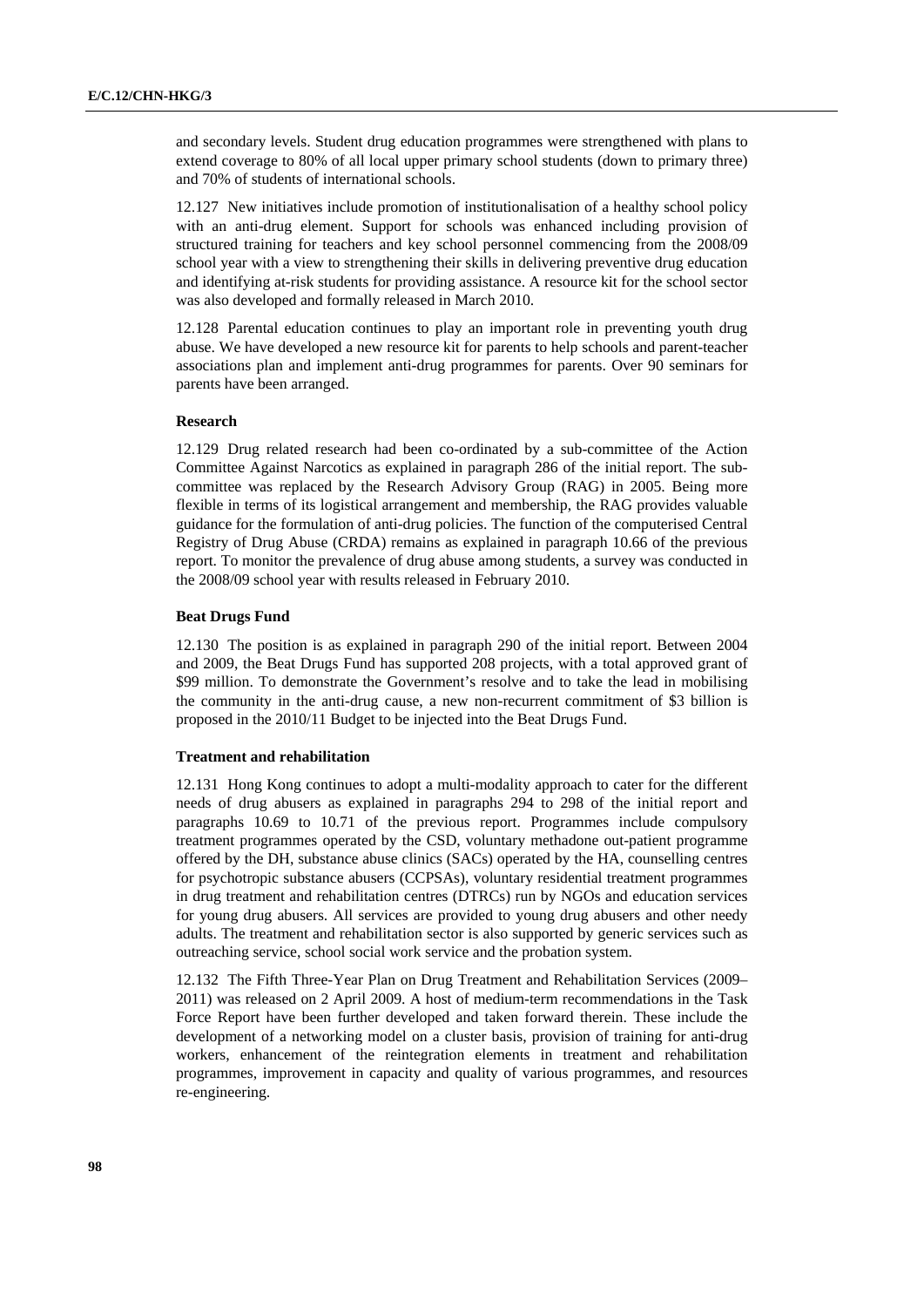12.133 In 2008–09, the Government injected additional resource of \$26 million to strengthen the outreaching, medical social work and residential treatment services. These include 101 additional subvented places in the DTRCs, enhanced medical social services in some SACs, two new SACs (totalling seven) and two new CCPSAs (totalling seven), and additional manpower to 34 outreaching social work teams in Hong Kong and five teams under the Community Support Service Scheme.

12.134 The Government further implemented two recommendations of the Task Force with additional resources in 2009–10. First, to enhance the treatment and rehabilitation services for young drug abusers, about \$4.8 million has been allocated for the provision of medical support services, including arrangement for voluntary drug testing in seven CCPSAs. Second, about \$0.9 million has been allocated for a two-year pilot scheme to provide more focused, structured and intensive probation service for convicted young drug offenders. In 2009–10, the HA has also injected additional resources of \$13 million to provide more consultation sessions in the seven SACs to cope with the anticipated increase in service demand.

12.135 In the 2010/11 Budget, the Government has earmarked \$41.5 million to open four more CCPSAs (totalling 11), to increase places in two DTRCs and to further strengthen the manpower of 16 outreaching teams. HA has also earmarked an additional funding of \$10 million to enhance the SAC services.

12.136 As part of the enhanced anti-drug campaign under the steer of the CE, we are ready to provide more treatment and rehabilitation facilities for young abusers. We intend to invite proposals for possible new and effective services in 2010.

### **Drug testing**

12.137 Given the hidden nature of psychotropic substance abuse, the Task Force recommended drug testing proposals at three levels in a bid to enhance prevention and facilitate early identification and intervention of young drug abusers. In October 2009, the CCPSAs started to provide drug testing service as part of the enhanced medical support to help those who volunteer themselves. At the school level, in December 2009, the 23 public sector secondary schools in the Tai Po district launched a trial scheme on voluntary school drug testing for the 2009/10 school year which was accompanied by a parallel research project for evaluation, refinement and consideration of wider roll out of the scheme to other districts and schools. At the community level, a public consultation exercise on compulsory drug testing is planned for 2010.

12.138 We note that the different drug testing schemes are new concepts in Hong Kong and that some commentators have expressed concerns on the implementation and effectiveness of the schemes, and urged the Government to take them forward cautiously, particularly the school-based and compulsory schemes. We have to emphasise that the purposes of these schemes are not to facilitate prosecution of drug abusers, but rather to enhance early intervention and rehabilitation. In formulating and taking forward proposals for drug testing schemes, the Government has taken and will continue to take into account an array of factors and to consult stakeholders concerned on relevant issues. These include privacy, human rights, impact of the proposed scheme on children taking into account children's rights under the Covenant, and children's relationship with parents and teachers.

12.139 The Government Laboratory was taking the lead in introducing and running a pilot hair drug testing service in Hong Kong starting 2010, with a view to transferring the technology to the industry in the future.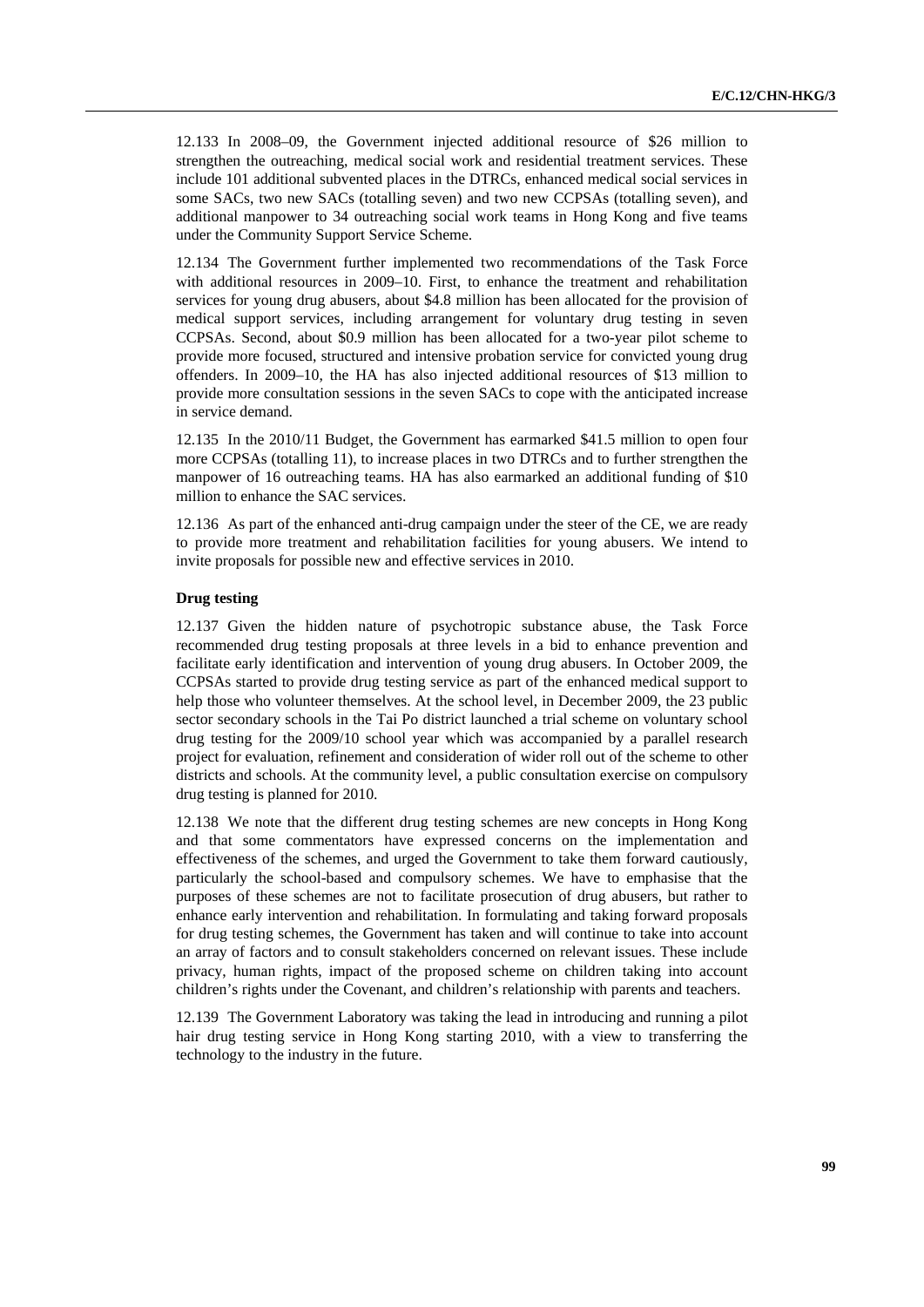## **Food safety**

### **Institutional framework**

12.140 Further to the establishment of the Food and Environmental Hygiene Department (FEHD) mentioned in paragraph 12.42 of the previous report, the Centre for Food Safety (CFS) was established in May 2006, under the FEHD, to enhance food safety regulatory functions and to meet the growing public expectation for enhanced food safety.

### **Food safety programmes**

12.141 The CFS adopts a risk analysis framework promulgated by the WHO which comprises risk assessment, risk management and risk communication. Risk assessment studies and research on food related hazards that are of public health significance are conducted regularly. In 2009, we completed a population-based food consumption survey to provide more comprehensive database for the evaluation of risks associated with food.

12.142 In risk communication, the CFS promotes tripartite collaboration among the Government, the food trade and the public in ensuring food safety. In fostering partnership, various channels, e.g. trade consultation forums and consumer liaison group, have been established to incorporate stakeholders' perspectives into communication and development planning. Food safety information is also communicated to the trade and the public in a timely and effective manner via different means, e.g. electronic information systems, the CFS website, briefings, seminars, roving exhibitions, and various publicity and educational materials.

12.143 To gear up community efforts in enhancing food safety, the CFS has been promoting the Five Keys to Food Safety since 2008. The Five Keys, namely choose, clean, separate, cook and safe temperature, are adapted from the food hygiene messages advocated by the WHO to prevent foodborne diseases. We have also implemented the Food Safety Charter, and invited members of the food trade to sign up to the Charter to join hands with us to disseminate the messages of the Five Keys.

### **Legislative initiatives**

12.144 Taking into account local situation and international developments, the CFS conducts regular review on legal provisions on food standards and requirements for food labelling. Our objective is to establish up-to-date standards which can protect public health and are in harmonisation with the latest international development. Following the previous report in 2003, the Preservatives in Food (Amendment) Regulation 2008 was enacted in 2008 to harmonise the local standards with international development. In 2008, we have also introduced the Nutrition Labelling Scheme for pre-packaged food by enacting the Food and Drugs (Composition and Labelling) (Amendment: Requirements for Nutrition Labelling and Nutrition Claim) Regulation 2008, which will come into force on 1 July 2010 after a two-year grace period. The Nutrition Labelling Scheme requires all applicable prepackaged food to label the content of energy plus seven specified nutrients, namely protein, carbohydrates, total fat, saturated fat, trans fat, sodium and sugars, as well as any nutrient for which a claim is made, and regulates different types of nutrition claims.

12.145 The Government has been working on a Food Safety Bill to strengthen legislative control on food safety since 2007. In view of the public concern over food safety, we have expedited the legislation on food recall and passed a law in 2009 to enable the authorities to recall problematic food and to ban its sale and import. Since then, the Administration has continued to work on the remaining proposals in the Food Safety Bill. The Bill will be introduced into the LegCo in June 2010. It provides for new food safety tools including a mandatory registration scheme for food importers and distributors, requirement for food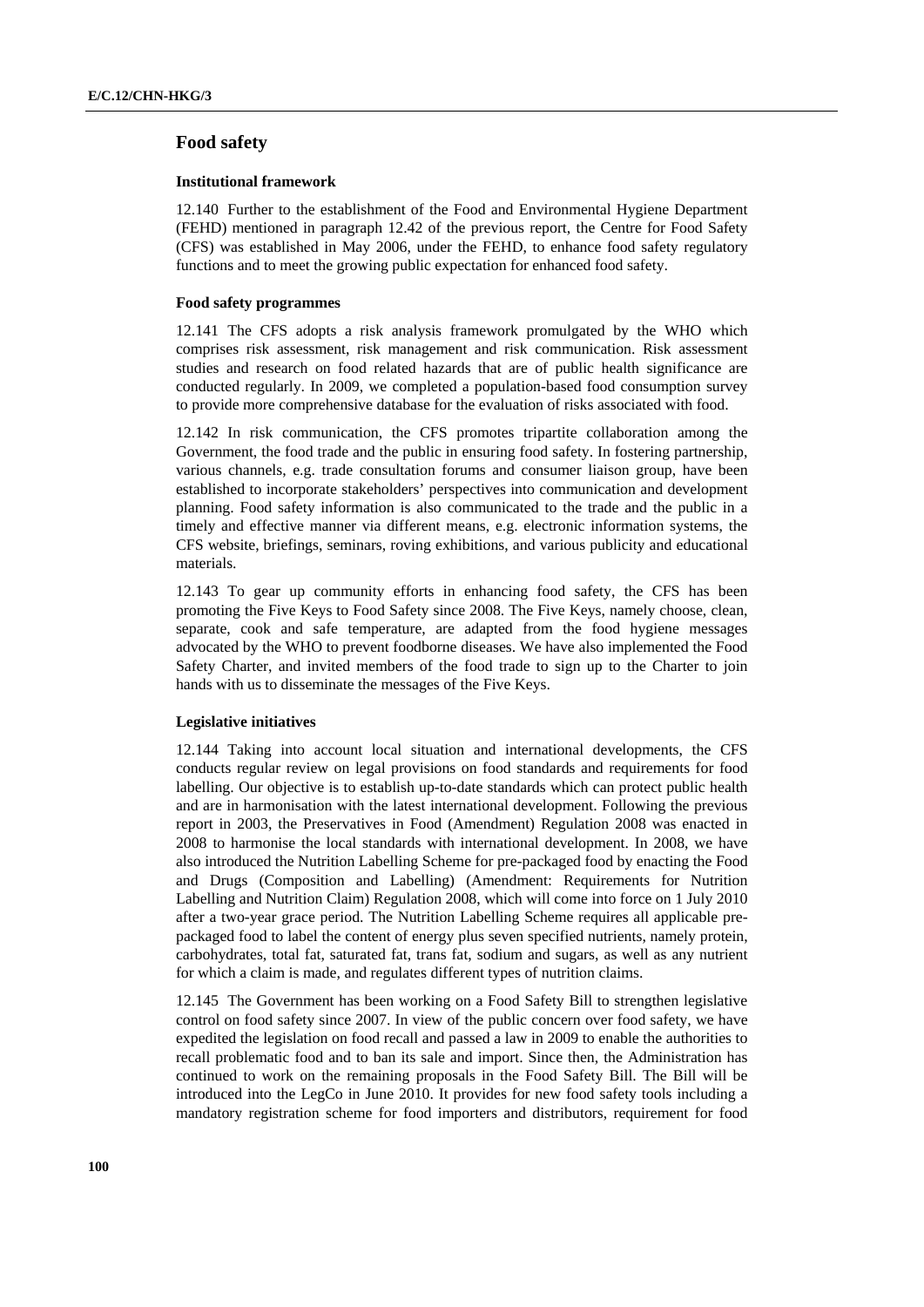traders to maintain proper records on the movement of food so as to enhance traceability, tightened import control of food, and power for the authorities to make orders to prohibit the import and supply of problematic food and order the recall of such food.

## **Services for persons with disabilities**

12.146 SWD and subvented NGOs continue to provide and strengthen the rehabilitation services and other services for PWDs, as mentioned in paragraphs 12.46 to 12.49 of the previous report. As at 31 December 2009, there were:

- (a) 5 590 pre-school places;
- (b) 16 354 day training and vocational rehabilitation places; and
- (c) 11 098 residential places for persons with various disabilities.

## **Preschool services for children with disabilities**

12.147 As at December 2009, there were 1 860 integrated programme places in ordinary kindergarten/child-care centres, 1 544 special childcare centre places (including 110 residential places), and 2 186 early education and training centre places for children with disabilities. In addition, 56 places in small group homes were provided for mildly mentally handicapped children who could not be adequately cared for by their families.

### **Day and vocational rehabilitation training services**

12.148 Further to paragraphs 12.47 to 12.48 of the previous report, as at December 2009, 1 645 supported employment places were made available for PWDs to work in open settings with support and assistance. In addition, 432 places for PWDs created under the "On the Job Training Programme for Persons with Disabilities" and 311 places for young persons with disabilities or early signs of mental illness under the "Sunnyway – On the Job Training Programme for Young Persons with Disabilities" were made available to assist them in securing jobs. Those not yet ready to compete for work in the open market were accommodated in sheltered workshops where 5 113 places were provided. There were also a total of 453 places in integrated vocational training centres and 3 685 places in integrated vocational rehabilitation services centres.

12.149 To enhance the employment opportunities for PWDs, funding was allocated to 23 NGOs to enable them to set up 57 small businesses which provided jobs for 476 PWDs. In tandem, the Marketing Consultancy Office (Rehabilitation) assisted vocational rehabilitation services units to develop their marketing and business strategies and employment-aided services.

12.150 Day activity centres provided 4 485 places where persons with intellectual disability were trained on independent living skills. A total of 230 places were also provided in training and activity centres to help ex-mentally ill patients adjust to normal daily life.

## **Residential care services for PWDs**

12.151 As at December 2009, there were 11 098 places providing residential care services for PWDs who were unable to live independently in the community, or whose families could not care for them adequately.

12.152 To regulate the service standard of residential care homes for PWDs, the Government is preparing a Residential Care Home (Persons with Disabilities) Bill and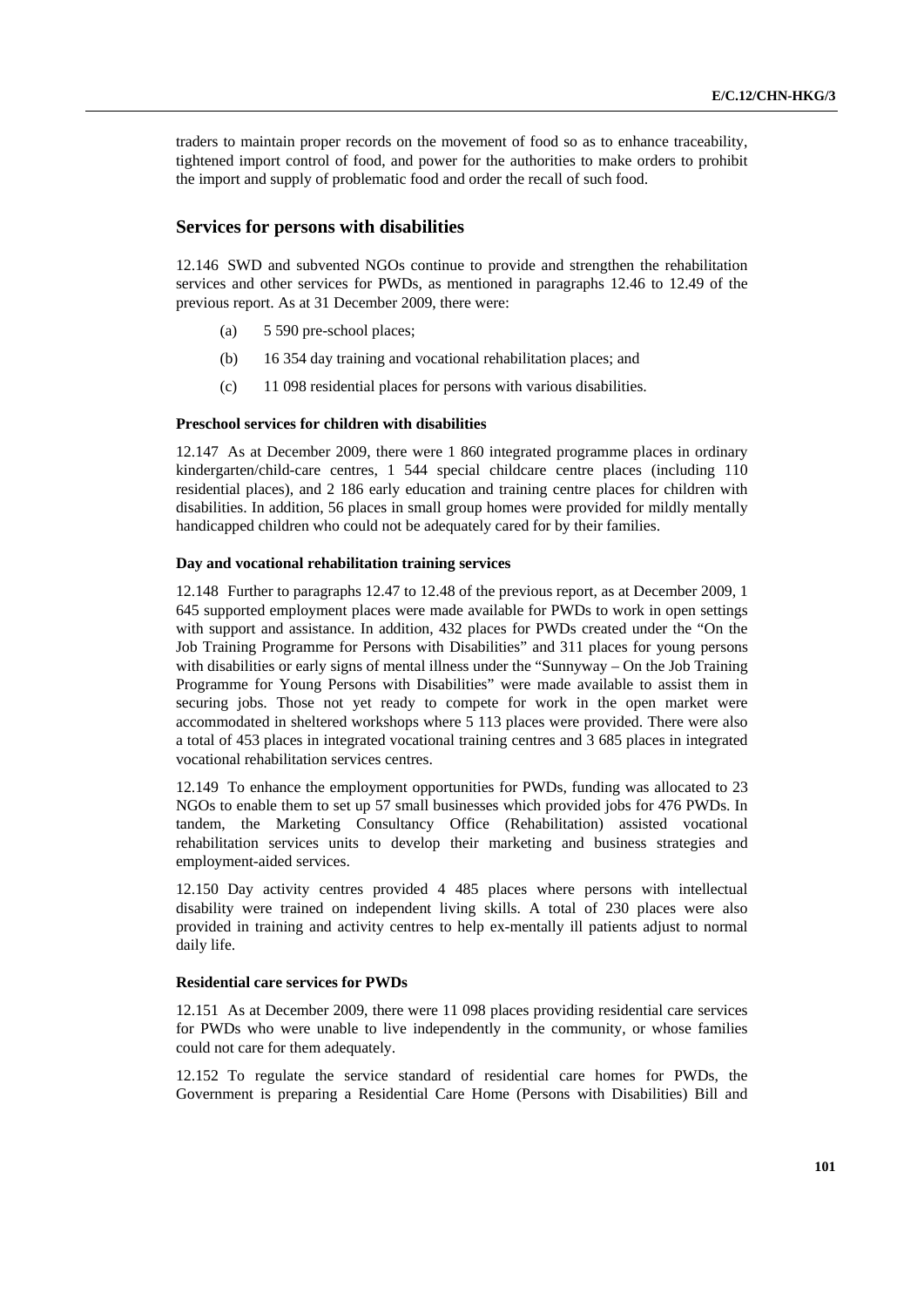plans to introduce the Bill into the LegCo in the 2009–10 legislative session to implement a statutory licensing scheme for these residential care homes.

### **Community support services for PWDs**

12.153 The SWD and NGOs provide emergency placement service for PWDs in need to prevent them from exposure to risks due to the lack of care and shelter. The target client group is persons with mental or physical handicap aged 15 or above who are homeless or destitute of care.

12.154 The SWD and NGOs also provide community rehabilitation day service for PWDs, including paramedical and psychosocial rehabilitation training services, with a view to helping them enhance their physical functioning and self-care abilities, as well as strengthening their domestic and community living skills. Training programmes and educational courses for family members/carers of PWDs are also provided to strengthen their caring capacities and relieve their pressure, thereby improving their quality of life. At present, there are four Community Rehabilitation Day Centres providing services to newlydischarged patients with neurological or physical impairments. In addition, five Training and Activity Centres offer community rehabilitation day services to discharged mental patients.

## **Services for persons with mental health problems**

### **Policy**

12.155 The Government is committed to promoting mental health. We seek to ensure that a comprehensive range of mental health services, including prevention, early identification, medical treatment, rehabilitation and community support services, are provided to people in need on a continuous basis. We promote the use of a multi-disciplinary and cross-sectoral team approach in delivering mental health services with a view to catering for the needs of mental patients in a holistic manner. In the past few years, the resources allocated by the Government to mental health services each year has been increasing and the annual expenditure is over \$3 billion. The expenditure in 2008–09 amounted to \$3.6 billion. The Government reviews existing services through the Working Group on Mental Health Services chaired by the Secretary for Food and Health on an ongoing basis to consider making adjustment or improvement to the services as necessary. Members of the Working Group comprise stakeholders with relevant service experience in the medical, social welfare and other sectors.

12.156 Some commentators reiterated the request to establish a mental health council. At present, the FHB assumes the responsibility in coordinating policies and programmes on mental health. It works closely with the LWB and coordinates various Government departments and agencies including the HA, the DH and the SWD in the implementation of relevant measures. We seek to provide medical and rehabilitation services to patients with mental health problems through an integrated and multi-disciplinary approach. Moreover, we also have a cross-sectoral mechanism, the Working Group on Mental Health Services, to review existing services on a continuous basis. The Government takes the views of the Working Group members into account in making adjustment to existing services or formulating new service initiatives. The existing system has worked well to provide coordinated and comprehensive services to mental patients. The FHB will continue to strengthen its coordinating role on matters relating to mental health and work closely with various departments and agencies in formulating appropriate policy and measures.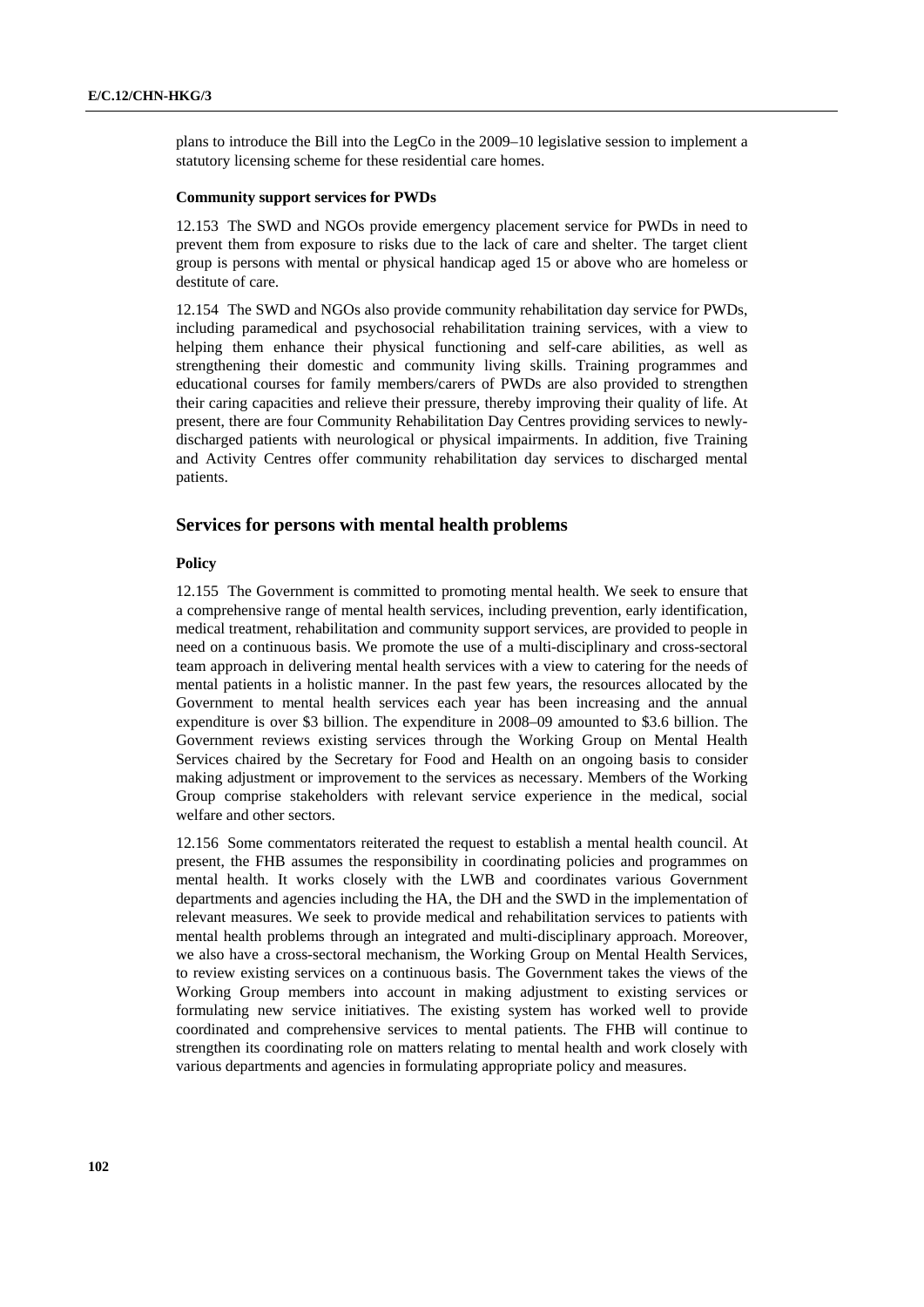### **Services and facilities for persons recovering from mental illness**

12.157 Allowing the early discharge of mental patients with stabilised condition to receive treatment in the community can facilitate their rehabilitation and reduce the chance of relapse of their illness. It is the international trend to focus on community and ambulatory services in the treatment of mental illness. Under this direction, the HA has implemented a number of new initiatives in recent years to strengthen community psychiatric services, including implementing the "Extending Care Patients Intensive Treatment, Early Diversion and Rehabilitation Stepping Stone" (EXITERS) project to provide rehabilitation training to long stay psychiatric patients with a view to facilitating their early discharge and reintegration into the community, launching a pilot programme to provide post-discharge community support to frequently readmitted psychiatric patients, implementing the "Recovery Support Programme" to provide recovery community support to discharged psychiatric patients in need, and enhancing psychogeriatric outreach services.

12.158 To further strengthen mental health services, the HA is launching two new initiatives in 2010–11 to support two categories of mental patients. With regard to persons with severe mental illness, the HA will pilot a case management programme in individual districts to provide continuous and personalised intensive support to them in the community settings. For persons with common mental disorders, the HA will enhance the treatment for them by providing more timely assessment and treatment services in psychiatric specialist outpatient clinics and primary care settings.

12.159 To strengthen the community support services for persons with mental illness and their carers, the Government will revamp the existing community mental health support services mentioned in paragraph 12.49 of the previous report and set up Integrated Community Centres for Mental Wellness in all 18 districts, providing one-stop, comprehensive and convenient mental health services for residents in the districts.

12.160 On residential services for persons recovering from mental illness, as at December 2009, there were 1 407 places of Long Stay Care Home, 83 places of Supported Hostel and 1 509 places of halfway house. The Government will continue to provide additional subsidised residential places for mentally ill patients in the coming three years, including the additional provision of 175 places of Long Stay Care Home and 40 places of Supported Hostel.

12.161 Medical social workers also provide psychosocial educational and/or counselling services for persons recovering from mental illness and their families. These services enable them to understand the importance of receiving psychiatric treatment and help them overcome the psychological barrier arising from discrimination. Furthermore, the SWD and the HA promote mental health to the public through various community programme, such as Community Mental Health Link and the Child and Adolescent Mental Health Community Support Project.

### **Mental health of women**

12.162 Women's mental health have great impacts on their families and the well being of their children. Therefore, early identification and intervention of mental illness in women is important. During the antenatal period, women with mood problems or suspected mental illness are identified in the MCHCs so that timely supportive services are integrated into their antenatal management plan. Postnatal depression (PND) is a common and significant disorder affecting approximately 12% of Hong Kong mothers after delivery. The MCHC nurses are trained to identify mothers with probable PND, and to provide them with supportive counselling. Where necessary, mothers are referred to psychiatry departments in public hospitals for follow up or to Integrated Family Service Centres to receive social services support. The CCDS has been implemented in phases in selected communities since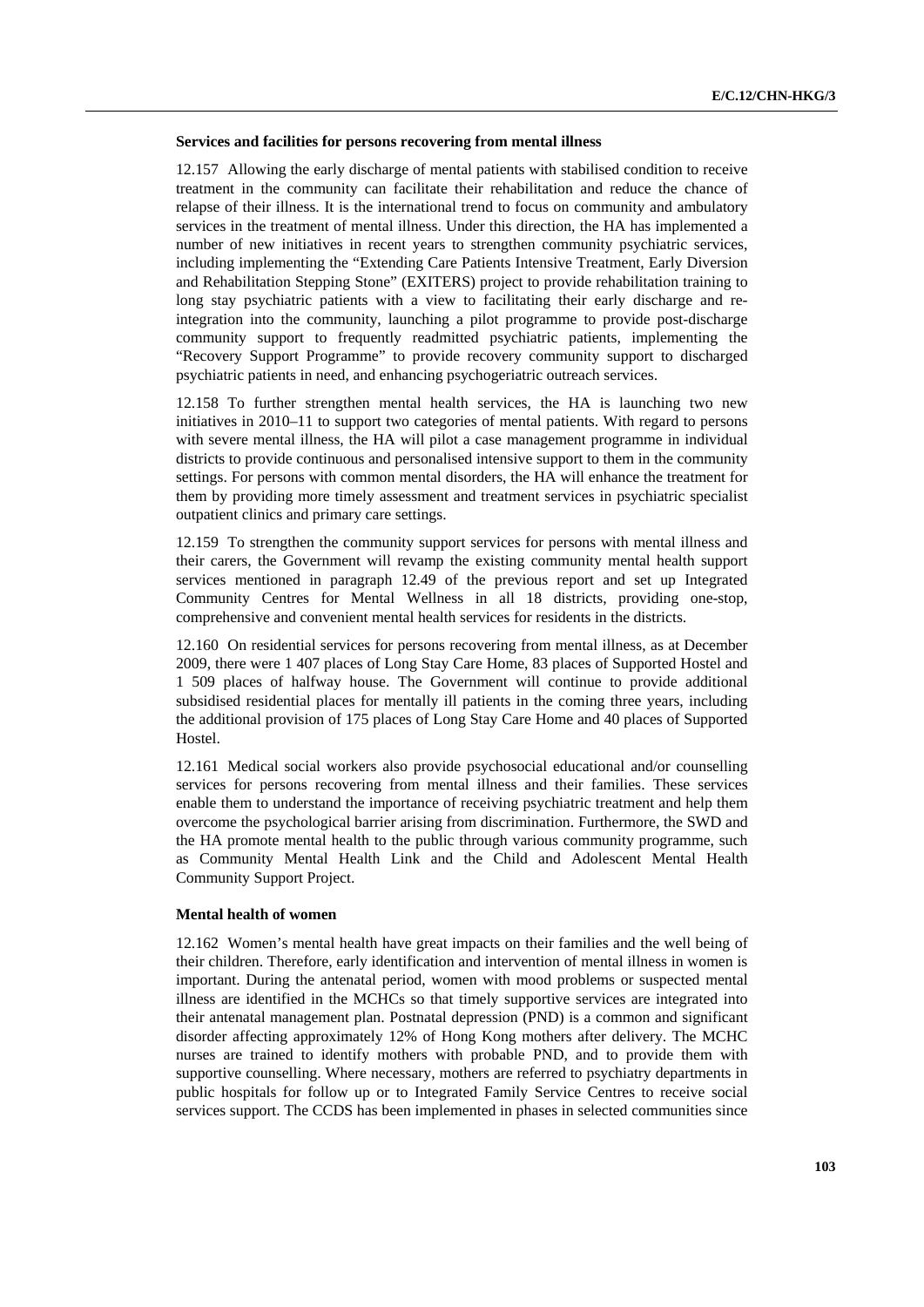2005. Using the MCHCs as the major platform, it ensures early identification of the varied needs of at-risk mothers, children and their families so that appropriate services can be made available to them in a timely manner. To make the psychiatric services more accessible, the MCHCs with the CCDS have visiting psychiatric nurses and psychiatrists from public hospitals to provide on-site counselling and specialist service support.

## **Mental health of children**

12.163 Some commentators considered that the provision of child psychiatry services was insufficient to provide early and timely treatment for children in need. The HA has implemented the "Early Assessment and Detection of Young Persons with Psychosis" programme for the early detection and treatment of young people with psychotic illnesses since 2001–02. Under the programme, service teams are set up in various districts to provide treatment for young persons suspected to have psychosis with a view to reducing the lag time between the onset of severe mental illness and treatment. In 2008–09, around 1 000 young people with mental problems underwent assessment and 660 of them were identified and referred for treatment under the programme.

12.164 To further strengthen early identification and intervention services for children with mental health problems, the HA and the SWD have jointly implemented the "Child and Adolescent Mental Health Community Support Project" since 2005. The Project has been fully transferred to the HA for implementation since July 2009. In 2007–08 and 2008– 09, the Project handled a total of 259 and 194 cases and organised 191 and 166 psychoeducation activities and consultation services. In addition, the Project also establishes linkages with community organisations to provide child and adolescent psychiatric patients with personalised rehabilitation services as well as training and activities relating to daily living and vocational skills in community settings. This is to help them overcome the adverse impact of mental disorders and develop mental wellness.

12.165 In 2008–09, the median waiting time for urgent cases at psychiatric specialist outpatient clinics was around one week. On the other hand, patients who suffer from acute psychiatric conditions and require urgent care can be admitted to hospitals for treatment via the Accident and Emergency Departments. We will continue to closely monitor the utilisation of the services and make suitable adjustment or enhancement to the services as necessary.

## **Environment and industrial hygiene**

12.166 The Government is committed to building a greener living environment in Hong Kong. From improved air quality and better sewage treatment, to cleaner energy sources and reduced waste loads, we have made headway in tackling some of our long-existing pollution problems at root and laid the foundation for future initiatives for key policy areas, including the long-term improvement of air quality and combat against climate change.

12.167 The position of the Sustainable Development Division (formerly called Sustainable Development Unit) and Sustainable Assessment System remains as explained in paragraphs 12.66 and 12.67 of the previous report.

### **Control of water pollution**

#### *Harbour Area Treatment Scheme*

12.168 We undertook in paragraph 12.68 of the previous report to conduct trials and studies to assess the recommendations for the remaining stages of the Habour Area Treatment Scheme following the completion of Stage 1 of the Scheme. The recommended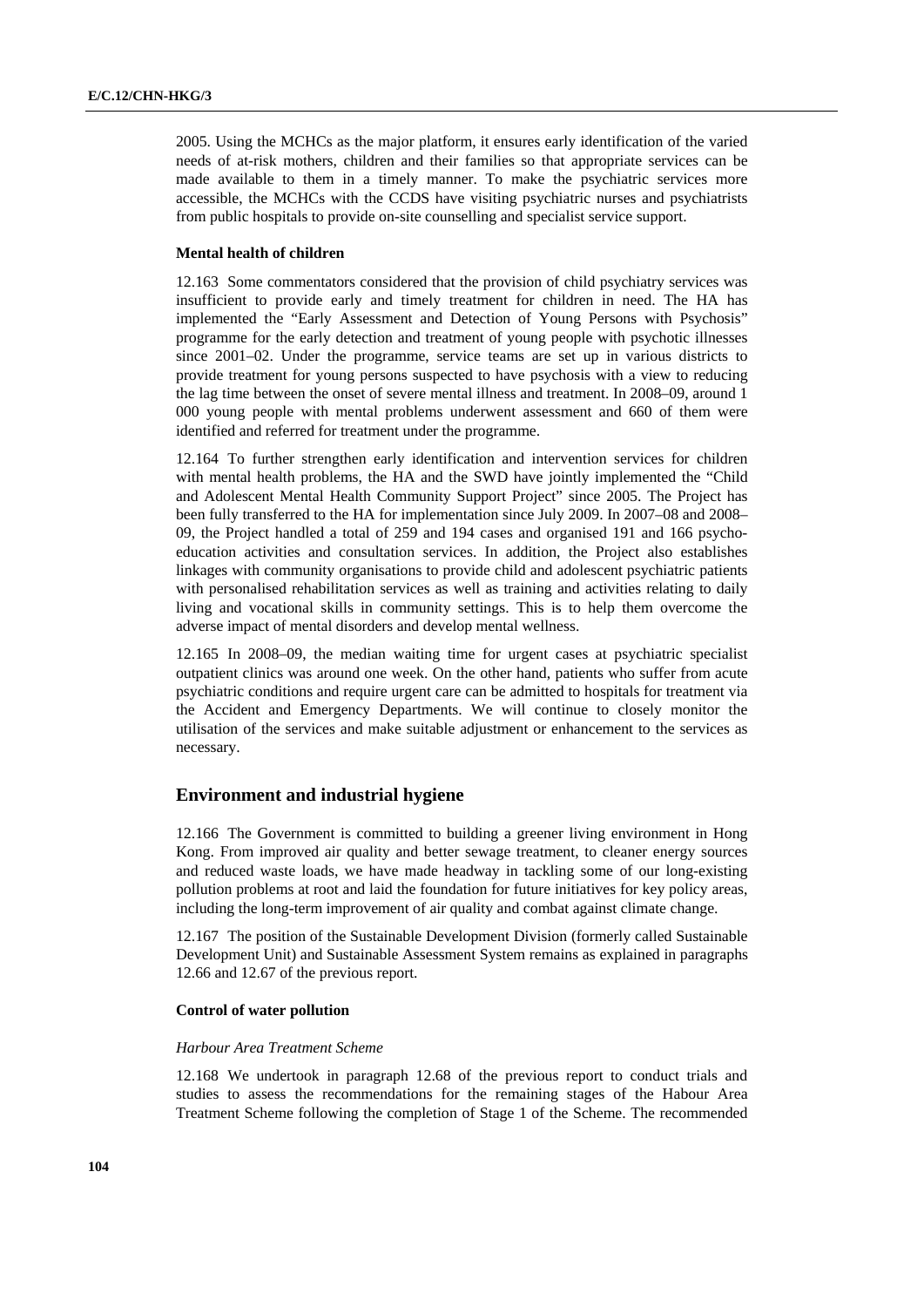option following the trials and studies is to convey all remaining harbour sewage to Stonecutters Island for centralised treatment. After consulting the public on the way forward for the Scheme in 2004, we decided in 2005 to implement the Stage 2 in two phases. We have commenced the construction of the sewage conveyance system of the Stage 2A in mid-2009 and aim to have the Stage 2A works completed by 2014. We shall also carry out a review on the implementation programme of Stage 2B in 2010–11.

### *Water quality at beaches and marine waters*

12.169 The water quality in many beaches has been improving due to the progressive provision and improvement of local sewage treatment. The water quality of the 41 gazetted beaches is generally good, with majority (over 90%) of them in compliance with the objectives for bathing water. Works to improve the sewerage and sewage treatment works (including Stage 2A of the Harbour Area Treatment Scheme) are on-going so as to improve the water quality of a few beaches which were ranked as poor. Since 2007, none of the gazetted beaches has fallen into the very poor category.

12.170 The situation regarding improvement in water quality in marine waters was as explained in paragraph 12.70 of the previous report.

#### **Waste management**

#### *Disposal of special waste*

12.171 Subsequent to the Waste Disposal (Amendment) Ordinance 2006, we are preparing the relevant subsidiary legislation to introduce controls over the handling, collection and disposal of clinical waste. We are installing additional facilities at the Chemical Waste Treatment Centre to receive and treat clinical waste and upgrading the air pollution control system to meet the latest European Union emission standards. The feasibility study for animal carcasses treatment facilities was completed in 2005. There is currently no plan to proceed with the project as there is no urgent need for such a facility. We will keep in view of the situation.

### *Waste reduction*

12.172 Riding on the achievements of the Waste Reduction Framework Plan (paragraph 12.72 of the previous report), we published A Policy Framework for the Management of Municipal Solid Waste in Hong Kong (2005–2014) (available at www.epd.gov.hk/epd/msw) in December 2005 to set out the strategy and measures to address the municipal solid waste problem in Hong Kong in the decade to follow. The Policy Framework proposes effective economic tools that would create incentives for the community to recycle more and discard less. Our waste management strategy comprises waste avoidance and reduction, reuse and recycling; and the treatment and disposal of unrecyclable waste. Waste prevention and recovery remains to be the priority area.

## **Control of air pollution**

12.173 The Government is determined and working closely with the community to improve air quality:

 (a) With the implementation of a comprehensive emission reduction programme (including replacing diesel taxis and minibuses with liquefied petroleum gas vehicles, adopting stringent Euro standards for vehicle emissions and ultra-low sulphur fuels, stepping up roadside enforcement against smoky vehicles and imposing heavy penalty against smoky vehicles), improvements in the pollution concentrations at roadside have been observed as compared with 1999. As an indication, the levels of respirable suspended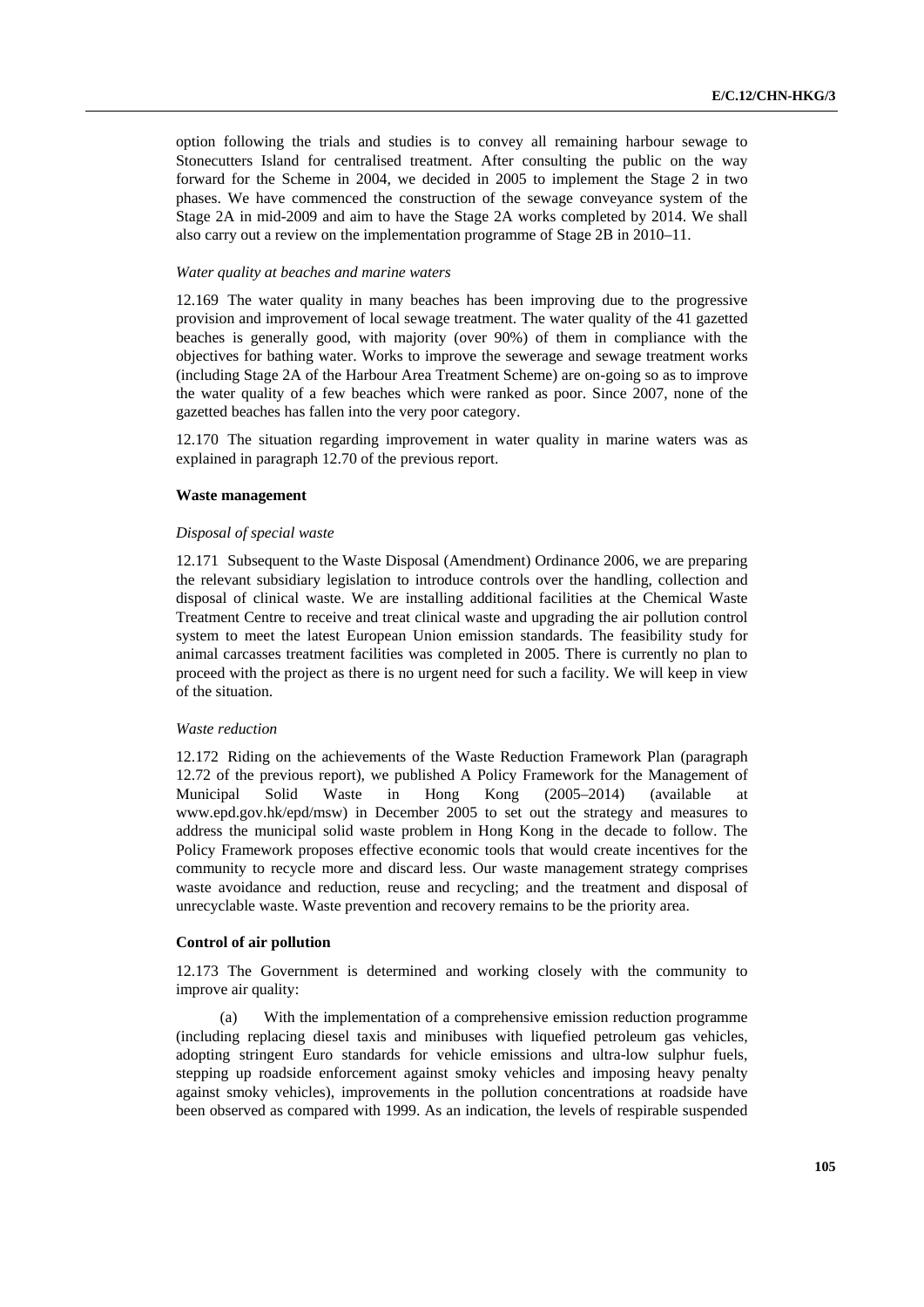particulates (RSP), nitrogen oxides (NOx) and sulphur dioxide (SO2) have been reduced by 33%, 31% and 48% respectively in 2009. The number of smoky vehicles spotted on the road has also reduced by about 80%; and

 (b) As mentioned in paragraph 12.76 of the previous report, to improve the air quality of the entire Pearl River Delta Region, we reached a consensus with the Guangdong Provincial Government in April 2002 to reduce the emissions of four major air pollutants in the region by 20% to 55% by 2010, using 1997 as the base year. As at end-2008, local emissions of these pollutants have already reduced by 13% to 54%.

12.174 In addition to the measures highlighted in paragraph 12.74 of the previous report, we are implementing the following major measures to further reduce local emissions:

 (a) Electricity generation is the major local source of air pollution. We have banned all new coal-fired power plants since 1997 and imposed emission caps on power plants since 2005. More recently, we have linked the two power companies' rate of return to their environmental performance, stipulated the emission caps for power plants for 2010 and beyond in the law, and signed a Memorandum of Understanding with the National Energy Administration of the Central People's Government to enable an increase in the use of natural gas for power generation. In September 2009, we granted approval for CLP Power Hong Kong Limited, the major electricity provider in Hong Kong, to extend the contract for supply of nuclear electricity from Mainland China for another term of 20 years from May 2014. This provides an assurance of continued supply of cleaner electricity to Hong Kong at reasonable and affordable prices;

 (b) To further reduce emissions from the transport sector, we are implementing a grant scheme for replacing older diesel commercial vehicles and providing tax incentives to promote the use of environment-friendly vehicles and fuels. Actions are also in hand to promote the use of electric vehicles, ban idling vehicles with running engines and implement a statutory specification for biodiesel as motor vehicle fuel. We are also studying to control emissions from non-road mobile sources and local ferries;

To control emissions from other sources, we have mandated all industrial and commercial processes to use ultra low sulphur diesel. We have also imposed statutory limits on the volatile organic compounds content of selected products (such as paints and printing inks) and banned the imports of products containing hydrochlorofluorocarbons (such as refrigeration and air-conditioning systems) in phases from January 2010. At the same time, we are running a programme to assist Hong Kong-owned factories in the Pearl River Delta Region to adopt cleaner production technologies and processes; and

 (d) Promoting energy conservation and energy efficiency also forms a major plank of our overall strategy. To enhance building energy efficiency, we have introduced the Buildings Energy Efficiency Bill into the LegCo for mandatory compliance with the Building Energy Codes. We are also implementing the buildings energy efficiency funding schemes to subsidise building owners to conduct energy-cum-carbon audits and energy efficiency projects at buildings, and plan to implement a district cooling system in the Kai Tak Development to provide energy-efficient air-conditioning services for the public. Furthermore, we have put in place both voluntary and mandatory Energy Efficiency Labelling Schemes for energy-consuming products to facilitate the public in choosing energy-efficient appliances.

12.175 At the same time, we are working hand in hand with Guangdong, our neighbouring province, to improve the air quality of the Pearl River Delta Region and relieve the regional smog problem. We are also discussing with the Guangdong Provincial Government to draw up a strategy to transform the Greater Pearl River Delta Region into a green and quality living area. Improving the regional air quality will be a major area of cooperation.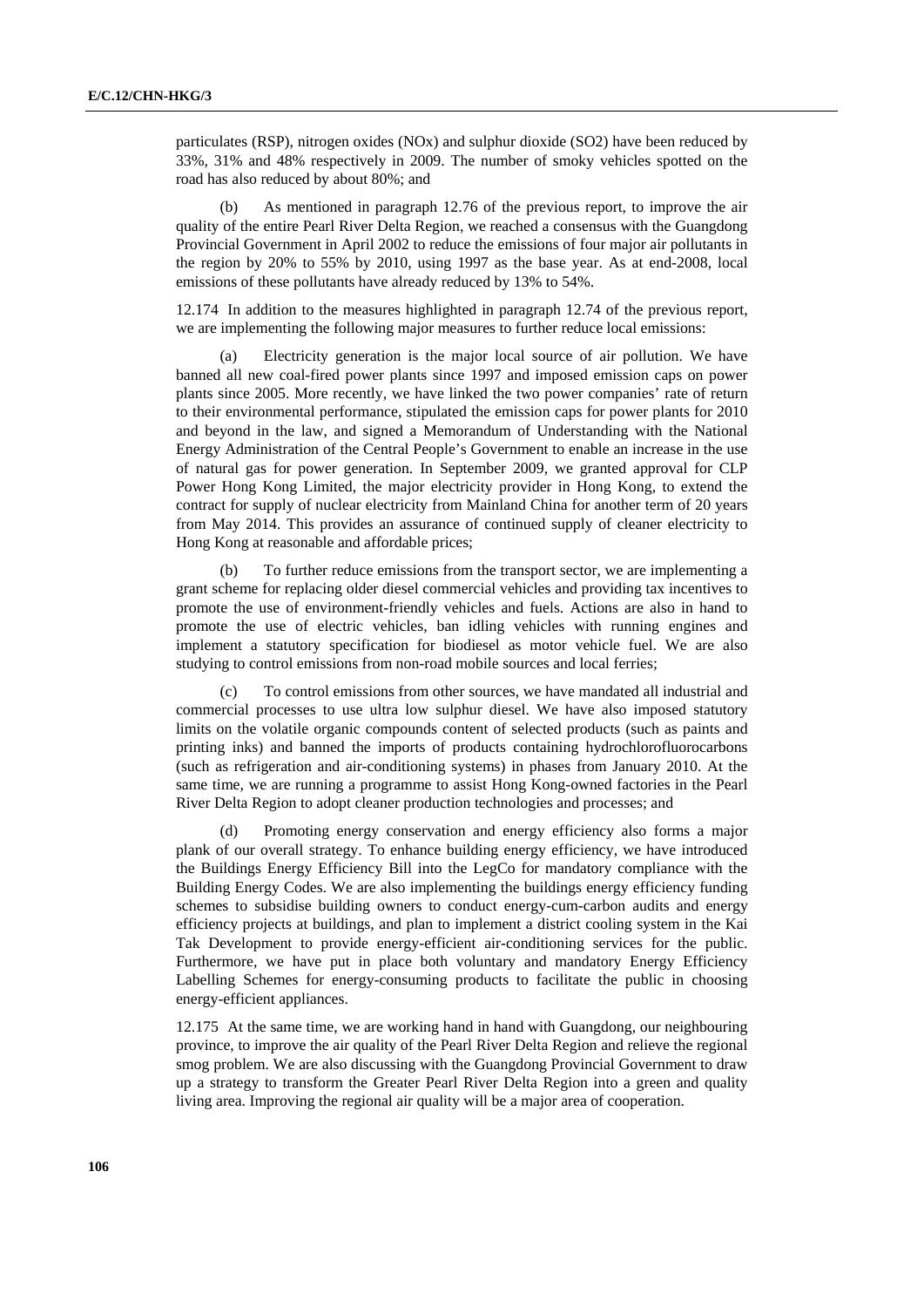12.176 To further improve air quality, we commissioned a comprehensive consultancy study in June 2007 to review Hong Kong's Air Quality Objectives and develop a long-term air quality management strategy. Upon completion of the study, we launched a four-month public consultation in July 2009 to solicit the views of the community on the proposed new Air Quality Objectives and emission control measures. We are now carefully studying the views collected in order to decide on the way forward.

12.177 With the joint efforts with Guangdong, we are confident that the air quality in Hong Kong and the Pearl River Delta Region will gradually improve in the next few years upon the implementation of the measures.

### **Control of noise pollution**

12.178 The provision under the Noise Control Ordinance (Cap. 400) to hold the management of a body corporate explicitly liable for noise offences committed by the body corporate, as mentioned in paragraph 12.77 of the previous report, came into operation in 2004. The purpose of the provision is to deter repeated offences.

12.179 The works under the retrofitting noise barrier programme, as explained in paragraph 12.78 of the previous report, continue to be in progress.

12.180 We expanded the Designated Areas established under the Noise Control Ordinance to extend the tighter control against noise from construction works to those newly covered areas, thereby providing better protection to the residents therein. The new Designated Areas have taken effect from January 2009.

### **Environmental education**

12.181 The Environment and Conservation Fund continues its educational work and sponsors community organisations, schools and green groups to organise activities to promote environmental protection, as described in paragraph 12.79 of the previous report. We injected \$1 billion in early 2008 to attract more applications for innovative, worthwhile, large scale and long term projects. The Environmental Campaign Committee continues the work described in paragraph 490 of the initial report.

### **Environmental impact assessment**

12.182 The position remains as explained in paragraph 491 of the initial report.

## **Occupational health**

12.183 In 2005, SARS and Avian Influenza A were included as notifiable occupational diseases under Schedule 2 to the Occupational Safety and Health Ordinance (Cap. 509).

12.184 A second occupational health clinic was set up by the Labour Department in 2006 to strengthen its clinical services. Together, the two occupational health clinics now provide about 13 000 clinical consultations each year. Other than the above, the position remains as explained in paragraphs 98 to 101 and paragraphs 492 to 496 of the initial report.

# **Articles 13 and 14: Right to education**

13.1 The constitutional position remains as reported in paragraph 497 of the initial report. Education remains among the Government's highest priorities. Indicators of educational attainment are at Annex 13A.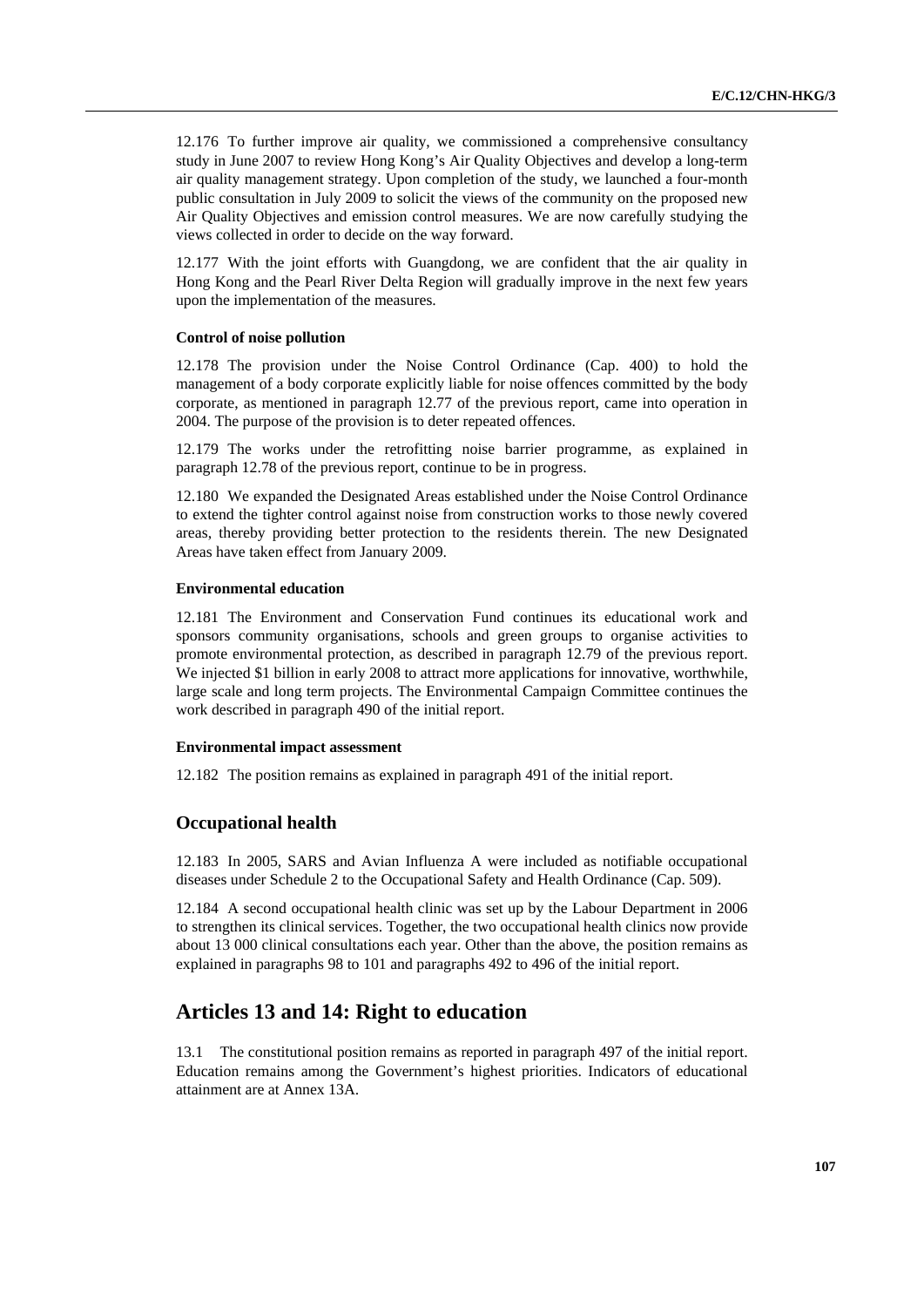13.2 Education also continues to receive the highest allocations in the annual budget. For 2009/10, total Government expenditure on education amounted to \$61.7 billion. The corresponding figures were \$61 billion in 2002/03 as set out in the previous report.

# **Pre-primary education**

13.3 We maintain the position as explained in paragraph 507 of the initial report that preprimary education is not compulsory and is essentially a matter of parental choice. While maintaining the established diversity and vitality of pre-primary education offered in a private market, the Government is committed to providing quality and affordable preprimary education for all school-aged children. In the 2006 Policy Address, the Government announced a major financial commitment to further strengthen the quality of pre-primary education through the provision of fee subsidy to parents. The Pre-primary Education Voucher Scheme (PEVS) has been implemented since the 2007/08 school year to replace the former "Kindergarten Subsidy Scheme" mentioned in paragraph 507 of the initial report. The PEVS is non-means-tested and provides every child, aged between two years eight months and six years and with the right of abode or permission to stay, a voucher that pays towards their school fees in kindergartens. As of the 2008/09 school year, the percentage of children aged three to five attending kindergartens is up to 99.6%.

13.4 Some commentators considered that the voucher provided to children at kindergarten level is not sufficient to cover the school fee as well as other school expenses. Needy families may apply for additional fee assistance through the Kindergarten and Child Care Centre Fee Remission Scheme which provides additional fee remission to needy families with "social needs".

# **Primary and secondary education**

### **New senior secondary academic structure**

13.5 As Hong Kong develops into a knowledge-based economy, a new academic structure for the senior secondary education and higher education (three years in the senior secondary with the length of a normal undergraduate degree to be extended from three to four years) was implemented in September 2009 starting from Secondary 4. Under the New Senior Secondary (NSS) academic structure, all Secondary 3 graduates can directly proceed to senior secondary education. A new public examination, namely the Hong Kong Diploma of Secondary Education Examination (HKDSE), will be in place in 2012 to replace the current two public examinations respectively at the end of Secondary 5 and Secondary 7.

13.6 The objectives of the NSS, also known as "334" academic structure, are to (a) establish a vibrant and flexible education system that will widen the knowledge base of every student, provide an enabling environment for every student to attain all-round development and to achieve life-long learning in a diverse and complex environment; and (b) provide multiple progression pathways for further studies and career development, which articulate well with international higher education and the manpower requirements of the 21st century. Under the NSS, all students will have the opportunity to receive three years' free senior secondary education (i.e. Secondary 4 to 6) as mentioned above. A broad, balanced and diversified NSS Curriculum is introduced to cater for a wide spectrum of students' interests, needs and abilities.

### **12-year free education**

13.7 The Government has been providing nine-year free and universal basic education (six years of primary education and three years of junior secondary education) through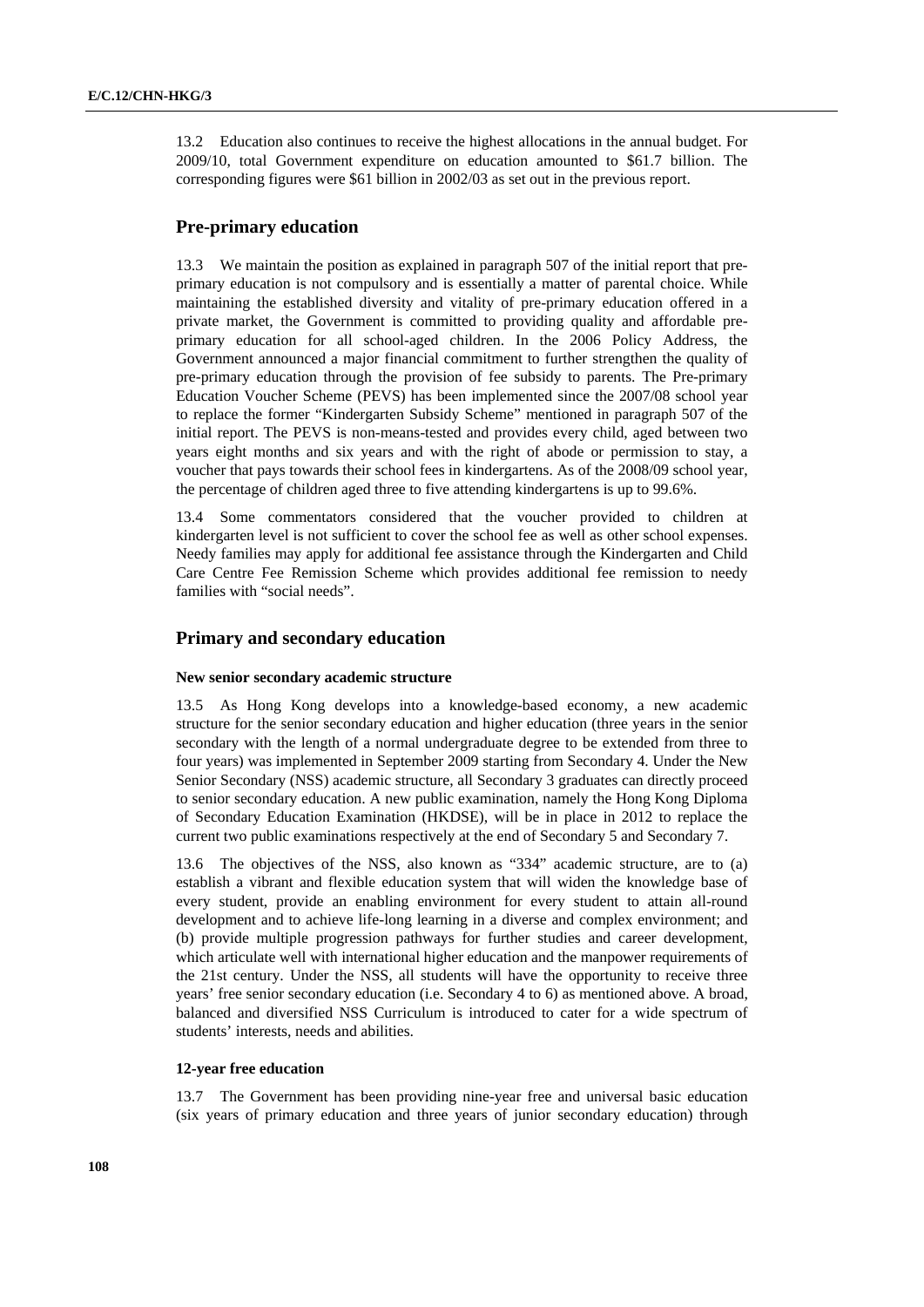public sector primary and secondary schools since 1978. To demonstrate the Government's commitment to the nurturing and education of our next generation and to better prepare students to cope with the increasingly diverse and complex environment of society in Hong Kong, free education has been extended to include senior secondary education provided by public sector secondary schools starting from the 2008/09 school year. As senior secondary students studying at public sector schools do not have to pay school fees which are fully subsidised by the Government, paragraph 13.13 of the previous report regarding "level of subsidy at the senior secondary level" is no longer applicable.

13.8 The NSS academic structure and the extension of nine years of free education to 12 years have facilitated the access to education in Hong Kong.

#### **Floating classes**

13.9 It was pointed out in paragraph 13.10 of the previous report that we endeavoured to eliminate "flotation" and carried out school improvement works for increasing teaching space. At present, there is no floating class at Secondary 1 to Secondary 5 levels in public sector schools. With the implementation of the NSS academic structure, learning and teaching activities are no longer confined to traditional classrooms. Schools can also make use of the existing funding flexibility under the NSS to arrange various groupings of students for different learning activities, making the best use of the school accommodation (including laboratories and special rooms) to maximise the learning outcome. We will continue to provide advice to schools regarding strategic use of teaching space to optimise room usage.

### **Class size**

13.10 Further to paragraph 13.11 of the previous report, the Government has, where circumstances permit, implemented small class teaching in public sector primary schools by phases, starting from Primary 1 in the 2009/10 school year and extending progressively to a higher level up to Primary 6 on a yearly basis. The objective is to improve the quality of teaching and learning in a small class setting. Schools implementing small class teaching are allocated 25 students per class under the Primary 1 Admission System while the remaining schools will be allocated 30 students per class. About 65% of the public sector primary schools have implemented small class teaching in the 2009/10 school year. The percentage of schools to implement small class teaching will increase to 69% in the 2010/11 school year. The Government has, in accordance with the findings of the study on small class teaching, framed the professional development programmes in order to support teachers for the implementation of small class teaching in public sector primary schools.

#### **Whole-day primary schooling**

13.11 In paragraph 13.12 of the previous report, we stated that we aimed to ensure that almost all primary school children enjoyed whole day schooling by the 2007/08 school year. We have achieved the target and provide sufficient whole day school places.

#### **Life-wide learning**

13.12 Some commentators suggested that the importance of "play" should be considered in school curriculum. Since 2002, the Curriculum Reform promotes "Life-wide Learning" to encourage students to learn in real context and authentic settings. Such experimental learning not only enables students to achieve certain learning goals that are more difficult to attain through classroom learning alone, but also enriches and extends classroom-based learning to achieve the aims of whole-person development and to nurture the life-long learning capabilities that are needed in our ever-changing society.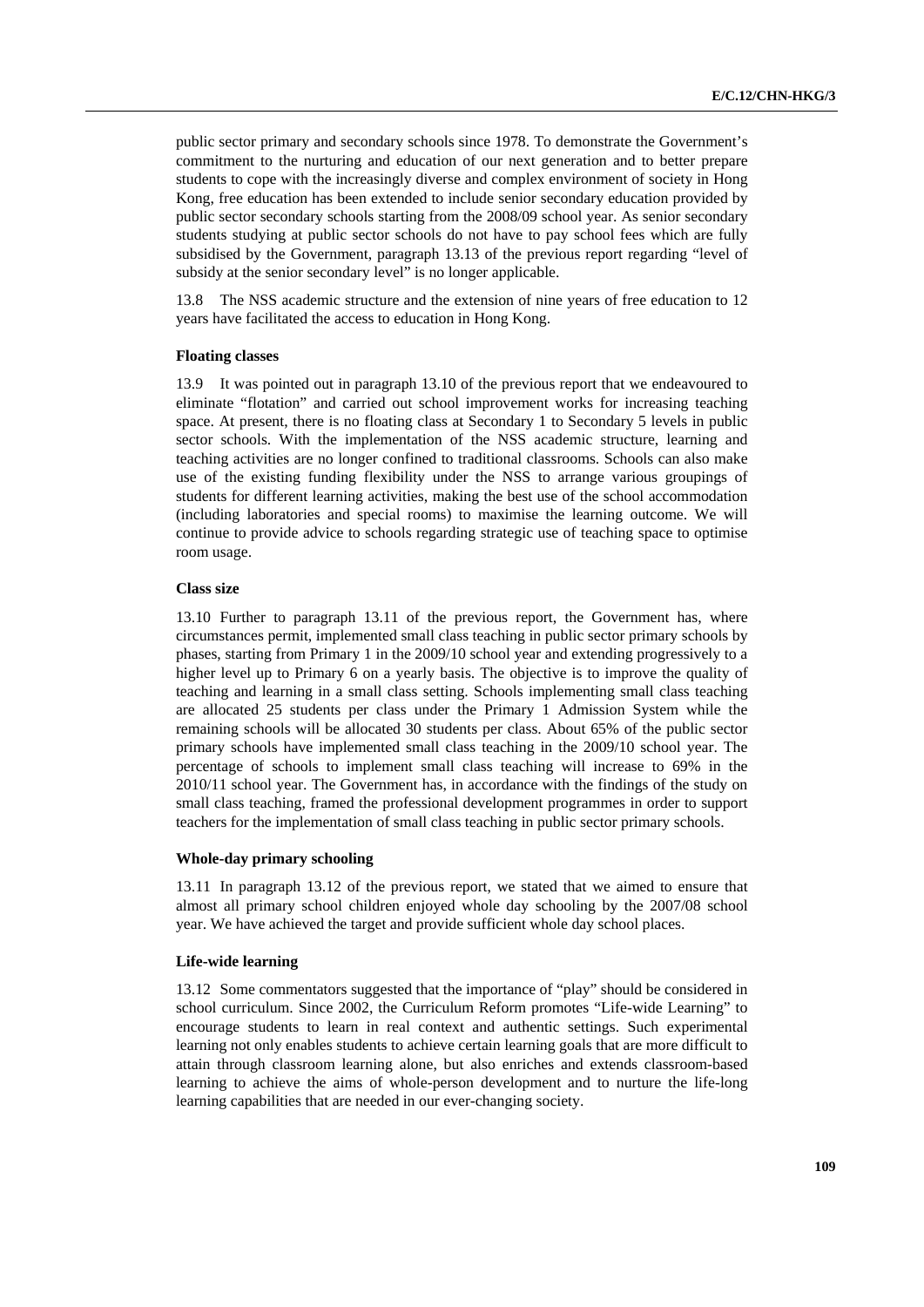# **Language policy – biliteracy and trilingualism**

13.13 As mentioned in paragraph 517 of the initial report, our language policy is that students should be literate in both Chinese and English and be able to speak fluent Cantonese, Putonghua and English. Biliteracy and trilingualism are persistently essential in Hong Kong.

13.14 In addition to measures set out in paragraph 518 of the initial report, other measures to achieve the objective include:

 (a) The implementation of the revised Chinese Language and English Language curricula at both primary and secondary levels, with "Reading to Learn" as one of the key emphases;

 (b) The provision of school-based language support services to help primary and secondary schools to implement the Chinese Language and English Language curricula with emphasis on teacher development and enhancement of student learning;

The inclusion of Putonghua as a core subject in junior secondary school curriculum, in addition to the primary school curriculum;

 (d) The introduction of Territory-wide System Assessment (TSA) to gauge students' attainment of basic competencies in the three core subjects (including Chinese and English Language) at the three key learning stages (Primary 3, Primary 6 and Secondary 3) so as to provide schools with solid reference for setting priorities in enhancing learning and teaching, and monitoring learning progress and standards;

 (e) The introduction of standards-referenced reporting to the existing Hong Kong Certificate of Education Examination (HKCEE) and the future the HKDSE in 2012 so that appropriate teaching strategies and learning targets could be set to work towards achieving the desired levels or standards;

 (f) The provision of reading grants to schools so as to promote reading in both languages at primary and secondary levels;

 (g) Apart from the continuous enrichment and updating language learning and teaching resources in the Central Resources Centre, the Centre has been updating and managing lists of bilingual learning and teaching resources for the eight Key Learning Areas at the website of the Centre for teachers' reference;

 (h) The review of language education policy by the Standing Committee on Language Education and Research, a Government advisory body on language education issues, and implementation of the recommendations arising from the review which was completed in 2003; and

 (i) Fine-tuning the medium of instruction arrangements for secondary schools (see the following paragraphs) to facilitate students to have more opportunities to be exposed to and to use English at junior secondary levels.

## **Medium of instruction**

13.15 We have completed the review on the medium of instruction (MOI) policy foreshadowed in paragraph 13.19 of the previous report. The review recommended upholding mother-tongue teaching and enhancing students' proficiency in both Chinese and English.

13.16 In order to provide our students with more opportunities to be exposed to, and use, English at junior secondary levels so as to enhance their ability to learn in English and to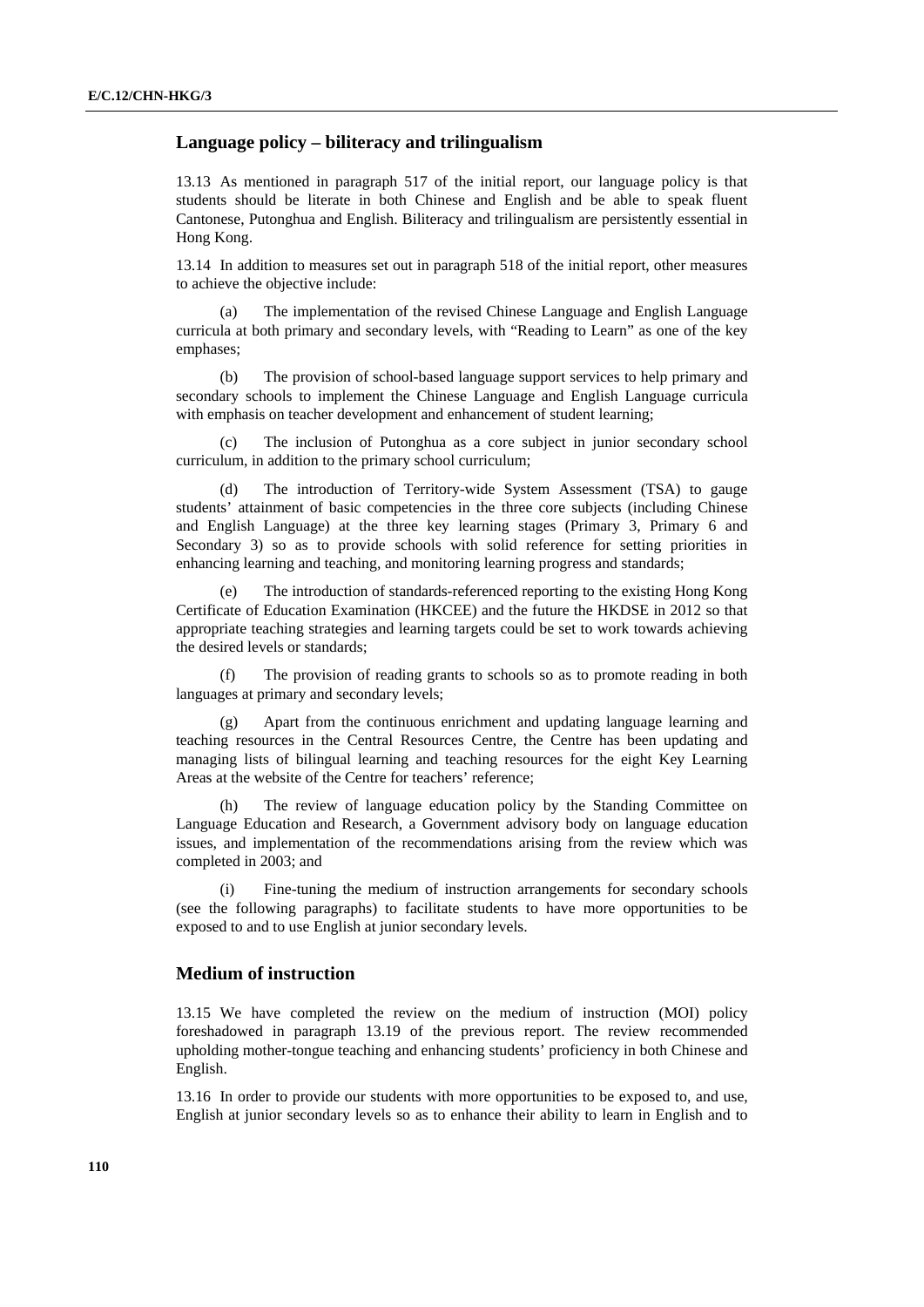better prepare them for further studies and work in future, we have decided to fine-tune the MOI arrangements for secondary schools with a view to allowing secondary schools the flexibility to decide professionally the appropriate MOI arrangements for their students.

13.17 Under the policy objective of upholding mother-tongue teaching and enhancing proficiency in Chinese and English, the Government announced the fine-tuning of the MOI arrangements for secondary schools in May 2009. With effect from the 2010/11 school year, starting with Secondary 1 and progressing each year to a higher level at the junior secondary stage, secondary schools will be given greater flexibility to decide professionally their school-based MOI arrangements having regard to students' ability and needs as well as school circumstances, including teachers' capability and readiness and school support measures. Secondary schools can enrich their English learning environment by introducing different MOI arrangements to suit the needs of their students and to increase students' opportunities to be exposed to and to use English. Students' ability to learn in English will be enhanced. They will be equipped to embrace the challenges facing Hong Kong in a globalised economy.

13.18 Some commentators were concerned that educational establishments were under no legal obligation under the RDO in modifying the MOI arrangements for non-Chinese speaking students. The Government firmly upholds the right of children to education, irrespective of their race or ethnic origin. All children have the right to 12 years of free and universal basic education. However, it is unlikely to be reasonably practicable for the schools to modify their arrangements regarding the MOI in order to cater for students of any racial group. For reference, in a decision of the European Court of Human Rights where French-speaking residents in the Dutch-speaking part of Belgium wanted their children to be educated in French, it was held that the right to education does not include a right to be taught in the language of the parents, nor a right of access to a particular school.

13.19 The position regarding teacher education to encourage mother tongue teaching and to improve language teaching standards is as mentioned in paragraph 13.20 of the previous report.

# **Vocational education**

13.20 As explained in paragraph 13.43 of the previous report, the VTC is the main provider of — and adviser to the Government on policies relating to — vocational education and training. As regards vocational education, the VTC provides programmes for Secondary 3, Secondary 5 and Secondary 7 school leavers. The Hong Kong Institute of Vocational Education (IVE) and School of Business and Information Systems (SBI) provide self-guided programmes for Secondary 5 and Secondary 7 leavers up to Higher Diploma levels. Programmes provided by SBI emphasise on accountancy, business administration and information technology. Its assessment system and exit standards are identical to those of the IVE. A VTC Youth College with six sites of operation has been set up since 2004. The focus of Youth College is on the development of sub-diploma programmes for Secondary 3 leavers. Dedicated subvented vocational education programmes, including full-time certificate/diploma courses, are also provided for the ethnic minorities.

13.21 In the 2008/09 school year, the IVE/SBI/Youth College/Hong Kong Design Institute provided a total of about 44 800 full-time and about 2 650 part-time day and 13 550 parttime evening places and a wide range of short courses. Enrollment statistics for the 2008/09 school year by mode and level of study are at Annex 6A. They update Annexes 13D and 13E of the previous report.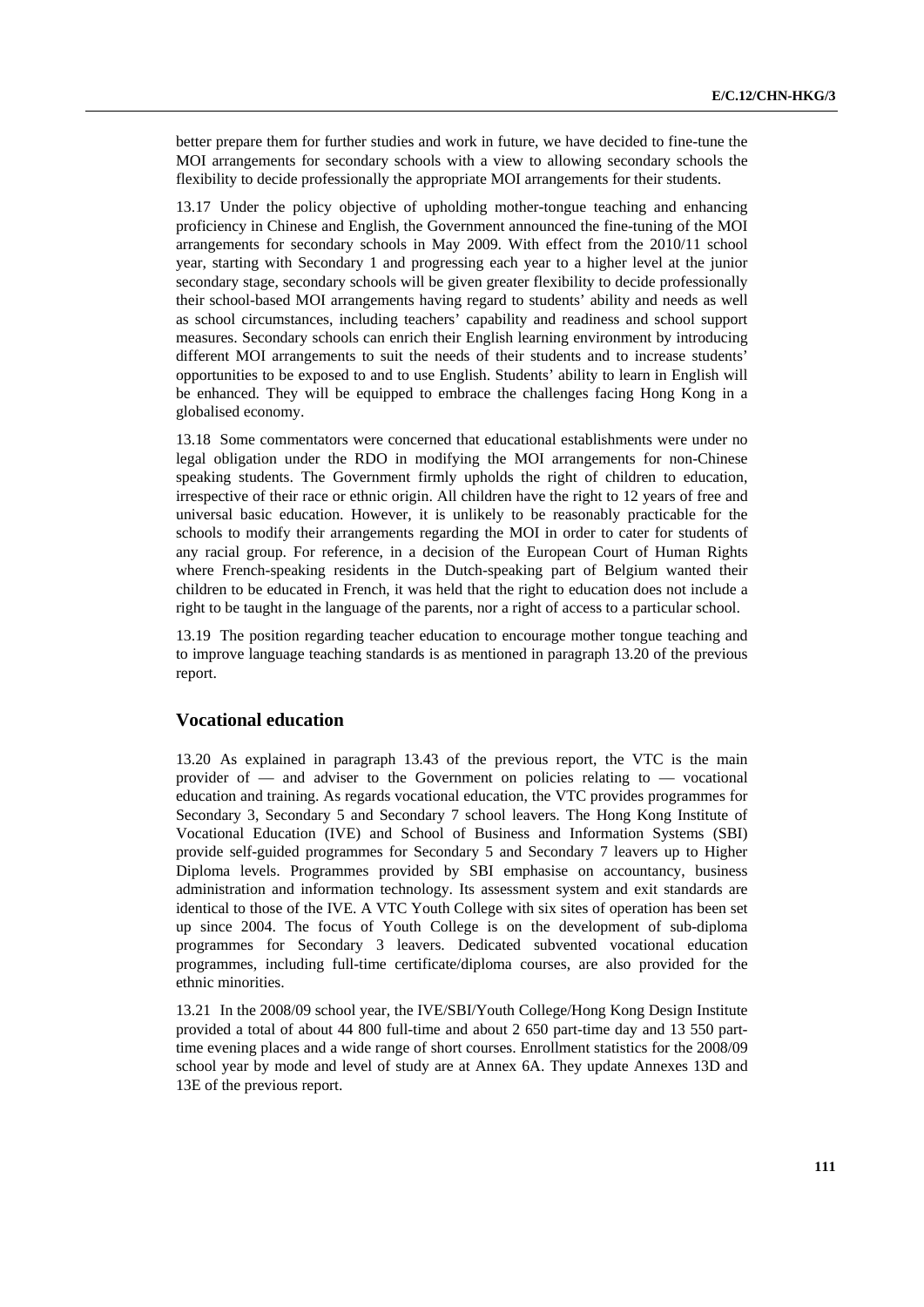13.22 Some commentators were concerned that most courses offered by the IVE, training courses conducted by the VTC as well as Project *Yi-jin* (PYJ) were in Chinese and therefore not accessible to non-Chinese speaking (NCS) persons. The VTC offers vocational education and training programmes to eligible persons irrespective of race or ethnic origin. Students who meet the basic entry requirements may apply for admission on competitive basis to courses offered by the IVE and the SBI and other members of the VTC Group. Post-secondary 5 level courses offered by the IVE and the SBI mainly use English as the medium of instruction, and may be supplemented with Chinese as when and where required and appropriate.

13.23 Apart from mainstream courses, ethnic minority students may also join other vocational education and training programmes offered by the IVE, Pro-Act Development Centre and Youth College specially designed for them. These courses include preparatory courses for trade tests for in-service personnel, full-time certificate/diploma courses for Secondary 3 and Secondary 5 school leavers, applied learning programmes for senior secondary students, and vocational development programmes for youths.

13.24 The PYJ programme is intended to offer a second chance for learners who do not do well in their mainstream studies at school by providing an alternative route to achieve an exit standard comparable to five passes in the HKCEE. One of its objectives is to provide training in English, Chinese, Putonghua and information technology and thereby build a firm foundation of knowledge and skills for work and further study. We are currently considering the merits and feasibility of having a PYJ-type programme to be implemented in 2012 under the NSS academic structure (as elaborated in paragraphs 13.5 and 13.6). It is not practicable to implement a new PYJ for NCS persons at this stage.

# **Private schools**

13.25 The position in respect of private schools remains unchanged as described in paragraph 13.5 of the previous report. As for the Private Independent School Scheme introduced in 1999, eight such schools have been in operation on their allocated premises as at the 2009/10 school year. Other than a land grant at nominal premium and a capital grant for the construction of the school premises, each of these Private Independent Schools does not receive any recurrent subsidies from the Government.

## **Post-secondary education**

#### **Support for the sustainable development of post-secondary sector**

13.26 In 2000, the Government announced that we aimed to provide 60% of our senior secondary school leavers with access to post-secondary education by 2010/11, as mentioned in paragraph 13.32 of the previous report. We have achieved the objective since 2005/06. In the 2008/09 school year, about 69% of the secondary school leavers enjoyed access to post-secondary education compared with the previously reported 42% in 2003. To ensure the healthy and sustainable development of the sector, we have enhanced Government support to self-financing post-secondary education providers in 2008 with a focus on quality. Other than the continuous provision of interest-free start-up loan for nonprofit making educational institutions, accreditation grant to cover the institutions' accreditation expenses, land sites for the construction of purpose-built college premises, and student financial assistance, the Government also offers quality enhancement grants to support worthwhile initiatives dedicated to quality enhancement in teaching and learning.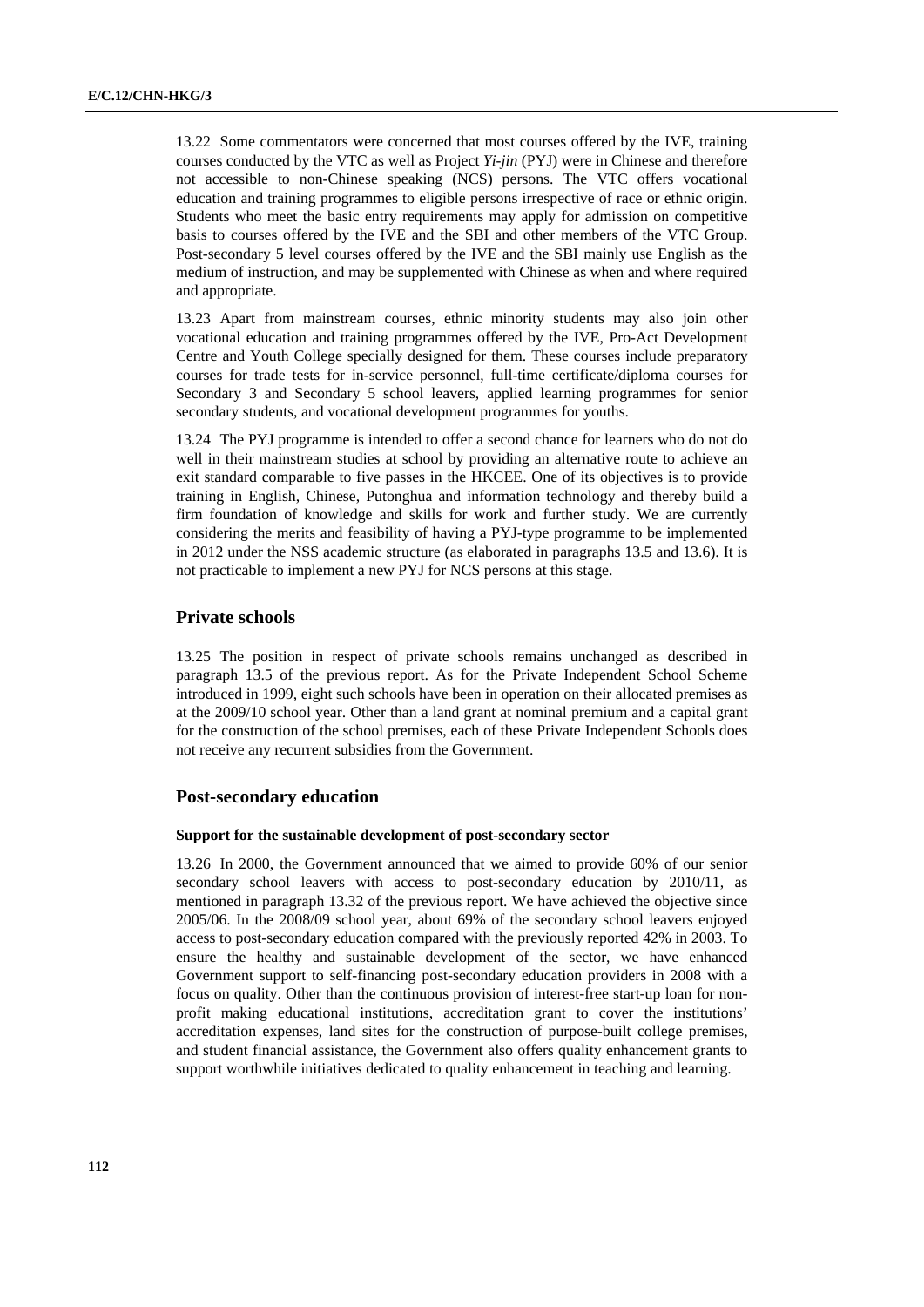#### **Higher education**

13.27 There are currently 12 degree-awarding institutions in Hong Kong. Nine are publicly-funded, of which eight are funded by the University Grant Committee (UGC), and one, the Hong Kong Academy for Performing Arts (see paragraph 15.31), is funded by Government subvention. The remaining three institutions are self-financing, two of which possess university title.

#### *Admissions policy*

13.28 The position regarding admission policy is essentially as described in paragraph 13.34 of the previous report. Tertiary education is accessible to prospective students on an equal basis and without discrimination. The admission criteria are the same for women and men. Of all the UGC-funded programmes, 54.6% of the students were female in the 2007/08 school year.

#### *Supply of tertiary places*

13.29 While the number of the UGC-funded first-year first-degree places has remained stable at 14 500 per school year, the UGC started to provide senior year undergraduate places to provide articulation opportunities for sub-degree graduates in the 2005/06 school year. There are close to 2 000 senior year places for intake in 2010/11. Altogether, the UGC-funded institutions provide 50 800 undergraduate degree places, 7 000 post graduate degree places and about 5 600 sub-degree places (in full-time-equivalent terms).

13.30 The self-financing sector has been going through healthy development in recent years and is playing an increasingly important role in the provision of higher education in Hong Kong. The self-financing sector currently provides around 3 000 undergraduate intake places and around 2 000 top-up degree intake places each year.

13.31 The tertiary participation rate (i.e. at degree level) among the 17 to 20 age cohort has increased from around 18% in 1997/98 to around 27% in 2009/10.

#### *Fees and financial assistance for post-secondary and higher education students*

13.32 As set out in paragraph 13.36 of the previous report, our policy remains that no qualified student is denied access to tertiary education because of a lack of means. In the 2008/09 school year, we provided financial assistance of around \$2.84 billion to students pursuing post-secondary and continuing education. Around 54 000 students or 40% of the post-secondary student population received financial assistance in the 2008/09 school year. We will continue to implement the various financial assistance schemes as set out previously. The details are at Annex 13B, which updates Annex 13C of the previous report.

13.33 The tuition fees for degree and higher programmes at the UGC-funded institutions continue to be frozen since the 1997/98 school year. They therefore remain at the levels explained in paragraph 531 of the initial report.

13.34 Some commentators considered that the application criterion of the Student Financial Assistance provided by the Government is too mean and the coverage of the assistance is too narrow. In 2008/09, the Student Financial Assistance Agency (SFAA) disbursed over \$3 billion of means-tested student financial assistance for students from preprimary to post-secondary levels and about \$990 million of non-means-tested loans for students pursuing post-secondary and continuing education. We consider the existing means test of the SFAA adequate in providing suitable assistance to the needy students for pursuing their studies.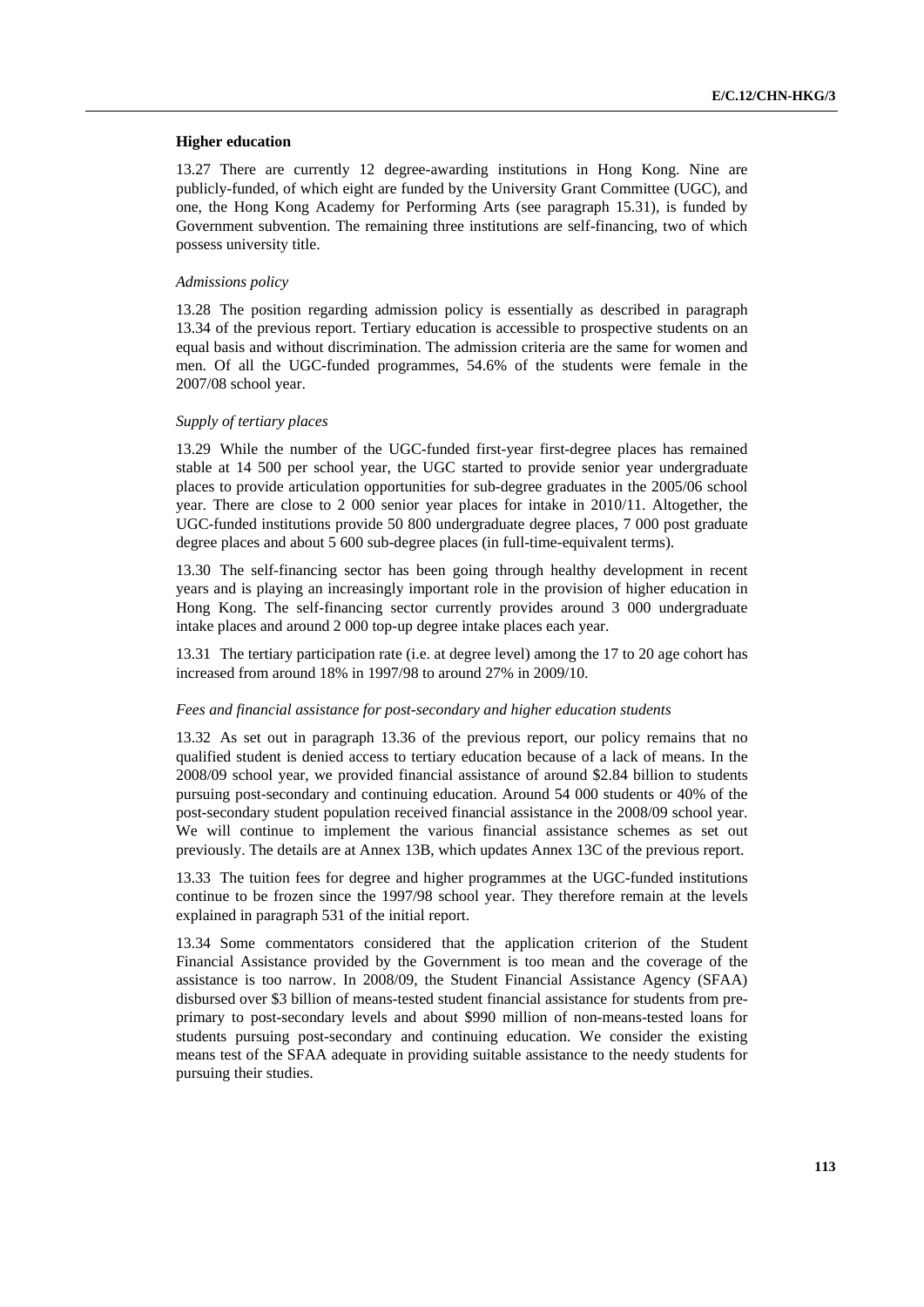# **Adult education**

#### **Local opportunities for adult education**

13.35 The Financial Assistance Scheme for Designated Evening Adult Education Courses was introduced in the 2005/06 school year to provide financial assistance to adult learners (aged 17 or above) attending senior secondary evening courses offered by the approved course provider(s) in designated centres. It was extended to cover junior secondary courses in the 2008/09 school year. Learners who meet the eligibility criteria (such as attendance) are eligible for 30% reimbursement of the tuition fees. Full reimbursement or half reimbursement will be provided for those who meet the eligibility criteria and pass the means test administered by the SFAA for full grant or half grant respectively. This updates paragraph 13.38 of the previous report. In the 2009/10 school year, there were 1 465 adult learners enrolled in evening secondary courses under the Scheme.

#### **Continuing and professional education at the tertiary level**

13.36 We explained the history and underlying philosophy of the Open University of Hong Kong in paragraphs 536 to 538 of the initial report and the subsequent development of the University in paragraph 13.39 of the previous report. In the 2009/10 school year, more than 17 000 students enrolled in the university's 158 degree and postgraduate programmes and 51 sub-degree programmes. The Li Ka Shing Institute of Professional and Continuing Education of the Open University of Hong Kong also offered 158 short courses and professional courses for more than 32 000 students in the same school year. The position for other providers of continuing education is as explained in paragraphs 13.40 to 13.41 of the previous report.

# **Quality Education Fund**

13.37 As explained in paragraph 13.17 of the previous report, the main purpose of the Quality Education Fund was to support educational research and school-based initiatives to develop new curricula, and to improve the educational process. Since its establishment in January 1998 to mid-2009, the Fund has approved \$3.7 billion for some 7 700 projects from schools, education bodies, non-profit making organisations, public bodies and individuals.

## **Qualifications Framework**

13.38 The Hong Kong Qualifications Framework (QF) was formally launched in May 2008 to promote lifelong learning with a view to enhancing the overall competitiveness of Hong Kong's workforce. The QF provides a seven-level hierarchy covering qualifications in the academic, vocational and continuing education sectors. The Hong Kong Council for Accreditation of Academic and Vocational Qualifications (HKCAAVQ) is specified as the Accreditation Authority under the Accreditation of Academic and Vocational Qualifications Ordinance (Cap. 592), and entrusted with the responsibility of assuring the quality of academic and vocational qualifications and their associated learning programmes. Information on qualifications and learning programmes that have been quality assured and recognised under the QF are uploaded on a Qualifications Registry and made available over the Internet free of charge to the public.

13.39 To ensure relevancy to industry needs, the Government has been assisting various industries in setting up Industry Training Advisory Committees (ITACs), which comprise the major stakeholders from the industries concerned. So far, 13 ITACs have been set up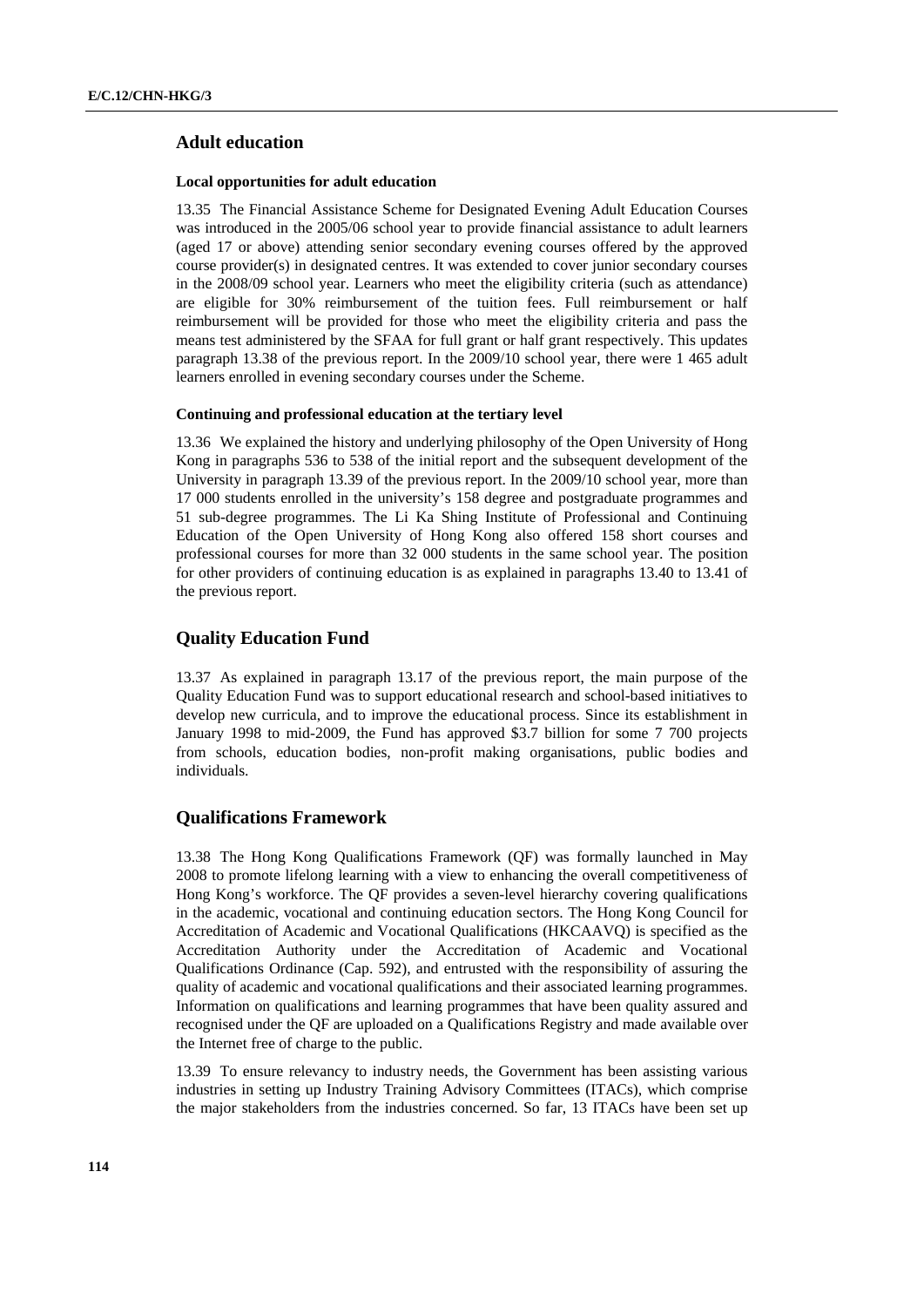with their first task to draw up the Specification of Competency Standards (SCS) for their respective industries, which maps out the industry's competency requirements and performance standards under different functional areas, and provides a basis for course providers to design training programmes to meet the needs of the industries.

# **Education for non-Chinese speaking students**

13.40 The Government is committed to providing appropriate learning opportunities for all students to help them attain all-round development. We have elaborated the situation faced by NCS ethnic minority children in respect of their education in paragraphs 13.21 to 13.24 of the previous report. As further mentioned in paragraph 13.25 of the previous report, it is our policy to facilitate the early integration of NCS students, comprising largely of ethnic minority children settled in Hong Kong, into the local education system and the wider community. All eligible students, irrespective of race or language, have equal opportunities for admission to public sector primary and secondary schools under the existing school places allocation systems.

#### **Education support for non-Chinese speaking students**

13.41 We are mindful about the necessity to prevent lowering educational standards for the NCS students, which will jeopardise their competitiveness in the long run. In recognition of the need of these students, on top of the support services as mentioned in paragraph 13.30 of the previous report to facilitate adaptation to the local environment and education system including the Induction Programmes, Initiation Programme and School-based Support Scheme for the newly arrived NCS students, we have stepped up our efforts in recent years and put in place a series of educational support measures to enhance the learning and teaching effectiveness of NCS students. The measures are elaborated below.

#### *Designated schools*

13.42 The Government has invited schools with a critical mass of NCS students to become "designated schools" and has been providing them with focused support to enhance the learning and teaching of NCS students, particularly in the subject of Chinese Language. To step up such support, the number of designated schools has increased progressively from 15 in the 2006/07 school year to 26 in the 2009/10 school year. We have not set a ceiling for the number of designated schools. Besides, starting from the 2008/09 school year, the annual grant for designated schools has been turned to a recurrent grant so that schools can make long-term plans on the usage of the grant and the ceiling of the grant has been raised for those designated schools with a higher intake of NCS students to help them implement school-based support programmes for these students.

13.43 The objective of providing focused support for designated schools is to facilitate their accumulation of experience and development of expertise in the learning and teaching of NCS students, so that they may serve as the anchor point for sharing good practices with other schools which have also admitted NCS students through an established support network.

## *Supplementary guide to the Chinese language curriculum for non-Chinese speaking students*

13.44 The Government's policy is to facilitate the early integration of non-Chinese speaking students into the local education system. Accordingly, all students of public sector primary and secondary schools are required to study Chinese Language and English Language as learning entitlement. Considering various aspirations and practical needs of NCS students, we have provided additional opportunity for them to take the GCSE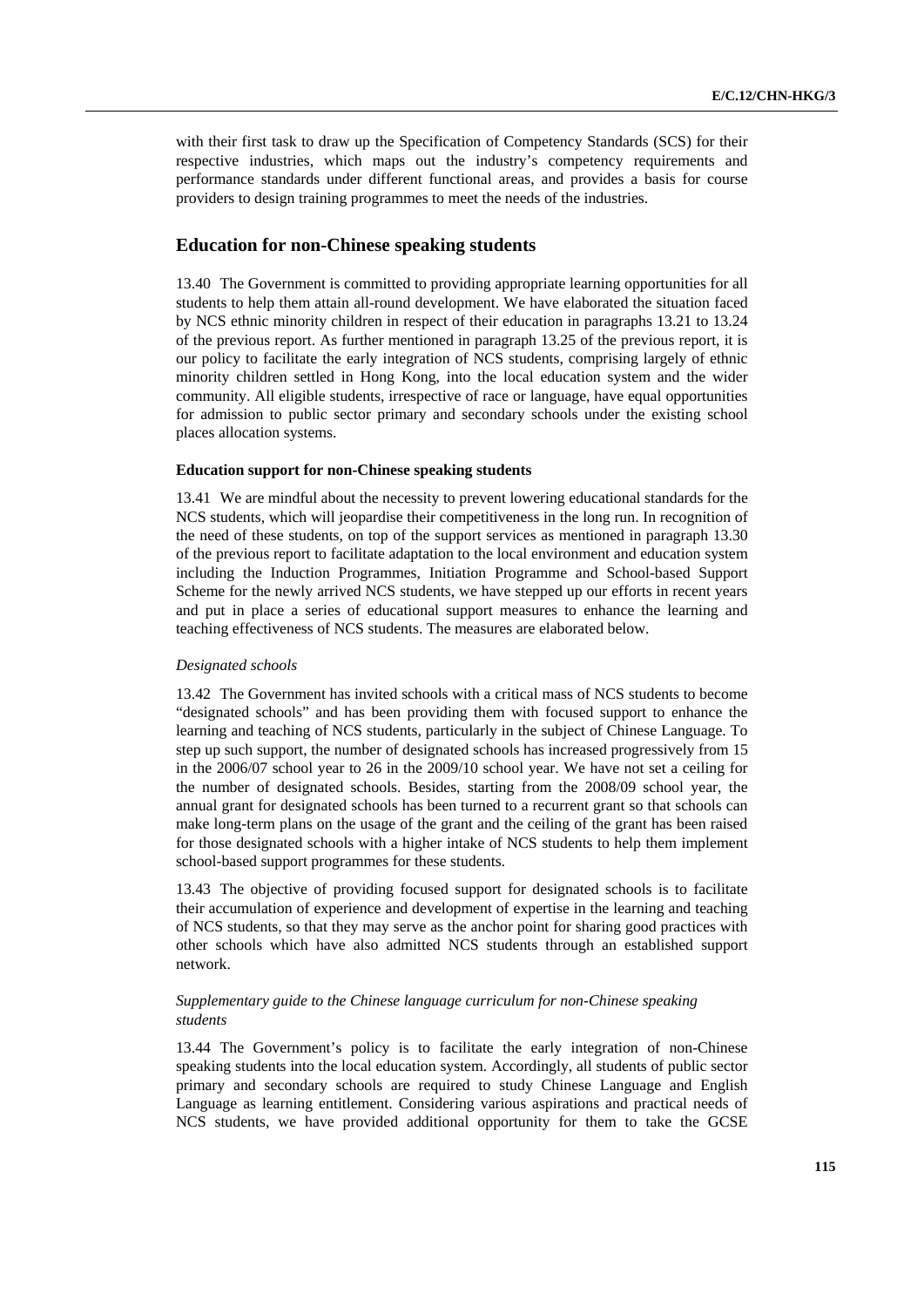(Chinese) Examination, as an alternative to the HKCEE and, in the future, the HKDSE. These students can attain an alternative qualification for satisfying the Chinese Language requirement for university entrance purposes. Given the vastly different backgrounds of NCS students, as a complement to the common curriculum framework, we have developed the "Supplementary Guide to the Chinese Language Curriculum for Non-Chinese Speaking Students", containing multiple curriculum modes, different learning levels and leading to multiple exits. This strategy has been widely accepted on sound pedagogical grounds. The Supplementary Guide caters for the holistic and personalised development of the NCS students without limiting the range of learning opportunities of students with different needs.

13.45 In tandem with the issue of the Supplementary Guide, while teachers are being trained on curriculum adaptation, the EDB has provided NCS students and schools with learning materials, covering both primary and secondary levels, by stages. Moreover, teaching reference materials, including self-learning packages, have been distributed to schools. To enhance assessment for learning, assessment tools will also be developed for schools to assess the Chinese standards of their NCS students.

## *Provision of training programmes for Chinese language teachers in primary schools*

13.46 As from the 2006/07 school year, training programmes have been provided by tertiary institutions for Chinese Language teachers in primary schools teaching NCS students. All teachers in designated or non-designated schools teaching Chinese Language to NCS students can participate in the relevant professional development programmes.

## *Support in Chinese language learning*

13.47 The Chinese Language Learning Support Centre, run by a tertiary institution, provides remedial programmes to NCS students, particularly the late starters in Chinese learning, after school hours or during holidays. The Centre also assists in the development of related teaching resources and renders support to teachers of NCS students by organising professional development workshops.

13.48 To further enhance the support to ethnic minority students in their learning and homework, especially in learning the Chinese language, starting from early 2010, the Constitutional and Mainland Affairs Bureau also sponsors three of the support service centres for the ethnic minorities to provide after-school tutorial classes for ethnic minority students from Primary 1 to Secondary 3 at the centres, schools and other premises identified by the centres.

#### *Summer Bridging Programme*

13.49 To facilitate the smooth integration of NCS Primary 1 children into the mainstream education system, a four-week Bridging Programme has been introduced in the summer of 2004 which aims at helping NCS children adapt to the new learning/school environment, widening their learning experience/exposure in using Cantonese as the MOI under real classroom situation and stimulating their interest in the Chinese culture. Starting from the summer of 2007, the Summer Bridging Programme has been extended to cover not only NCS Primary 1 entrants, but also NCS students proceeding to Primary 2, Primary 3 and Primary 4 in order to help them consolidate what they have learnt at Key Stage One (Primary 1 to Primary 3) and to prepare for their transition to Key Stage Two (Primary 4 to Primary 6).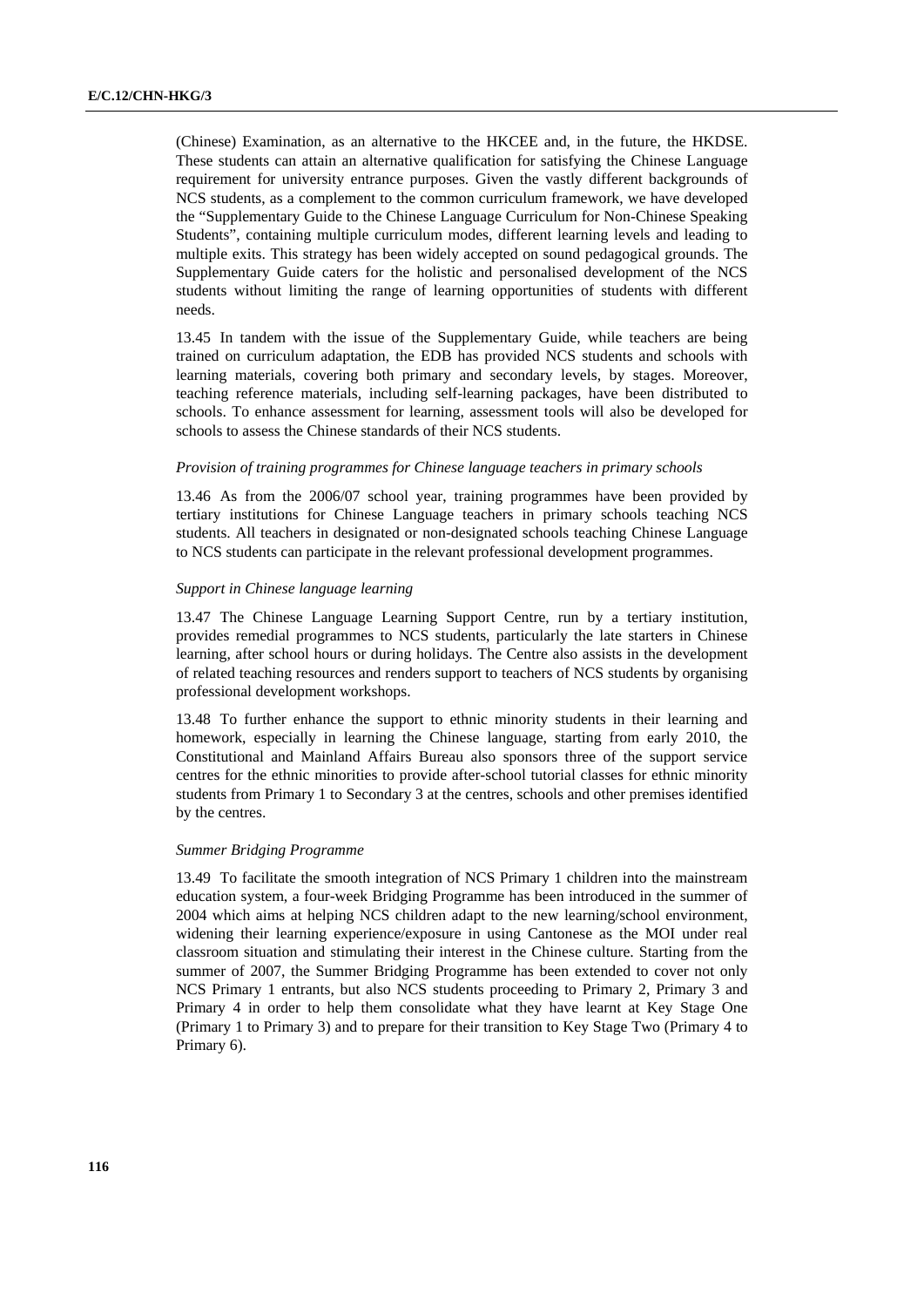*Measures to address the aspirations of non-Chinese speaking students for higher education* 

13.50 Some commentators have concern that the opportunities of NCS students in accessing tertiary education have been affected in view of their standard in Chinese Language. To address NCS students' aspirations for higher education, various support measures have been implemented. Subsequent to the submission of the previous report, starting from 2007, the GCSE (Chinese) Examination has been administered in Hong Kong for students who wish to obtain alternative Chinese Language qualification(s) through the Hong Kong Examinations and Assessment Authority.

13.51 Public sector schools will take into consideration alternative Chinese Language qualification(s) under the Secondary 6 admission and make conditional offers to eligible applicants under specified circumstances pending the release of the relevant examination results. Similarly, starting from 2008, the UGC-funded institutions would consider alternative Chinese Language qualification(s), such as those under the GCSE, General Certificate in Education (GCE) and International General Certificate of Secondary Education (IGCSE), in lieu of the general Chinese Language requirement based on the Hong Kong Advanced Level Examination (HKALE) for application under specified circumstances under the Joint University Programmes Admissions System (JUPAS).

#### *Information for non-Chinese speaking parents/students*

13.52 Information about the local education system, support measures as well as Secondary 1 and Primary 1 school places allocation has been translated into common ethnic minority languages in Hong Kong for the easy reference of the NCS parents.

#### **Opportunities for the non-Chinese speaking students to learn their mother tongue**

13.53 As explained in paragraph 13.25 of the previous report, we consider integration a better option than establishing schools specifically catering for NCS students to enhance their competitiveness for future academic and career opportunities. The Government encourages the teaching of the two official languages, i.e. Chinese and English, in publicsector schools to facilitate early integration. It does not mean that NCS students have to learn in the Chinese Language at all cost. Subject to the compliance of the prescribed criteria of teacher capability and school support measures under the prevailing MOI policy, schools which have admitted a critical mass of NCS students and have assessed that these students could indeed learn better in English, are given the flexibility to teach in English for the well being of the NCS students.

13.54 We fully respect the right of NCS children to use their own languages and to enjoy their own culture. On the other hand, we do not consider it feasible for all public sector schools enrolling the NCS students to offer corresponding ethnic minority language courses to NCS students in all our public-sector schools enrolling them – nor do we consider this obligatory for our public sector education. Notwithstanding this, individual schools may redeploy resources to teach other languages to meet the needs of their students provided that the curriculum offered as a whole will continue to be broad and balanced. We understand that some schools have been offering ethnic minority language courses to their NCS students during or after school hours and arranging cultural activities for their students.

13.55 As mentioned in paragraph 13.25 of the previous report, we also acknowledge that some parents will wish to educate their children in non-mainstream schools. In this regard, there are educational alternatives to the public sector education for the NCS students. For example, there are privately-run schools offering non-local curricula at the primary and secondary levels. In the 2009/10 school year, 50 such international schools offer a range of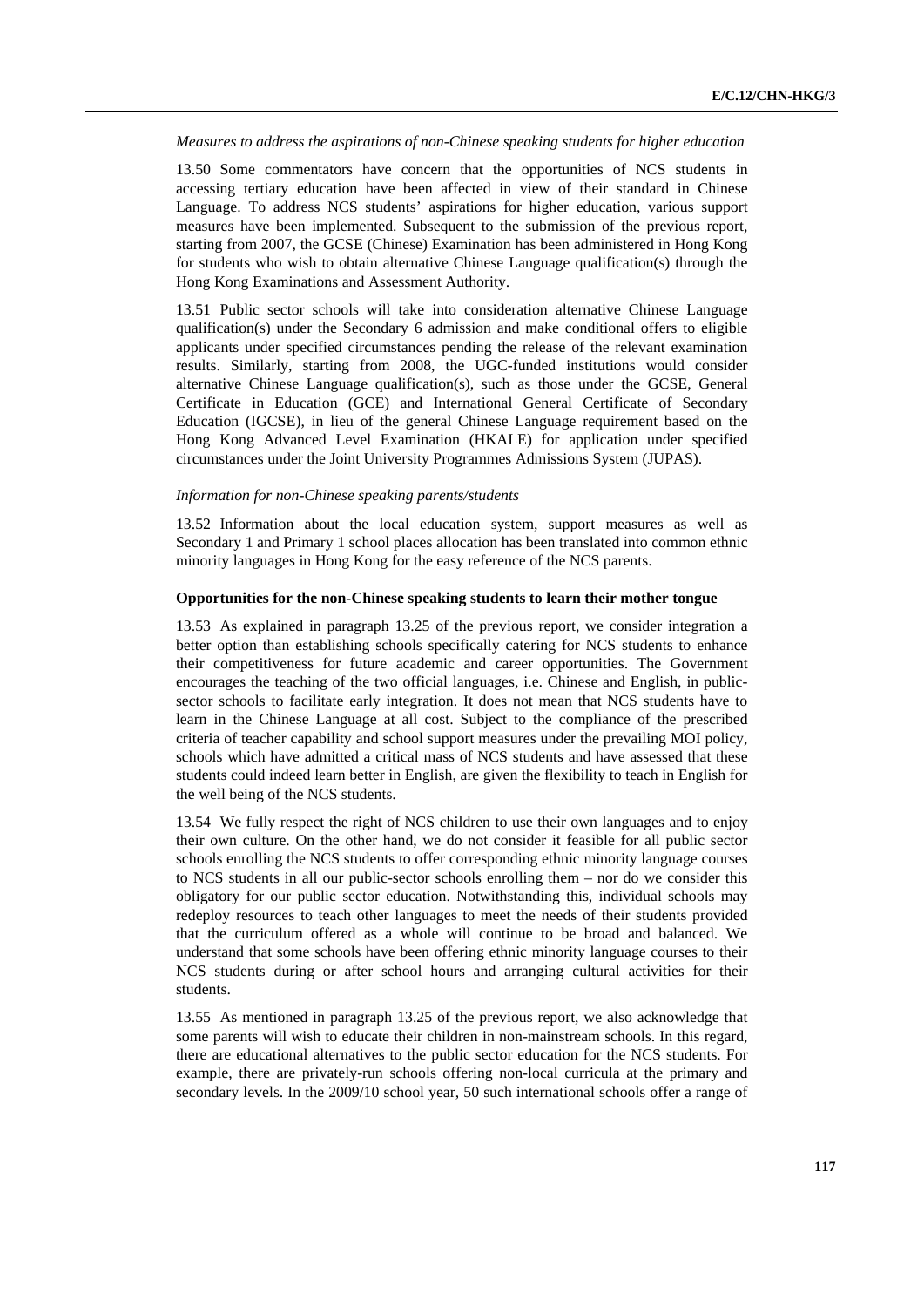curricula including those of the USA, Australia, Canada, England, France, Germany, Japan, Korea, Singapore and the International Baccalaureate.

### **Way forward**

13.56 Overall speaking, it takes time for the support measures for the NCS students to take root and create a sustainable impact on them. We will continue to review the effectiveness of the various support measures and work closely with the stakeholders to address the genuine needs of the NCS students.

# **Education for students with disabilities**

13.57 As explained in previous reports, children with special needs enjoy equal opportunity to receiving education in public sector ordinary schools and are provided with appropriate support and accommodations to help them develop their potentials. Those who have more complex needs or whose disabilities are so severe that they cannot benefit from education in mainstream schools receive education in public-sector special schools.

13.58 With the implementation of the NSS academic structure from the 2009/10 school year, all students in public sector ordinary and special schools, including special schools for children with intellectual disability (ID), enjoy equal opportunity to receiving free primary, junior secondary and senior secondary education. Under the NSS academic structure, special schools for children with ID provide 12 years of free education, comprising six years of primary education, three years of junior secondary education and three years of senior secondary education. For students with normal intellectual ability pursuing the ordinary curriculum in special schools for children with hearing impairment (HI) and special schools for children with physically disability (PD), the ten years of basic education will be maintained to better prepare them for the three-year senior secondary education leading to the HKDSE.

13.59 Annex 13C, which updates Annex 13F of the previous report, sets out the recognised definitions of various forms of disability of students requiring additional support services. Annex 13D lists the support provided for children with disabilities studying in ordinary schools. It updates Annex 13G of the previous report.

13.60 In paragraphs 13.49 of the previous report, we explained that we encourage all ordinary schools to adopt the Whole School Approach to cater for learner diversity, including students with disabilities. To facilitate schools to adopt the Whole School Approach, we provide them with additional resources and professional support and encourage them to deploy the resources flexibly to cater for the needs of their students.

13.61 To enhance teachers' capacity in catering for learner diversity, we have put in place a five-year teacher professional development framework on integrated education since the 2007/08 school year. We expect that in five years, at least 10% of our teachers in each ordinary school will have received special education training under the framework. We also organise thematic training programmes for school principals, teachers and teaching assistants.

13.62 In terms of professional support, we provide schools with educational psychology service as well as specialist support from speech therapists and audiologists. We have, in collaboration with tertiary institutions, developed various assessment tools and diverse teaching resource packages for use by specialists and teachers. Inspectors and Special Education Support Officers of the EDB pay regular visits to schools to render professional advice on schools' special education policy, measures, teaching strategies, resources deployment, home-school co-operation, etc. with a view to ensuring that the resources are used properly and students are being catered for appropriately. If schools have difficult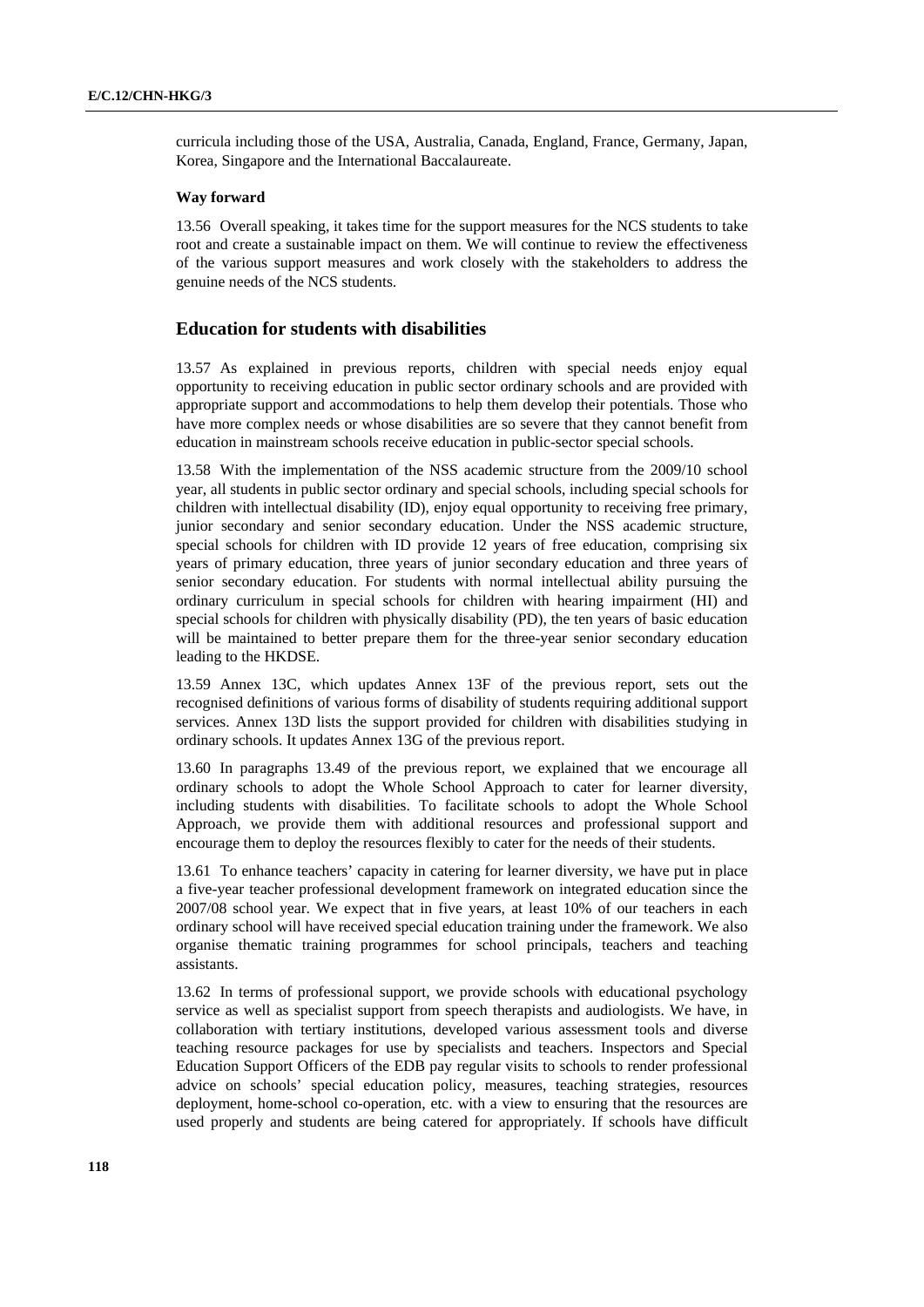cases requiring highly intensive support, we will consider providing additional teaching assistants to them. For students with serious emotional/behavioural problems showing no improvement upon receiving school-based support services, they will be referred to receiving more intensive pull-out remedial support under the Adjustment Programme run by the EDB or short-term attachment programmes run by Special Schools cum Resource Centres. At the same time, we have established an inter-school professional sharing and support network among schools, in which special schools as well as ordinary primary and secondary schools with good practices in the Whole School Approach are invited to serve as resource centres to provide on-site consultation and share their experience with other ordinary schools.

13.63 The position regarding accessibility of school buildings is as explained in paragraph 548 of the initial report. As mentioned in paragraph 2.38 above, the DM 2008, which sets out the revised design requirements for the provision of access and facilities to PWDs, came into operation on 1 December 2008, to replace the earlier version issued in 1997. All new public sector schools constructed after 2008 fully meet the requirements of the DM 2008.

13.64 As regards the access to tertiary education for students with disabilities, the position is as explained in paragraphs 549 and 550 of the initial report.

13.65 There are concerns from some commentators about the provision of assessment and remediation services for children with specific learning difficulties, the adequacy and effectiveness of integrated education for children with milder disabilities, and the waiting time for services for children with special needs, including the transition care services into adult programmes.

13.66 It is Government policy to support children with special educational needs (SEN) through "early identification" and "early intervention". Under the current mechanism, medical professionals work in partnership with parents to monitor the development of children from birth to the age of five and to identify any possible developmental problems. To further enhance such service, the CCDS has been launched since December 2005 to enable pre-primary educators, with the consent of the parents, to directly refer kindergarten children to the MCHCs of their respective districts for initial assessment. Where necessary, the children will be subsequently referred to the Child Assessment Centres or specialist units for follow-up to ensure that they receive timely intervention and support. Comprehensive and integrated support is also provided for parents in need.

13.67 In late 2008, the EDB, DH, and SWD jointly produced a Pre-primary Children Development and Behaviour Management – Teacher Resource Kit, consisting of textual and visual information, to familiarise teachers with the operation of the CCDS and the referral mechanism, and raise their awareness of common developmental and learning problems of pre-primary children, so as to facilitate early identification and referral of children in need for assessment and treatment.

13.68 On the delivery of pre-school services, it is the Government's policy to provide children, from birth to six years old, with disabilities or at risk of becoming disabled with early intervention to enhance their physical, psychological and social developments, thereby improving their opportunities for participating in ordinary schools and daily life activities and helping their families meet their special needs.

13.69 At present, the SWD provides a wide range of training programmes for pre-school children with disabilities, including:

 (a) The Early Education and Training Centre (EETC) which provides services for children with disabilities from birth to six years old. This programme aims to maximise the developmental functioning of children with disabilities by enabling their parents,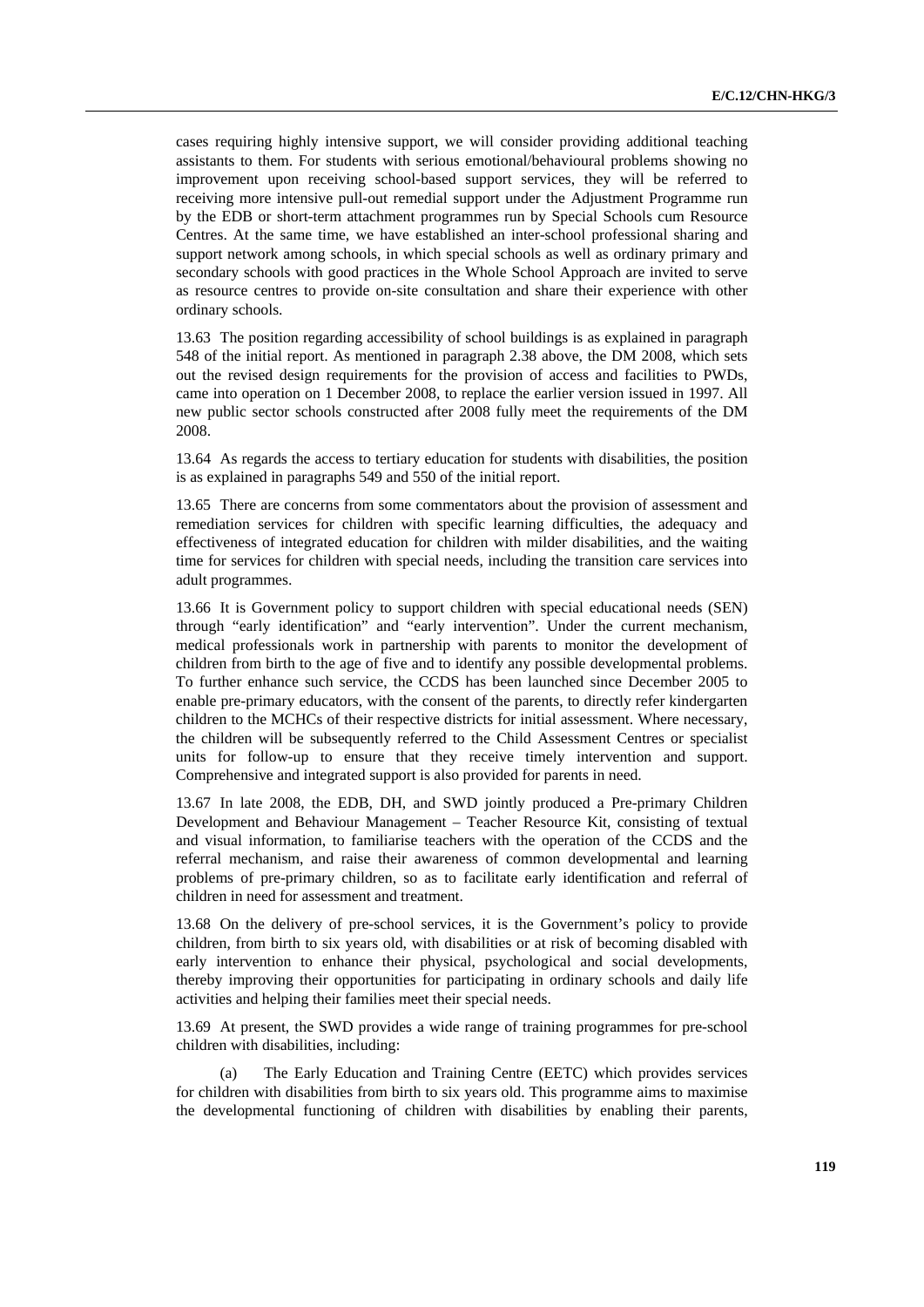through support and assistance, to accept, understand, care for and train their children with disabilities;

 (b) The Special Child Care Centre (SCCC) which provides services for children with moderate and severe disabilities aged between two and six. This programme aims to develop these children's fundamental developmental skills and intellectual ability, as well as their perceptual-motor, cognitive, communication, social and self-care skills to facilitate their smooth transition from pre-school education to primary education. Residential facilities are also available in some SCCCs to cater for the needs of children with disabilities who are homeless, abandoned or dwelling in abject living conditions or family environment;

 (c) The Integrated Programme in Kindergarten/Child-Care Centre (IP-KG/CCC) which provides training and care to children aged between two and six with mild disabilities. This programme aims to facilitate their full integration into normal pre-school setting as far as possible so that they will stand a better chance of future integration into the mainstream education;

 (d) The provision of additional special childcare workers at SCCCs to provide intensive individual or group training to autistic children;

 (e) Provision of occupational therapy (OT), physiotherapy (PT) and speech therapy (ST) to enhance self-reliance of children with disabilities in daily living, correct deformities and prevent deterioration in health; and

 (f) Support to EETCs, SCCCs and IP-KG/CCC by the centre-based clinical psychologists (CPs) or CPs from the SWD. CPs assist in the assessment of psychological and intellectual functioning of children with disabilities, and devising training programmes to stimulate their normal emotional and behavioural development.

13.70 In 2010–11, we will continue to increase the number of places and provide early training and support for children in need and their families. There are 5 590 places at present. An additional allocation of \$11.7 million is proposed for providing 154 new places in 2010–11. Coupled with the allocation already earmarked in 2009–10, the Government will provide a total of 316 additional places for pre-school services in 2010–11.

13.71 As for school-aged children, the EDB operates the Early Identification and Intervention of Learning Difficulties Programme for Primary 1 Pupils in all public sector primary schools. Teachers are provided with the "Observation Checklist for Teachers" and the "Hong Kong SpLD Behaviour Checklist for Primary School Pupils" to facilitate early identification and intervention for Primary 1 pupils with learning difficulties. Those making poor progress in learning despite extra help or having severe difficulties will be provided with further assessment and support by educational psychologists. The EDB has also developed the "Observation Checklist for Students with Speech and Language Problems" to assist teachers in identifying primary school pupils with speech and language impairments and referring those in need to school-based speech therapists or the EDB for assessment and therapy service.

13.72 The number of identified SEN cases has been rising in recent years. This reflects that the current assessment mechanism and tools as well as the communication between Government departments and related organisations such as the DH and HA, are effective, and that there is increasing awareness of parents. We will continue to collaborate with tertiary institutions to improve and develop assessment tools for teachers and other professionals. We will also further enhance the understanding of special education among parents and members of the public. Our aim is to facilitate early identification of students with SEN for timely and appropriate support.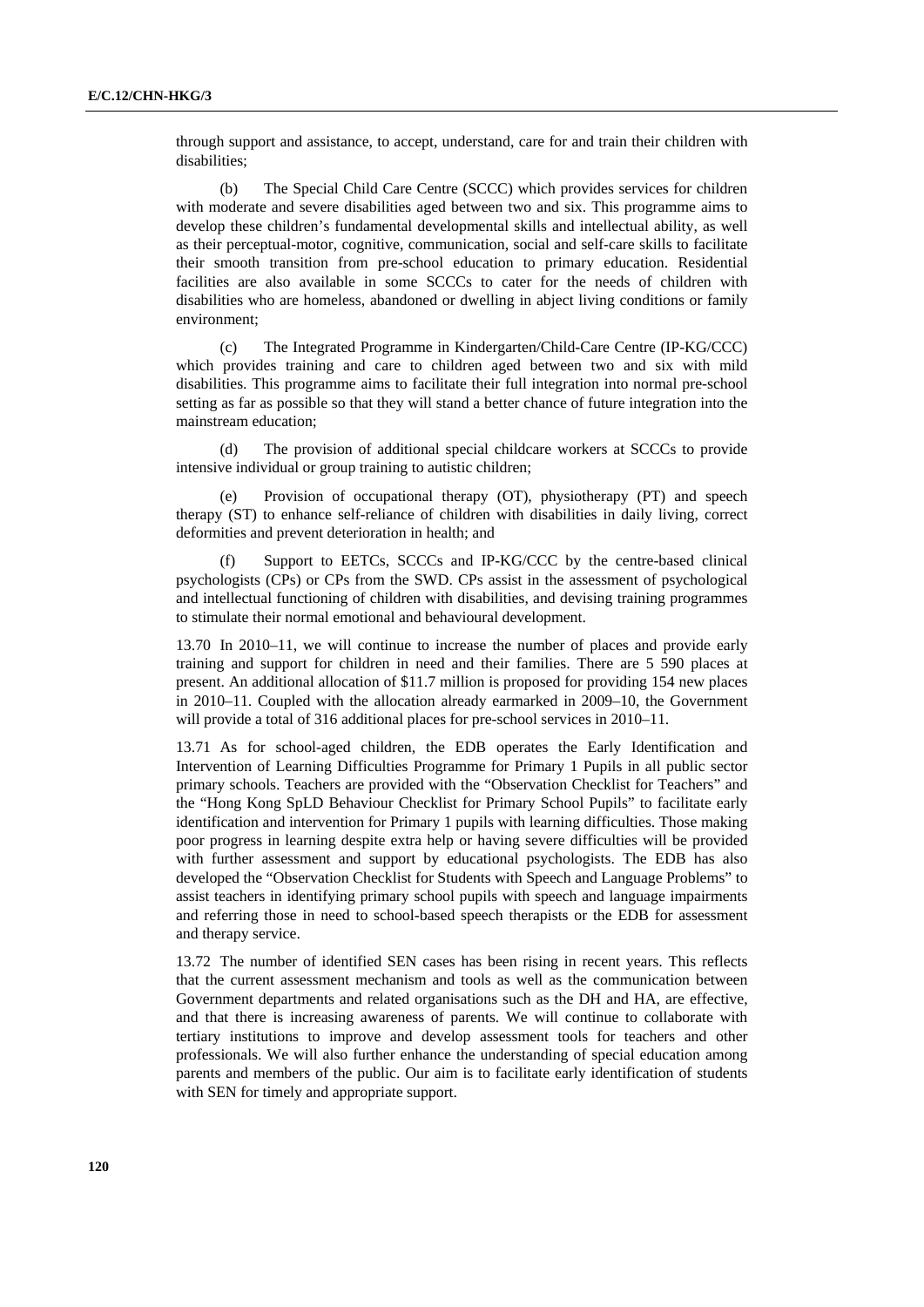13.73 The Government is concerned about the adequacy and effectiveness of integrated education. In the course of development of integrated education, the EDB reviews the provisions and professional support for integrated education regularly to ensure its adequacy and effectiveness. As mentioned in paragraphs 13.60 to 13.62 above, the EDB provides additional resources and professional support for schools to cater for students with SEN. Schools are accountable for their performance and monitored under a School Development and Accountability Framework which put emphasis on school self-evaluation in recognition of the school as the centre for improvement, with external school review playing the complementary role of validation. Schools are required to inform the stakeholders of the support services they provide for their students with SEN and to report on the progress. They are also required to report annually to the EDB on the implementation and effectiveness of the support measures, use of resources and the overall progress of students with SEN. Besides, the professional staff of the EDB pay regular visits to schools for support and monitoring the implementation of integrated education.

13.74 Some commentators suggested promoting the use of sign language as teaching aid in kindergartens for children with HI and incorporate such training into the certificate curriculum for teaching children with special needs. Under the existing education and rehabilitation policies, children with severe SEN or multiple disabilities (including students with severe or profound hearing loss) may be referred to the SCCC for intensive training and care, and/or the EETC for early intervention and parent support services, and to special schools, subject to the assessment and recommendation of specialists and parents' consent. Other children with hearing loss may be placed in ordinary kindergarten, including IP-in KG com-CCC, and ordinary primary and secondary schools. SCCC or EETC will employ the desirable medium of instruction such as oral, manual (including sign language) or total communication mode according to the abilities, learning and communication needs of the children. Speech therapists and training staff of SCCC or EETC will encourage HI students to use their residual hearing to enhance the oral language and lip read abilities so as to develop oral communication skills. Teachers of ordinary kindergartens will use different strategies in their daily teaching and communication with HI children including visual strategies and providing contextual cues to suit the communication and learning needs of the children. HI children are encouraged to use their residual hearing to learn and to communicate with their hearing counterparts.

13.75 Some commentators were concerned about the capacity of police officers and officers in the Judiciary in communicating with persons using sign language. The Police would provide persons with hearing disabilities and special needs with necessary assistance, such as the arrangement of a sign language interpreter to facilitate the communication. For providing interpreting services in courts, hand-sign interpreters are usually registered with the Judiciary upon the recommendation of relevant organisations of HI persons. Generally speaking, arrangements for hand-sign interpreters are made by the Judiciary. Litigants who have special requests may make applications to the presiding Judicial Officer concerned.

### **Vocational training and assessment service for persons with disabilities**

13.76 Further to the position as explained in paragraphs 13.52 to 13.54 of the previous report, the skills centres operated by NGOs and the VTC provided 1 113 full-time places in the 2009–10 school year. The ERB has continued to provide vocational training courses to displaced workers, including PWDs, under the "Manpower Development Scheme", which was previously known as the "Employees Retraining Scheme". The ERB has expanded its service targets from those who are aged 30 or above with education attainment of Secondary 3 or below, to those who are aged 15 or above and with education attainment at sub-degree or below under the Scheme.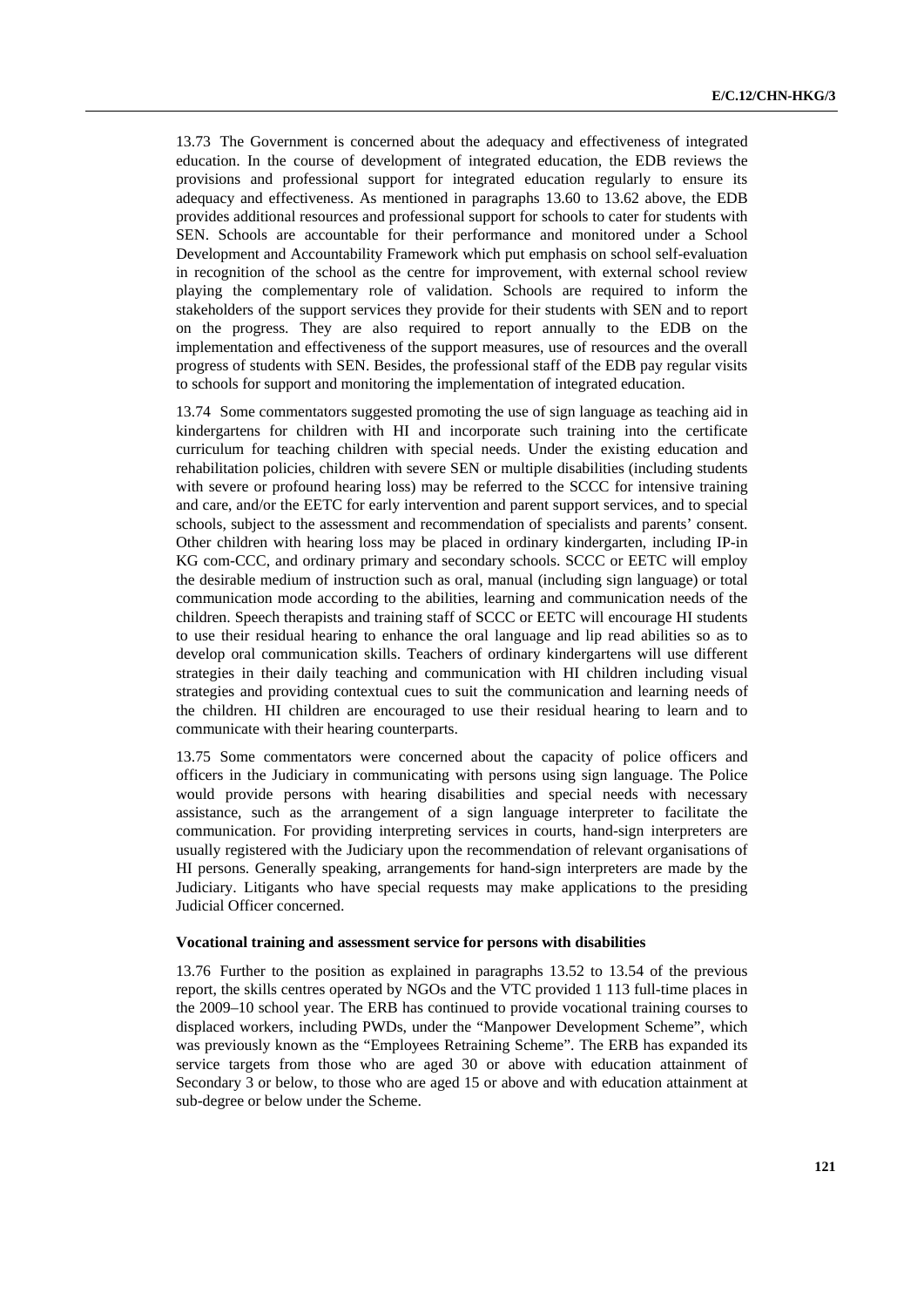13.77 On vocational training provided to PWDs, the policy objective of the Government in assisting them in attaining employment is to ensure that they have equal access to and participation in productive and gainful employment in the open market. For those PWDs who cannot or who are not yet ready for open employment, the SWD renders vocational rehabilitation services to meet their various needs. These services include:

 (a) **Integrated Vocational Training Centre** which provides comprehensive and systematic vocational training for PWDs to assist them in achieving open employment and development their potential;

**Sheltered Workshop** which provides PWDs, who are not yet able to take up open employment, with appropriate vocational training in a specially designed environment, in which they can learn to adjust to normal work requirements, develop social skills and relationship, and prepare for potential advancement to supported and open employment;

 (c) **Supported Employment** which provides PWDs with vocational training, job matching, on-the-job coaching, follow-through guidance service and employment-related skills, etc. It serves as an avenue for upward mobility of sheltered workshop trainees and a necessary step towards social integration for those PWDs who otherwise cannot take up open employment;

 (d) **Integrated Vocational Rehabilitation Services Centre** (IVRSC) which is a new service delivery model which has been implemented since 2004 through reengineering of the sheltered workshop and supported employment services. IVRSC provides a series of one-stop and integrated vocational rehabilitation services, including work skills training and development of social and interpersonal skills, with a view to preparing them for potential advancement to open employment; and

 (e) **On the Job Training Programme for PWDs and Sunnyway** which provide wage subsidy to employers to encourage them to provide job opportunities for PWDs. Under these programmes, services including job attachment, job matching, on-the-job training, job related counselling and post-placement support are provided to PWDs.

13.78 To facilitate the full integration of PWDs into society, we will continue to enhance day training and vocational rehabilitation services, with a view to helping them achieve independence and self-reliance and participate in society. At present, there are a total of 16 354 places for day training and vocational rehabilitation services. Additional funding of \$16.8 million will be allocated for providing 160 new places for day training and 100 new places for vocational rehabilitation services in 2010–11. Coupled with the recurrent allocation already earmarked, the Government will provide a total of 290 additional places for day training and 420 additional places for vocational rehabilitation services in 2010–11.

## **Education of prisons inmates**

13.79 The position is largely the same as explained in paragraphs 555 and 556 of the initial report. In gist, the CSD employs qualified teachers and instructors to provide general education and vocational training for inmates aged under 21. For adult inmates who wish to pursue studies after work, CSD will provide academic guidance and advice to them, as well as help them enroll in suitable courses and apply for relevant subsidies.

13.80 Some commentators considered that the training courses and subsidy for the inmates and prisoners at the correctional institutions are too limited and insufficient. Financial subsidy is provided to persons under CSD's custody who wish to pursue education. In order to provide more incentive to inmates, two new subsidy schemes, namely the "New Life Foundation" and "Prisoners' Education Subsidy Scheme" were set up in 2009. In 2009–10,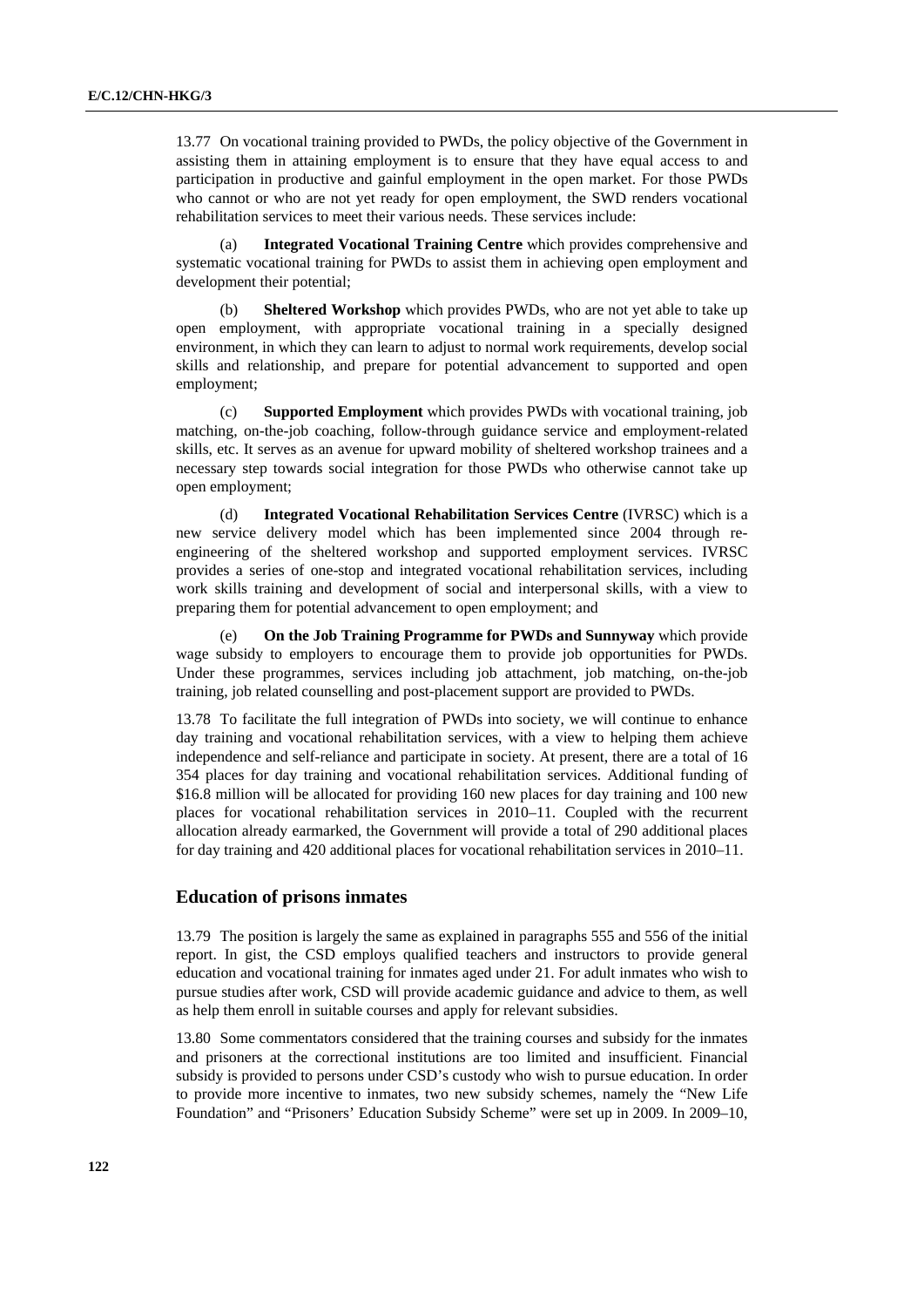655 persons in CSD's custody received financial assistance for enrolling in distance learning courses and taking part in public examinations. We consider that the financial assistance being provided to persons under CSD's custody on this front is adequate.

## **Education for children with no right to stay**

13.81 The Government takes into full account its obligation under the Covenant regarding the right to education. In response to paragraph 101 of the previous Concluding Observations, children with no right to remain in the HKSAR are subject to removal, so the question of their schooling in the HKSAR does not normally arise. Where removal of these children is unlikely in the short term, requests to allow them to attend school will be considered on a case-by-case basis by the Government, having regard to the obligation on the rights and interests of the children and other relevant factors. Factors to be considered for school placement may include availability of school places, length of study, age and educational background of the child concerned. In appropriate cases, after the Director of Immigration gives an indication of no objection, arrangements for schooling may be made by the education authorities in accordance with established rules. The rights to education are adequately protected under the existing mechanism.

# **Education and qualifications assessment for new arrivals from the Mainland China**

13.82 The position is similar to that outlined in paragraph 13.59 of the previous report. Besides the induction programmes and initiation programme as mentioned, the measures that we have been taking to integrate newly arrived children include a School-based Support Scheme Grant for schools, which is a block grant of \$2,805 per primary student and \$4,160 per secondary student. It aims to help newly arrived students cope with the learning environment in local schools. Schools can flexibly make use of the grant to run school-based support programmes (e.g. supplementary language classes) for the students.

13.83 Furthermore, with effect from the 2008–09 school year, both initiation programme and induction programmes have been extended to newly arrived students up to the age of 18 (from the age of 15 previously). With the operation of new schools these years, the provision of school places has been adequate to meet the demand arsing from the arrival of these students. We will continue to monitor the support measures to ensure smooth integration of these students into the local education system.

13.84 Some commentators considered that there should be a qualification recognition mechanism for academic or professional qualifications obtained from the Mainland. Under the Hong Kong Council for Accreditation of Academic and Vocational Qualifications Ordinance (Cap. 1150), HKCAAVQ provides qualifications assessment services by offering a professional opinion on whether the totality of the educational qualifications of the individual (i.e. the integrated learning outcomes of the highest and terminal qualification) meets the standard of a particular qualification obtained in Hong Kong. Individuals possessing qualifications awarded by granting body/bodies operated outside Hong Kong (including the Mainland and overseas) may apply for qualifications assessment. Individual employers, organisations, or educational institutions have their own discretion on whether the qualification of any particular individual would be considered or accepted for employment, registration or study purpose.

13.85 Some commentators also considered that adaptation courses for newly arrived adults from the Mainland should be provided. The HAD has been in close collaboration with various NGOs and allocates resources to the NGOs for organising activities and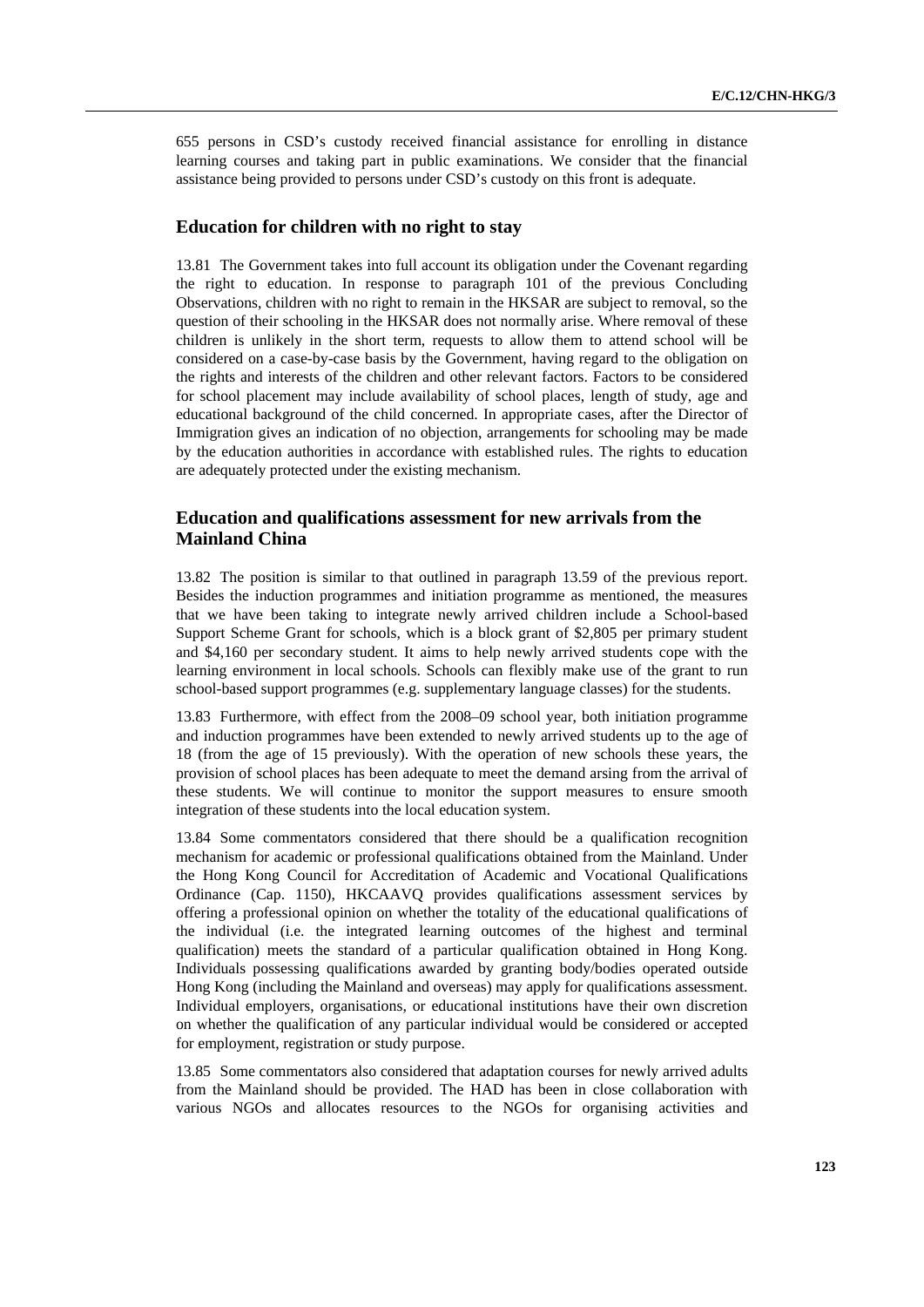programmes at district level, targeted at new arrivals from the Mainland, including adults, to enable them to integrate into the community. Examples include familiarisation courses and language classes in assisting those newly arrived in adapting to the life in Hong Kong.

# **Education for people of different sexual orientation and gender identities**

13.86 Some commentators considered that EDB's programmes are not effective in facilitating an environment of respect for people of different sexual orientation and gender identities. In fact, through the provision of learning experiences via the school curriculum and learning activities, values including respect for others, non-discrimination and acceptance are emphasised in the process of teaching and learning.

# **Civic education, human rights education and education against discrimination**

## **School curriculum**

13.87 In the existing school curriculum, students are provided with ample opportunities to develop concepts and values in relation to human rights. Important concepts and values on human rights, such as the right to life, freedom (e.g. speech, religion), privacy, respect for all peoples (e.g. different nationalities and their cultures, ways of life), equality (e.g. gender equality), anti-discrimination and gender awareness (e.g. race, sex) are discussed and promoted through the teaching and learning of various subjects in primary and secondary schools. Students' concepts and understanding of human rights are strengthened progressively from a basic understanding of the rights and responsibilities to more complex concepts of human rights.

13.88 The concepts and values related to human rights are further strengthened in different Key Stages under the Revised Moral and Civic Education Curriculum Framework implemented in 2008 and the new subject "Life and Society" to be offered in September 2012. These concepts include respect for others, fairness, harmony, open and accommodating attitudes to different ways of lives and religions, respect and appreciation to different nationalities and cultures, anti-discrimination, etc.

13.89 Civic education, human rights education and education against discrimination are integral to the curriculum. In 1998–99, "Civic education" was introduced as a specific subject at the junior secondary level. These curriculum areas have also been strengthened in the core subject of Liberal Studies implemented at senior secondary level from the 2009–10 school year. To support schools in promoting concepts and values pertaining to these curriculum areas, professional development programmes and resources support are provided to empower teachers' professional capability to implement these curricula. Relevant learning activities and programmes are provided to deepen students' understanding of the concepts and values relating to civic education, human rights education and education against discrimination.

13.90 Regarding commentators' view on evaluating the effectiveness of human rights education, school visits have been conducted by the EDB to gauge views of schools on the implementation of the school curriculum to promote students' understanding of human rights and the related values.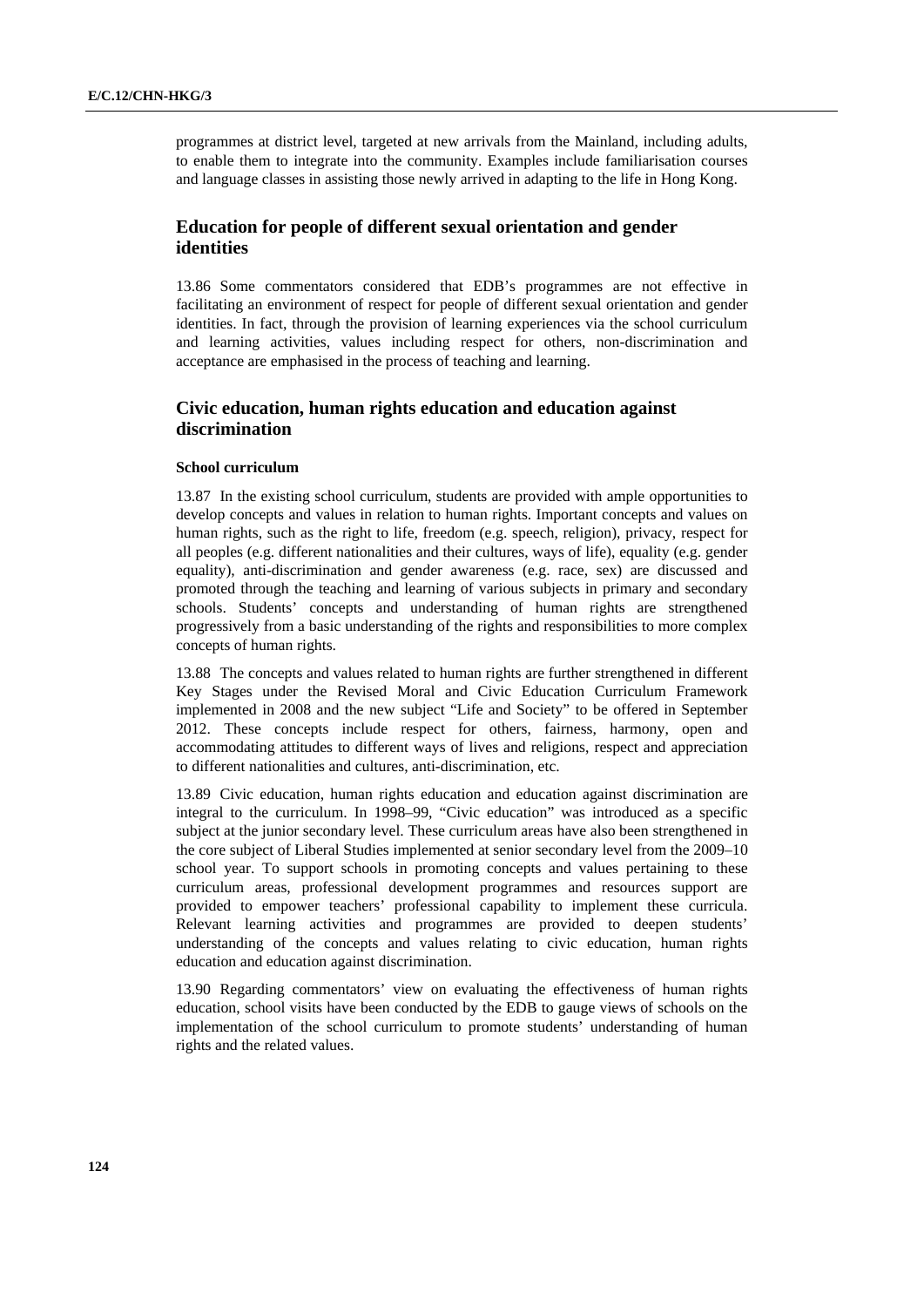#### **Programmes outside school**

13.91 Students may also get acquainted with the concepts and values of human rights through various school-based programmes, such as class periods, assemblies, talks, as well as other learning experiences, such as discussion forums, debates, services and visits.

13.92 The EDB has been organising human rights-related civic education seminars for teachers. Seminars on human rights-related themes, namely, "non-discrimination", "freedom", "human rights and the Basic Law", "intellectual property", "freedom of press and the media", "equality and social harmony", "rights and responsibilities", etc. were organised to empower teachers' competency in teaching related concepts and values.

13.93 Resource materials, including web-based resources, in support of the promotion of human rights education, have been produced for reference and use by schools. The Government has also produced bilingual booklets and leaflets on the human rights treaties with illustrations of the principal provisions and in languages which are easy to understand.

13.94 We have continued to raise public awareness and understanding of human's rights through various means, including producing television advertisement and providing financial support for community organisations to carry out educational projects.

13.95 The Committee on the Promotion of Civic Education (CPCE) is an advisory body under the HAB set up in 1986 to promote civic education outside schools in liaison with relevant Government departments. The CPCE continues to promote public understanding of human rights as and when suitable opportunities arise, and provide sponsorship to community organisations to promote education on human rights.

13.96 Some commentators requested the Government to conduct a survey on human rights. Our view is that there are established channels to monitor the human rights situation in Hong Kong. We should continue to make use of these channels. Moreover it would be more effective to deploy the resources available to implement measures or activities which would promote the rights of individuals.

13.97 The EOC has been highlighting the importance of education through its promotional programmes. In addition to producing training kits on prevention of sexual harassment for use by schools and giving talks to students of different age groups, the EOC also engaged theatre troupes to stage plays and puppet shows at schools to promote the concept of inclusion of people with disabilities. PWDs who have achieved success in their chosen fields and people from different racial groups were also invited as mentors at EOC's Career Challenge programmes.

13.98 We note the recommendation of the Committee to ensure state officials and the judiciary are aware of human rights, in particular, economic, social and cultural rights. The Civil Service Bureau and the Civil Service Training and Development Institute organise seminars for Government officers at middle to senior ranks. These include seminars on the Basic Law, equal opportunities (in collaboration with the EOC) and other areas of human rights. The Department of Justice organises training sessions for Government legal officers. Some of those sessions deal with international human rights law and human rights protection under the Basic Law. Others focus on specific areas according to the specialised needs of the different divisions of the Department. For example, the Prosecutions Division of the Department of Justice organises criminal advocacy courses for prosecutors and during which prosecutors are acquainted with the Juvenile Offenders Ordinance (Cap. 226), the Protection of Children and Juveniles Ordinance, relevant international standards, and the court proceedings in relation to the juvenile justice system. Counsels of the Department also attend seminars and conferences organised by universities and academic institutions and overseas conferences on human rights. Professional development programmes are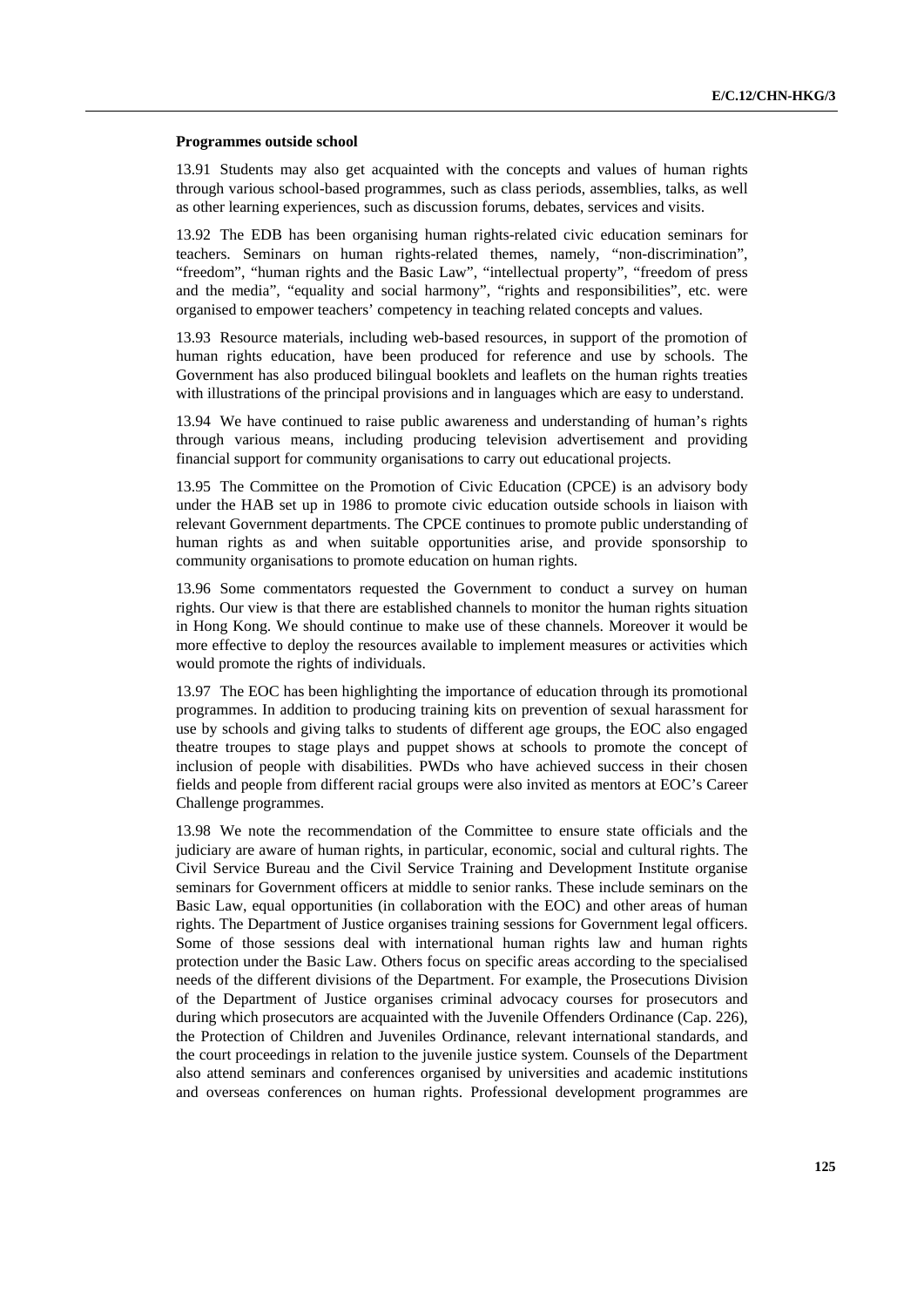provided by the EDB to teachers to enhance their knowledge and skills to promote human rights education.

13.99 Human rights and equality principles are part of the foundation training for the Police's new recruits and probationary inspectors. The continued training programmes for in-service police officers also cover these topics. The Customs and Excise Department follows statutory requirements and policies promulgated by the Government in drawing up internal instructions and developing training courses in relation to human rights protection. All correctional staff in the CSD have been made aware of the human rights related legislation/conventions, including the HKBORO (Cap. 383) and the United Nations Standard Minimum Rules for the Treatment of Prisoners, which are covered by their induction and in-service training. As regards the Immigration Department, all newly recruited staff will be provided with trainings on human rights. In addition, further trainings will be provided to those who are responsible for assessing torture claims.

13.100 Since May 2005, 45 Judges and Judicial Officers (JJOs) have attended eight seminars/talks/conferences on human rights as arranged by the Judicial Studies Board which provides training programmes for JJOs at all levels of the court. Suitable training programmes will continue to be arranged for JJOs in future. Talks on anti-discrimination ordinances and seminars on the Personal Data (Privacy) Ordinance are arranged regularly for the support staff of the Judiciary to enhance their understanding and knowledge on these ordinances and to raise their awareness on human rights, equal opportunities and protection of personal data. Staff also attend training on Basic Law by the Civil Service Training and Development Institute.

## **Cultural identity and national values**

13.101 Some commentators requested a report and review on education regarding cultural identity and national values. It is an established education policy of Hong Kong to develop students' national identity, which is stated as one of the curriculum goals in the curriculum documents. The promotion of cultural and national values such as national identity is implemented in school curricula, including General Studies and Chinese Language at primary level; Chinese Language, Chinese History, Civic Education and Geography at junior secondary level. In the NSS curriculum implemented in the 2009–10 school year, Liberal Studies as a core subject is the main vehicle for promoting these values. The EDB also enhances students' understanding of their culture and nation through organising interflow activities between the Hong Kong and the Mainland students regularly, inviting scholars and experts from the Mainland to give talks on issues of contemporary China, subsidising schools in organising interflow activities as well as organising project award schemes on Thirty Years of Reform & Opening Up and the 60th National Anniversary. In line with the spirit of the current Curriculum Reform, schools are encouraged to adopt multiple perspectives and equip students with critical thinking skills in analysing issues on contemporary China.

13.102 Some commentators also requested review on the implementation of education on human rights and national values, particularly that specific classes on human rights are not required at present. Ample learning opportunities with adequate curriculum time are provided on national education and human rights education through classroom learning and life-wide learning activities, as mentioned above.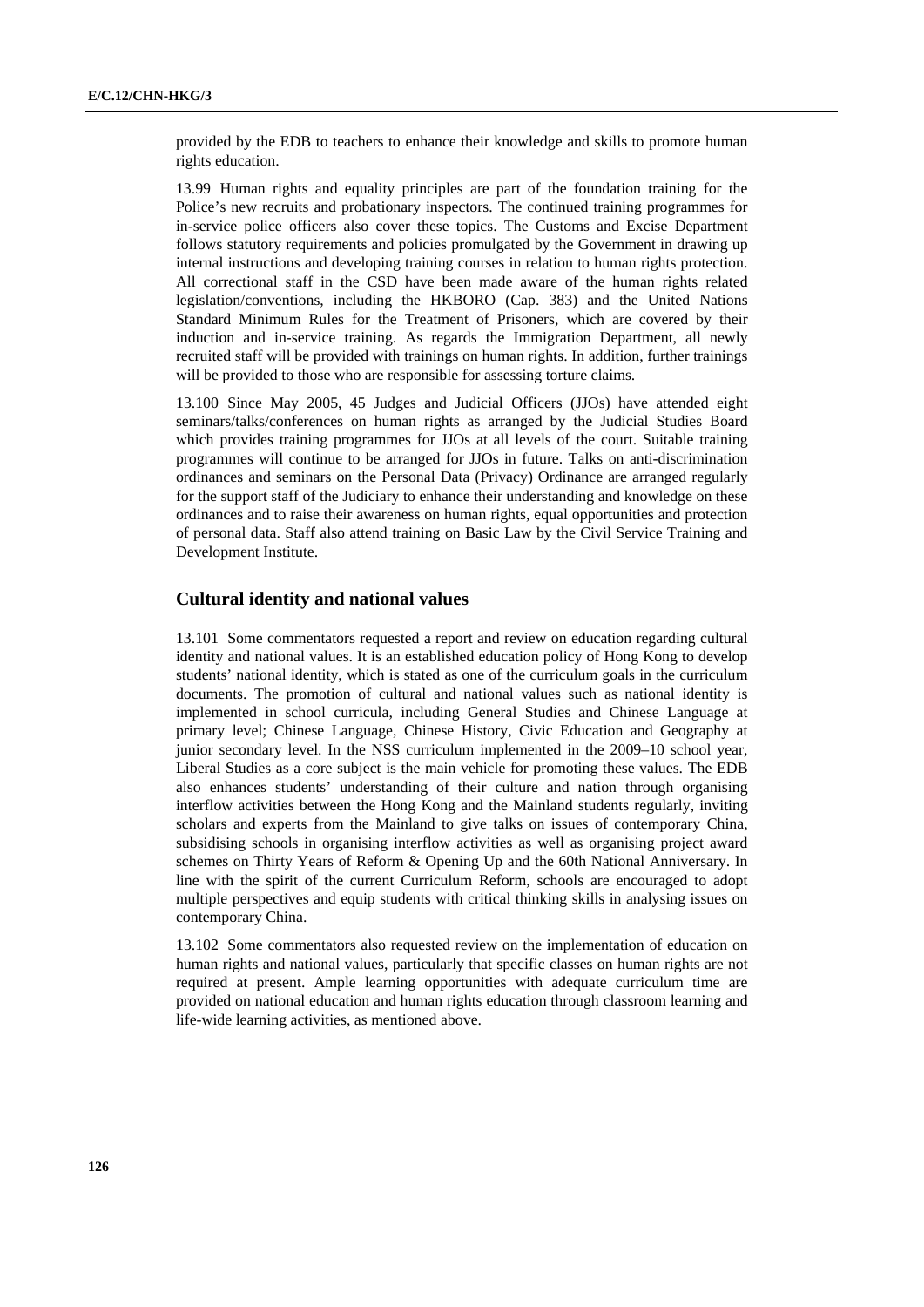# **Public education on the Basic Law**

13.103 To strengthen Basic Law education, a working group for teachers and students was formed under the auspices of the Basic Law Promotion Steering Committee, with members coming from the Steering Committee as well as representatives of primary and secondary schools and tertiary institutions. Teacher training and promotional activities were organised to enrich teachers' and students' knowledge of the Basic Law. Joint efforts have been made with relevant departments and bureaux to promote Basic Law education to students.

# **Article 15: Right to cultural life, scientific progress and its application**

15.1 The constitutional and legal position in relation to the rights under Article 15 remains as explained in paragraph 581 of the initial report.

## **Policy on culture and arts**

15.2 As explained in paragraphs 582 of the initial report, the Government's policy on culture and arts is to create an environment that is conducive to artistic expression and creation and that encourages public participation in cultural activities. In 2010–11, the Government's estimated expenditure on arts and culture is over \$2.8 billion (excluding estimated expenditure on capital works).

15.3 The West Kowloon Cultural District (WKCD) is a major initiative to implement the above policy by meeting the long-term infrastructure needs of the arts and cultural sector. The Government has established a statutory body, the West Kowloon Cultural District Authority (WKCDA), to implement the WKCD project. An upfront endowment of \$21.6 billion was approved by the Finance Committee of the LegCo in July 2008 for the implementation of the WKCD project.

15.4 The Government continues to provide infrastructural support for promoting cultural and arts activities, including the provision of cultural facilities and financing of the programmes. The Government, through the LCSD, manages a number of cultural facilities, including performing venues and community arts centres which are available to organisations at low charges. It also stages and sponsors various cultural and arts programmes and operates museums, public libraries as well as sports facilities in Hong Kong.

15.5 The Culture and Heritage Commission, which was tasked to advise the Government on the long-term development of culture in Hong Kong as mentioned in paragraph 15.3 of the previous report, submitted its policy recommendation report to the Government in 2003. Having regard to the recommendations, the Government is also stepping up efforts on arts programme development, audience building, arts education and manpower training to strengthen our cultural software, through the continued partnership with the Hong Kong Arts Development Council (HKADC), the Hong Kong Academy for Performing Arts (HKAPA), and other partners in the arts sector.

15.6 Developments and updates on the WKCD, cultural facilities, heritage conservation and other programmes are elaborated in the following paragraphs.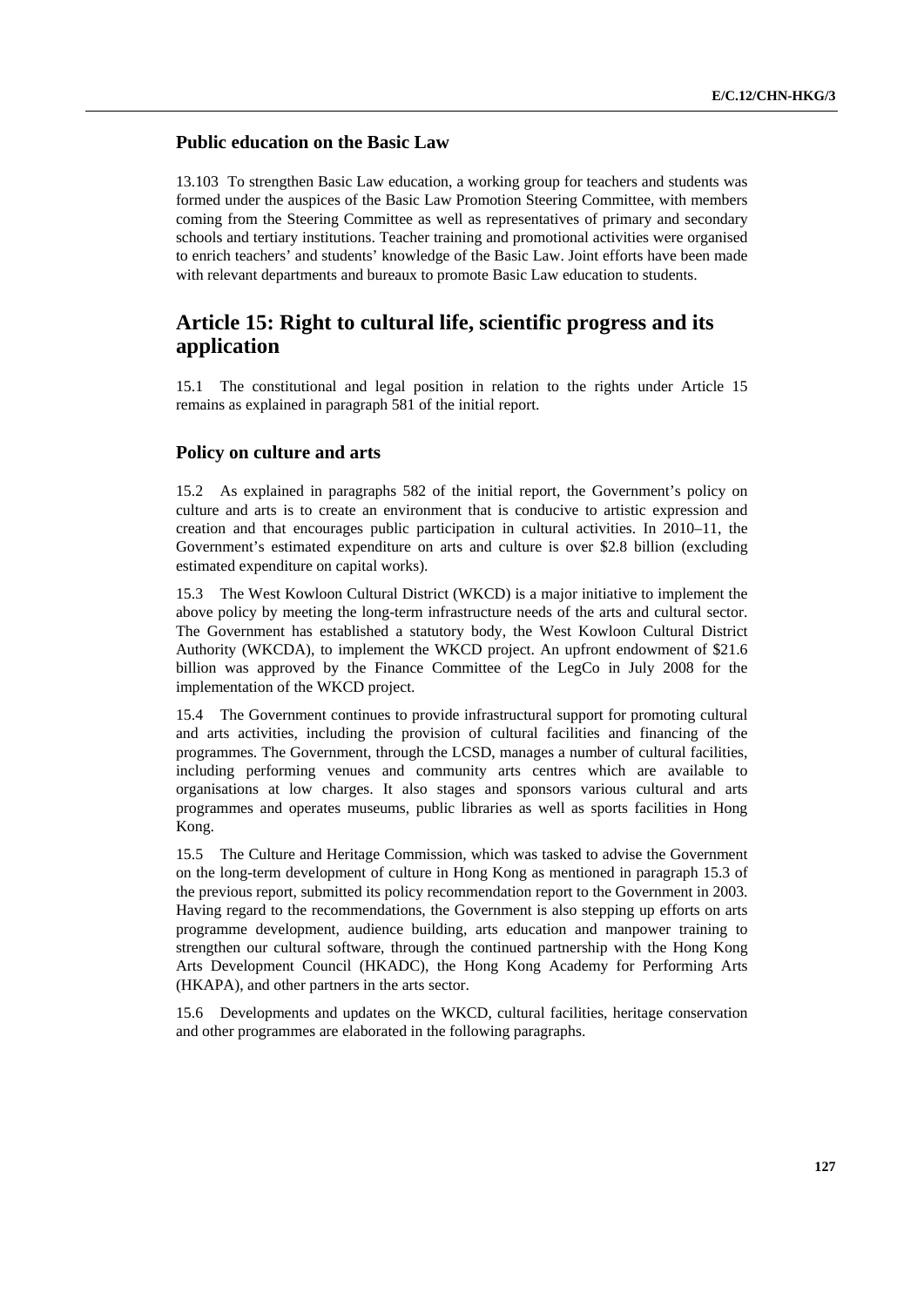# **Access to cultural and arts activities and programmes**

#### **West Kowloon Cultural District**

15.7 The WKCDA is pressing ahead with the preparation of the Development Plan for the WKCD and the planning of the core arts and cultural facilities. For the preparation of the Development Plan, the WKCDA completed Stage 1 of the Public Engagement exercise to gauge the views of the public and relevant stakeholders in early January 2010 and released the findings on the Stage 1 of the Public Engagement exercise in end March 2010.

#### **Cultural facilities**

#### *Libraries*

15.8 Further to paragraph 15.12 of the previous report, the network of public libraries managed by the LCSD has increased to 76 and carries a total stock of 12.34 million materials. The Hong Kong Central Library, opened in 2001, is equipped with the world's largest bilingual library automation system, a state-of-the-art multi-media information system, and a central reference library with six subject departments. The Central Library has fast become the principal centre for information and lifelong learning. The Hong Kong Public Libraries work continuously to improve the service through extending the opening hours, increasing the book stock, enhancing the reference and information services, leveraging on the use of information technology and promoting a reading culture. A Public Libraries Advisory Committee was also set up in May 2008 to advise the Government on the overall development strategy of libraries.

#### *Museums*

15.9 Further to the position mentioned in paragraph 15.13 of the previous report, developments regarding public museums include the opening of the Astropark in Sai Kung, one of the outreach projects of Hong Kong Space Museum, which was completed and opened to the public on 30 January 2010. At present, the LCSD manages 14 museums which acquire, research, conserve, exhibit and interpret tangible and intangible cultural heritage and collections related to Hong Kong's culture, history, the arts and science for the study, education and enjoyment of the public. The Department also manages a film archive. The Government has introduced measures to improve the services and operation of the public museums, with reference to the recommendations put forward by the Committee on Museums in May 2007.

15.10 We welcome and encourage the establishment of private museums, which complement public museums in maintaining a diverse museum presence in Hong Kong. We also welcome collaboration between public and private museums. Based on existing information, there are currently 12 private museums in Hong Kong.

15.11 Some commentators were concerned with the decision not to pursue an earlier proposal on the setting up of a statutory Museum Board to take over the management of the public museums under the LCSD. We have carefully examined all relevant factors and considered that the services of public museums could be further improved under the existing mode of governance. Overseas experience shows that different modes of governance have their own advantages and disadvantages. The historical and cultural context of a country or city has a bearing on the governance structure of its museums. It would therefore not be appropriate to advocate one single mode of governance that is universally applicable to and suitable for all museums. Different modes of governance could co-exist to suit the specific circumstances of the museums and local environment. Moreover, the LCSD museums are a fertile training ground for curatorial experts and professional staff by providing them with hand-on training in museum work. The decision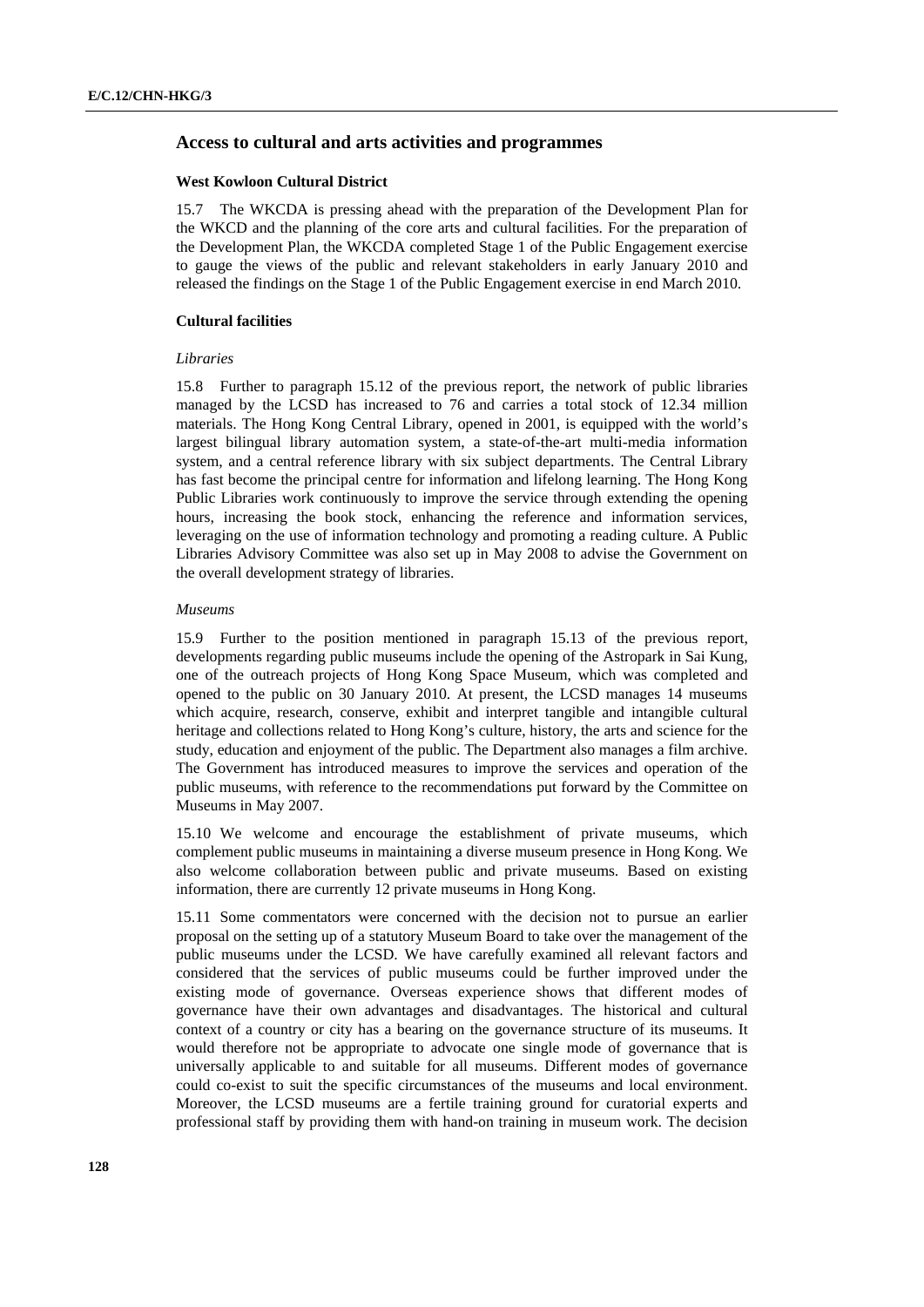of maintaining the current mode of governance would provide a more stable environment for nurturing museum professionals who will be in great demand in the near future, in particular with the opening of  $M+^{20}$  $M+^{20}$  $M+^{20}$  at the WKCD.

15.12 Some commentators also suggested the setting up of children's museum. There is a children gallery in the Hong Kong Heritage Museum and a new one is being planned in the Hong Kong Science Museum. Furthermore, there are educational corners in our museums, worksheets and guided tours on exhibitions for school students and teaching kits for teachers to enhance students' interest and knowledge in museum exhibitions. Children's interests have been taken care of in our museum programmes.

#### *Performing arts venues*

15.13 There are a number of publicly or privately funded venues arts and cultural activities. The LCSD manages 15 performance facilities as focal points for cultural activities throughout the territory. They include two territory-wide performing arts venues, 11 district civic centres as well as two indoor stadia, with seating capacity ranging from 400 to 12 500. They are open for use by all sectors of the community and the general public. The Youth Square under the HAB opened in 2009 also provides performance space to promote youth activities.

15.14 Non-government venues also provide performing venues of different sizes at different locale, with diversity and versatility to suit performance groups of various art forms. Examples include the Jockey Club Creative Arts Centre and Cattle Depot Artist Village in renovated buildings, HKICC Lee Shau Kee School of Creativity, the Jockey Club Auditorium of the Hong Kong Polytechnic University and the Hong Kong Arts Centre.

15.15 The policy initiatives to encourage redevelopment and wholesale conversion of industrial buildings for non-industrial uses will provide readily available land and premises to meet the needs of various industries, including the arts and cultural sector, at reasonable rentals. Redevelopment and wholesale conversion of industrial buildings will also help address fire safety concerns arising from mixed industrial and commercial uses in the same building, and will provide a suitable operating environment for the arts and cultural sector.

#### **Promotion and participation in culture and arts**

#### *Provision of programmes and support*

15.16 As mentioned in paragraphs 15.9 and 15.10 of the previous report, the LCSD continues to provide a variety of cultural programmes and supports performing artists and groups. The Department stages programmes of various art forms throughout the year featuring local and visiting artists and arts groups from around the world. It enriches the cultural calendar by presenting entertainment programmes, arts education and audience building activities as well as hosting thematic festivals such as the International Arts Carnival and autumn thematic festivals. It also continues to subvent the Hong Kong Arts Festival.

15.17 The HAB provides more than \$2.6 billion every year to support the major professional performing arts groups to develop quality programmes, promote outreach programmes and advance cultural exchange activities. To promote the development of budding artists and small and medium-sized performing arts groups, the LCSD has

<span id="page-128-0"></span>A new and forward-looking cultural institution focusing on  $20<sup>th</sup>$  to  $21<sup>st</sup>$  Century visual culture to be established in the WKCD.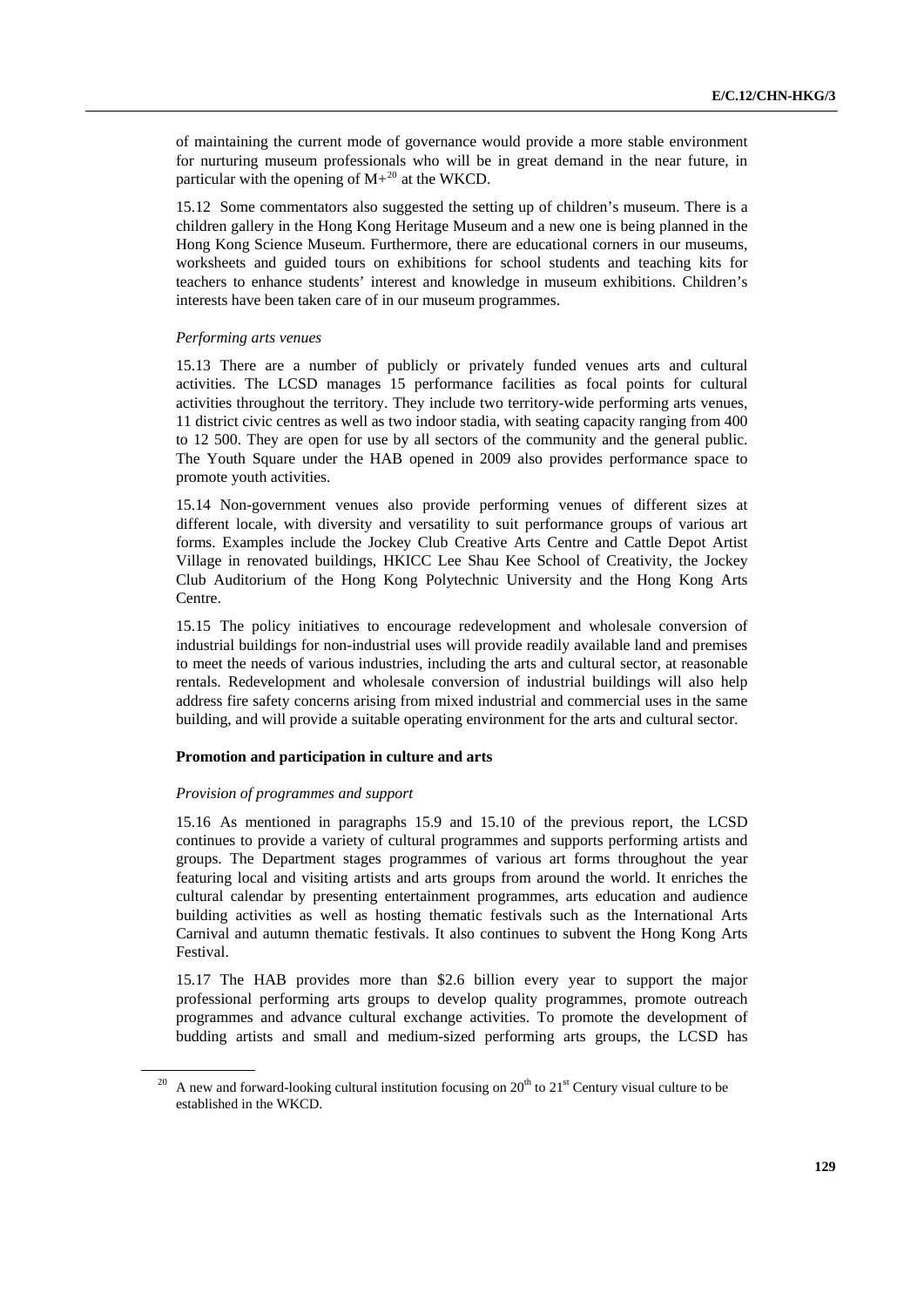formulated structured and sustainable strategies to enhance the performance opportunities and publicity for the productions by these groups/artists. For example, the LCSD offers reduced rates for non-profit-making organisations to hire the performance facilities (except the Hong Kong Coliseum) it manages for presenting arts-related events. Furthermore, the Venue Partnership Scheme was fully launched in April 2009 whereby partnering performing arts groups are provided support such as enhanced publicity arrangements and additional programme funding with a view to building up the character of the venues, developing venue-based marketing strategies to reach out to the neighbourhood and encouraging community involvement in the development of performing arts.

15.18 In partnership with arts groups and district organisations, the Government will continue to enrich the cultural programmes, present high calibre performers and commission new works by local artists. We will continue to encourage and facilitate arts and cultural exchanges with Mainland China and overseas so that Hong Kong can be a melting pot of cultural endeavours. We will also draw up a scheme for displaying artworks at Government premises and launch more public art activities and programmes to bring arts to the community.

## *Support to the film industry*

15.19 To provide a favourable environment for the long-term development of the film industry in Hong Kong, the Government set up a Film Services Office in April 1998 to facilitate local film productions and help promoting Hong Kong films locally and abroad. The Film Services Office is also responsible for regulating discharge of special effects materials for film shooting through a licensing mechanism.

15.20 To seek advice from the industry when formulating related policies and strategies, the Government established the Hong Kong Film Development Council (HKFDC) in April 2007. Apart from giving advice on promoting and developing the film industry, the HKFDC also advises the Government on administering the Film Development Fund which aims to partly finance small-to-medium film productions and to fund film-related activities/projects conducive to the long-term development of the industry.

15.21 In December 2008, the HKFDC launched a large-scale project entitled "Hong Kong Film New Action". A series of activities have been organised to revitalise Hong Kong's film markets, to promote Hong Kong's new generation directors, and to promote the 3D film making technology and services in Hong Kong.

#### *Intangible cultural heritage*

15.22 For the preservation of local intangible cultural heritage (ICH), the Government is conducting a territory-wide survey of the ICH present in Hong Kong for the purpose of compiling the first ICH inventory. In July 2008, the "Intangible Cultural Heritage Advisory Committee" was set up to provide professional advice to the Government on the survey. The first phase of the survey has commenced.

15.23 Through the joint application by the governments of Guangdong, Macao and Hong Kong via the Central Government, Cantonese Opera was successfully inscribed onto the Representative List of the Intangible Cultural Heritage of Humanity of the United Nations Educational, Scientific and Cultural Organization (UNESCO) in September 2009, making it the first world ICH item in Hong Kong.

15.24 The Government will continue its efforts in preserving, promoting and developing Cantonese opera through various channels, such as the LCSD, the HKADC and the HKAPA. The Cantonese Opera Development Fund was also set up in 2005 to raise fund to support programmes and activities on preservation, promotion and sustainable development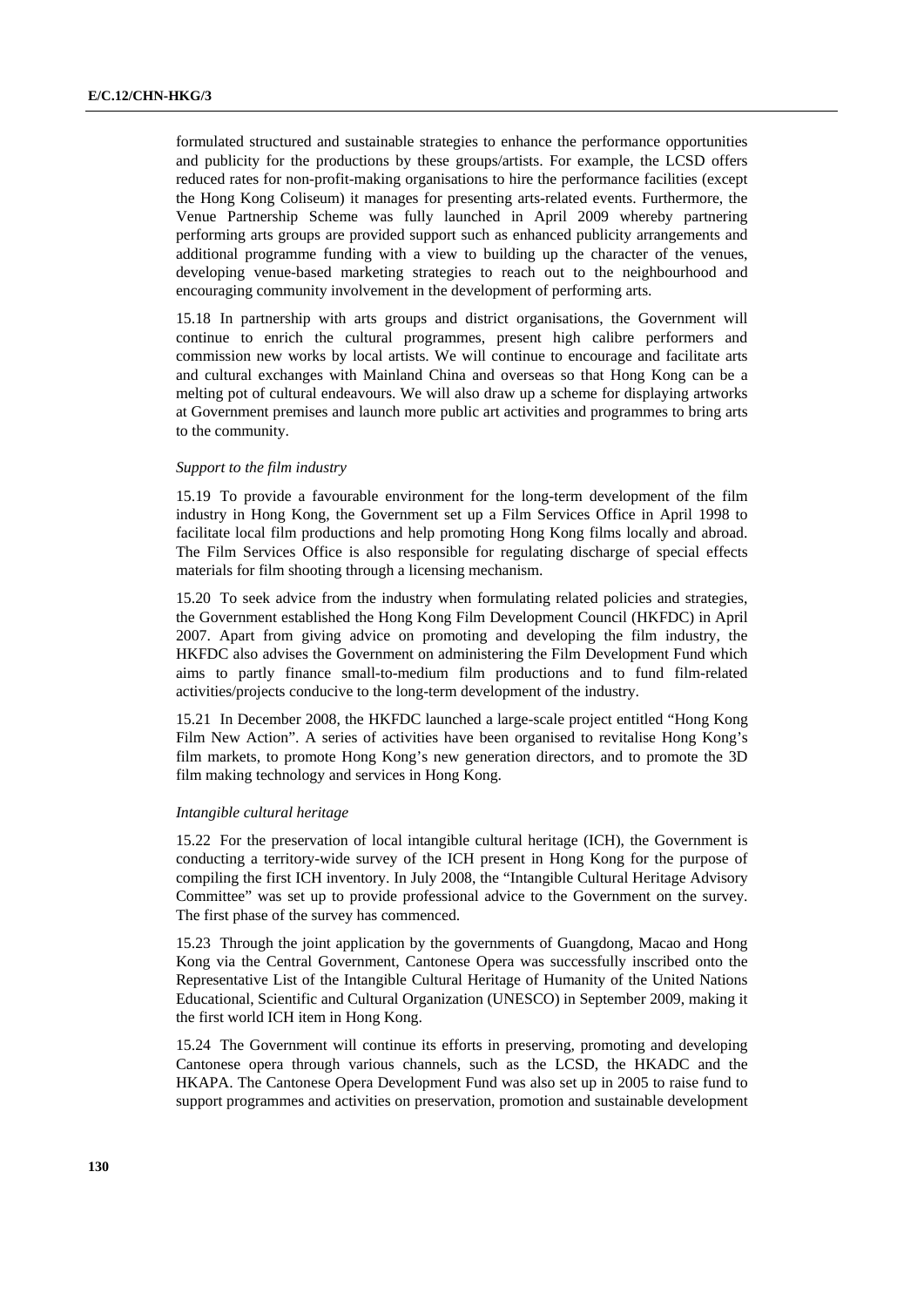of Cantonese opera. The Fund has so far granted about \$29.8 million in support of about 300 projects.

### *Hong Kong Arts Development Council*

15.25 Over the years, the HKADC has continued to plan, promote and support the broad development of the arts including literary arts, performing arts, visual arts as well as film and media arts in Hong Kong. The HKADC has completed its three-year plan for 2001–04 as foreshadowed in paragraph 15.5 of the previous report, and has now embarked a new three-year plan for 2009–11 with development strategies to promote and support arts development through researches, audience building, arts education, supporting arts groups and artists, strengthening cultural exchanges, exploring community resources and fostering partnerships.

#### **Access to cultural activities by all**

15.26 The Government continues to attach great importance to ensure equal access to cultural activities. For instance, to enhance children's ability to appreciate arts and to stimulate their creativity, the LCSD presents year-round programmes that are suitable for children and young persons and offers half-price tickets of stage performances of various art forms to full-time students, and free or at low charges for educational programmes and workshops. During July to August every year, the LCSD presents the International Arts Carnival, which is a territory-wide arts festival providing children, youth and family audiences with high quality, educational and entertaining stage programmes and extension activities in the summer vacation. Furthermore, an array of territory-wide audience building and arts educational schemes targeted to students, including the School Culture Day Scheme, School Arts Animateur Scheme, Arts Experience Scheme for Senior Secondary Students, and Let's Enjoy Cantonese Opera in Bamboo Theatre, are implemented for participation by primary, secondary and special schools. A 50% discount on tuition fee is offered by LCSD to students of special schools in attending workshop series under the School Arts Animateur Scheme. Apart from full-time students, the LCSD also offers halfprice tickets for senior citizens, PWDs and CSSA recipients so as to encourage them to attend regular performing arts programmes. The LCSD museums also offer half-price admission tickets for full-time students, PWDs and senior citizens aged 60 or above.

#### *West Kowloon Cultural District*

15.27 The planning design principles adopted by the WKCDA in planning the WKCD include, amongst others, "Accessibility" and "Connectivity". The objectives are to make arts and culture accessible to everyone and connect the WKCD to the lives of the people. In preparing the Development Plan of the WKCD, the consultants of the WKCDA will consult and take into account the views of the public and stakeholders, including the youth, PWDs, different social groups, etc.

15.28 Moreover, 23 hectares within the WKCD would be planned as public open space for the free enjoyment of people of all walks of life.

#### *Foreign performing/arts group*

15.29 Some commentators were concerned about the policy in respect of issuing employment visa for members of foreign performing or arts groups. Persons who do not have the right of abode or right to land in Hong Kong and wish to enter for employment must apply for an employment visa. In general, an application for employment may be favourably considered if, among other criteria, the applicant possesses special skills, knowledge or experience of value to and not readily available in Hong Kong. Other criteria to be considered include, but are not limited to, whether the job can be filled locally and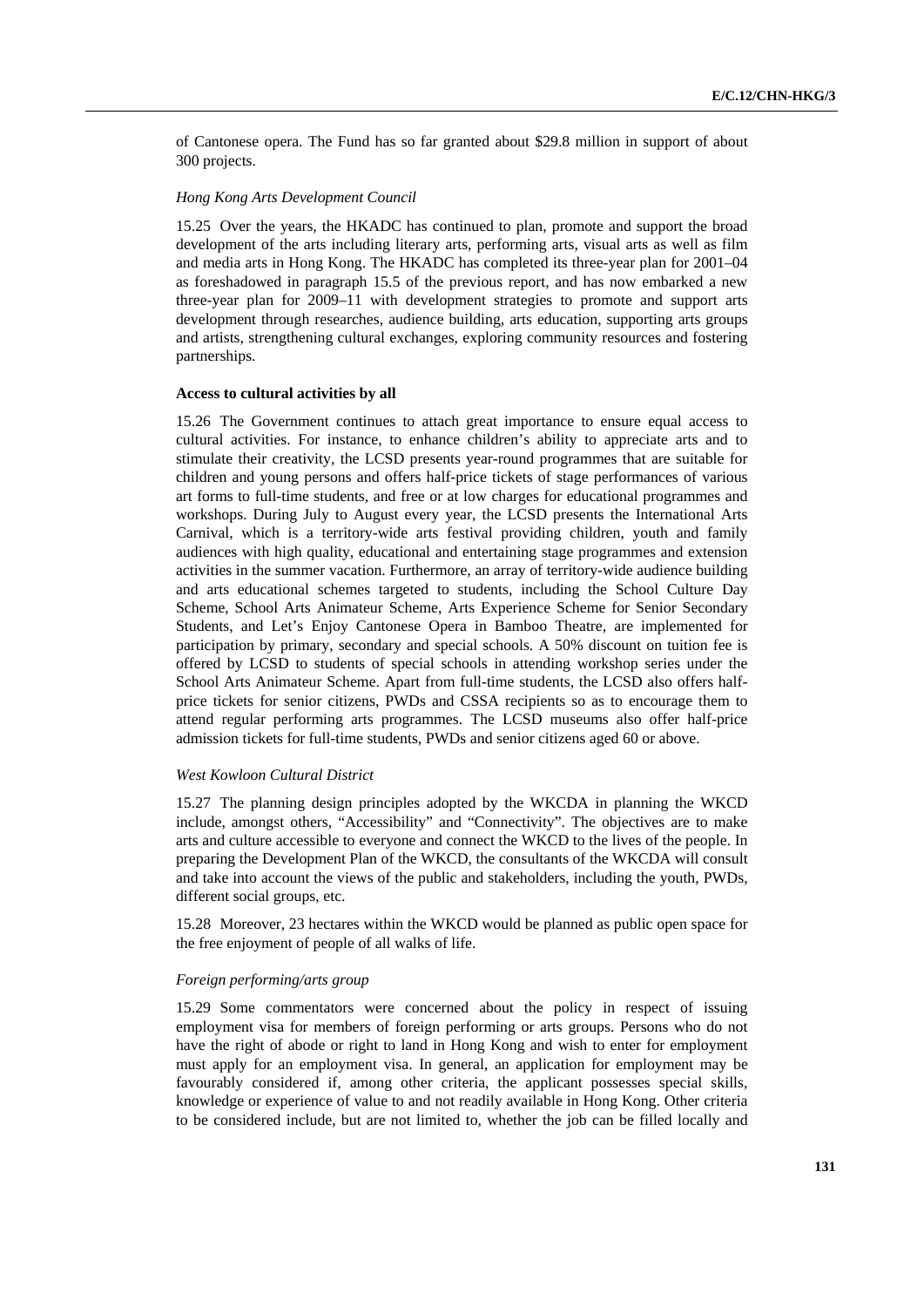whether it is justified for the employer to bring in an expatriate staff. Each and every application for employment will be considered individually and on its own merits in accordance with prevailing policy and established procedures.

15.30 There is an established mechanism for applicants to appeal if they are not satisfied with any of the decisions. Alternatively, they may seek legal recourse like judicial review, which will be considered by the independent Judiciary.

## **Education and development of culture and arts**

### **Hong Kong Academy for Performing Arts and the Hong Kong Arts Centre**

15.31 The position of the HKAPA and the Hong Kong Arts Centre remains as explained in paragraphs 15.6 and 15.7 of the previous report. They continue to further the development and education of various form of arts: the HKAPA in fostering and providing training, education and research in the performing arts and related technical arts; and the Hong Kong Arts School, set up by the independent Hong Kong Arts Centre, in running many awardbearing programmes in arts education. The HKAPA has now produced over 6 100 graduates since its inception in 1984.

#### **School and professional education**

15.32 The EDB has been advocating the learning of culture and the arts in schools. Students are entitled to learn the arts through appreciating, creating and performing at all school levels. In basic education, Music and Visual Arts are generally provided in schools while some other art forms, such as drama, media arts and dance are also offered to enrich students' arts experiences. To complement the learning in lessons, students are given ample life-wide learning activities such as visiting exhibitions and museums, attending arts performances and participating in orchestras, competitions and community arts activities. Other cross-curricular learning opportunities also enable students to investigate the arts from different perspectives and gain deeper insights into the arts and different subject areas.

15.33 Since 2009, the NSS curriculum has been providing every student with enhanced opportunities to further develop aesthetic sensitivity and foster a life-long interest in the arts, and to pursue in-depth development of culture and the arts through studying Music, Visual Arts and arts-related Applied Learning courses. The EDB also provides teachers with professional development programmes and learning and teaching materials on a wide range of themes, so as to enhance the capacity of teachers involved in teaching culture and the arts.

15.34 The EDB organises a number of activities for schools annually, including exhibition of students' visual arts work, and festivals on music, drama and dance. It also cooperates with other Government departments and NGOs to organise a greater variety of events, e.g. Hong Kong International Students' Creative Visual Arts Exhibition and Schools Speech Choir Showcase to broaden students' horizons in the arts and showcase their creative potential in authentic contexts.

15.35 In addition, besides the institutions mentioned in paragraph 15.31 above, our local tertiary institutions are providing a number of arts and culture-related programmes to nurture arts development expertise for the city, while institutions with teaching training faculties or departments are offering post-graduate diploma and post-graduate degrees related to arts education to develop the professional capacity of arts education in schools.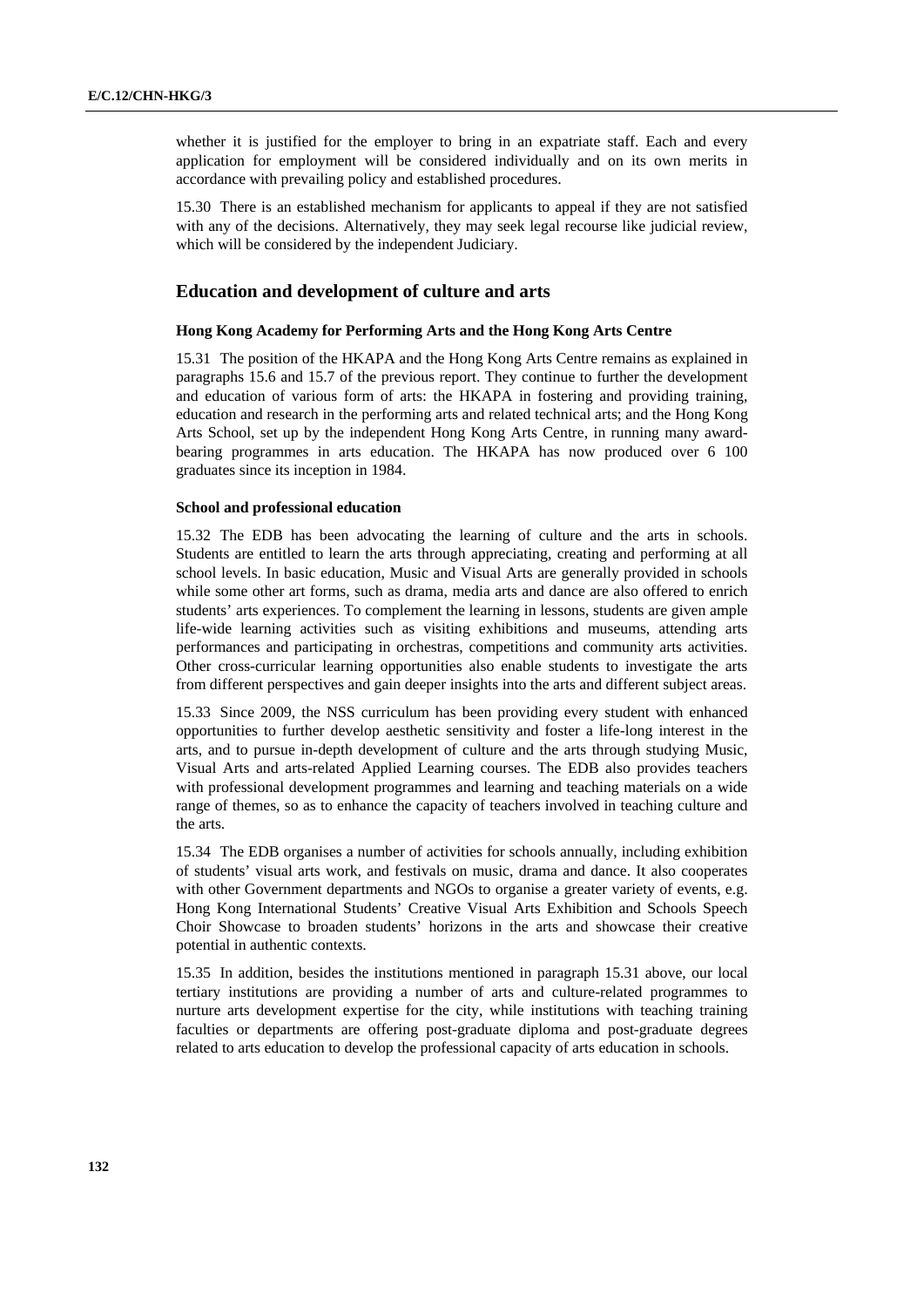# **Policy on heritage conservation**

15.36 In response to increasing public interest in built heritage conservation in Hong Kong in recent years, the Government announced a new heritage conservation policy and a package of initiatives to promote heritage conservation in October 2007 under the guidance of the following policy statement: "To protect, conserve and revitalise as appropriate historical and heritage sites and buildings through relevant and sustainable approaches for the benefit and enjoyment of present and future generations. In implementing this policy, due regard should be given to development needs in the public interest, respect for private property rights, budgetary considerations, cross-sector collaboration and active engagement of stakeholders and the general public."

### **Institutional setup for heritage conservation**

#### *Commissioner for Heritage's Office*

15.37 The Commissioner for Heritage's Office (CHO) was set up in April 2008 under the Development Bureau of the Government as a dedicated office to take forward various initiatives for heritage conservation. These initiatives include:

 (a) Implementing the Heritage Impact Assessment mechanism for all new Government capital works projects to ensure that their impact on heritage sites are avoided or minimised and mitigating measures are devised if impact is unavoidable;

 (b) Launching the Revitalising Historic Buildings Through Partnership Scheme to put Government-owned historic buildings to adaptive re-use by non-profit-making organisations through the operation of social enterprises;

 (c) Introducing appropriate economic incentives to facilitate conservation of privately-owned historic buildings;

 (d) Implementing a financial assistance scheme to facilitate maintenance of privately-owned graded historic buildings; and

Promoting public interest in and knowledge of heritage conservation through various community involvement and publicity programmes, and setting up a dedicated heritage website and publication of newsletters for the dissemination of heritage information.

#### *Antiquities and Monuments Office*

15.38 Further to paragraph 15.14 and 15.15 of the previous report, the Antiquities and Monuments Office (AMO) under the LCSD continues to provide professional and executive support to the Government and the CHO on heritage conservation matters. It also carries out restoration and conservation projects for monuments and historic buildings, conducts archaeological research and preservation of archaeological sites, and organises education and publicity programmes.

15.39 As at end 2009, there were 94 declared monuments in Hong Kong, of which 70 were buildings and 24 were rock carvings, forts, archaeological sites and reservoirs. The in-depth assessment of 1 444 historic buildings in Hong Kong, which commenced in 2005, is expected to be concluded in 2010 with finalised gradings for the buildings to facilitate their future conservation.

15.40 In 2007, the AMO preserved and opened the Ping Shan Tang Clan Gallery cum Heritage Trail Visitors Centre in Ping Shan, Yuen Long. Converted from the two-storey Old Ping Shan Police Station with embracing arched veranda built in 1899, the Centre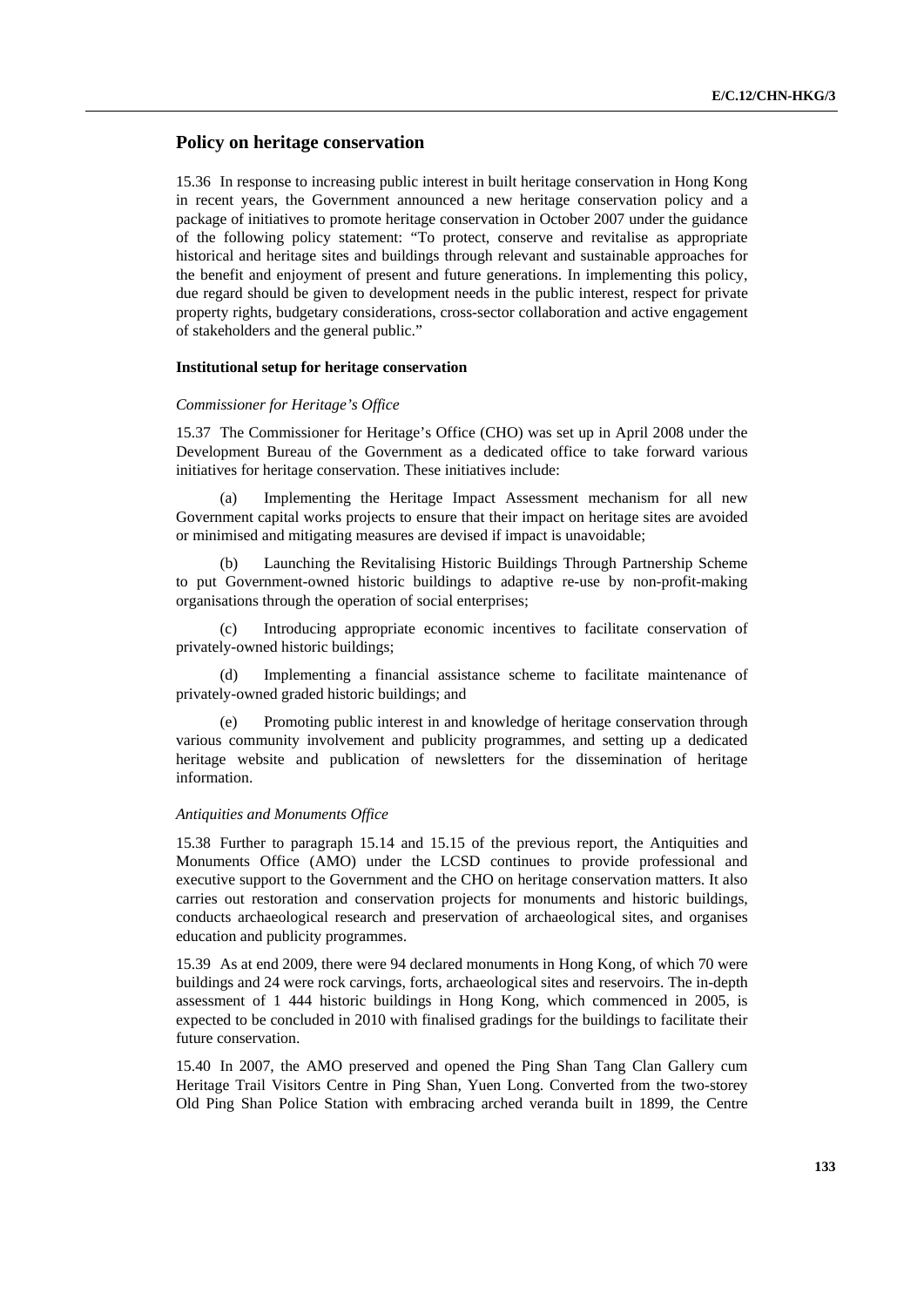comprises three galleries i.e. the Ping Shan Tang Clan Gallery, the Gallery of Ping Shan Heritage Trail and the Community Heritage Gallery.

### **Education and publicity on heritage conservation**

15.41 As foreshadowed in the previous report, the AMO set up a Heritage Discovery Centre in October 2005. It serves as a resource centre for heritage education and research. A series of exhibitions, public lectures and conferences, as well as archaeological workshops have been organised in the Heritage Discovery Centre for the promotion of heritage. A permanent exhibition on Hong Kong's cultural heritage will be opened in the first half of 2010.

15.42 In collaboration with the UNESCO Bangkok Office and the University of Hong Kong, the AMO staged an exhibition "Heritage Alive: Hong Kong Winning Projects of UNESCO Asia-Pacific Heritage Awards for Cultural Heritage Conservation" from November 2009 to February 2010 to celebrate those 12 Hong Kong projects which had won the UNESCO Asia-Pacific Culture Heritage Awards since 2000.

15.43 The CHO and the AMO are also jointly developing a teaching kit for the NSS curriculum on heritage conservation. The kit is expected to be launched by September 2010.

15.44 To facilitate public access to heritage information in the AMO website, the "Geographical Information System on Hong Kong Heritage", "Virtual Heritage Explorer" and "Hong Kong Traditional Chinese Architectural Information System" were launched in 2005, 2007 and 2008 respectively.

### **Archives**

15.45 In paragraphs 15.16 and 15.17 of the previous report, we explained the operation of the Government Records Service (GRS) in managing archival records and operating the Central Preservation Library for Government Publications through its Public Records Office. In particular, online access to various catalogues and selected images has been provided via the Internet since November 2002. To promote public awareness and appreciation of Hong Kong's archival heritage, the GRS organises seminars, workshops and thematic exhibitions regularly. It also collaborates with the private sector and other Government bureaux and departments on a number of initiatives, including promoting the use of archives amongst teachers and students, staging photographic exhibitions in various districts showing the history of the districts, and the Hong Kong Memory Project which aims at preserving Hong Kong's historical records through digitisation and providing onestop free access to digital collections and records on Hong Kong's history. The last initiative represents Hong Kong's response to the "Memory of the World" Programme of the UNESCO.

15.46 Some commentators called for a review of the present arrangements on managing Government archival records. The Government has put in place administrative arrangements to facilitate the identification, transfer, preservation and management of and public access to Government records and materials with archival value. Access to archival records kept by the GRS is managed through the Public Records (Access) Rules 1996. In general, public access will be allowed to archival records containing open information and those containing classified information which have been closed for 30 years. Among the supporting staff of the GRS are officers from the Archivist Grade, Curator Grade and Executive Grade. As an ongoing effort, the Government keeps the current administrative arrangements under review and will continue to improve on them where appropriate. We welcome suggestions from interested parties in the process.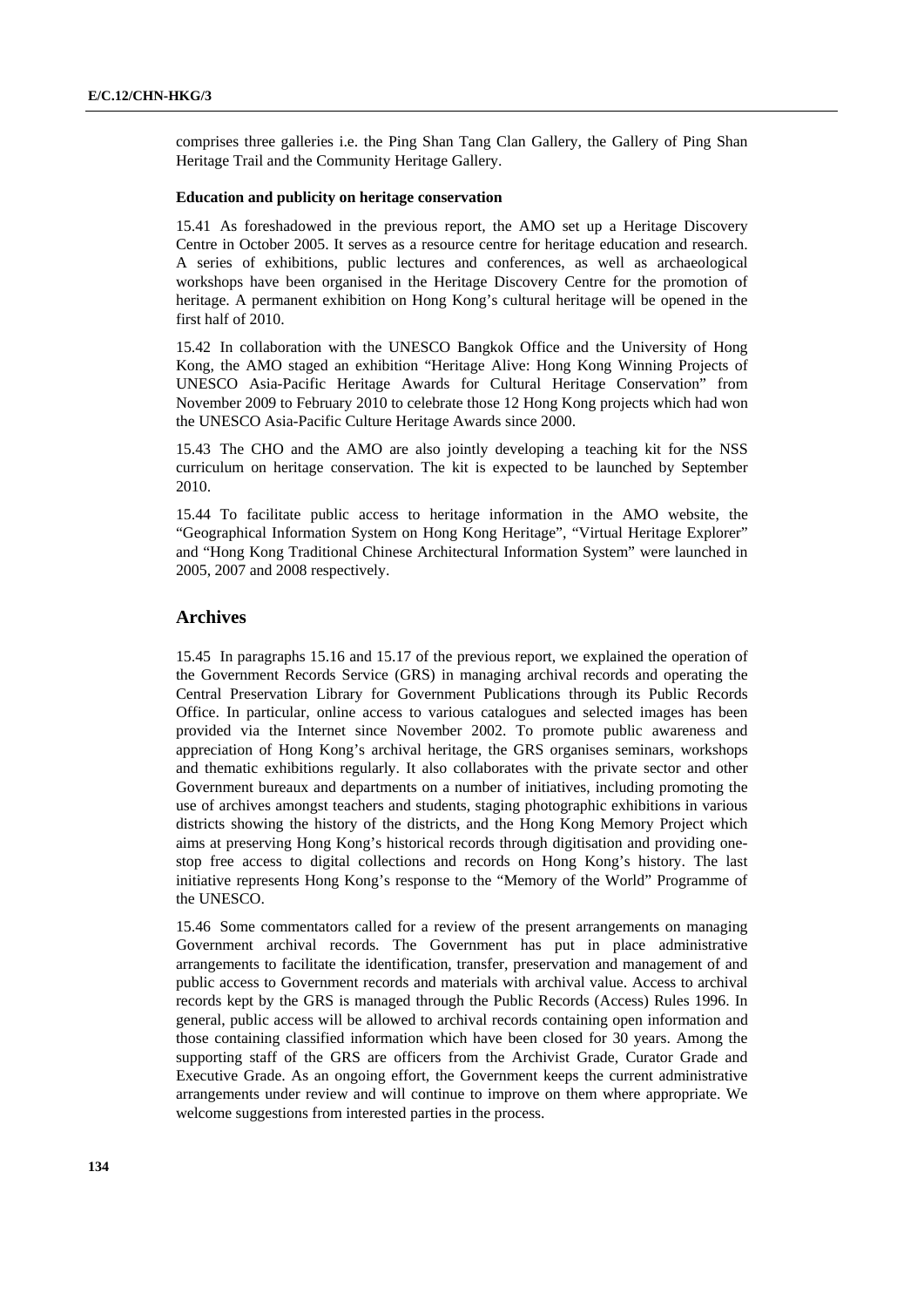## **Broadcasting**

15.47 There are currently two commercial domestic free television programme service licensees and three domestic pay television programme service licensees in Hong Kong. There are also three commercial sound broadcasting licensees of which two are in operation. The public also has access to overseas programmes via satellite transmission. In addition to the commercial broadcasters, a publicly funded and editorially independent broadcaster, the Radio Television Hong Kong (RTHK), inform, educate and entertain the public through the provision of balanced and objective radio and television programmes.

15.48 Some commentators questioned a recent decision for the RTHK to continue to operate as a Government department, instead of being independent of the Government. The Government attaches great importance to the editorial independence of the RTHK. This will be clearly enshrined in the Charter, which will also set out the public purposes, mission and role of the RTHK and the RTHK's relationship with relevant parties including the Commerce and Economic Development Bureau, the Board of Advisors, and the Broadcasting Authority. The Board of Advisors to be set up will tender advice to the RTHK but the ultimate editorial responsibility for the RTHK rests with the Director of Broadcasting, being the head of the RTHK. The Board will have no executive power and will not be involved in the day-to-day operation of the RTHK.

15.49 Some commentators considered that the Government should review the existing broadcasting policy and practices with a view to facilitating community involvement in broadcasting and promoting the interests of minority groups. In this regard, the Government will set up a Community Broadcasting Involvement Fund under the RTHK and invite applications from NGOs, community and minority groups to facilitate community participation in broadcasting. The RTHK will manage this Fund, and provide a platform in its digital broadcasting channels and necessary technical assistance to these groups to facilitate their community broadcasting.

## **Promotion of science and technology**

15.50 The constitutional provisions remain as reported in paragraph 605 of the initial report.

## **Policy on promotion of science and technology**

15.51 Developments have moved on from the position explained in paragraph 15.21 of the previous report. The Government has stepped up efforts to promote the development of innovation and technology. Support is provided through technological infrastructure, human resources, funding support and other programmes. Since the launch of the Innovation Technology Fund<sup>[21](#page-134-0)</sup> (ITF) in 1999, a total of 1 781 projects involving funding support of \$4.8 billion have been approved. The construction work of Phase 2 of the Hong Kong Science Park under the Hong Kong Science and Technology Parks<sup>[22](#page-134-1)</sup> commenced in 2004 and is expected to be completed by early 2011. In 2006, the Government set up five research and development  $(R&D)$  Centres<sup>[23](#page-134-2)</sup> to support applied R&D in five technology

<span id="page-134-0"></span><sup>&</sup>lt;sup>21</sup> The Innovation and Technology Fund supports projects that contribute to innovation and technology

<span id="page-134-1"></span>upgrading in local industry. 22 The Hong Kong Science and Technology Parks offer one-stop infrastructural support services to

<span id="page-134-2"></span>technology-based companies and activities.<br><sup>23</sup> The R&D Centres conduct industry oriented research and provide a platform for technology transfer and commercialisation.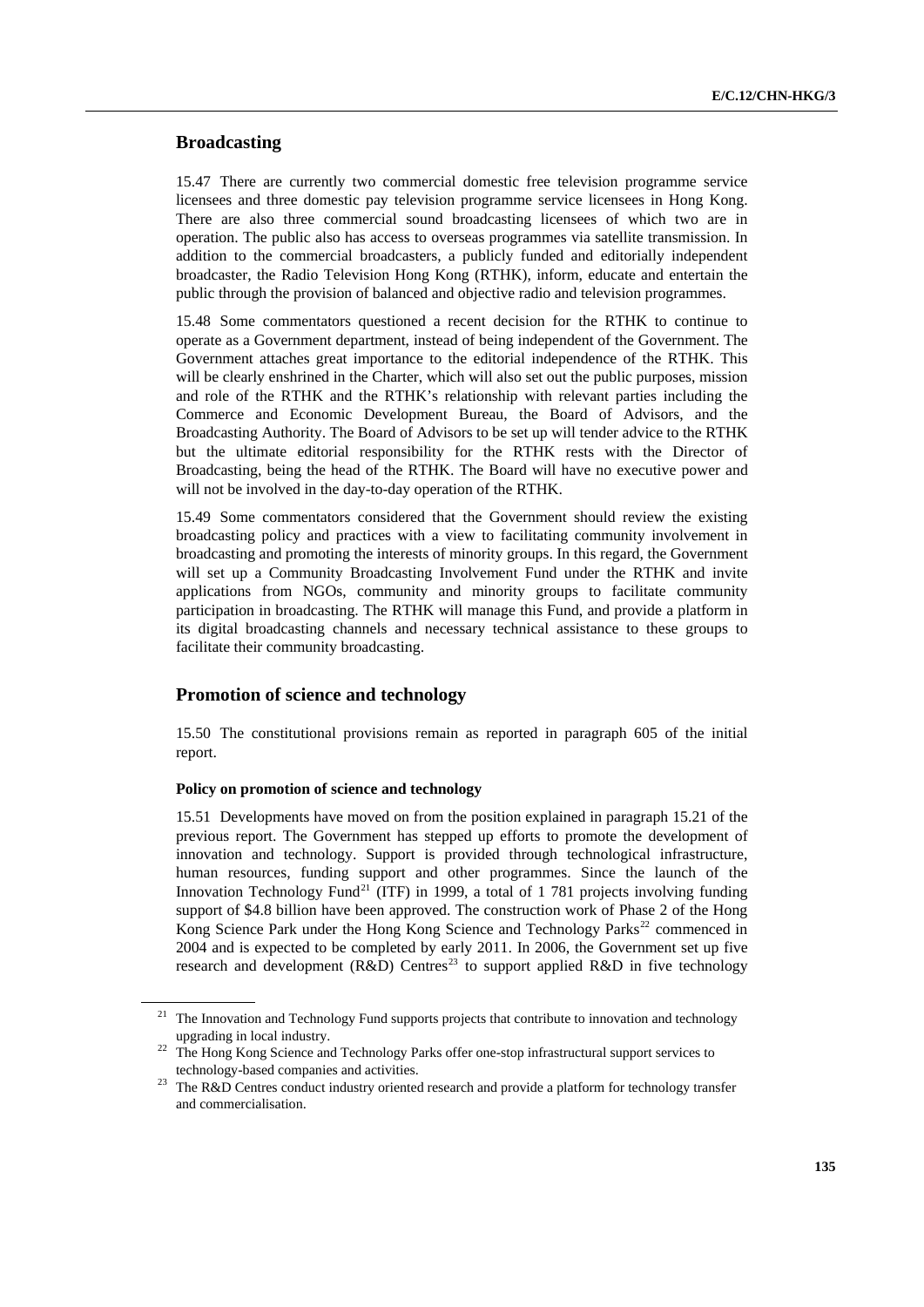focus areas, namely automotive parts and accessory systems; information and communications technologies; logistics and supply chain management enabling technologies; nanotechnology and advanced materials; and textiles and clothing. In 2009, the ITF earmarked additional resources to support the R&D Centres for conducting more projects and strengthening commercialisation activity. The Government announced in the 2009–10 Policy Address measures to promote the six industries where Hong Kong enjoys clear advantages, and one of them is the innovation and technology sector. A Research & Development Cash Rebate Scheme was launched in April 2010 to reduce R&D costs and encourage more company spending on R&D. The financial support given to companies and inventors in their first patent applications through the Patent Application Grant Scheme has increased by 50%, from \$100,000 to \$150,000.

15.52 To help foster stronger innovation and technology culture in the community, the Government has launched a wide variety of publicity and public education programmes including the annual Innovation Festival, $24$  Hong Kong Student Science Project Competition<sup>[25](#page-135-1)</sup> and Innovation and Technology Student Club.<sup>[26](#page-135-2)</sup>

15.53 Some commentators expressed the view that the Government did not provide adequate support to some fields of research and their application, such as biotechnology and green technology. In addition to the support by the Government as described in paragraph 15.51, the Hong Kong Science Park has committed to promoting five technology clusters which include electronics, information technology and telecommunications, precision engineering, biotechnology and green technology since its establishment. Two purpose-built laboratory buildings in Phase 2 of its development are dedicated for supporting biotechnology research. As announced in the 2010–11 Budget, development of Phase 3 will be implemented and is targeted for completion in phases between 2013 and 2016. It will be built with specific focus on fostering the development of environmental technology and renewable energy.

## **Prevention of the use of scientific/technological developments for the purposes contrary to the enjoyment of human rights**

15.54 The position is essentially as explained in paragraph 610 of the initial report. The report in respect of the HKSAR under the Convention against Torture and Other Cruel, Inhuman or Degrading Treatment or Punishment had been submitted to the Committee against Torture as part of China's fourth periodic report and was considered by the Committee against Torture in November 2008.

#### **Protection of intellectual property rights**

15.55 The overall position remains as explained in paragraphs 613 to 617 of the initial report. Moreover, the World Intellectual Property Organization (WIPO) Copyright Treaty and the WIPO Performances and Phonograms Treaty (collectively referred to as the "Internet Treaties") became applicable to the HKSAR on 1 October 2008. The Internet Treaties cover the latest international standards for protection of copyright and related rights in the light of new developments in digital technology.

<sup>24</sup> The Innovation Festival comprises a series of road shows, exhibitions and competitions to arouse the

<span id="page-135-1"></span><span id="page-135-0"></span>interest of the general public in innovation and technology. 25 Hong Kong Student Science Project Competition aims to foster youth's interest in science and

<span id="page-135-2"></span>technology. 26 Innovation and Technology Student Club aims to further develop young talent's potential in science and technology by offering various interactive activities such as future technology seminar series, research mentorship, technology reporter, summer camps and technology ambassador.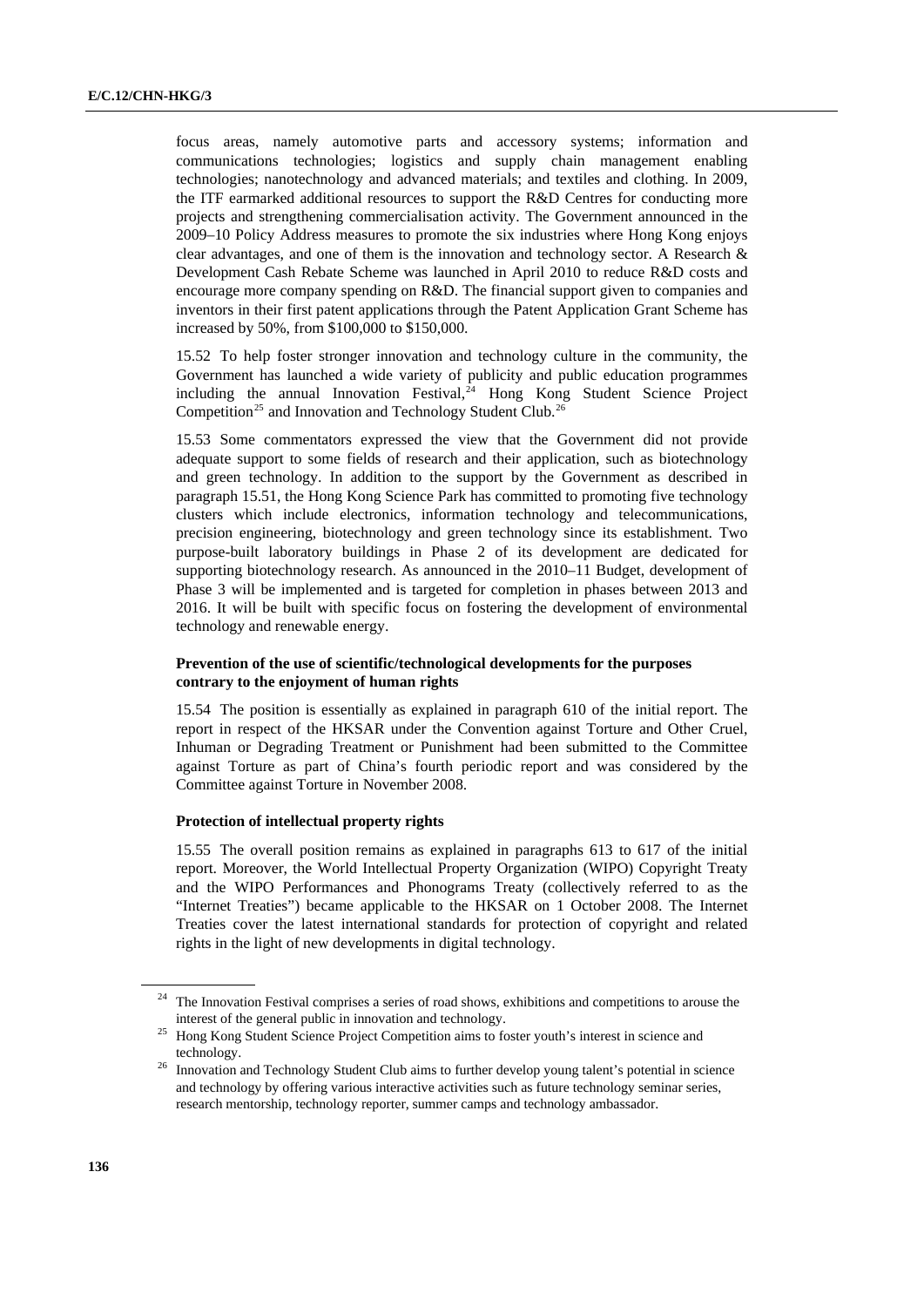# **Country parks and conservation areas**

15.56 After the submission of the previous report, we have designated one more country park and two more special areas under the relevant statute. Apart from establishing protected areas to maintain a rich biodiversity in Hong Kong, to better conserve our rich diversity of geological resources and to raise public's awareness about geo-science, we established the Hong Kong Geopark in November 2009. Besides joining the national geopark network, we have also established sistering relationship with four geoparks around the world, which provide an important overseas network for the promotion, management and development of geoparks.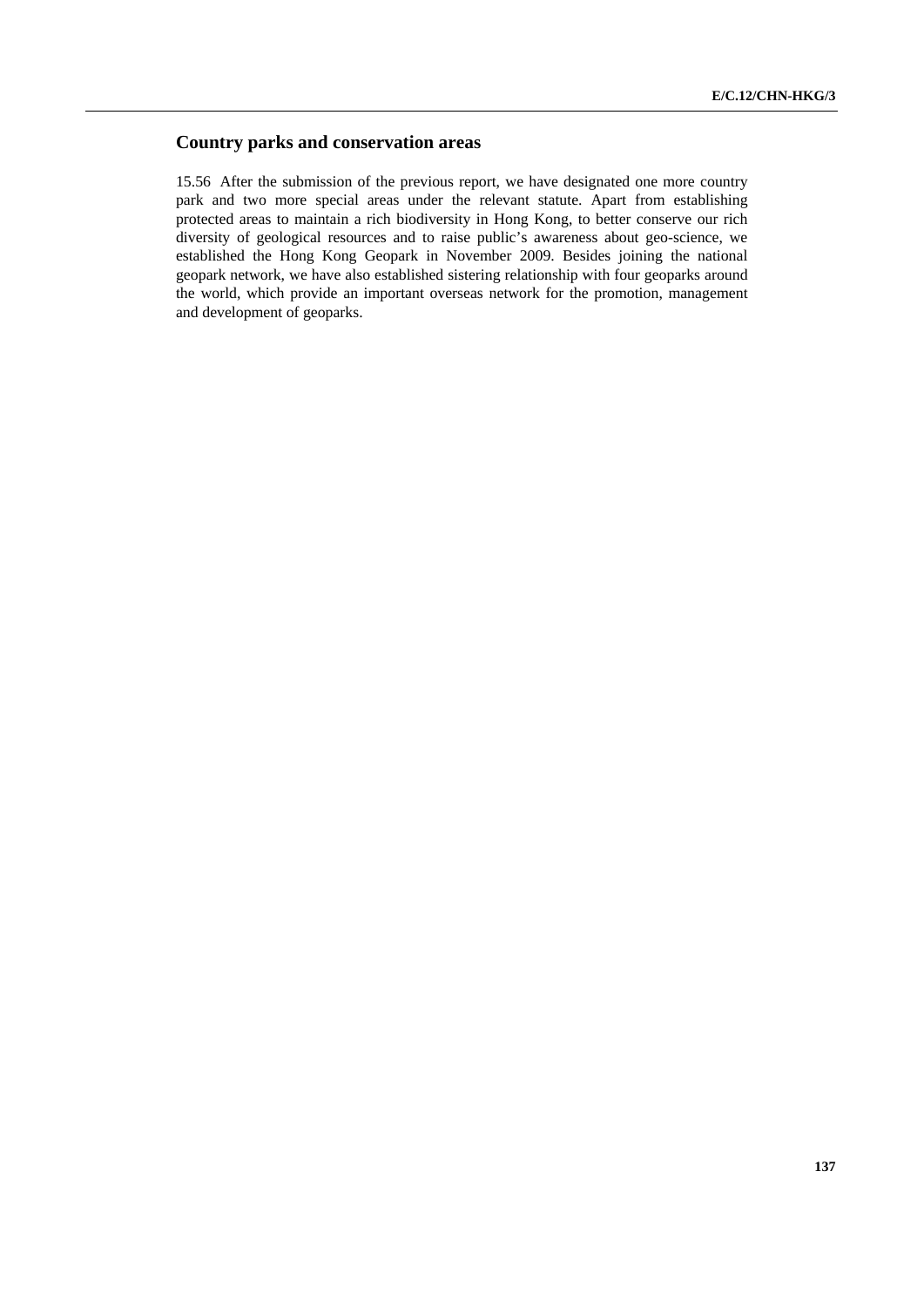# **Annex 2A**

# *Secretary for Justice v. Yau Yuk Lung* **[2007] 3 HKLRD 903**

 The Respondents were charged with having committed buggery with each other otherwise than in private, contrary to section 118F(1) of the Crimes Ordinance (Cap. 200). It was alleged that they had developed a liaison over the Internet and that they committed the act in a private car parked beside a public road.

 The Crimes Ordinance provides that "A man who commits buggery with another man otherwise than in private shall be guilty of an offence". The Magistrate held that section 118F(1) was unconstitutional and dismissed the charges. The Secretary for Justice's appeal by way of case stated was dismissed. He appealed to the Court of Final Appeal.

The

Court of Final Appeal dismissed the appeal made by the Secretary for Justice. Chief Justice Li held that equality before the law was a fundamental human right and was in essence the right not to be discriminated against. Discrimination on the grounds of sexual orientation was plainly unconstitutional under both Article 25 of the Basic Law and Article 22 of the Hong Kong Bill of Rights, as sexual orientation was within the phrase "other status".

 Chief Justice Li further held that in general, the law should accord identical treatment to comparable situations. Section 118F(1) was, however, discriminatory and unconstitutional. First, section 118F(1) gave rise to differential treatment on the grounds of sexual orientation. All persons, irrespective of sexual orientation, were subject to the common law offence of committing an act outraging public decency. However, homosexuals alone were subject to the statutory offence in section 118F(1), whilst heterosexuals were subject to no comparable criminal liability in relation to vaginal intercourse or buggery otherwise than in private. Second, no genuine need for the differential treatment had been shown. It had not been established that the differential treatment pursued any legitimate aim.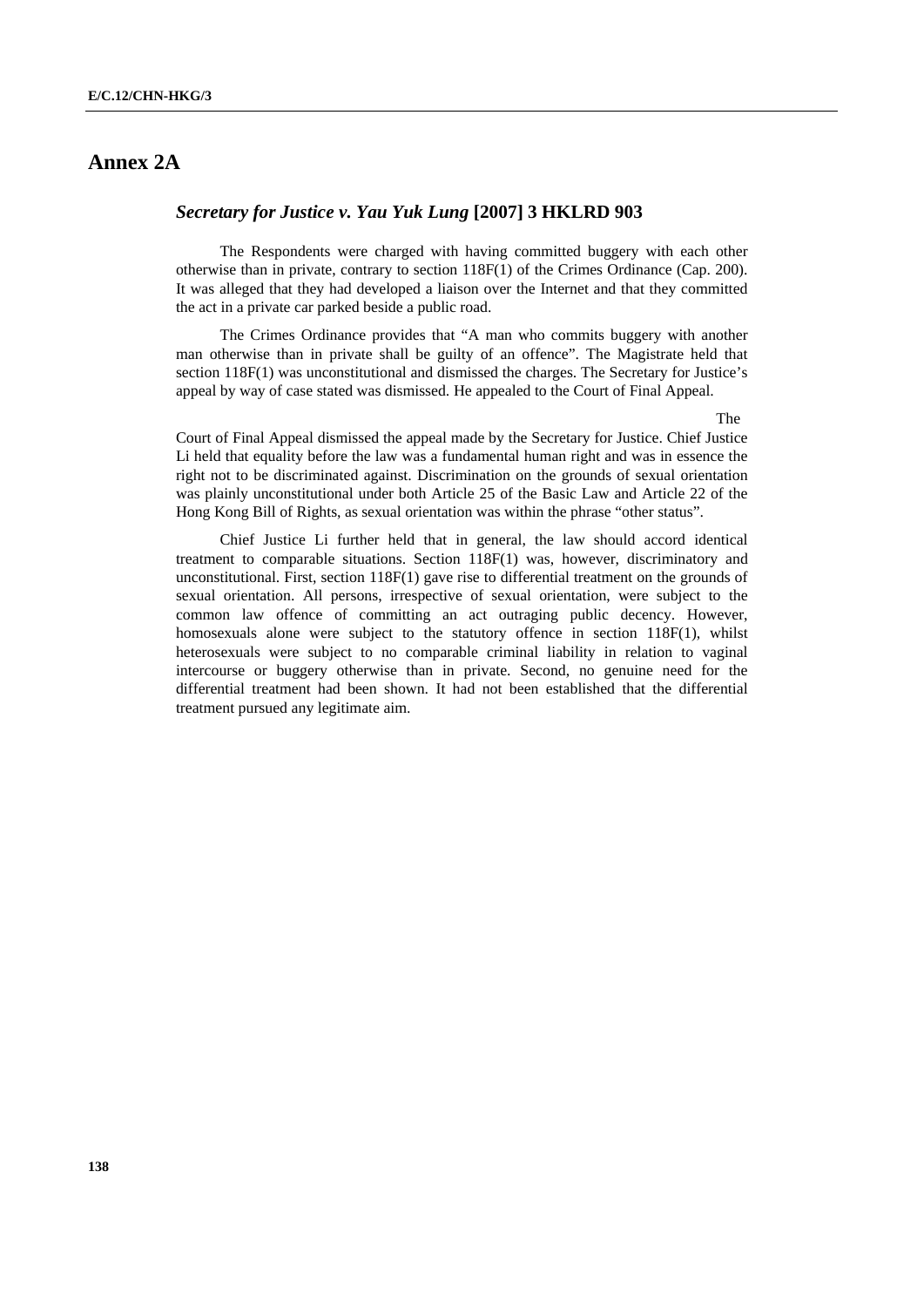# **Annex 6A**

| Level                                                                                                                                                                                                                                            | Full-time | Part-time<br>day-release | Part-time<br>evening | Self-study | <b>Total</b> |
|--------------------------------------------------------------------------------------------------------------------------------------------------------------------------------------------------------------------------------------------------|-----------|--------------------------|----------------------|------------|--------------|
| IVE, Hong Kong Design Institute, SBI<br>and Youth College                                                                                                                                                                                        | 44 819    | 2.640                    | 13.555               | $\Omega$   | 61 014       |
| • Male                                                                                                                                                                                                                                           | 26823     | 2.583                    | 10 180               |            | 39 586       |
| • Female                                                                                                                                                                                                                                         | 17996     | 57                       | 3 3 7 5              |            | 21 4 28      |
| <b>Training Centres (including Hospitality</b><br><b>Industry Training and Development</b><br>Centre, Chinese Cuisine Training<br>Institute, Maritime Services Training<br>Institute and 12 Training and<br>Development Centres) <sup>Note</sup> | 7.534     | 9.580                    | 4975                 | 616        | 22 705       |
| <b>Total</b>                                                                                                                                                                                                                                     | 52 353    | 12 220                   | 18 530               | 616        | 83719        |

# **Vocational training: enrolments in the 2008/09 school year (a) By mode of study**

*Note:* Training Centres do not keep statistics by sex.

#### **(b) By level of study**

# **(1) IVE, Hong Kong Design Institute, SBI and Youth College**

| Full-time            |         |        | Part-time day-release |        |         | Part-time evening |         |         |          |              |
|----------------------|---------|--------|-----------------------|--------|---------|-------------------|---------|---------|----------|--------------|
| Level                | Female  | Male   | <b>Subtotal</b>       | Female | Male    | <b>Subtotal</b>   | Female  | Male    | Subtotal | <b>Total</b> |
| Higher<br>technician | 14 29 6 | 20 706 | 35 002                | 17     | 758     | 775               | 2 307   | 6 3 9 1 | 8698     | 44 475       |
| Technician           | 3463    | 5.556  | 9019                  | 31     | 200     | 231               | 1 0 3 6 | 2 307   | 3 3 4 3  | 12 593       |
| Craft                | 237     | 561    | 798                   | 9      | 1625    | 1 634             | 32      | 1482    | 1 5 1 4  | 3946         |
| <b>Total</b>         | 17 996  | 26823  | 44 819                | 57     | 2 5 8 3 | 2640              | 3 3 7 5 | 10 180  | 13 555   | 61 014       |

# **(2) Training Centres (including Hospitality Industry Training and Development Centre, Chinese Cuisine Training Institute, Maritime Services Training Institute and 12 other training Centres)**<sup>Note</sup>

| Level        | Full-time | Part-time day | Part-time evening | Self-study | <b>Total</b> |
|--------------|-----------|---------------|-------------------|------------|--------------|
| Technologist | 257       | 67            | $\theta$          | $\theta$   | 324          |
| Supervisory  | 1 2 1 9   | 5411          | 411               | 0          | 7041         |
| Technician   | 1496      | 1 0 3 1       | 592               | 616        | 3735         |
| Craftsman    | 3 1 3 8   | 1654          | 2 6 0 4           | 0          | 7396         |
| Operative    | 1424      | 1417          | 1 3 6 8           | $\Omega$   | 4 2 0 9      |

*Note:* The training centres do not keep statistics by sex.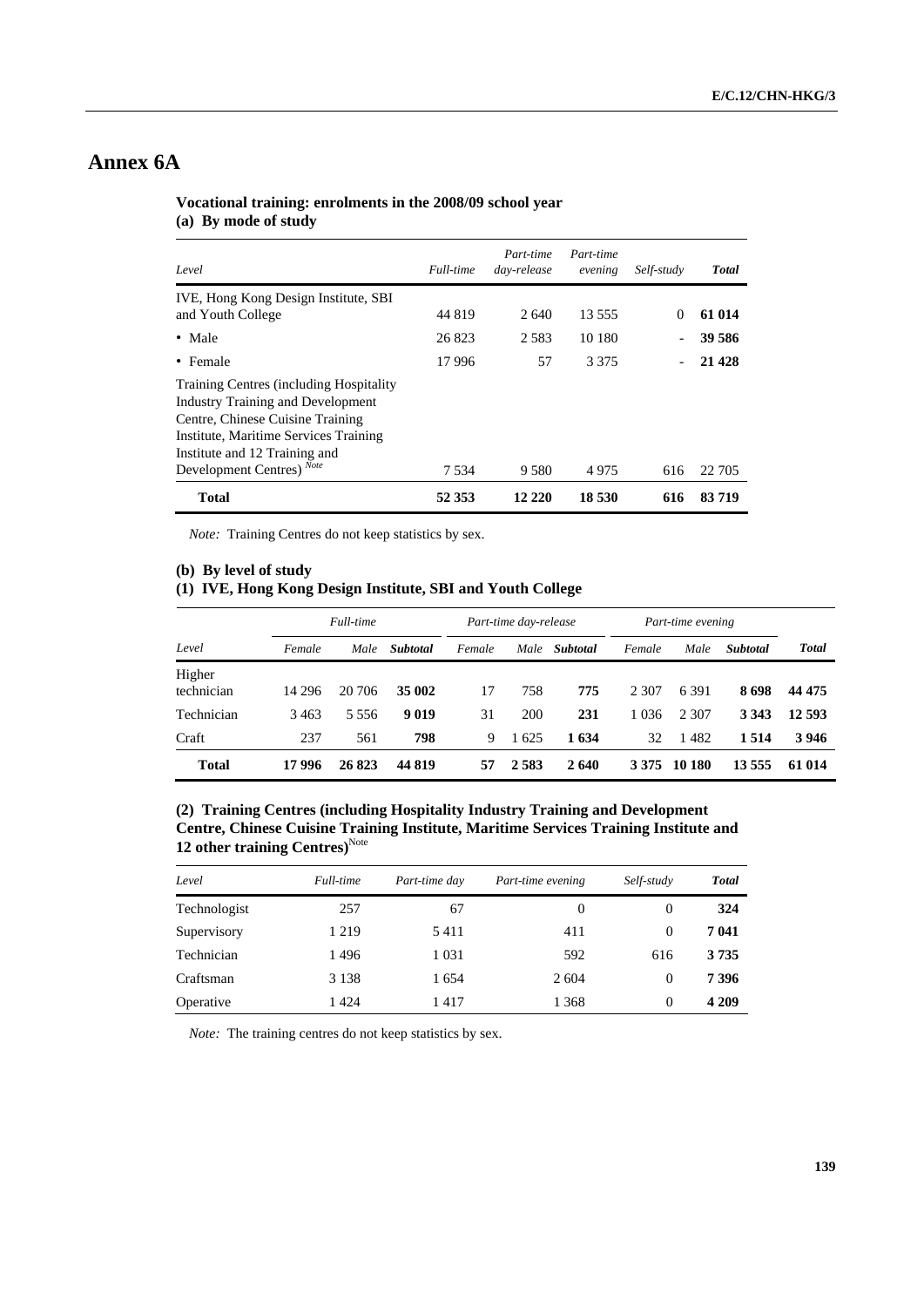# **Annex 6B**

## **Employment, unemployment and underemployment statistics Employment**

| Period                  | 4th quarter 1987 | 4th quarter 1992 | 4th quarter $1997*$ | 4th quarter 2002 | 4th quarter 2009 |
|-------------------------|------------------|------------------|---------------------|------------------|------------------|
| Labour force            | 2 782 900        | 2 8 1 7 1 0 0    | 3 296 900           | 3 5 1 8 8 0 0    | 3 669 900        |
| <b>Employed persons</b> | 2 735 200        | 2 760 600        | 3 2 2 1 3 0 0       | 3 266 200        | 3 497 100        |
| Male                    | 1 716 500        | 1 750 900        | 1925 400            | 1 803 700        | 1941700          |
| Female                  | 1 018 700        | 1 009 700        | 1 295 900           | 1 462 500        | 1 728 200        |
| Persons aged below 20   | 127 500          | 103 800          | 84 700              | 54 700           | 50 900           |
| Persons aged 60 or over | 172 200          | 157 100          | 124 200             | 113 500          | 164 800          |

## **Unemployment**

| Period                                   | 4th quarter 1987     | 4th quarter 1992     | 4th quarter $1997*$ | 4th quarter 2002 | 4th quarter 2009 |
|------------------------------------------|----------------------|----------------------|---------------------|------------------|------------------|
| Number of unemployed                     | 47 700               | 56 500               | 75 600              | 252 600          | 172 800          |
| Male                                     | 29 900               | 35 000               | 46 100              | 160 500          | 106 000          |
| Female                                   | 17 700               | 21 500               | 29 600              | 92 100           | 66 800           |
| Persons aged below 20                    | 8 4 0 0              | 8 0 0 0              | 9 9 0 0             | 22 800           | 10 200           |
| Persons aged 60 or over                  | 2 700                | 1 500                | 2 3 0 0             | 4 9 0 0          | 4 1 0 0          |
| Seasonally adjusted<br>unemployment rate | $1.7\%$ <sup>#</sup> | $2.4\%$ <sup>#</sup> | 2.2%                | 7.2%             | 4.9%             |

## **Underemployment**

| Period                     | 4th quarter 1987 | 4th quarter 1992 | 4th quarter $1997*$ | 4th quarter 2002 | 4th quarter 2009 |
|----------------------------|------------------|------------------|---------------------|------------------|------------------|
| Number of<br>underemployed | 28 400           | 56 600           | 42 500              | 109 700          | 84 500           |
| Male                       | 19 200           | 45 500           | 32 500              | 75 300           | 59 800           |
| Female                     | 9 200            | 11 100           | 10 100              | 34 400           | 24 700           |
| Persons aged below 20      | 1 200            | 900              | 2 3 0 0             | 3 9 0 0          | 1 500            |
| Persons aged 60 or over    | 2 2 0 0          | 3 700            | 2 100               | 3 4 0 0          | 3 700            |
| Underemployment rate       | 1.0%             | 2.0%             | 1.3%                | 3.1%             | 2.3%             |

\* Figures for 4th Quarter 1997 have been revised following the findings of the 2001 Population Census.

 $*$  In the first Quarter of 2001, we replaced the previous method for the seasonal adjustment of the unemployment rate with the 'X-11 ARIMA' method. The historical time series of the seasonally adjusted unemployment rates has been revised accordingly.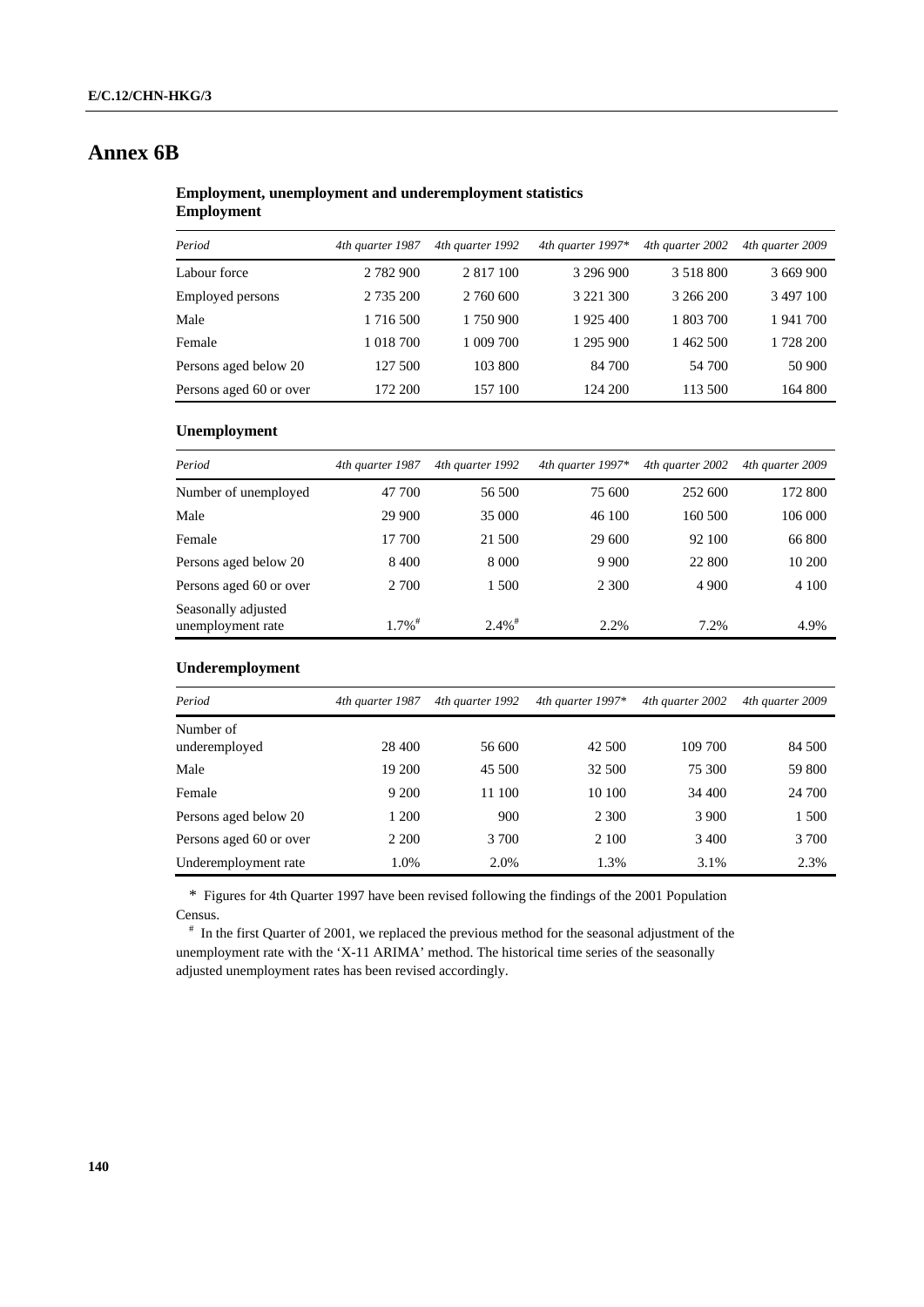# **Annex 7A**

| Occupational disease                    | 2000     | 2001 | 2002     | 2003           | 2004           | 2005           | 2006     | 2007           | 2008           | 2009     |
|-----------------------------------------|----------|------|----------|----------------|----------------|----------------|----------|----------------|----------------|----------|
| <b>Silicosis</b>                        | 105      | 122  | 110      | 74             | 69             | 68             | 109      | 67             | 65             | 86*      |
| Occupational deafness                   | 206      | 121  | 114      | 74             | 52             | 60             | 51       | 47             | 58             | $77*$    |
| Tenosynovitis of the<br>hand or forearm | 81       | 90   | 35       | 34             | 43             | 75             | 63       | 35             | 40             | 39       |
| Tuberculosis                            | 39       | 41   | 29       | 30             | 42             | 30             | 18       | 16             | 25             | 18       |
| Gas poisoning                           | 36       | 11   | 30       | 26             | 28             | $\overline{4}$ | 5        | 1              | $\overline{4}$ | $17*$    |
| $Mesothelioma^*$                        |          |      |          |                |                |                |          |                | 1              | 15       |
| Occupational dermatitis                 | 17       | 24   | 29       | 10             | 7              | 10             | 8        | 7              | 3              | $10*$    |
| Asbestosis                              | 11       | 9    | 9        | 6              | $\overline{4}$ | 2              | 7        | $\overline{c}$ | 5              | 5        |
| Streptococcus suis<br>infection         | $\theta$ | 1    | $\Omega$ | $\Omega$       | 1              | 6              | $\theta$ | 1              | 3              | $\Omega$ |
| Others                                  | 9        | 11   | 8        | $\overline{4}$ | 5              | 1              | 3        | 1              | $\theta$       | 1        |
| <b>Total</b>                            | 504      | 430  | 364      | 258            | 251            | 256            | 264      | 177            | 204            | 268      |

# **Occupational diseases confirmed in Hong Kong from 2000 to 2009**

\* Against the general trend of a decline in the confirmed cases of occupational diseases, the yearon-year fluctuation in the number of cases had resulted in a relatively large increase in the 2009 figures for chronic diseases. It is important to note that these diseases (such as silicosis and occupational deafness) have long latent periods. Therefore, the change in the number of cases over a long period, rather than year-on-year fluctuation, better reflects their trend. As for gas poisoning, the large increase in the 2009 figure was due to an accident involving a large number of workers.

 Mesothelioma was prescribed as a new occupational disease under the Pneumoconiosis and Mesothelioma (Compensation) Ordinance in 2008.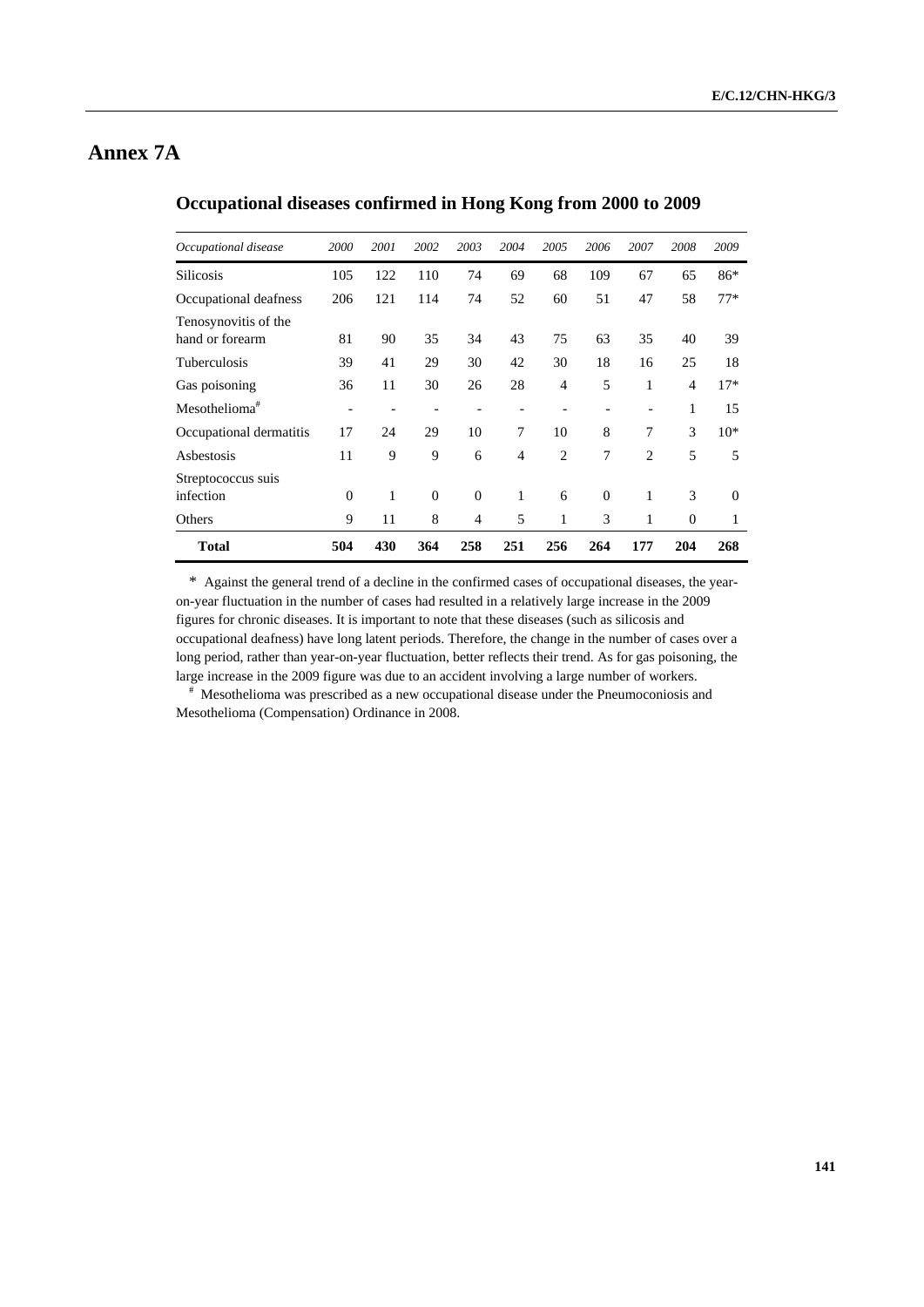# **Annex 9A**

# **Improvements since the previous report: Compensation under the Employees' Compensation Ordinance (Cap. 282)**

- (a) **Medical expenses**: The maximum daily rate has been revised from \$175 to \$200 (for each day of stay in hospital or each day of medical treatment other than as inpatient in a hospital) or \$280 (for each day of medical treatment of the employee both as an in-patient and other than as an in-patient in a hospital);
- (b) **Occupational diseases**: Severe acute respiratory syndrome (SARS) and avian influenza A have been added as prescribed occupational diseases under the Schedule 2 to the Ordinance; and
- (c) **Others**: The medical treatment, examination and certification given by registered Chinese medicine practitioners has been recognised for the purpose of entitlement to employees' benefits under the Ordinance.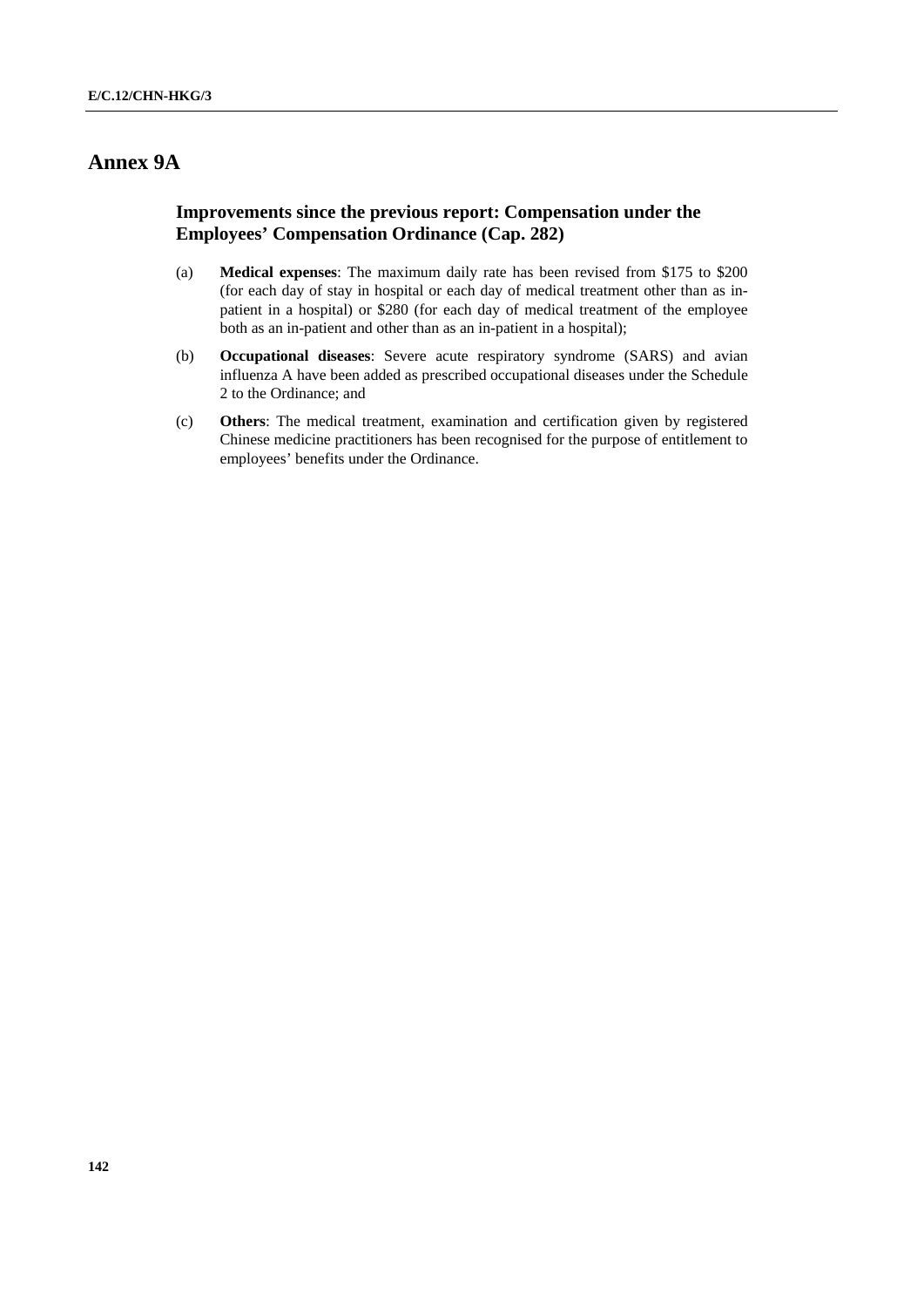# **Annex 9B**

# **Compensation under the Pneumoconiosis and Mesothelioma (Compensation) Ordinance (Cap. 360)**

- (a) **Incapacity**: For total (100%) incapacity, a monthly payment of \$17,870 is payable until the death of the patient with pneumoconiosis and/or mesothelioma. For partial (less than 100%) incapacity, the monthly payment is a corresponding part of the compensation for total incapacity in proportion to the degree of incapacity;
- (b) **Incapacity prior to the date of diagnosis**: A lump sum is payable, calculated according to the average monthly earnings, the degree of incapacity and the number of months (not exceeding 24) between the earliest date of diagnosis of the disease and the date of diagnosis of incapacity arising from pneumoconiosis and/or mesothelioma;
- (c) **Pain, suffering and loss of amenities**: A monthly payment of \$3,180 is payable to the patients until death irrespective of the degree of pain, suffering and loss of amenities;
- (d) **Care and attention**: Patients who cannot perform the essential actions of life without the assistance of other persons may claim compensation for care and attention at the rate of \$4,160 per month;
- (e) **Medical expenses**: Eligible patients can claim reimbursement of medical expenses incurred for the treatment of pneumoconiosis and/or mesothelioma, subject to a daily maximum of \$200 (for each day of stay in a hospital or each day of medical treatment other than as in-patient in a hospital) or \$280 (for each day of medical treatment received both as an in-patient in a hospital and other than as an in-patient in a hospital);
- (f) **Medical appliances expenses**: Eligible patients can claim the cost of using or purchasing specified medical appliances, such as wheelchairs, oxygen concentrators and oxygen cylinders;
- (g) **Death**: Family members of a deceased patient who dies as a result of pneumoconiosis and/or mesothelioma may claim compensation for his death. Amounts are calculated according to the age at which the deceased die. They are subject to reduction by the aggregate amount of compensation for incapacity and pain, suffering and loss of amenities (i.e. items (a) and (c) above) received by the deceased before his death. But the minimum amount payable is \$100,000;
- (h) **Bereavement**: Where the patients die whether from pneumoconiosis, mesothelioma or any other cause — without receiving any compensation before their death, their families are eligible to claim \$100,000 compensation;
- (i) **Funeral expenses**: Any person (including a family member of the deceased) can claim reimbursement — to a maximum of  $$35,000$  — of the expenses he has incurred for the funeral of a patient who has died as a result of pneumoconiosis and/or mesothelioma; and
- (j) **Others**: The medical treatment and certification given by registered Chinese medicine practitioners has been recognised for the purpose of entitling an eligible patient to benefits under the Ordinance.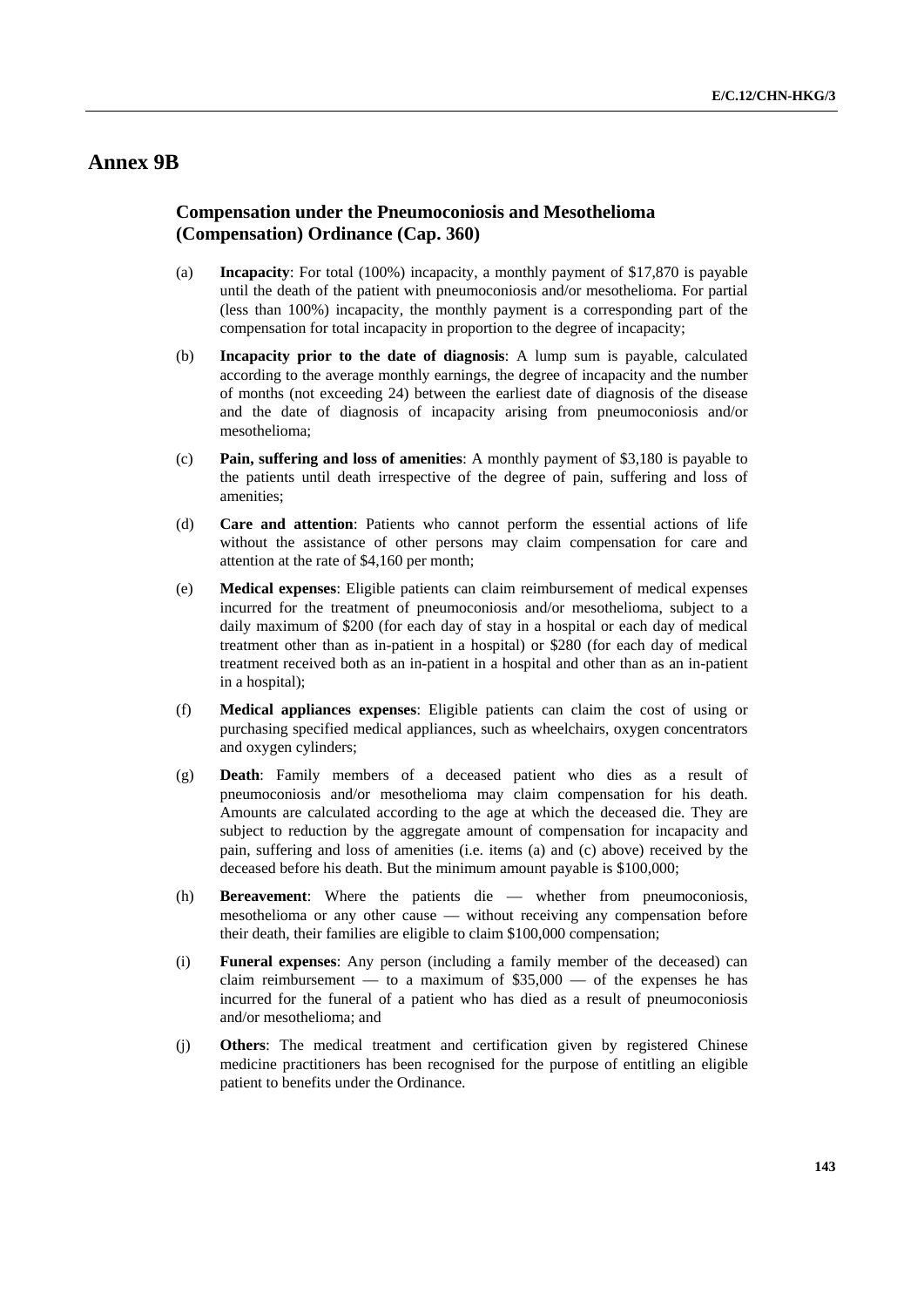# **Annex 9C**

# **Improvements since the previous report: Occupational Deafness (Compensation) (Amendment) Ordinance 2003**

- (a) **Minimum and maximum levels of compensation**: Under the Ordinance, the amount of compensation payable is calculated with reference to the age, monthly earnings and percentage of permanent incapacity of the claimant. It is also subject to a minimum and a maximum level. The minimum level of compensation has been raised from the previous \$248,000 to \$341,000, and the maximum level from \$1.44 million to \$2.016 million;
- (b) **Percentage of permanent incapacity**: In determining the amount of compensation, the degree of hearing loss suffered by a claimant will be translated into the percentage of permanent incapacity in accordance with Schedule 4 of the Ordinance. The scale of percentages of permanent incapacity for different levels of hearing loss has been revised upwards whilst the maximum level of loss of earning capacity of 60% is maintained;
- (c) **Reimbursement of expenses incurred in purchasing, repairing and replacing hearing assistive devices**: Claimants who are successful in obtaining compensation for permanent incapacity under the Ordinance will be provided with hearing assistive devices. This item is paid by way of reimbursement of the expenses incurred and subject to a maximum amount of \$18,000 in aggregate per applicant. If the device is a hearing aid, it must be purchased on the recommendation of qualified professionals;
- (d) **Specified noisy occupations**: To be eligible for compensation under the Ordinance, claimants have to prove that they have worked for a minimum period of time in any of the specified noisy occupations. On top of the existing 25 specified noisy occupations, four new specified noisy occupations have been added to Schedule 3 of the Ordinance;
- (e) **Functions of the Occupational Deafness Compensation Board**: The Board is empowered to conduct or finance rehabilitation programmes for occupational deafness sufferers; and
- (f) **Determination of a claimant's earnings**: In determining a claimant's earnings for the purpose of calculating the compensation payable, the Board mentioned in item (e) would disregard no-pay leave taken with the consent of the employer during the last 12 months' of employment in aggregate. This will better reflect the average earnings of claimants and also fall in line with the practice with regard to maternity leave and sick leave.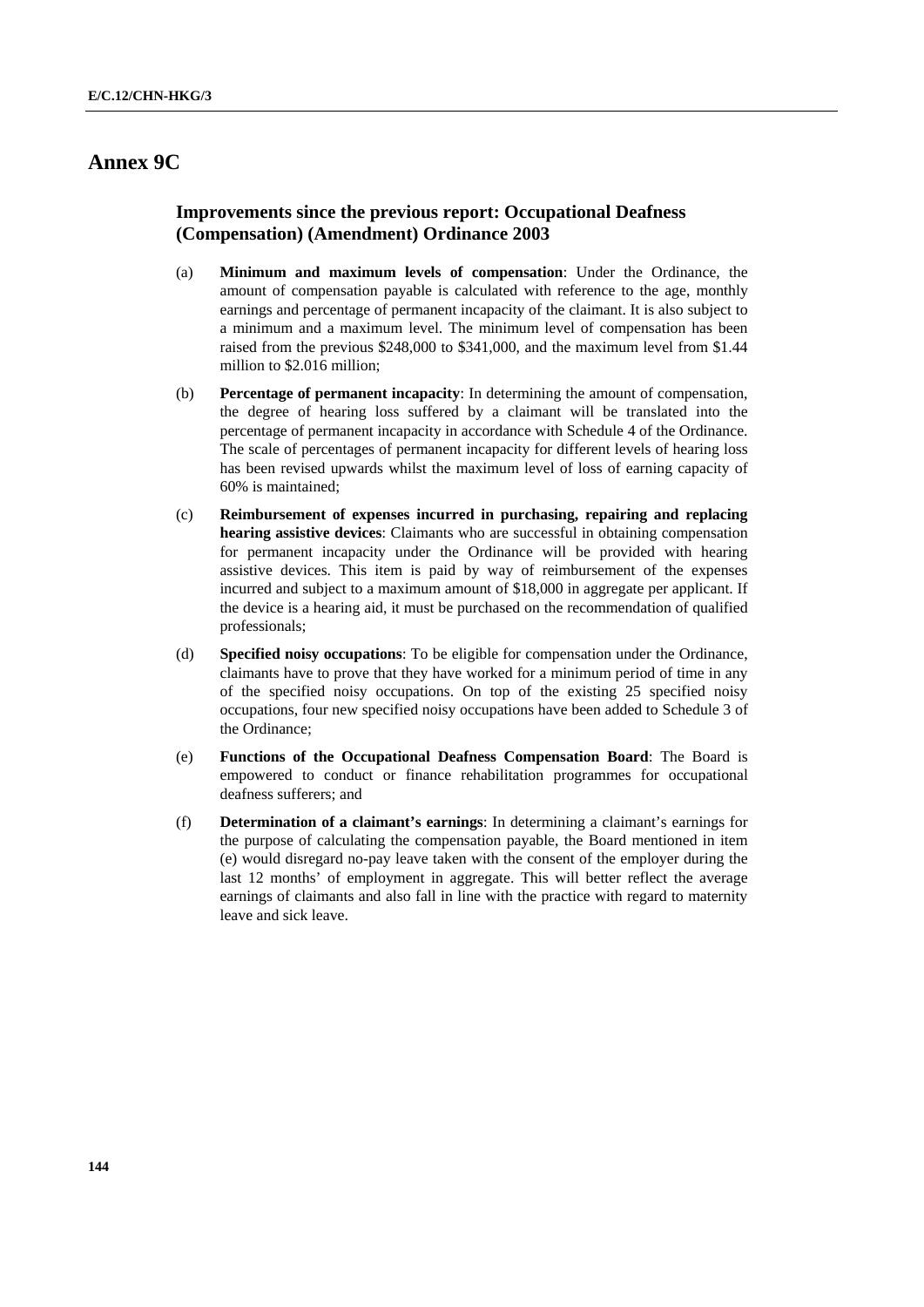# **Annex 9D**

## **Improvements since the previous report: Occupational Deafness (Compensation) (Amendment) Ordinance 2010**

- (a) **Coverage of employees**: Extending the coverage of compensation to employees who have developed noise induced deafness in only one ear because of their employment;
- (b) **Reimbursement of expenses incurred in purchasing, repairing and replacing hearing assistive devices**: Increasing the maximum reimbursable amount for the expenses incurred in purchasing, repairing and replacing hearing assistive devices from \$18,000 to \$36,000, and to increase the first time reimbursable amount for such devices from \$9,000 to \$12,000; and
- (c) **Provision of further compensation**: Providing further compensation for claimants whose hearing losses deteriorate as a result of their continued employment in noisy occupations for three years after their previous successful application.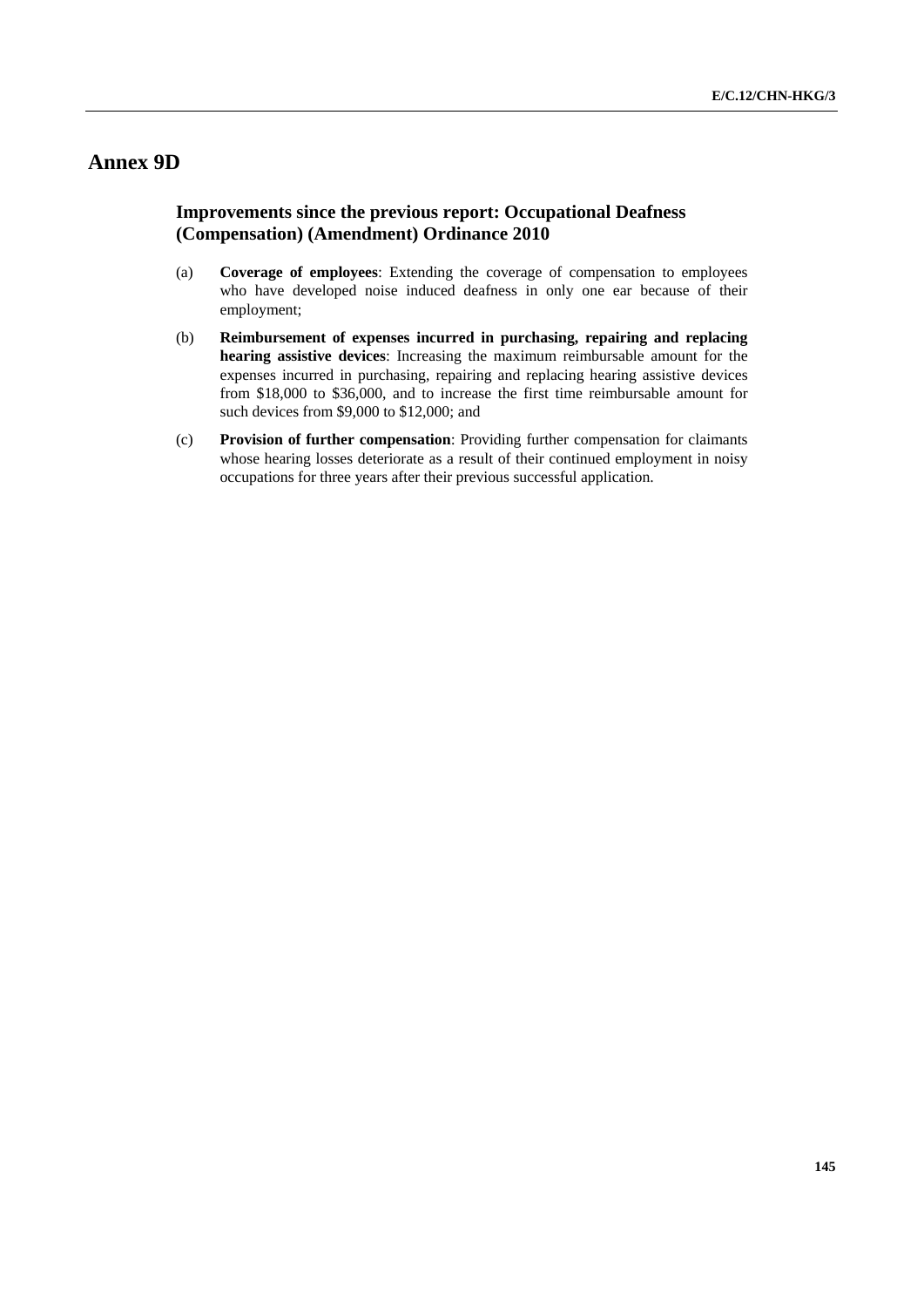# **Annex 10A**

## **Sexual offence provisions that have extra-territorial effect under Schedule 2 of the Crimes Ordinance (Cap. 200)**

| <b>Section</b> | Offence                                                                                                                      |  |  |  |  |
|----------------|------------------------------------------------------------------------------------------------------------------------------|--|--|--|--|
| 118            | Rape                                                                                                                         |  |  |  |  |
| 118A           | Non-consensual buggery                                                                                                       |  |  |  |  |
| 118B           | Assault with intent to commit buggery                                                                                        |  |  |  |  |
| 118C           | Homosexual buggery with or by man under $21T$                                                                                |  |  |  |  |
| 118D           | Buggery with girl under 21                                                                                                   |  |  |  |  |
| 118F           | Homosexual buggery committed otherwise than in private <sup>1</sup>                                                          |  |  |  |  |
| 118G           | Procuring others to commit homosexual buggery                                                                                |  |  |  |  |
| 118H           | Gross indecency with or by man under $21T$                                                                                   |  |  |  |  |
| 118J           | Gross indecency by man with man otherwise than in private                                                                    |  |  |  |  |
| 118K           | Procuring gross indecency by man with man                                                                                    |  |  |  |  |
| 119            | Procurement by threats                                                                                                       |  |  |  |  |
| 120            | Procurement by false pretences                                                                                               |  |  |  |  |
| 121            | Administering drugs to obtain or facilitate unlawful sexual act                                                              |  |  |  |  |
| 122            | Indecent assault                                                                                                             |  |  |  |  |
| 123            | Intercourse with girl under 13                                                                                               |  |  |  |  |
| 124            | Intercourse with girl under 16                                                                                               |  |  |  |  |
| 126            | Abduction of unmarried girl under 16                                                                                         |  |  |  |  |
| 130            | Control over persons for purpose of unlawful sexual intercourse or prostitution                                              |  |  |  |  |
| 132            | Procurement of girl under 21                                                                                                 |  |  |  |  |
| 134            | Detention for intercourse or in vice establishment                                                                           |  |  |  |  |
| 135            | Causing or encouraging prostitution of, intercourse with, or indecent assault on,<br>girl or boy under 16                    |  |  |  |  |
| 140            | Permitting girl or boy under 13 to resort to or be on premises or vessel for<br>intercourse                                  |  |  |  |  |
| 141            | Permitting young person to resort to or be on premises or vessel for intercourse,<br>prostitution, buggery or homosexual act |  |  |  |  |
| 146            | Indecent conduct towards child under 16                                                                                      |  |  |  |  |

<sup>&</sup>lt;sup>1</sup> The Court has ruled that s. 118C and s. 118H (both to the extent that they apply to a man aged 16 or over and under 21) as well as s. 118F(1), s. 118F(2)(a) and s. 118J(2)(a) are unconstitutional. The Hong Kong Law Reform Commission has set up a Sub-committee to review the common and statute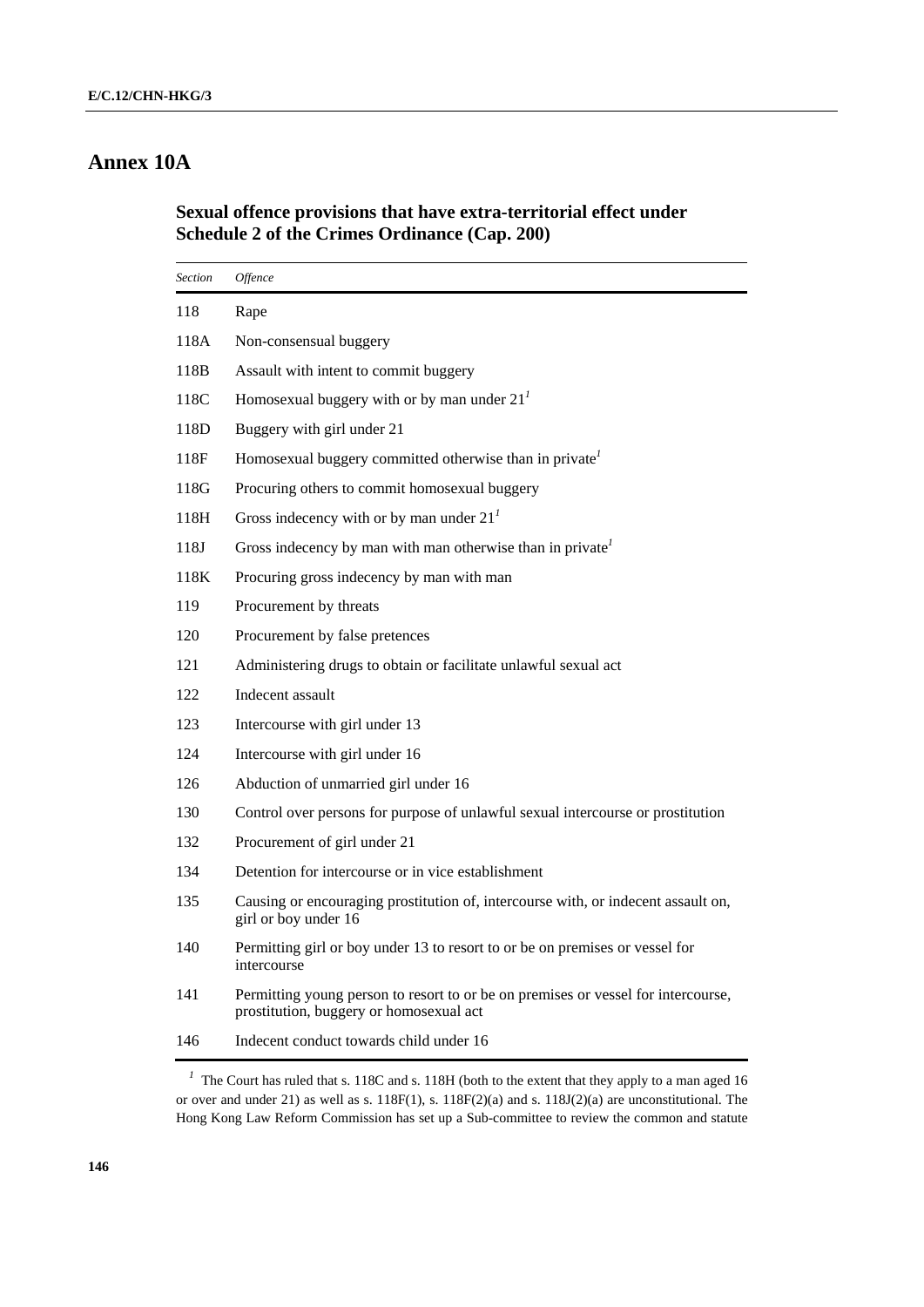law governing sexual and related offences, including homosexual offences. The Administration will consider any recommendations to be made by the Commission as a result of the review. In the interim, the prosecution would take into account the above judgments and the circumstances of each individual case when considering charges on those sexual offences.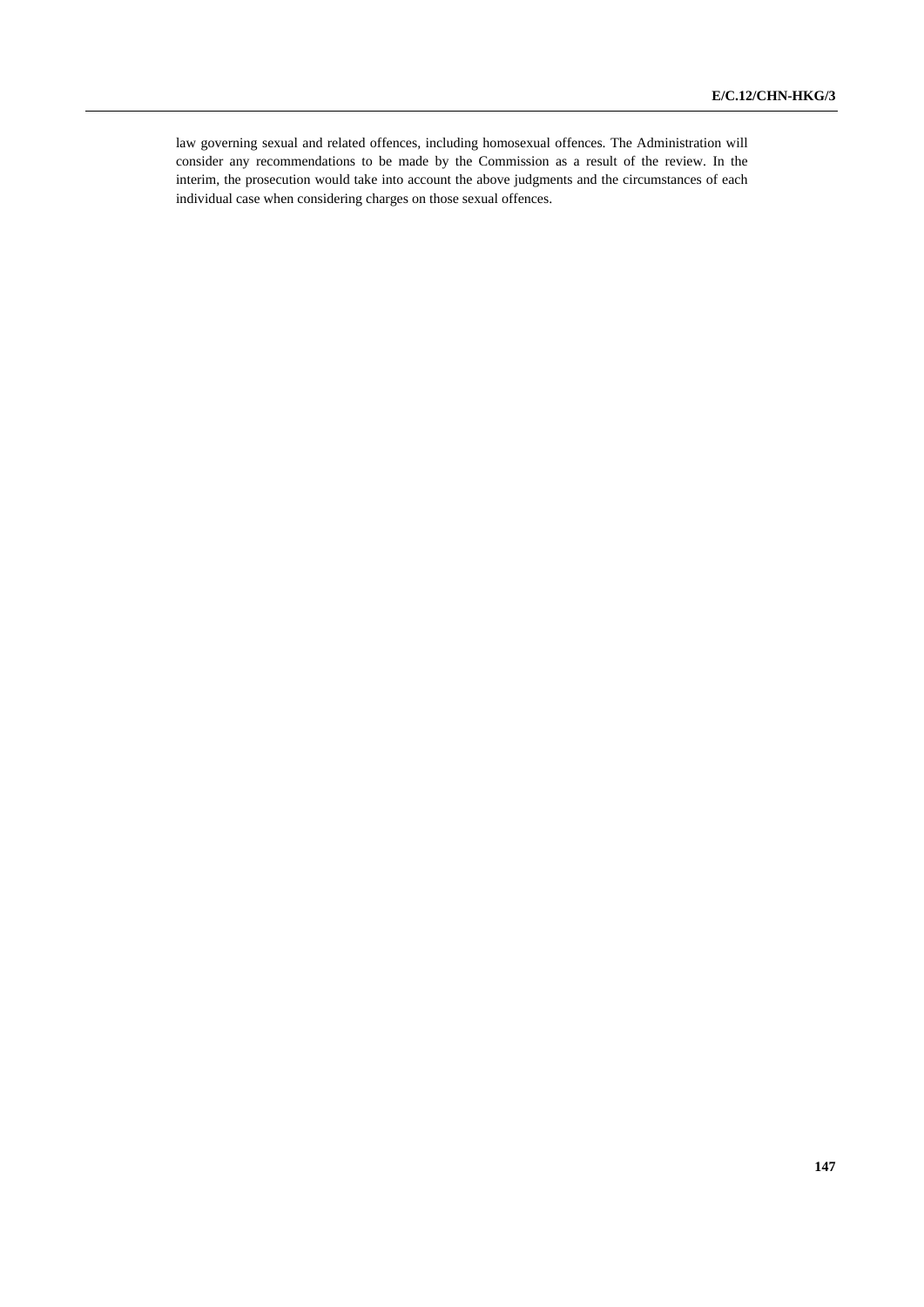# **Annex 12A**

## **Measures adopted to reduce risk of infection spreading from poultry to humans**

 To reduce the risk of infection spreading from poultry to humans, the Government adopts the following measures:

- Vaccination for chickens in local farms and imported chickens
- Regulation of local farms including tightened biosecurity measures (for example, all farms should be bird-proof)
- Import control (for instance, imported chickens must come from registered farms with health certificates)
- Segregation policy (no waterfowl which are natural carriers of avian influenza (AI) viruses can be sold in retail outlets)
- Hygiene requirements on wholesale market and retail outlets
- Surveillance targeted at humans, poultry and wild birds to ensure timely detection of the presence of any AI viruses in our environment
- Ban on the rearing of backyard poultry
- Prohibition of overnight stocking of live poultry at all retail outlets
- Introduction of a voluntary surrender scheme in 2004–05 and a buyout scheme in 2008 to significantly reduce the number of live poultry traders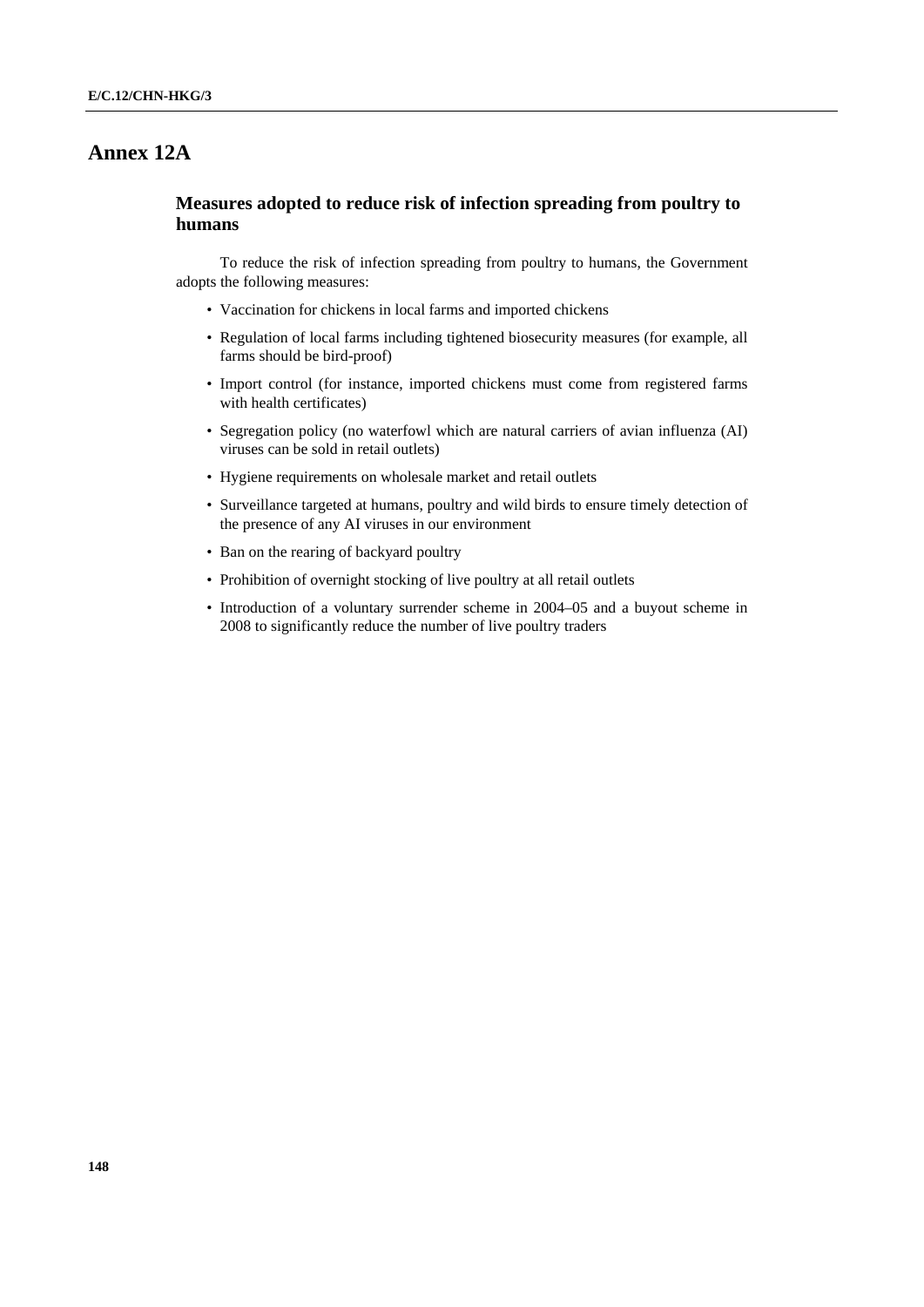# **Annex 13A**

#### **Educational attainment in Hong Kong**

|      | No schooling/<br>kindergarten |     | Primary       |     | Secondary or above |     | <b>Total</b>  |            |
|------|-------------------------------|-----|---------------|-----|--------------------|-----|---------------|------------|
|      | (1)                           |     | (2)           |     |                    |     |               |            |
| Year | Number                        | (%) | <b>Number</b> | (%) | Number             | (%) | <b>Number</b> | (%)        |
| 1981 | 1 101 279                     | 22  | 1 831 133     | 37  | 2 0 54 148         | 41  | 4986560       | 100        |
| 1986 | 1 085 636                     | 20  | 1 760 779     | 33  | 2 549 582          | 47  | 5 395 997     | 100        |
| 1991 | 985 582                       | 18  | 1 623 046     | 29  | 2 913 653          | 53  | 5 5 2 2 2 8 1 | 100        |
| 1996 | 910 116                       | 15  | 1638975       | 26  | 3 668 465          | 59  | 6 217 556     | <b>100</b> |
| 2001 | 845 831                       | 13  | 1 671 836     | 25  | 4 190 722          | 62  | 6708389       | <b>100</b> |
| 2006 | 719 521                       | 11  | 1 531 340     | 22  | 4 613 485          | 67  | 6864346       | 100        |

*Sources:* 1981, 1991, and 2001 Population Census, and 1986, 1996 and 2006 Population By-

Census.

*(1)* Persons who have not received primary education.

*(2)* Including persons who have not completed primary education.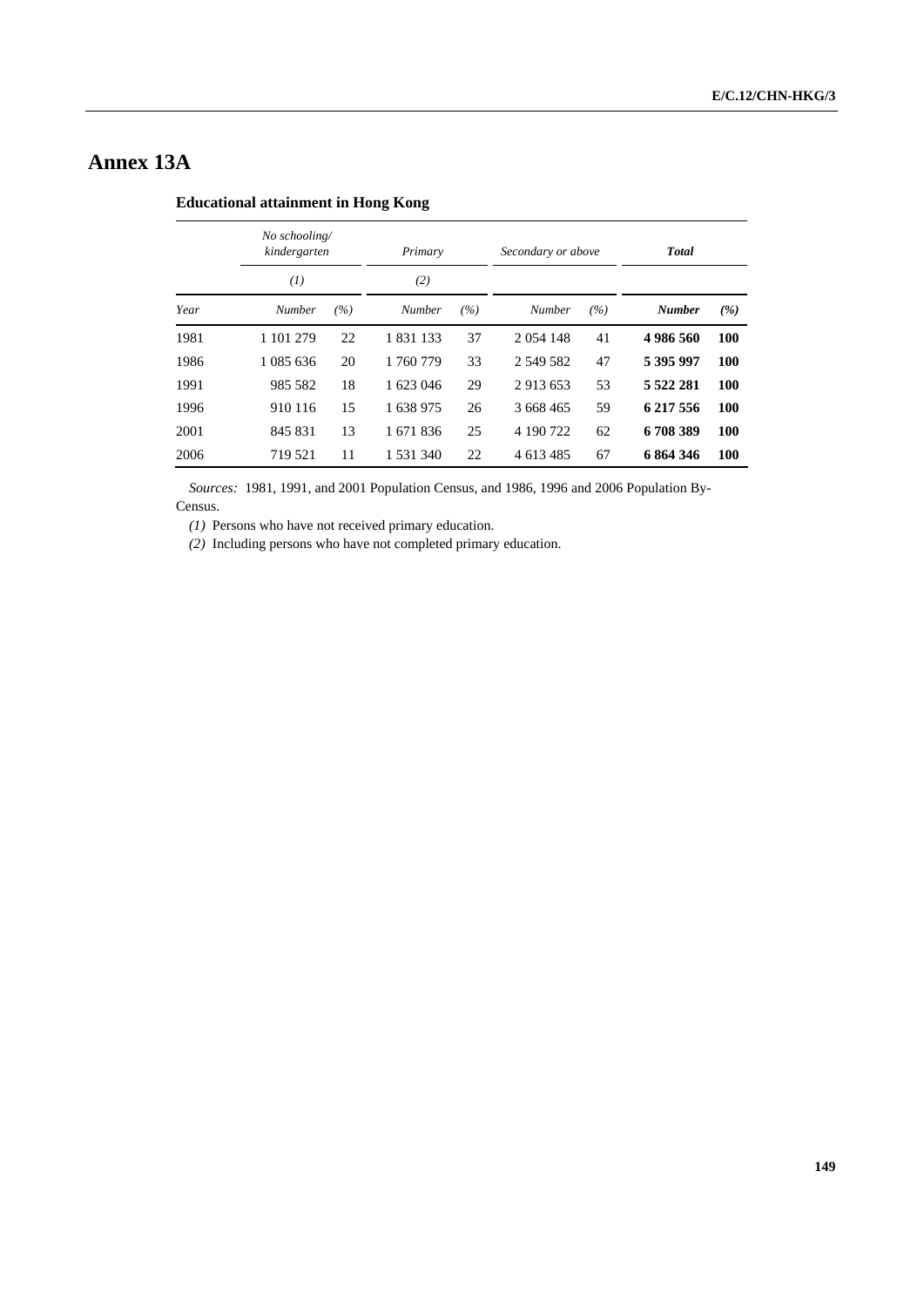## **Annex 13B**

## **Financial Assistance Schemes administered by the Student Financial Assistance Agency for students pursuing higher education**

(a) Student Travel Subsidy Scheme (STSS)

 Needy students who are in full-time study up to the first degree level may apply for travel subsidy from the STSS to cover part or all of their study-related travel expenses, depending on the result of their means test. In the 2008–09 school year, over 237 000 students, including over 39 500 students at the post-secondary and tertiary levels, received assistance totalling about \$337.9 million.

(b) Tertiary Student Finance Scheme – Publicly-funded Programmes (TSFS) (formerly known as Local Student Finance Scheme)

 TSFS provides means-tested grants and/or low-interest loans to needy full-time tertiary students pursuing publicly-funded programmes in publicly-funded tertiary institutions. The scheme provides grants to cover tuition fees, academic expenses and compulsory student union fees, and loans to meet living expenses. In the 2008–09 school year, a total of about \$783 million in grants and \$289 million in low-interest loans were provided to over 27 400 needy students (or about 34% of the student population concerned).

(c) Financial Assistance Scheme for Post-secondary Students (FASP)

 FASP provides means-tested grants and/or low-interest loans to needy full-time students pursuing locally-accredited self-financing post-secondary programmes. The scheme provides grants to cover tuition fees and academic expenses, and loans to meet living expenses. In the 2008–09 school year, a total of about \$589 million in grants and \$181 million in low-interest loans were provided to over 17 000 needy students (or about 32% of the student population concerned).

(d) Non-means-tested Loan Scheme (NLS)

 NLS was introduced in the 1998–99 school year primarily to provide an additional channel of finance to full-time tertiary students of publicly-funded programmes who were covered by the then Local Student Finance Scheme (now TSFS) to complement that meanstested scheme of assistance. It operates on a no-gain-no-loss and full-cost-recovery basis and provides loans to meet tuition fees. We have subsequently expanded the scope of NLS to provide a loan facility for persons pursuing full-time self-financing locally-accredited post-secondary education (persons who are covered by FASP), as well as persons pursuing continuing and professional education and training in Hong Kong registered schools, registered and exempted non-local course providers, and recognised training bodies. In the 2008–09 school year, some 23 000 students received non-means-tested loans totalling about \$995 million, including about 6 000 full-time students covered by TSFS, about 7 000 fulltime students covered by FASP, and around 10 000 part-time students pursuing professional training and continuing education.

(e) Scholarship schemes

 There are numerous private sponsorship schemes that offer awards on the basis of academic merit in Hong Kong. In the 2008–09 school year, the Sir Edward Youde Memorial Fund, one of the long-established funds, disbursed a total of \$8.9 million to meritorious students at various levels under its various award schemes (including one for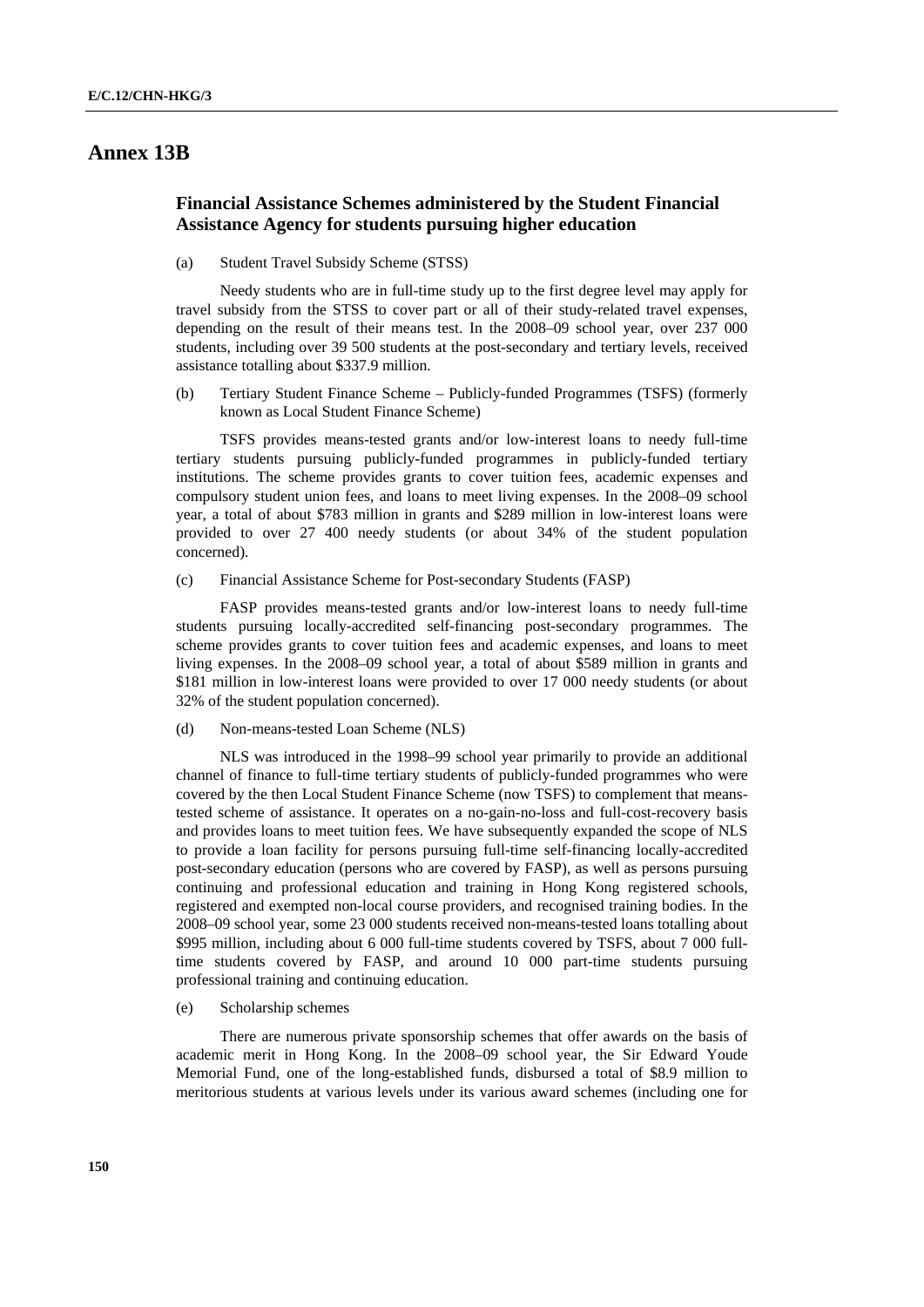students with disabilities). Amongst the recipients were 17 students with disabilities at the secondary, post-secondary and tertiary levels.

 To further develop Hong Kong into a regional education hub, the Government established the \$1 billion HKSAR Government Scholarship Fund in March 2008 to provide government scholarships to outstanding local and non-local students. In the 2009–10 school year, scholarship grants amounted \$23 million were awarded to 441 students at degree or above level.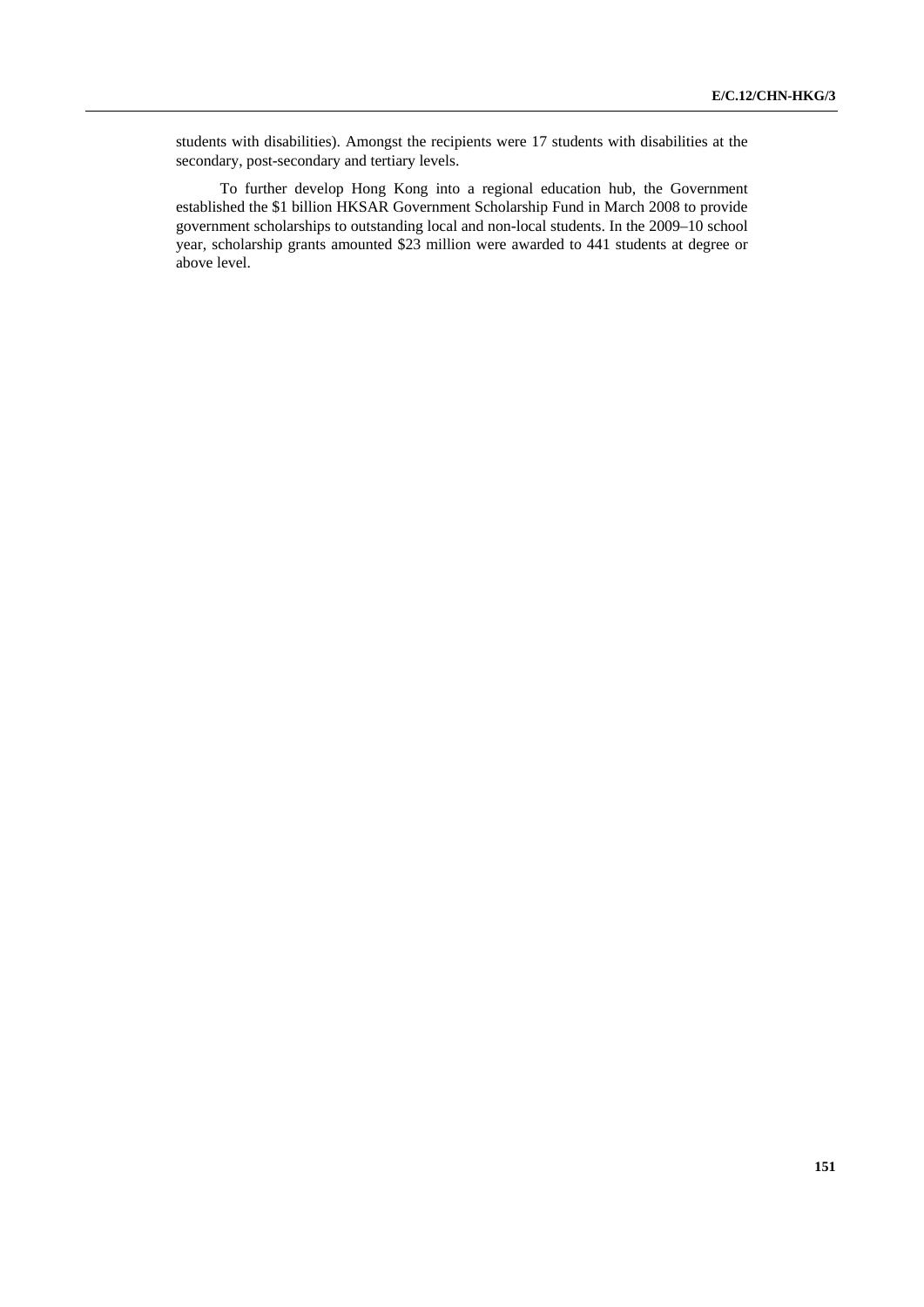# **Annex 13C**

## **Definitions of various forms of disability of students requiring additional support services**

(a) Physical disability

 A person with physical disabilities is defined as a person who has disabilities of orthopaedic, musculoskeletal, or neurological origin which may affect locomotor functions, and constitute a disadvantage or restriction in one or more aspects of daily living activities.

(b) Visual impairment

Total blindness: persons with no visual function, i.e. no light perception.

Low vision:

(i) Severe low vision – persons with visual acuity (refers to the visual acuity of the better eye with correcting glasses) of 6/120 or worse and persons with constricted visual field in which the widest field diameter subtends an angular subtense of 20 degrees or less, irrespective of the visual acuity;

(ii) Moderate low vision – persons with visual acuity from 6/60 to better than 6/120; and

(iii) Mild low vision – persons with visual acuity from 6/18 to better than 6/60.

(c) Hearing impairment

 *Degree of hearing impairment Definition* 

| (i)   | Profound          | Hearing threshold greater than 90 dB |
|-------|-------------------|--------------------------------------|
| (ii)  | Severe            | Hearing threshold from 71 to 90 dB   |
| (iii) | Moderately severe | Hearing threshold from 56 to 70 dB   |
| (iv)  | Moderate          | Hearing threshold from 41 to 55 dB   |
| (v)   | Mild              | Hearing threshold from 26 to 40 dB   |
| (vi)  | Normal            | Hearing threshold up to 25 dB        |

(d) Intellectual disability

Intellectual disability is a condition with the following features:

(i) Significantly sub-average intellectual functioning: an intelligence quotient (IQ) of approximately 70 or below on an individually administered IQ test (for infants, a clinical judgment of significantly sub-average intellectual functioning);

(ii) Concurrent deficits or impairments in present adaptive functioning (i.e., the person's effectiveness in meeting the standards expected for his/her age by his/her cultural group) in at least two of the following skill areas: communication, self-care, home living, social/interpersonal skills, use of community resources, self-direction, functional academic skills, work, leisure, health and safety; and

(iii) Onset before the age of 18.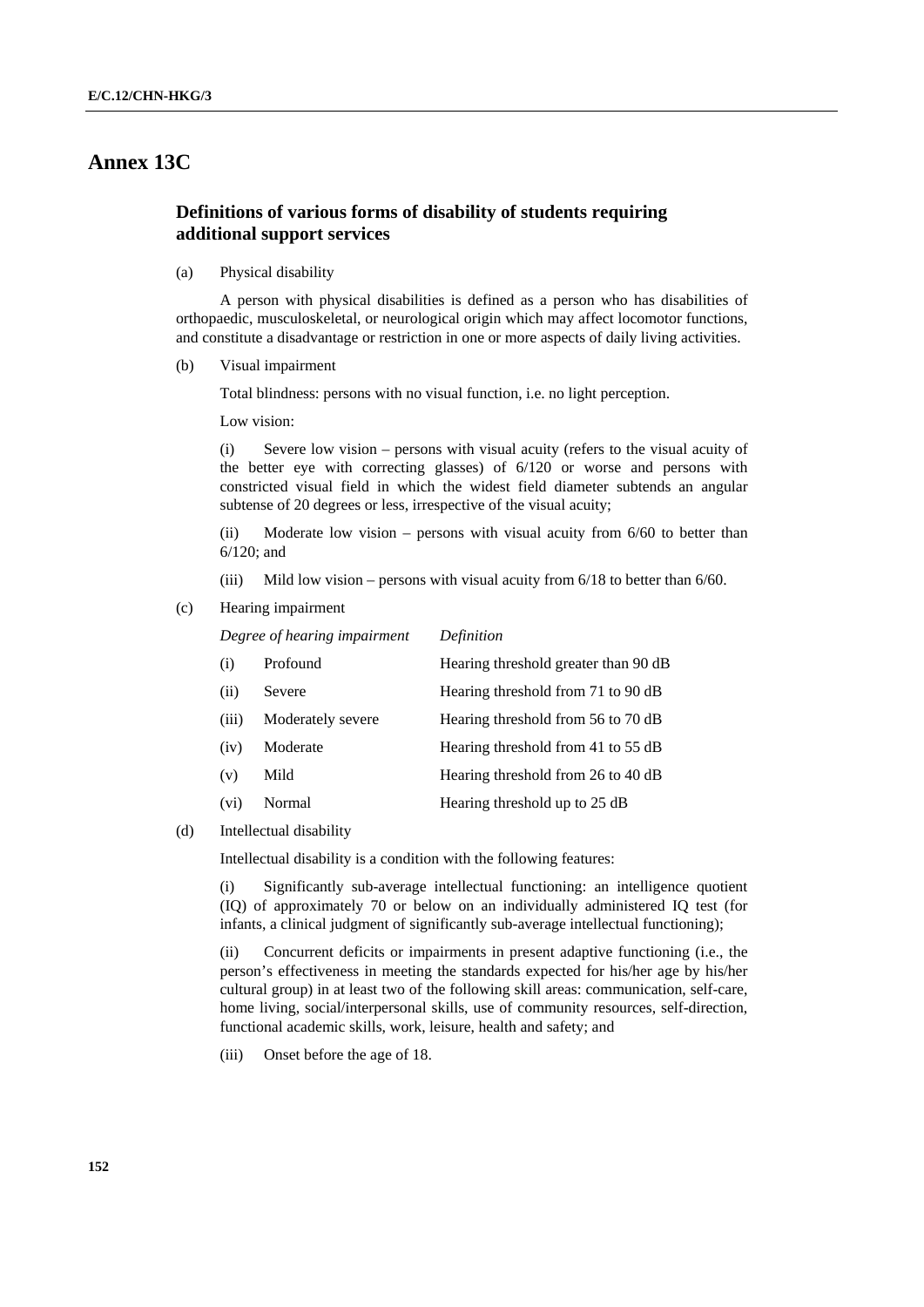#### (e) Autism

 Autism is a pervasive developmental disorder and frequently co-exists with a variety of other disabilities. In Hong Kong, children suffering from autistic disorder are diagnosed under the following criteria as laid down in the World Health Organization's International Classification of Diseases, 10th edition:

(i) Qualitative impairments in reciprocal social interaction;

(ii) Oualitative impairments in verbal and non-verbal communications;

(iii) Restricted, repetitive and stereotyped patterns of behaviour, interests and activities; and

(iv) Developmental abnormalities which are apparent in the first three years of life.

#### (f) Attention Deficit/Hyperactivity Disorder

 Children and adolescents with Attention Deficit/Hyperactivity Disorder usually have the following three symptoms: inattentiveness, hyperactivity and weak impulse control. These lead to chronic difficulties in social life, learning and work. These symptoms cannot be explained by any other objective factors and psychiatric conditions and are not meeting with the standards expected for a child's intellectual ability or stage development. They are generally regarded as being related to brain dysfunction.

#### (g) Specific Learning Difficulties

 Specific Learning Difficulties generally refer to difficulties in reading and writing (dyslexia), motor coordination disorder, specific dysphasia, etc., and the most common type is dyslexia. Dyslexia is not caused by mental deficiency, sensory impairment or the lack of learning opportunities. It is generally regarded as something relating to brain dysfunction. As a result of persistent and serious learning difficulties in reading and writing, persons with Specific Learning Difficulties are unable to read and spell/write accurately and fluently.

 In general, dyslexia can be improved through appropriate accommodations in teaching methods, tests and assessments, as well as proper use of information technology. The findings of overseas researches indicate that early identification and intervention for students with dyslexia can effectively improve their literacy skills.

#### (h) Speech and language impairment

 Persons with speech and language impairment are those who cannot communicate effectively with others, or whose speech difficulty draws undue attention to their speech acts to such an extent that affects their academic, emotional and social developments.

 (The above definitions are adapted from "Hong Kong Rehabilitation Programme Plan 2005–2007")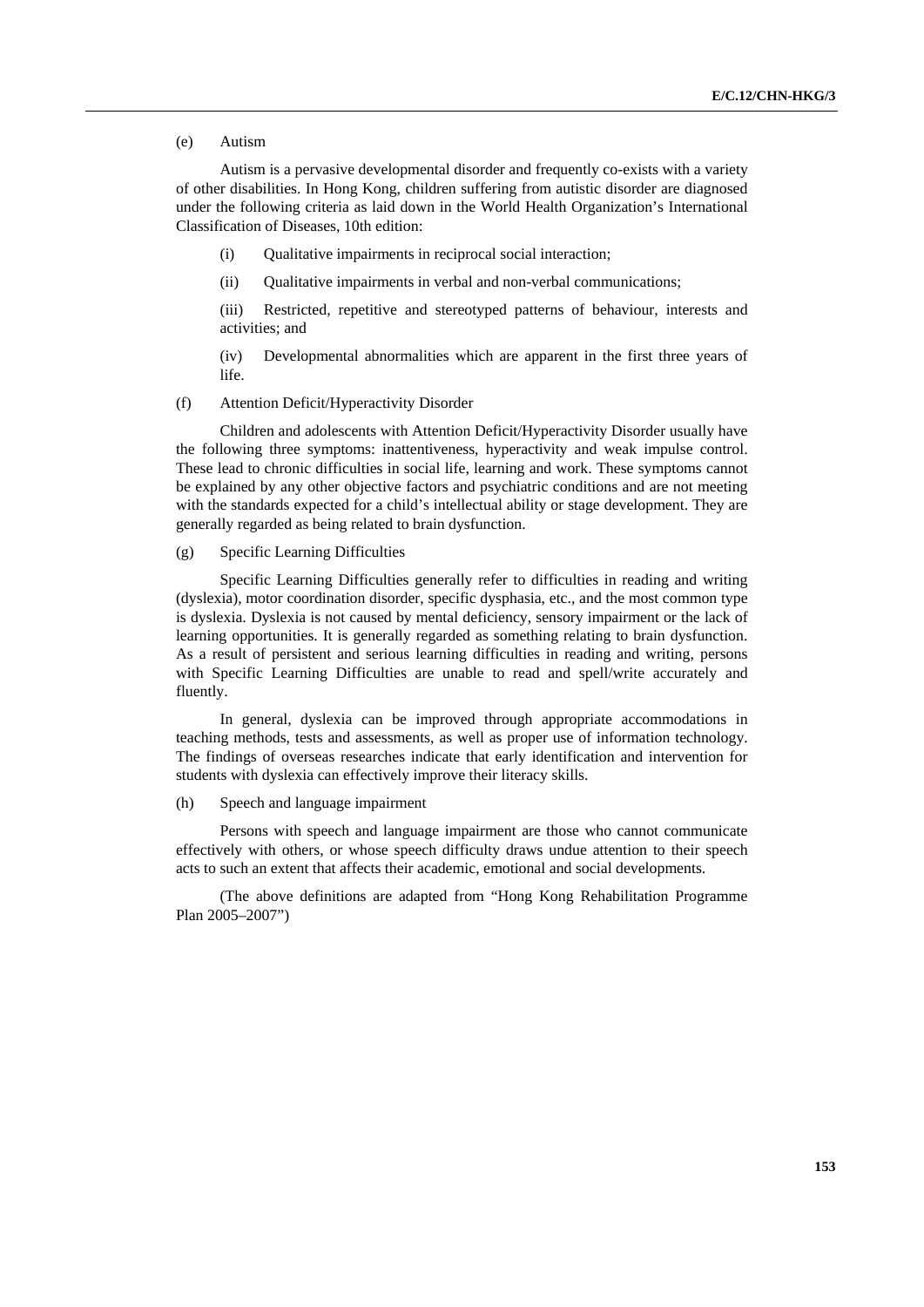# **Annex 13D**

#### **Support for students with special educational needs in ordinary schools**

 To support ordinary schools to cater for learner diversity, the government advocates adoption of a Whole School Approach (WSA) to inclusion, emphasizing an alignment of inclusive school policy, culture and practices in each school. At the operational level, schools should capitalize on the following five principles, namely, early identification, early intervention, whole school approach, home-school cooperation and cross-sector collaboration, to guide the day-to-day activities to coordinate efforts to support students with special educational needs (SEN).

 Schools are advised to adopt a three-tier intervention model as differentiated by the needs of students to support students with disabilities. The model consists of:

| Tier-1 support | Quality teaching in the regular classroom for supporting<br>students with transient or mild learning difficulties. |
|----------------|--------------------------------------------------------------------------------------------------------------------|
| Tier-2 support | "Add-on" intervention for students assessed to have persistent<br>learning difficulties.                           |
| Tier-3 support | Intensive individualized support for students with severe<br>learning difficulties and students with SEN.          |

 Ordinary schools are provided with additional resources to support students with disabilities. Additional resources include a per capita Learning Support Grant, Integrated Education Programme, Enhanced Speech Therapy Grant, Intensive Remedial Teaching Programme, additional teachers to cater for low academic achievers, top-up fund for procurement of special furniture, equipment or carrying out minor conversion work for students with disabilities in ordinary schools, etc.

Apart from the above resources, students are provided with the following support:

- (a) **School-based Educational Psychology Service**: Starting from the 1993–94 school year, school-based educational psychology service (SBEPS) has been introduced, under which schools are provided with a comprehensive educational psychology service delivered through regular visits to support schools at the system, teacher and student levels. SBEPS has been extended to around 300 needy schools with effect from the 2008–09 school year. It is anticipated that an additional number of about 100 primary and secondary schools will be benefitted in the 2010/11 school year;
- (b) **Speech Therapy and Audiology Service**: Speech and language as well as hearing assessment and school-based support service, which include consultation visits, school-based speech and language programmes and teacher training, are provided for ordinary schools to help teachers support students with speech impairment;
- (c) **Centre-based Support**: Adjustment Programme provides remedial support and guidance to public-sector primary and secondary school students with behavioural and adjustment problems in small groups by resource teachers with special education training; and
- (d) **Resource Teachers for Students with Visual Impairment (VI) and Hearing Impairment (HI)**: Students with VI and HI in public-sector primary and secondary schools are supported by the Resource Support